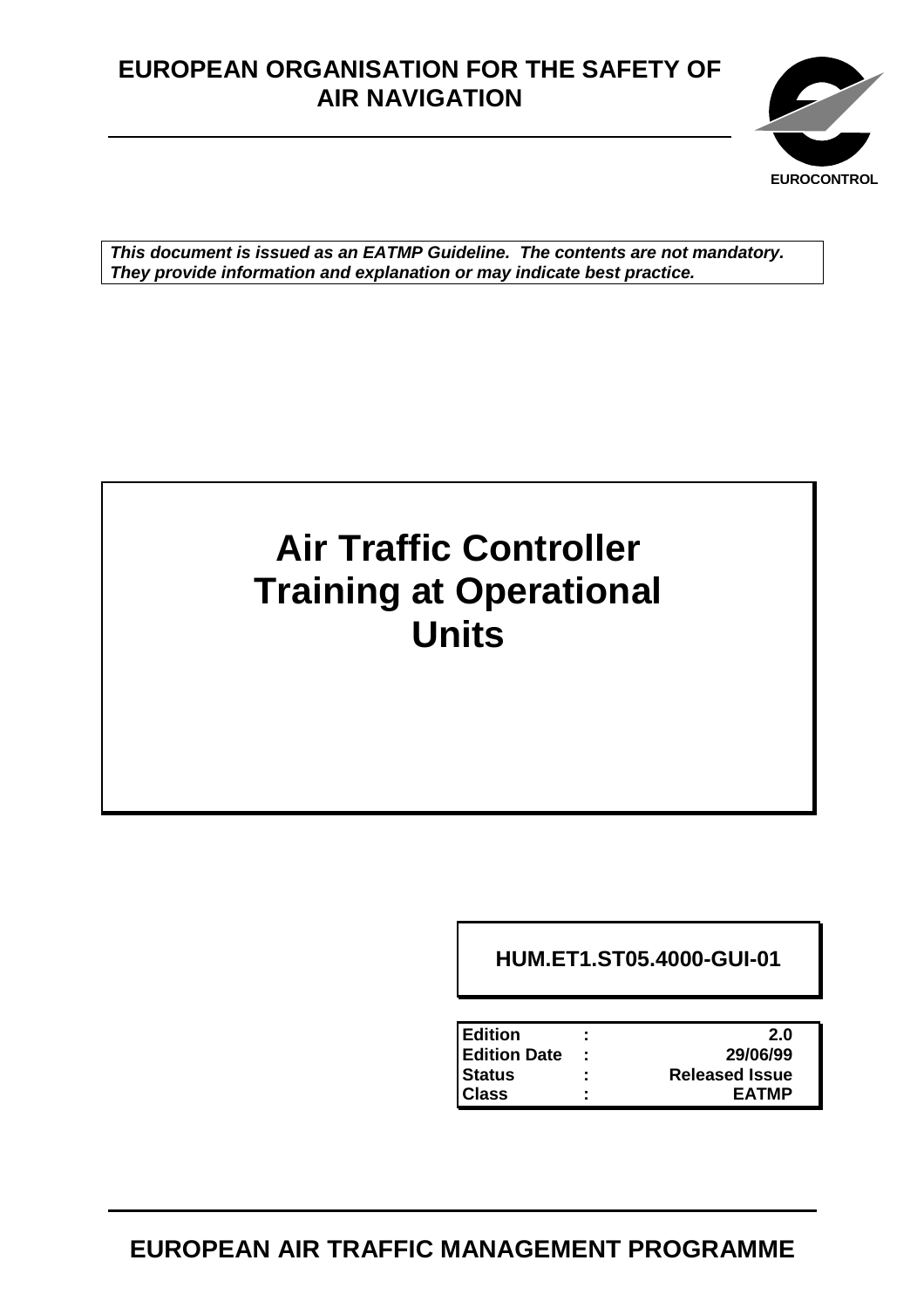# **DOCUMENT IDENTIFICATION SHEET**

| <b>DOCUMENT DESCRIPTION</b>                                                                                                                                                                                                                                                                                                                                                                                            |                                                                               |                 |                         |          |
|------------------------------------------------------------------------------------------------------------------------------------------------------------------------------------------------------------------------------------------------------------------------------------------------------------------------------------------------------------------------------------------------------------------------|-------------------------------------------------------------------------------|-----------------|-------------------------|----------|
|                                                                                                                                                                                                                                                                                                                                                                                                                        | <b>Document Title</b><br>Air Traffic Controller Training at Operational Units |                 |                         |          |
|                                                                                                                                                                                                                                                                                                                                                                                                                        |                                                                               |                 |                         |          |
|                                                                                                                                                                                                                                                                                                                                                                                                                        |                                                                               |                 |                         |          |
| EWP DELIVERABLE REFERENCE NUMBER: HUM.ET1.ST05.4000-DEL07                                                                                                                                                                                                                                                                                                                                                              |                                                                               |                 |                         |          |
| <b>PROGRAMME REFERENCE INDEX</b>                                                                                                                                                                                                                                                                                                                                                                                       |                                                                               | <b>EDITION:</b> |                         | 2.0      |
| HUM.ET1.ST05.4000-GUI-01                                                                                                                                                                                                                                                                                                                                                                                               |                                                                               |                 | <b>EDITION DATE:</b>    | 29/06/99 |
|                                                                                                                                                                                                                                                                                                                                                                                                                        |                                                                               | <b>Abstract</b> |                         |          |
| The Recommendations and Guidelines for the Organisation and Conduct of Air Traffic Control Officer<br>On-Site Training proposes the introduction of a structured approach to On-Site Training with a<br>transition phase (after basic institutional training), a pre-On-the-Job Training (OJT) phase, using global<br>and analytical simulations and the OJT phase where the emphasis is on 'coaching' of the student. |                                                                               |                 |                         |          |
|                                                                                                                                                                                                                                                                                                                                                                                                                        |                                                                               | <b>Keywords</b> |                         |          |
| Capacity                                                                                                                                                                                                                                                                                                                                                                                                               |                                                                               |                 | <b>Transition Phase</b> |          |
| On-the-Job Training (OJT)                                                                                                                                                                                                                                                                                                                                                                                              |                                                                               |                 | Pre-OJT Phase           |          |
| On-the-Job Training Instructor (OJTI)                                                                                                                                                                                                                                                                                                                                                                                  |                                                                               |                 |                         |          |
| Coaching                                                                                                                                                                                                                                                                                                                                                                                                               |                                                                               |                 |                         |          |
| TEL: +352-43.60.61-529<br><b>DIVISION:</b><br><b>CONTACT</b><br>P. O'DOHERTY<br><b>IANS Training Development</b><br><b>PERSON:</b><br>and Harmonisation (TDH)<br>Unit                                                                                                                                                                                                                                                  |                                                                               |                 |                         |          |
| <b>AUTHOR:</b><br>Patrick O'DOHERTY                                                                                                                                                                                                                                                                                                                                                                                    |                                                                               |                 |                         |          |
|                                                                                                                                                                                                                                                                                                                                                                                                                        |                                                                               |                 |                         |          |
| <b>DOCUMENT STATUS AND TYPE</b>                                                                                                                                                                                                                                                                                                                                                                                        |                                                                               |                 |                         |          |

| <b>STATUS</b>         |   | <b>CATEGORY</b>        |   | <b>CLASSIFICATION</b> |   |
|-----------------------|---|------------------------|---|-----------------------|---|
| <b>Working Draft</b>  |   | <b>Executive Task</b>  |   | <b>General Public</b> |   |
| Draft                 |   | <b>Specialist Task</b> |   | <b>EATMP</b>          | ☑ |
| Proposed Issue        |   | Lower Layer Task       | ☑ | Restricted            |   |
| <b>Released Issue</b> | ☑ |                        |   |                       |   |

| <b>ELECTRONIC BACKUP</b>                                                               |                       |                            |  |
|----------------------------------------------------------------------------------------|-----------------------|----------------------------|--|
| <b>INTERNAL REFERENCE NAME:</b><br>g:\Own_use\Delvrabl\Released\Training\Ojt\OJT_2.doc |                       |                            |  |
| <b>HOST SYSTEM</b><br><b>SOFTWARE</b><br><b>MEDIA</b>                                  |                       |                            |  |
| <b>Microsoft Windows</b>                                                               | Гуре:                 | Microsoft Office 97 (MS97) |  |
|                                                                                        | Media Identification: |                            |  |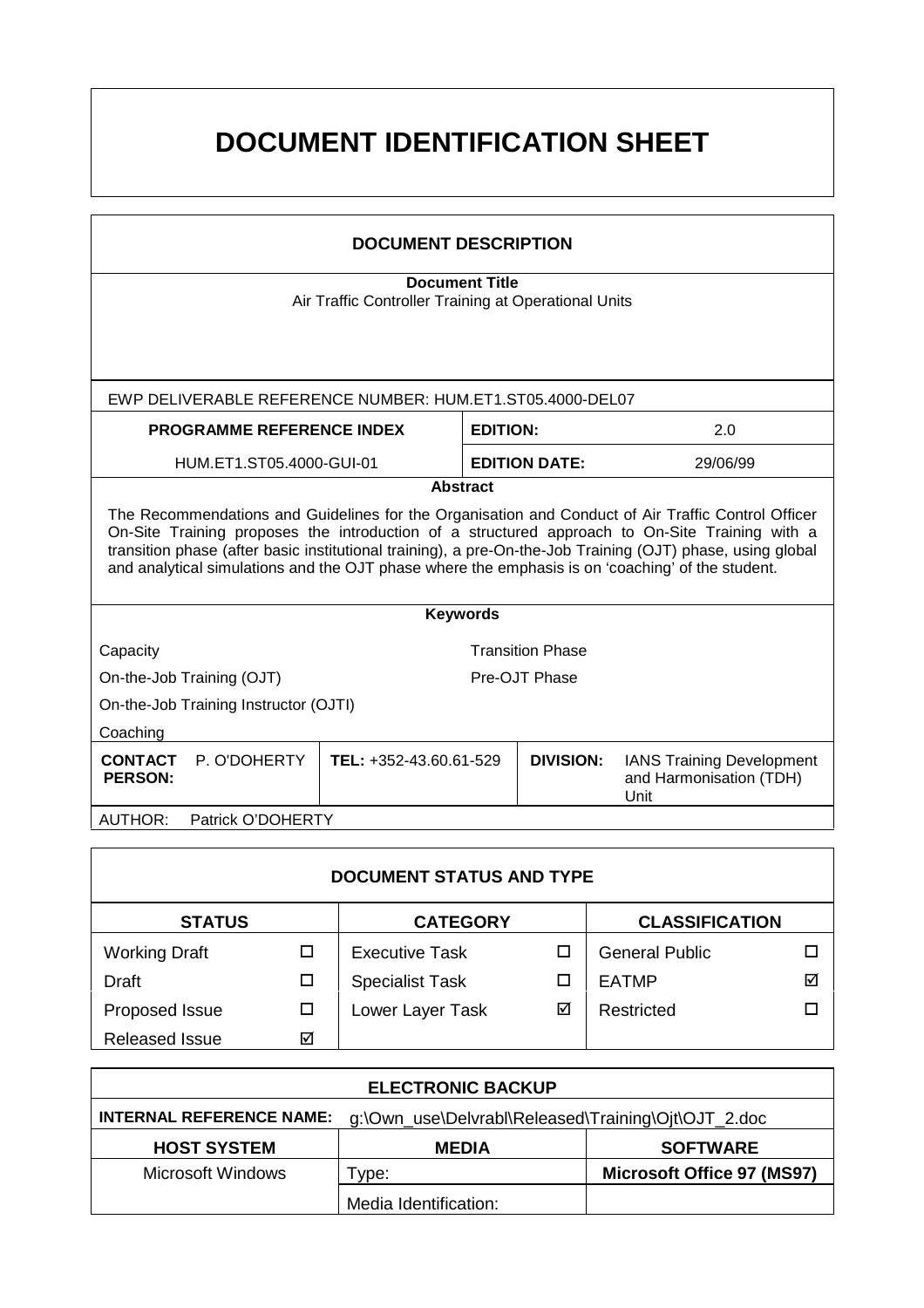# **DOCUMENT APPROVAL**

The following table identifies all management authorities who have successively approved the present issue of this document.

| <b>AUTHORITY</b>                                  | <b>NAME AND SIGNATURE</b> | <b>DATE</b> |
|---------------------------------------------------|---------------------------|-------------|
| Chairman,<br><b>Review Group</b>                  | P. O'DOHERTY              | 28/06/99    |
| Chairman,<br><b>Training Sub-Group</b><br>(TSG)   | J.-P. MAJERUS             | 28/06/99    |
| Chairman,<br><b>Human Resources</b><br>Team (HRT) | C. P. CLARK               | 29/06/99    |
| <b>Senior Director</b><br>EATMP (SDE)             | W. PHILIPP                | 29/06/99    |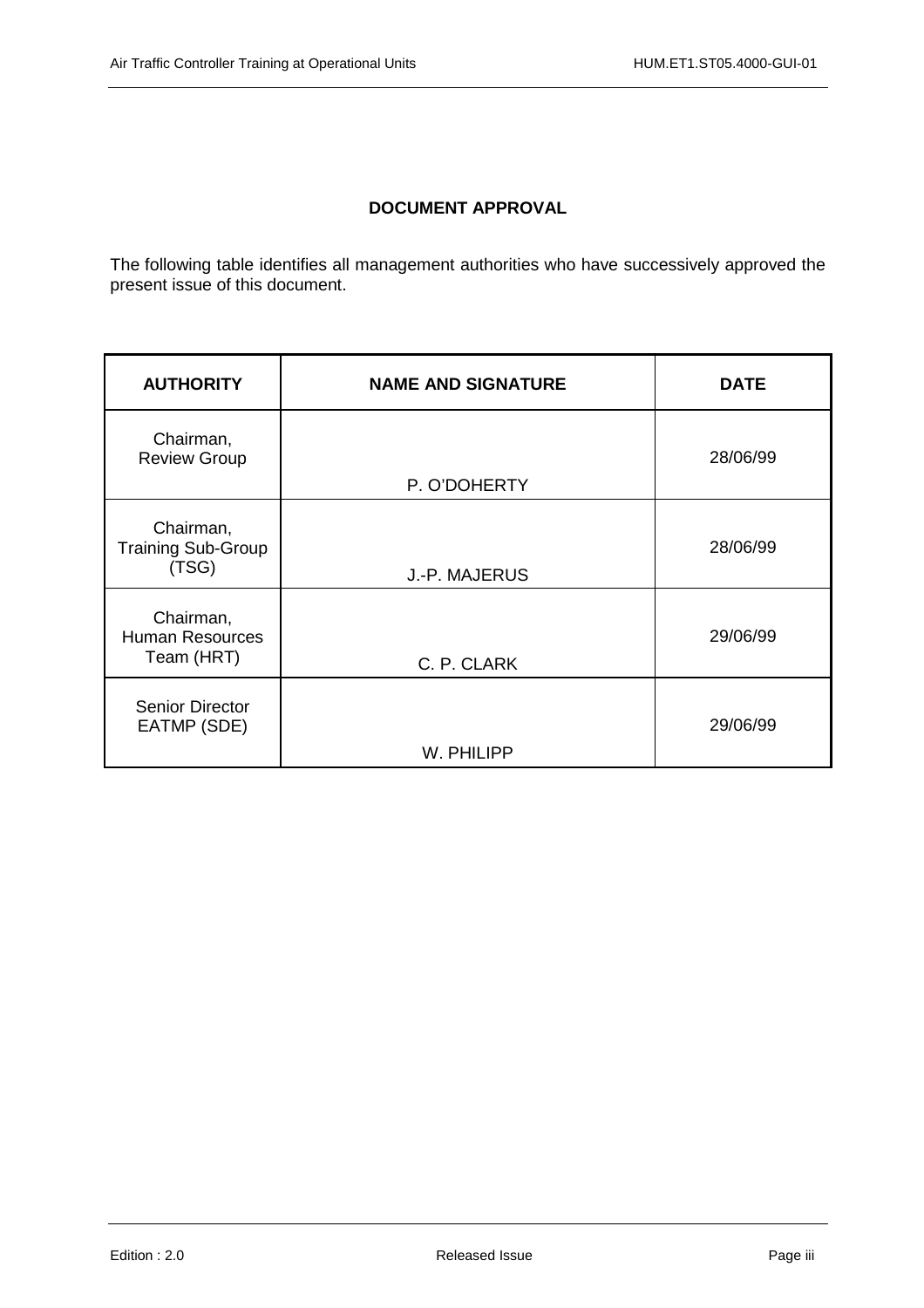# **DOCUMENT CHANGE RECORD**

The following table records the complete history of the successive editions of the present document.

| <b>EDITION</b> | <b>DATE</b> | <b>REASON FOR CHANGE</b> | <b>SECTIONS</b><br><b>PAGES</b><br><b>AFFECTED</b> |
|----------------|-------------|--------------------------|----------------------------------------------------|
| 1.0            | 30/08/95    | Released first edition   | All                                                |
| 2.0            | 29/06/99    | Released second edition  | All                                                |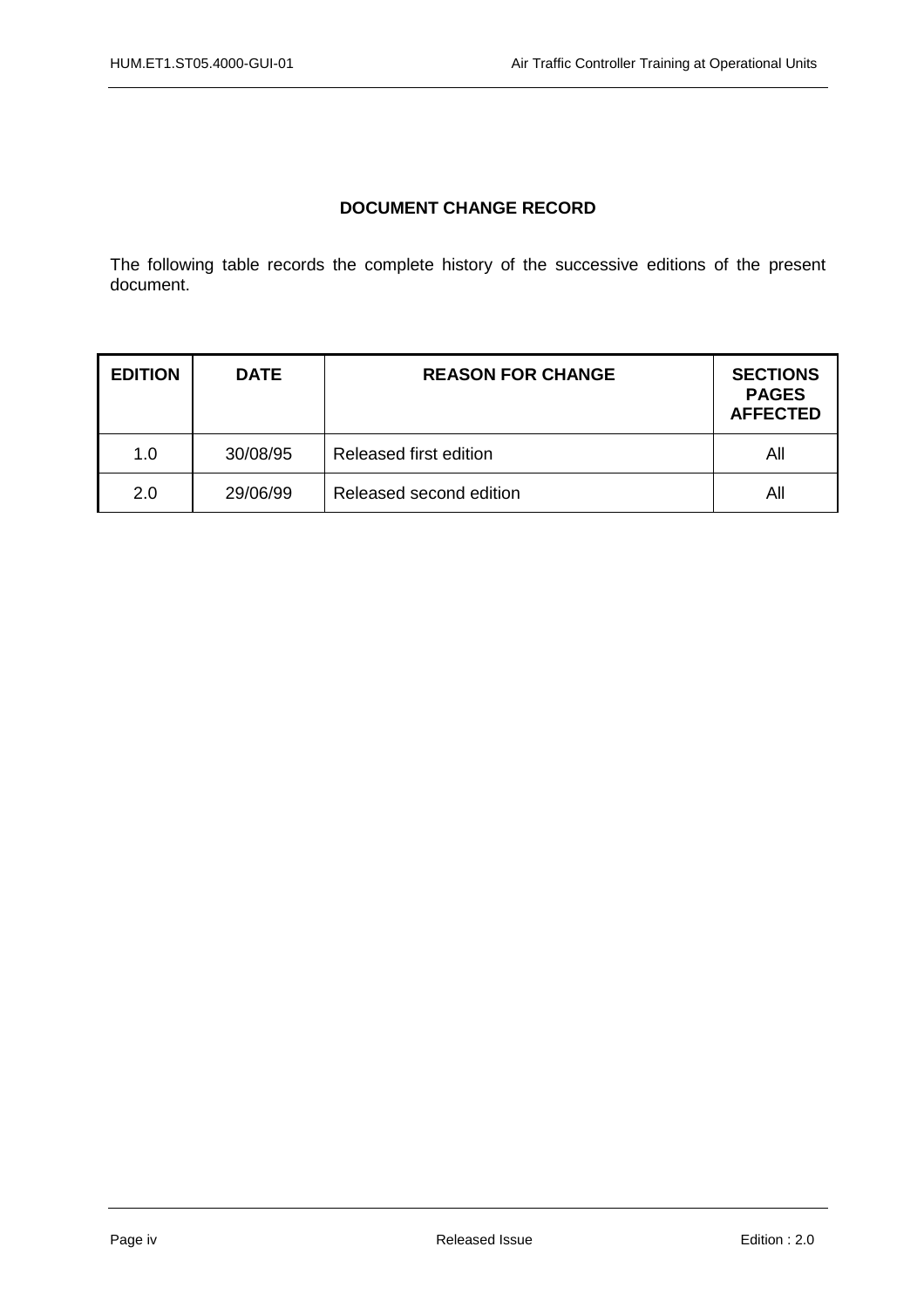# **TABLE OF CONTENTS**

| $\mathbf 1$ . | 1.1<br>1.2                      |  |
|---------------|---------------------------------|--|
| 2.            | 2.1<br>2.2<br>2.3               |  |
| 3.            | 3.1<br>3.2                      |  |
|               |                                 |  |
| 4.            |                                 |  |
| 5.            | 5.1<br>5.2<br>5.3               |  |
| 6.            | 6.1<br>6.2<br>6.3<br>6.4<br>6.5 |  |
|               |                                 |  |
| 8.            |                                 |  |
| 9.            |                                 |  |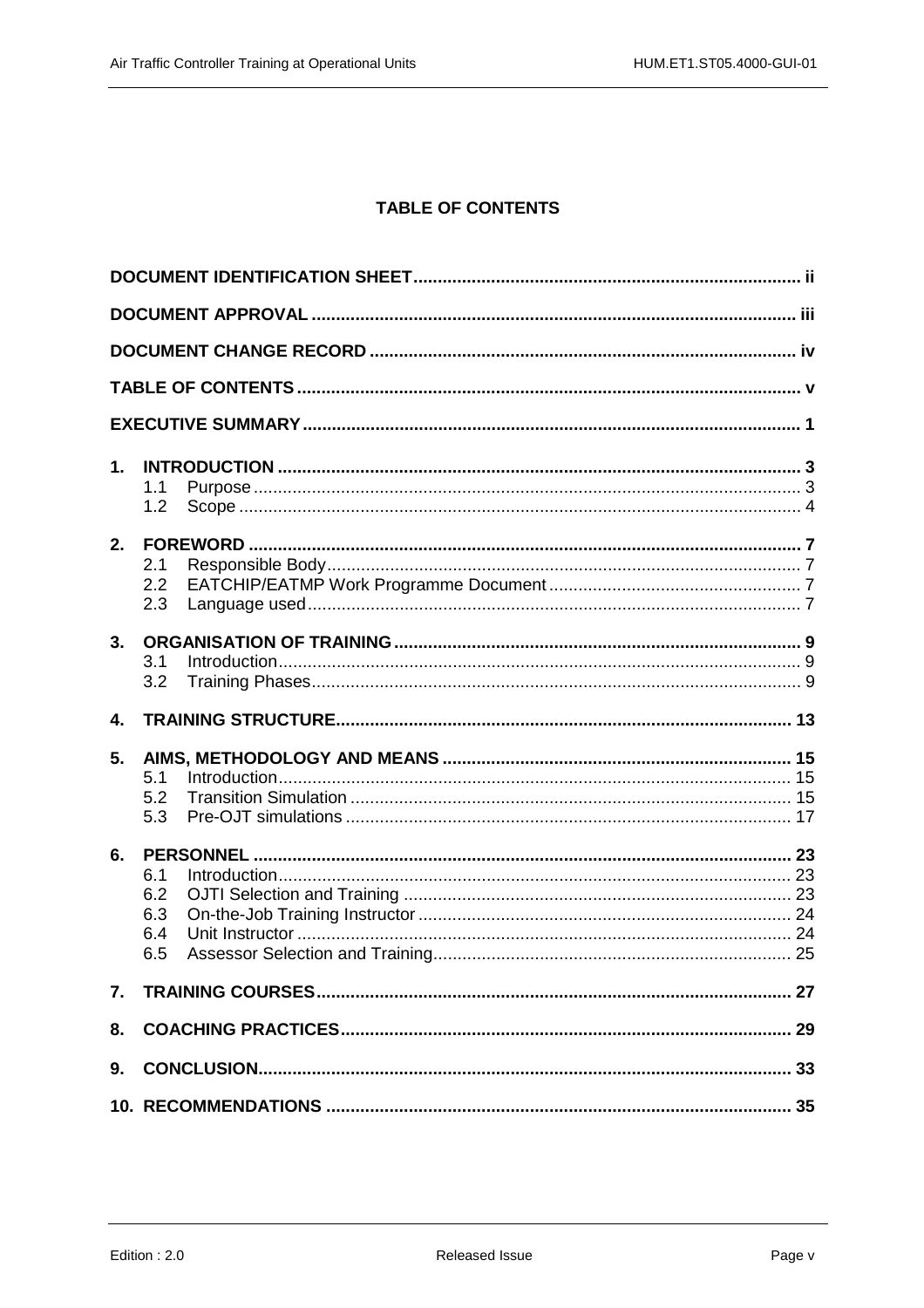| ANNEX A: TRAINING PROGRAMME FOR-ON-THE-JOB TRAINING INSTRUCTOR  |  |  |  |  |
|-----------------------------------------------------------------|--|--|--|--|
|                                                                 |  |  |  |  |
|                                                                 |  |  |  |  |
|                                                                 |  |  |  |  |
|                                                                 |  |  |  |  |
|                                                                 |  |  |  |  |
|                                                                 |  |  |  |  |
|                                                                 |  |  |  |  |
| A STRUCTURE FOR COACHING (THE DEMONSTRATION AND TALK            |  |  |  |  |
| MONITORING THE STUDENT'S THOUGHT PROCESSES AND WORKING          |  |  |  |  |
| GIVING FEEDBACK AND STUDENT DEBRIEFING TECHNIQUES  159          |  |  |  |  |
|                                                                 |  |  |  |  |
|                                                                 |  |  |  |  |
|                                                                 |  |  |  |  |
| ANNEX C: TRAINING PROGRAMME FOR THE OJTI - POCKET CHECKLIST 259 |  |  |  |  |
|                                                                 |  |  |  |  |
|                                                                 |  |  |  |  |
|                                                                 |  |  |  |  |
|                                                                 |  |  |  |  |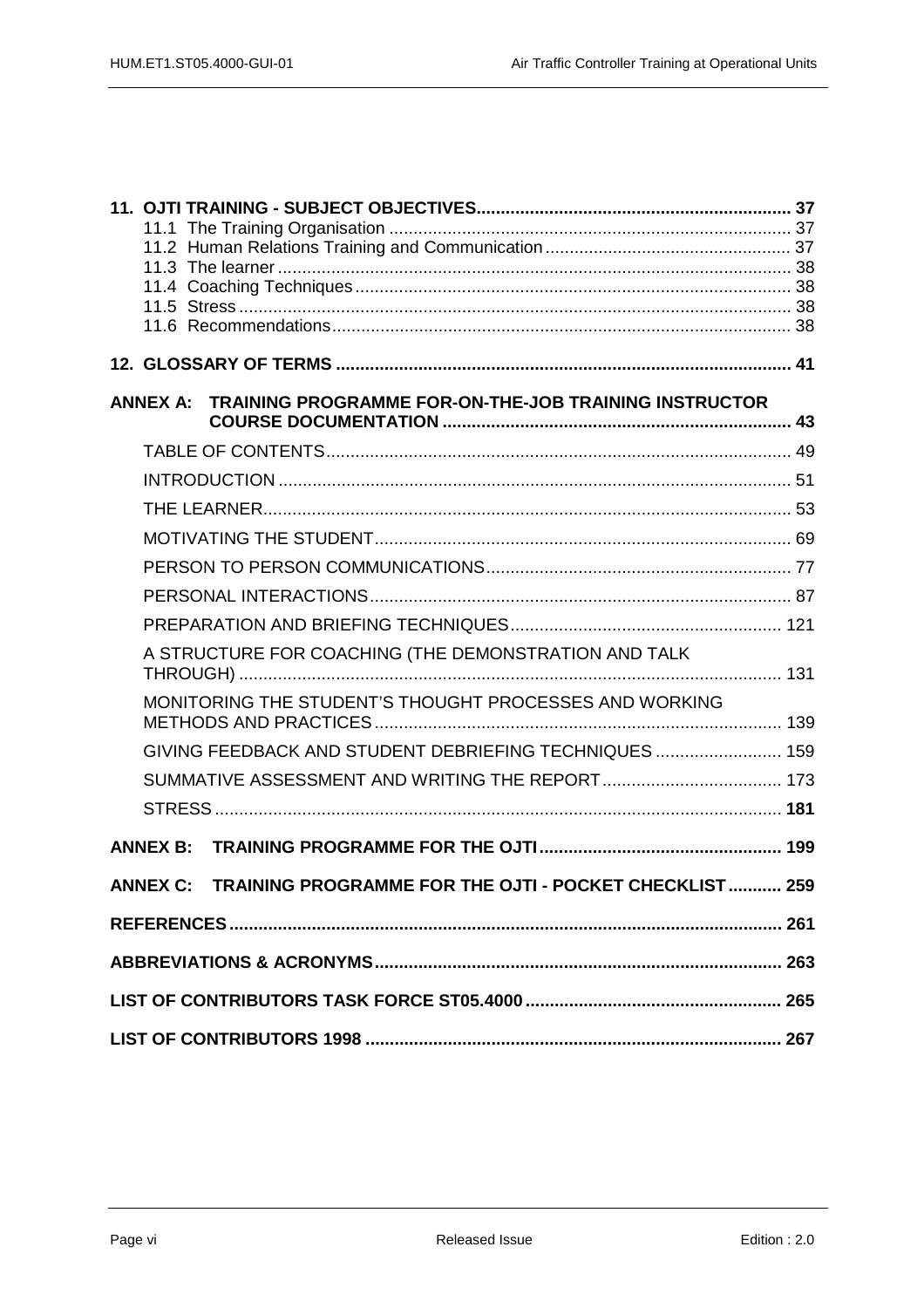# **EXECUTIVE SUMMARY**

In June of 1990 the EUROCONTROL Institute of Air Navigation Services (IANS) Luxembourg was the venue of a forum to examine various aspects of On-the-Job Training (OJT) which had for some years been seen to represent a growing problem in the field of air traffic controller training.

Following this and at the thirty second meeting of the EUROCONTROL Working Group of Training Specialists (WGTS), it was formally requested that a group be established to examine and provide recommendations for:

- the organisation and conduct of OJT with a view to the ultimate harmonisation of practices;
- the selection and training of OJT Instructors (OJTIs) and;
- the way in which current modern training tools and methodologies could be used to effect a maximum possible reduction in air traffic controller training under live traffic conditions.

Hence in March 1991 a group of five persons knowledgeable in this field were brought together as Task Force Three and subsequently met regularly during 1991.

Finally, at the beginning of 1992 the Task Force's work was taken over by EATCHIP (European Air Traffic Control Harmonisation and Integration Programme), now EATMP (European Air Traffic Management Programme). Its membership increased to seven and work continued as WP 6220. This subsequently became Specialist Task 05.4000 (ST05.4000) within the Human Resources Domain (HUM).

Therefore, this report is the conclusion of this Group and conforms to the objectives of ST05.4000, in that it defines guidelines for the organisation and conduct of OJT for air traffic controllers, specifically in the areas of facilities, methods and instructional staff.

The original report (EATCHIP, 1995) was published in August 1995. Following consultations with the original authors and feedback received from those to whom the original had been distributed, this updated document has been produced. It reflects not only updated ideas but also a reiteration of certain prominent recommendations which remain to be acknowledged by all but a few Administrations. Other changes to the original document result from particular original recommendations being already adopted.

The Group expressed disquiet at a sudden increase in the recruitment of student controllers that, in some cases, seemed inconsistent with the available training capacity of individual operational units, specifically training at the operational position. It is therefore suggested that serious consideration should be given to individual national recruitment policies, capacity at national 'basic' training establishments and the ability of operational ATC Units to accommodate such a large number of students resulting from this recruitment policy.

OJT has long been recognised as critical in the training of an air traffic controller and of a major consequence in his overall formation. This period was also seen as being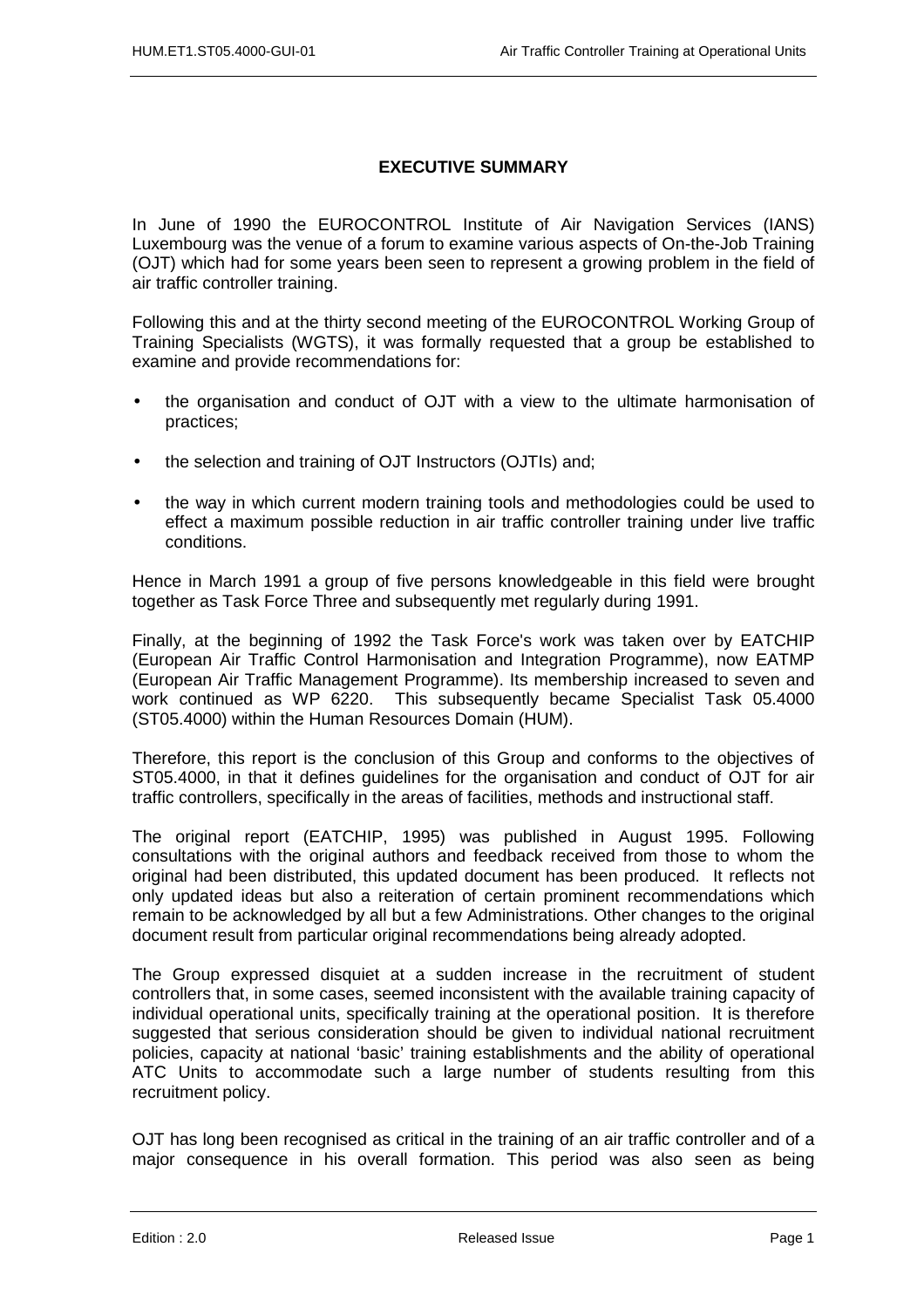incompatible with the needs of the user, and inconsistent with recommended coaching techniques.

In order to assist in overcoming this problem the Group has recommended the earliest introduction of three post-basic and site-specific training phases as detailed in Chapter 5.

In each of these phases a common organisational approach is recommended which would not only take On-Site Training away from being an ad hoc affair and standardise it on a national basis, but also aid harmonisation on a European platform. In addition to Chapter 5.3 the report indicates, in a tabular form, a suggested On-Site Training structure showing personnel and their respective tasks.

In order to comply with the aforementioned post-basic phases and with an aim to achieving the maximum possible reduction of training under live traffic conditions, extensive use of both Transition and Pre-OJT simulation, as defined in the Glossary of Terms, is foreseen. Full descriptions of the perceived benefits of this training are contained in Chapter 6. This On-Site Training requires the earliest introduction of simulation facilities, preferably integrated, but at least with the extensive use of standalone facilities as described in this section.

It is recognised that there is an implied expenditure in the provision of these facilities. However, the Group believes that the implication of such expenditure will mean fewer constraints on the user, a higher level of training given prior to training under live conditions, and a standardisation of operational practices with an ultimately more efficient ATC system.

The Group strongly believes that the quality of training and of trainers and support staff determines the eventual success of any training system. **To this end, the report recommends a selection procedure for trainers, specifically the OJTI, a common European training package and the regular evaluation of training and coaching practices.**

The above-mentioned training package for OJTIs is detailed in Chapter 8 and a Sub-Group to ST05.4000 bas produced detailed objectives and a training programme as annexed.

It is recognised that many air traffic controllers express concern at the potential weakening of their operational expertise whilst carrying out tasks as an OJTI especially in the light of the increasing training demand. In order to help allay such fears and in order to maintain the high quality of Air Traffic Control Services (ATCS) in Europe, it is recommended that during any two-year period of coaching tasks, the OJTI must have the facility of consolidating his personal operational expertise for a minimum of 25 % of his working time.

A common code of practices is suggested which would be applicable in all three postbasic training phases including the need for specific objectives and performance indicators. This would ensure that national practices are consistent and standardised and would also imply harmonisation on a European level.

Since this summary has the purpose of merely highlighting the main implications of the report, the reader is drawn to the fact that detail is contained in the various subsequent sections. The Group wishes to encourage the reader to investigate further and commence the adoption of the report's recommendations with the least possible delay.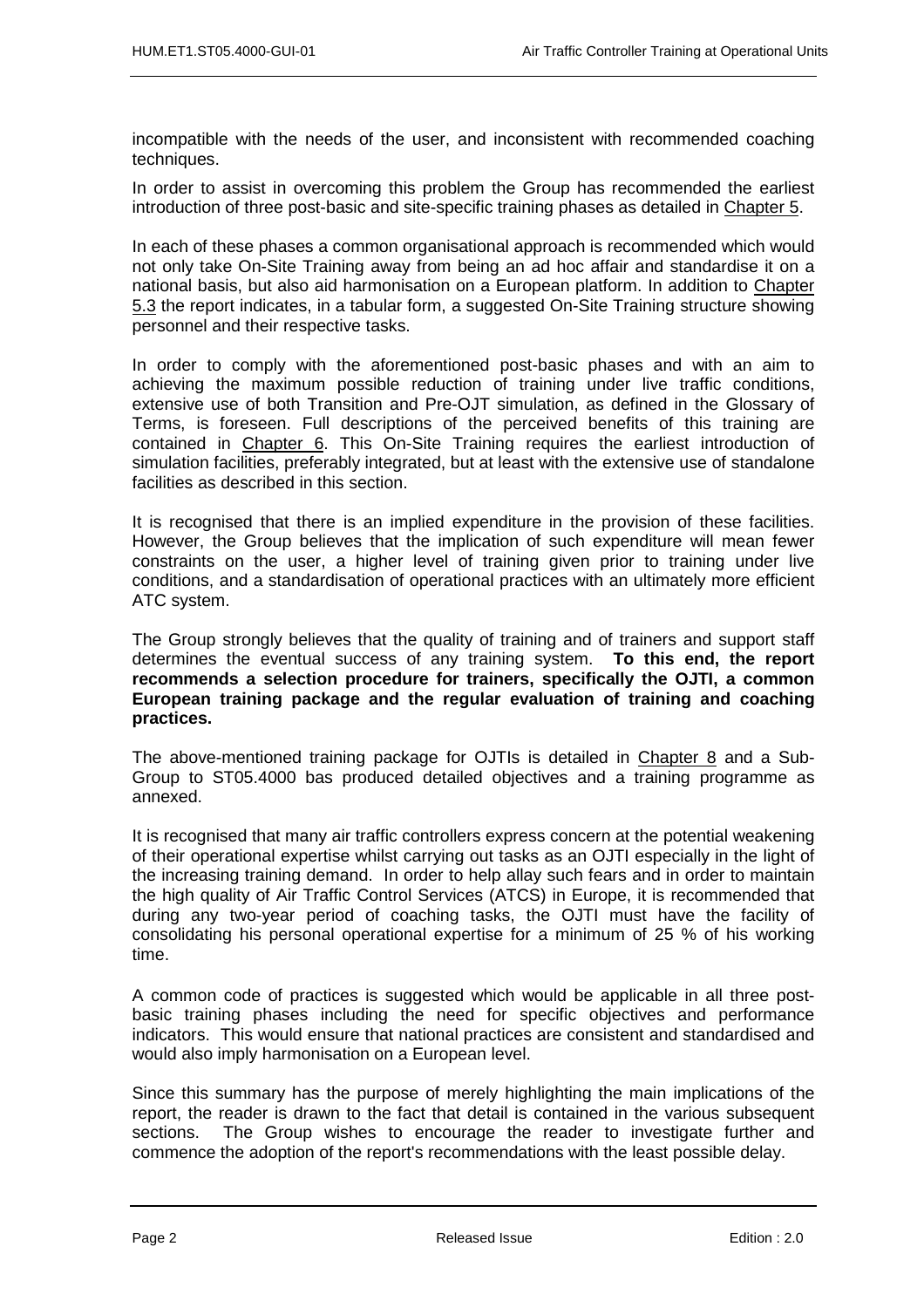# **1. INTRODUCTION**

# **1.1 Purpose**

As requested by the WGTS at its 32nd meeting, Task Force 3 was implemented.

At the beginning of 1992, the work of this Task Force came under the auspices of EATCHIP and was designated as Work Package (WP) 6220. The terms of reference remained the same and they are as follows:

- the organisation and conduct of OJT with a view to the ultimate harmonisation of OJT practices;
- the selection, training and validation of OJTIs;
- the use of current and future training tools and methodology in order to effect the maximum possible reduction in training time under real traffic conditions.

The task was subsequently subsumed under the Human Resources Domain (HUM) as ST05.4000.

In August of 1989 EUROCONTROL circulated a questionnaire to fifteen National Administrations on the subject of current and projected manpower requirements. This survey was later extended to cover all European Civil Aviation Conference (ECAC) Member States shortly after receipt of the mandate from the Transport Ministers concerned.

The results of this Survey are included in EATCHIP (1997). Whilst it is unnecessary to reproduce these results in detail, the report does indicate a somewhat disturbing forecast of shortages during the nineties.

EUROCONTROL conducted another survey in 1997 which produced figures on the projected controller manpower situation for the period 1998/2002 (see EATCHIP, 1998). This survey confirms that even though a heavy recruitment programme is ongoing, there will still be shortfalls in the range of 3%. The OJT programmes for the States remain heavily committed as the recruitment process continues, and the traffic on offer continues to increase.

At this point the Group wishes to draw to the attention of the reader that their considerations brought them into areas not directly within their immediate Terms Of Reference (TOR) but which were nevertheless seen as being directly related.

The Task Force therefore feels that serious consideration should be given to:

• individual national recruitment policies;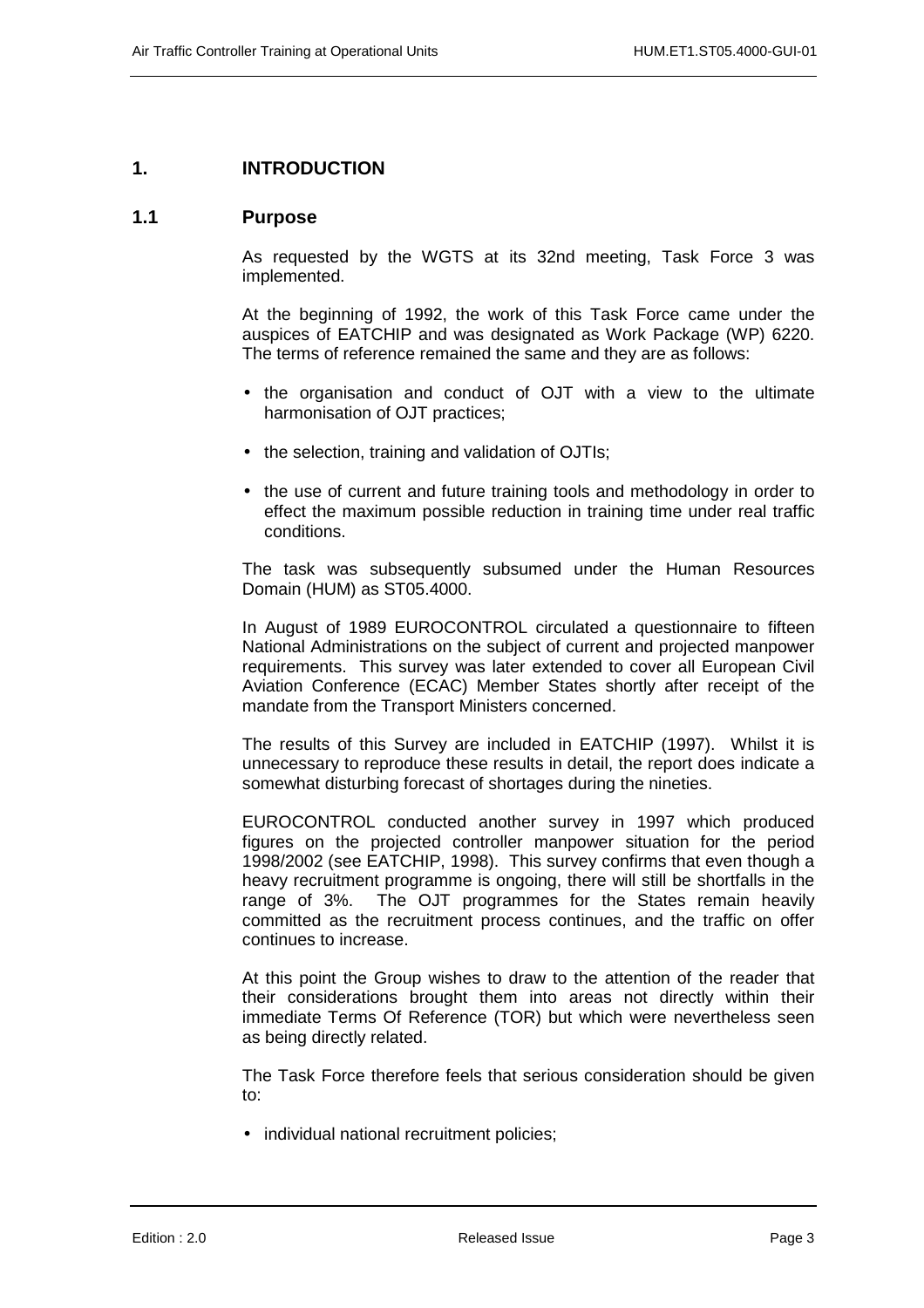- the overall capacity available at national 'basic' training establishments or schools;
- the ability of operational air traffic units to absorb or accommodate the very large number of students involved in reaching the manpower requirements;
- an evaluation of actual live training position capacity at operational units;
- the feasibility or principle of modifying operational staff rostering systems if this effects an increase in the capacity to train at the live position.

# **1.2 Scope**

The Group recognises that the present generic basic training conducted at most national training centres brings the students to a limited level of knowledge and job-related skill which is currently augmented by a lengthy period of training under live traffic conditions, currently referred to as OJT.

This OJT phase has long been recognised as critical in the training of an air traffic controller and it is considered to be a major consequence in his eventual formation. At the present time this somewhat lengthy period of training under live conditions is not only proving incompatible with the needs of the airspace user but is also inconsistent or incompatible with recommended coaching and instructional techniques. It is evident from statements given in the EUROCONTROL Survey and discussions with a multitude of operational controllers from numerous Administrations and operational units that very wide differences in attitudes and practises are in existence.

The Group members therefore considered it necessary to recommend a series of coaching practices which, if adopted, would assist in the quest for harmonisation in Europe.

This principle of harmonisation is estimated to represent an important step towards improving Air Traffic Control (ATC) safety. Harmonised codes of practice for OJT should enhance the safety and efficiency of the ATC system in general.

In order to emphasise this opinion, the following extracts from the EUROCONTROL Common Medium-Term Plan (CMTP) (see Chapter 9) and the ECAC Strategy for the nineties are referred to as example:

- '*... due to the continuing nature of international developments ... training harmonised at a multinational level is required continually ..., it constitutes one of the keystones for the proper functioning of the system.*'
- '*Training programmes and resources must meet the needs for OJT and refresher training of sufficient Air Traffic Services (ATS) staff*.'
- '*Whilst consensus has not been achieved on harmonisation ... it is widely recognised that general international guidelines on selection,*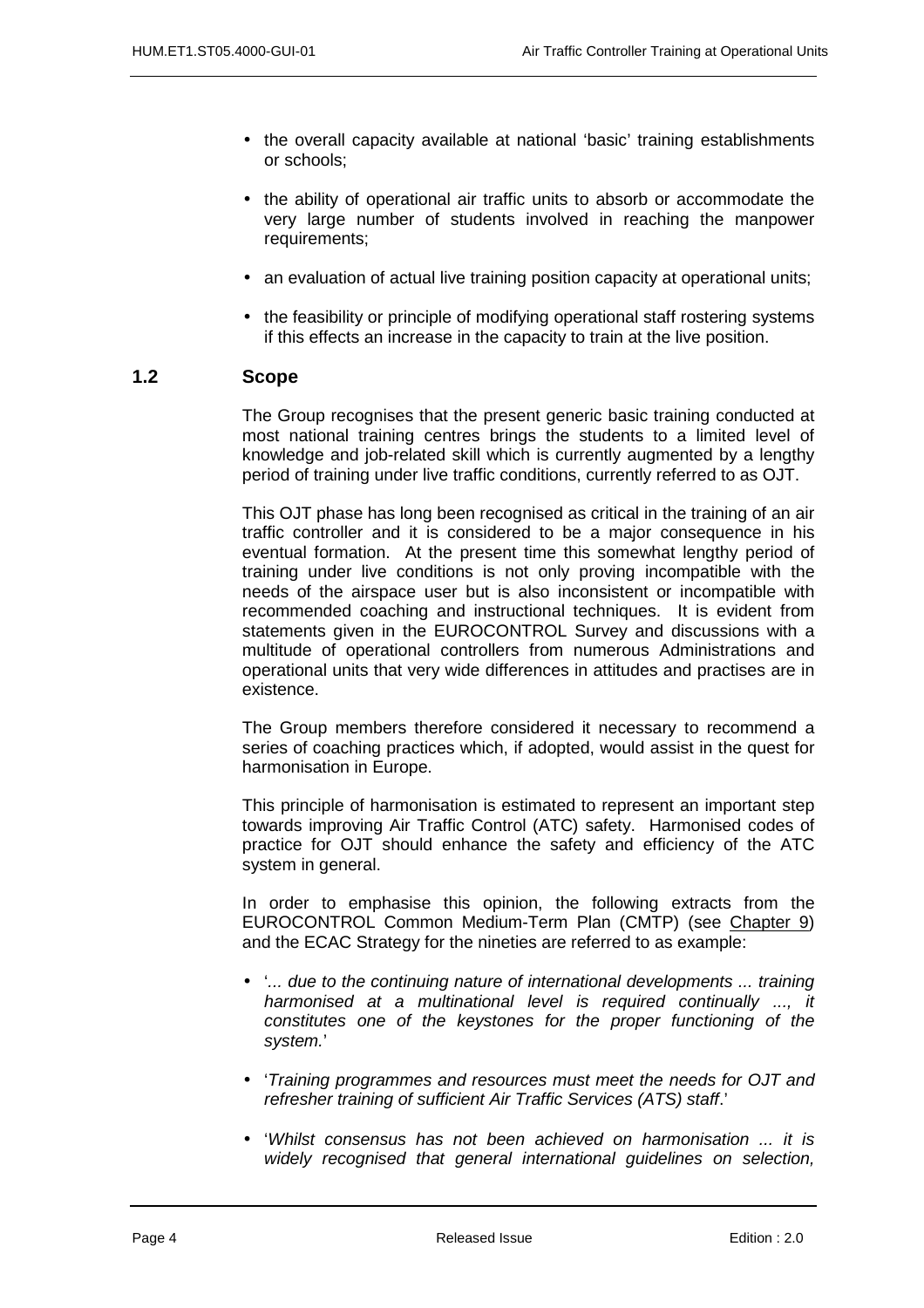*training and licensing of ATC staff would be of considerable assistance to National Administrations or Agencies*.'

It is therefore in the areas of reducing the eventual training time under live conditions, providing appropriate training for those involved in coaching, suggesting appropriate means of carrying out the training and recommending a code of practices for OJT that the Group concentrated its efforts.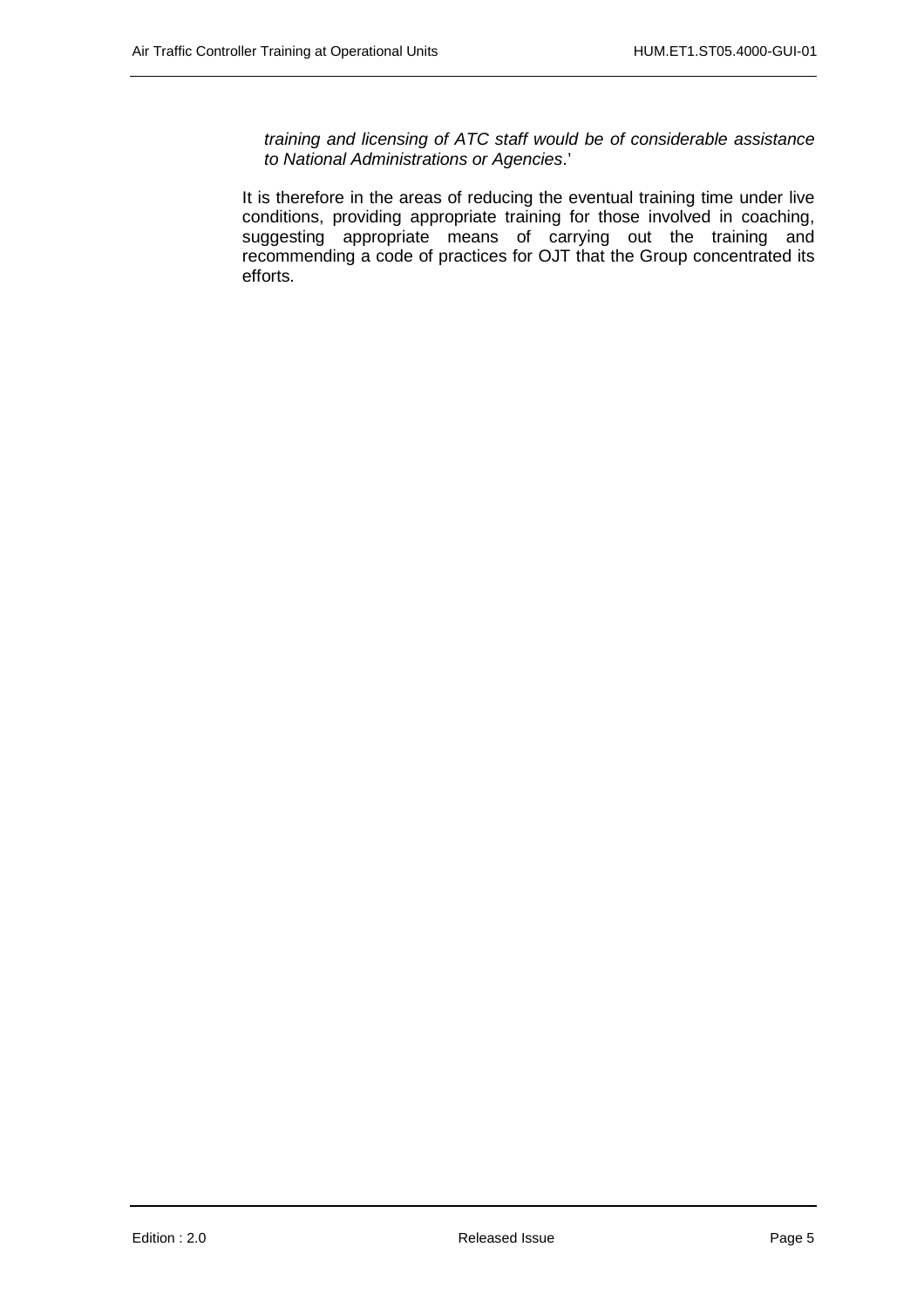Page intentionally left blank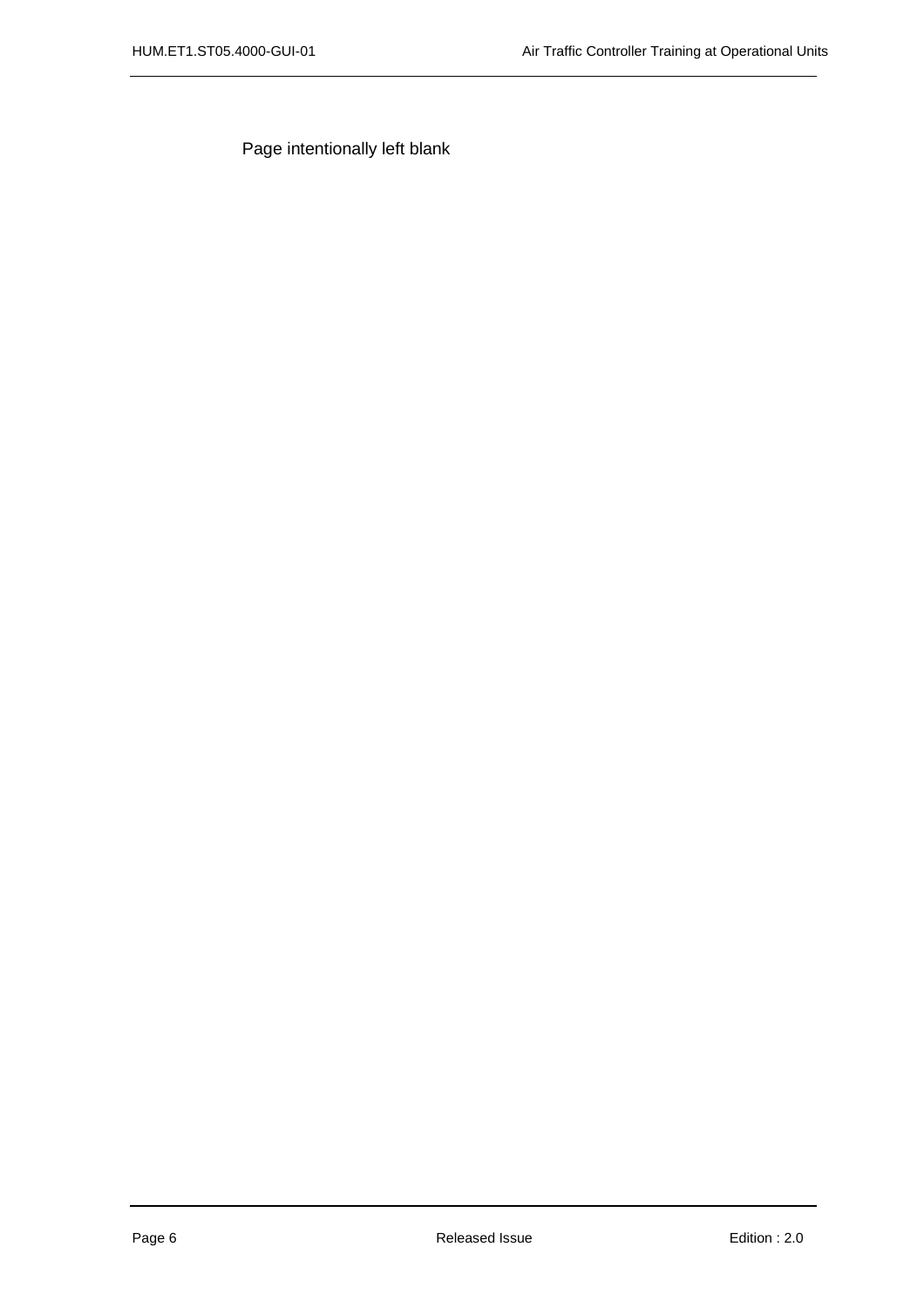# **2. FOREWORD**

# **2.1 Responsible Body**

The original Report was developed by the On-the-Job Training Task Force, created originally by the WGTS, and subsumed into the Training Sub-Group (TSG) of the Human Resources Team (HRT) of EATCHIP. The report has been revised under the authority of the TSG, which now is within the ambit of EATMP.

# **2.2 EATCHIP/EATMP Work Programme Document**

The Report is identified as deliverable 07 of the EATCHIP/EATMP Work Programme Document (EWPD), Human Resources Domain, Executive Task 01 Specialist Task (ST)05.4000.

Deliverable 07 encompasses all aspects of ATS training. This Report will form the basis for a set of guidelines on the conduct of On-Site Training of Air Traffic Controllers.

# **2.3 Language used**

The English Language has been used throughout the original text of this document.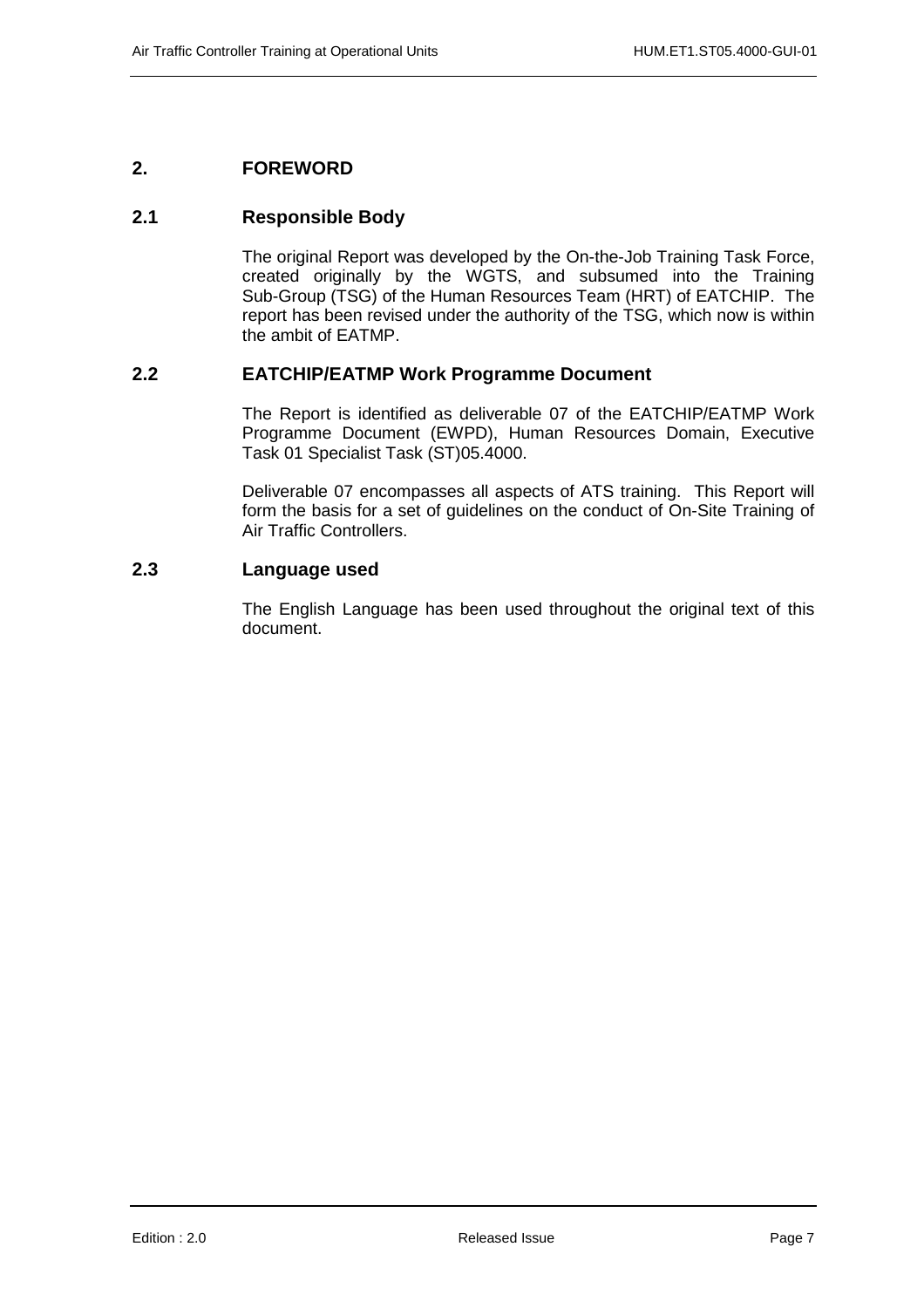Page intentionally left blank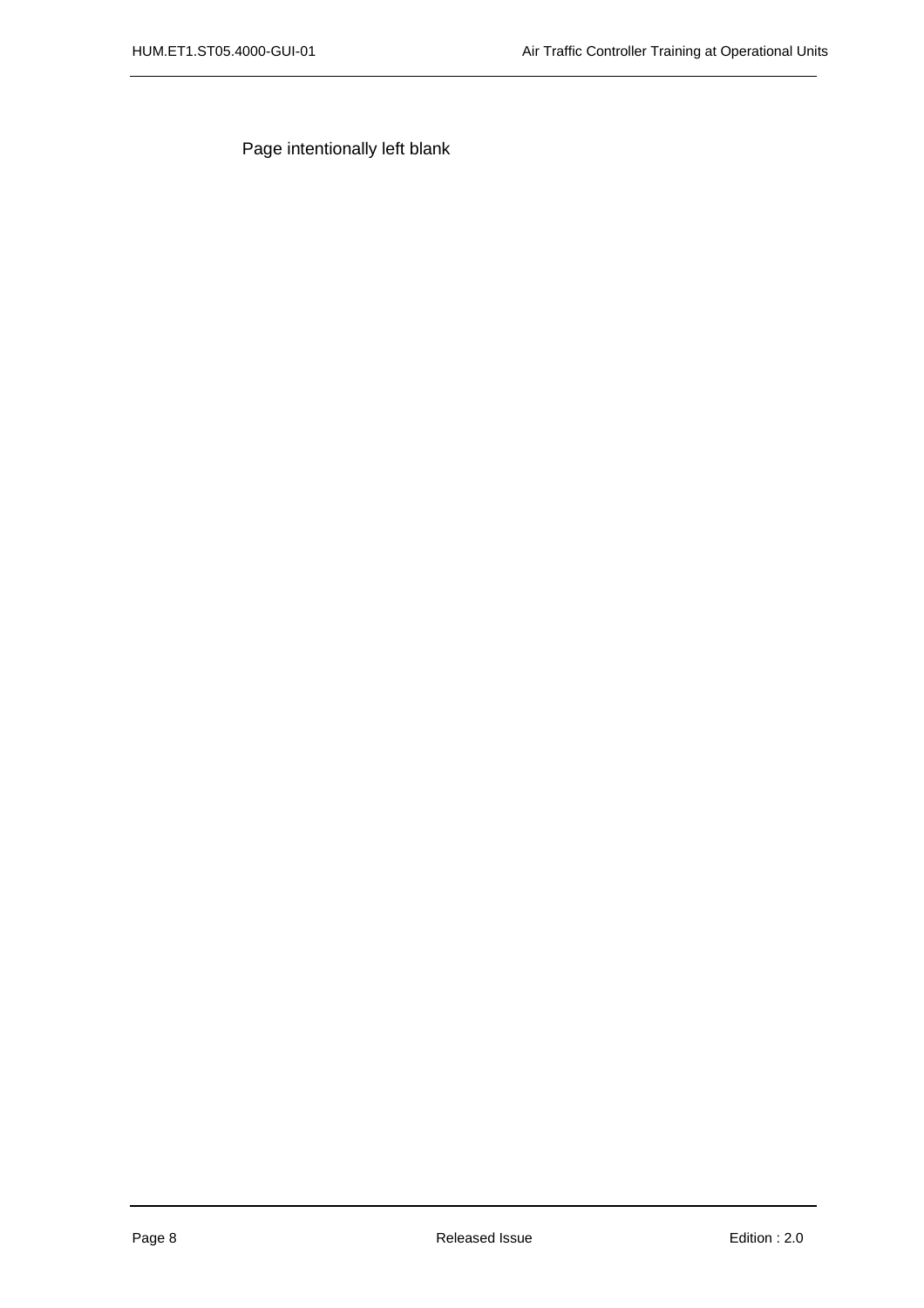# **3. ORGANISATION OF TRAINING**

# **3.1 Introduction**

Agreeing with the sentiments expressed by members of the WGTS that ' *.... training is not being given a sufficiently high profile within National Administrations* ... '; the Group strongly considers that training should be an autonomous function within all operational unit structures, working however in very close collaboration with other sections and divisions.

In the light of the present desperate need for ATS personnel, specifically air traffic controllers, and the consequent training of these new recruits, there should be no downgrading whatsoever of the priority allocated to training. It is the sentiment of this Group that training must be placed on the highest footing when decisions are made regarding funding of equipment and staffing.

It is recommended for each National Administration to publish a document for On-Site Training containing specific details of the responsibilities, qualifications and experience required for those personnel connected with operational unit training and how such training is to be organised and conducted at these units.

To date basic training brings students to a level of expertise, limited in some cases, that requires an extended period of further training under live traffic conditions. It is generally recognised that this is very difficult to undertake at larger, busy air traffic units and either affects the airspace user or the quality of the training given. In either eventuality the result is undesirable.

It is for this reason the Group recommends the earliest introduction of three phases of site-specific training described in the following paragraph, together with the associated tools and methodologies implied in Chapter 5 'Aims, Methodology and Means'.

Therefore, this section goes on to describe a recommended general structure of training and the introduction of three On-Site Training phases.

# **3.2 Training Phases**

#### **3.2.1 Basic/Institutional**

Basic or Institutional training for the *Ab Initio* student has been defined and is contained in EATCHIP (1997). An institutionally-based set of training objectives for the rating stage is currently under development and will be issued late in 1999. When complete, these objectives will lead easily into the next phase, that of 'transition'.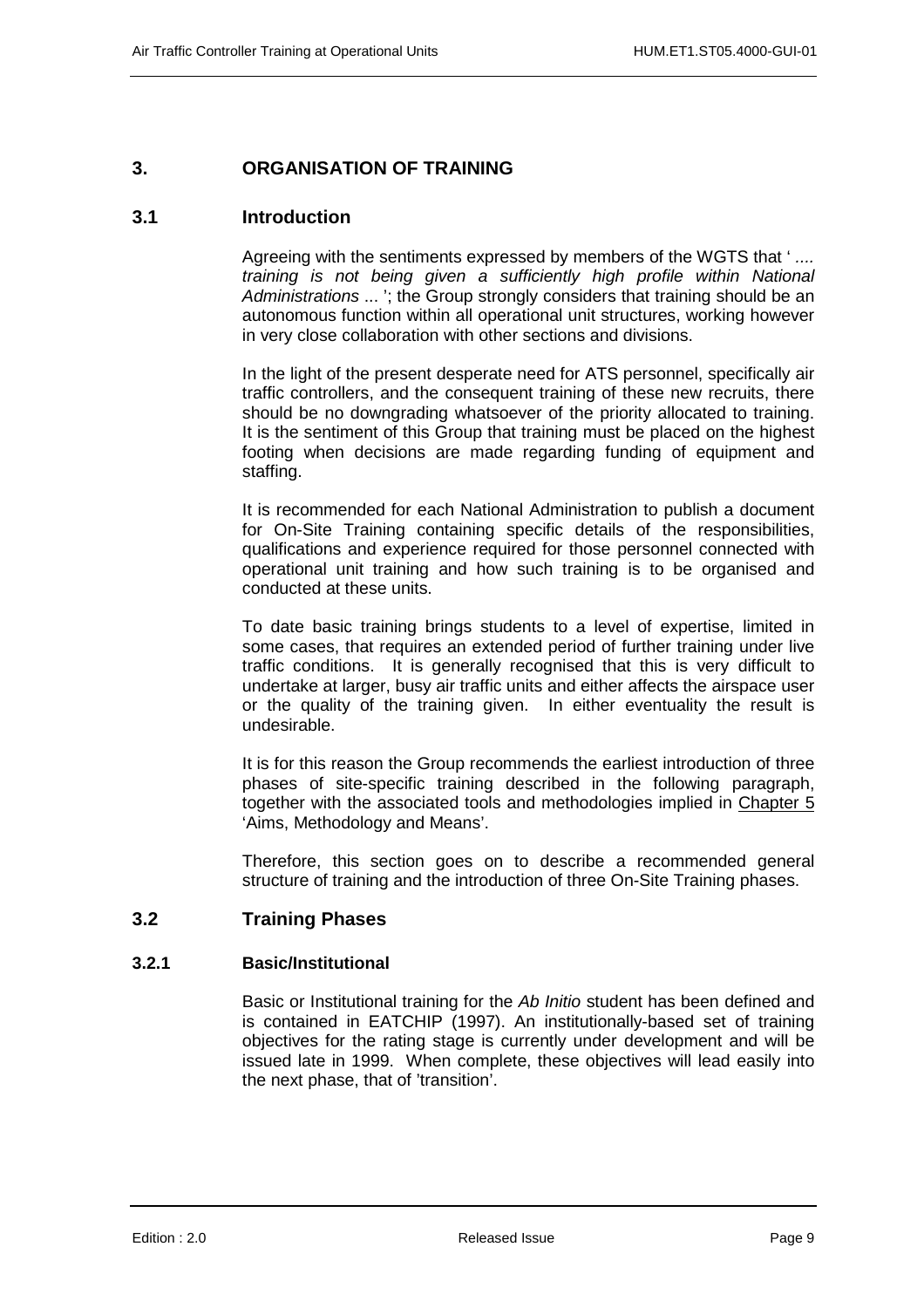# **3.2.2 Transition Phase**

#### *3.2.2.1 Description*

This is an evolutionary period during which the student will develop sitespecific knowledge and understanding through various learning mediums such as traditional classroom instruction, and Computer-Based Training (CBT).

Additionally, the student will further enhance his basic skills by undergoing site-specific analytical simulation to a level of achievement permitting him to proceed to the Pre-OJT Phase.

### *3.2.2.2 Personnel*

This phase will demand a different approach to the instruction given. It will require the person who instructs to be trained and competent in classroom instruction, the use of CBT (when applicable) and the design and conduct of Analytical Simulation. It is for this reason that the Group strongly recommends that the training given in this phase is carried out by a Unit Training Instructor who would be a person having previous coaching expertise and having undergone through training relevant to these tasks.

#### *3.2.2.3 Foreseen Benefits*

The Group believes that with the introduction of this phase each student will receive a form of training that is completely adaptable to individual needs and he will proceed to the next phase only having reached the desired entry level.

Because each student will receive training to his particular needs, he will be able to return to Analytical Simulation in the event of encountering problems or specific situations in a later phase of training.

# **3.2.3 Pre-OJT Phase**

#### *3.2.3.1 Description*

In this phase the main method of training employed will be Simulations where students will further practice routines and develop skill levels to a higher degree than has been seen in the past. By definition this form of simulation is highly interactive. A secondary method will be the use of Analytical Simulation for selected case studies.

#### *3.2.3.2 Personnel*

Initially the Unit Training Instructor will have the responsibility of training in this phase. However, as the student progresses within this Pre-OJT Phase the OJT instructor will become increasingly involved. This should help to ensure a smooth transition to the live training position in the OJT Phase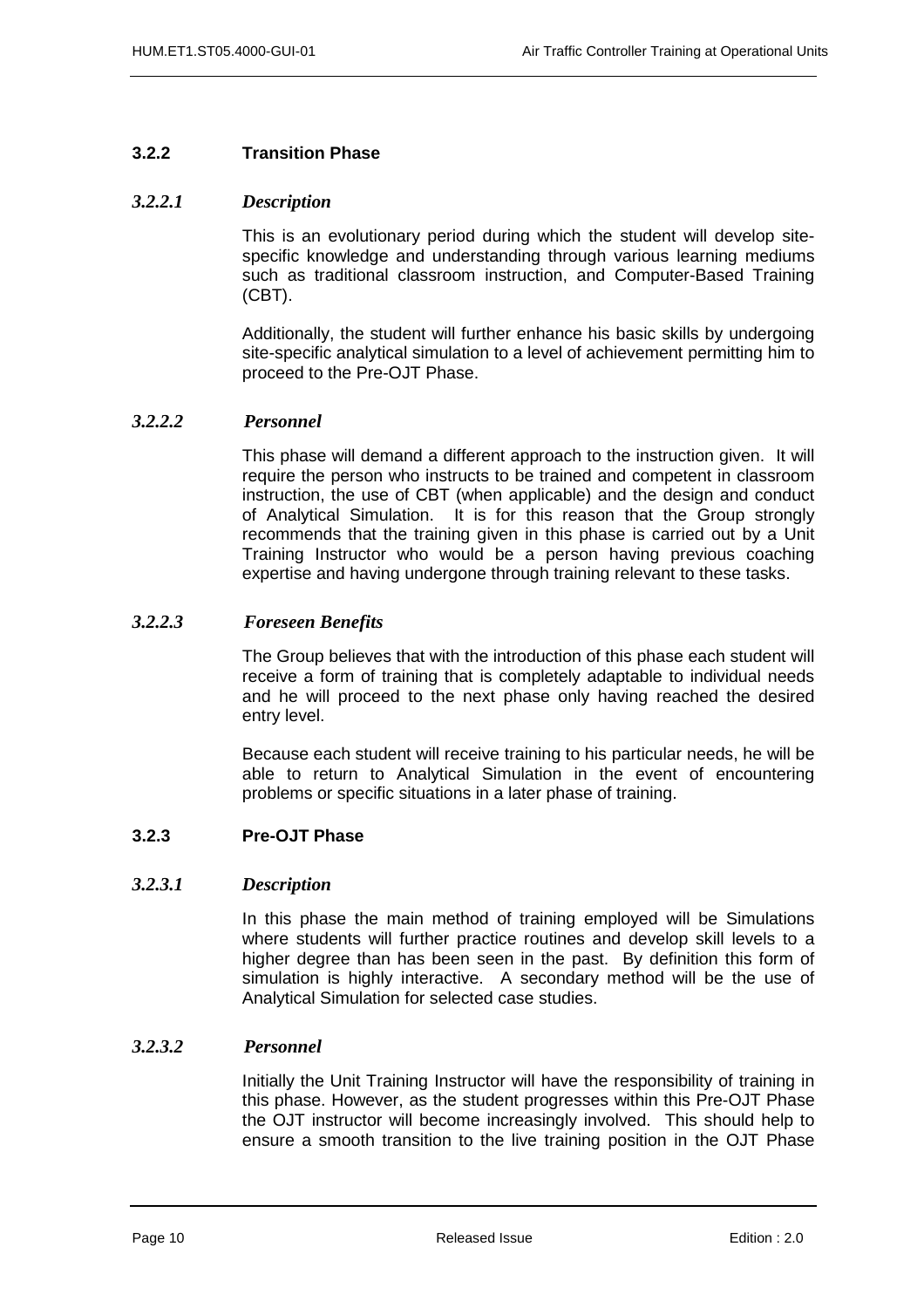and increases the operational OJTI's involvement in the overall training programme.

Should Analytical Simulation techniques be employed during this phase, the responsibility will fall on the Unit Training Instructor.

# *3.2.3.3 Foreseen Benefits*

As with the previous phase, the training will be highly individual and tailored to the student's learning rate.

Students will enter the live environment having a skill level compatible with the requirements of the operational position and will have experienced most, if not all, predicted situations.

Finally, there will be an increased transparency of the training system due to the involvement of operational OJTIs.

#### **3.2.4 OJT Phase**

#### *3.2.4.1 Description*

The traditional 'live training' position where previously acquired skills and routines are further developed and consolidated under the supervision of a qualified OJTI in a live traffic situation.

#### *3.2.4.2 Personnel*

This type of training will normally be conducted by the operational qualified OJTI. This will not preclude the Unit Training Instructor coaching periodically during this phase, in fact this practice is seen as desirable for reasons of giving summative assessment, maintaining operational instructional expertise and monitoring the uniform application of standards and the quality of OJT practices.

Note: These recommendations ensure a highly individualised form of training and should not be seen as precluding the possibility of 'stepping backwards' in the event of a student experiencing particular difficulties, or in order to provide the student with additional practice under heavy workload, including 'emergency' situations.

# **3.2.5 On-Site Training**

The Group recommends that a common approach to the organisation of On-Site Training be implemented by National Administrations at each operational unit as follows:

- Target validation times and maximum training times for each operational position should be determined;
- Training objectives and performance indicators for each phase should be detailed in unit documentation;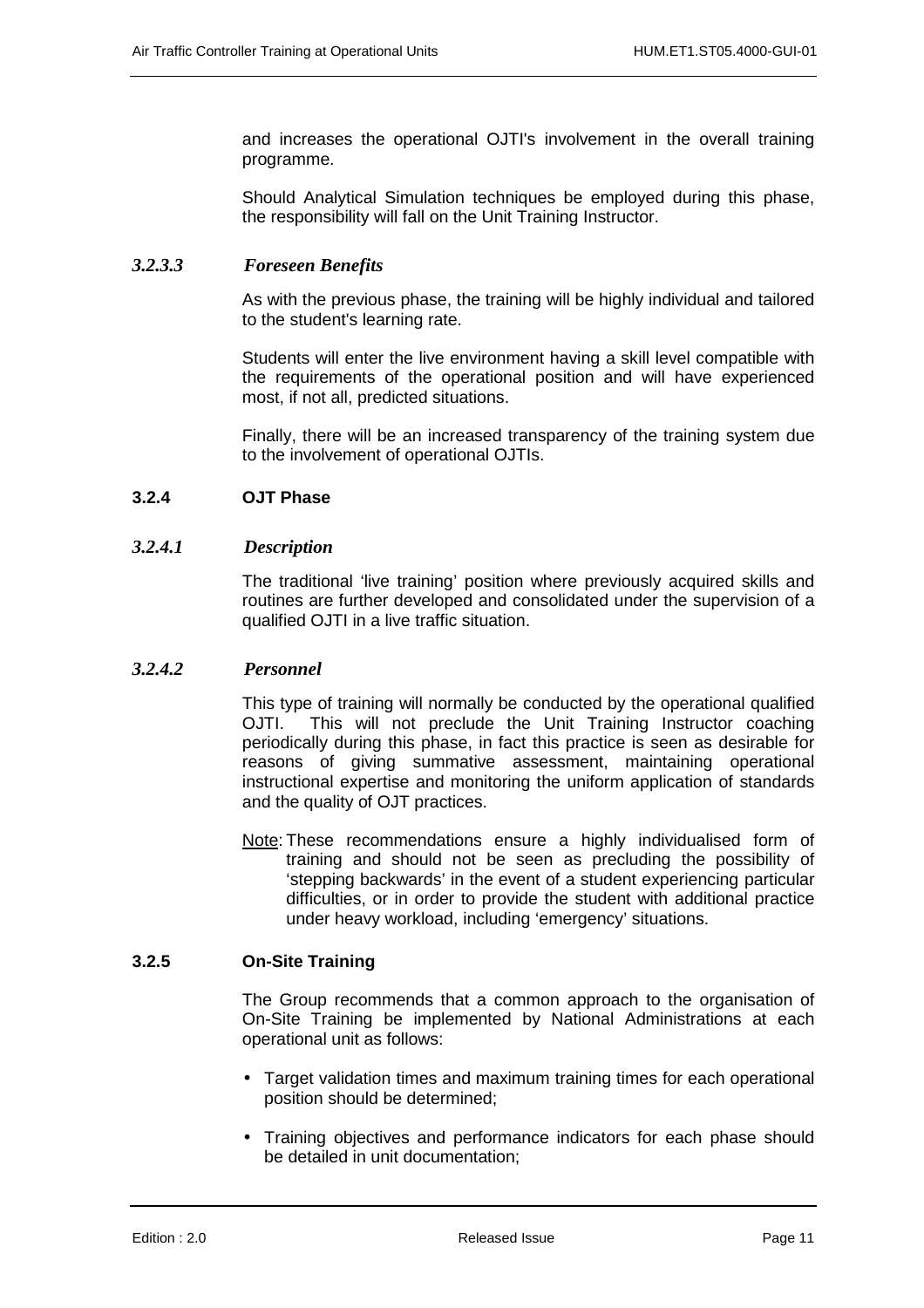- Each unit should have appointed and trained assessors to evaluate student performance at regular intervals, specifically during the OJT phase;
- Each unit should record student assessments using forms containing summative assessment criteria.

The overall responsibility of On-Site Training will be that of the Unit Head of Training or his Deputy if this position exists. This responsibility will not only include the organisation and overall management of all the aforementioned activities but also the monitoring of training standards and co-ordination on a regional or national level.

Until now in this chapter the emphasis has been on the training of relatively inexperienced personnel. This Group has not ignored the need from time to time to retrain previously experienced controllers at an operational unit. It is foreseen that these personnel would follow the same structure albeit that the time required in each phase would be significantly reduced.

Finally, the Group believes that the introduction of these phases of sitespecific training will significantly reduce the occupancy time in live traffic and allow greater flexibility of training.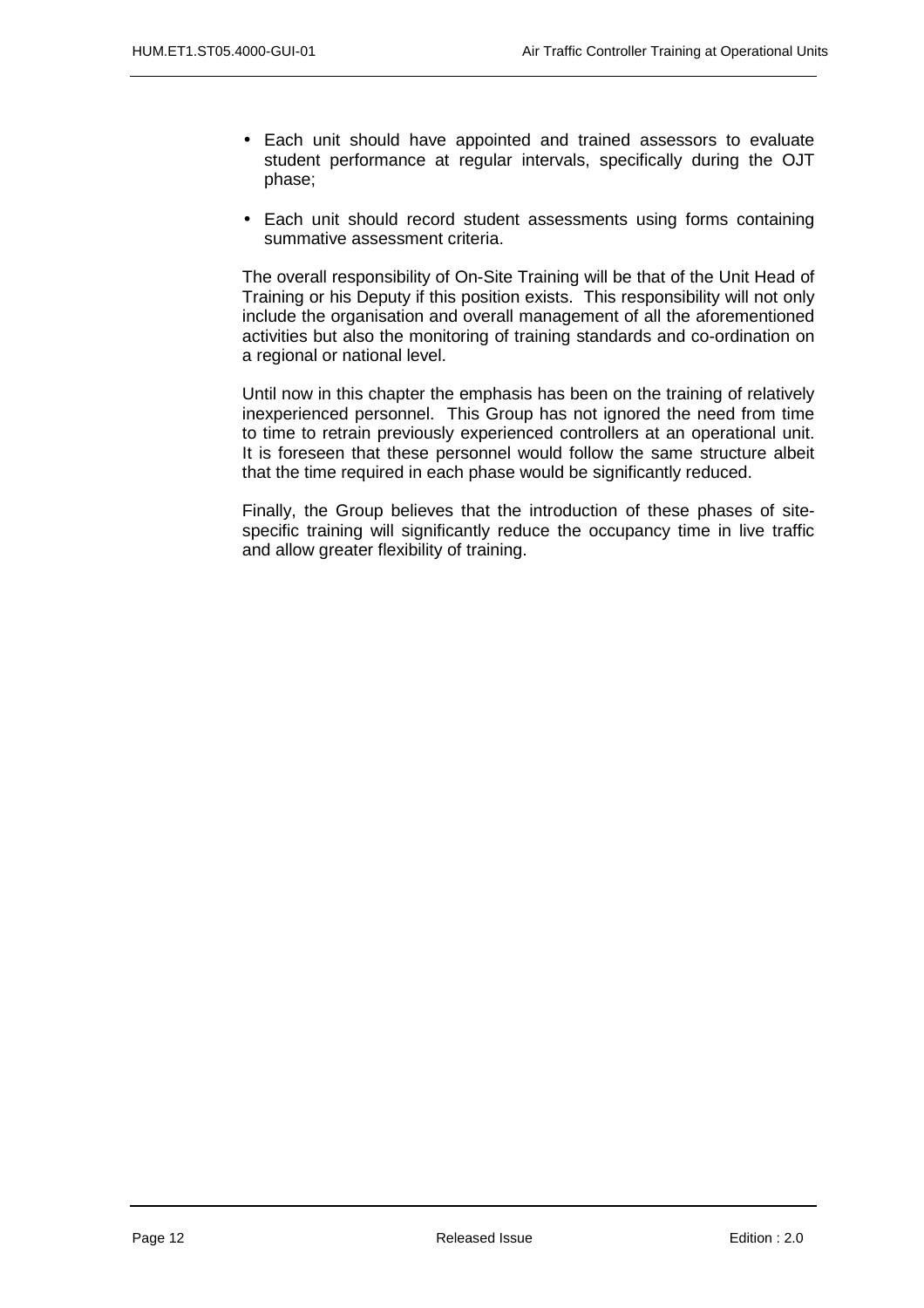# **4. TRAINING STRUCTURE**

# Table 1: Training Structure

| <b>STRUCTURE</b>                  | <b>FUNCTIONS</b>                                                                                       | <b>PERSONNEL</b>                |
|-----------------------------------|--------------------------------------------------------------------------------------------------------|---------------------------------|
| <b>Training Unit</b>              | <b>Organisation and</b><br><b>Management of:</b>                                                       | <b>Head of Training/Deputy</b>  |
|                                   | Transition phase;                                                                                      |                                 |
|                                   | Pre-OJT phase;                                                                                         |                                 |
|                                   | OJT phase;                                                                                             |                                 |
|                                   | Training rosters;                                                                                      |                                 |
|                                   | Monitoring of training<br>standards and coaching<br>practices;                                         |                                 |
|                                   | Co-ordination of training<br>at regional/national level;                                               |                                 |
|                                   | OJTI training and open<br>learning training<br>package to include<br>standard pre-entry<br>assessment; |                                 |
|                                   | Regular appraisal of<br>student, OJTI and<br>instructor performance.                                   | Assessors                       |
| <b>Transition</b><br><b>Phase</b> | <b>Classroom instruction</b>                                                                           | <b>Unit Training Instructor</b> |

| Transition<br><b>Phase</b> | Giassroom mstruction                                  | <b>UNIT Framing Instructor</b> |
|----------------------------|-------------------------------------------------------|--------------------------------|
|                            | CBT (when applicable)<br><b>Transition Simulation</b> |                                |

| <b>Pre-OJT Phase</b> | <b>Primary function</b>   | <b>Unit Training Instructor</b> |  |
|----------------------|---------------------------|---------------------------------|--|
|                      | Pre-OJT Simulation        | (later the OJTI)                |  |
|                      |                           |                                 |  |
|                      | <b>Secondary function</b> | <b>Unit Training Instructor</b> |  |

|                  | <b>Transition Simulations</b>          |                                                                 |
|------------------|----------------------------------------|-----------------------------------------------------------------|
|                  |                                        |                                                                 |
| <b>OJT Phase</b> | Training in live traffic<br>conditions | Qualified OJTI and<br>periodically, Unit Training<br>Instructor |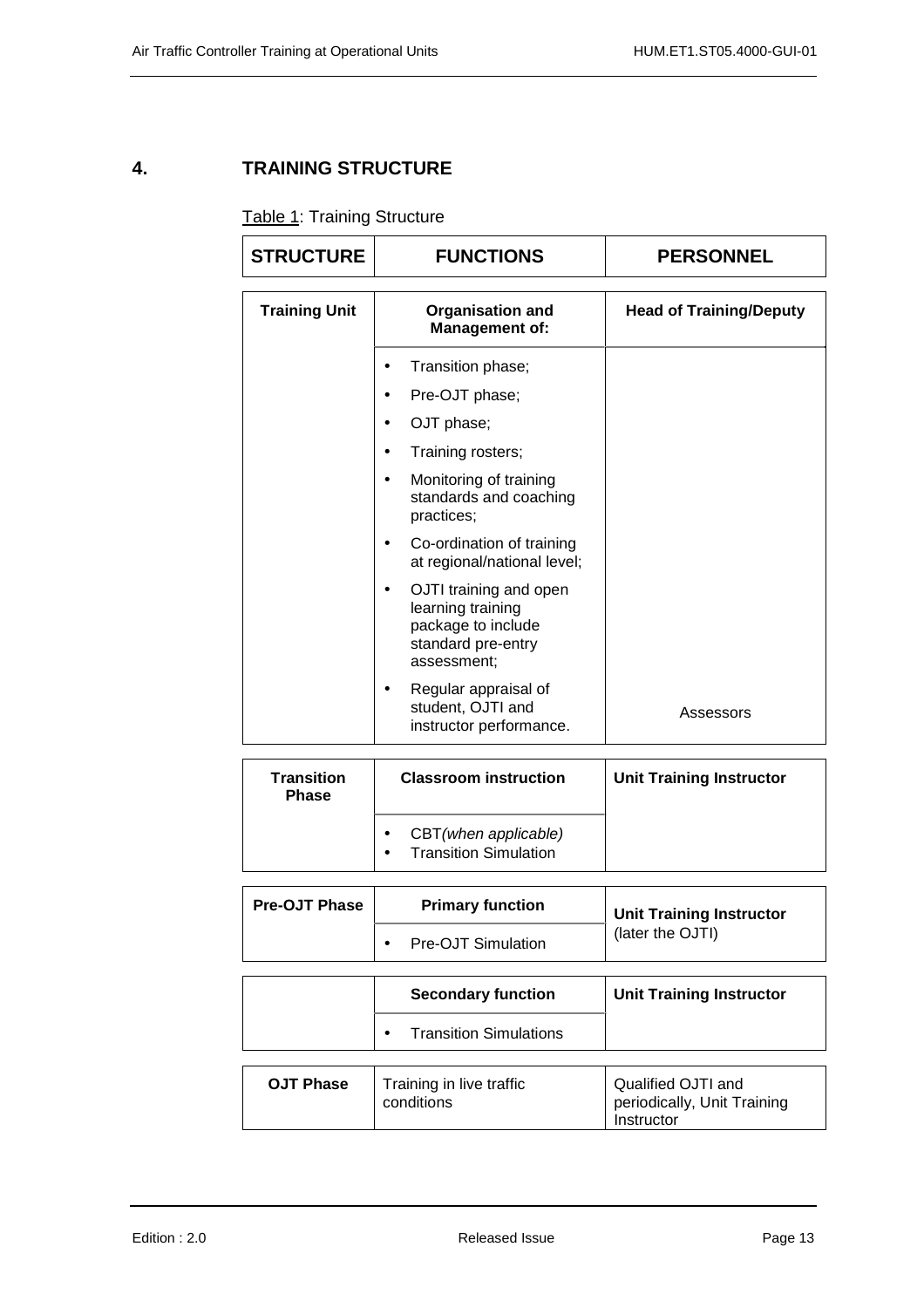Page intentionally left blank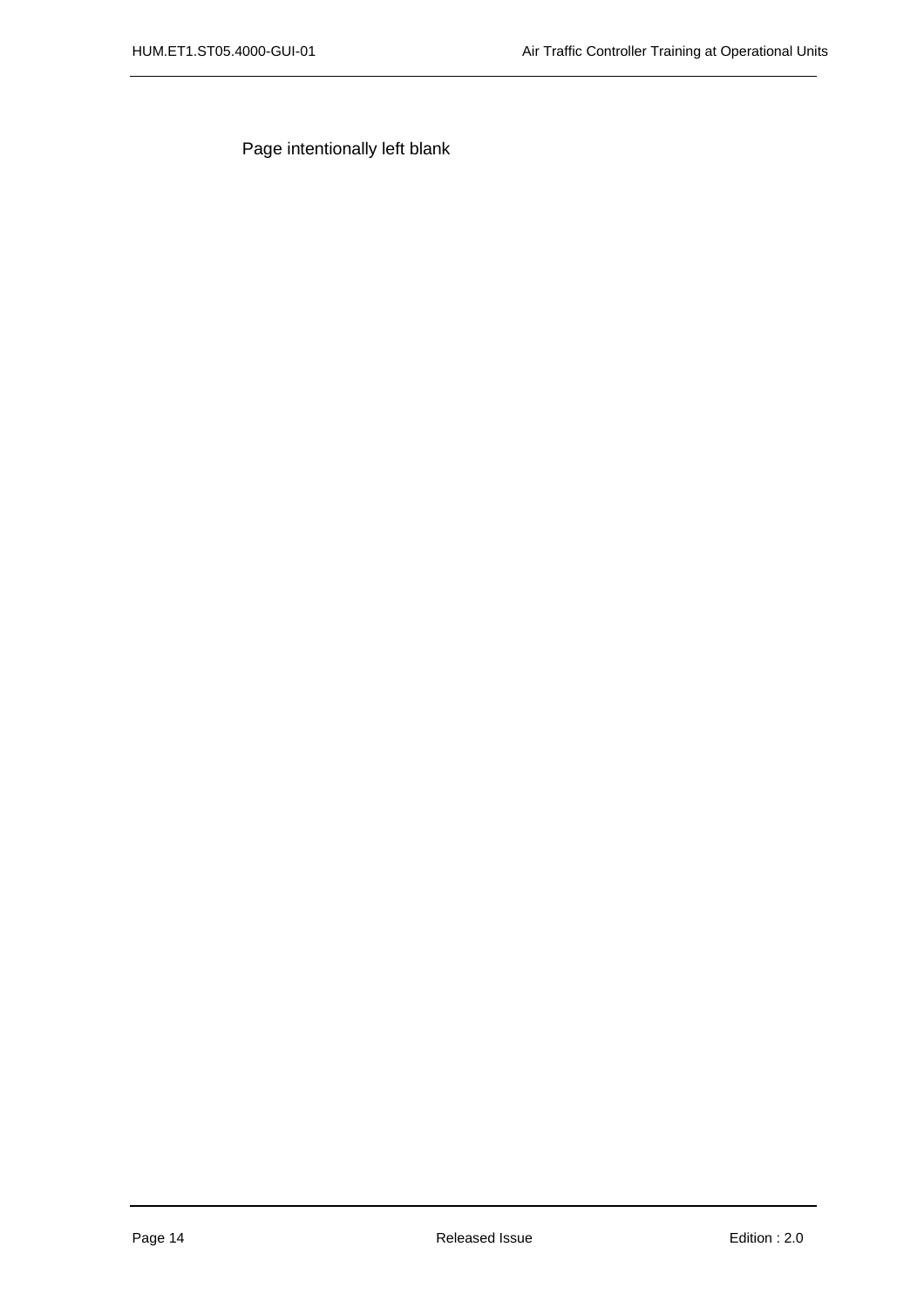# **5. AIMS, METHODOLOGY AND MEANS**

# **5.1 Introduction**

The Group has identified the post-basic phase of training as a critical period in the attempt to reduce the occupancy of the live position.

It is considered that within the Transition and Pre-OJT phases, as described in Chapter 3 'Organisation of Training', the extensive use of either stand-alone or integrated facilities to conduct Transition and Pre-OJT Simulations will bring the student to a much higher level of ability than has been experienced in the past.

This section will go on to describe in some details the use of these Transition and Pre-OJT Simulations for students entering a radar environment.

The suggestions given in this section imply expenditure on the part of many Administrations, yet such expenditure should be seen as an investment not only for today but for a higher quality of Human Resources in the future.

## **5.2 Transition Simulation**

#### **5.2.1 Interpretation**

It is the extraction of selected case studies of situations from Pre-OJT simulation or from the live environment which are presented to the student in a gradual and controlled manner. In this way the student has the opportunity to examine and practise all possible ways of solving specific problems within a particular piece of the units airspace.

#### **5.2.2 Rationale**

This form of simulation will reduce the manifestation of new and untried situations when progressing to Pre-OJT Simulation. Transition Simulation is, after all, the extraction of all foreseen elements requiring in depth explanation and practice.

By taking this path the student will be able to practise and repeat actions necessary in becoming conversant with the multitude of possible resolutions to problems encountered in a particular piece of airspace. In addition, specific procedures relevant to that unit and of an increasing degree of complexity may be introduced thereby fully preparing the student for the next phase, Pre-OJT Simulation.

### **5.2.3 Training Period**

Transition Simulation should be introduced as a bridge between the basic simulations conducted at Training Schools or Institutions and Pre-OJT as previously defined. That is to say that the primary use of this method would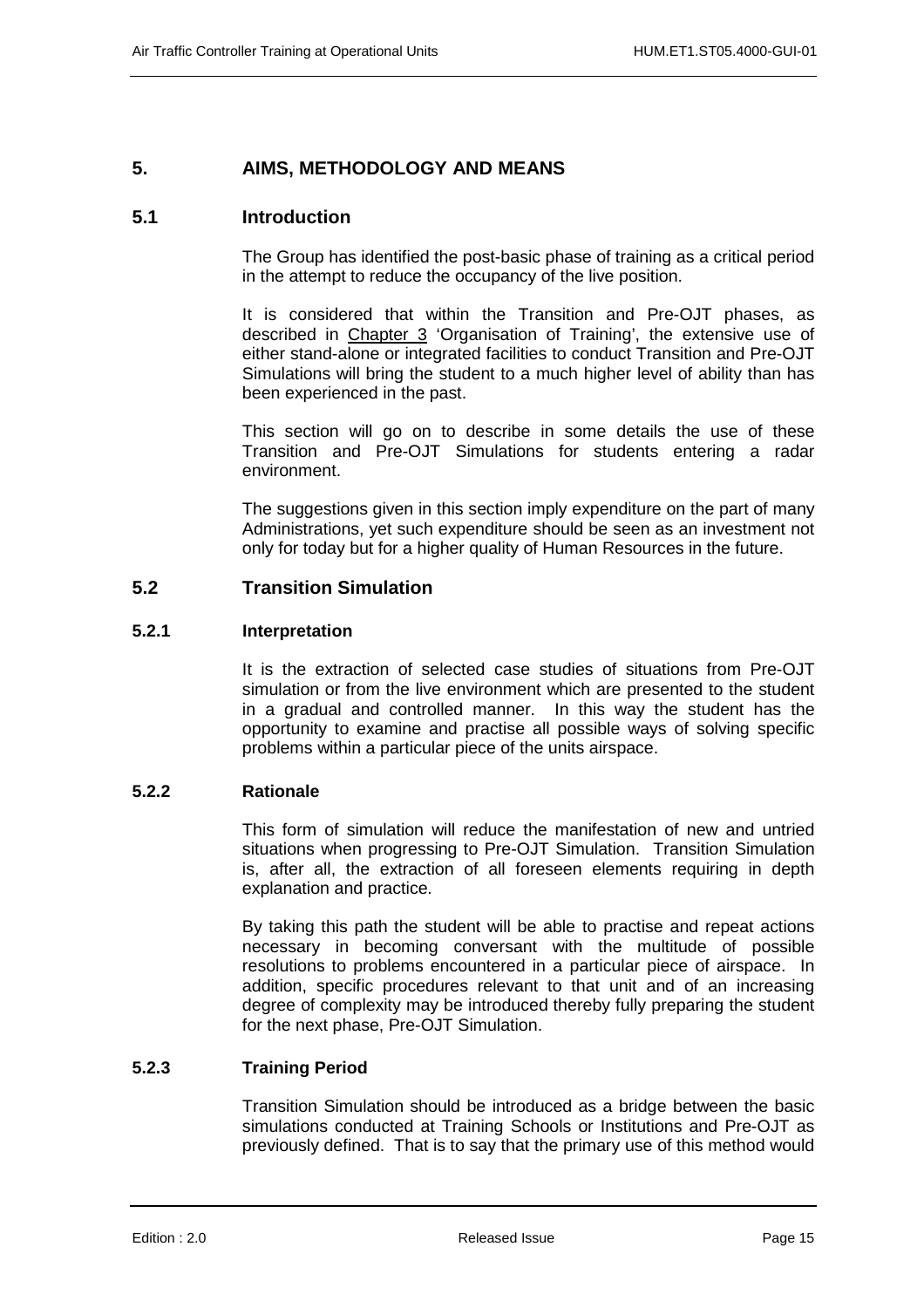occur in the Transition Phase as recommended in Chapter 3 'Organisation of Training'.

Additionally, should the simulation facility possess a method of performance recording, it is foreseen that a student could work unsupervised but only within a controlled environment and within prescribed parameters. These circumstances should be considered as self-analysis/appraisal and not self-tuition.

It is further considered desirable that this form of simulation could be beneficially used during the Pre-OJT phase whenever significant problems are encountered in Pre-OJT Simulation, thereby enabling a thorough investigation and appropriate remedial action. During OJT itself, that is to say training with live traffic. Transition Simulation could prove extremely useful in the following circumstances:

- When unforeseen circumstances arise under live conditions, which would, in the opinion of the OJTI, justify an in depth analysis or appraisal, the OJTI should be in a position to request a replay of the situation in the simulation facility in order to accurately examine it in detail;
- Likewise for normal debriefing of a student, this facility should be available for the OJTI should he consider it meritable.

#### **5.2.4 Training Tools**

This form of simulation does not require the sophistication of facility demanded by Pre-OJT Simulation and may readily be conducted using one of the 'stand-alone' PC or microcomputer-driven units which are now readily available.

This type of simulation (transition), therefore, does not require the use of high-fidelity and integrated units, and would normally be conducted away from the operational environment.

#### **5.2.5 Training Personnel**

It is recommended that Transition Simulation is carefully planned and implemented by a Unit Training Instructor.

The question of training courses for instructional staff has not been addressed by this Group since it may infringe upon the work being carried out in ST07.3000.

However, the Unit Training Instructor must, in addition to any recommendation in ST07.3000 of the EWPD have a high level of learning in:

- simulation techniques,
- CBT techniques (when applicable),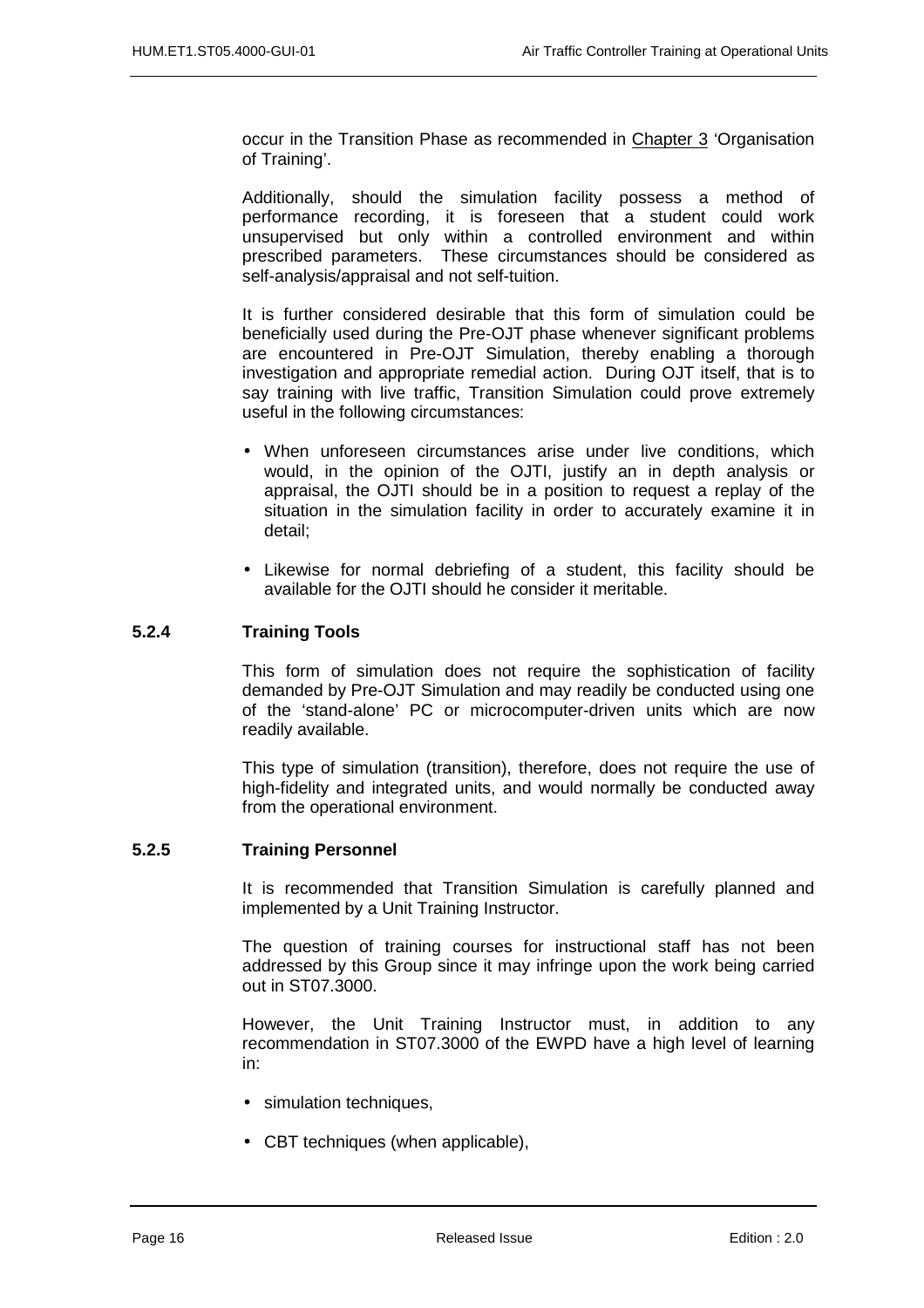- the design and preparation of simulation exercises.
- formative and summative assessment procedures and written report writing.

Correct use of the equipment purchased as well as the use of built-in analytical features should they be included.

This higher level of involvement on the part of the Unit Training Instructor is reflected in the recommendations made by this Group in Chapter 3.

#### **5.2.6 Methodology**

The method of designing Transition Simulations shall be based upon a number of exercises originating from selected traffic samples taken from the live environment and hence Pre-OJT Simulation. It is in this way that the student will become fully conversant with the most commonly encountered and predictable operational problems of a particular unit.

Additionally, site-specific procedures should be introduced, increasing in complexity but in controlled learning steps.

As has been previously mentioned, these exercises will require a more pedagogical approach than Pre-OJT Simulation and should therefore come under the authority of the Unit Training Instructor staff.

#### **5.2.7 Limitations**

The preparation time required for the design of such exercises especially in such a graduated fashion is seen as a hindrance, not as a limiting factor.

#### **5.2.8 Advantages**

The student will be fully conversant with unit procedures before entering the Pre-OJT phase and Pre-OJT Simulation.

Additionally, the student should develop a greater degree of flexibility at an early stage of training.

Finally, the Group suggests that an increased harmonisation of operational practices will result.

#### **5.3 Pre-OJT simulations**

#### **5.3.1 Interpretation**

It is the realistic representation of the operational environment and ensures that all or most of the following parameters are included:

- times (taken directly from traffic samples maintaining fidelity),
- traffic and commonly occurring call signs,
- aircraft types.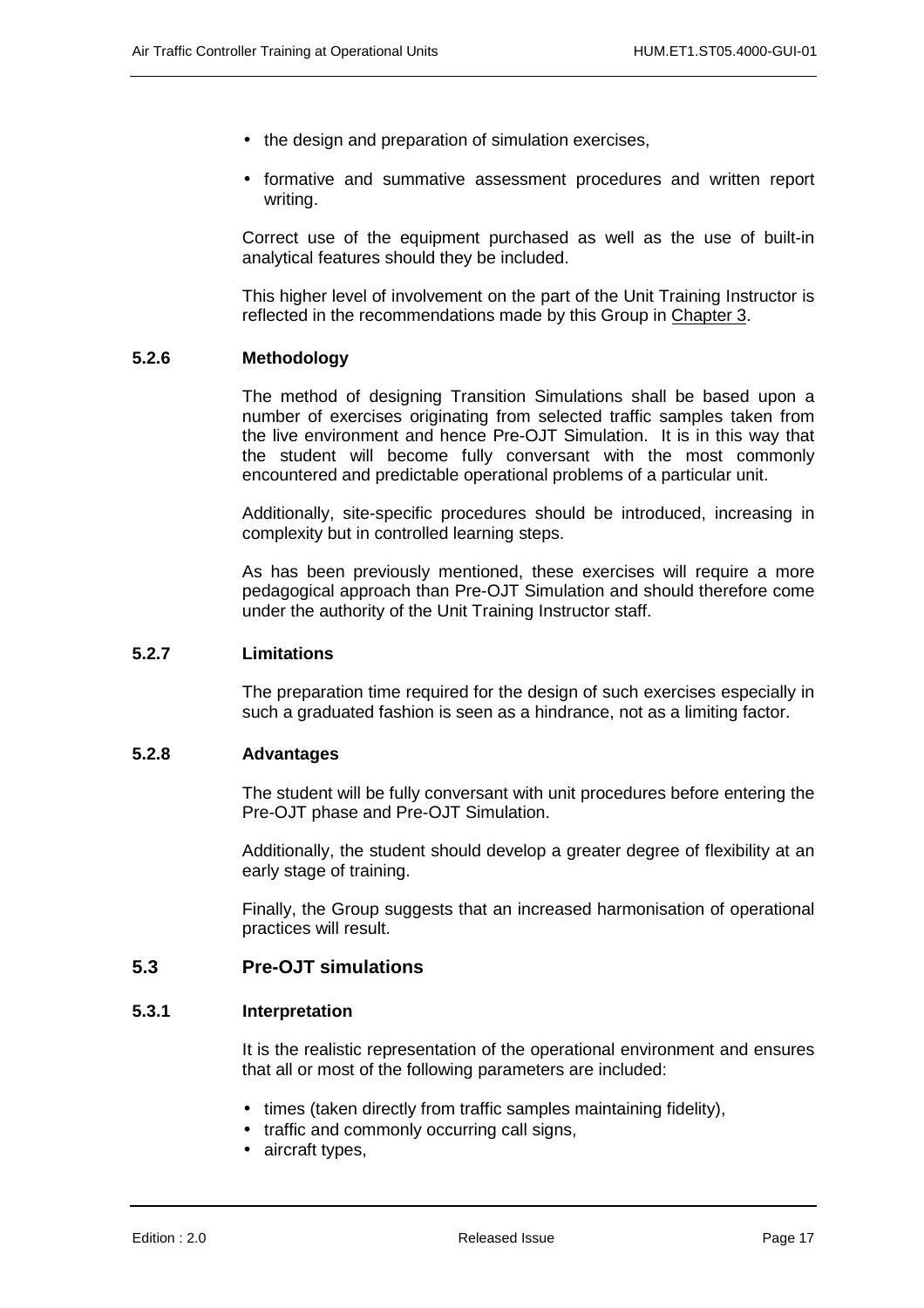- performance parameters,
- weather parameters.

Structured from the Transition Phase and systematically increasing in complexity to a point where multiple situations are comprehensively integrated into exercises allowing the student to progress to a complex live situation.

Included within Pre-OJT Simulation should be the gradual introduction of other parameters such as co-ordination procedures, handover/takeover procedures, system failures and degraded conditions.

#### **5.3.2 Rationale**

These are simulations based on the highest level of realism and will prepare the student to enter the operational position. This is possible as a result of the systematic development of his skills during exercises, exercises which become increasingly complex until they accurately represent the day-to-day working situation.

The Group remains convinced that Pre-OJT Simulation (together with Transition) represents the crux to the problem of reducing training under live traffic conditions to the absolute minimum.

#### **5.3.3 Training Period**

This form of training should be given primarily during the Pre-OJT Phase but may, under certain circumstances, form a part of the OJT Phase.

During Pre-OJT Simulation there must be the inclusion of certain situations which will be presented to the student for the first time as 'unpredicted' or 'unknown' and will require an analytical approach to solving.

Should a student encounter a situation or situations under live conditions (OJT) and which the OJTI considers may best be analysed in simulation, they (OJTI and student) must have the facility of returning either to Transition or Pre-OJT simulation.

This 'step back' to simulation must be agreed with, and is the responsibility of, the Unit Training Instructor. The Group wishes to emphasise that such a 'step back' is not a regression in a training programme but simply a temporary return to simulation in order to highlight a specific encountered situation.

Note: There will, of course, be a secondary benefit to this situation in that there will be an enhancement of the communication and co-operation between the operational environment and the unit training environment and this will increase the 'transparency' of the training system.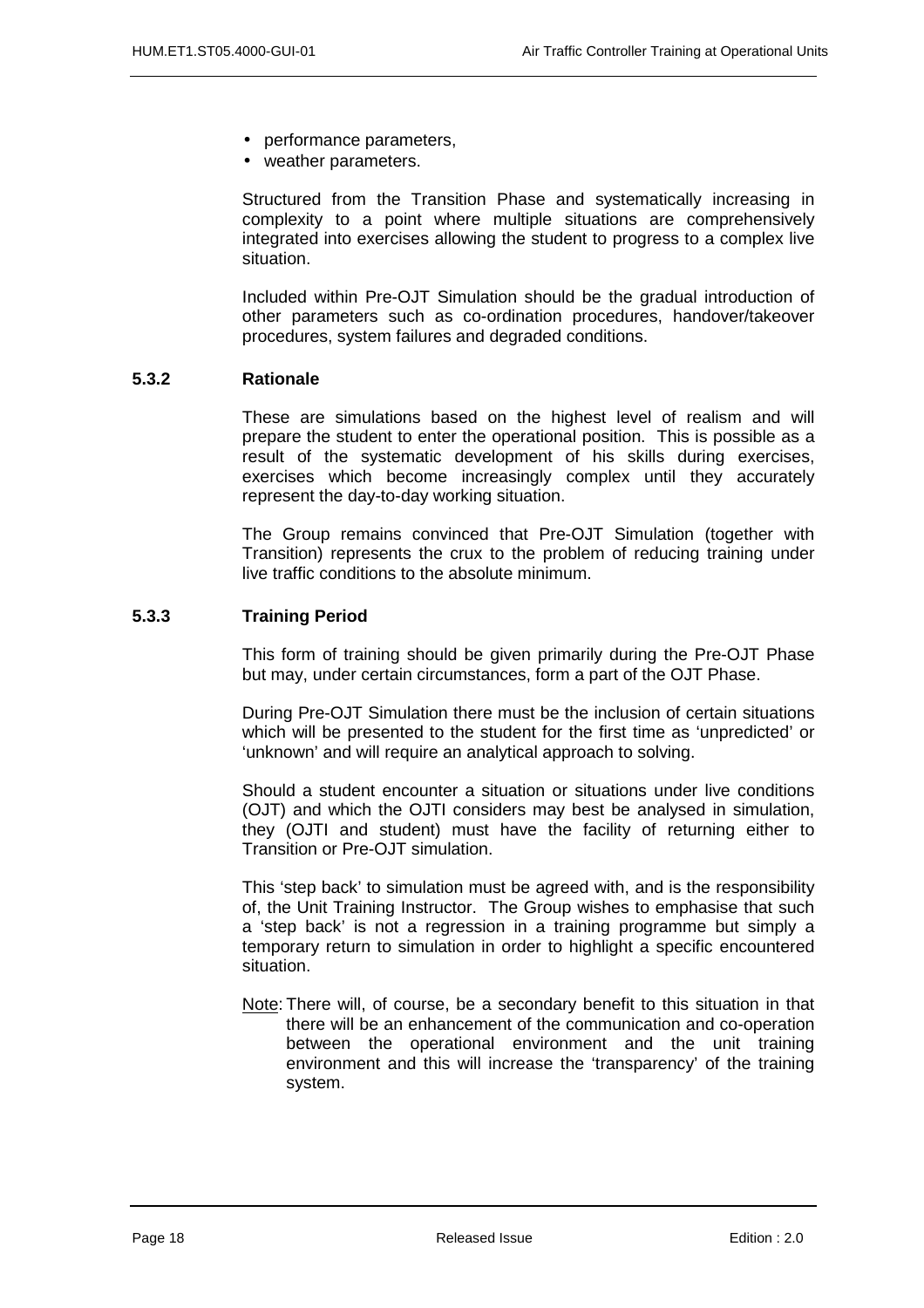# **5.3.4 Suggested Training Tools**

The facilities used for the conduct of Pre-OJT Simulation should be sitespecific (parameters as previously described being taken from the live environment).

It is desirable that the hardware should be high fidelity, i.e. a reproduction of the operational workstation, including communication facilities and integrated, i.e. that these facilities should form an integral part of the operational environment. This type of equipment is regarded as high fidelity.

#### **5.3.5 Training Personnel**

This form of training will be primarily carried out by a Unit Training Instructor who should be joined at an advanced stage by the operational OJTI. This will enable the OJTI to become conversant with the capabilities of the student and with a Training Programme in general.

#### **5.3.6 Methodology**

The creation of such systematically arranged exercises will, of course, be based upon selected 'live' traffic samples or, perhaps, taken from recorded samples extracted from the automated radar system, should it be present, and will be designed to achieve pre-defined objectives.

It is considered crucial that the authenticity of such exercises be verified by a Unit Training Instructor in very close co-operation with the operational  $O<sub>1</sub>$ 

Similarly, it is felt to be essential that these exercises for Pre-OJT Simulation are maintained and updated to represent a realistic situation. This should be seen as a joint process between the Training Instructor and the OJTI.

#### **5.3.7 Limitations**

The preparation time for Pre-OJT simulation exercises may be foreseen as being an exceptionally time consuming and complex affair. This fact reinforces the requirement for the Unit Training Instructor to have additional and relevant training to that of the OJTI.

In addition, whatever level of realism is inserted into these simulations, nothing can accurately produce the apprehension and emotion encountered the first time the new controller assumes responsibility at an operational position.

## **5.3.8 Advantages**

In addition to the primary function of Pre-OJT Simulation, several by-products will emerge from its introduction.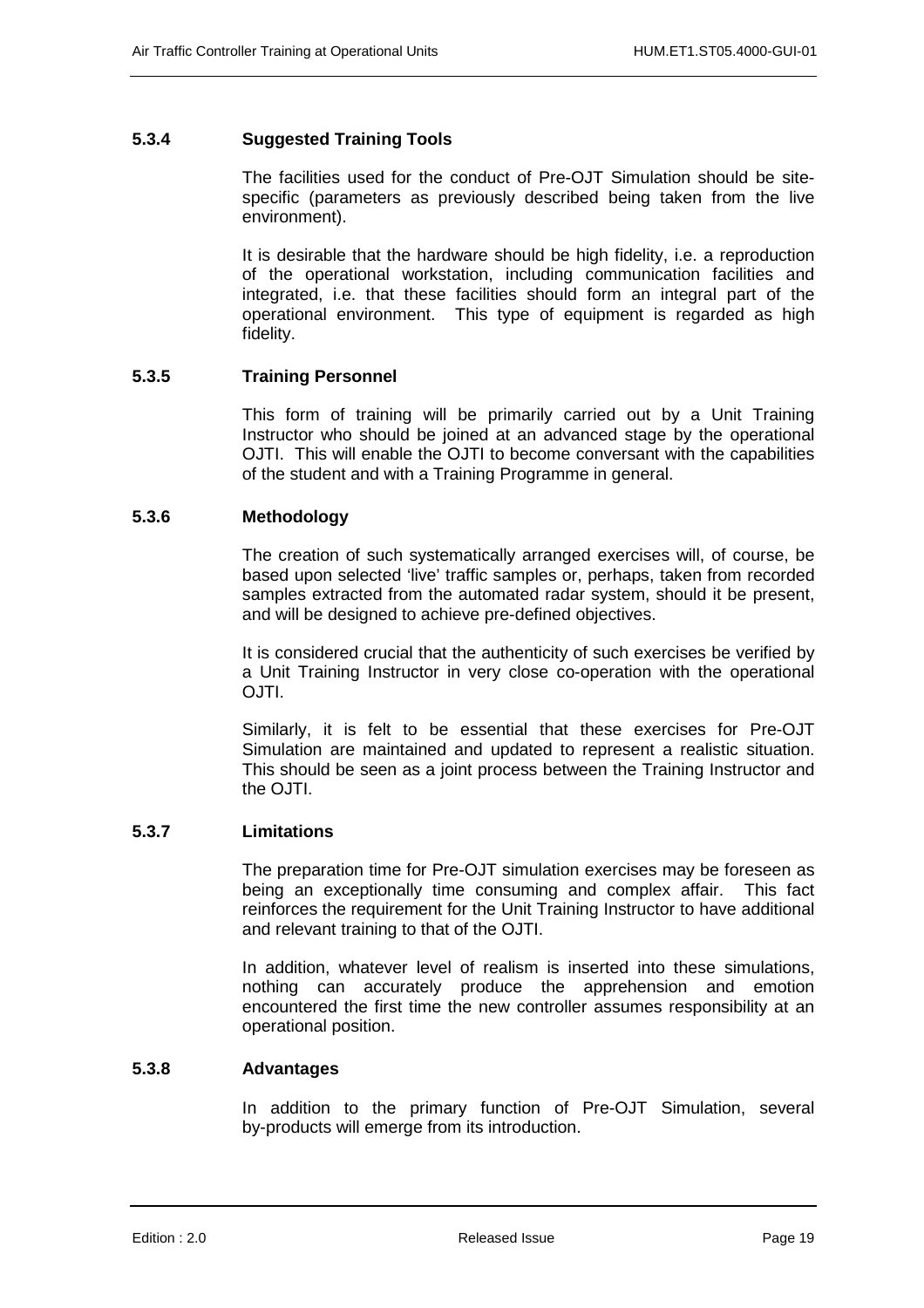Firstly, as a result of the increased and continual communication taking place between the Unit Training Instructors and operational OJTIs, there will be an inherent 'transparency' of the training system as a whole.

Additionally, it is extremely valuable that such training takes place within the operational environment for both psychological and sociological reasons. The human being will behave in a far more receptive manner when surrounded by his normal working or living environment and this training is recommended to take place in the particular operational surroundings.

In the event of new procedures being implemented, such facilities may and are recommended to be used for the pre-operational retraining of existing control staff.

It is felt, also, that not only may existing controllers and students be trained in the use of a degraded system, but also controller refresher training (considered to be important by the Group) may be undertaken using Pre-OJT Simulation facilities.

Some controller proficiency checks, e.g. regular checks in the handling of aircraft in emergency, could be adequately undertaken using the Pre-OJT simulation facility.

#### **5.3.9 Foreseen Cost Benefits**

In most Administrations post-basic training other than OJT is normally conducted at a central training location. The costs foreseen in the implementation of realisation of Pre-OJT Simulation at the Operational Unit may, in part, be offset against student and instructor travel and living allowances and, in some cases, the costs of the training itself.

If the Group's recommendations are implemented, the greater part of training will of course take place away from the operational position and it is predicted that there will be obvious benefits in terms of fewer restrictions or constraints to the airspace user.

The Group believes that implementation of these recommendations for the use of Pre-OJT Simulation will lead to a standardisation of practices at the operational unit and the improved quality of controller training and in achieving this, the ATC system will ultimately function at a higher level of efficiency.

The attention of the reader is at this point drawn to an issue of considerable importance.

The costs involved in the outright purchase of Aerodrome Simulation tools is reducing and many Administrations will be attracted to their use in order to reduce a rather prolonged period of training under live traffic conditions.

While the Group would encourage training organisations to consider using such facilities, it does add the following note of caution: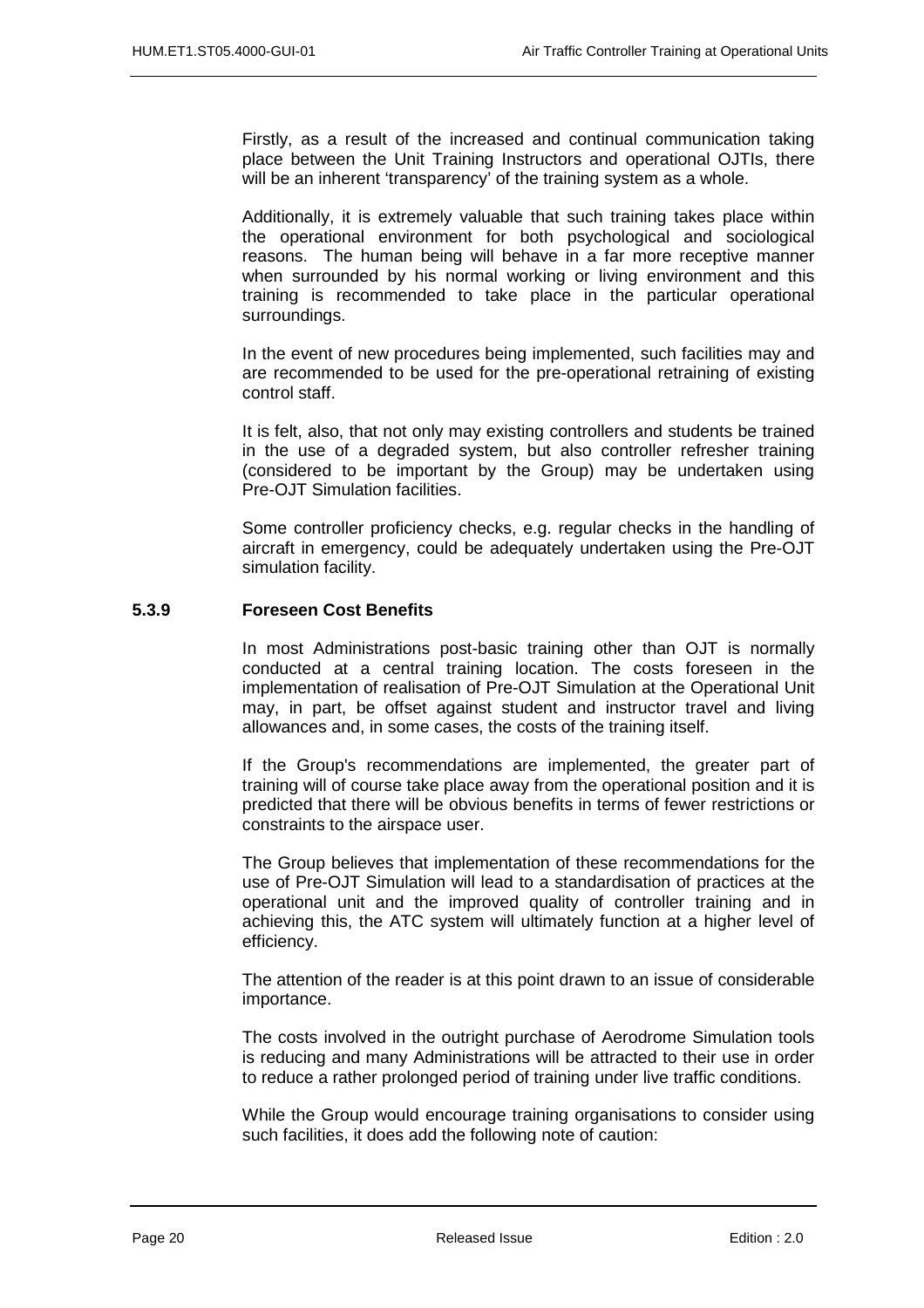- 1. As with any other simulation facilities, where their use allows for the reduction of OJT time to less than that currently recommended by ICAO, the full certification of the facility, the instructional and support staff and detailed exercise objectives will be required.
- 2. Such certification implies, of course, considerable costs over and above the initial capital expenditure and the cost against the training benefit accrued needs to be given consideration.

This discussion may indeed become more pressing with the advent of licensing requirements and a pre-emptive examination of the impact of such requirements could very well prove worthwhile.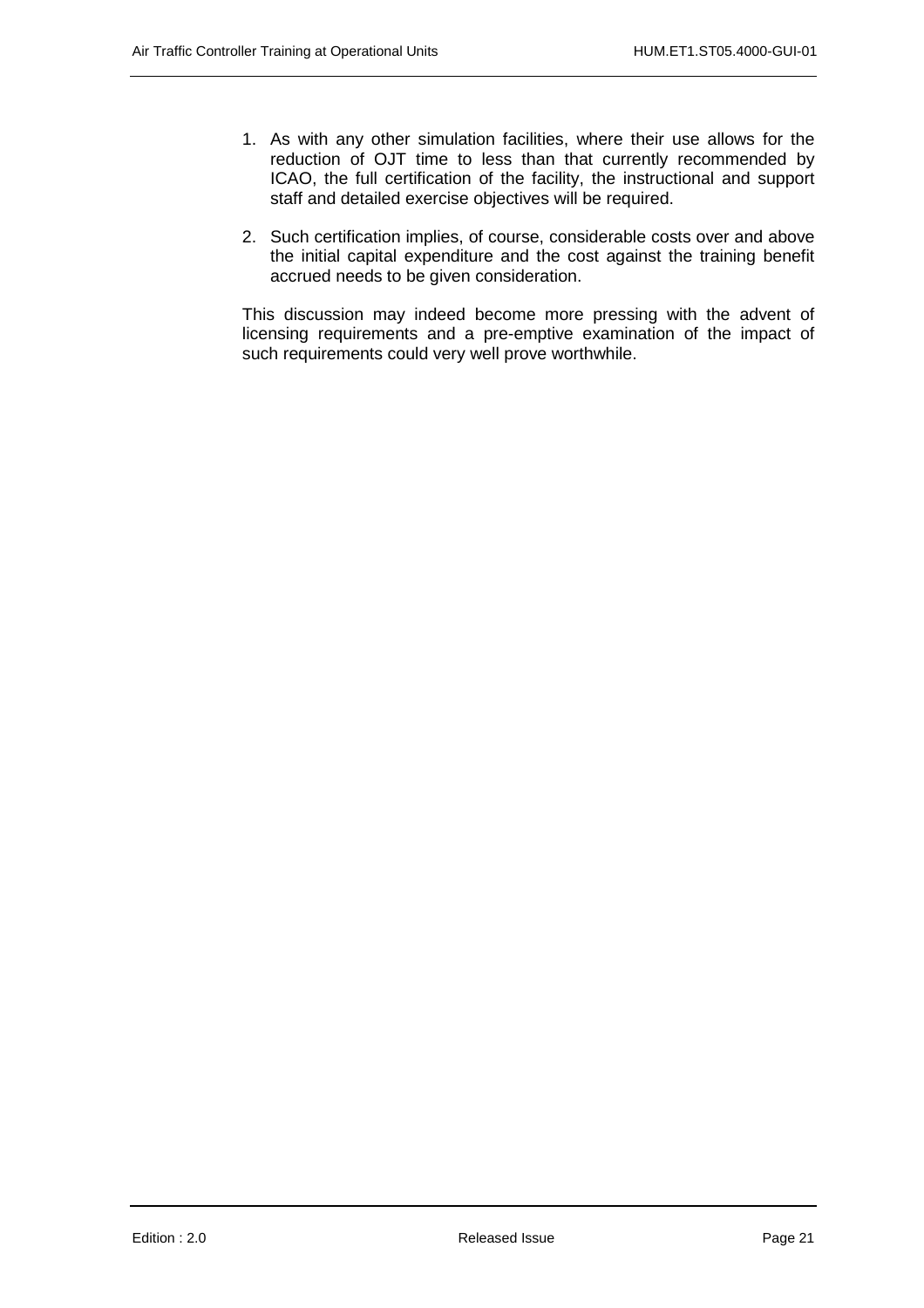Page intentionally left blank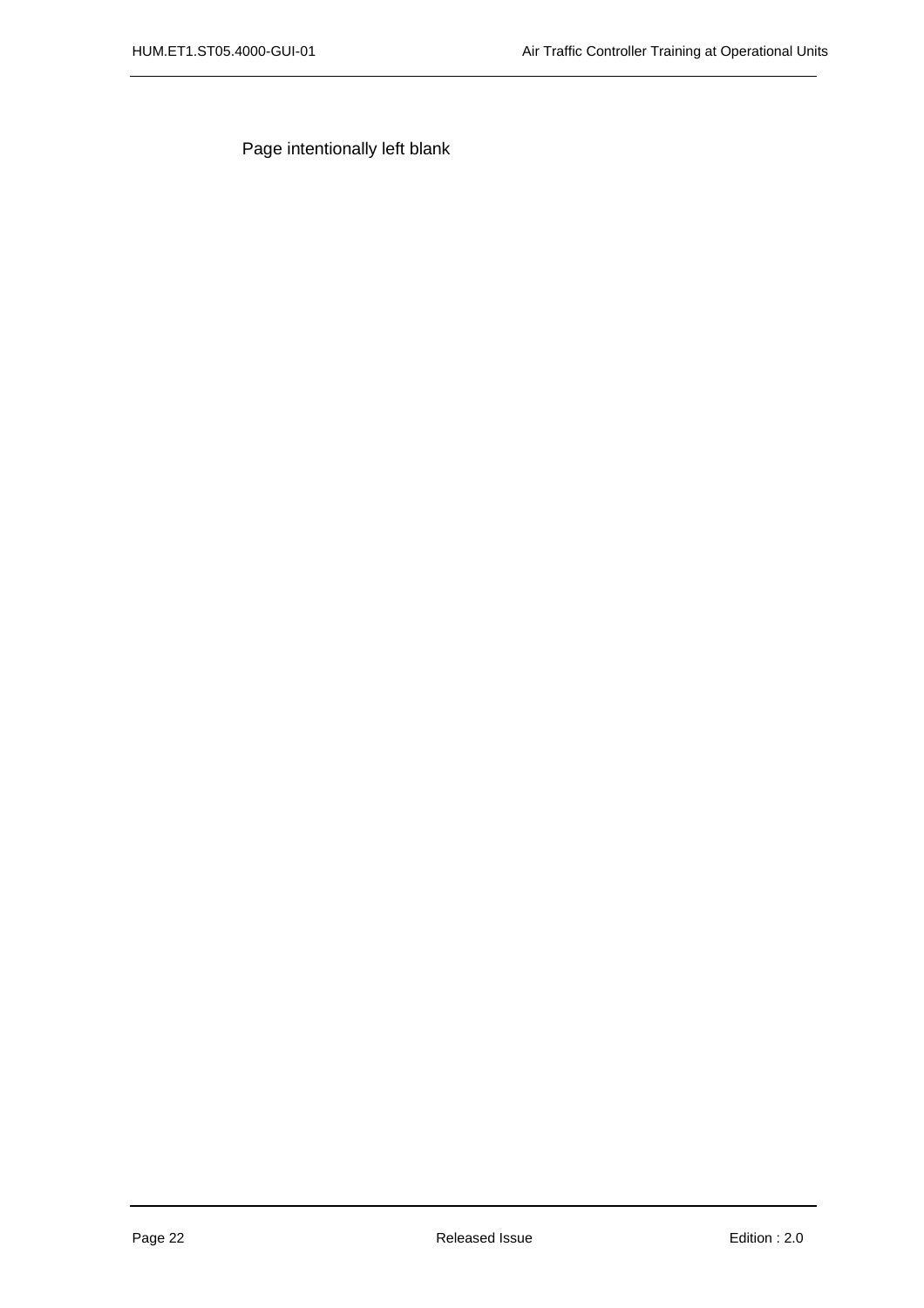# **6. PERSONNEL**

# **6.1 Introduction**

Within this chapter the Group primarily considers the selection, training and conditions of the OJTI. It is considered that the quality of training, trainer and support staff will determine, in most cases, the eventual success of the training system. It is recognised that other personnel may be involved in the overall training process of an air traffic controller at the operational unit. When this training is critical to the formation process, suitable training must be given to these additional training personnel and should be the subject of urgent consideration by the members of ST07.3000.

To a large extent in the past, coaching and/or instructing has been seen as an onerous task imposed upon relatively unprepared operational personnel. Fortunately many Administrations are finally becoming aware that OJT is an extremely important and difficult task requiring well-trained and dedicated staff. The Group has considered in brief the functions of the Unit Training Instructor but did not feel that to determine the content of such training courses for these personnel lay within its terms of reference but those of ST07.3000 in co-ordination with this Group.

# **6.2 OJTI Selection and Training**

Pursuant to the recommendations of Task Force Two, this Group feels that a potential OJTI should have been validated for a minimum of two years on the operational position on which it is anticipated that he will instruct.

The Group strongly recommends that this two-year period represents an absolute minimum experience level which may need to be significantly extended in certain more complex operational environments.

In addition to having achieved this minimum level of operational experience prospective OJTIs should have demonstrated good performance in:

- interpersonal effectiveness.
- communication skills.
- motivation and general attitude to work and to training in particular,
- peer credibility.

This last point (peer credibility) is considered to be significant since training in the live environment requires the widespread co-operation of other personnel; it is therefore imperative that the prospective OJTI is considered to be operationally totally competent by the majority of his operational peers.

The next step in the selection and training procedure is for the potential OJTI to follow the standardised course package proposed in this report. Individual Administrations may propose further and additional courses for their OJTIs but the aforementioned package is seen to represent the minimum requirement.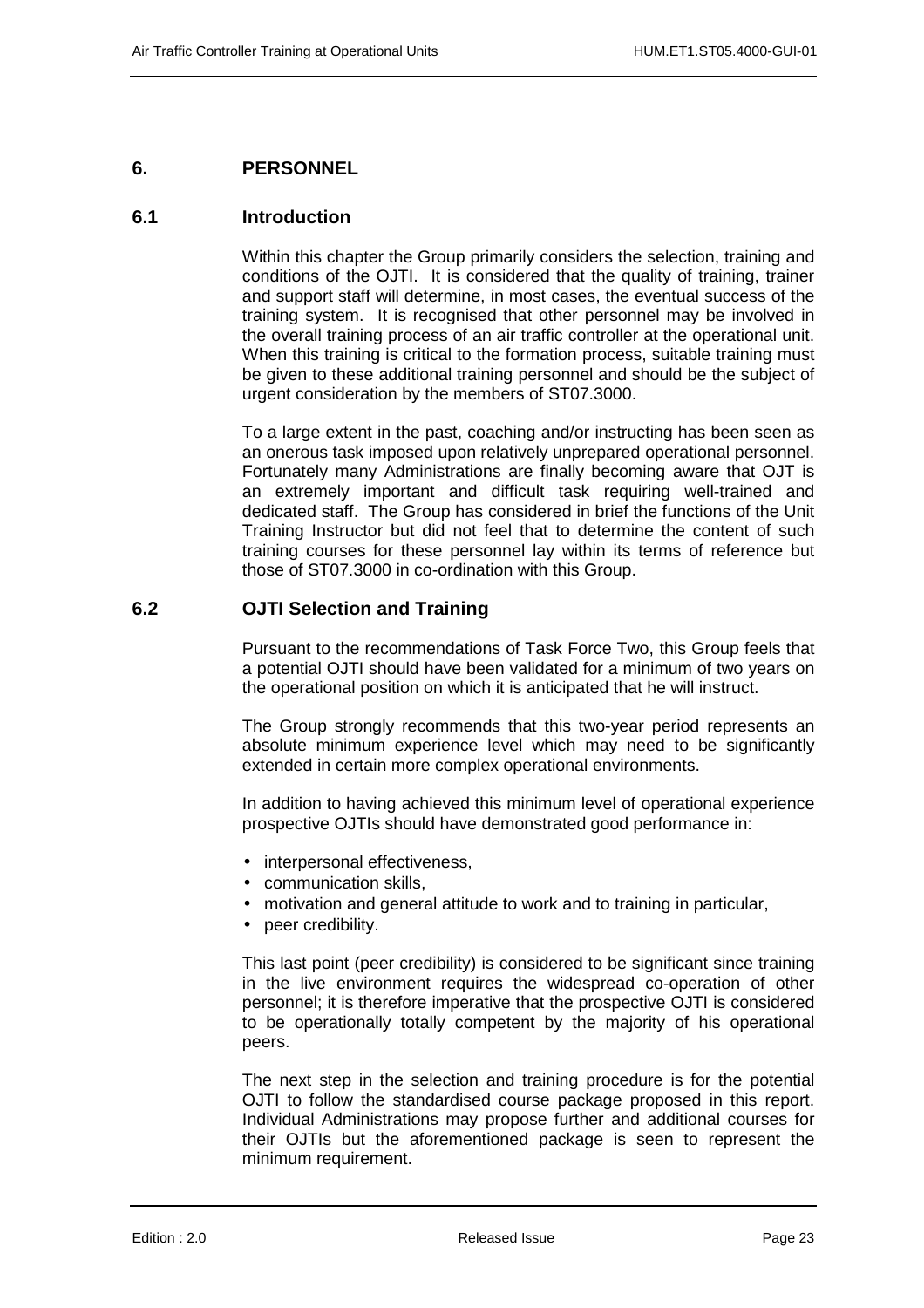On the successful completion of the above package, the OJTI will undertake a further module which will be tailored to meet the needs of the operational unit at which he will coach, i.e. site-specific.

Thereafter, it is recommended that the OJTI undertakes a probationary period of coaching during which time there will be a regular evaluation of coaching / instructional practices by the Unit Training Section.

The Group further recommends that each Administration should make provision for some form of incentive package for those personnel to whom an authorisation to instruct is issued. Such an incentive may perhaps include career progression, financial benefit, additional leave entitlement or some other mutually agreed means. Whilst it is recognised that such incentives should not be the primary inducement for staff to undertake the duties of an OJTI, it is felt that having selected, trained and authorised suitable candidates, some form of recognition should follow after a period of probation.

Hereafter follow general recommendations for the conditions of OJTIs:

- The Group firmly believes that OJTIs should not be assigned to such duties on a continuous and permanent basis. It is imperative that operational rating, competency, expertise and credibility is maintained by all personnel engaged in coaching or operational instruction.
- Therefore, the Group recommends that any two-year period of coaching must include the possibility for the OJTI to exercise the privileges of his ATC Rating for a minimum of 25 % of his working time. A full return to operational duties should follow for a period of time sufficient to allow the OJTI to regain his personal confidence and maintain his enthusiasm for both operational and coaching tasks. This will help the OJTI to regain and consolidate operational expertise and help to allay the fears that many controllers express about operational instructing.
- Furthermore, the Group feels that any controller within the training structure should have the right to return to normal operational duties subject to completion of a minimum time period as instructor or OJTI.

# **6.3 On-the-Job Training Instructor**

| CONTROLLER<br>⇨        | ВE<br>⇨                          | <b>PROPOSED</b> | TRAINING<br>⇨                            | SITE-SPECIFIC<br>⇨ | PROBATIONARY<br>⇨         | <b>AUTHORISATION</b><br><b>ISSUED</b> |
|------------------------|----------------------------------|-----------------|------------------------------------------|--------------------|---------------------------|---------------------------------------|
| 2 years min. $+$       | ВE                               | NOMINATED       | COURSE                                   | <b>COURSE</b>      | <b>PERIOD</b><br>ASSESSED |                                       |
| demo of<br>performance | (Subject to mutual<br>agreement) |                 | (Subject to<br>successful<br>completion) |                    | BY TRAINING UNIT          |                                       |

# **6.4 Unit Instructor**

The role of the Unit Training Instructor is vital to the successful and complete implementation of the Group's recommendations. Until such time as this or any other Group ST07.3000 is tasked with recommending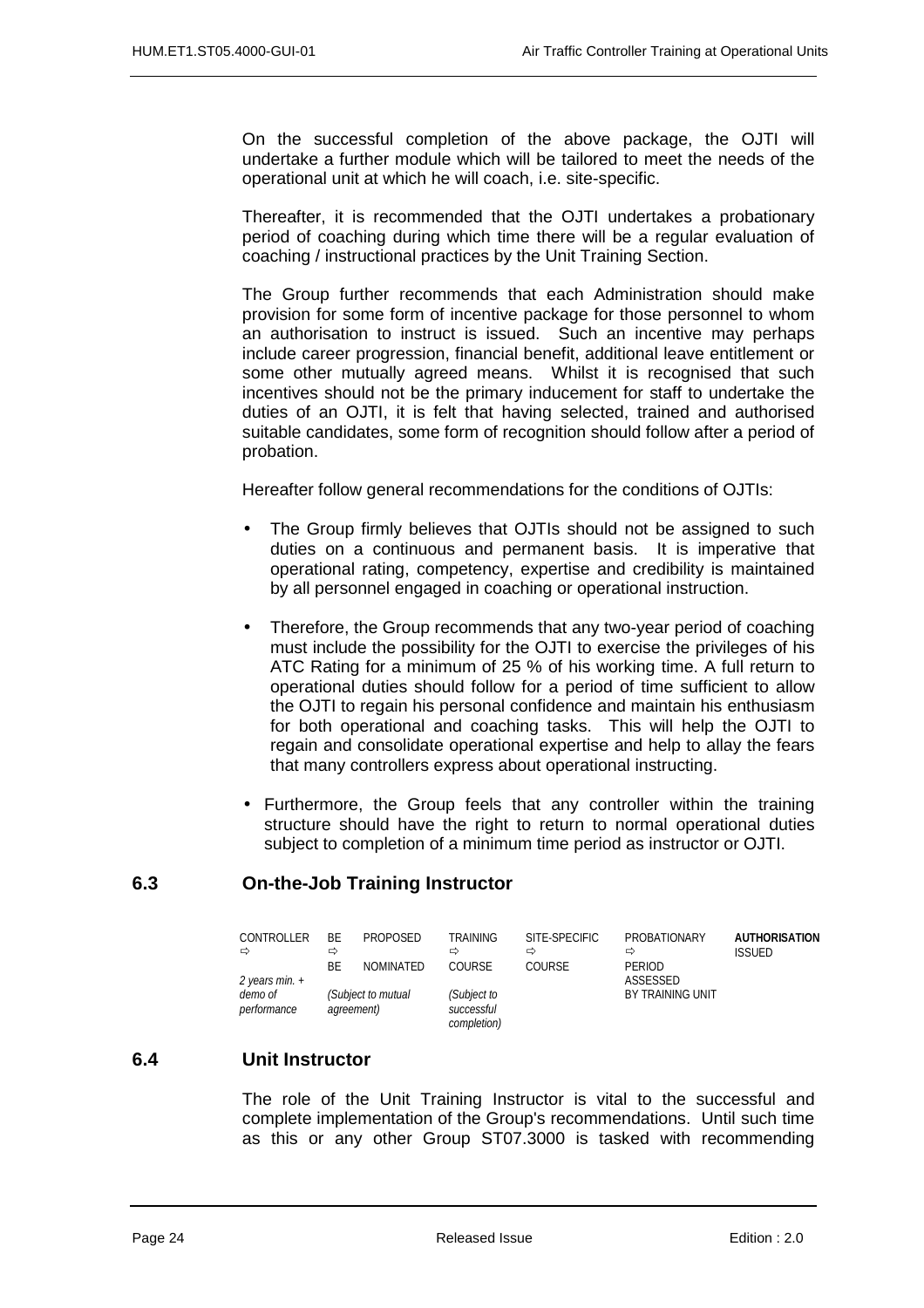selection and training procedures for these personnel, it is recommended that a process similar to that of the OJTI be undertaken, i.e.:

OJTI  $\Rightarrow$  APPLY and BE SELECTED  $\Rightarrow$  APPROPRIATE TRAINING COURSES  $\Rightarrow$  PROBATIONARY PERIOD ASSESSED BY TRAINING MANAGER **AUTHORISATION** ISSUED

The implementation of such a structure throughout the ECAC membership should ensure that training at the operational unit is progressing towards the quest for harmonisation.

Note:It is acknowledged that at some Operational units the role of OJTI and training instructor may, out of necessity, need to be conducted by the same person or that these roles are interchangeable. Nothing in this report precludes such an eventuality providing that the appropriate training programmes are undertaken by these personnel.

# **6.5 Assessor Selection and Training**

It is important that, in order to accurately provide an independent summative assessment, suitable personnel are trained in these techniques. The Group therefore recommends that such personnel will, as a minimum requirement, have passed through the processes of selection and training for the OJTI and have had suitable training in assessment techniques.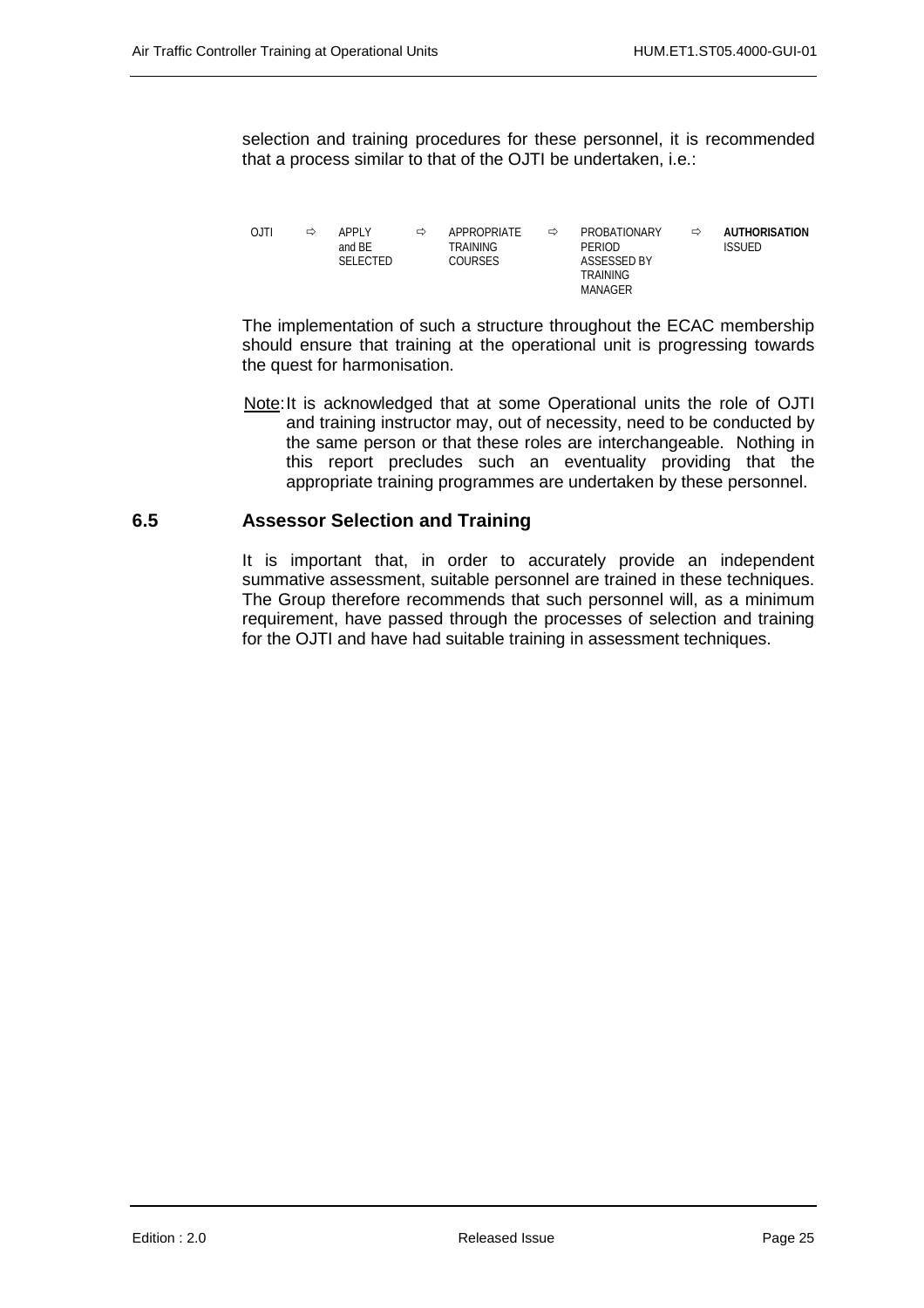Page intentionally left blank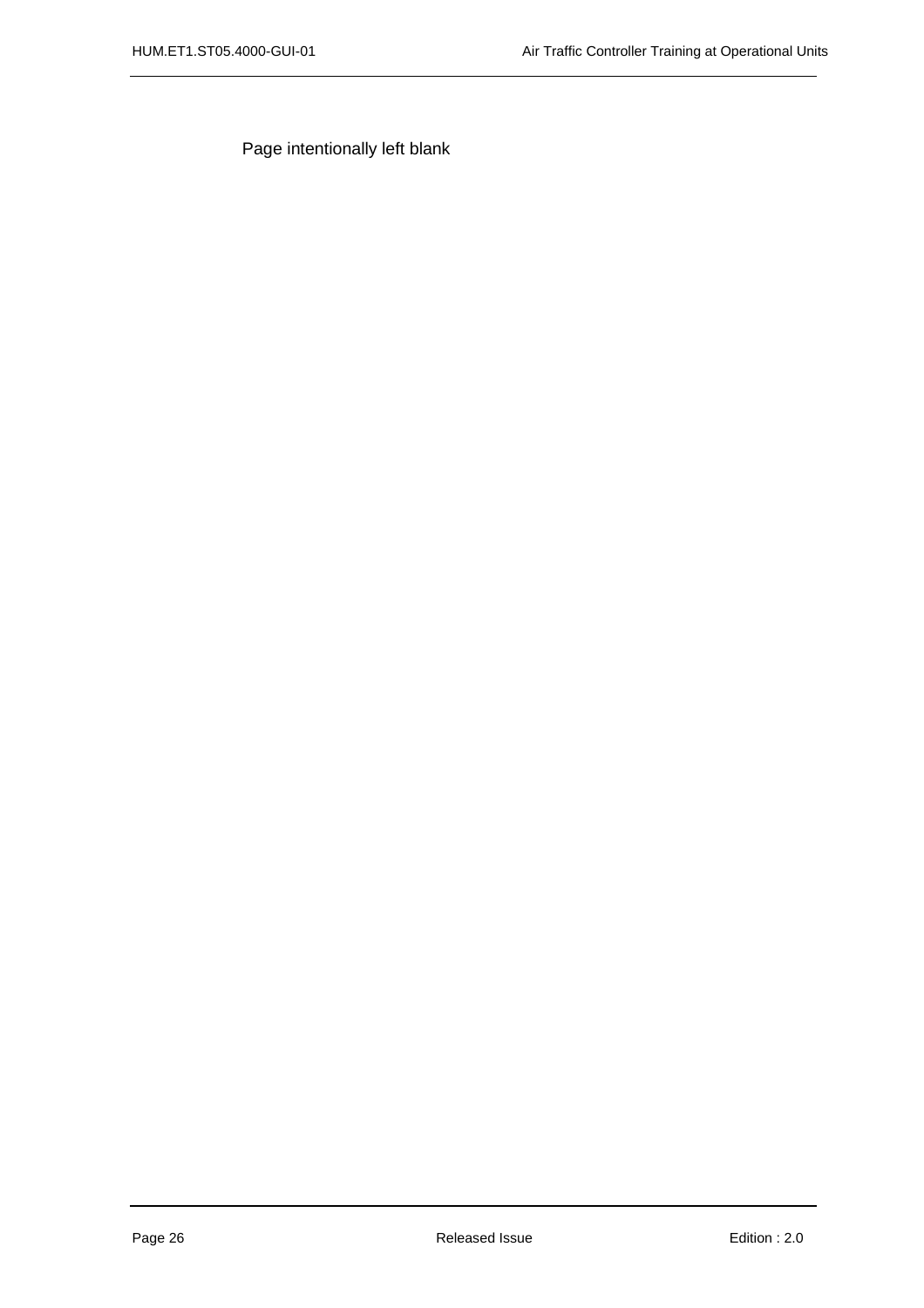# **7. TRAINING COURSES**

Sequential to the recommendations of the Group regarding the qualification period of the controller nominated for a coaching role, each candidate should undertake the standardised course package recommended in this chapter.

To support this advice the Group would wish to draw the reader's attention to the opinion of Swisscontrol:

'*Coaching that must be done, either in simulation or ... in live traffic must be done properly by selected, qualified and well trained persons ... and we have identified from the beginning the training of OJTIs as being one of the major issues in connection with our … training scheme.'*

In order to define the standardised course the Sub-Group approached seventeen organisations. From those who responded as having specific training courses for OJTIs, the course content was analysed by the Sub-Group in order to prepare the syllabus for the standard course package hereafter called the 'Training Programme for the OJTI'.

The 'Training Programme for the OJTI' was first publicly given at EUROCONTROL Institute of Air Navigation Services (IANS), Luxembourg, in December 1994. Soon after arrangements were negotiated for the package to be presented and given to certain Administrations. There followed several more requests from National Civil Administrations to have the course presented and given to them for inclusion in their respective training programmes. To date, those Administrations where the 'Training Programme for the OJTI' is included in the National Training curriculum are: Belgium, Denmark, Hungary, Ireland, Norway and The Netherlands.

The programme has additionally been given on location in Austria, France, Malta, Maastricht and the Czech Republic as well as Bulgaria and Poland as part of the 'Poland-Hungary: Aid for Restructuring the Economy' (PHARE) project, a programme sponsored by the European Union.

It should be noted that the United Kingdom and Federal Republic of Germany are routinely conducting a similar training course within their own National Training Programmes.

The agreed standard course syllabus and objectives for inclusion into National Training Programmes is annexed to this document.

The Group believes that this course will assist nominated participants in the development of the required attitudes, skills and knowledge base needed for their forthcoming role and more professional training.

Furthermore; it is strongly recommended that further funds and facilities are provided to the above-mentioned Group in order that, at some stage in the future, CBT or multimedia packages may be developed.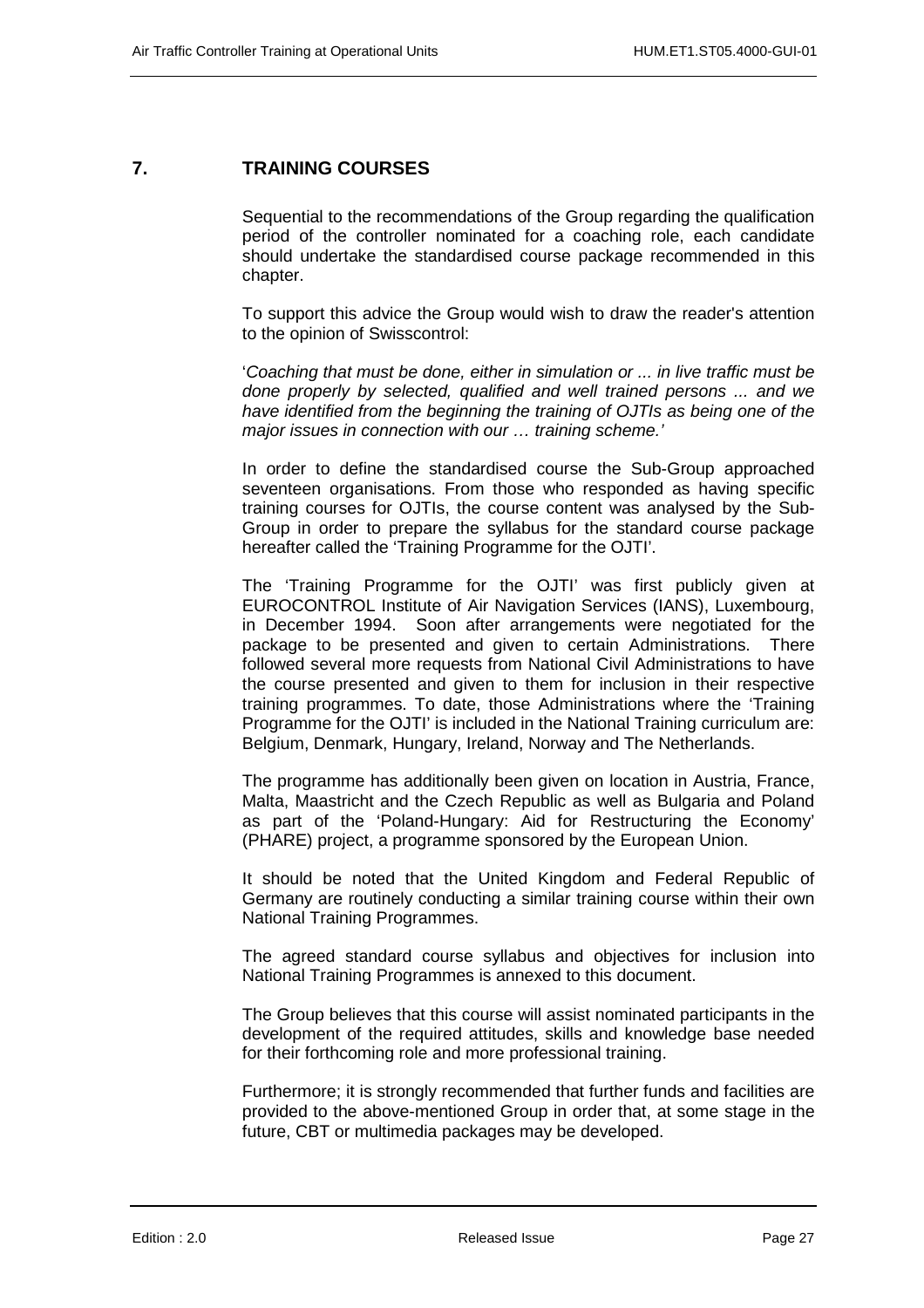Finally, the Group wishes to re-express the sentiment that all nominated OJTIs should follow this course as a matter of priority and recommend that national Administrations provide this training programme as a refresher for OJTIs who have not had the benefit of the above-mentioned course in its current form.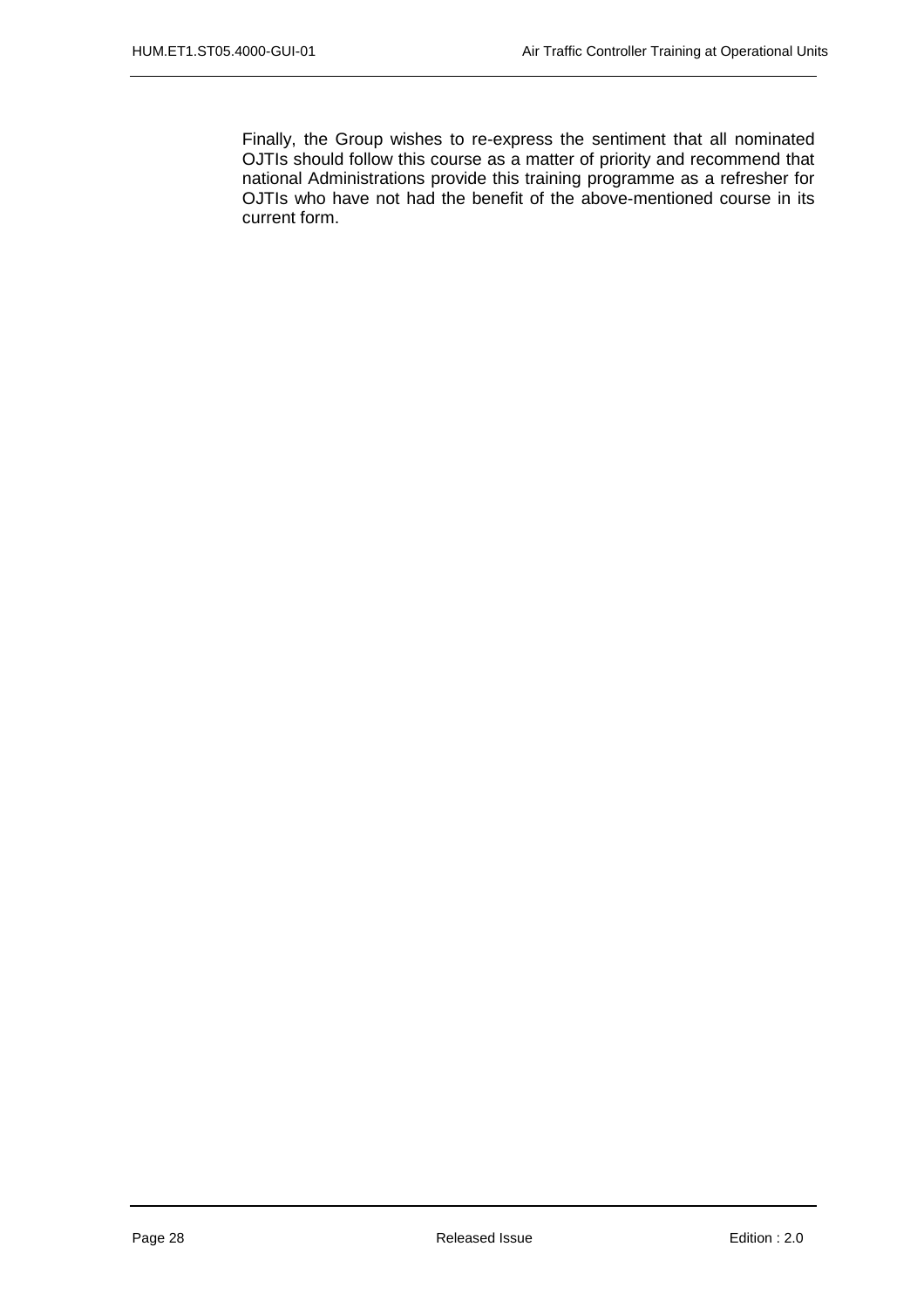# **8. COACHING PRACTICES**

The reader is reminded at this point that the following statements and recommendations are equally applicable to all of the phases described in this report.

In Chapter 7 it is implied that the Unit Training Instructor should have successfully completed the EATCHIP/EATMP 'Training Programme for the OJTI'. Similar assumptions are made regarding the training instructor at national or international training establishments whether they are sponsored by a national civil, military or commercial organisation. It is clear from research, however, that this is far from the case in reality and that many civil and military instructors have not had the benefit of schooling in the structured practices advocated in the 'Training Programme for the OJTI' and detailed in the following paragraphs.

It is recognised that recommendations for training other than OJT lie outside the initial scope of this report. The Group does, however, strongly advises that instructors and OJTI's alike participate in the EATCHIP/EATMP 'Training Programme for the OJTI' and that similarly structured practices be adopted in simulation and OJT wherever such training is conducted.

The following customs are therefore recommended to be adopted as standard practices for all phases of practical training:

- Unit training managers must ensure that a comprehensive list of training aims or objectives be defined and declared for each training phase and for each sector or position at an operational unit. These should be published for the benefit of all involved in the training chain, instructors, OJTI's, students and assessors alike.
- Until such time as these objectives become universally available, instructors and OJTI's are advised to formulate an aim, aims or focal points for each and every training session, to discuss them with their students and to use them as the reference for their eventual post training discussions with the student. These and the following concepts are described in detail in the documentation for the 'Training Programme for the OJTI'.
- Each training session in whatsoever phase should begin with a briefing of the student which needs to be comprehensive in some cases. These briefings should embody discussion on the aims and levels to be attained, explanations of the coaching methods to be used, detailed explanations and discussions regarding the operational constraints on the working position (information necessary for the safe activities of the position), and guidance from the instructor or OJTI on overcoming relevant known previous shortcomings on the part of the student. The structures are outlined in the documentation for the 'Training Programme for the OJTI'.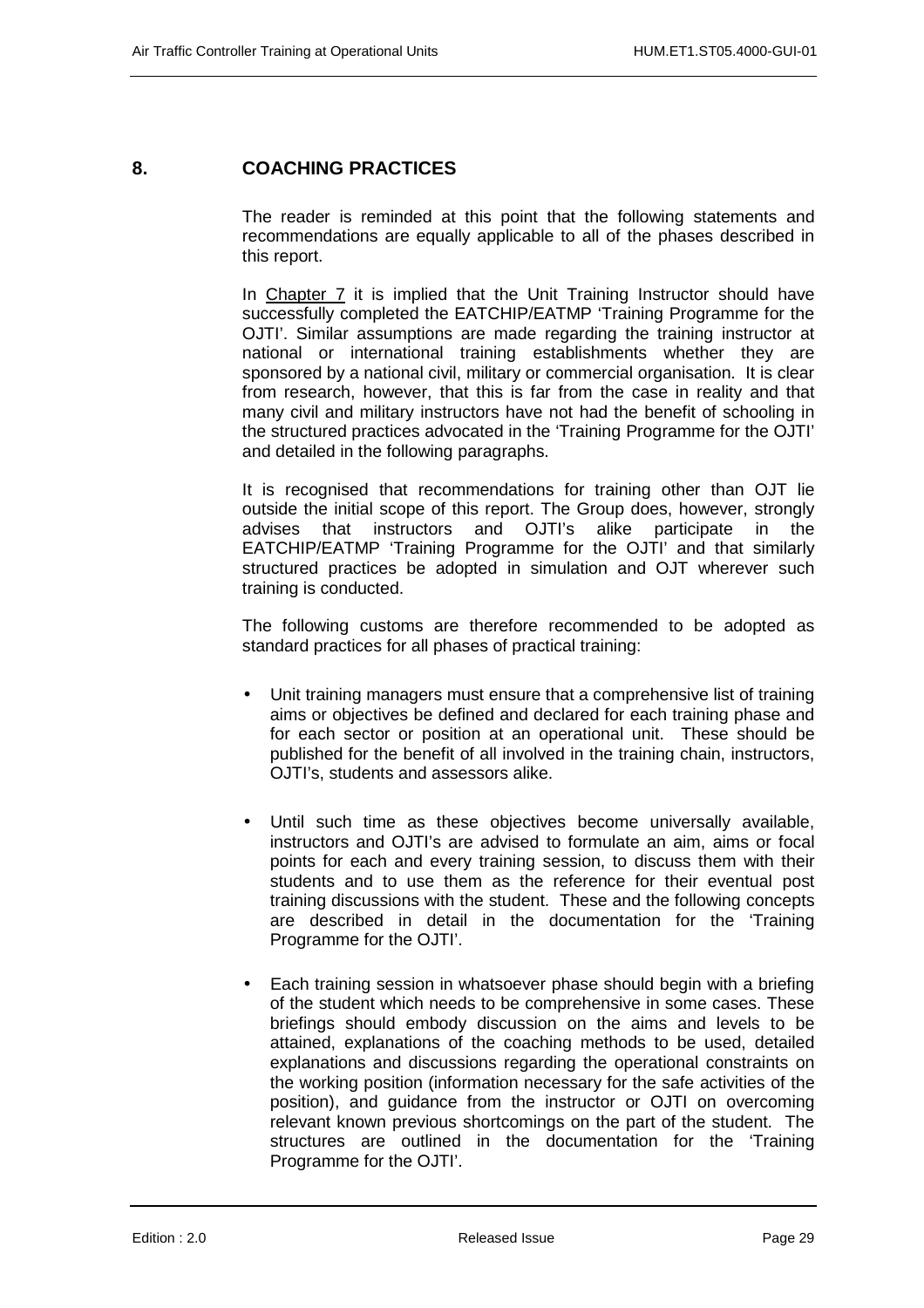- During the training activities notes should, whenever possible, be taken regarding the relevant observed abilities and development of the student, both approved and unwanted.
- Each training session must similarly conclude with a comprehensive debriefing detailing the observed strengths and weaknesses of the student and should be based upon the aims of the session and the notes recorded by the instructor or OJTI. The focus here should be on the professional development of the student and be factual in content. The recommended structure is contained in the appropriate section of the training documentation for OJTI. This debriefing, the formative assessment (see Glossary of Terms) will normally be given verbally but could usefully be enhanced by a written summary.
- Training managers should ensure that suitable facilities and time are made available for the purpose of briefings and debriefings. It is apparent that many Administrations consider OJTIs to be controllers alone, and not as professional trainers and are evading the necessity to accommodate or adopt such concessions.
- Summative assessments should be made at regular intervals and in writing. These summaries should be an independent appraisal of the student's progress and as such, should not be made by the person(s) responsible for the day-to-day training of a particular student. The independence of these assessments will help to marginalise extreme working practices and bring an element of standardisation to each unit.
- It is strongly advocated that the performance of OJTIs and their training practices should be the subject of routine assessment in order to maintain the highest standards.
- It is in the training and assessment of OJTIs that the Group feels training systems are potentially amongst their weakest.
- It is furthermore recommended that at all units where training is conducted, Unit Training Instructors and OJTIs should convene at regular intervals for the purpose of co-ordinating all aspects of local training.
- In addition to the above recommendation, the Group advises that Unit Training Instructors should meet with their counterparts from other units, as well as with management on a regional or national level in order to review training policies and practices. This process should be carried out, at the minimum, on an annual basis.

In conclusion, the Group has, through the recommendations in this and other parts of this document, made continued reference to the decentralisation of post-basic training.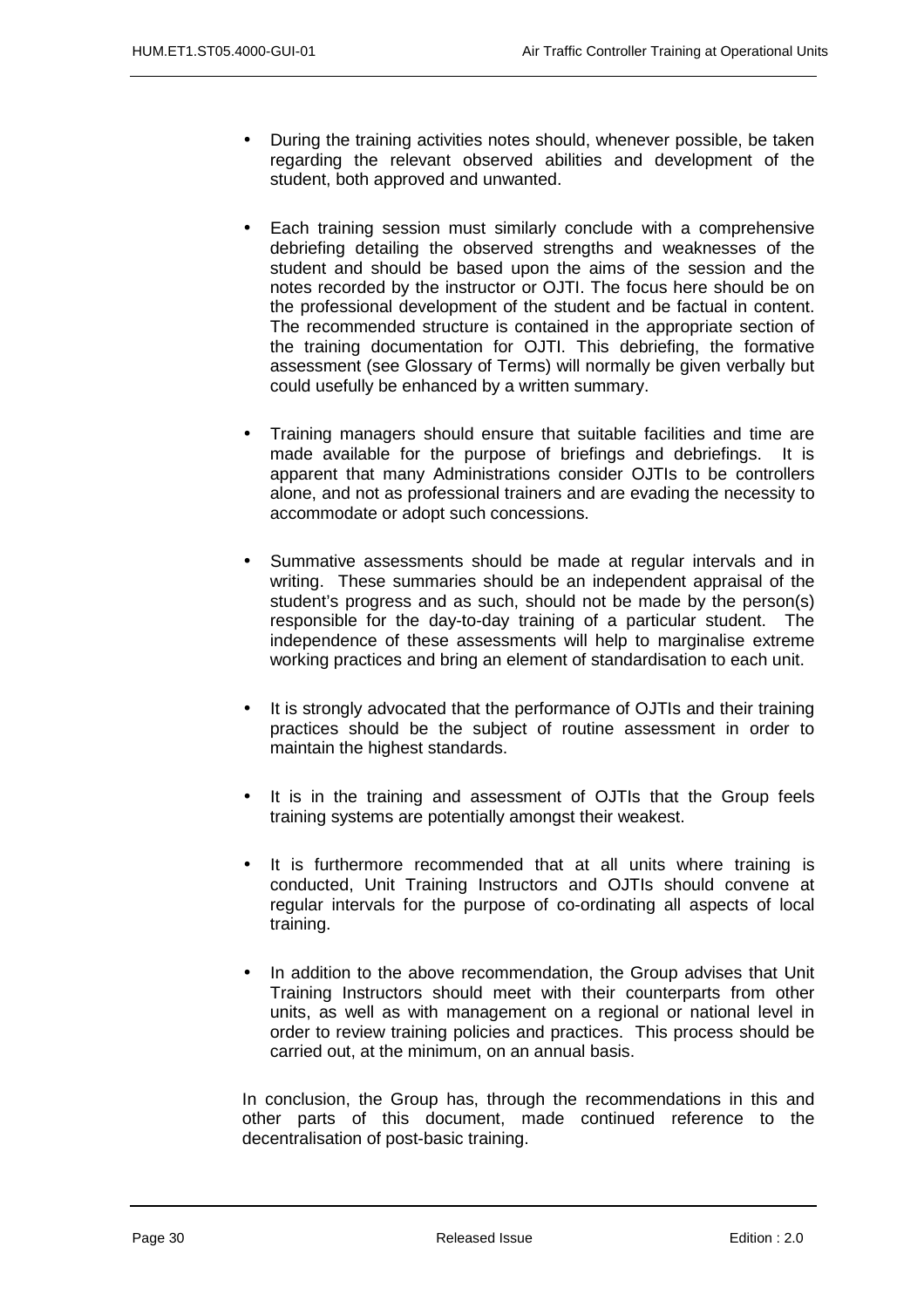It is clear that, in many larger Administrations, significant differences in the way training and other practices exist. It is imperative that, in consenting to the principles and recommendations contained in this document, Administrations ensure that practices are harmonised throughout the national training organisation and that local distinctions are in no way permitted to develop which would undermine or be significantly at variance with agreed national practices.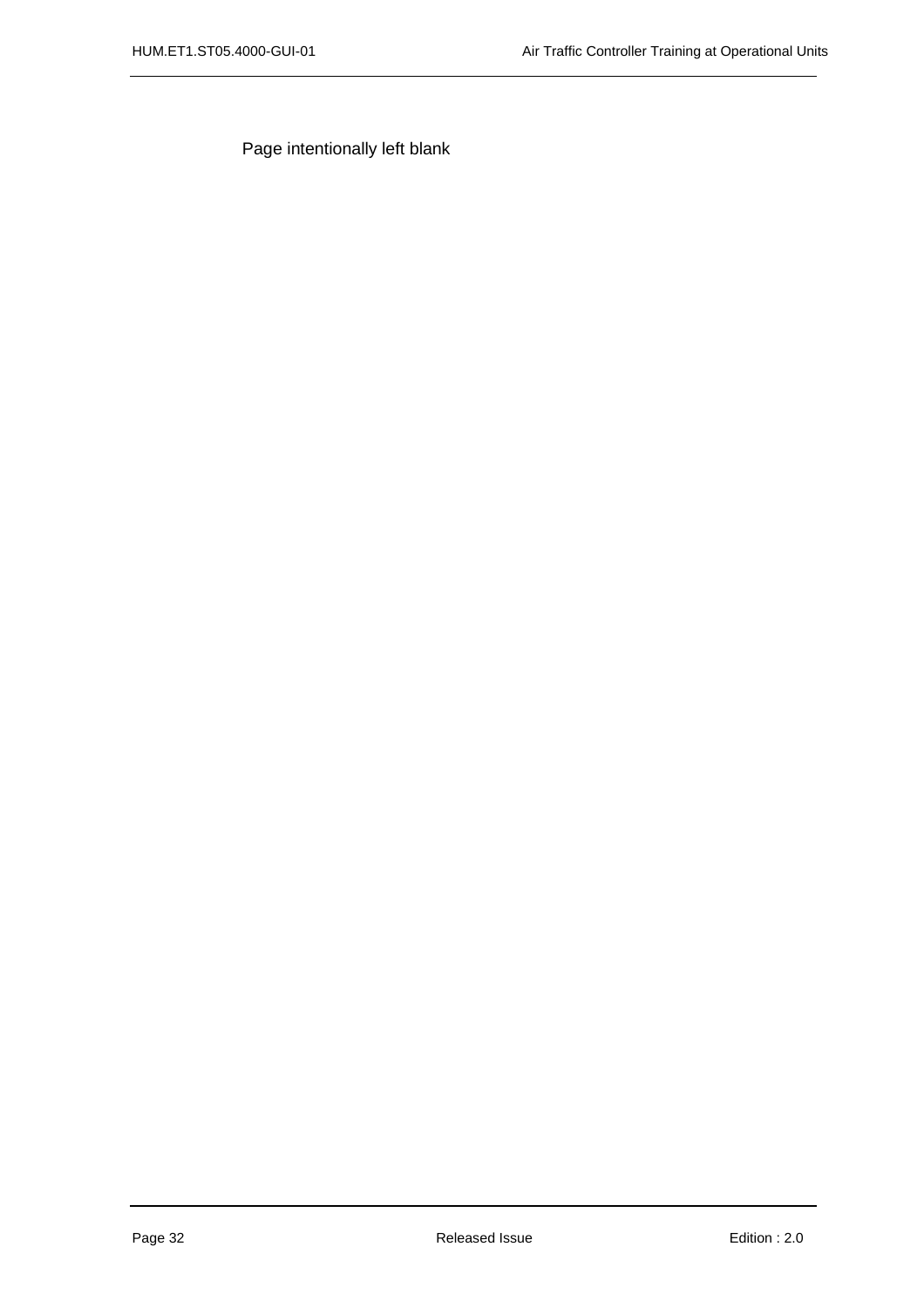### **9. CONCLUSION**

On-the-Job Training has long been recognised as critical in the overall training of air traffic controllers. At the present time this lengthy period of training under live traffic conditions is not only proving detrimental to the management of airspace and incompatible with the needs of the user, it is also inconsistent with recommended coaching techniques. Additionally, there are very wide differences in both attitudes and practices within the European network of Administrations.

This Guideline represents the findings of the original Group, and its associated Sub-Group over an initial three-year period and a review undertaken in the first trimester of 1998. This revised version has been compiled in the light of experience gained since its publication in 1995. The Report can form a basis from which OJT practices can be improved or enhanced.

The Group therefore encourages Administrations to commence adoption of the recommendations that follow with the least possible delay.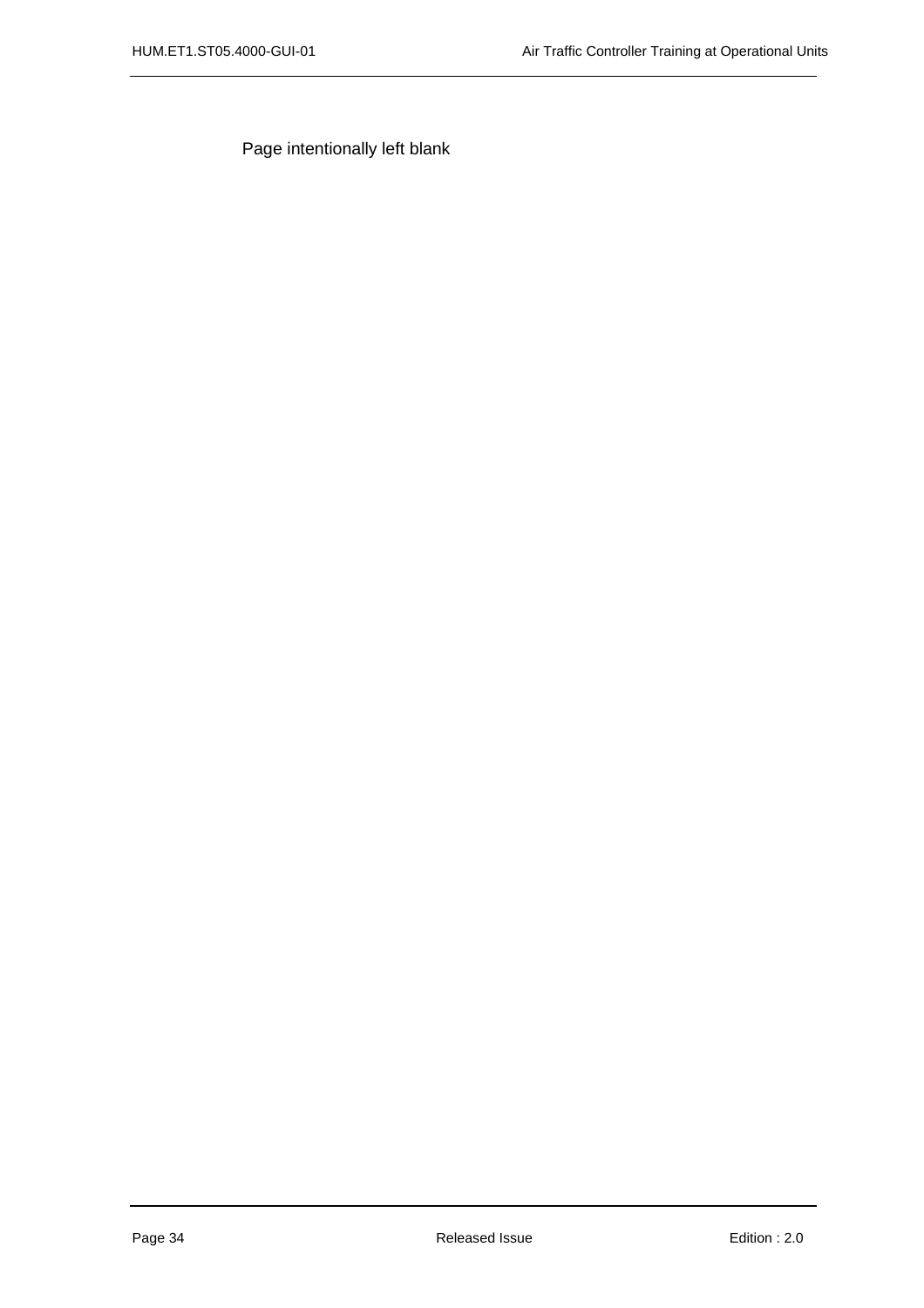### **10. RECOMMENDATIONS**

- R1 National Administrations continue to review present and future On-Site Training capacity and adjust recruitment policy accordingly.
- R2 National Administrations design and publish a document containing details of the organisation of On-Site Training.
- R3 Three post-basic and site-specific training phases be introduced in order to effect the maximum possible reduction in training in the live environment.
- R4 A common approach to all post-basic training phases be undertaken to include parameters, objectives, performance indicators and assessment procedures.
- R5 The urgent provision of funds to support the introduction of standalone or integrated analytical and global simulation facilities and, where applicable, the introduction of CBT packages.
- R6 Unit training instructors to be given suitable training modules in order to realise the full potential of this investment.
- R7 All potential or existing OJTIs and simulator instructors to be selected to undertake the course package designated as being an EATCHIP/EATMP standard training package appended to this report.
- R8 Each Administration make provision for an incentive package for personnel who have successfully completed a selection and training process and who are actively engaged in On-Site Training.
- R9 OJTIs, once selected and trained, should not be assigned to operational instruction duties on a continuous and permanent basis and during OJT assignments must be permitted to maintain the operational privileges of the ATC rating for a minimum of 25 % of operational time.
- R10 The list of OJT practices contained in this report to continue to be adopted as a standard for all Administrations.
- R11 Regular co-ordination meetings to take place between training instructors and OJTIs on a unit basis.
- R12 Unit training instructors and training managers to meet at least annually on a regional or national level to review and co-ordinate overall training policy and practices.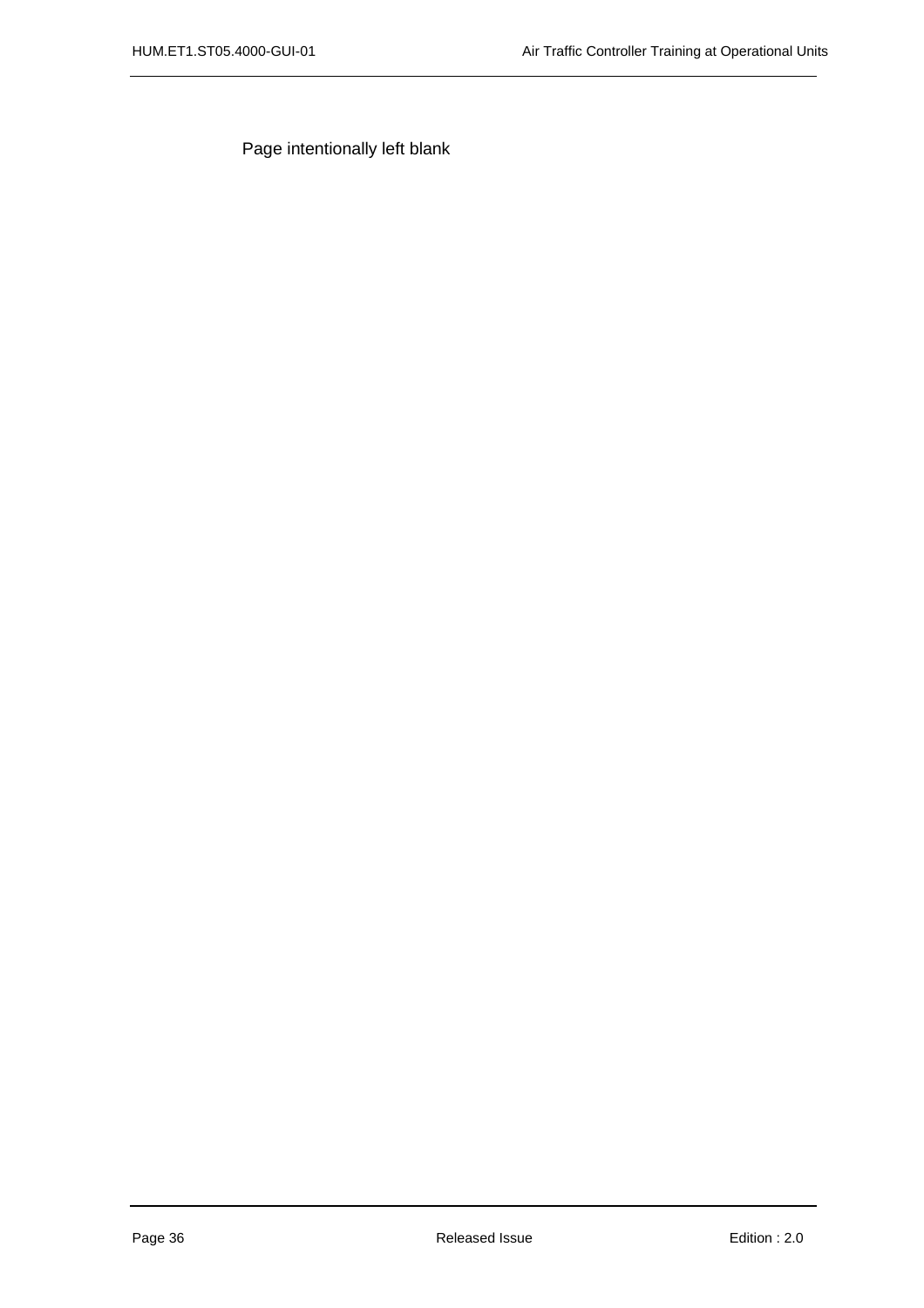## **11. OJTI TRAINING - SUBJECT OBJECTIVES**

### **11.1 The Training Organisation**

Course participants shall:

- 1. be able to describe the student selection procedure, training programme and trainer role within their organisation;
- 2. understand the differing roles of the OJTI and instructor;
- 3. be aware of the different channels of communication within their training organisation;
- 4. understand the purpose of the relevant training tools available within the training organisation;
- 5. understand the rationale behind the use of a particular too;
- 6. understand the aim, methodology and trainer role with the use of each training facility;
- 7. recognise the need for counselling and be aware of counselling facilities within the training organisation.

# **11.2 Human Relations Training and Communication**

Course participants shall:

- 1. understand group development and interactions that take place within a group;
- 2. be aware of the general principles of effective listening;
- 3. recognise the importance of effective verbal communication;
- 4. be aware of the influence of non-verbal behaviour in the communication process;
- 5. be aware that attitude has a direct effect on the learning process;
- 6. realise how different personality styles influence interaction;
- 7. recognise the impact of individual operational instructional styles on the learner;
- 8. understand the cognitive mechanisms of the air traffic controller;
- 9. understand the importance of building positive relationships;
- 10. be aware of the influence of positive or negative recognition;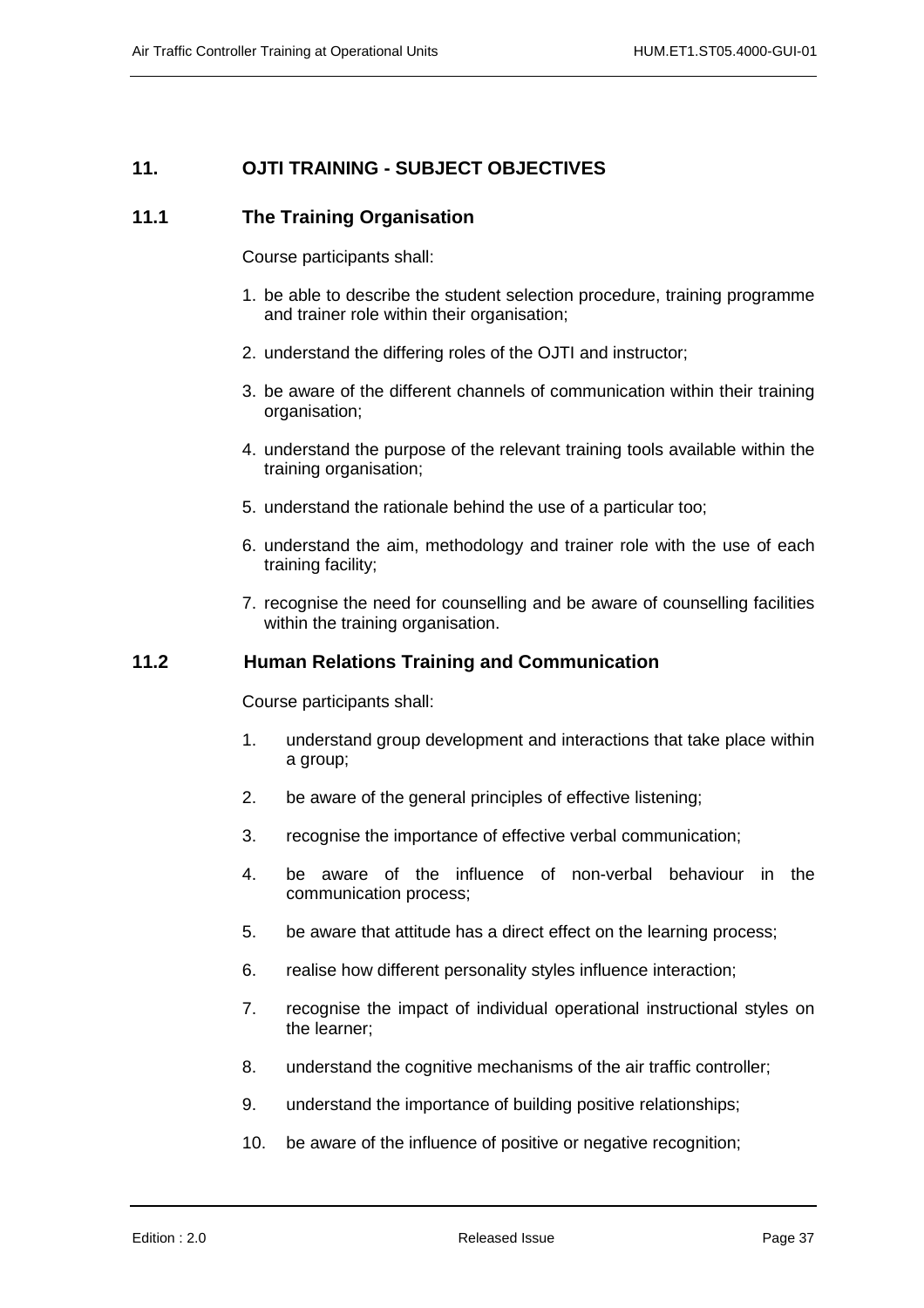- 11. be able to give effective feedback to a student and recognise feedback signals from a student;
- 12. understand the negative effects of rumour;
- 13. recognise the development of interpersonal conflict and be aware of the general principles of conflict resolution;
- 14. recognise the existence of direct or defensive coping;
- 15. understand how group interactions work within an ATC environment.

### **11.3 The learner**

Course participants shall:

- 1. understand appropriate motivational theories applicable to a training/learning situation;
- 2. recognise the importance of adaptation to the needs of the learner;
- 3. understand the Self-fulfilling Prophecy or 'Pygmalion Effect'.

### **11.4 Coaching Techniques**

Course participants shall:

- 1. be able to effectively brief students before taking a training position;
- 2. be able to monitor a student's progress and use effective intervention techniques;
- 3. be able to carry out post-session debriefing in a manner which is beneficial to a student;
- 4. give feedback in the form of accurate and objective formative assessment;
- 5. understand the role of summative assessment;
- 6. write clear and factual training reports.

### **11.5 Stress**

Course participants shall:

- 1. recognise the symptoms and effects of stress in training;
- 2. be aware of appropriate actions to manage stress.

### **11.6 Recommendations**

It is recommended that, for EATCHIP/EATMP purposes, the OJTI training programme should be of two-week duration. However, it is recognised that,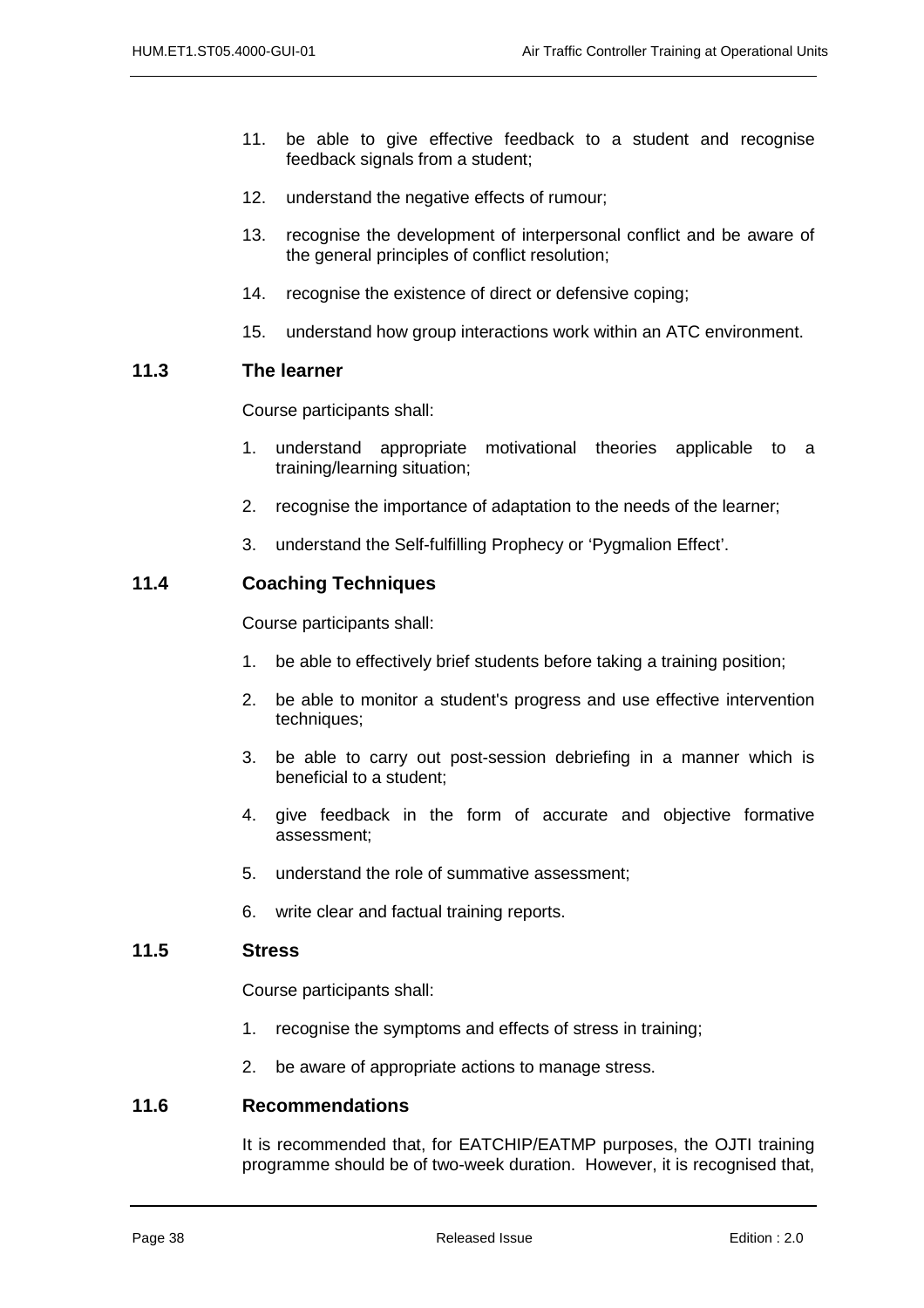where facilities and circumstances permit, the given objectives may be achieved through a distance learning programme followed by a one-week training module.

In order to achieve standardisation it is recommended that common documentation for the two-week training programme and a common distance learning package for the alternative method of OJTI training be produced.

Furthermore, it is essential that the standard distance learning package be administered and monitored by the Unit Training Instructor and should come under the overall responsibility of the Head of Unit Training.

This distance-learning module will, of necessity, require an assessment in order to ensure that the entry requirements have been met for the one-week programme. As with the distance learning documentation, the entry assessment must be standard in all Administrations.

Returning to the EATCHIP/EATMP two-week programme, it is strongly endorsed for the following reasons:

- It ensures a more gradual participant development towards the OJTI training objectives;
- The above will allow adequate remedial training in either theory or practice to be given, should this be considered necessary;
- A longer consolidation period of each step is foreseen throughout the programme;
- From an organisational viewpoint, the distance learning programme is considered to be very difficult to administer especially on an international basis.
- Note: The preceding pages represent the course programme for both of the above-mentioned modules. It should be noted that certain practical exercises are quoted and are in use in the OJTI course.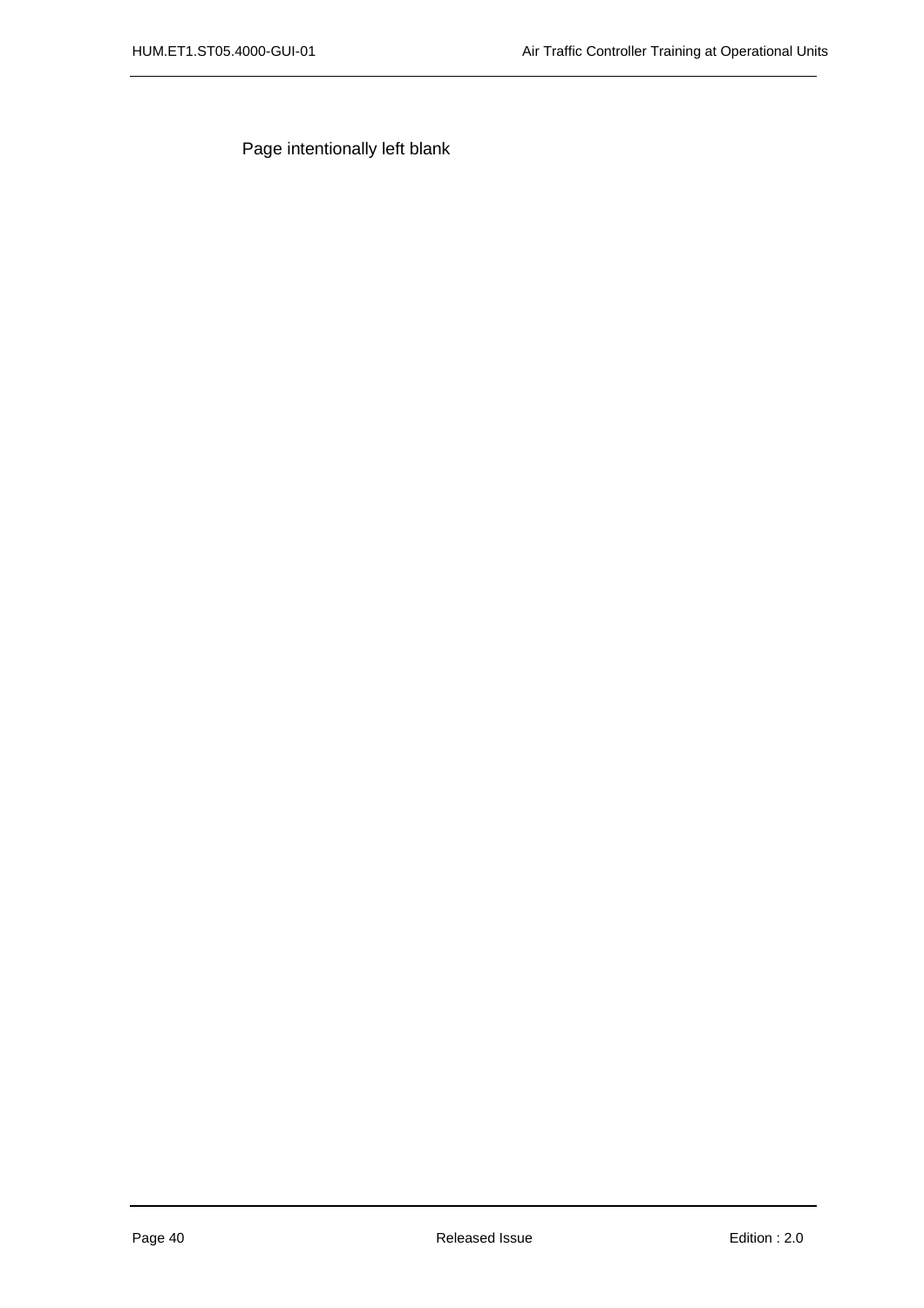### **12. GLOSSARY OF TERMS**

For the purpose of this document, the following definitions shall apply:

### **1. Assessment**

Consideration of all, or individual aspects of, a student's actions. This may in the form of a verbal or written opinion of that person's position and the likelihood of what will occur in the future, depending on whether that assessment is formative or summative.

### **2. Formative Assessment**

Assessment given for the purpose of personal development which should have an important and lasting influence on that person's abilities or attitudes. It may be given in a verbal or written form but, in whatever way it is given, should be only for that person's attention, or use, and should be factual in content.

### **3. Summative Assessment**

An assessment which represents a summary of the students attitudes and abilities over a period of time. This summation should be given in both a verbal and written form and must be factual in content. It should not be given by those responsible for coaching a particular student but should be an independent appraisal by suitably qualified personnel.

### **4. Operational Instruction/Coaching**

The training of a student in a live situation, conducted by a qualified OJTI. This training will include demonstration, guidance, advice and encouragement to enable the student to reach required operational goals.

### **5. On-the-Job Training (OJT)**

The integration in practice of previously acquired job-related routines and skills under the supervision of a qualified OJTI in a live traffic situation.

### **6. On-the-Job Training Instructor (OJTI)**

The qualified controller (in many organisations previously known as the coach) who has successfully completed the EATCHIP/EATMP 'Training Programme for the OJTI'. He or she will primarily have the responsibility for providing training at an operational working position, but may be called upon to give training during the Pre-OJT phase.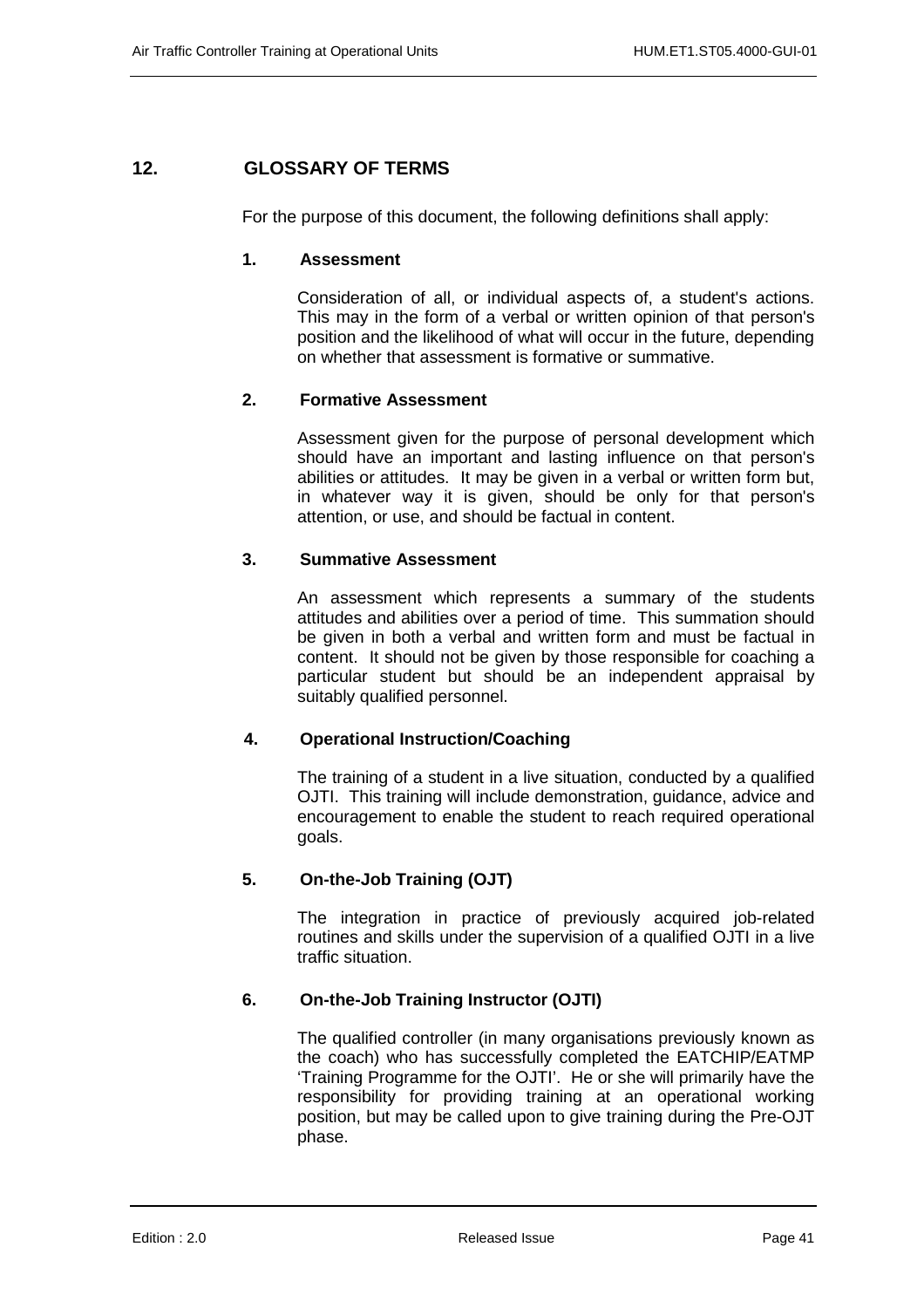# **7. Pre-OJT**

The phase of locally-based training during which extensive use of Simulation, using site-specific facilities, will enhance the development of previously acquired routines and abilities to an exceptionally high level of achievement.

Note: To be most effective, this training should ideally be conducted in the operational environment.

### **8. Pre-OJT Simulation**

A realistic representation in simulation of the operational environment, ensuring that all or most of the operational parameters are met.

Note: In defining Pre-OJT Simulation the Group considers it necessary to state that the facilities should ideally be site-specific (the simulations should be related to the procedures, airspace structure and traffic samples encountered at that particular operational unit).

### **9. Transition Phase**

An evolutionary stage following basic training during which site-specific theoretical knowledge and understanding will be transferred to the student using a variety of methods and during which skills will be developed through the use of site-specific simulations.

### **10. Transition Simulation**

Operational traffic samples, situations and problems presented to the student in a gradual, analytical and piecemeal manner in order to prepare him to upgrade to Pre-OJT simulation.

Note: This form of simulation is the separation of these exercise components into parts for study and interpretation and where the student is permitted to exercise a variety of possible solutions through replay and discussion. It is in this manner that the student is encouraged to expand his lateral thinking and perceptive abilities.

The Group wishes to emphasise that such simulations may adequately be conducted on stand-alone, user-friendly, computerbased facilities.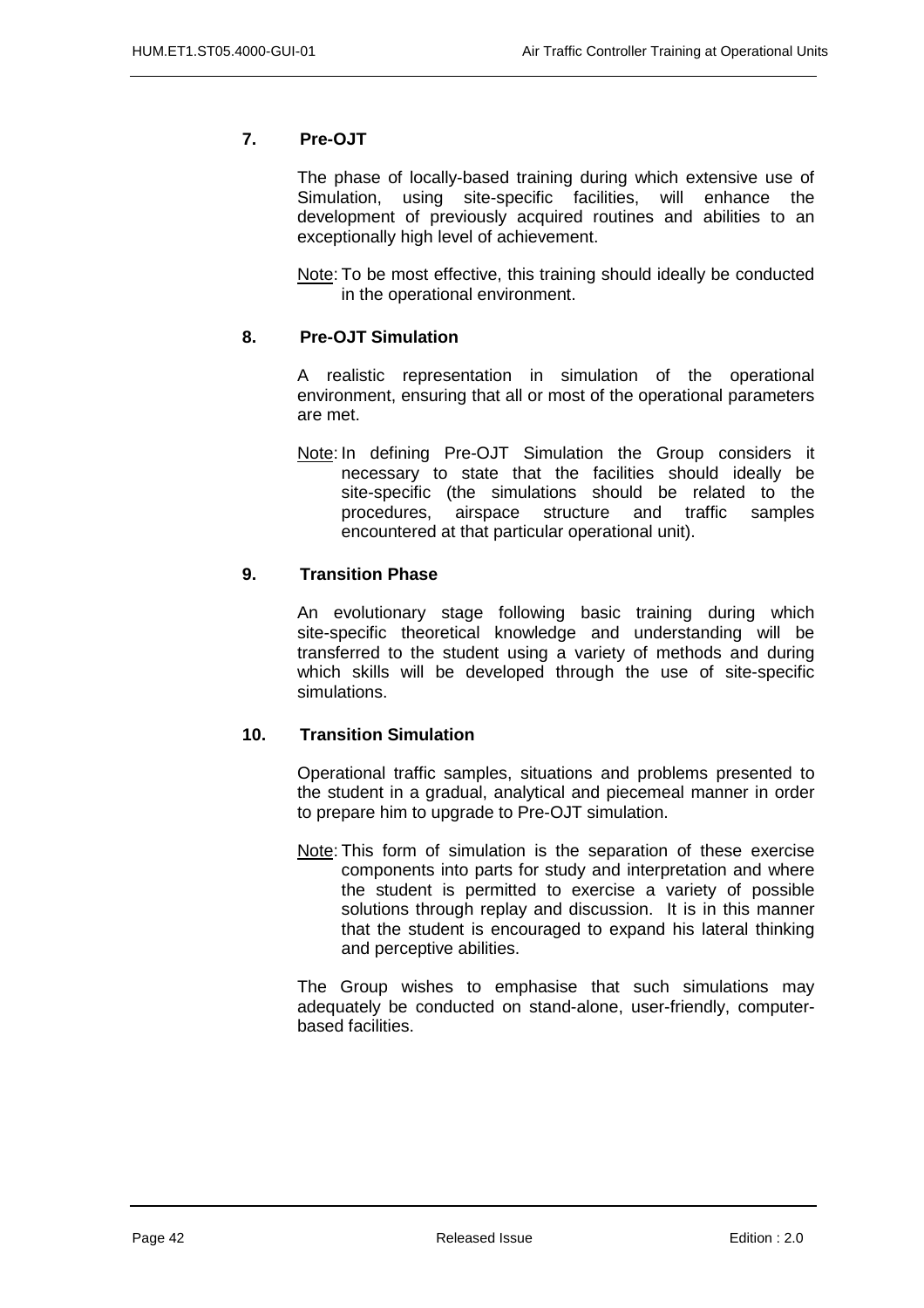# **ANNEX A: TRAINING PROGRAMME FOR ON-THE-JOB TRAINING INSTRUCTOR COURSE DOCUMENTATION**

# **Copyright Notice**

The information contained in this document is an integral part of the training material provided by the EUROCONTROL Institute of Air Navigation Services (IANS), Luxembourg, and as such is provided on an 'as is' basis. The Agency provides no express or implied warranty of any kind and accepts no liability whatsoever for or in connection with the use of the information contained within the document.

Except for normal review purposes, no part of this programme or documentation may be reproduced or used in any form or by any means, electronic or mechanical, including photocopying, recording or by any information storage and retrieval system, without the permission of the above-mentioned organisations.

### **Julie Hay**

This programme draws on the theories of 'Transactional Analysis', a widely recognised approach towards growth and development. The chapter entitled 'Personal Interactions' has been designed by Julie Hay, an internationally accredited expert in the application of transactional analysis within organisations.

Julie has over thirty years consultation experience in the public and private sector, including twelve years with British Airways at a time of major changes within the airline. She is now Chief Executive of AD International, an organisation specialising in training consultation. Julie is the author of several works including 'Transactional Analysis for Trainers', McGraw Hill, (1992), 'Working it Out at Work', Sherwood (1993), and 'Transforming Mentoring - Building Developmental Alliances', McGraw Hill (1995).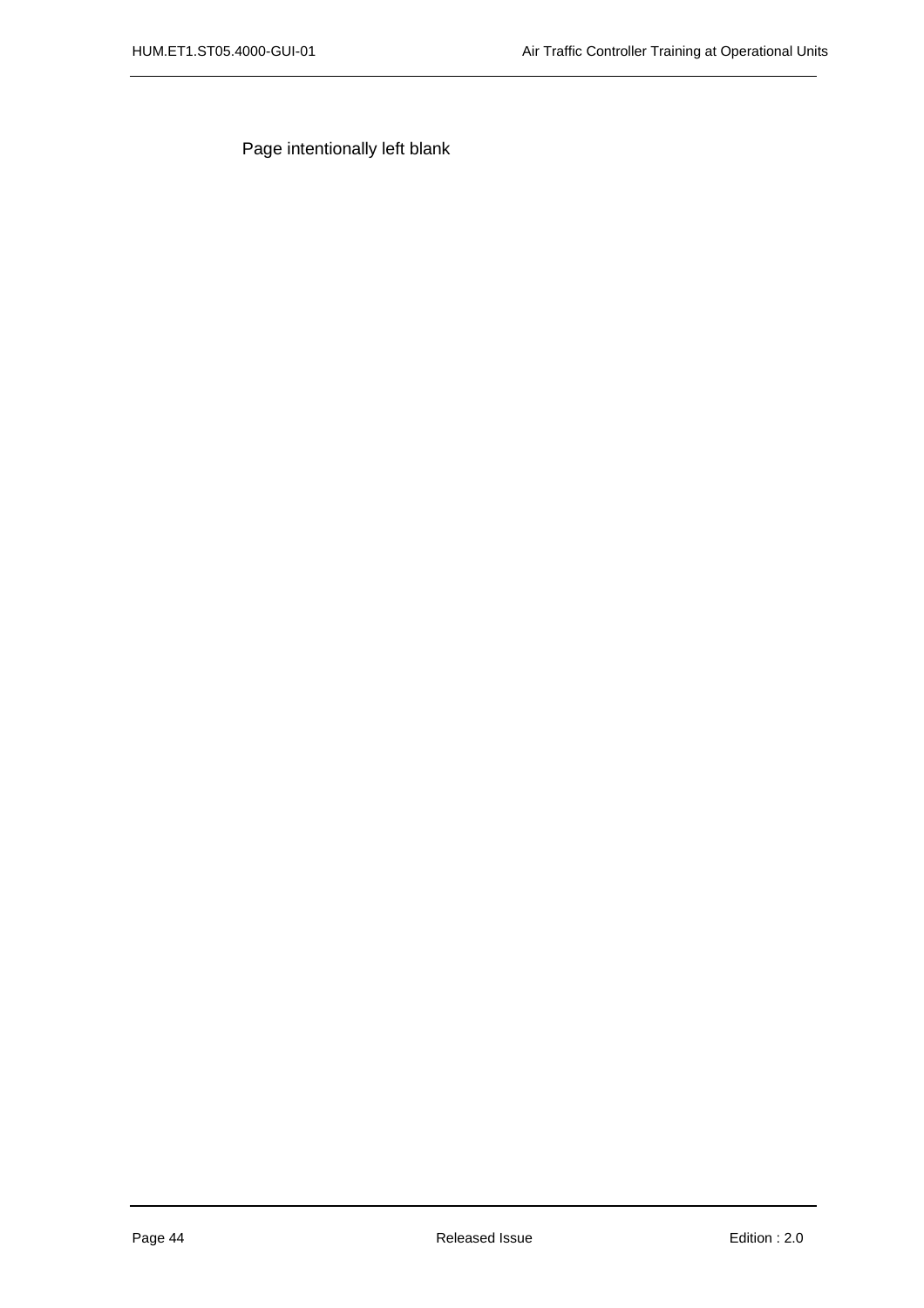## **Foreword**

This training programme has, in the past, used the term 'coach' and 'coaching' to describe the trainer and method of training. Since this programme first came into being, certain developments have taken place within the Human Resources domain (HUM) of the European Air Traffic Management Programme (EATMP). *In order to align the training programme and this document with the work being conducted by the Licensing Group and Human Resources Team (HRT) of EATMP, the terminology has been changed to read 'On-the Job Training Instructor (OJTI)' as being the person who gives the training.*

We hold the view that the general method of training for use under live traffic conditions lies within the meaning of 'coaching' and have therefore retained the use of the word to describe the widespread technique the OJTI would use. Having said that there will be several occasions where the OJTI will, out of necessity, give instruction and these instances will be discussed as the programme develops.

### *Similarly the term 'trainee' has been substituted by the word 'student'.*

In June of 1990 the EUROCONTROL Institute of Air Navigation Services (IANS) was the venue for a forum to examine various aspects of On-the-Job Training (OJT) which had, for several years, been seen to represent a growing problem and a major consequence in the field of controller training. Following this forum, it was formally requested that a group of persons knowledgeable in the field of OJT and training tools and methodologies be established to report on and provide recommendations for:

- the organisation and conduct of OJT;
- the selection and training of OJTIs and;
- the implementation of modern training tools and methodologies to effect a reduced and more efficient OJT phase of training.

Such a group was established in March of 1991 and the Group's work was taken over by EATCHIP (European Air Traffic Control Harmonisation and Integration Programme), now EATMP, at the beginning of 1992. Their report, first published in August 1995, is identified as deliverable 07 in ST05.4000 in the EATCHIP/EATMP Work Programme Document (EWPD) 2.0, Human Resources Domain (HUM), and is included as part of the course documentation.

The Group strongly recommended that, following a minimum of two-years operational validation; the prospective trainer (OJTI) should successfully complete a standardised training programme. The objectives for this programme are annexed to this Report. They can also be found in an expanded form at the beginning of each section in the course documentation.

**The Training Programme for the OJTI** was developed by a team attached to the Training Sub-Group (TSG) of the HRT of EATCHIP/EATMP, and is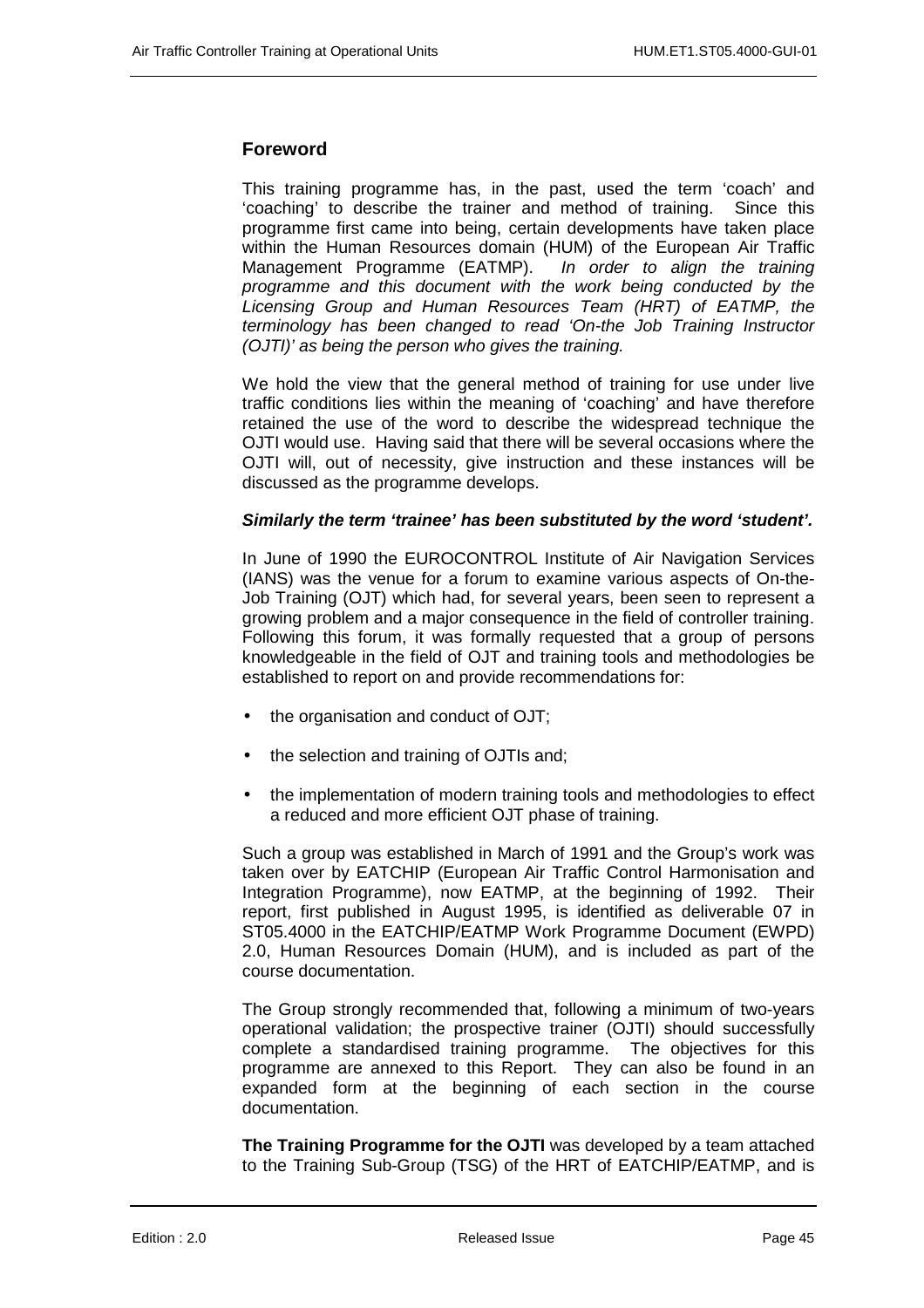identified as a deliverable in the EATCHIP/EATMP Work Programme Document (EWPD), Human Resources Domain (HUM). The course development team was made up of representatives from the Civil Aviation Authority, United Kingdom; the Deutsche Flugsicherung (DFS), Germany; la Direction de la navigation aérienne (DNA), France; the EUROCONTROL Institute of Air Navigation Services (IANS); the Luftfartsverket, Sweden, and Swisscontrol, Switzerland.

The Training Programme for the OJTI, formally known as INS-COACH, was first introduced at the IANS in December 1994 and has subsequently been introduced into the training programmes of several national Administrations, two of which are currently validating the course in its entirety. It is foreseen that many more will follow this lead since several further Administrations have expressed a deep interest in having the programme conducted at their national training school or major training units. In July of 1998 the first annual meeting of the users took place and several minor modifications were agreed. The result is this Version 2.0 of the Training Programme for the OJTI.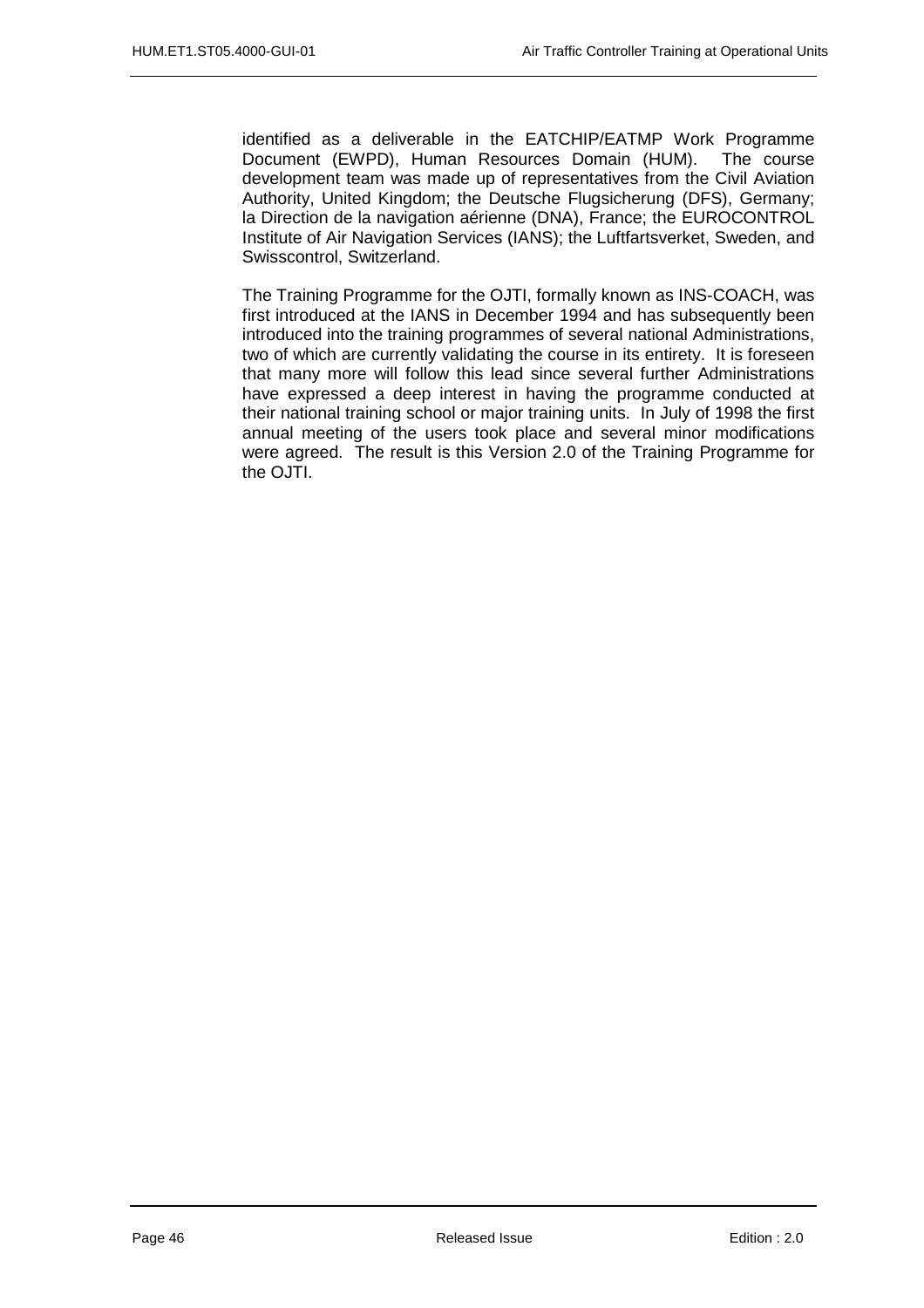# *Can you afford the self-satisfaction of believing that there is nothing you do not know, the knowing of which could transform the quality of your coaching?*

*Remember, we teach people not subjects*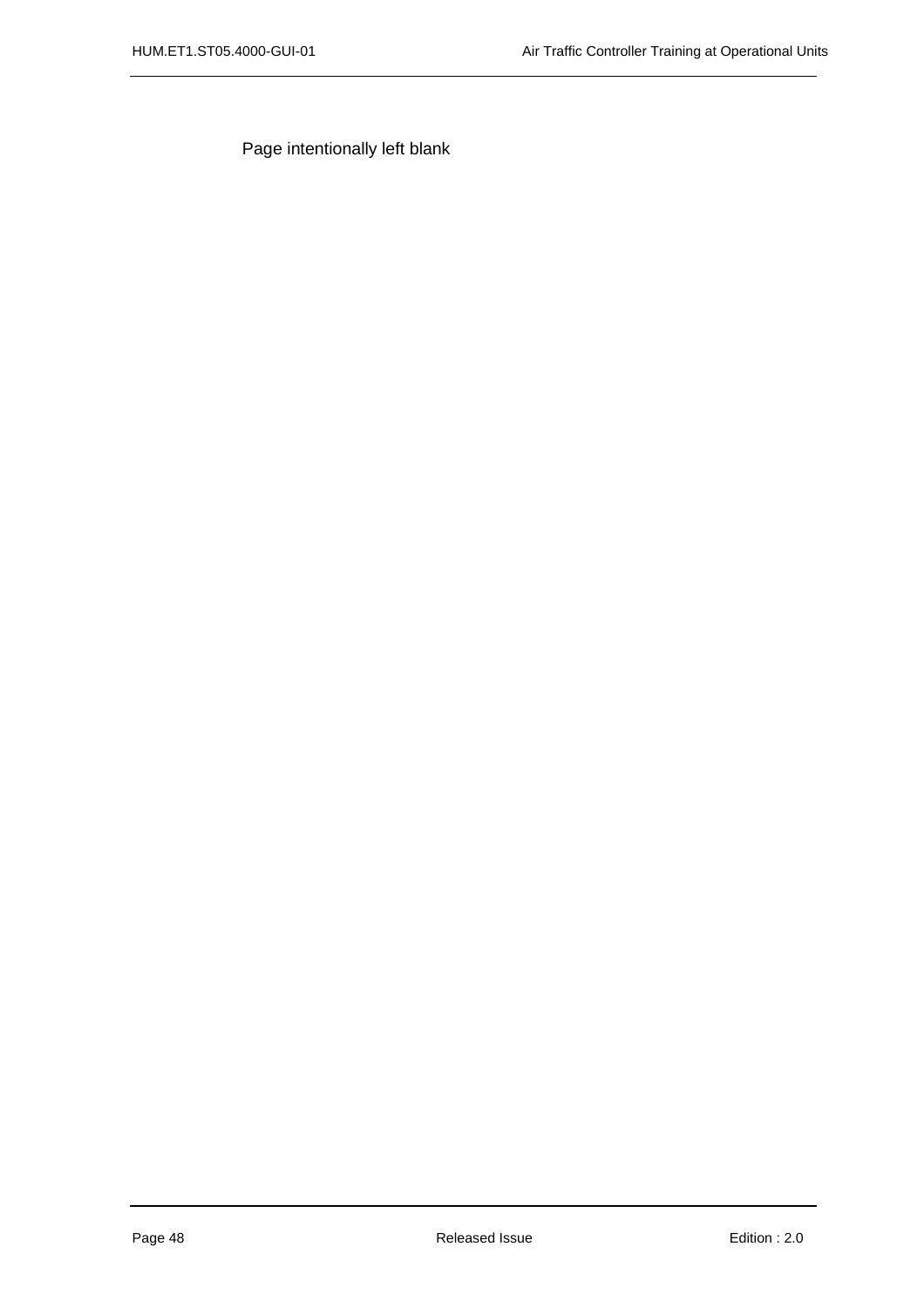# **TABLE OF CONTENTS**

| A STRUCTURE FOR COACHING (THE DEMONSTRATION AND TALK   |  |
|--------------------------------------------------------|--|
| MONITORING THE STUDENT'S THOUGHT PROCESSES AND WORKING |  |
| GIVING FEEDBACK AND STUDENT DEBRIEFING TECHNIQUES 159  |  |
|                                                        |  |
|                                                        |  |

**The generic 'he, his, him' are used throughout this document for the sake of brevity and to avoid situations created by the use of plurals. Consequently for 'he' also read 'she', and for his and him also reads her.**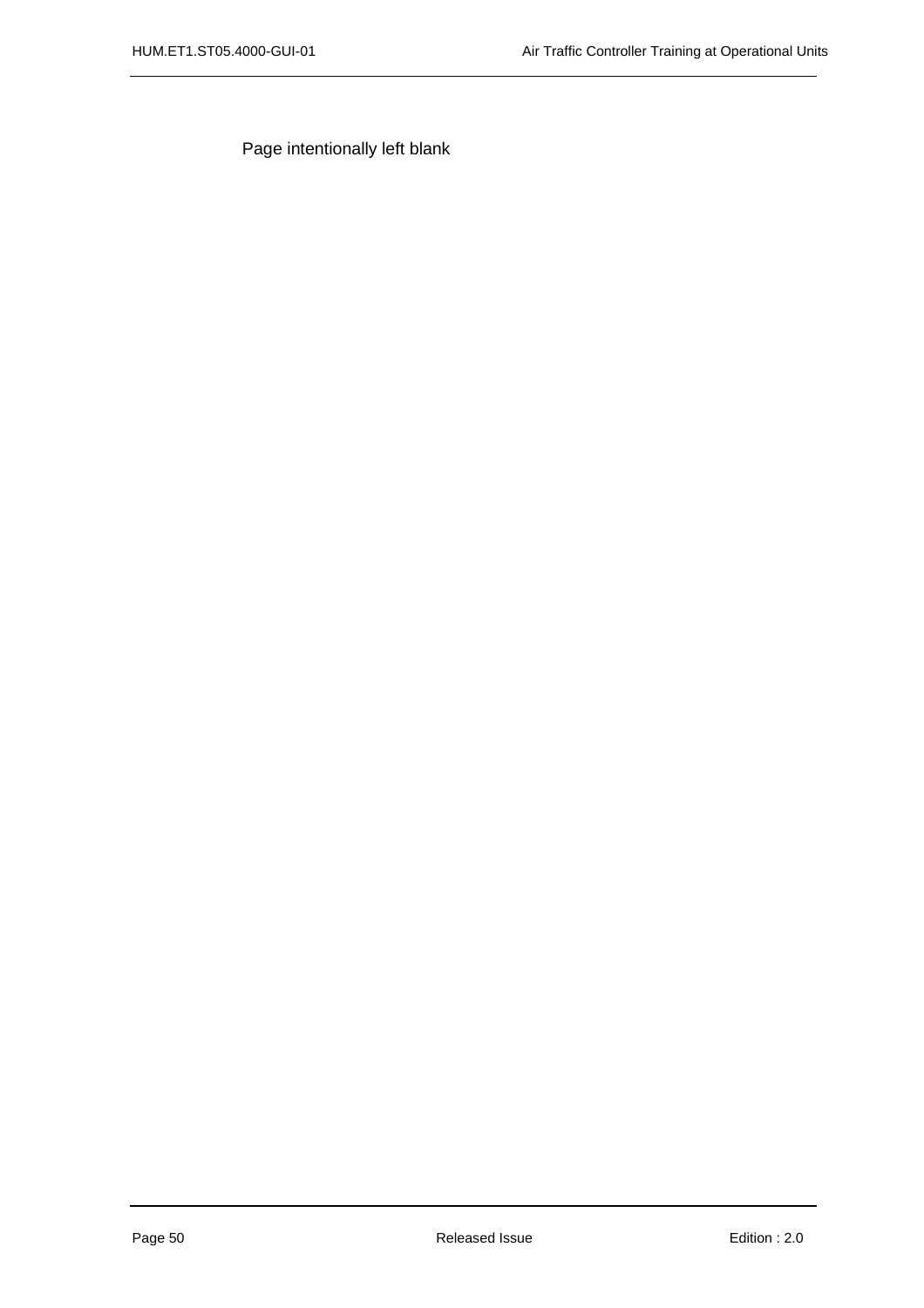# **INTRODUCTION**

Welcome to coaching. You have many new experiences ahead of you. Being a successful OJTI is an enormous challenge and yet good intentions are not enough to be successful; you need all the knowledge you can get.

Most OJTIs have learned the skills of coaching through a process of trial and error and sometimes this has been an arduous experience. The OJTI training programme will help you to shorten the learning process and help you to reduce those painful errors.

The programme does not contain all the information you will need to become a successful OJTI. There is much more to learn and the programme is simply a starting point. You will need to watch and talk to other OJTIs, from whom you will learn both effective and ineffective practices; what you must then do is distinguish between the two. This programme will help you to do that by providing you with a foundation in effective practices.

Another way in which you will learn is from your own experiences. As you coach, examine your own experiences and draw lessons from them. Think about ways to do things differently in order to coach more successfully and retain those practices that appear to work well. Some OJTIs have many years of experience but have learned very little because they do not think about it and adjust to their experiences. Others may have much less experience, but learn quickly and adjust accordingly.

Just as your students will not learn to be air traffic controllers overnight, you will not learn all the skills of coaching in this short, two-week programme. You will need to read and re-read parts of the documentation, observe other OJTIs and learn from your experiences through thoughtful selfanalysis.

This documentation is a tool for learning and however good the tool is, its overall effectiveness is dependent on how it is used. At this stage ask yourself what you want to do as a result of this training course, emphasising what you want to be able to do better, rather than what you want to know about.

List your questions then refer to the contents page to guide yourself to the section in the documentation in which you may find the answers.

As you undertake this course you will recognise that successful OJTIs are those who can learn new skills, who are flexible enough to change old ways when change is needed, who are able to accept constructive criticism, and who can critically evaluate themselves. Our objective throughout the two weeks is to raise your level of consciousness and we are there to help you through this process. This training programme is a partnership between you, the participant, and us.

### *Participate in the experience and Experience the participation*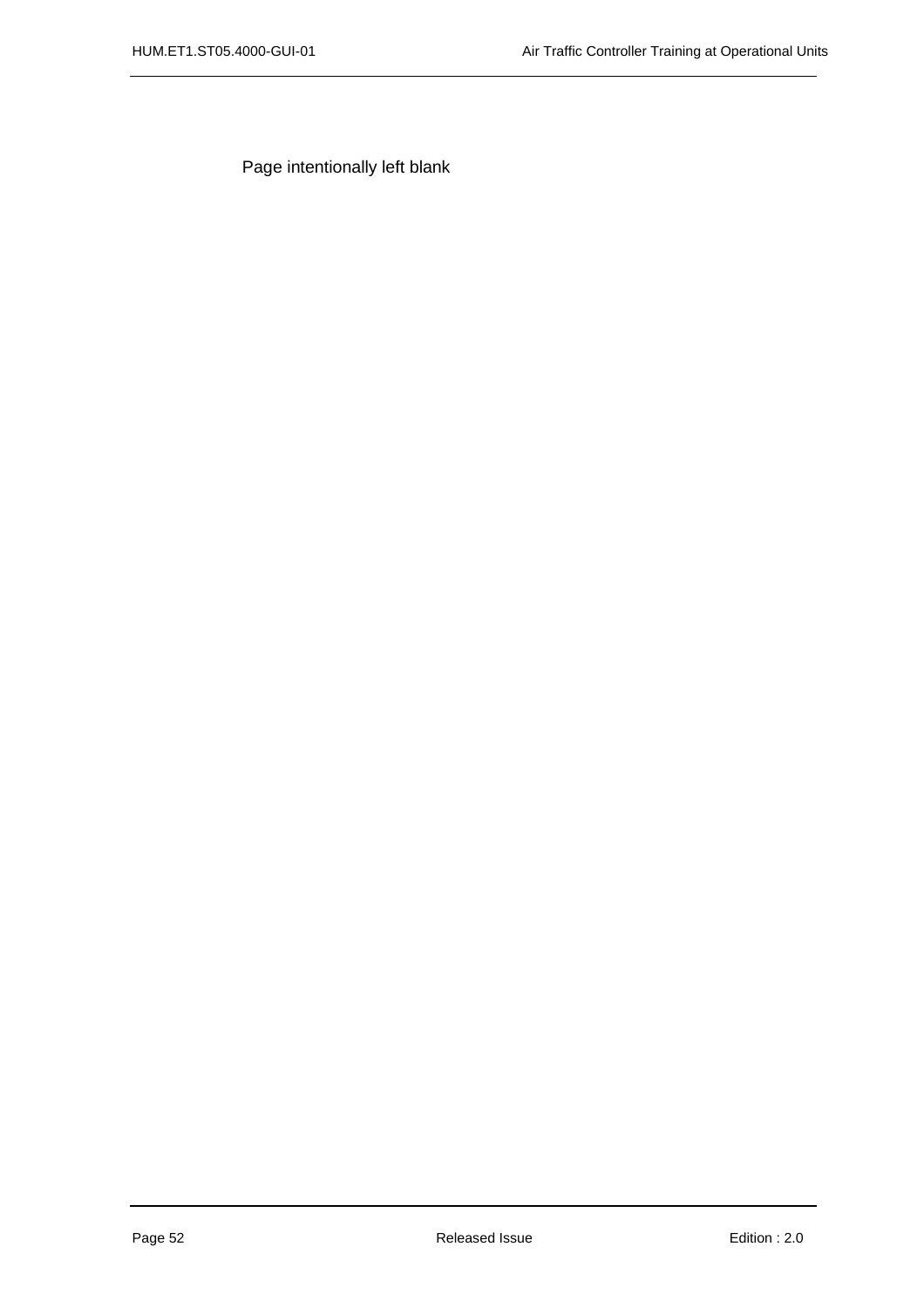# **THE LEARNER**

**This section of the documentation is designed in order that the reader shall:**

- **be aware of the role of positive recognition;**
- **understand appropriate concepts that will enhance the effectiveness of learning;**
- **appreciate the role and effectiveness of objectives in on-the-job training;**
- **understand how group interactions work within an Air Traffic Control environment.**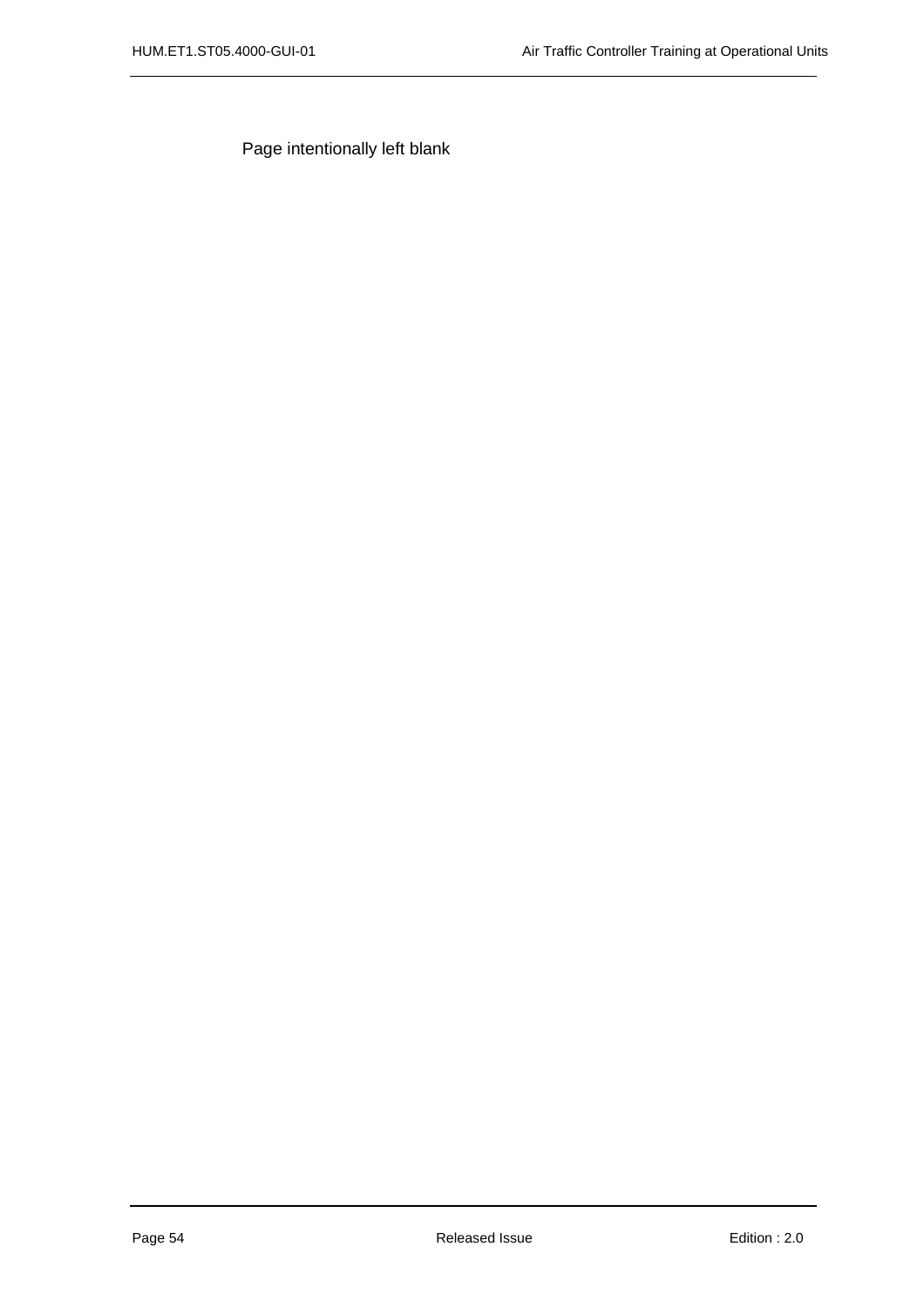### **INTRODUCTION**

Many theories have been developed on cognitive principles and concepts seen as being applicable to ATC and, although they are useful, they do require considerable interpretation. For this reason we do not intend to go into areas such as understanding, memory or information processing, etc. Instead we will concentrate upon simple, usable methods that are known to enhance the learning process. Should you wish to investigate these areas further, however, the works of Hopkin, Rasmussen and the work being conducted by the EATCHIP/EATMP HRT are of particular interest.

### **MODELLING BEHAVIOUR**

How can you reward behaviour if the appropriate behaviour does not occur? Think small initially and reward the first signs of behaviour that approximate what you want. Thereafter, give merit to closer and closer approximations of the desired behaviour. In other words, use your reward power to shape the desired behaviour.

Among the essential skills of coaching is this process of shaping behaviour, which involves two aspects: the sequence of steps involved in developing the student's skills and the principles of reinforcement. To become an efficient OJTI, you need to be able to break down complex skills into smaller parts in order to optimise learning and then to help students combine these parts into more complex skills.

Additionally, you will need to understand and use the principles of shaping the principles that govern the learning process. Here are some guidelines to assist you in coaching more effectively through shaping:

- Break complex skills into smaller steps, thereby increasing the probability that they will be performed correctly in order that success can be rewarded. Thereafter, gradually combine these steps into more complex skills. Continual progress, even in small steps, is far better than pushing for a perfect performance.
- Develop one component of a skill at a time, do not try to shape two components simultaneously. When students fail to make progress after considerable practice, it is often because they are trying to improve *too* many things at once. When you observe this happening, look for ways to break the skills down further so that you can isolate individual components.
- Always put the current level of performance on to a variable schedule of reinforcement before moving on to higher performance levels. This is an essential rule. Once a behaviour is learned, start reinforcing it occasionally rather than constantly and in doing so you will maintain it at its current level. When you are in this position, that is to say reinforcing occasionally and still being certain of getting it, you will be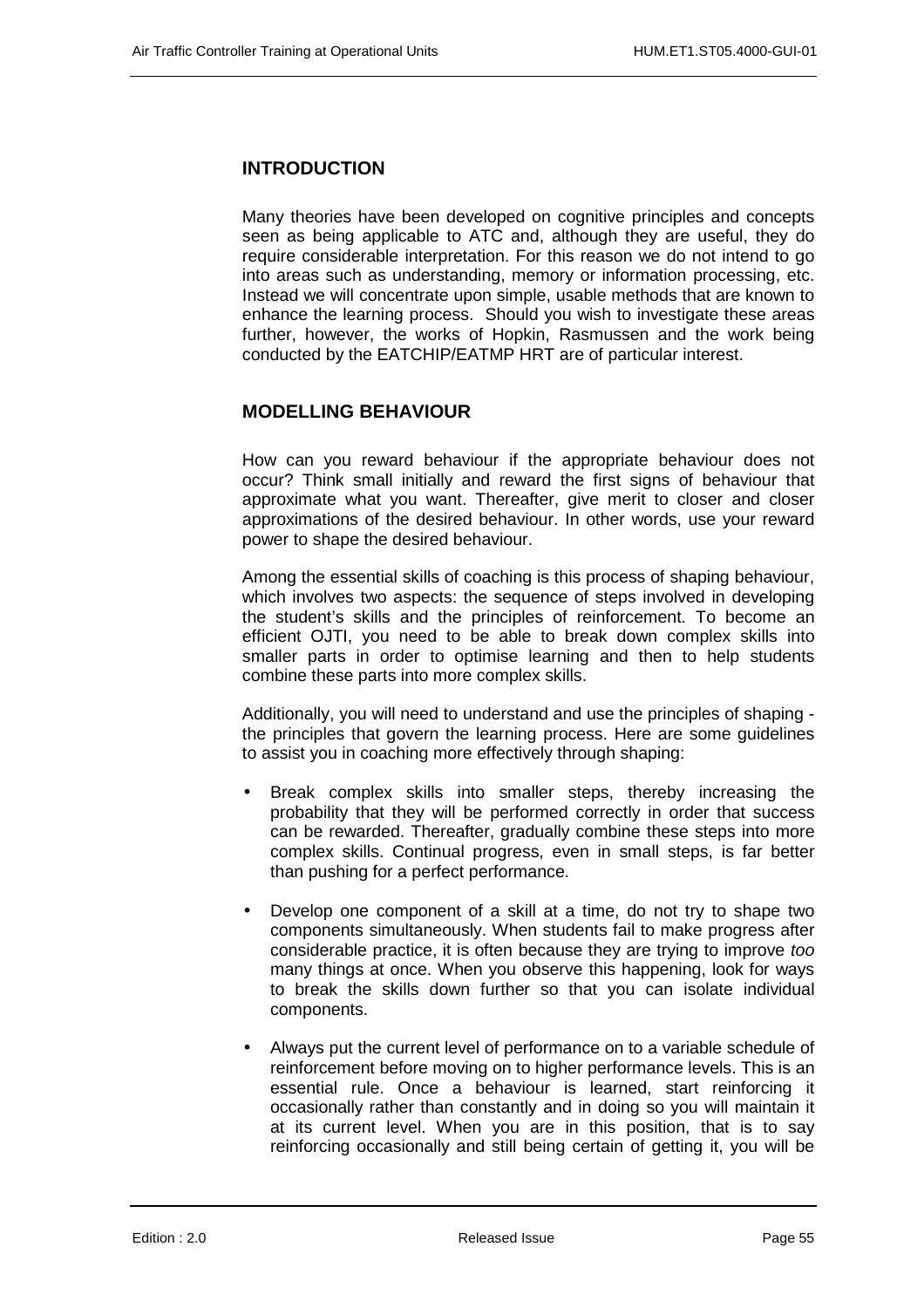able to use your reinforcements only on the best examples of the behaviour. This selective reinforcement will push your student's average behaviour in the direction of improvement.

- When coaching in a new skill or combining simpler skills into more complex ones, temporarily relax your standards for giving reward. When students attempt to integrate new skills with existing ones, it may very well be that you observe a slight regression.
- If one shaping method does not seem to work, try another. Remember, students differ in how they learn and there is no one correct way to learn any ATC skill. No matter what the skill, there are many ways to shape the desired behaviour.
- If the performance of a well-learned skill deteriorates, review the shaping. Skills may temporarily suffer for many reasons; the best way to restore them is for you to go back to the basics of coaching.

### **SOCIAL IDENTITY AND GROUPS IN AIR TRAFFIC CONTROL**

When contemplating 'groups' it is useful to reflect on the notion that the usual suppositions relating to group development are not entirely relevant within the context of this training programme. The reason for this statement is that, in the majority of ATC units, the group (team) already exists and has done so for many years. This section therefore goes more in the direction of role behaviours and the role of the individual as well as the social entity or identity characteristic of air traffic controllers.

### **The Group and the Air Traffic Control Team**

A group is, by definition, a collection of people who meet with, in this case, the purpose of fulfilling a work objective and where *interaction, interdependency and commonality of objectives are vital to the group activity.*

In the ATC team the controller is rarely restricted to a single working position and controllers often move from one position to another. In so doing, each will team with (an)other controller(s) in a process of constant turnover in which each one works with all the others and where the *control and tasks are shared* among the team members.

Teams often behave like 'clans' or 'tribes' where the members share a trusted relationship with each other based on long associations. They have a common and tacit understanding of the norms and codes of the team and often others are excluded until they are perceived to be deserving of membership. This perspective has often produced 'John Wayne-like' attitudes that have proved to be obstructive to effective training practices and that prove tempting to the student. The team is a unity which embraces adjacent sectors and units, the crews of the aircraft under our control, technicians and, especially within the context of this training programme, the training organisation**.**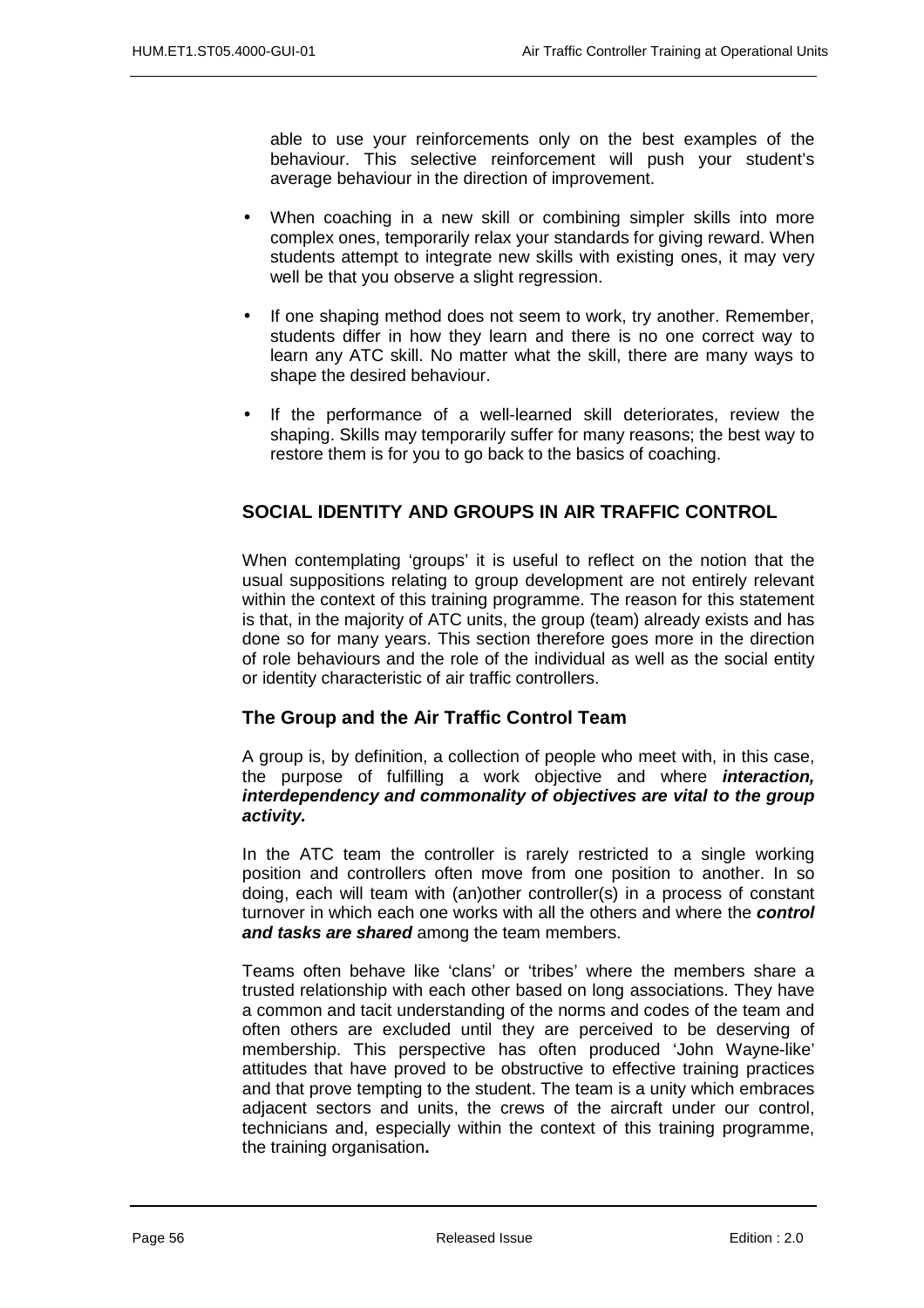### **Common Identity. Norms, Habits and Values**

Although the controller is primarily involved in a team, he will identify himself with not only the ATC domain within which he works, i.e. Aerodrome and Approach or Area Control, but the actual workplace, e.g. Bordeaux, Maastricht, Geneva or Frankfurt. It can be said that each unit gives to an outsider the impression of being an entity with a particular profile and a unique culture. Even in environments where the close team is never officially formed, there is still an identity with the profession and the workplace. It is not valuable at this point to develop the relative merits of the two systems. Suffice it to say that each has its benefits and disadvantages.

Many controllers often believe their team to be superior to other teams and will defend its' habits and characteristics against all outside challenges. They will do their utmost to maintain the high standards and reputation the team has achieved. There is a sense of unity where the world of the air traffic controller both small and exclusive. Controllers work together, eat together and often socialise together; it is a world where a common experience develops with its' own history and culture.

Let us look at the meaning of the word 'norms'. Norms are ideas or values shared by the members of a group regarding the expected behaviours of the group and its individual members. There are firstly the official norms, the rules and standard procedures. Then there are the group norms, the operating norms or the 'acceptable face of bending the rules'. These are based on knowledge that is shared, implicit and learned during training. Each member of the team obeys the group norms. They are unwritten but very effective devices for ensuring team conformity where feelings run high about what is considered to be the right and wrong conduct of the team members. Finally, there are the individual controller's norms. This is the space where each individual controller evolves his individual working procedures, the way in which he approaches his work.

### **Team Cohesion**

Team solidarity is based upon the sharing of empathy and a mutual feeling of sympathy. The members of the team become familiar with each others abilities and hold opinions on their respective reliability and competence. This aspect is, of course, very useful since it enables the controllers to recognise when one of their team members is under pressure and requires help. It is as if the team bears a collective responsibility for the individual controller. The team is a self-regulating structure; its culture is verbal and is based upon reciprocal understanding and trust.

Any newcomer therefore needs to learn the team's preferred routines and techniques and be comfortable in working with them before he will gain the acceptance, trust and respect of the other team members. This is especially true of a new student who will not have the confidence of the OJTI or other team members due to his immature skills. Proper time is needed for the team and individuals to re-tune their confidence.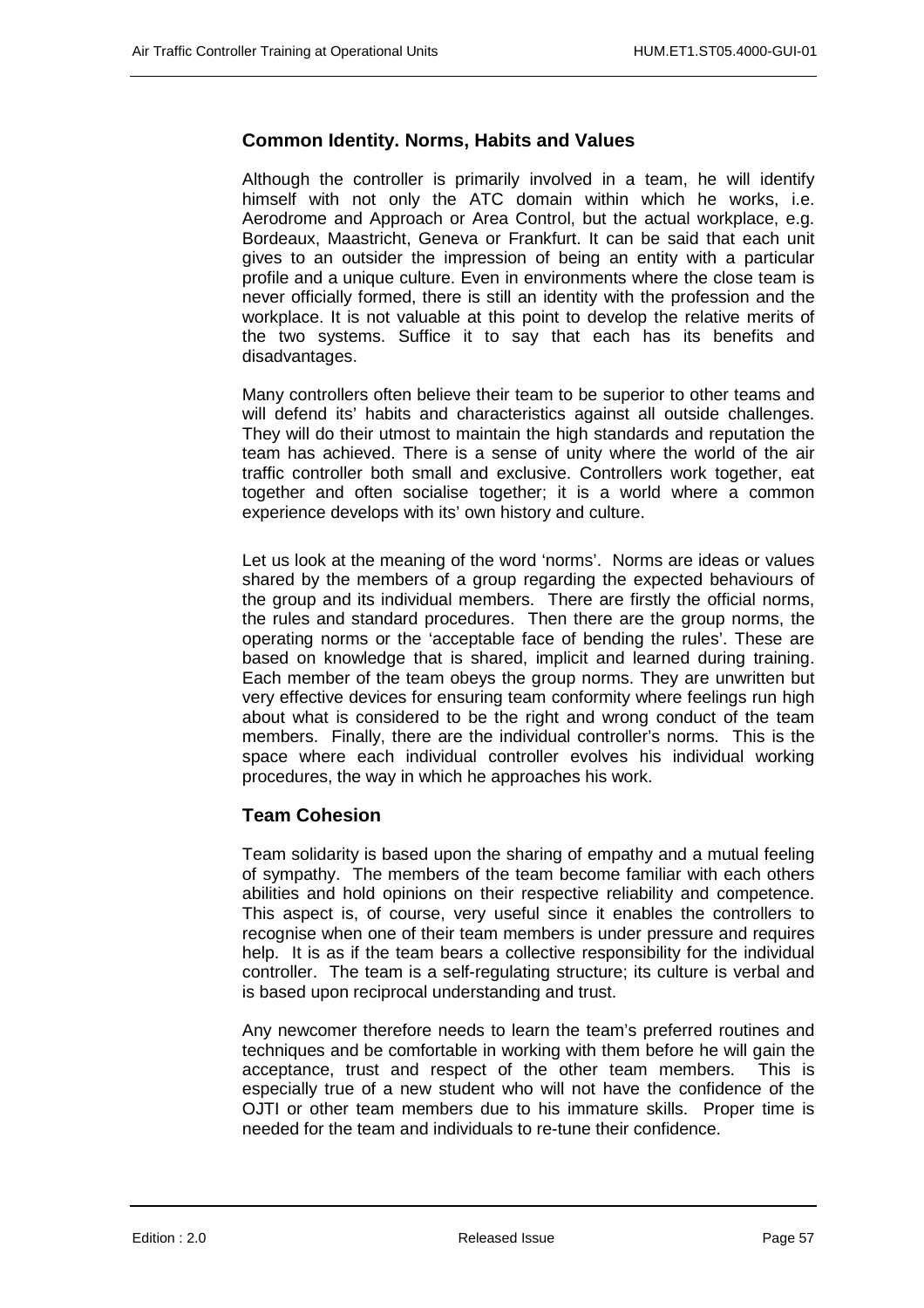# **Role Models, Collective and Individual Responsibilities**

All of the preceding has been a rather elaborate preamble to the idea that each of us, **whether or not** we are at the time involved in training, are existing or potential role models for each new addition to the team. The team, likewise, has a collective responsibility for generating professional attributes in the students.

Let us finally reflect on the qualities of a well functioning team member. He will:

- know how he operates,
- know his own limitations and those of others,
- know the actual rules and procedures,
- ask when in doubt,
- know how his team operates,
- know the tacit rules and procedures of the team,
- understand his colleagues,
- have a total awareness of his own as well as other situation,
- appreciate and respect different controlling styles.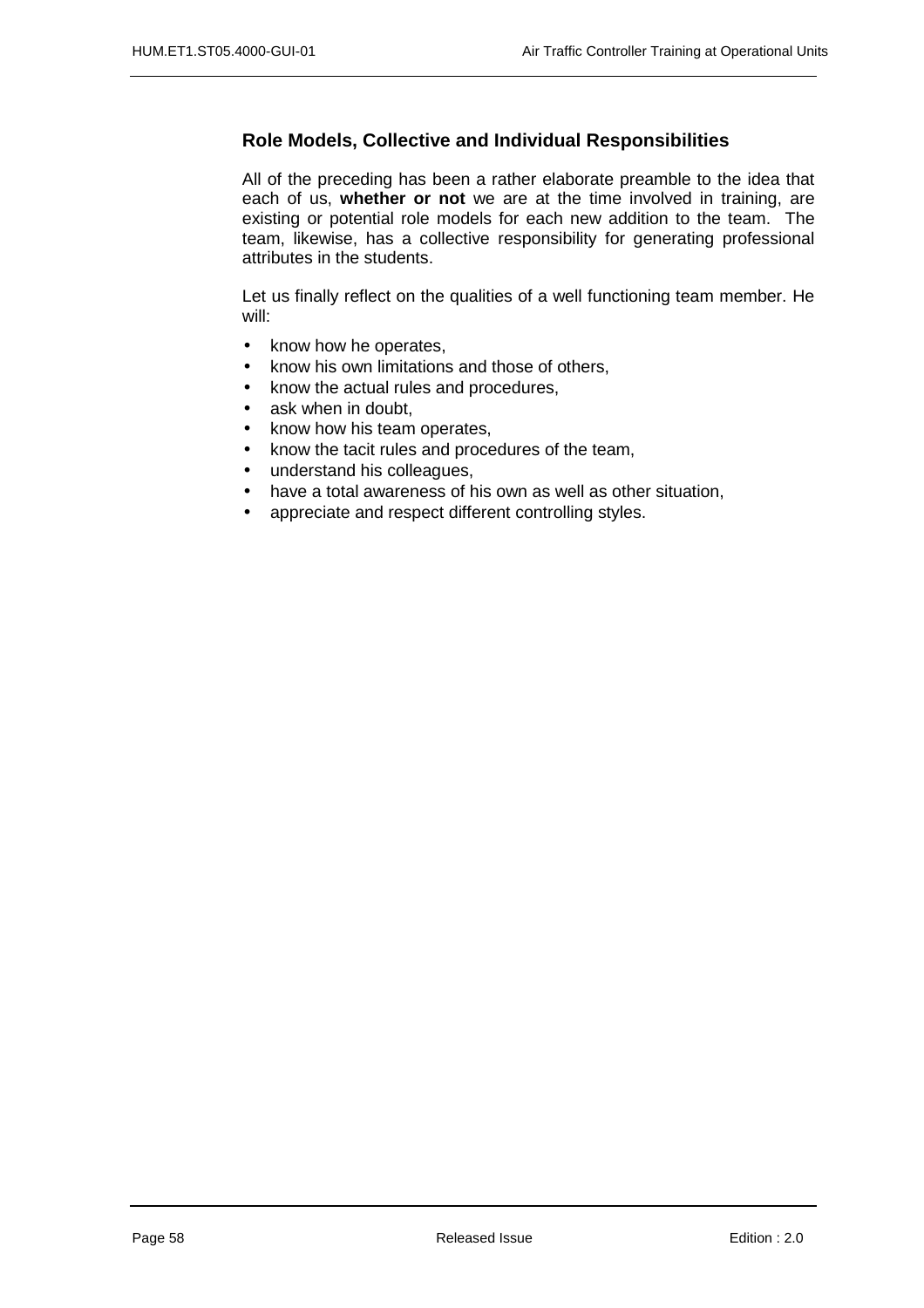## **THE LEARNER HIMSELF**

When speaking of developing and combining skills we need to look at the learner himself. We all have very individual learning styles but it is possible to make some basic statements about the learner. Think of it as reconstructing a jigsaw puzzle with hundreds of different pieces. Some people are able to take an individual piece, look at the picture on the box and know immediately where that piece fits in. Others will need to build the picture sequentially, classifying each piece before moving on to the next. Learning is very much like reconstructing the puzzle and some learners are able to take a piece, in this case a piece of information, and know where it fits in to the overall picture. This type of learner can be classified as '*Holistic*'. There are others who need to process information sequentially and classify it, building each piece into a unifying structure. This type of learner may be seen as *'Serialistic'*.

Most students fall into the category of serialistic, especially in the early stages of training. They need to build a set of propositions and procedures based upon adequate knowledge of the process before they are able to generate successful new strategies for unusual situations. They need to develop a sound database about the process in a step by step manner. Once that database has been established and once the picture starts to build up, they may move on to a more 'holistic' style of learning where it is easier to fit in new pieces of information.

Do be aware that many OJTIs approach training in a rather holistic way. They have, after all, established and assembled all of the connections that have existed and been built upon over the years. Their approach to training is therefore somewhat unstructured and global, often leaving students to make suppositions for themselves. Little wonder therefore that many students silently come to the conclusion that their successes were not as a result of the training they received, but in spite of it!

There is an inherent danger in the 'holistic' approach in that is that this type of learning may leave gaps in the learner's database or basic knowledge of the process and he will never know what he has missed.

### *The analogy of learning to the file structure of the personal computer*

The acquisition of knowledge may be easily likened to the loading of files onto a disc in a personal computer, where the file consists of pure data similar to that stored in the human brain and range from simple to very complex information.

Once the information increases in volume and complexity, we have to devise a process whereby we are able to access the information rapidly and at the appropriate time.

Similarly, with the computer, a simple programme may be just one file but more advanced programmes require numerous complex files to work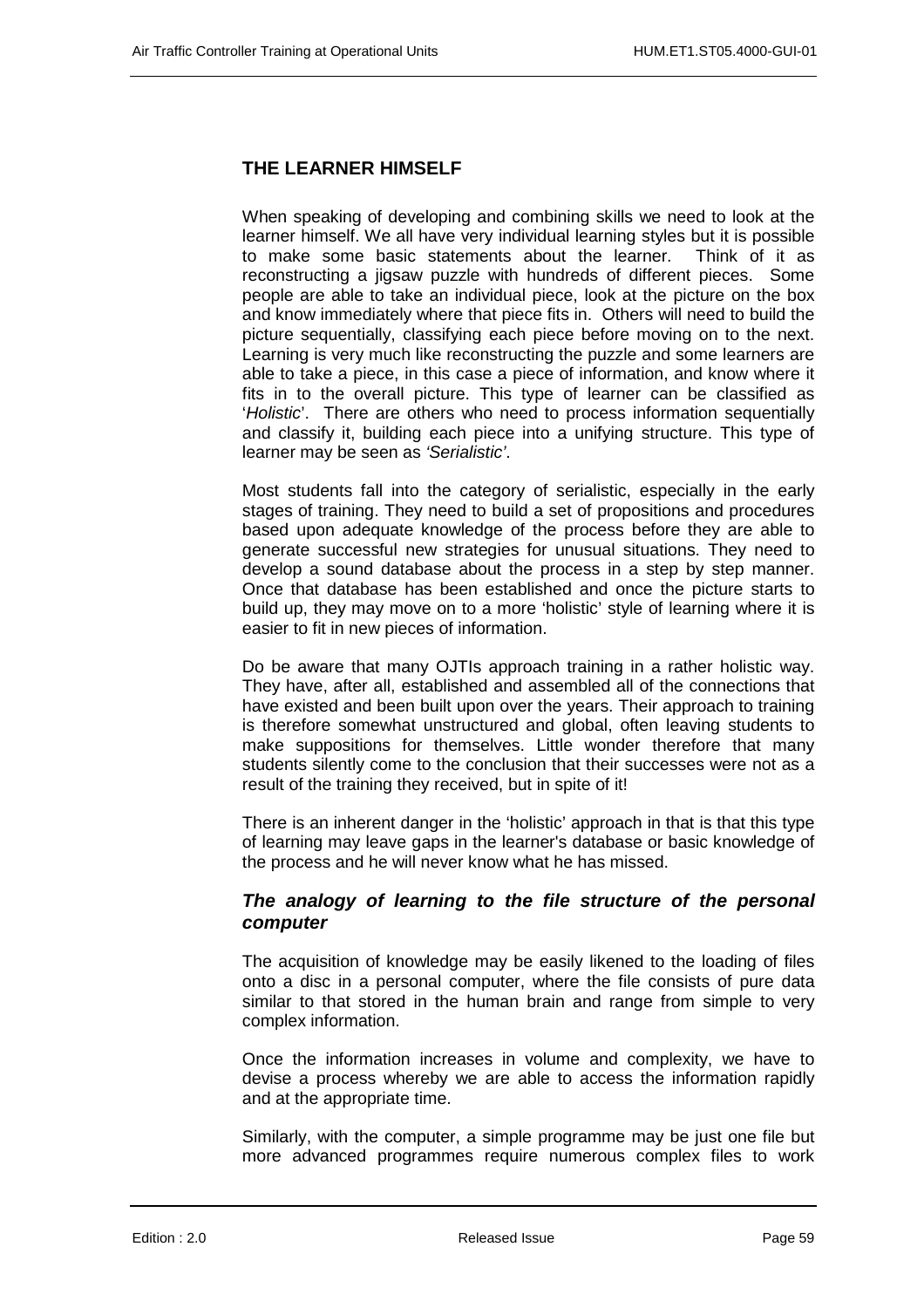together. It is therefore necessary to be able to link the various pieces of information or files for complex operations. Most computer programs will create a number of sub-directories to store collaborating files in an organised manner; the better the organisation, the better the access to that information.

Since the advent of long and complicated programmes in computers, designers introduced the concept of the *smart drive.* This is a specific programme that checks statistically how often a particular part of the memory is accessed, where the path of information through the various subdirectories is memorised and its' frequency of access recorded. Once a particular piece of information is to be accessed, it is compared to what is stored in the smart drive and, if found, the access is carried out immediately and rapidly following the known path.

Every individual who carries out repetitive tasks has developed his own smart drive area in the memory of his brain. This is the reason for his being able to carry out some actions speedily whilst information he has not used for some time requires a more lengthy search of his memory.

As you will see from Figure 1, the student's situational awareness is created from past mental models integrated with the present conditions and actual



Figure 1: Situational Awareness

traffic. Significantly, the student needs rapid access to past experience and mental models (memory). Obviously, if critical features are missing from themental model then errors will occur. For these reasons it is important to focus on basic and routine skills in the early stages of training, constantly establishing relationships to and defining parallel elements in previous situations and discussing the similarities and differences. Shifting from standard procedures, for example, increases the attention demanded of the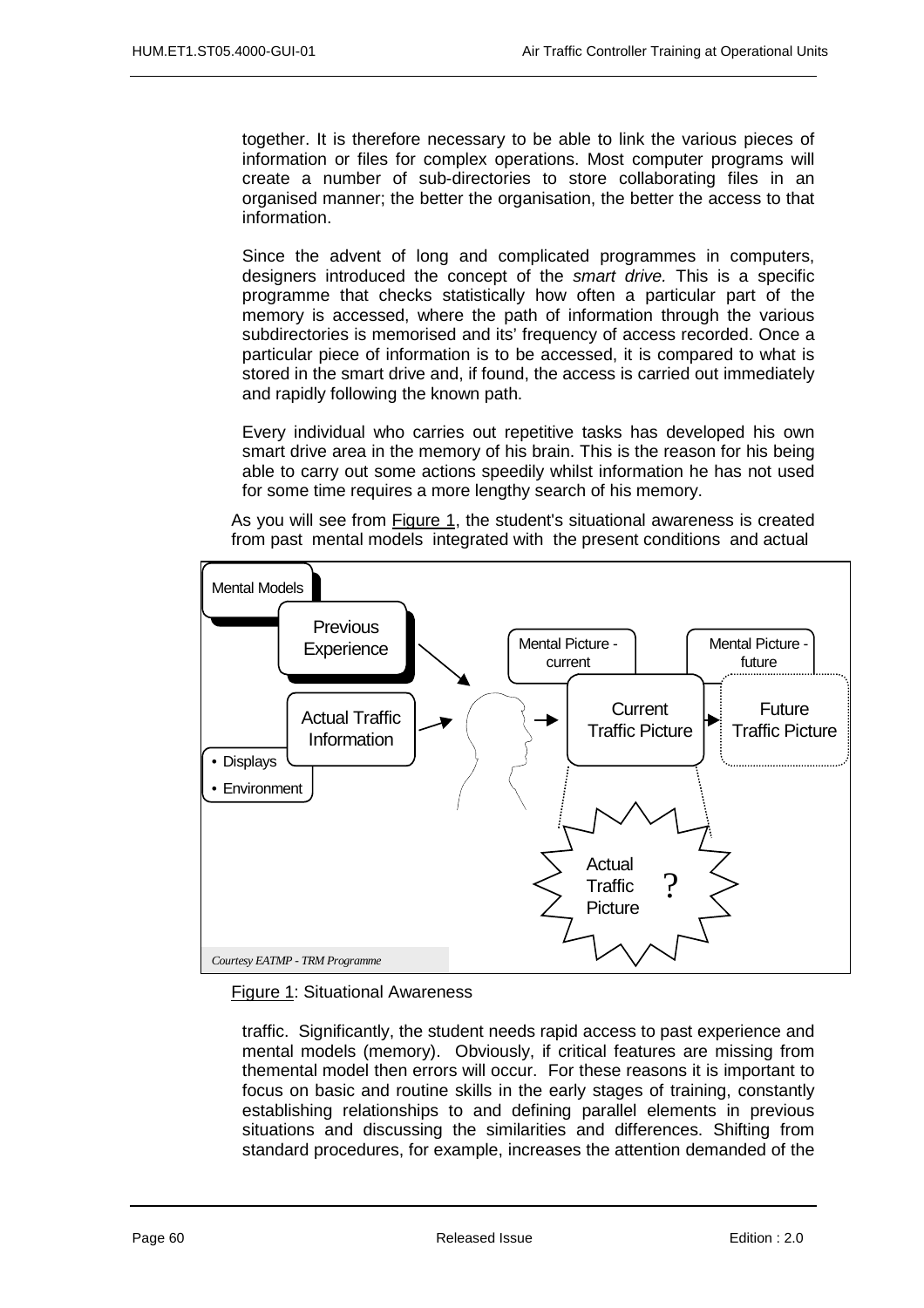student and may create difficult to foresee problems on his part. This is because they appear outside of the network for which visual and mental resolution routines are available. Repetition, recall and reinforcement help students to learn and establish that professional database which will stay with them throughout their careers. Look at it this way, if a house is built on weak foundations, its' walls and roof will collapse.

ATC is an extremely complex process and most OJTIs approach the training of a student in a very opportunistic way. There is little structure to the coaching, it is almost like 'if it happens I will use it as a piece of learning'. Therefore, little wonder that students are often confused and slow to grasp the concepts. OJTIs require a structure to be given to them, one that outlines what has to be learned in a sequential manner. It is the responsibility of training management to equip their trainers and students with this structure and this is recommended in the EATCHIP/EATMP report on OJT. This structure contains statements known as '*Training Objectives'* that outline what a student will be able to achieve within a certain time period.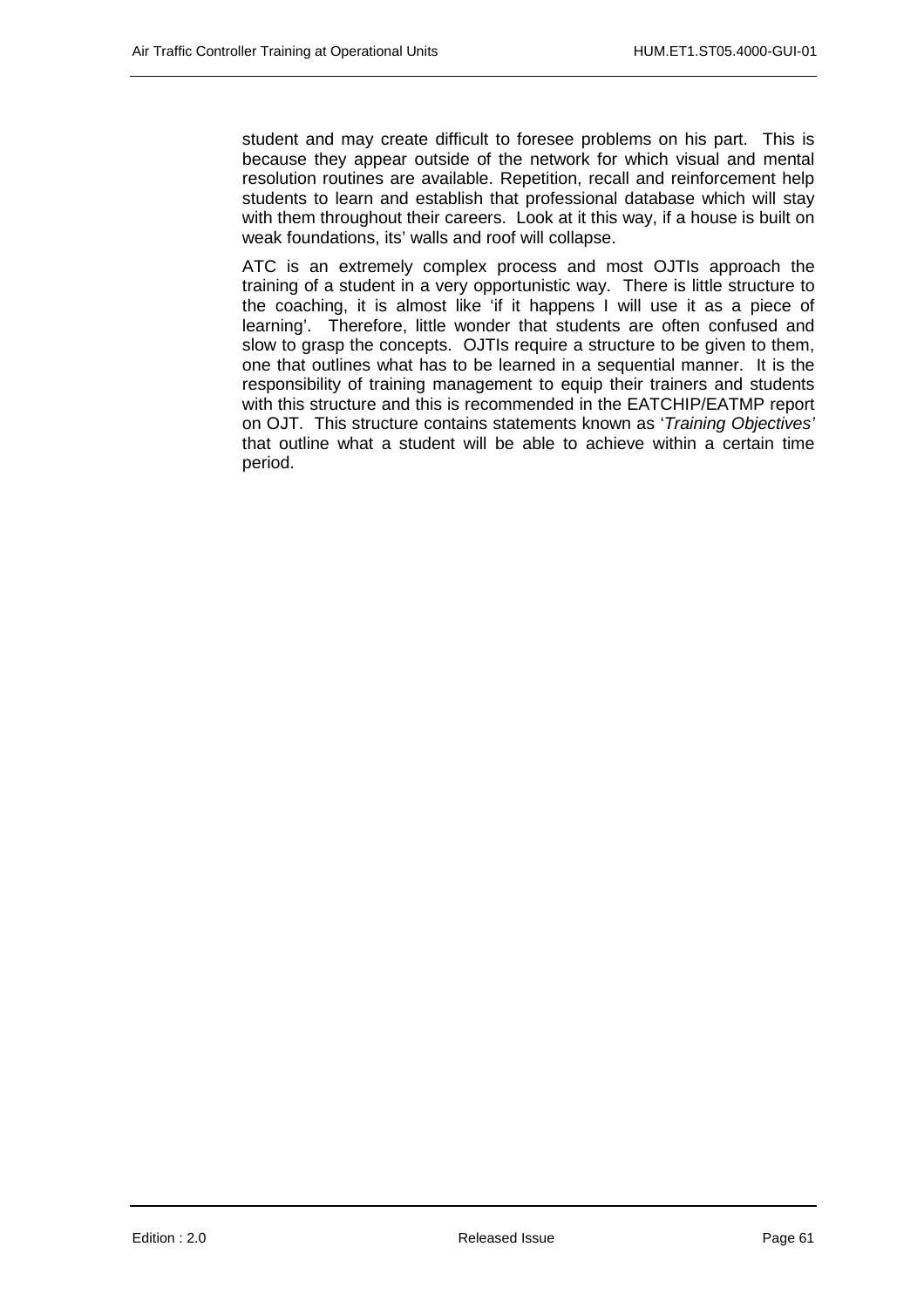# **STAGES IN LEARNING**

As each of us learns new things, we go through four stages of increasing knowledge, skill and confidence. As an OJTI it is important to know what these are, to be aware that learners go through them at different rates and to find the key pieces of information that help learners move from stage to stage.

# **1. Unconsciously Incompetent**

The learner doesn't know what they are doing and doesn't know that they don't know what they are doing.

### **2. Consciously Incompetent**

The learner realises their lack of knowledge and skill and begins to understand the difficult.

### **3. Consciously Competent**

The learner has the skill and knowledge to do the task but must think carefully, work through step-by-step and cannot focus on any other task while doing the new one.

# **4. Unconsciously Competent**

The learner has internalised the knowledge and skill, does the task easily without seeming to concentrate and can switch to other tasks, and back again, easily.

| Knowledge | <b>Skill</b> | <b>Confidence</b>           |
|-----------|--------------|-----------------------------|
| None      | None         | High                        |
| Low       | Low          | Low                         |
| Medium    | Medium       | Medium<br>and<br>increasing |
| High      | High         | High                        |

*With courtesy of RANA Process Technologies Limited (Canada)*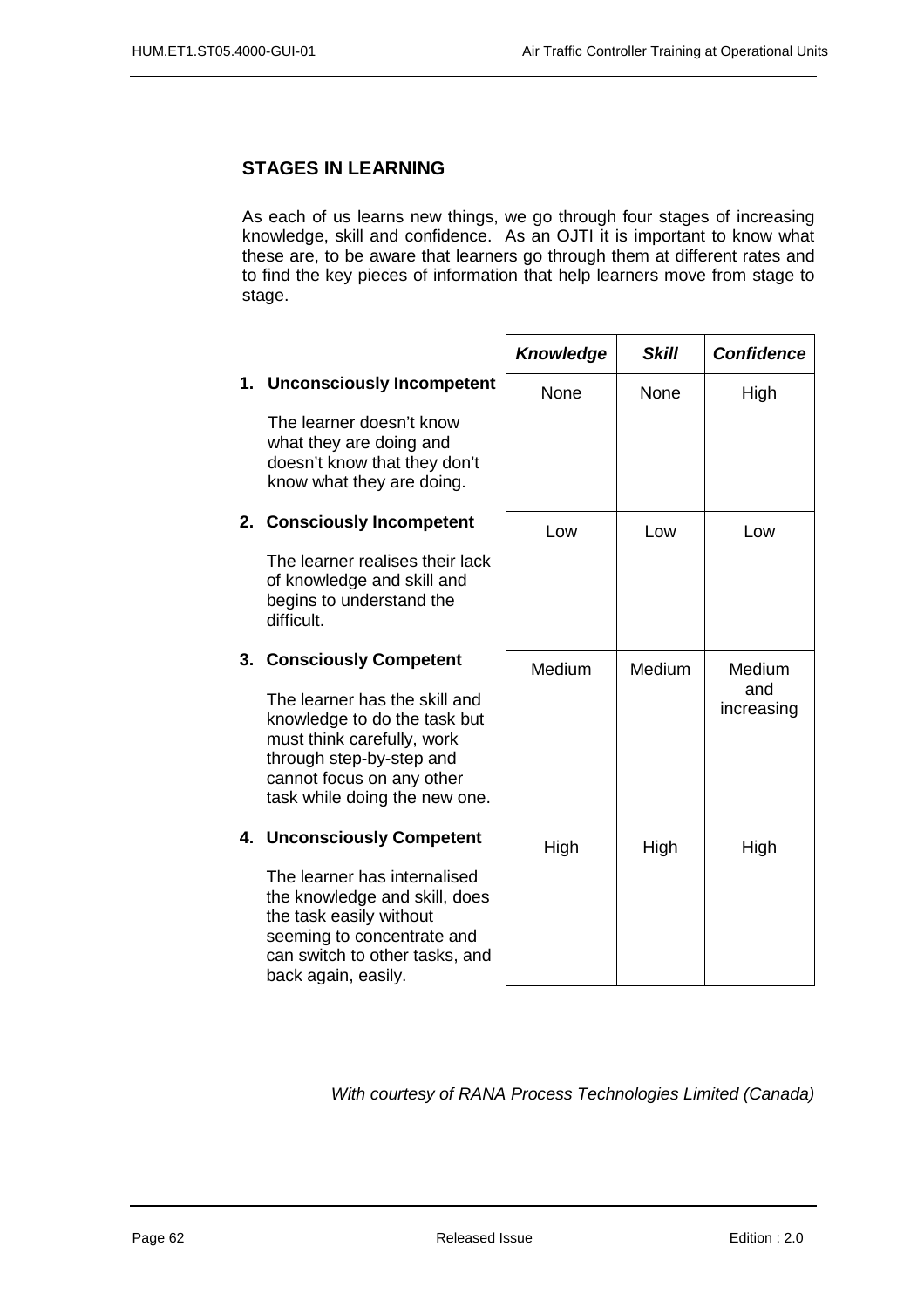# **TRAINING OBJECTIVES**

Training objectives clearly stipulate to *the OJTI* what elements of ATC the student should be able to do within a given time period. Similarly, they will give *the student* clear goals to strive towards. When the time comes to make assessments or judgements about the student, *the person carrying out the assessment* will have clear benchmarks against which he may make his appraisal. Finally, the overall benefit to the system will be a more standardised approach to training, a possible reduction in training time and future controllers of a more unified standard.

So, what then is the content of these training objectives? There are three elements involved:

Firstly, there will be a **statement of performance** or what task(s) the student will be able to accomplish.

Secondly, there should be a **standard**, an expression of how well that task should be carried out at this time in the student's development.

Finally, it should contain a **set of conditions,** statements outlining the circumstances under which the student is expected to carry out the task(s). This could include items such as traffic loading or complexity or what assistance can be expected from the OJTI.

Many controllers who are inexperienced in training may find the idea of training by objectives somewhat difficult to grasp. They would argue that, whilst in simulation traffic situations may be developed in order to reach certain objectives, traffic in the live environment is far too unpredictable. In OJT the focus shifts from handling specific traffic problems to looking at individual aspects of the student's professional development. Therefore, the objectives will refer to a skill or task where a particular traffic situation may be used to highlight the achievement or non-achievement of the objective. Think of it, if you will, like a sportsman being coached during a game or match. The coach will focus on a particular aspect of the player's performance.

As we have mentioned, this method of training breaks very complex subject material into simpler, more progressive and observable steps, it prioritises matters. No student can be expected to absorb everything at once and no student can be expected to maintain the concentration levels of a qualified controller in one go.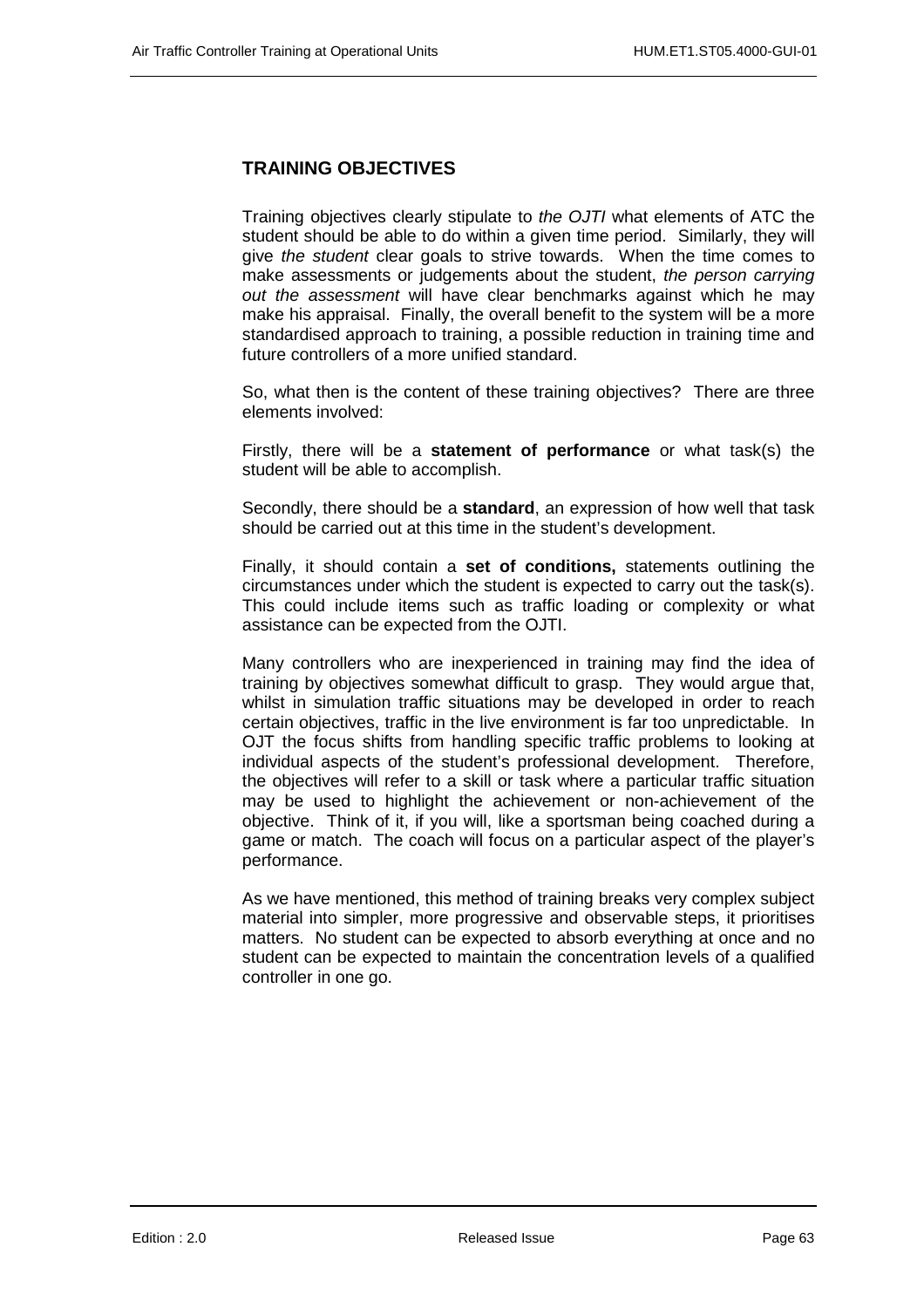### **SPACED LEARNING**

Often controllers are expected to work and maintain concentration and vigilance in high and low workload conditions for long periods of time without respite. Fortunately this maximum time period has been legally restricted in some Administrations and minimum rest periods have been defined. Frequently OJTIs expect their students to follow a similar regime. Let us therefore look at methods of breaking the training down into smaller steps in ways other than objectives.

When students arrive at operational units for their OJT phase they have nearly always received some degree of simulator training, albeit not always 'site-specific'. Most of them have been fed on a diet of simulation exercises which, in general, last for no more than one hour. Your student has therefore been conditioned to maintaining concentration for the duration of these exercises.

When the student commences training he is subjected to a wealth of additional information such as fresh procedures, changed workstations and a new environment, which includes new colleagues and new trainers with different approaches. All of this represents information that needs to be processed over and above learning to do the job itself. If now we add the concept that students have been conditioned to work for a limited period of time, it is easy to recognise that their level and duration of concentration are incompatible with the sudden increase in time spent at a training position.

If you notice or receive signals that indicate the student's concentration is beginning to deteriorate, it would be advisable to offer him a short break in order that he can process the information received up to that point and come back with a refreshed outlook. The idea is that we need to, gradually and over a period of time, extend the student's concentration level to become compatible with those of qualified personnel and the demands of the job. The brain, after all, is like a sponge that can so easily become saturated and in need of relief. Failure to do so will result in unnecessary mistakes that can become frustrating and demotivating. Students learn best when there are regular intervals in the learning process.

In many military environments there is often a period of relative peace and quiet between a squadron departing and returning and coaches often consider this to be a period of mental relaxation on the part of the student. Consider if you would that the student's brain during this time is frequently 'on vacation' and then we expect him to react immediately that renewed traffic situations arise. Perhaps we are asking a little too much and a total break from the environment would be advisable with the student returning before the anticipated traffic renewal, fresh and ready to build a picture.

Even qualified controllers have difficulties sometimes with coping with rapid changes in workload. When a workload peak follows a period of underload; students will often have problems in mobilising all of their cognitive resources.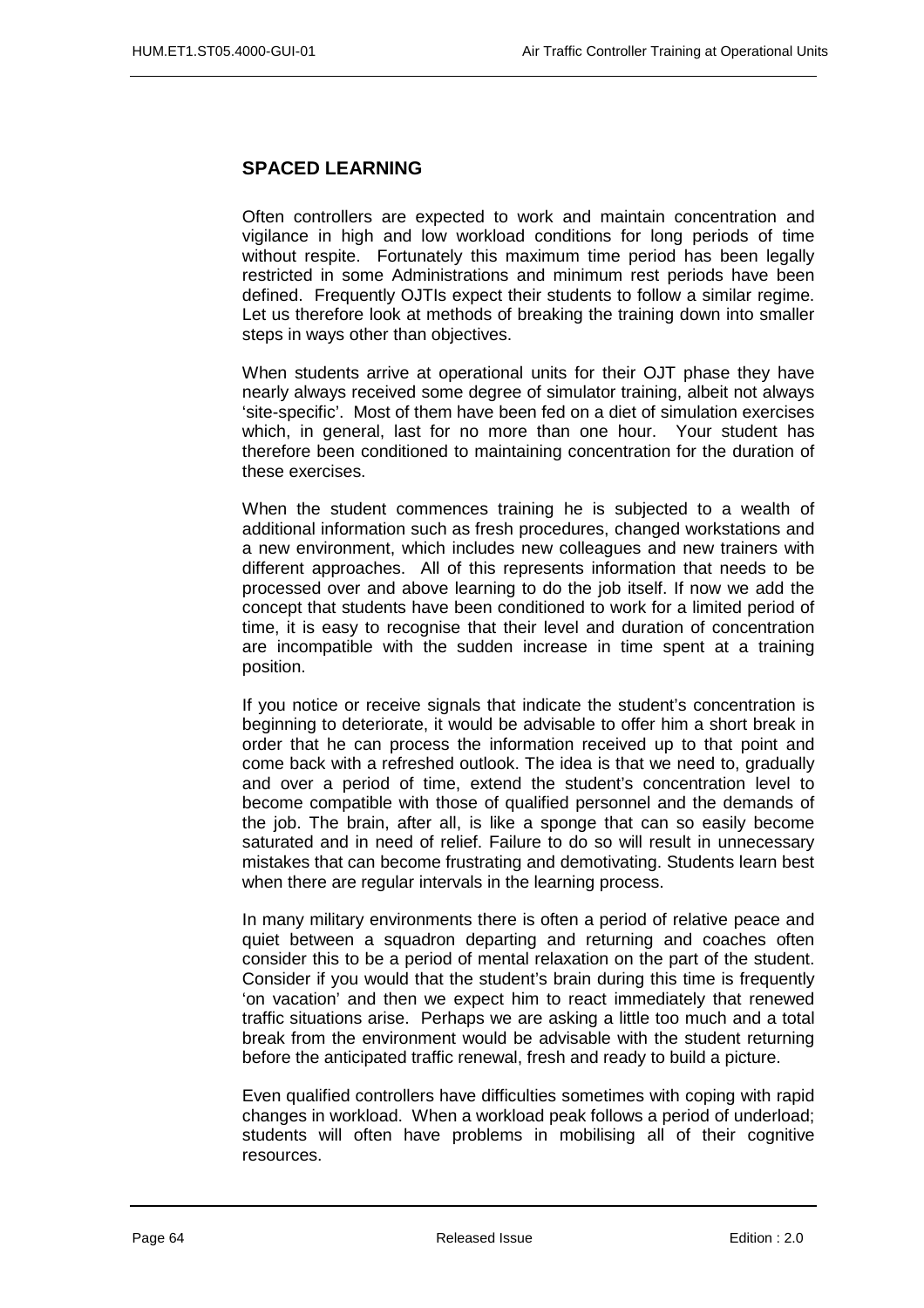Let us liken the situation to inviting someone to dinner. Should you know that one of your guests has a very small appetite, you would not fill his plate to the point of brimming over. You would take into account what you know of this person and serve him accordingly. After all, he can always request an additional helping.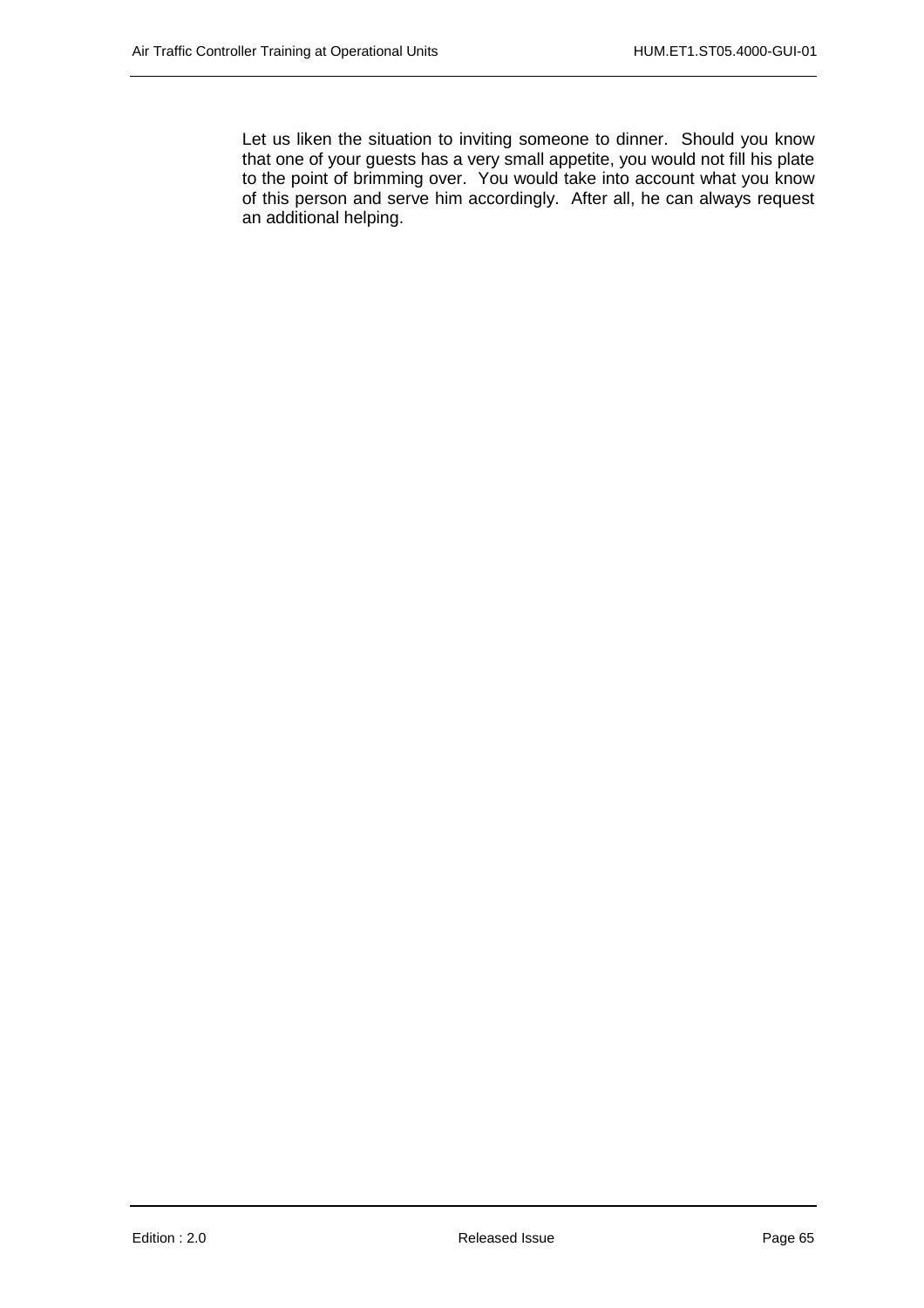**Below are some guidelines on overcoming common barriers to learning.**

# **OVERCOMING BARRIERS TO LEARNING**

| Individual blocks<br>to learning and<br>problem-solving | Ways in which you, the OJTI, may help the student in<br>overcoming these barriers                                                                                                              |  |
|---------------------------------------------------------|------------------------------------------------------------------------------------------------------------------------------------------------------------------------------------------------|--|
| Perceptual                                              | Together, define all the elements in a situation.<br>Establish<br>relationships, cause - effect linkages. Draw parallels with previous<br>situations and discuss similarities and differences. |  |
|                                                         | Challenge assumptions by the student. Ask questions such as:<br>How? Why? Why not? How can you be sure? What if?<br>Keep<br>repeating these questions.                                         |  |
|                                                         | Look at situations through the eyes of a novice.                                                                                                                                               |  |
| <b>Cultural</b>                                         | Ask questions such as: How? Why? Why not? How can you be<br>sure? Who says we cannot?                                                                                                          |  |
|                                                         | Identify constraints you feel are acting on the situation. Work<br>through the possible consequences of deliberate decisions to do<br>things that are different from the norm.                 |  |
| <b>Emotional</b>                                        | Encourage the student to try new behaviours.                                                                                                                                                   |  |
|                                                         | When the student has earned it, give frequent recognition for<br>strengths when he is first learning new skills.                                                                               |  |
|                                                         | Once learned, reinforce these skills occasionally.                                                                                                                                             |  |
|                                                         | Respect his suggestions even if you feel you disagree. Help him to<br>work out the possible consequences for himself.                                                                          |  |
|                                                         | If at all possible, if he remains convinced that his particular idea is<br>good, allow him to try it, give it a fair chance.                                                                   |  |
|                                                         | Avoid sarcasm.                                                                                                                                                                                 |  |
|                                                         | Ask him how he feels about the situation.                                                                                                                                                      |  |
| <b>Intellectual</b>                                     | When using technical terms, ensure he knows what you mean and<br>that you know what he means.                                                                                                  |  |
|                                                         | Make sure you are using all the sources of information available.                                                                                                                              |  |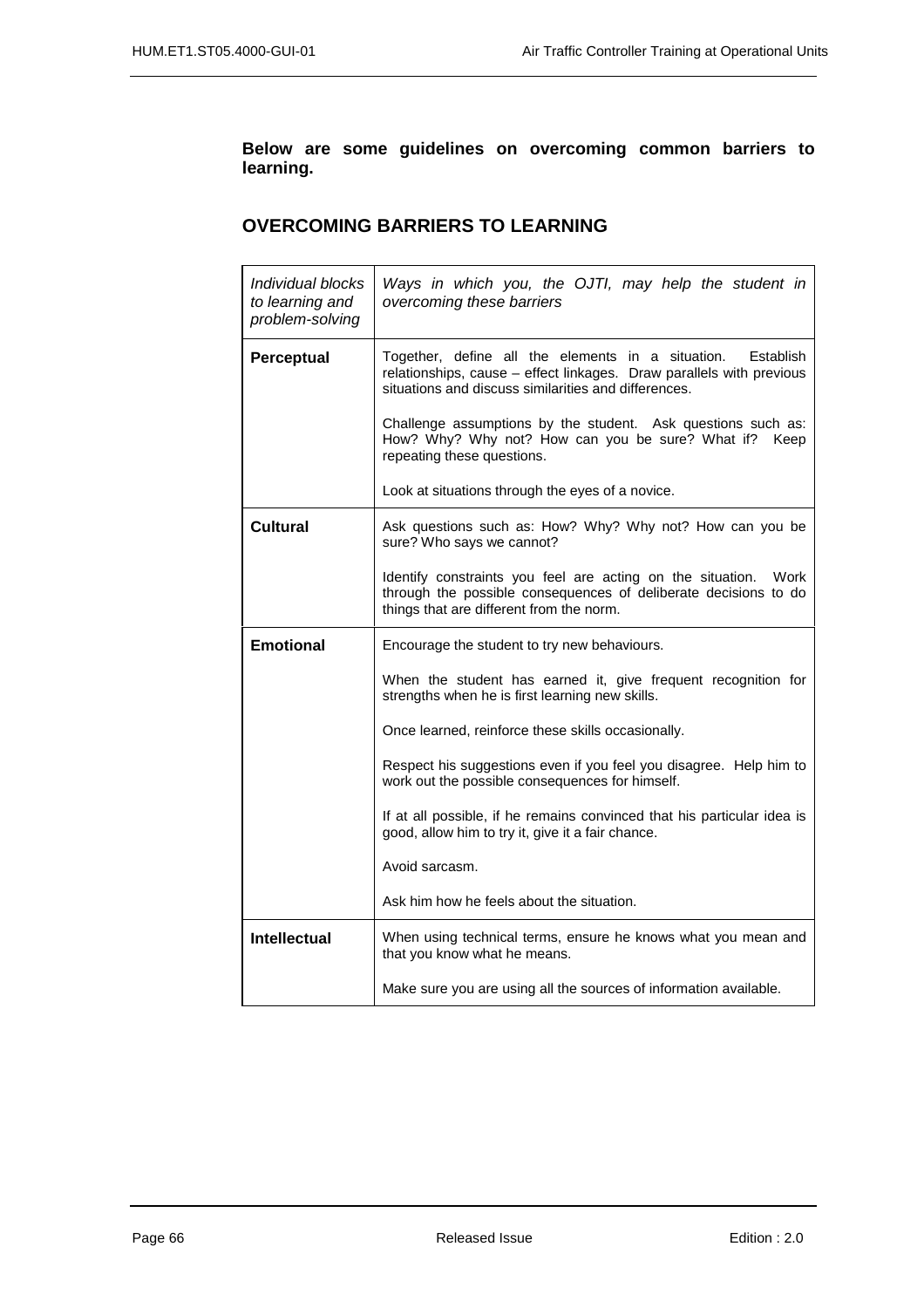| Natural helpful<br>maturing<br>tendency of the<br>adult learner   | Some ways in which the<br>OJTI can help the learner by<br>reinforcing the adult's<br>natural tendency                                                                                                                                                                                                                                        | Some ways in which the<br>OJTI may in fact hinder the<br>learner, by working against<br>the adult's natural tendency                                                                                                                                                |
|-------------------------------------------------------------------|----------------------------------------------------------------------------------------------------------------------------------------------------------------------------------------------------------------------------------------------------------------------------------------------------------------------------------------------|---------------------------------------------------------------------------------------------------------------------------------------------------------------------------------------------------------------------------------------------------------------------|
| From<br>dependence to<br>autonomy                                 | Allow, encourage, force the<br>learner to make his own<br>decisions (even if, at times, you<br>disagree).<br>Allow, encourage, force him to<br>think things out for himself<br>(even if, at times, it takes longer<br>this way).<br>Support him in the<br>implementation of his ideas.<br>Respect unusual ideas; give<br>them a fair chance. | Impose your solutions.<br>Speed things up by taking<br>shortcuts for him, thus avoiding<br>the need for him to think things<br>out for himself. Set out to prove<br>that ideas with which you<br>disagree will not work.                                            |
| From<br>ignorance to<br>insight                                   | Encourage him to think out the<br>reasons for things that have<br>happened.<br>Help him to make links with<br>other things that have<br>happened, to draw parallels<br>with other problems and<br>situations.<br>Give him feedback about his<br>behaviour in a helpful way -<br>even if the feedback is<br>negative.                         | Ignore opportunities for<br>feedback; give feedback only in<br>a punishing manner.<br>Set out with the firm conviction<br>that you have nothing to learn<br>from him: if, in spite of this you<br>do learn something, keep it a<br>secret to yourself.              |
| <b>From</b><br>selfishness to<br>altruism                         | Give reward and praise not only<br>when he succeeds in some<br>personal task, but also when he<br>does things that helps others in<br>their work.<br>Encourage him to think about<br>the implications of his plans or<br>ideas for other people. How<br>will they affect others? How will<br>others feel about them?                         | Give praise and reward only for<br>individual effort and<br>achievement.<br>Ignore or denigrate the<br>importance of contributing to<br>other people's success.<br>Ignore the feelings and<br>interests of other people when<br>discussing and problem-<br>solving. |
| From a<br>negative self-<br>image to a<br>positive self-<br>image | Praise him for his strengths.<br>Give non-evaluative feedback<br>about his weakness; that is, try<br>to be factual about these<br>weaknesses, discuss their<br>consequences without implying<br>that he is thereby a 'bad<br>person'.<br>Explore ways in which the<br>weaknesses may be overcome.                                            | Be little his efforts; emphasise<br>weaknesses in him and in his<br>ideas.                                                                                                                                                                                          |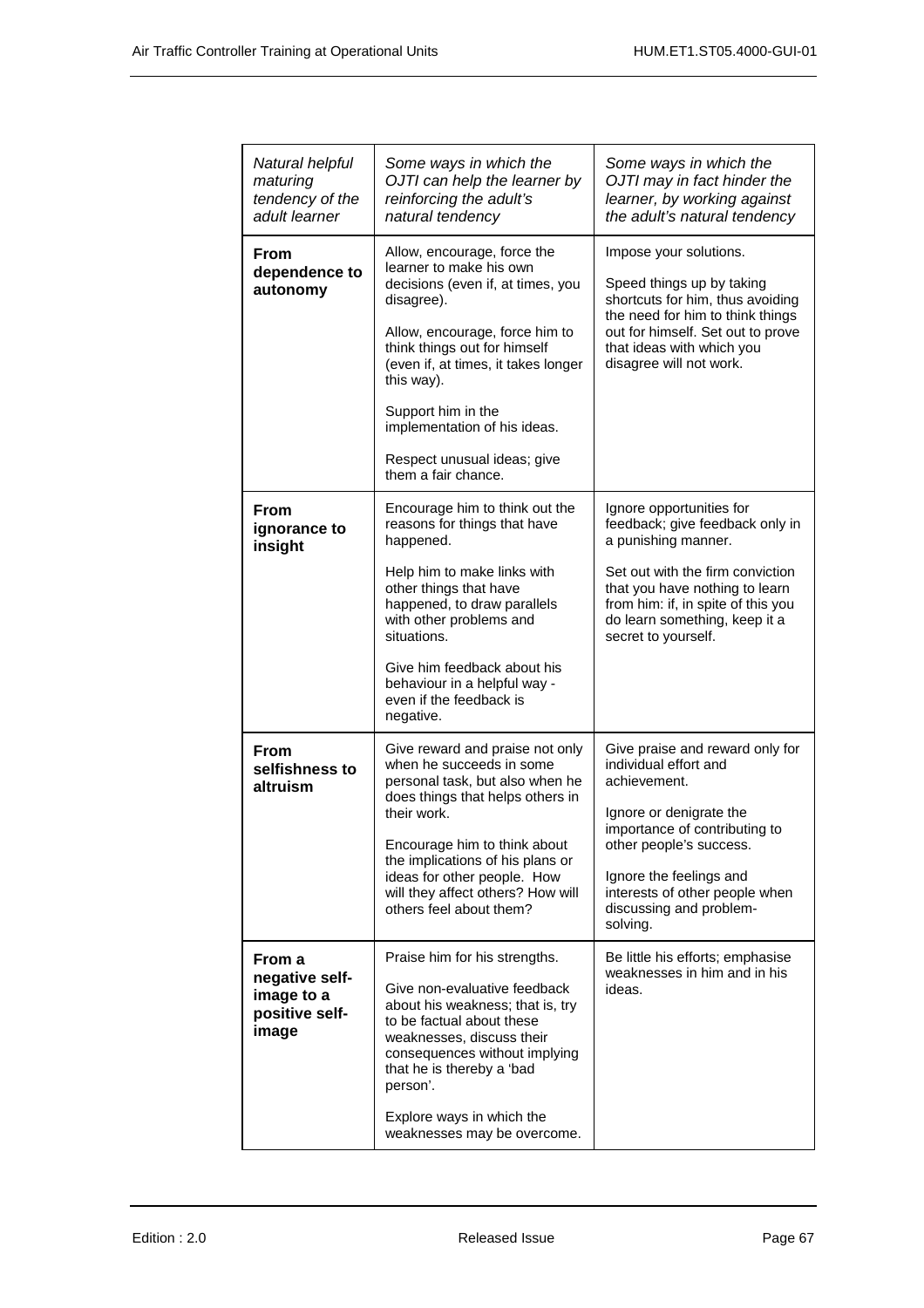Page intentionally left blank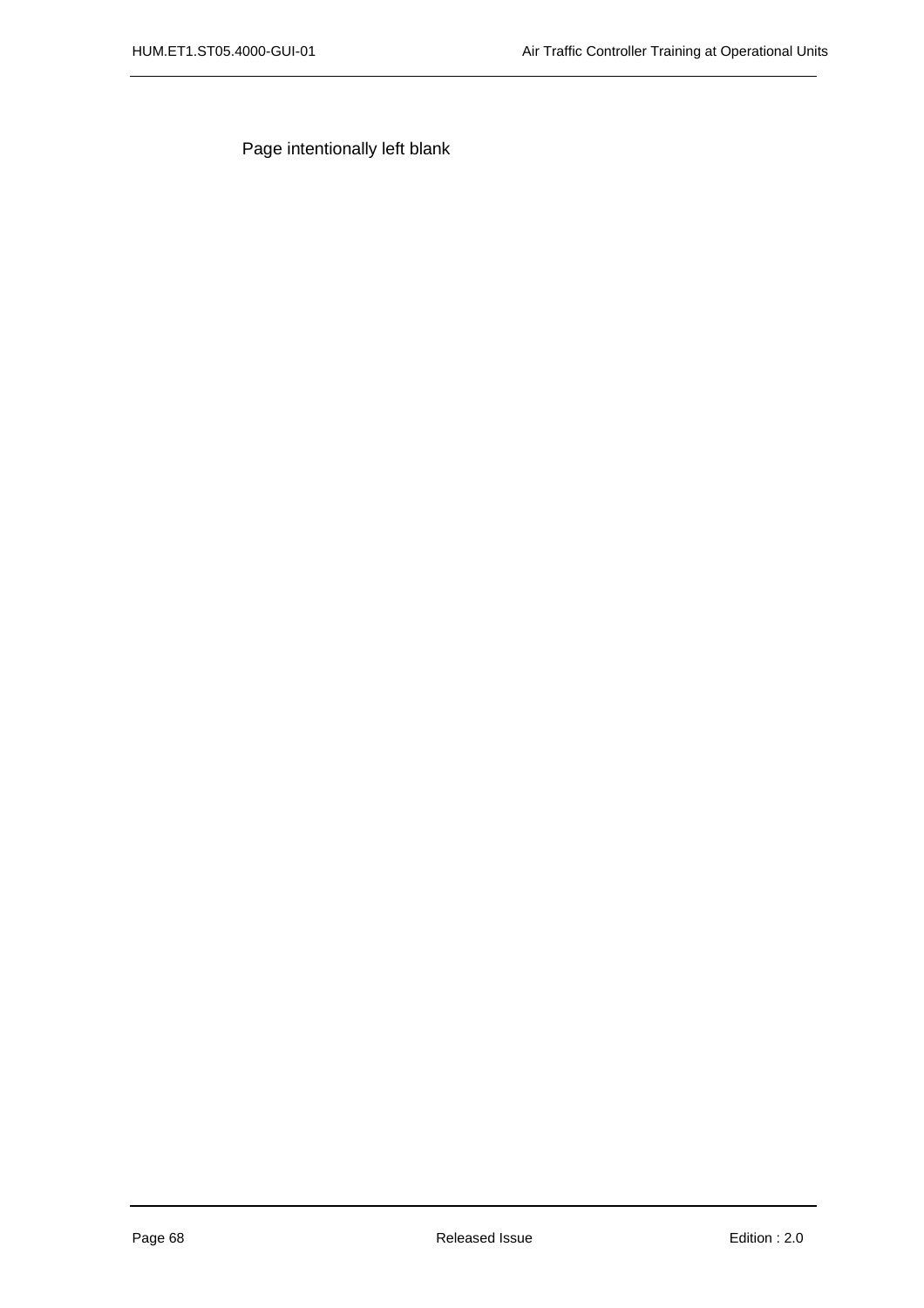# **MOTIVATING THE STUDENT**

**This section of the documentation is designed in order that the reader shall:**

• **understand appropriate motivational theories applicable to a training/learning situation.**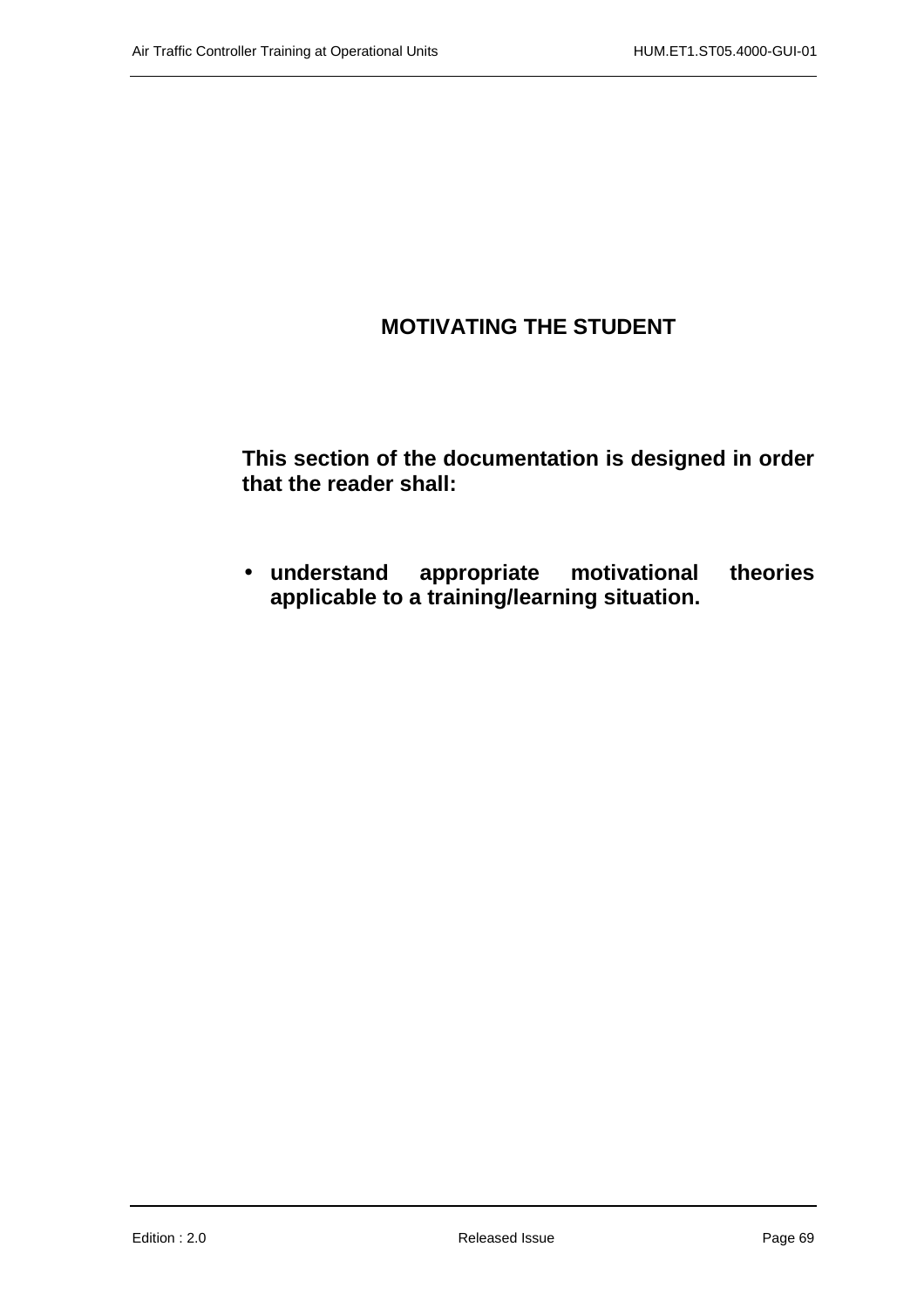Page intentionally left blank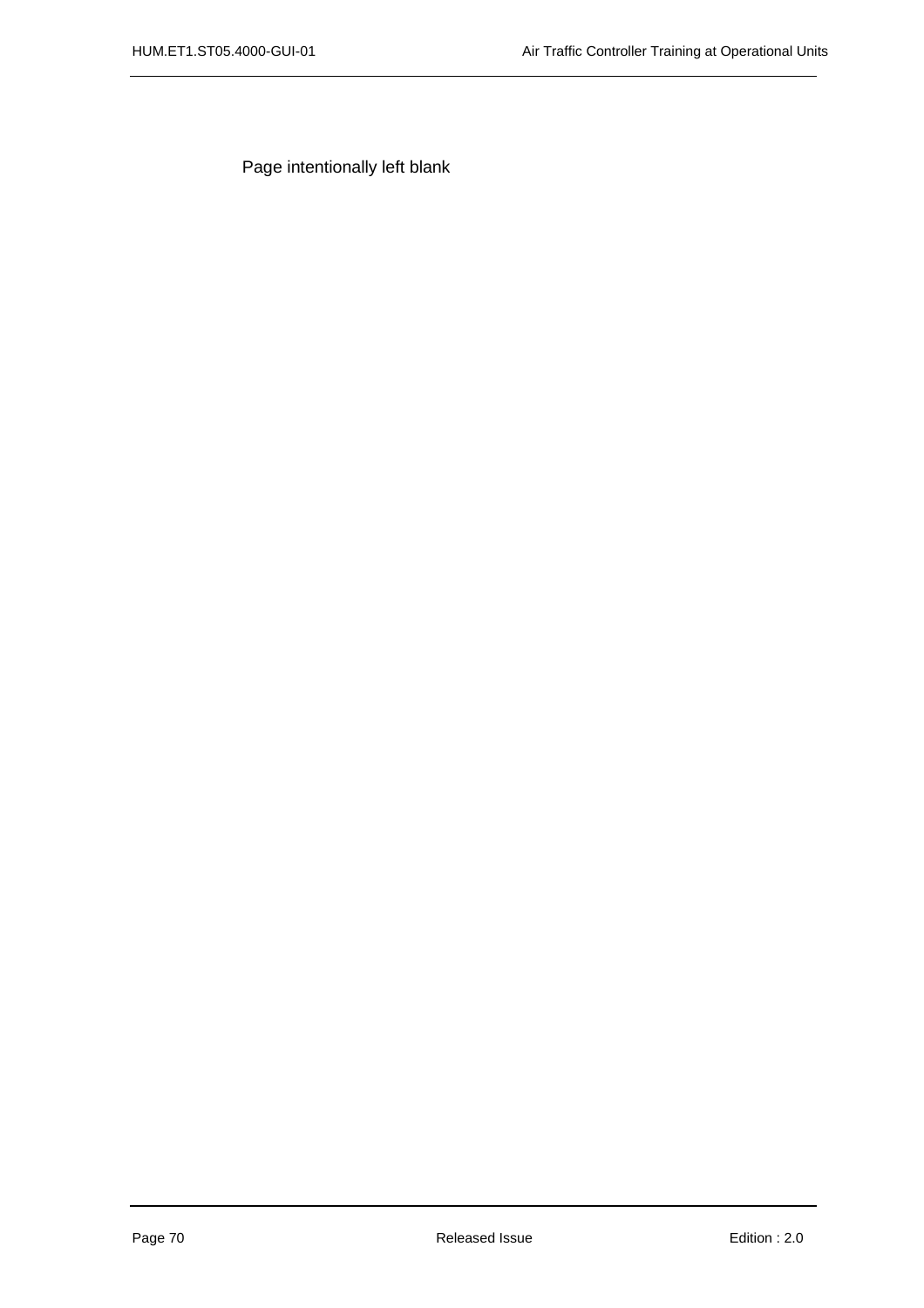# **MOTIVATION IN THE TRAINING ENVIRONMENT**

# **What is Motivation all about?**

Motivation is an internal inspiration based upon a person's needs and the fulfilment of those needs. Motivation is what inspires a person to act, it instils a belief that what he is doing is important. For both the OJTI and the student, understanding motivation is of interest. If students know what strengthens or weakens their motivation, they can often find more satisfaction and perform more effectively in their work. The OJTI will want to know what motivates the student so that he can get them to perform better.

Motivation is an internal need that is shown as an external expression. The achievement of a goal or gain of an incentive are the external indications of motivation, but the reasons why that person was moved or was motivated to achieve are not always obvious. People are motivated to perform similar actions by very different internal drives. Additionally, similar internal drives may lead to very different results.

We should be aware that as students mature in the work, they grow more independent and want to take more decisions for themselves. They want to take on more responsibility and become more competent. These needs are imposed internally, not externally. However, the satisfaction felt in the achievement of a goal is usually very short lived. The way in which we increase the duration of the individual's motivation lies in part in the different schools of psychology and concepts of motivation.

## **The Behaviourist School**

Developed over thirty years ago, this behaviour modification theory involves the principle of conditioning and reinforcement. *Conditioning* implies rewarding desired behaviour and not rewarding undesired behaviour. Repeated rewards such as praise are called *reinforcement*. Rewards given immediately following the desired behaviour are generally the most effective.

Positive rewards are generally more effective than negative reinforcement, such as punishment. The approach is to reinforce desired behaviour and ignore undesirable actions. Over a period of time, the reinforced behaviour tends to be repeated whilst the not rewarded behaviour tends to disappear. Harsh criticism of undesired behaviour contributes to feelings of restraint and rebellious actions.

#### **Note: Refer to the sections dealing with feedback (differential reinforcement) and personal interactions.**

There are numerous concepts of motivation, all of which are aimed at the occupational field. One, however, has been chosen because it has a direct relevance to the training situation. In all learning situations each person has a variety of needs and these are adequately covered by Abraham Maslow.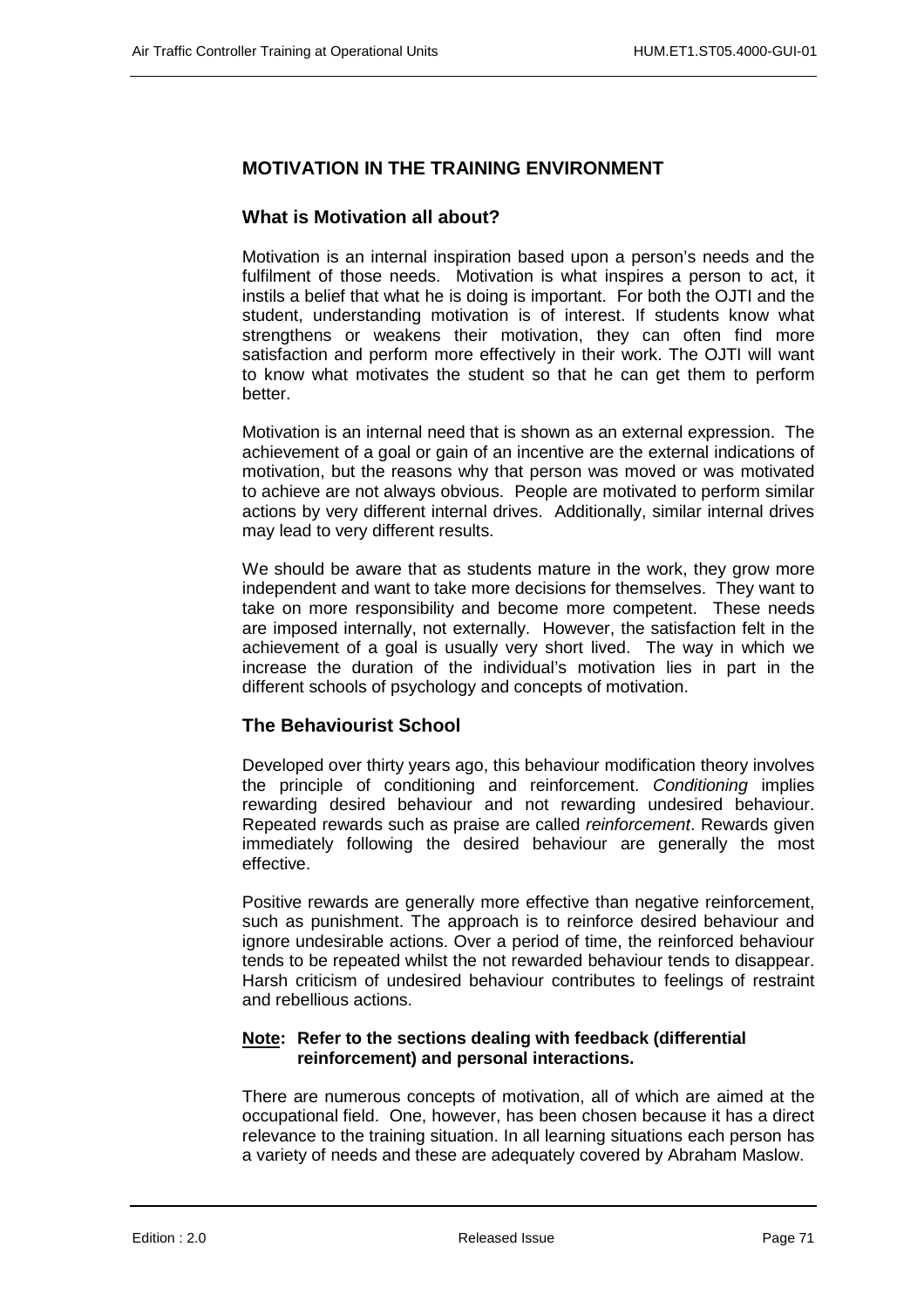# **MASLOW'S BASIC NEEDS**

As has been explained, internal need fulfilment is the basis for motivation. Abraham Maslow considered basic needs as being the same for all human beings. Although these needs are met in different cultures, the needs themselves remain the same. The expression of the needs is often influenced by surroundings and past experiences, and is therefore different in individuals. Maslow distinguished these needs in their order of importance so that physiological needs must be in part satisfied before the love needs, and so on. Partial gratification of one need usually leads to the emergence of a higher need.

# **Physiological Needs**

There is not much that can motivate a person whose basic physiological needs have been reasonably satisfied. Ghandi described it in the following way:

*'Even God cannot talk to a hungry man except in terms of bread'.*

These physiological needs include basics such as food and drink, sleep, warmth, clothing and a 'roof over our heads'. These may be considered as primary physical needs, which are indirectly satisfied with the salary we earn.

## **Safety or Security Needs**

People also want to feel secure and safe from harm or threatening situations. In adults these safety needs are expressed by the wish to be stable and secure. Preference for the known and the familiar to the unknown and unfamiliar reflects the basic need for safety and security. Emphasis on rules, regulations and procedures will assist in the fulfilment of this requirement as will constructive feedback and encouragement.

## **Social or Belonging Needs**

Once a person has satisfied his physiological or security needs, he experiences an urge for acceptance, belonging and friendship. It is important to recognise that individuals require to give as well as receive affection and to be accepted for what they are. Harmonious interpersonal relationships and interactions are important as are involvement with people in the work situation and avoidance of interpersonal conflict. The strength of the social need may be observed in the way people form cliques or groups during breaks or when leaving the workplace.

In part this may be explained by the fact that man is a social being. From the first days of life he is surrounded by others, without whose presence and help he would be unable to survive. The infant does not know anything else and experiences dependence with all its advantages and disadvantages. It will learn that belonging to a group is related to conveniences and the fact of not belonging to the group is connected with problems. These early experiences will be of importance in later life and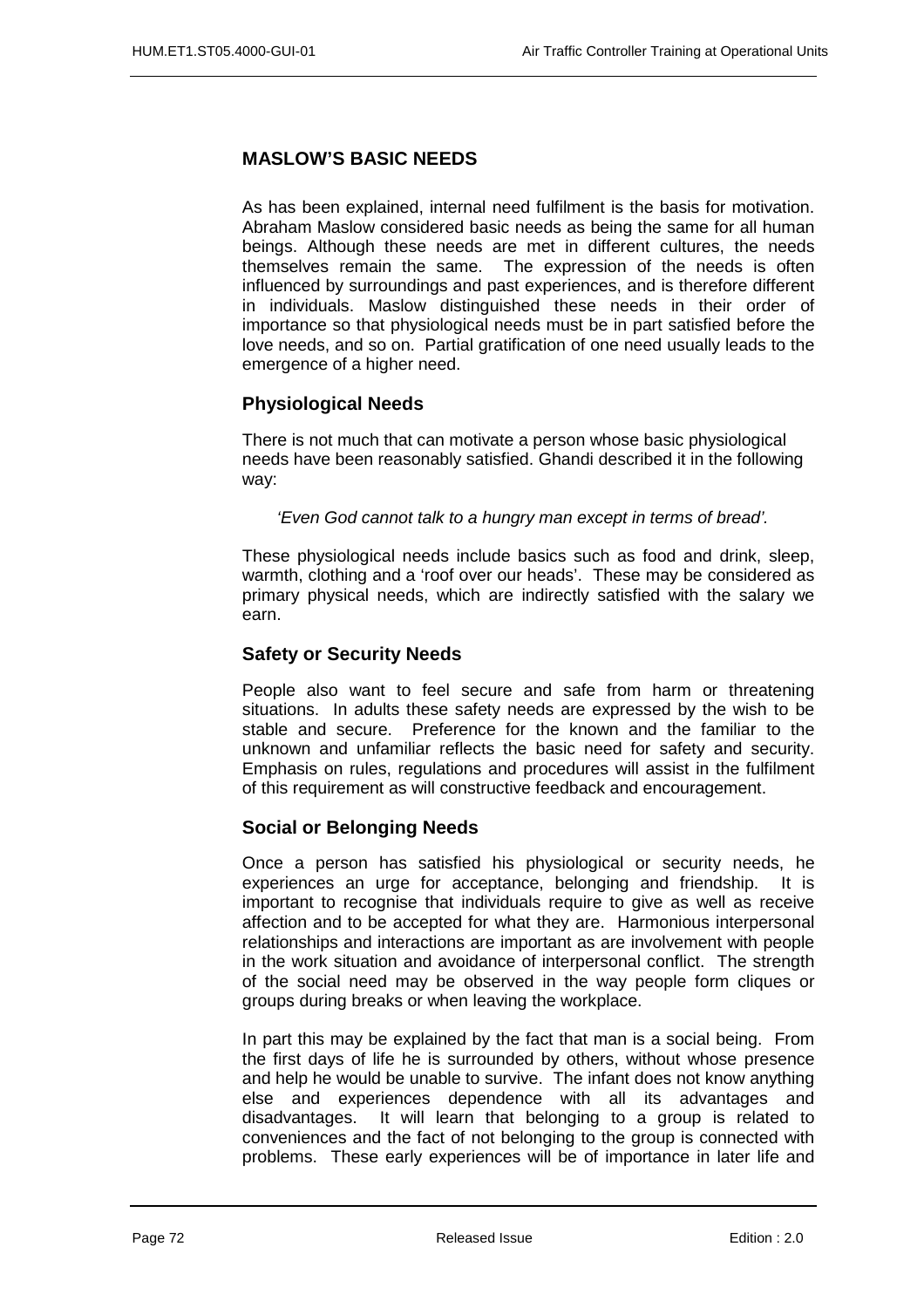Man has a basic need of belonging to a group. For some people it is strong, in others it represents a less pronounced need.

The social need may be more appropriately called Team Spirit Need. Teamwork and team spirit are often more important than individual achievement. Every effort should be given to this aspect of coaching, remember that the student may be absorbed with forming interpersonal relationships and establishing a sense of belonging within the team. The important thing is that, as time goes by, he is able to identify himself with what is happening within the group.

The need for being accepted and confirmed plays a more or less important role throughout our lives. Feelings of acceptance and confirmation are an important background to personal self-esteem and self-acceptance. The desire for acceptance and confirmation appears through an open search for relationships, praise and proof of being accepted.

#### **Esteem Needs**

The word 'esteem' means self or internal worth. Maslow classifies this need into two categories, the desire for sense of internal worth and the desire for status, recognition and appreciation by others.

People who value themselves have well-developed feelings of confidence, worth, strength and adequacy. The lack of self-esteem induces feelings of inadequacy, inferiority and weakness. These feelings of self-dislike lead to discouragement and a sense of failure.

Satisfaction of self-esteem needs is achieved through excellence at something, mastering skills and independence. External indicators such as respect, recognition and appreciation by others may also help to fulfil the needs of self-worth. The OJTI, therefore, may appeal to this need through presenting the student with exciting and challenging work situations, ones that are exacting but non-the-less achievable and thereafter giving constructive and non-judgmental feedback.

## **Self-Actualisation Needs**

The need for self-fulfilment, the requirement to realise one's full potential is known as self-actualisation. It is demonstrated by doing a task well and by striving towards more creative endeavours. Self-actualisation is a 'growth' need. People in this category concern themselves with continual personal growth and fulfilment.

## **The Hierarchy of Needs**

Many trainers explain Maslow's five categories of needs in terms of a hierarchy where there is a requirement for one need to be well satisfied before the next in line may become a driving force. This explanation, whilst convenient, is somewhat misleading. One need does not require full accomplishment before the next need on the hierarchical ladder makes itself felt.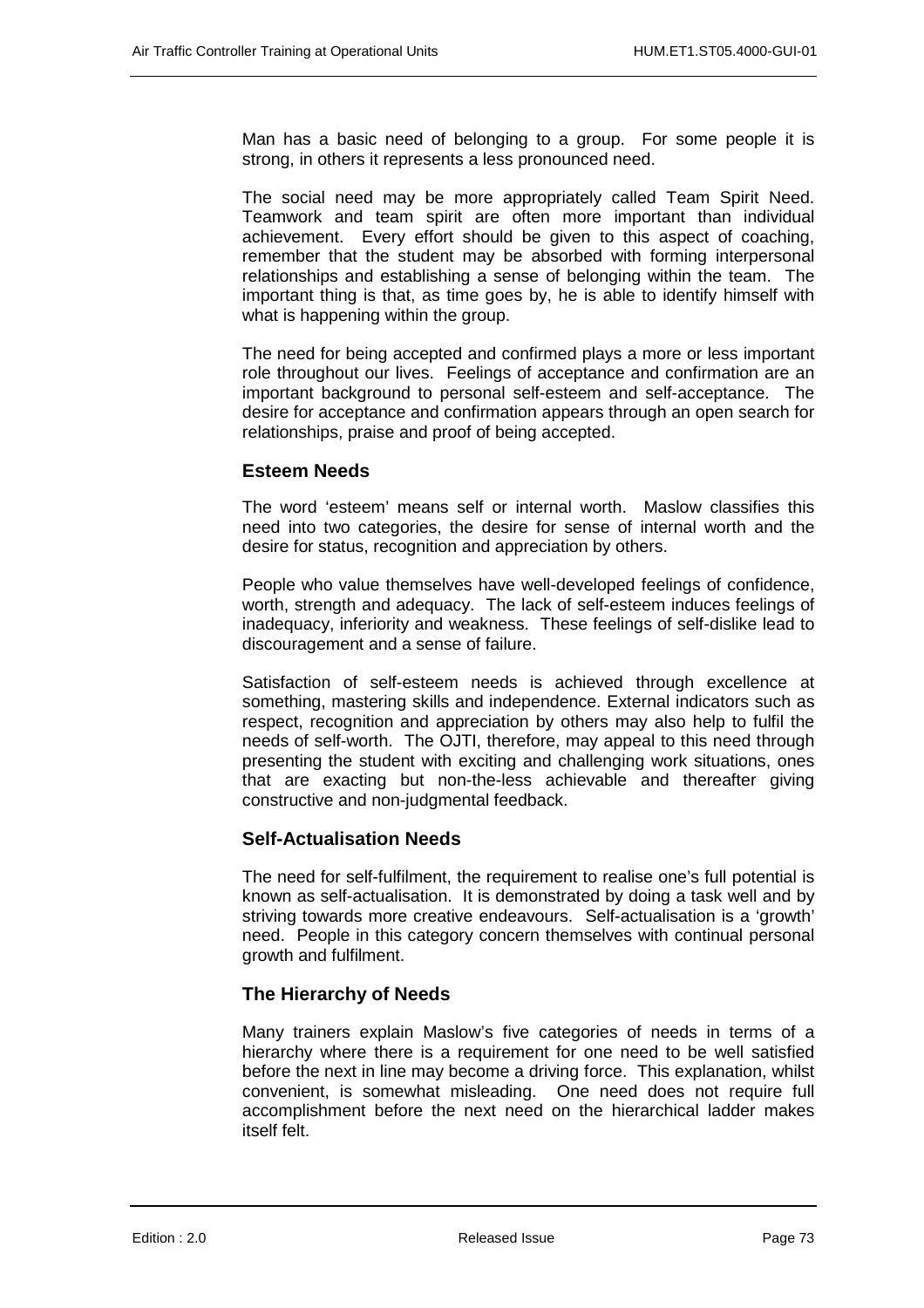When a need is satisfied, it no longer motivates. It is the new unfulfilled need that motivates.

The need network is extremely complex where several needs affect the individual at any one time.

The basic or lower level needs should be satisfied before higher-level needs drive behaviour.

There are many more ways of satisfying higher-level needs than there are for fulfilling low-level needs.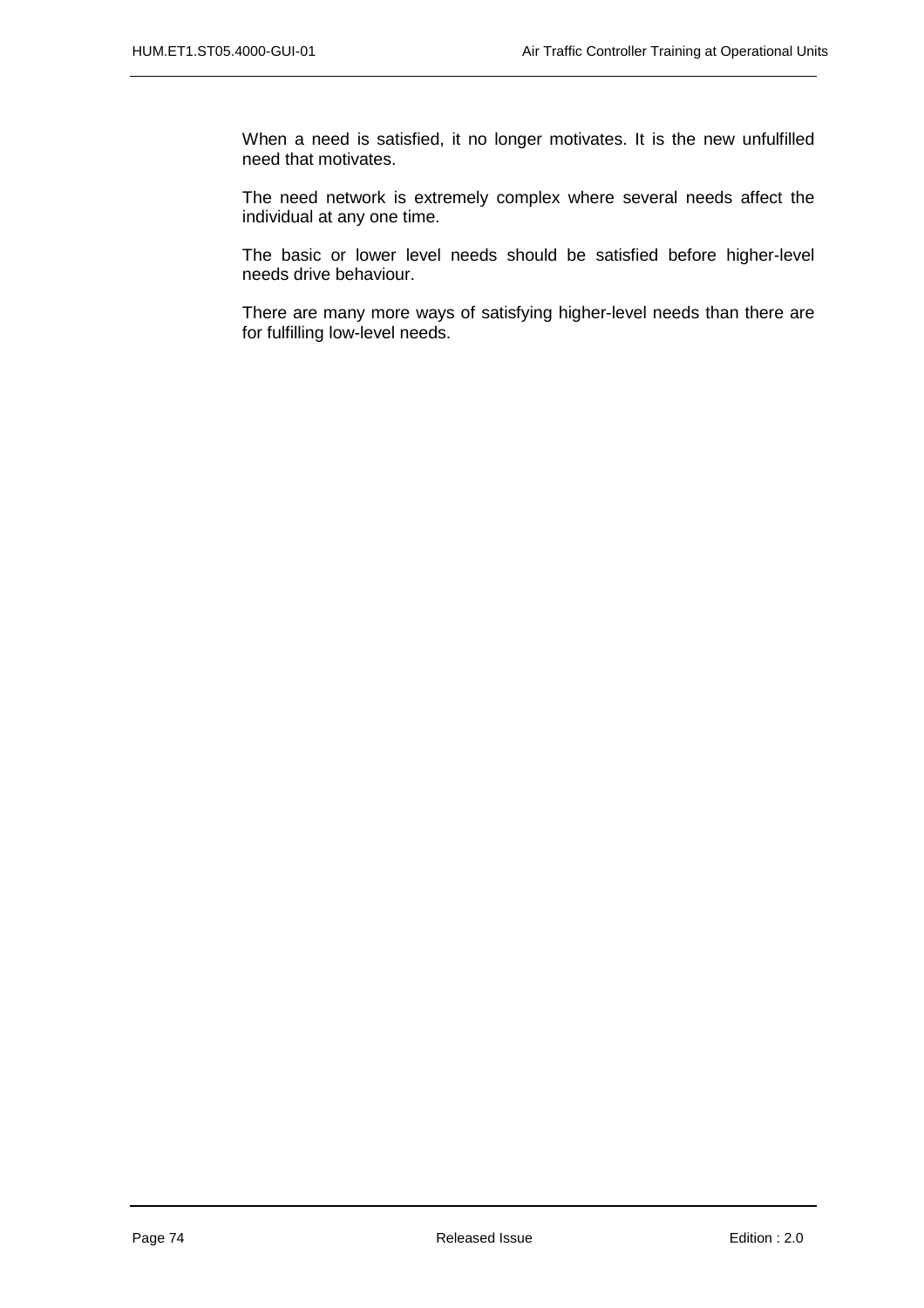# **ANALYSIS OF THE MODEL**

# **Physiological**

Ensure that the facilities are good, that the student's needs in terms of accommodation, perhaps schooling for children, etc., are being cared for. Ensure, also, that he is aware of rest, recreation and eating/drinking facilities. Enquire as to the general well-being of the student. Recognise any loss of concentration or overload.

# **Safety/Security**

Strive to make individuals feel at lease by reducing tension and anxiety. Try to avoid that they feel threatened or exposed. Encourage group interaction and, if appropriate, create an informal, relaxed but purposeful atmosphere. The 'know-how' and preparation of the OJTI will give reassurance to the student.

## **Social or Belonging**

Reduce feelings of isolation and help them to integrate into the group. Allow ample opportunity for interaction to take place both during working time and in socialising during out of work hours.

#### **Esteem**

Set tasks or goals that are neither too easy nor too difficult so that the student feels a sense of achievement. Recognise that achievement by giving positive feedback. Remember, achievements that go unrecognised over a period of time have a demotivating effect.

Make the student have a positive feeling about himself. When giving feedback, never put the student down or destructively criticise. Criticism should be given in a manner that the student recognises the flaws himself and in doing so accepts the criticism and commits himself to improvement.

## **Self-Actualisation**

Give them the opportunity to set their own goals and support them in an appropriate way to achieve those goals. Most people are goal-orientated, they strive to achieve. The role of the OJTI, therefore, is to harness the drive that this need activates and not to turn it off and to aid the student in realising his own ideas and different ways of working.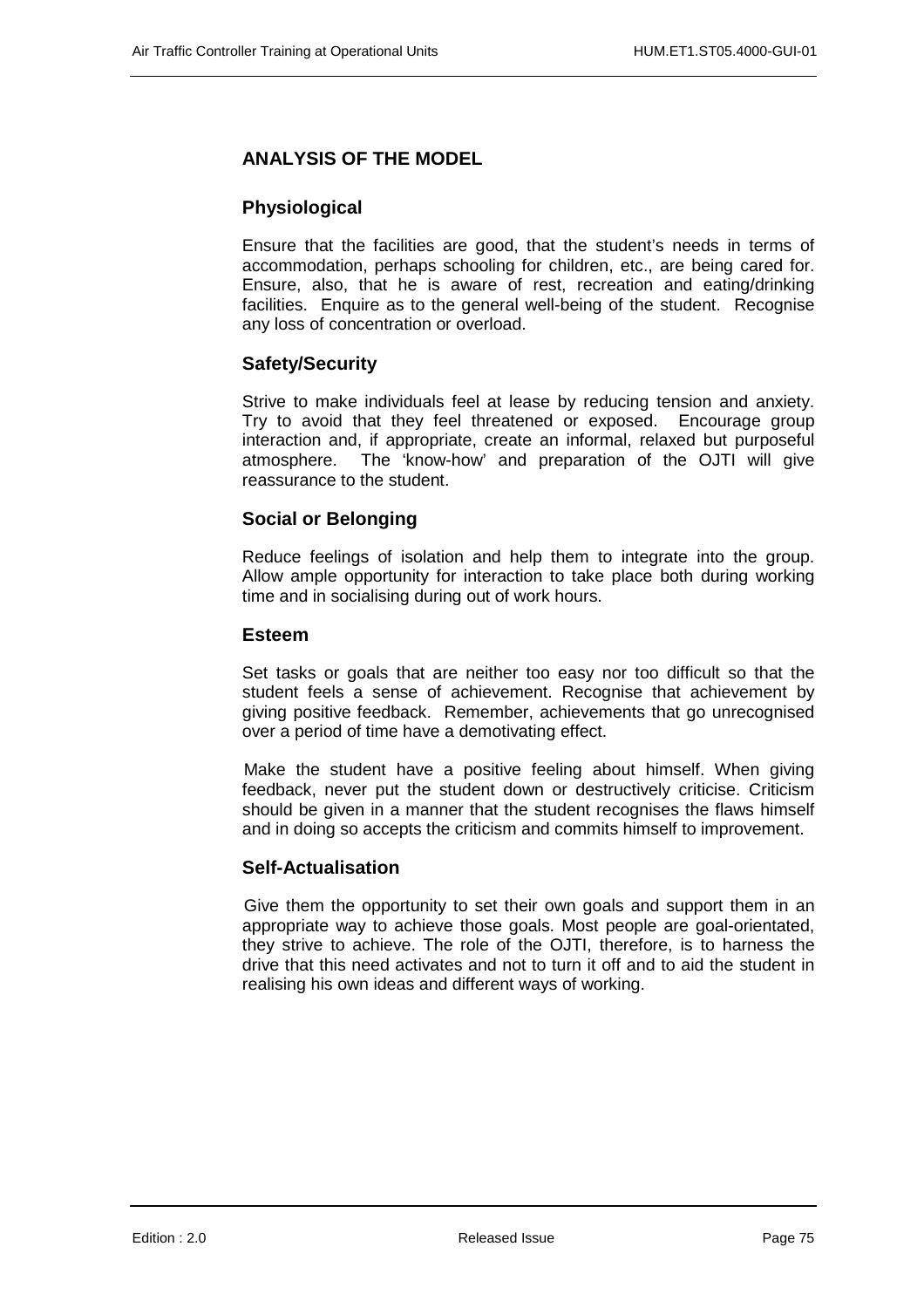

Figure 2: The Needs Hierarchy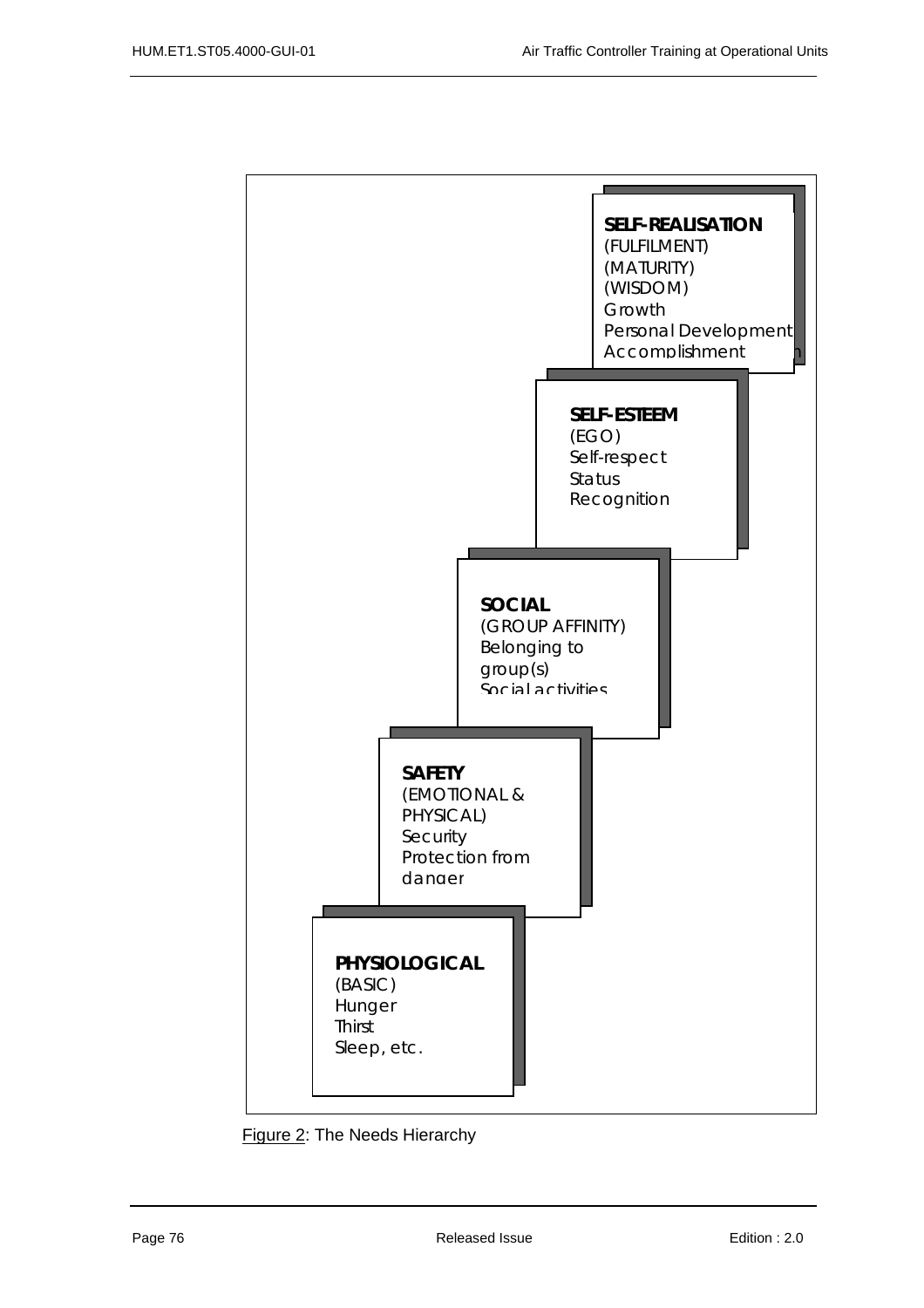# **PERSON TO PERSON COMMUNICATIONS**

**This section of the documentation is designed in order that the reader shall:**

- **recognise the importance of effective verbal communication;**
- **be aware of the influence of non-verbal behaviour in the communication process.**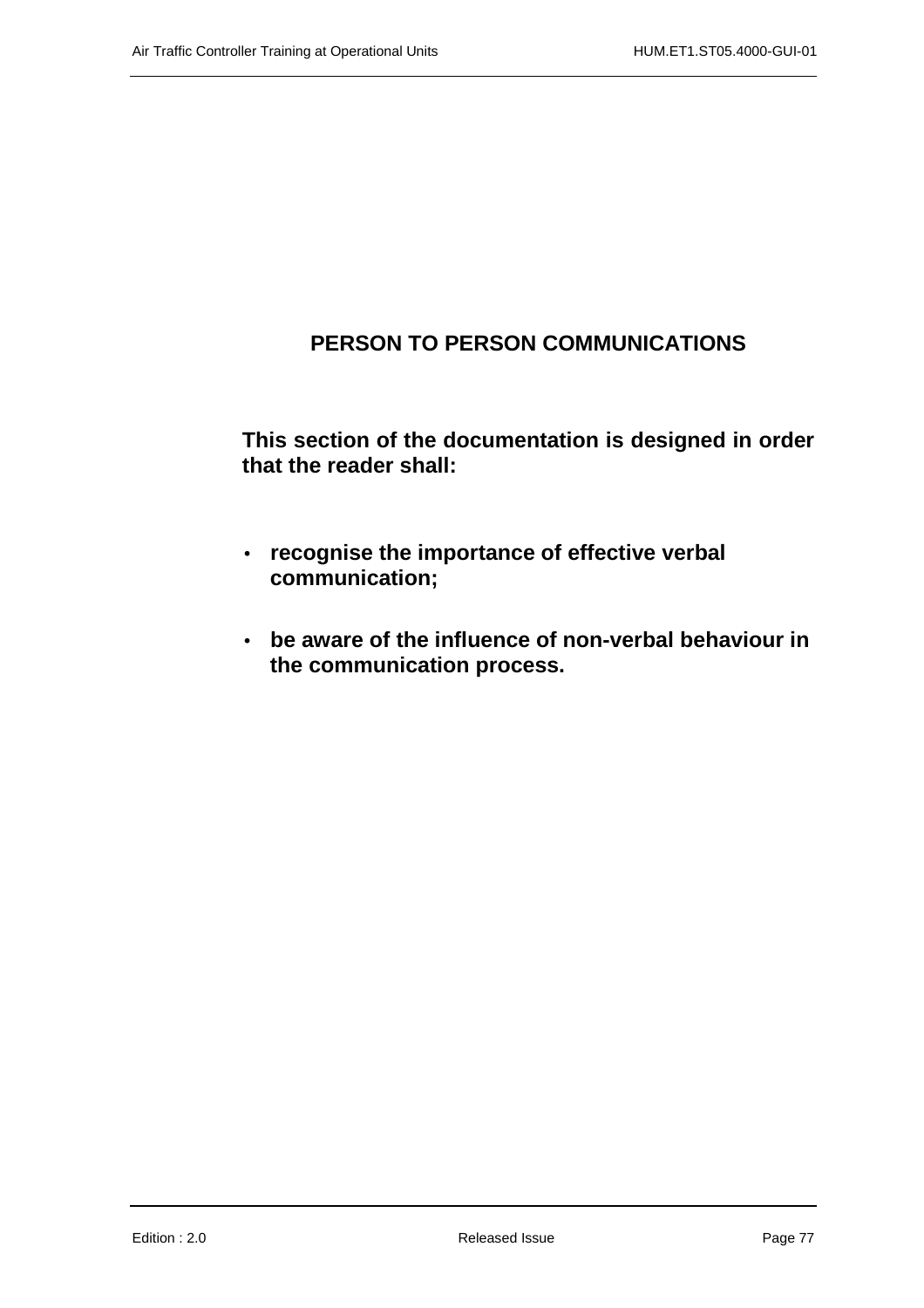Page intentionally left blank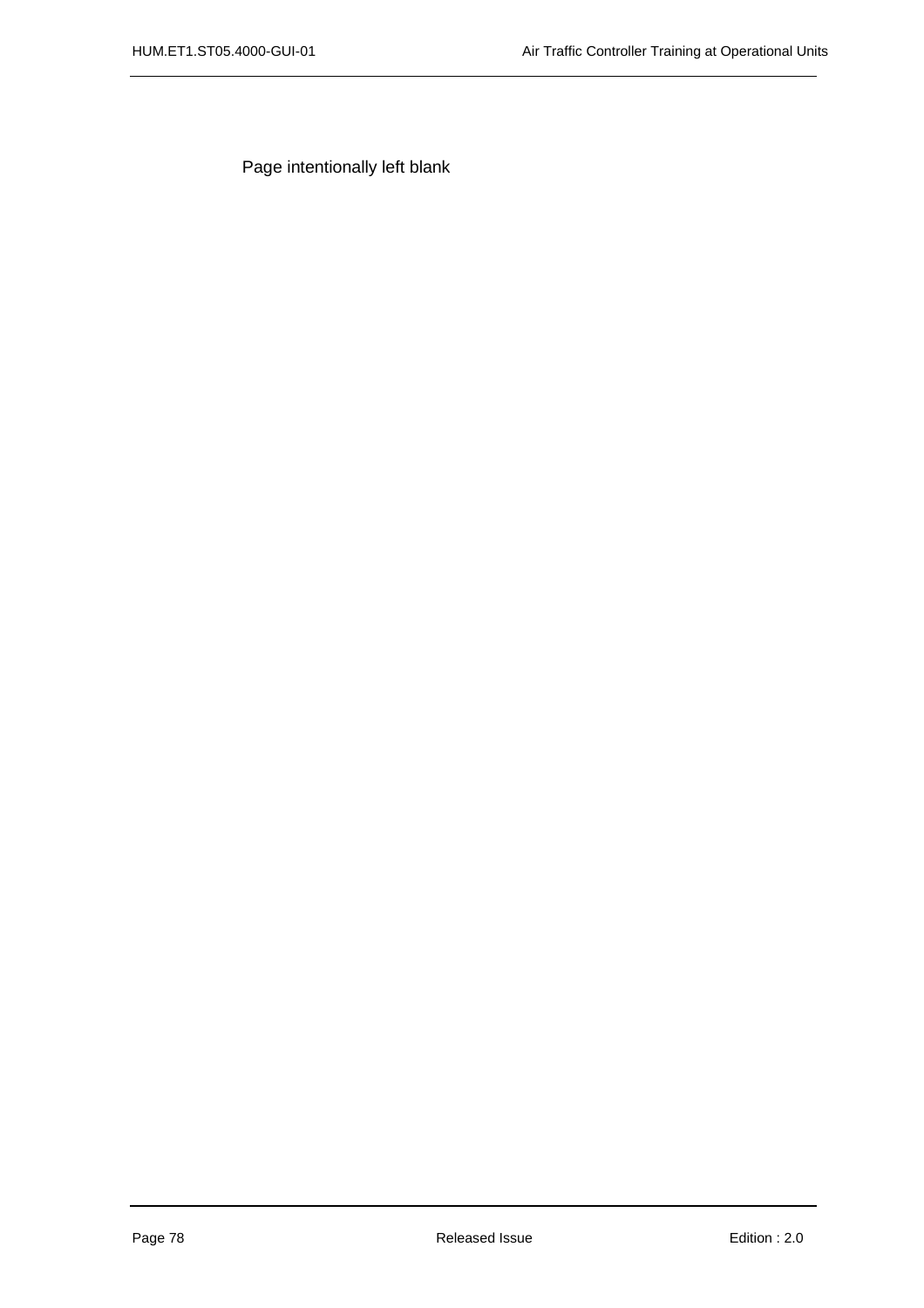# **INTERPERSONAL COMMUNICATIONS**

# **The meaning of Communication**

Communication is a simple affair, isn't it? If only it was that simple. Often the receiver only *hears* what the other person has said, there is no guarantee that he understood or will act upon the statement. Over 70 % of our working lives are spent receiving messages and although we are well educated in sending verbal messages, few of us learn how to receive them.

Communication is therefore the process of transferring information and understanding *from* one or more persons *to* one or more persons. In its simplest form, one person transfers information to another. Comprehension is the only test of the message's success. If a message has been *understood*, communication can be said to have been successful. If not, communication has failed.

Communication is so common and yet so complex. We assume that because we communicate so frequently that we are experts in the process. We do, however, have an inclination to concentrate upon the process of transmitting (speaking) rather than receiving (listening and understanding).

This section is about the not-so-simple process of interpersonal communication, of sending and receiving - listening and understanding - as well as non-verbal communication which is additionally dealt with under 'Transactional Analysis'.

## **Meanings lie within us**

How many times have you asked someone, 'What do you mean by that?' How many times have you had to answer that question yourself? Most people, when confronted by such a question, reassemble their thoughts and attempt to get their message across using different words. The meaning doesn't change, but the words do. Meaning lies within ourselves, not in the words we use to express that meaning.

Meaning is what is intended to be understood and is always subjective, e.g. the word '*good*'' can mean 100 different things to 100 different people. It can also mean several different things to the same person under different circumstances.

A word's subjective meaning is the personal significance that it has for the individual. Almost every word that we use has a different intellectual and emotional meaning for each of us. Even the most ordinary, everyday terms have an astonishing variety of meanings since *the meaning attached to any object or experience is so highly personal.*

The more our messages relate to or overlap the other person's mental, emotional or intellectual experiences, the more we are able to be effective in our communication with that person.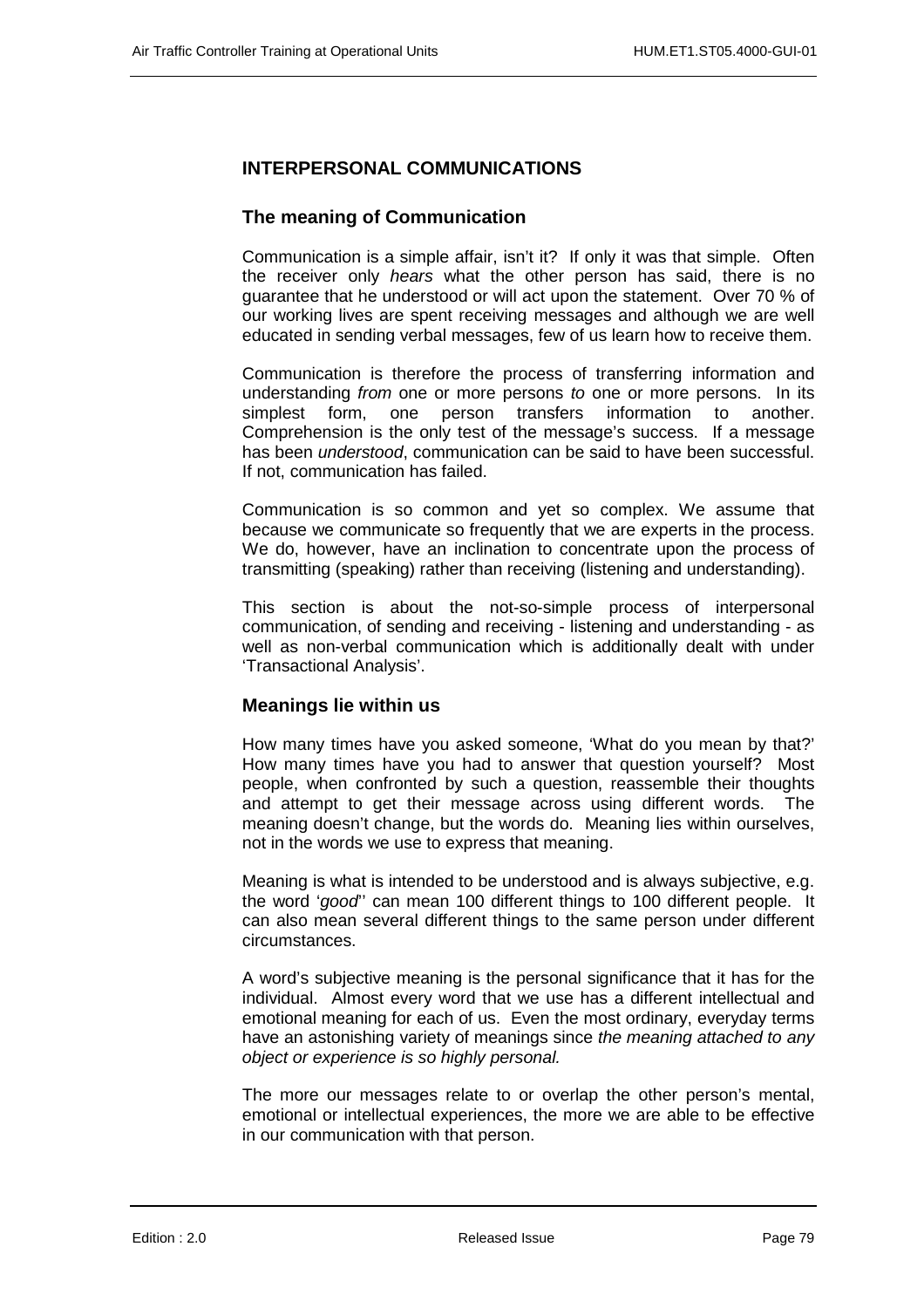Meaning, however, constantly changes and is never permanently fixed. Since no two people can ever give *exactly* the same meaning to anything and because words themselves have ambiguous meanings, *understanding* someone's meaning requires paying as much attention to the *person* speaking as to the words being spoken. Tone of voice, facial gestures and body language communicate as much if not more meaning than the words themselves.

# **The Communication Process**

We can think of simple communication as being a sender, the channel being used to pass the message and a receiver, where the channel being used is the spoken word. This is a perfectly adequate way of considering what happens when we want to pass a simple piece of information.



Figure 3: Simple Communication

However, we frequently wish to pass very much more complex information where we try to transfer an idea in the mind of the sender to that of the receiver.



Figure 4: More Complex Communication

When we seek to break down interpersonal communication into the stages described, it becomes clear that there are many potential obstacles to effective and clear verbal communication. These include distortion, language or semantics, defensiveness, noise, mistrust and other emotional responses. For example, an OJTI may say to his student, 'I would like to take the time to discuss your performance with you' meaning, perhaps, an intention to discuss the next step in the training programme or 'Where do we go from here?'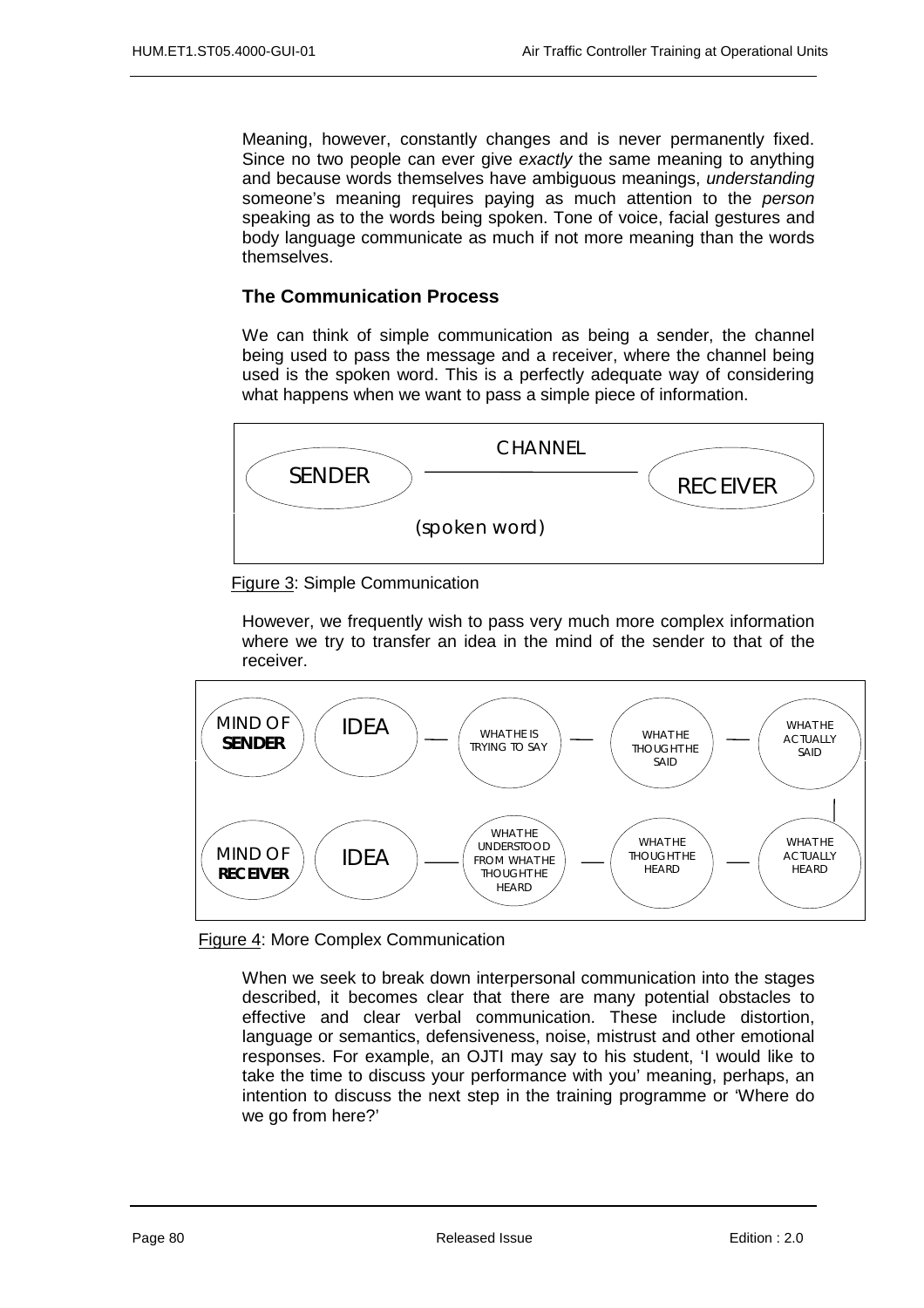On the other hand, the student may interpret this as 'Is he going to criticise me for poor performance?'.

If we are to improve our skill as communicators we should be aware of these obstacles in order to avoid them in future. At this point let us examine each of these barriers.

# **BARRIERS TO COMMUNICATION**

## **Distortion**

There are so many distractions to the communication process. Environmental considerations, demands on our time and even our own thought processes represent just some of the things that can distract and subsequently distort the action of communication. Stereotyping is another, unfortunate type of distortion. We often have preconceived ideas or notions about people, situations or cultures, which get in the way of the truth. Often our mind is made up, we note and hear what we want to hear.

## **Language or Semantics**

It is very tempting to believe that because the sender and receiver share the same mother tongue, this provides the basis for understanding. All of us have come across situations where communication has broken down because of problems relating to the words used, perhaps due to a lack of precision on the part of the sender.

Every profession has its own specialised language, especially ATC, and this is useful. For example, imagine the difficulties doctors would have if they were not able to use specialised medical terms, incomprehensible to the non-professional, to communicate with each other. The thoughtless use of specialised language, however, results in a breakdown in communication. We need to use words that we believe the receiver will understand.

## **Emotions**

Perhaps the most important emotional factor in communication is desire. If the desire to understand one's self and others is strong, then understanding usually results. However, one of the largest drawbacks to effective communication is that, as human beings, we fail to separate ourselves from our emotions. In fact, we identify with and *become* our emotions. Often the intensity of our feelings colours everything we think and talk about. When we talk about a problem we cannot help seeing it in terms of our past experiences and in terms of how we feel at that very moment. This of course can make it more difficult to see the other person's point of view.

Many words have an emotional content in the mind of the receiver, which can also create a barrier. We should never lose sight of the fact that people *feel* as well as think. Any message is going to produce some sort of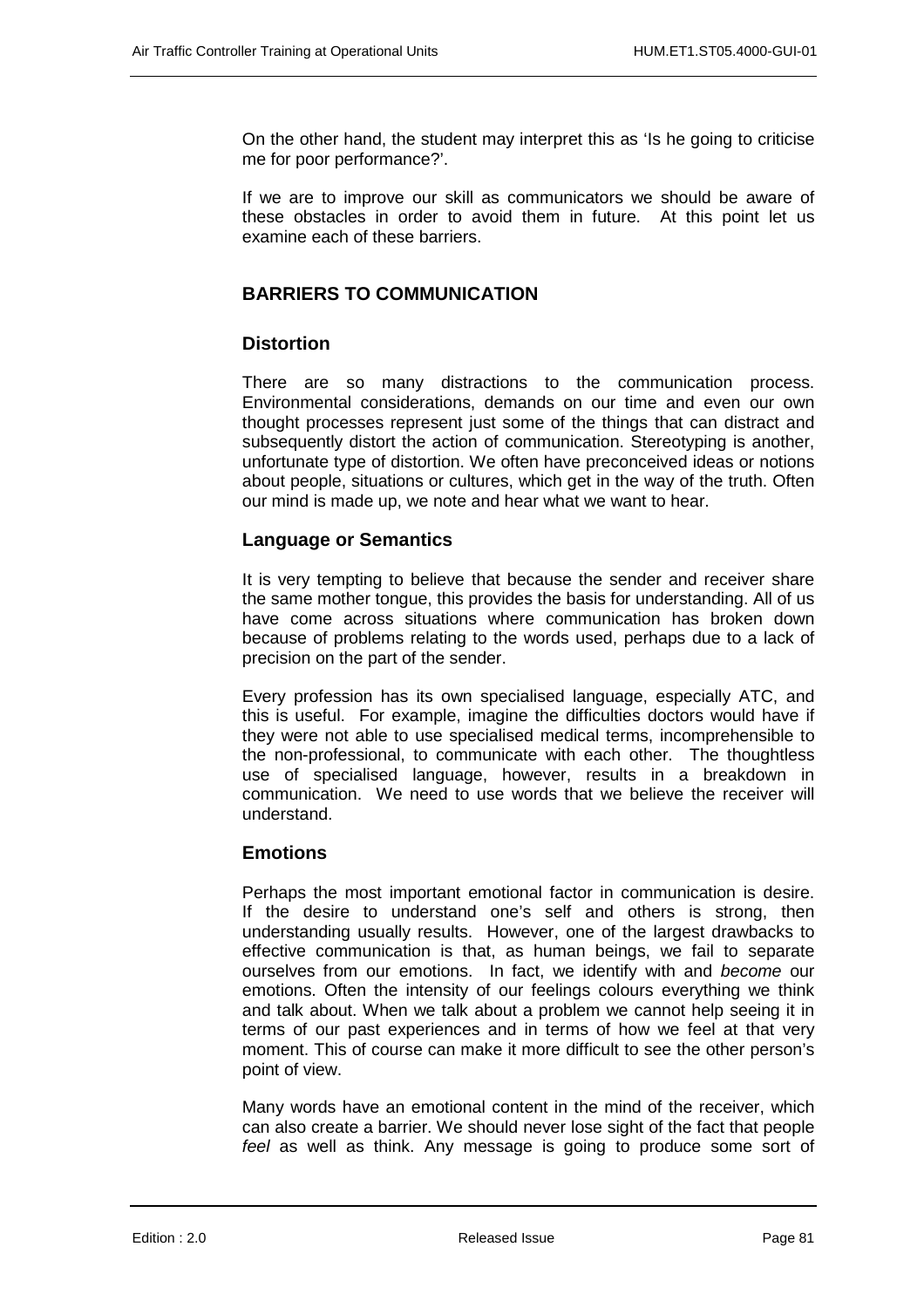emotional as well as an intellectual response in the mind of the receiver as well as in that of the sender.

A major factor is how they see each other. Perception is an individual view of facts and emotions, it is the way we interpret circumstances to be - either accurately or in a distorted manner. Our value systems also have a profound effect on what we see or hear happening. In other words, we frequently see and hear what our backgrounds would have us perceive. For example, if we believe people with a strong regional accent to be less educated, we may find it difficult to accept such a person as an expert in his field.

Past experience and 'history' have a similar significant effect on communication. If someone has shown himself to be wrong in the past, we may doubt what he has to say now. We build up expectations about people and we often react accordingly.

One of the major emotional obstacles to communication is fear. There is fear of the unknown - until we get to know someone, we may feel prejudiced, mistrustful or suspicious of him. There is also fear of looking foolish - that people may dislike or disagree with what you have to say and this inhibits you from saying it, even when it could be a very useful contribution. The relative status of sender and receiver plays an important role in the overall effectiveness of the communication.

## **The Hidden Agenda**

This refers to the undeclared objectives in the sender's mind about communication. These arise because of the personal values and attitudes of the individual. One particular item which frequently occurs on the hidden agenda is the '*win - lose'* syndrome.

Beneath the communication is a conflict - 'If you agree with what I say, I win; if you don't, I lose'. What then happens is the conflict takes over from the communication, the desire to win the argument takes over from the need to communicate. We all of us take along our hidden agendas when we communicate, but we need to be quite aware of what they are so that they do not unduly inhibit communication.

## **The Situation and Noise**

Good communications require time. If either the sender or receiver is in a hurry or not prepared to give communication the time it requires, it will be impaired.

Features of the physical situation may also affect communication. Often the sender must compete with a number of other stimuli in getting the message through to the receiver; that is, there is physical noise or other externally generated sensations in the process. Physical noise is but one of the many sources of confusion and is therefore a barrier to effective communication. Distractions too make matters worse, as anyone will tell you who has been speaking whilst cups of coffee have been brought into a meeting.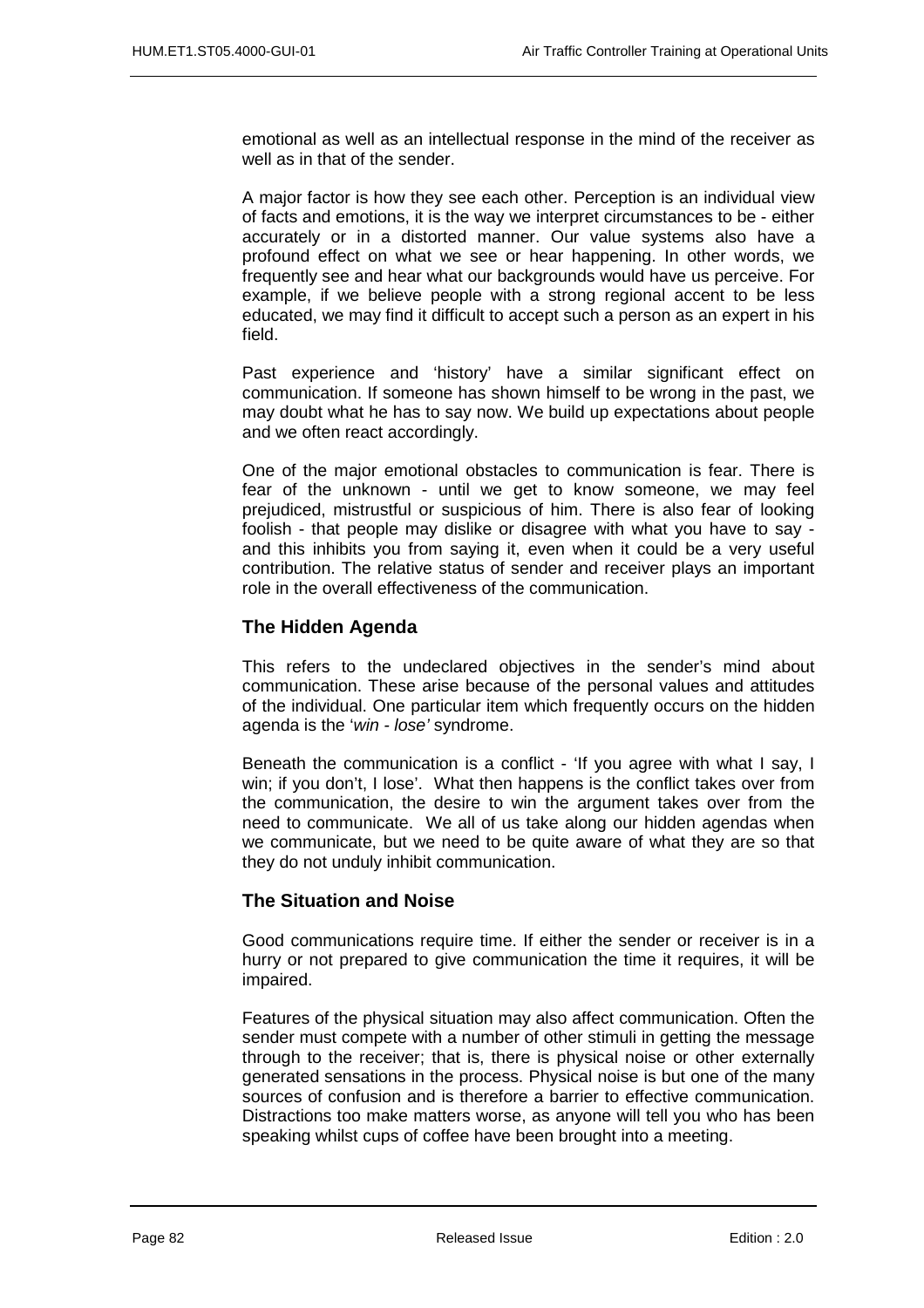## **Self-Disclosure**

When people communicate with each other, especially face to face, their emotional state is exposed to a certain degree. This exposure is to some extent disturbing since our culture places a high value on self-concealment. Yet if we were to reveal more of ourselves to each other, we would understand each other better.

When people wish to reveal themselves to each other, they talk about personal matters such as beliefs and fears, worries and anxieties and perceptions about work, themselves and about each other. To do so, of course, requires an atmosphere of trust and acceptance otherwise our mutual self-defence systems will raise automatic defensive barriers, thereby inhibiting communication.

# **LISTENING**

Listening is an active and not a passive activity and can be described as a combination of: *hearing* - the actual reception of sounds; *understanding* the interpretation and comprehension of the sounds; *remembering* - the retention of what has been heard; and *acting* - responding in some way to what has been heard.

Sometimes people think they are communicating when all they are really doing is talking a lot and getting some feedback on what they have said. Feedback is important of course, but there is so much more to listening than just feedback. We are very wasteful in our communications, wasteful in both sending and receiving.

In receiving we simply don't listen carefully. How many times have you had a conversation with someone and not heard a word that was said? Have you ever felt that the other person wasn't paying attention while you were speaking? Most of us have had these experiences from time to time. Listening is a form of *paying attention*, which is an active process involving much more than hearing and seeing. When we pay attention to each other, we focus our awareness on what is being said and the person sending the messages and exclude other internal or external stimuli. This is not easy since our senses are constantly scanning the environment for incoming stimuli and our minds are often preoccupied with our own thoughts.

The ability to listen is not an inherent quality, it is a learned behaviour, a skill that must be developed. Unfortunately, it is not a skill that is developed well in our schooling systems where we traditionally learn reading, writing, speaking and numerous other abilities.

Most of us can speak at a rate that is considerably less than the rate at which we comprehend. This allows us to take mental excursions into other areas as we listen. If we are preoccupied in this way, we can slip away from the conversation and start thinking about another topic.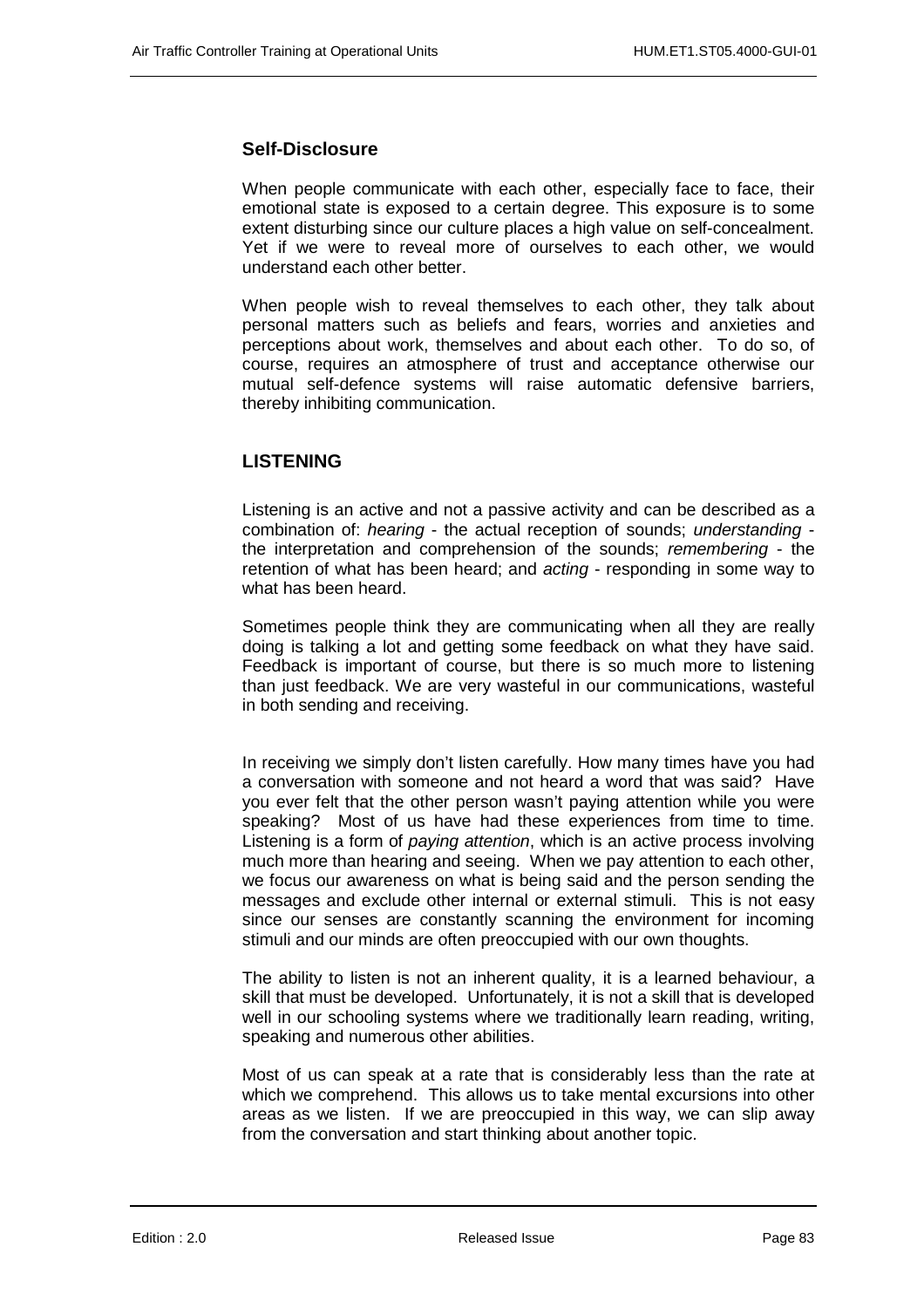Opinions and prejudices may also cause poor listening. The style of the speaker's clothes, facial expressions, posture, accent, mannerisms, etc., may cause us to react emotionally and tune out from the conversation.

There are few specific rules to follow for effective listening, because what might work for one person may well not work for another. There are, however, some general statements that can be made that will help to be more successful in your listening.

# **ACTIVE LISTENING**

- **Maintain eye contact.** No doubt you've talked to people who frequently have looked down or generally avoided eye contact. Undoubtedly this left you with the feeling that the other person wasn't interested and possibly that you weren't of importance. When you make eye contact throughout a discussion, you visually convey respect for what the other person is saying, and you listen better. You see the other's expressions, gestures and body language. Furthermore, you increase the probability that you will get more respect when you speak.
- *Avoid interruptions.* You've undoubtedly found yourself talking to another person who couldn't wait until you finished speaking. Such a person doesn't listen to your words but looks instead for an opportunity to break in. Give the other person a chance to articulate, don't try to complete sentences the other person is slow to finish. When you try to guess what the other person is saying, you create resentment, slow down the process and risk obscuring the direction the conversation is taking.
- *Be aware of your body language.* There are at least three things people do that they think will encourage others to talk but that, in fact, intimidate the talker. The first is leaning forward. You believe it shows you are attentive, but often the talker suspects you are ready to leap into the conversation as soon as he pauses for a breath. The second misconception people have is that smiling is friendly and encouraging. The talker, however, may interpret this as being that either you find his message amusing or that you are not taking it seriously. Finally, refrain from nodding frequently and saying things like, 'Right', 'I see' and 'Uh huh'. If you repeat statements such as these, you may grow tiresome. The other person may wonder whether you are, in fact, listening or merely appearing to.
- *Ask encouraging questions.* If the student finds it difficult to talk, help by asking questions that indicate you want to hear more such as:

'That's interesting, tell me a little more' 'Would you explain a bit more about that?' 'I'm not sure I fully understand, could you explain further?'

Encouraging responses don't always have to be questions. From time to time it is useful to nod slightly (but not too often) and say, 'Go on,' or 'Take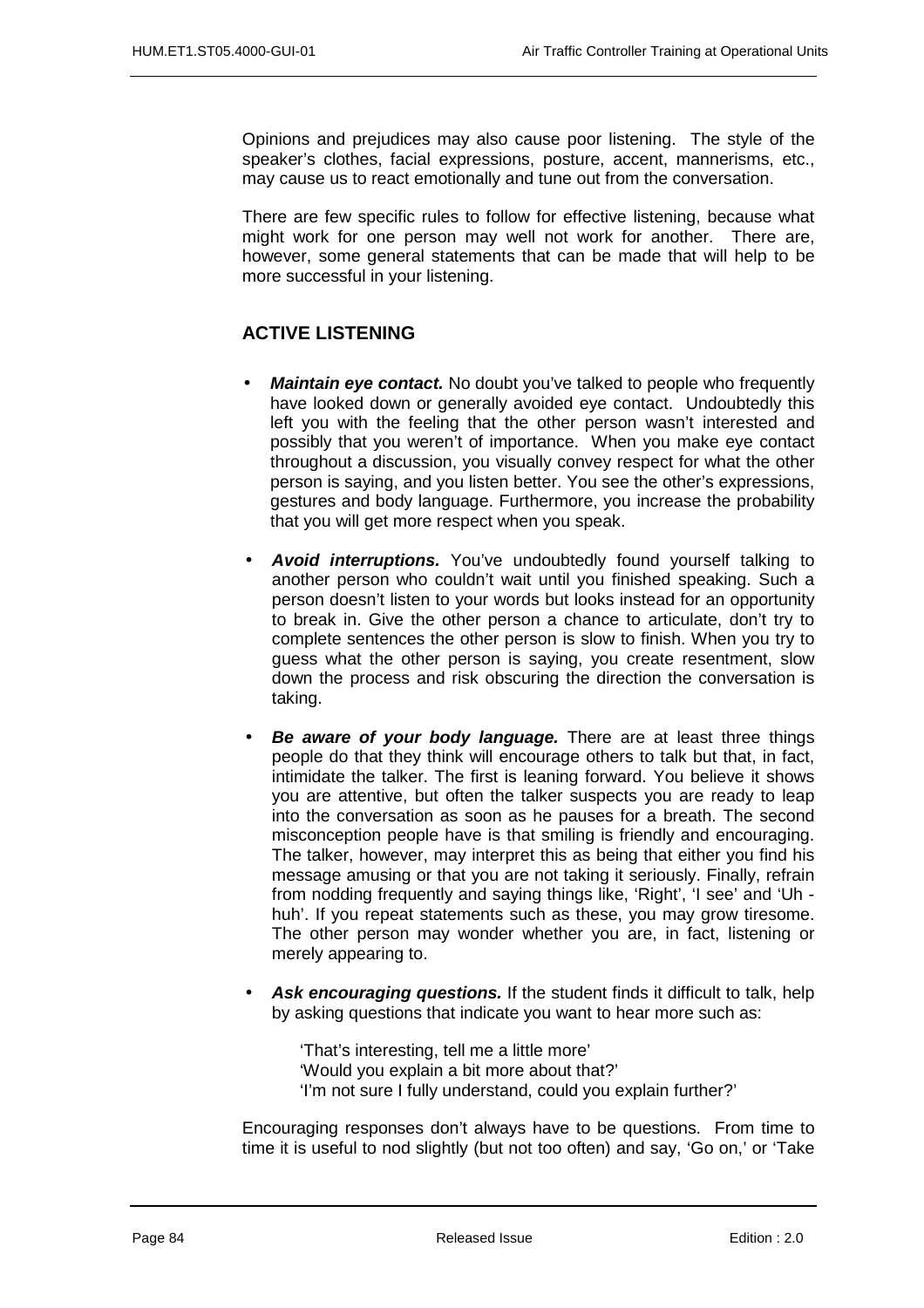your time, I'm listening.' These are conversational aids we call 'non-directive conversation'. You are not leading the other person in the direction of your choosing but merely encouraging him to talk more freely.

• *Avoid shut off or gratuitous comments.* Some responses actually discourage the student from talking. There are obvious statements or responses which should be avoided such as:

'That was wrong,' or 'You shouldn't have done that.' (Judgement); 'If I were you ......' (Unasked for advice); 'That wasn't very clever' (Put-down); 'That reminds me of a time ......' (Diversion).

- **Limit distractions**. Don't look into the distance or carry on with something else whilst the other person is talking. Find a private place to talk about job-related problems not only to provide confidentiality but also to avoid looking at other people passing.
- **Provide closure**. Let the other person finish talking about a particular subject before introducing a new topic. If the conversation skips from subject to subject neither person will feel a sense of closure. Make sure, therefore, that everything that should be said on a particular subject has in fact been said before moving on.

Even though we feel we are tuned in, we are often guilty of not attending to what is being said because we are thinking about what we are going to say next. We need to develop abilities wherein we listen and respond to what is being said. Frequently statements are met with 'Yes, but ...' often meaning, 'You have had your turn to speak and now it is mine'.

Nevertheless, some people are good listeners and what sets them apart is their ability to focus their attention on the speaker and not on themselves. If we are to become good listeners, we need to move away from obsession with ourselves, and focus on the other person.

The second part of effective listening is understanding what is being said. At the very least the receiver will be responding with non-verbal information such as nodding the head, looking angry, frowning or looking confused.

Opening up the feedback channel allows the receiver to clarify doubts or uncertainties in his mind. In this way there is a better chance of transferring the idea in the sender's mind into that of the receiver.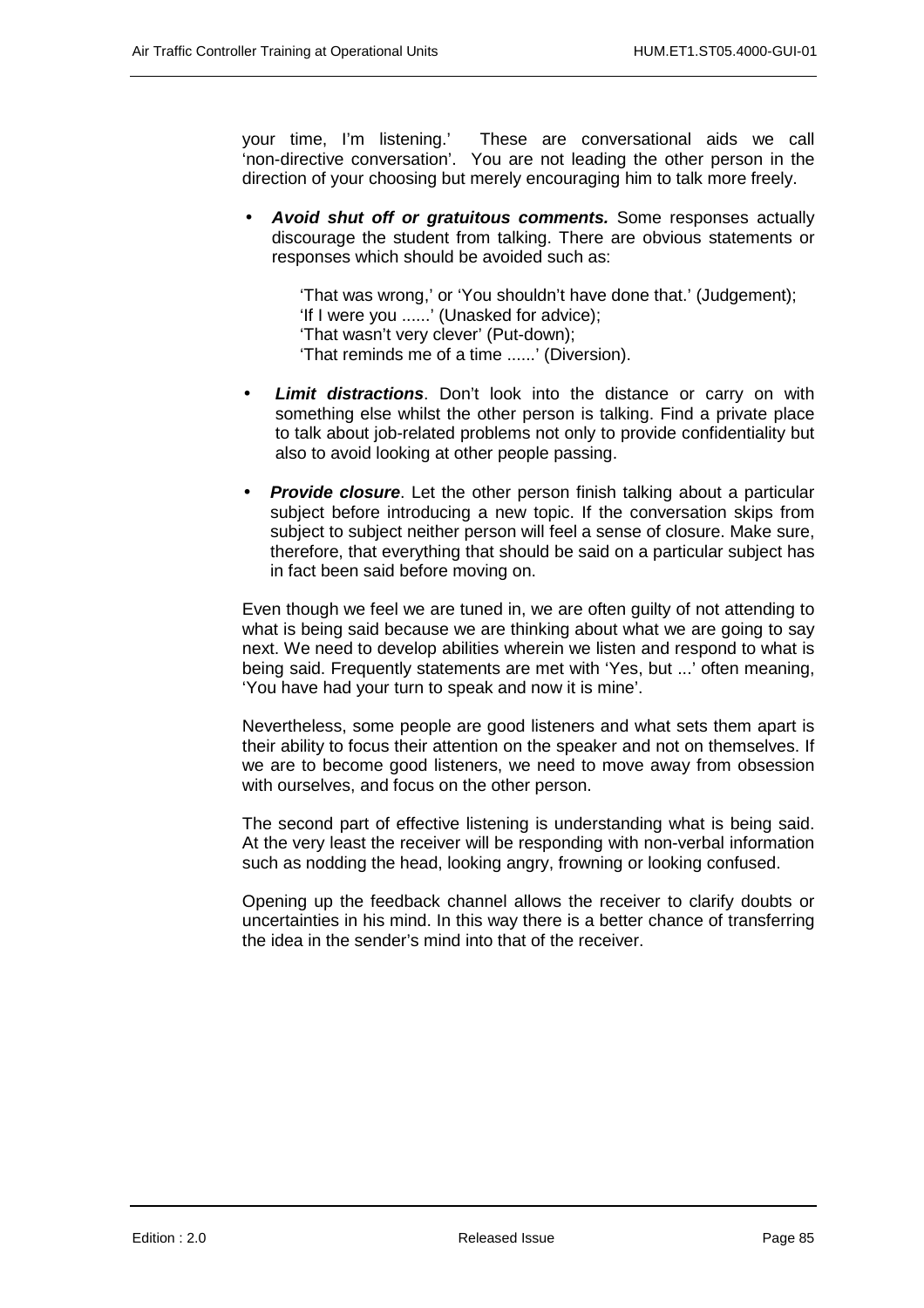#### **SUMMARY**

Communication is the process by which information and understanding are transferred from one person to another and is a key mechanism for establishing and maintaining good social and working relationships. If the messages being communicated are not understood, then the communication is poor or non-existent.

The meaning of a message is always subjective because meanings reside within people, not in words. A word's meaning is the significance that word has for the sender and receiver, and that significance will vary from person to person. Pay as much attention to the person as to the verbal message itself.

Distortion, noise language defensiveness and emotional responses are barriers to effective communication as is failure to listen.

Effective listening requires focusing and paying attention. Although there are no hard and fast rules to effective listening there are general guidelines for developing good listening habits.

Body language is interpreting a person's attitudes through observation of his body language. Non-verbal clues are usually more honest than verbal clues. Remember, however, to avoid rigid interpretations of non-verbal clues, particularly those based on a single clue.

For more information on communication, see Section 'Personal Interaction'.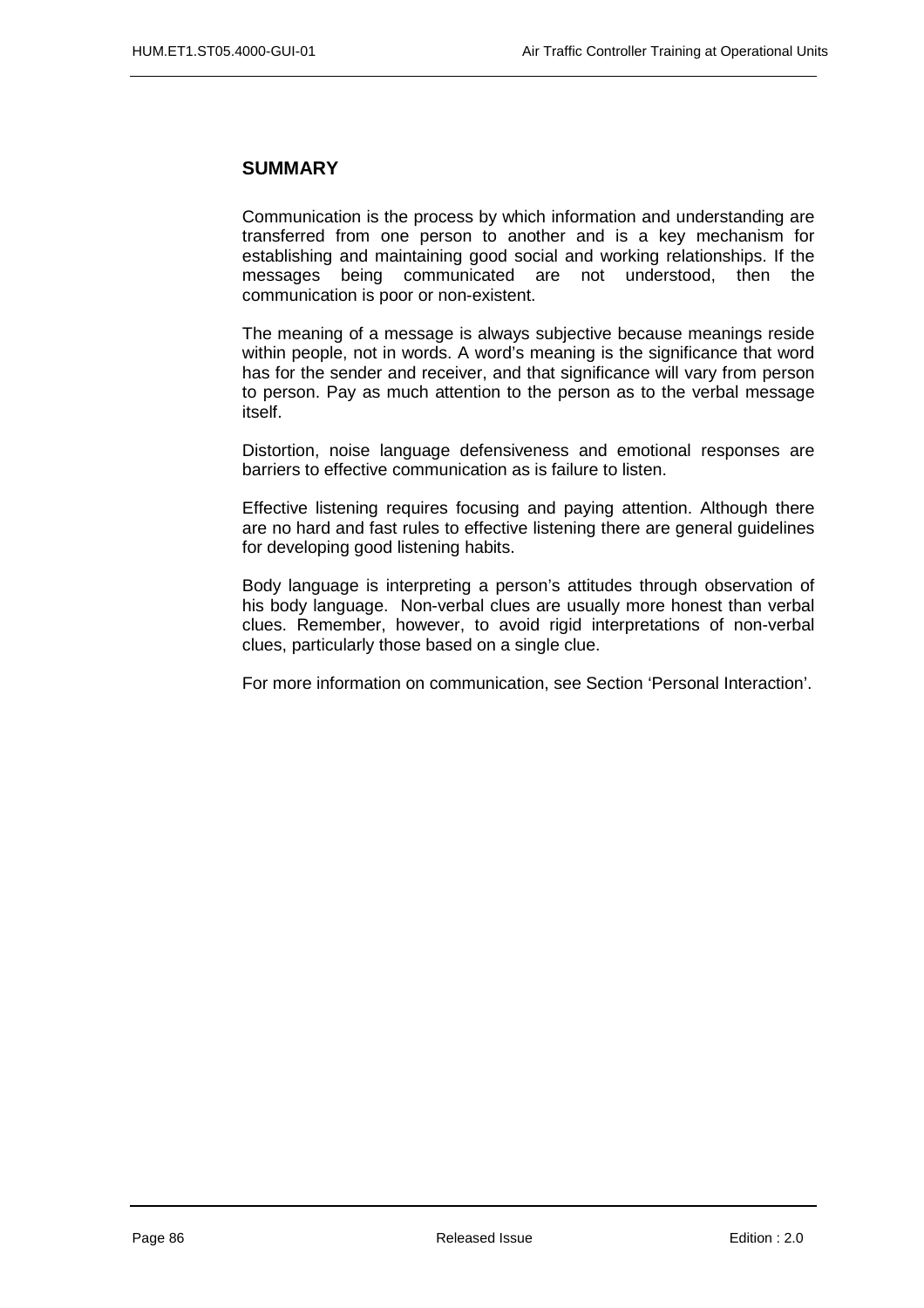# **PERSONAL INTERACTIONS**

**This section of the documentation is designed in order that the reader shall:**

- **be aware that attitude has a direct effect on the learning process, realise how different personal styles influence interaction;**
- **recognise the impact of individual coaching styles on the learner;**
- **understand the importance of building positive relationships;**
- **be aware of the influence of non-verbal behaviour in the communication process;**
- **be aware of the influence of positive or negative recognition;**
- **recognise the development of interpersonal conflict and be aware of the general principles of conflict resolution;**
- **recognise the existence of direct or defensive coping;**
- **understand the Self-fulfilling Prophecy or 'Pygmalion Effect'.**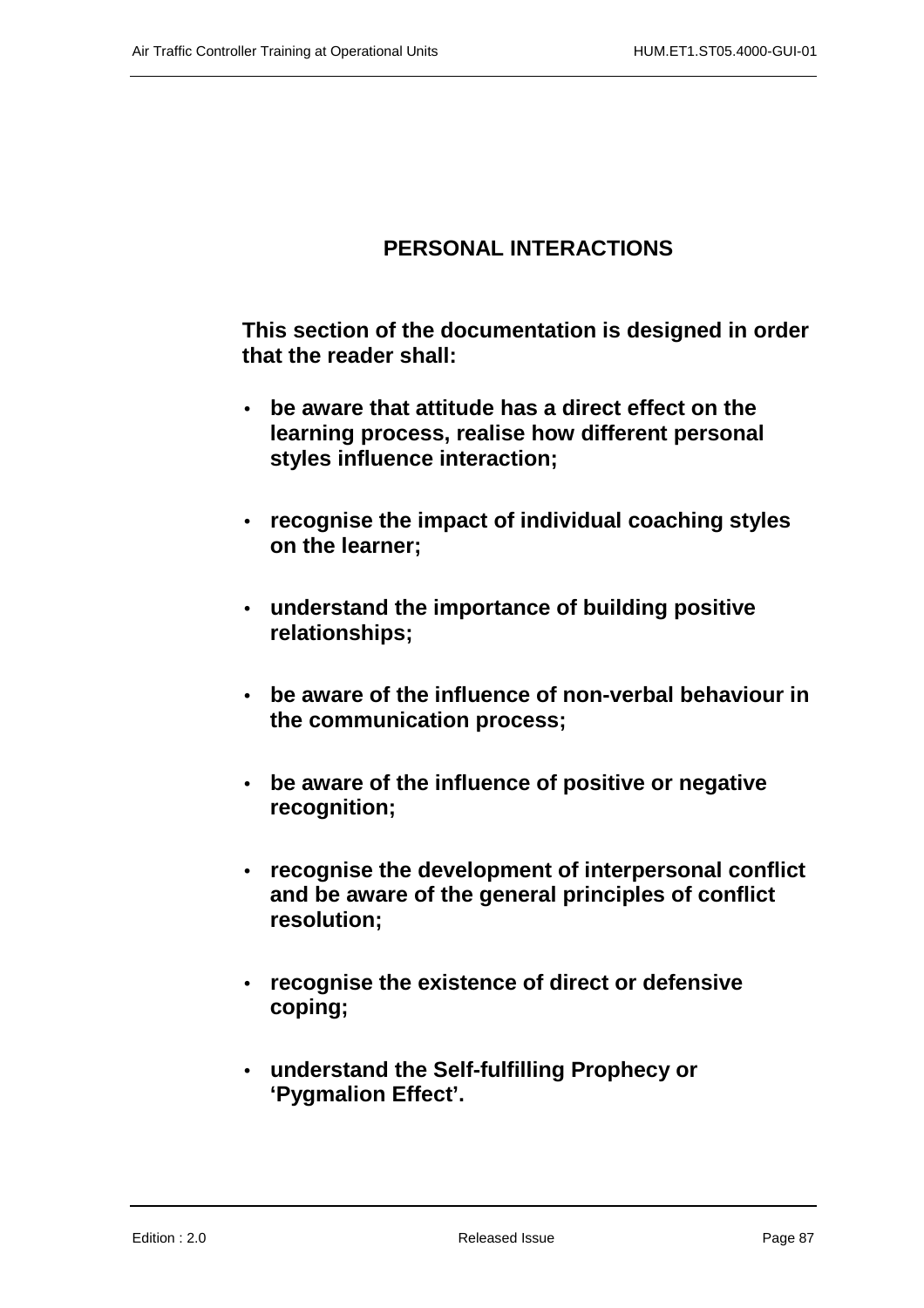Page intentionally left blank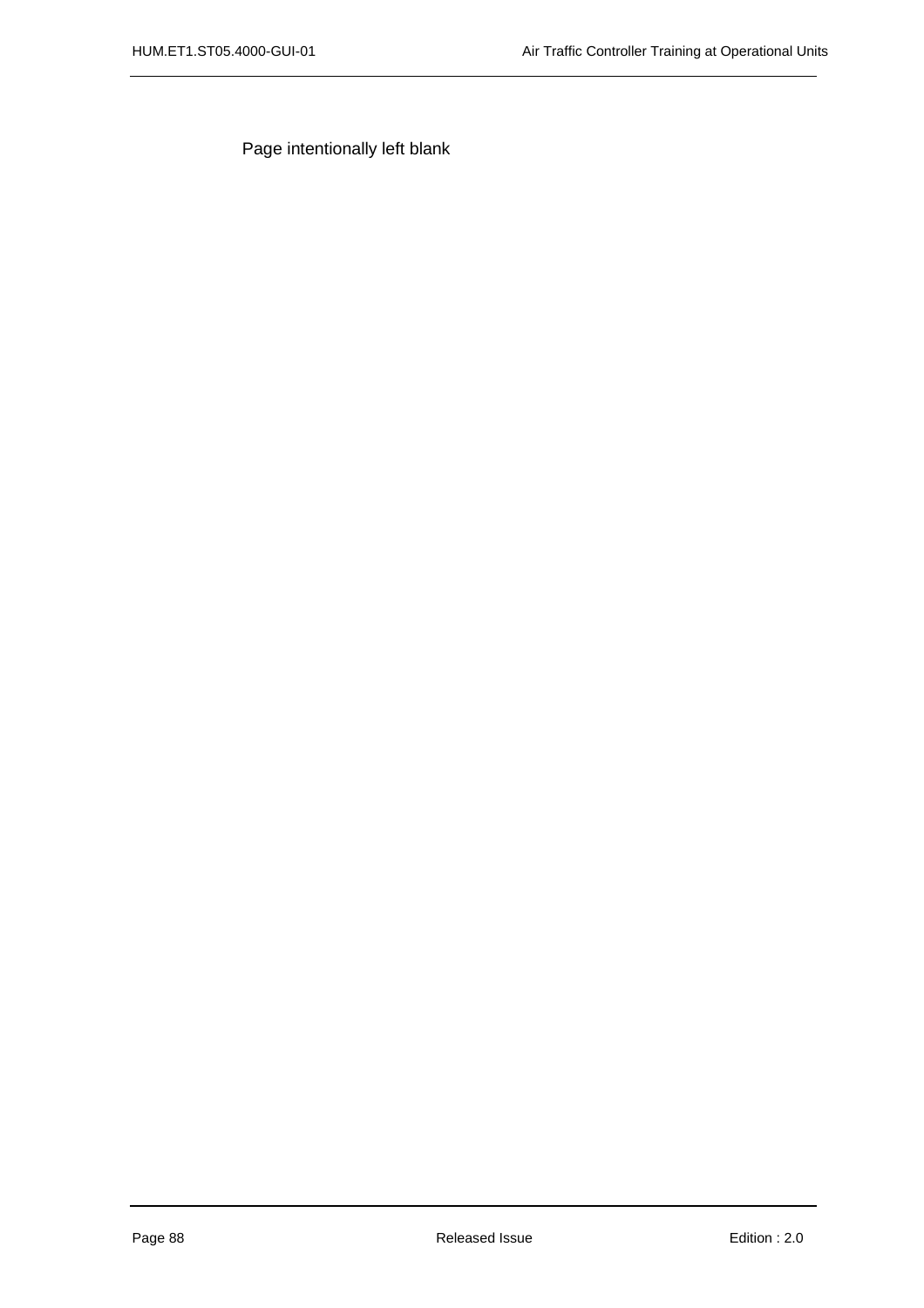# **PERSONAL STYLES**

#### **Communication Channels**

One way of understanding how we interact with other people is to imagine that people are television sets. The various broadcasting channels then represent the different communication channels, or personal styles, that people have. Each person seems to select the channels that suit them best. So, one person may choose a comedy programme, another a serious drama, another a musical channel, and so on.

When we meet someone, we respond to these personal styles in the same way that we might to the television programme. If we like their particular communication channel, we will expect to get on with them. For example, if both of us prefer a channel that plays old movies, then we will feel we have a lot in common.

However, if we adopt different styles, we may not want to interact much. Someone who likes documentaries may not feel comfortable with a colleague who adopts a less serious approach. Someone who selects a comedy channel may think anyone who prefers the news channel is boring.

Skilful communicators are the people who have the greatest range of channels available to them. They are quick to identify the channel that someone else is tuned to, and flexible enough to switch quickly to a corresponding channel themselves. In this way, other people find them easier to interact with.

Unskilled communicators tend to stay within a restricted range of channels. They may even be stuck in just one style. They make little attempt to match other people. Instead, they expect other people to change to suit them. This inflexibility limits their effectiveness when dealing with others.

Occasionally we meet someone who does not seem to tune in to a channel properly. We pick up conflicting signals, just as when a television is not properly adjusted. We then find it difficult to know which programme to pay attention to. Or it feels as if there is a lot of interference with the communication.

## **Ego States**

The technical term for these communication channels is ego states. An ego state is simply a way of being. We really have many ego states, just as there are many different programmes on television. However, we can cluster them into several groups, rather like the way some television channels specialise in particular types of programmes. It is the clusters that result in people have their own personal styles.

We have three main clusters, known as Parent, Adult and Child ego states. Parent and Child each subdivide because they contain two styles each: Controlling Parent and Nurturing Parent, and Adapted Child and Natural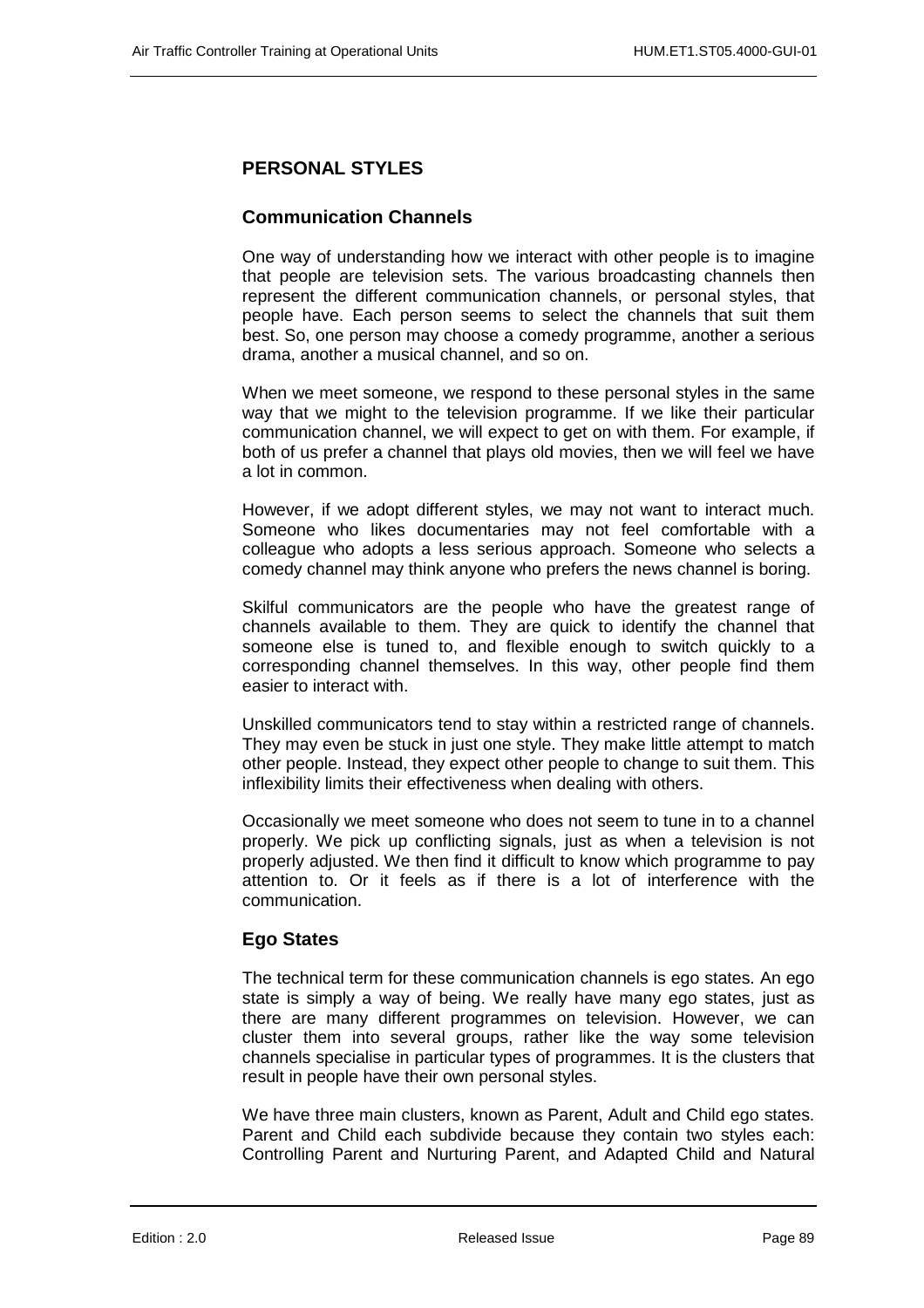

Child. This gives us a total of five personal styles, each of which in turn may have a positive and a negative version.

Figure 5: Ego State Clusters

Our ego stages develop as we are growing up. We start as babies with Child ego state, which becomes a cluster of our needs and feelings, and our responses to what happens to us. Later, we add Parent ego state, which is made up of copies of the behaviour of the big people around us.

We often practice these when we are young, and then replay them almost exactly when we are older. We also develop an Adult ego state, which consists of our ability to process information, understand what is going on, and make decisions about appropriate ways to act.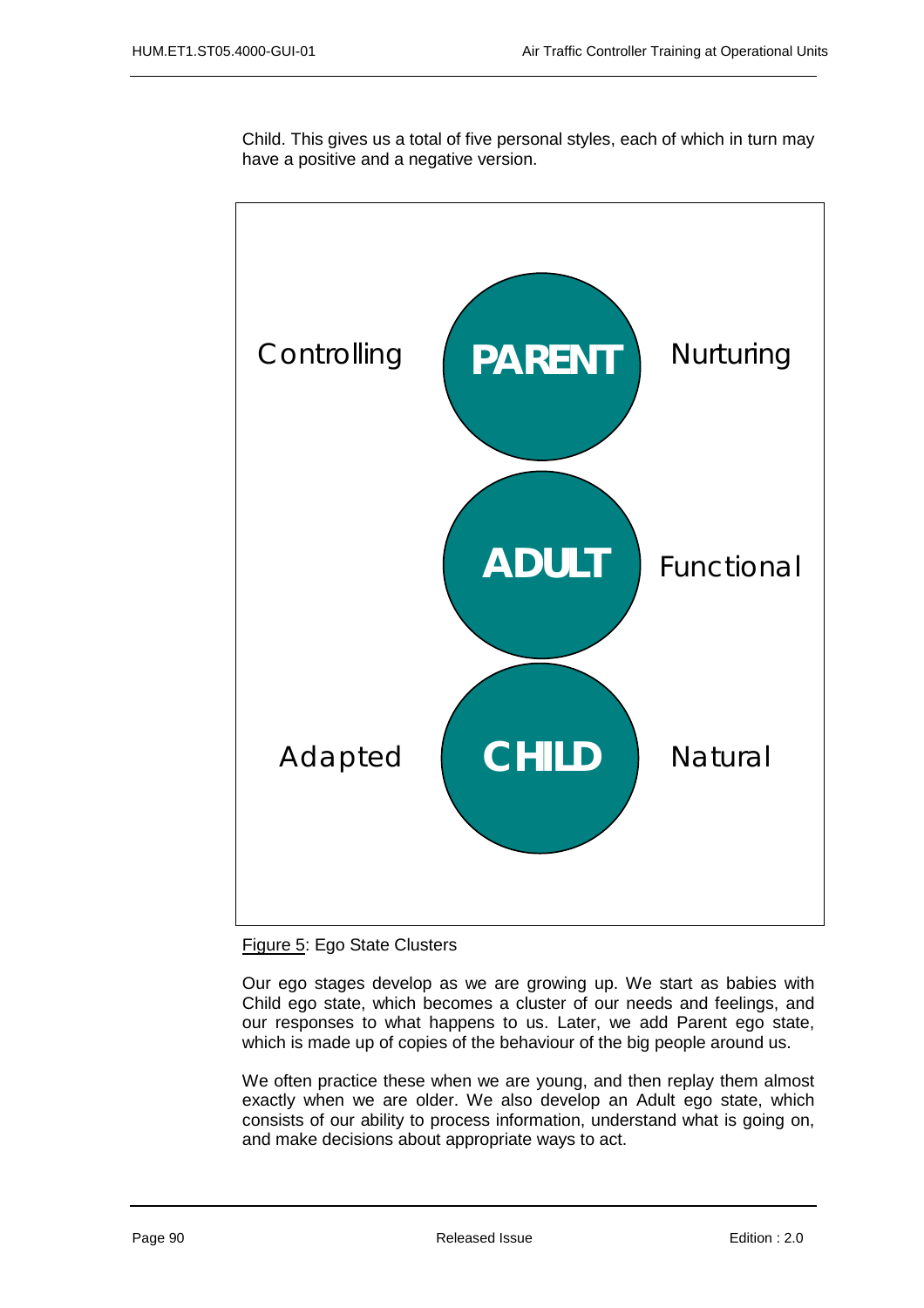# **Natural Child**

Natural Child is our first ego state to appear. As soon as we are born, we begin to show our feelings - indeed that is about all we are able to do at first. As we grow, more emotions emerge. We start by showing whether we are hungry, uncomfortable, and contented. Then we begin to show pleasure, by smiling and laughing. We also exhibit fear when something startles us, or if we are afraid we have been abandoned. Soon, our curiosity and inquisitiveness becomes apparent. We are also naturally friendly, and sometimes we get very angry when things don't go the way we want them to.

As a grown-up, we still have these characteristics available to us. We may not always display them, but they are still within us. This personal style is very appropriate when we want to be friendly; it has a very different quality to the forced politeness that people sometimes exhibit. Natural Child is also helpful when we are learning, because it contains our curiosity, our willingness to keep trying even if we cannot do something at first, and our excitement at mastering new skills.

However, if we adopt Natural Child inappropriately, we may seem to be immature. Grown-ups are expected to have more control over their emotions than children do. A small child may throw a toy across a room in temper when they can't make it work - but a grown-up doing the same thing with a computer would probably lose their job!

# **Adapted Child**

Most parents realise that children have to learn to curb their natural instincts. They therefore teach their children how to behave in ways that are socially acceptable. This is the process whereby we acquire our Adapted Child ego state. We build up a new set of behaviours that will enable us to be polite and courteous, to do things in ways that match our culture, and to fit in with other people. This process of adaptation is usually continued at school, where we are expected to conform to rules and the expectations of our teachers.

Sometimes this process is overdone, so that a child grows up into an anxious, overly adapted individual. Or the child may decide to resist the 'programming' and become very rebellious. When they are older they may then argue a lot or refuse to follow instructions. Occasionally, the child may withdraw and hope not to be noticed; in later life they may be so quiet at work that they are overlooked.

Our Adapted Child ego state is often stimulated adversely when we enter a learning situation. It is as if we replay scenes from our childhood. We may feel young and little again without quite realising what is happening. The teacher-pupil relationship may get replayed subconsciously. If we did not enjoy school, or felt inadequate, we may re-experience the same feelings and behave in the same ways. Trainers and OJTIs need to understand this effect so that they can counteract it by reassuring the student about the learning process.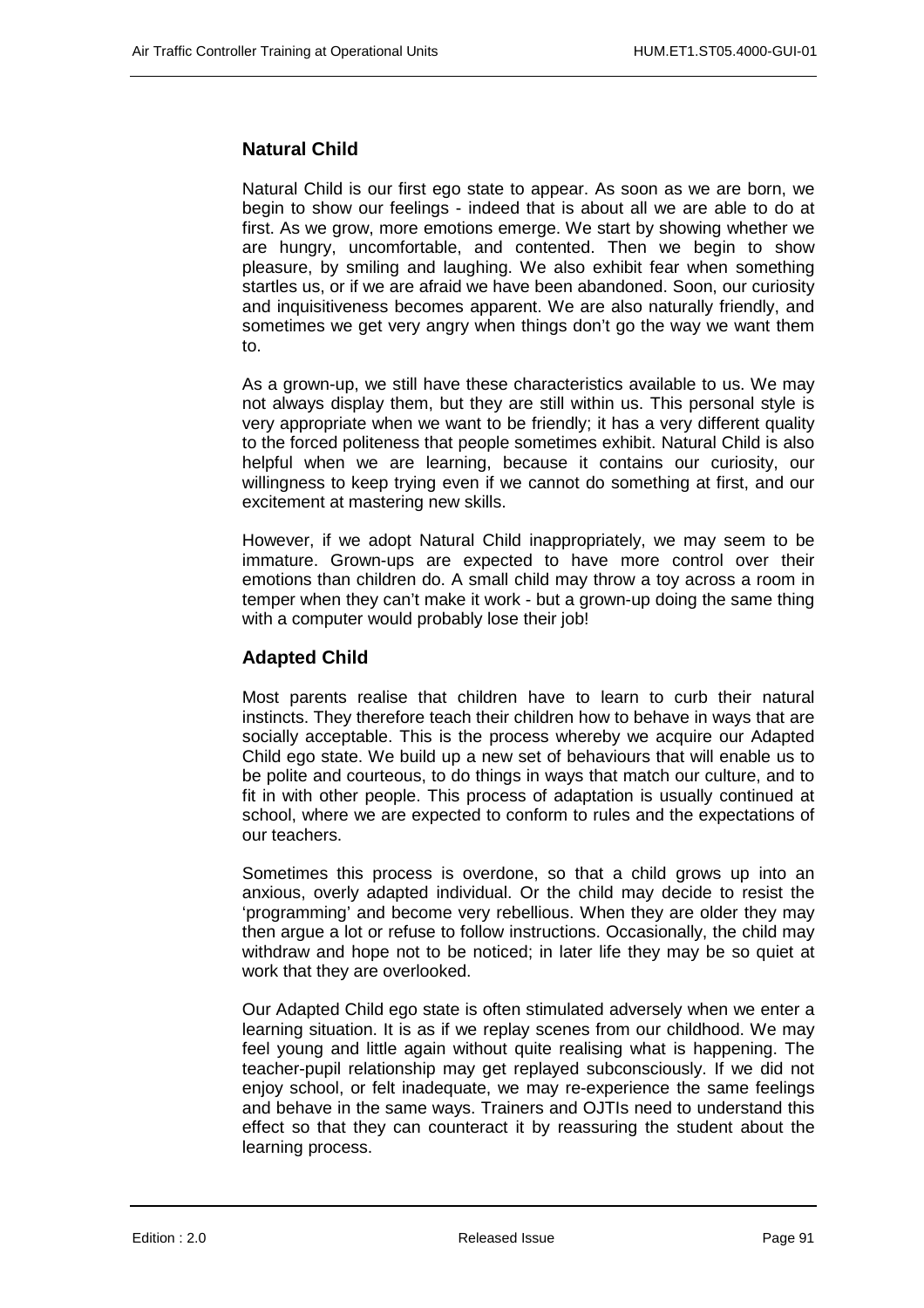# **Nurturing Parent**

As we grow, we begin to notice that the grown-ups around us behave in certain ways. At some point, we start to copy them, as if we already understand that one-day we too will be grown-ups. We start the process of developing our own Parent ego states. Nurturing Parent is based on how we see the big people around us caring for others. We experience them nurturing us, and then notice that they also do this with others. We may copy the patterns by applying them to our toys, our pets or maybe our younger brothers and sisters.

Cultural expectations about gender often have an impact here, as we may well have grown up with a tendency to associate Nurturing Parent behaviour with women. Such stereotyping of male/female roles is unfortunate because it limits our available options. Nurturing Parent is not just about looking after someone - it also contains many useful behaviours such as encouraging and reassuring people when they have to tackle new tasks or responsibilities.

On the other hand, too much Nurturing Parent will mean that we smother people. We may be over-protective and have such low expectations that they do not learn and develop. An OJTI needs to set challenging objectives and encourage the student to achieve, rather than telling the student that they are not ready yet and 'helping them out'.

## **Controlling Parent**

Controlling Parent ego state is built around the ways in which grown-ups take care of others by setting boundaries. Thus, when we are small our caregivers protect us from danger by having rules, such as not allowing us to play with dangerous objects or in the street. Later, they may insist we behave in certain ways, that we study hard, dress in the way they decide, and so on.

The positive side of this style is that it does keep us safe. In a working environment, we need a clear understanding of the rules and regulations if we are to avoid serious mistakes. It is better to be told firmly what is required that be left to make unnecessary errors simply because we did not know enough about the situation.

Too much Controlling Parent, however, and we may just stop thinking for ourselves. We may become afraid to act at all in case we get it wrong; we may react in a rebellious way to having so many 'rules' set for us; or we may bury our initiative and common sense and slavishly follow rules even when they clearly do not fit the present circumstances.

## **Functional Adult**

The final part in our set of ego states is Functional Adult. Called this because it was originally identified as the typical behaviour of a grown-up who is in touch with reality, this ego state actually shows up first when we are still children. It is our rational mode. We develop it through thinking and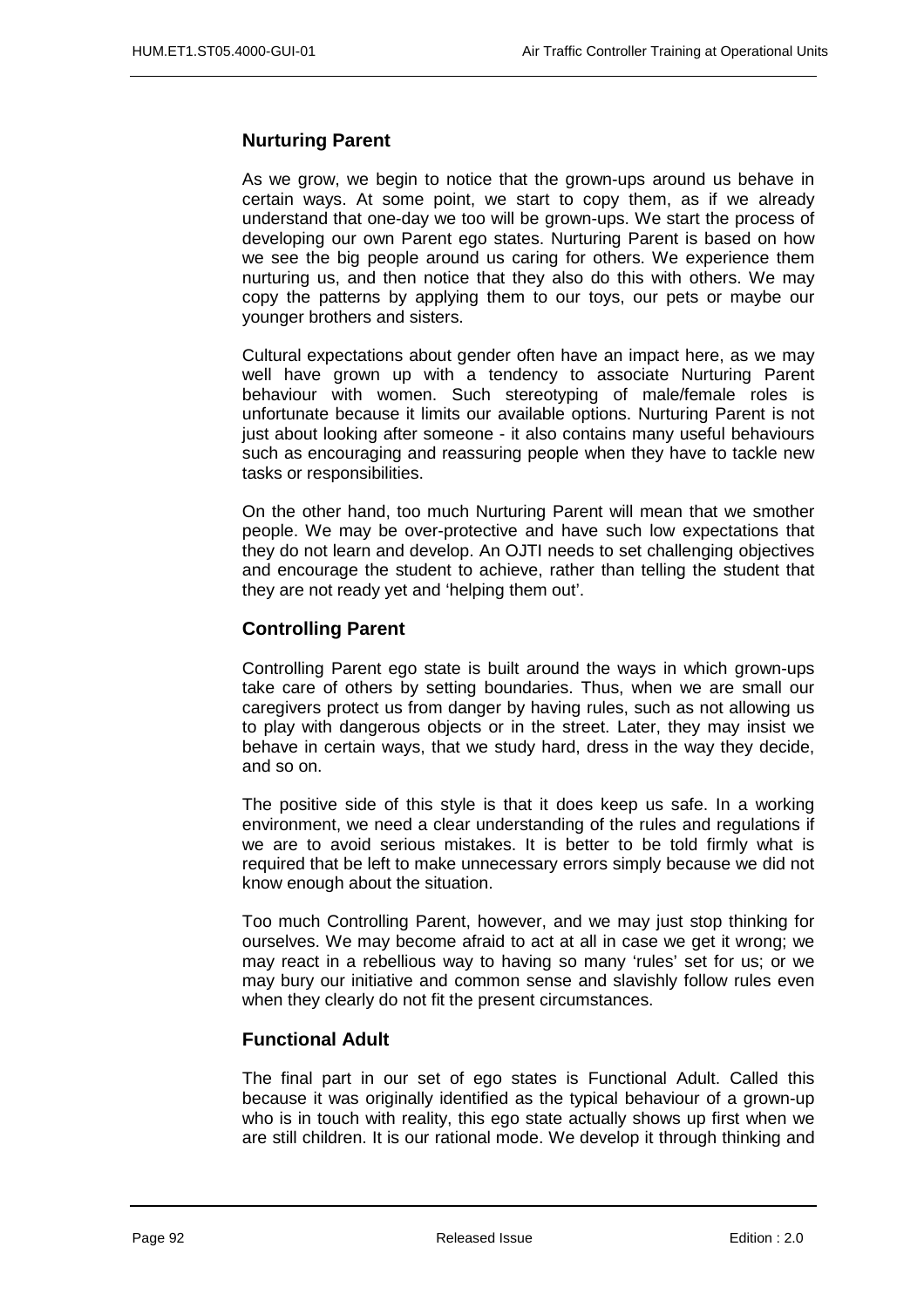questioning - such as all those questions that small children ask about 'Where does the sun go at night?' and 'How are babies made?'

As grown-ups, our Functional Adult is the personal style most suited to problem-solving. For example, when we are given a new task we may ask how to do it so that we can better understand the requirements. When faced with conflict, Functional Adult will seek ways to resolve it that will satisfy both parties. Internally, our Adult may monitor our emotions so that we maintain a reasonable and reasoning attitude.

The drawback with Functional Adult occurs when it is over-used, or applied when being logical is not the best manner to adopt. The person who is constantly Functional Adult comes across as overly analytical - the sort who analyses jokes instead of laughing at them. An example of inappropriate use of Functional Adult is when a steward quotes air safety statistics to a scared first-time flyer instead of using Nurturing Parent to reassure them.

## **Personal Styles**

In summary, we have five personal styles, or ego state clusters, available to us, each with effective applications and some potential drawbacks:

#### *1. Natural Child*

Our natural friendliness, our enthusiasm, our curiosity and creativity versus the risk of seeming over-emotional and immature.

#### *2. Adapted Child*

All the ways we are polite and fit in well with others versus the danger of submissiveness, rebelliousness or simply being withdrawn.

#### *3. Nurturing Parent*

Caring for others, reassuring and encouraging them to tackle new tasks versus smothering them with concern and not allowing them to develop.

#### *4. Controlling Parent*

Being firm, setting clear boundaries, being specific about requirements versus being autocratic and rule-bound so that initiative is stifled.

## *5. Functional Adult*

Adopting a rational, problem-solving approach versus being coldly analytical.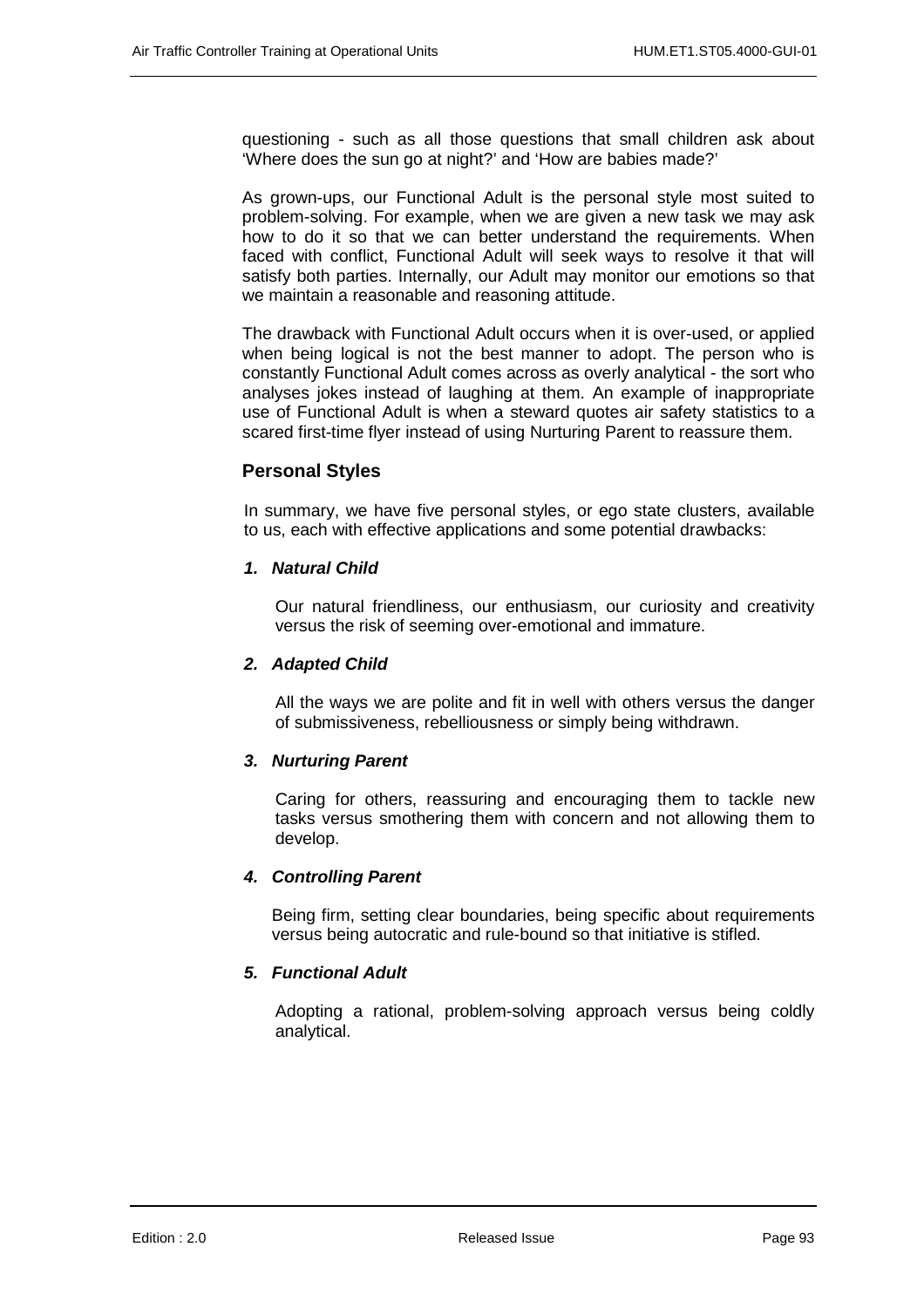# **TRANSACTIONAL ANALYSIS**

# **Analysing Ego States**

We can use the concept of ego states, or personal styles, to analyse transactions between people. This enables us to consider alternative responses when our interactions are not as successful as we wish.

To 'see' our analysis of a transaction, it helps to imagine that our ego states are stacked one above the other in sets of three circles.



Figure 6: Ego States

We can then add arrows to indicate our communication. This will help us see whether we have a match or a clash of ego states. It also prompts us to consider what other options we have.

# **Complementary Transactions**

Complementary transactions occur when the ego states involved in an interaction fit together. When this happens, the lines on **Figure 7** will appear as parallel.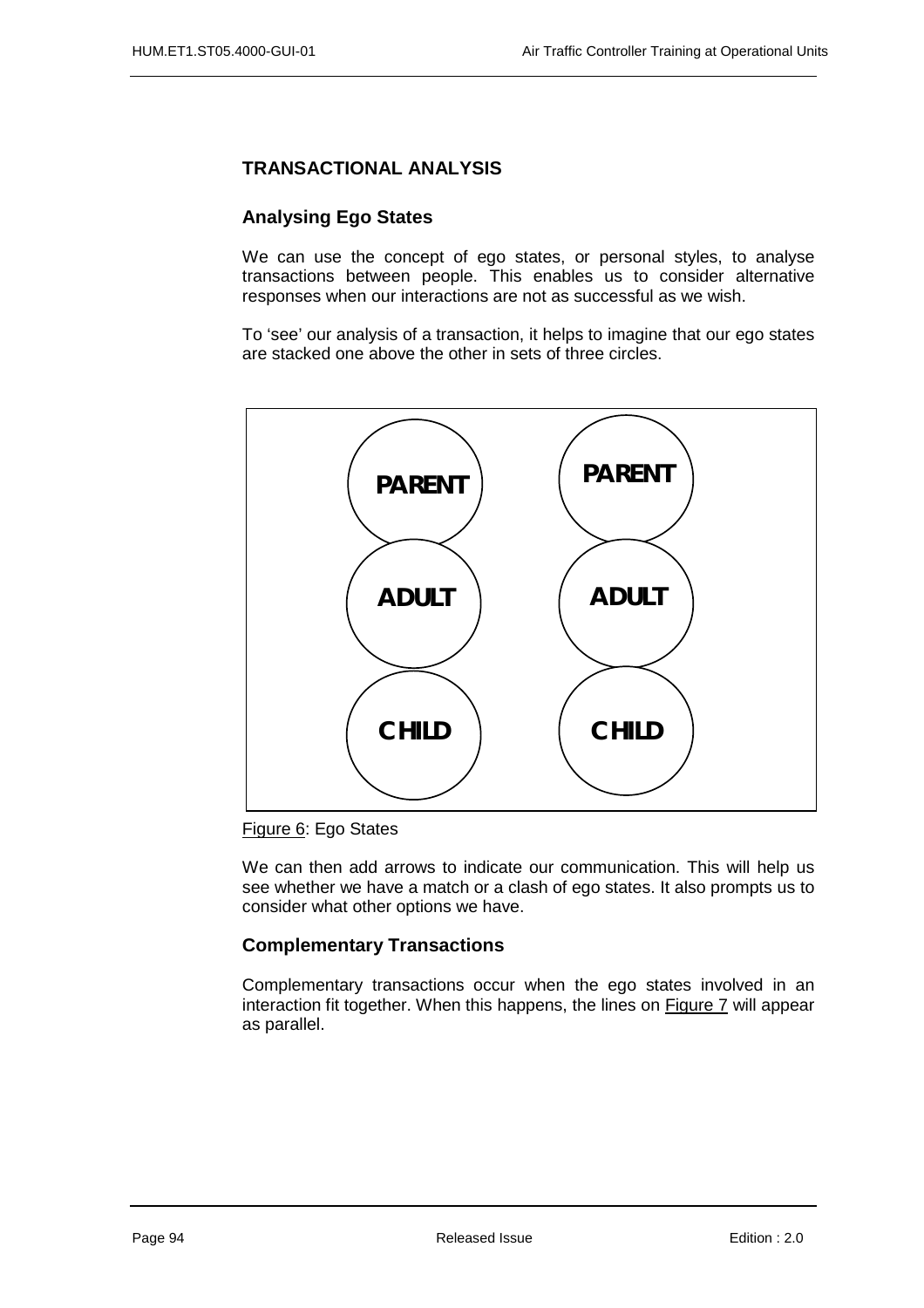

Figure 7: Complementary Transaction

Not all ego states will connect in this way. For Parent and Child ego states, the successful connections will be between the same clusters, i.e. Nurturing to Nurturing, Natural to Natural, etc. Even more importantly, Parent and Child do not connect to Adult. We can only interact directly with our own Adult channel if the other person is willing to do the same.

With a complementary transaction, the interaction can continue until it is completed. This will generally be useful, as we will be able to bring our conversation to a satisfactory conclusion. However, there are times when a complementary transaction is decidedly unhelpful. This occurs when the substance of the communication is negative.

Imagine the scene when the OJTI is in Controlling Parent and the student is using Adapted Child - but the content of the conversation is about how useless the student is. In this case, the interaction may continue for some time, with the OJTI haranguing the student and the student responding in a depressed, submissive way. This will not improve the performance of the student! Instead, it is likely to alienate the student, and make them even more nervous so that their performance gets even worse.

# **Crossed Transactions**

Crossed transactions take place when the ego state that responds is not the one addressed. For example, an Functional Adult to Functional Adult question about when a task will be completed may get an aggrieved Adapted Child to Controlling Parent response about being harassed.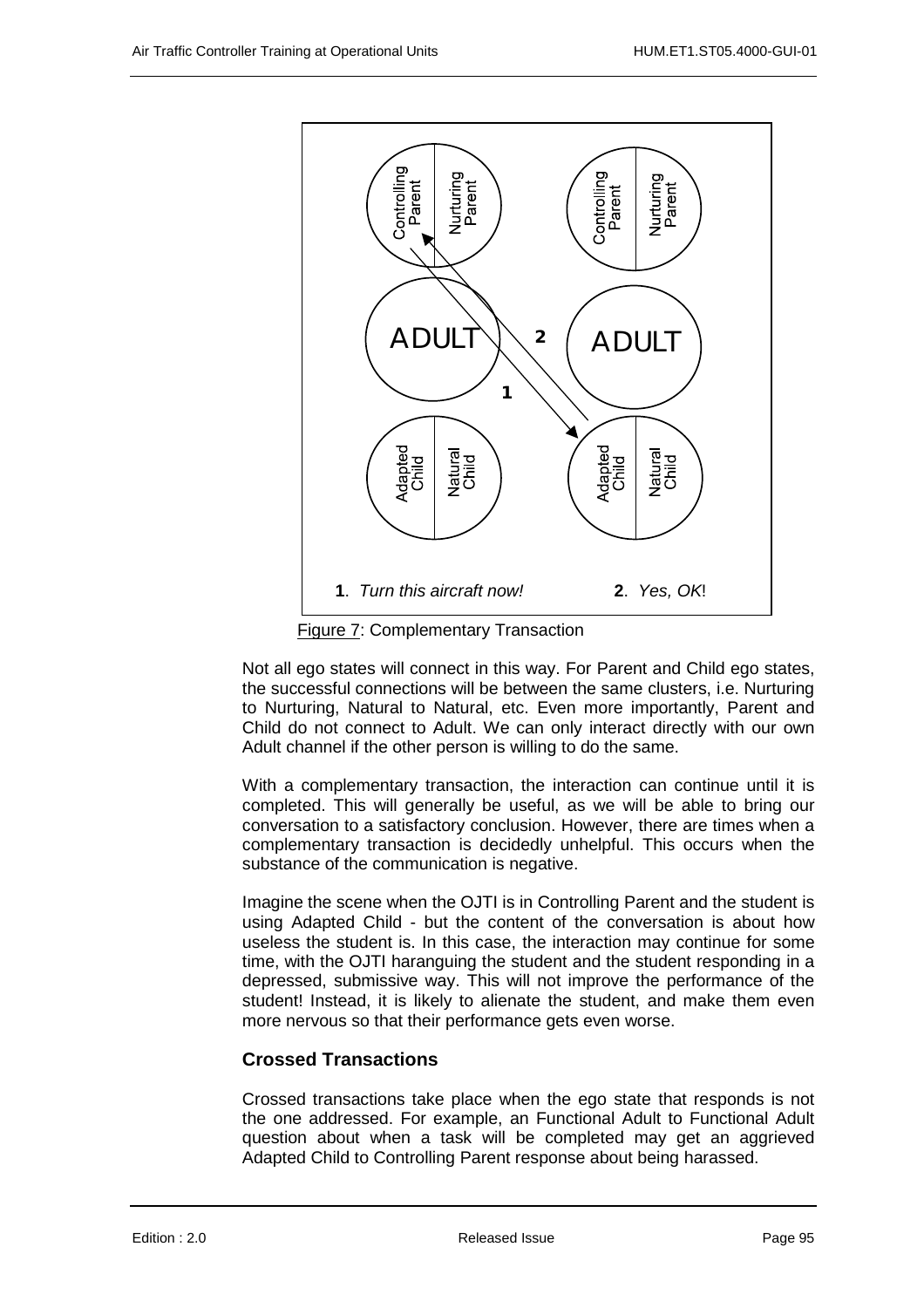

When diagrammed, the lines between ego states will be seen to cross.

Figure 8: Crossed Transaction

With a crossed transaction, the communication will break down or change course in some way. With our task completion example, one person may get so angry that they walk away, or an argument may develop about whether the question is a form of harassment, or the conversation may escalate into a conflict about the respective rights and responsibilities. The original question may never be answered!

A crossed transaction may also be useful. The earlier example of an OJTI who is haranguing a student shows this. If the student wants to get some constructive information about how to improve their performance, they are going to need a shift in ego state from the OJTI. To get this, they need to cross the transaction. Perhaps they could use Functional Adult to Functional Adult and ask the OJTI a direct question about what they should do differently next time.

With luck, the OJTI will then respond from Adult instead of Parent and give them some usable feedback.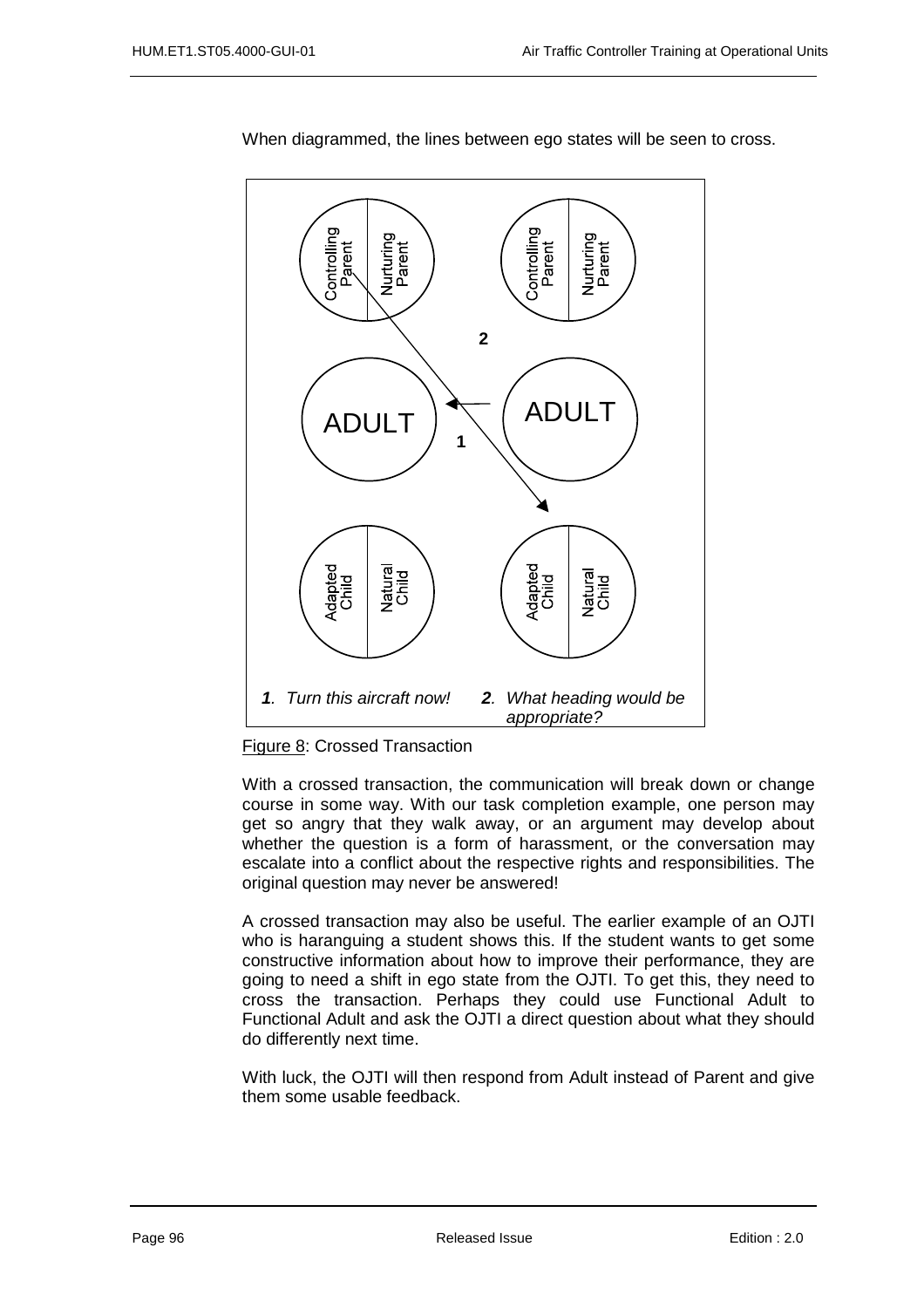# **Effective Communication Channels**

We can in fact identify the four main channels that give the greatest chance of successful interactions. These are:

#### **1. Controlling Parent to Adapted Child**

Use this when it is appropriate to be firm, to set out definite requirements or rules, to delineate boundaries, but make sure these really are justified and not just the personal preferences of the OJTI.

#### **2. Nurturing Parent to Natural Child**

For encouraging someone to tackle new tasks, for reassuring them when they make the inevitable mistakes that go with learning, and for creating an atmosphere in which a student will feel secure enough to ask for help when they encounter problems.

#### **3. Functional Adult to Functional Adult**

This channel signals that the OJTI expects the student to be able to think through problems, identify options, and discuss things with the OJTI. It therefore invites the student to ask questions, show initiative and take responsibility for their own learning.

#### **4. Natural Child to Natural Child**

For being genuinely friendly, for sharing the excitement of learning and achievement with the student, and for celebrating success.

## **Radio Telephony in Air Traffic Control**

It is often said that when we enter our car we seem to change. Similar changes apparently occur when the controller is working. The most obvious indication is the change in the tone of voice when communicating using the R/T, instructions seem to become orders, almost as in the tone indicates that the receiver should better obey, or else!

Analysis of some of the most important transactions of a controller whilst on the job indicates the following: At the start of his duty the controller builds up a mental picture of the traffic. From this picture he makes decisions for control actions. In essence this is the cognitive part of his job. What the onlooker will see and hear could be described as the behavioural part of his job, the communication of decisions to pilots and others.

The controller is, at the very moment, the only one to have a picture of the traffic situation from which he controls by giving instructions such as climb, descend, turn, etc., and by passing relevant information. Orders are dominant in the conduct of the R/T communication and orders are communicated through our Parent ego state, notably the Critical Parent, and this is what the onlooker would hear in the tone of the voice of the controller. This communication style is an effective style when one wants to be firm and decisive, surely necessary when in control.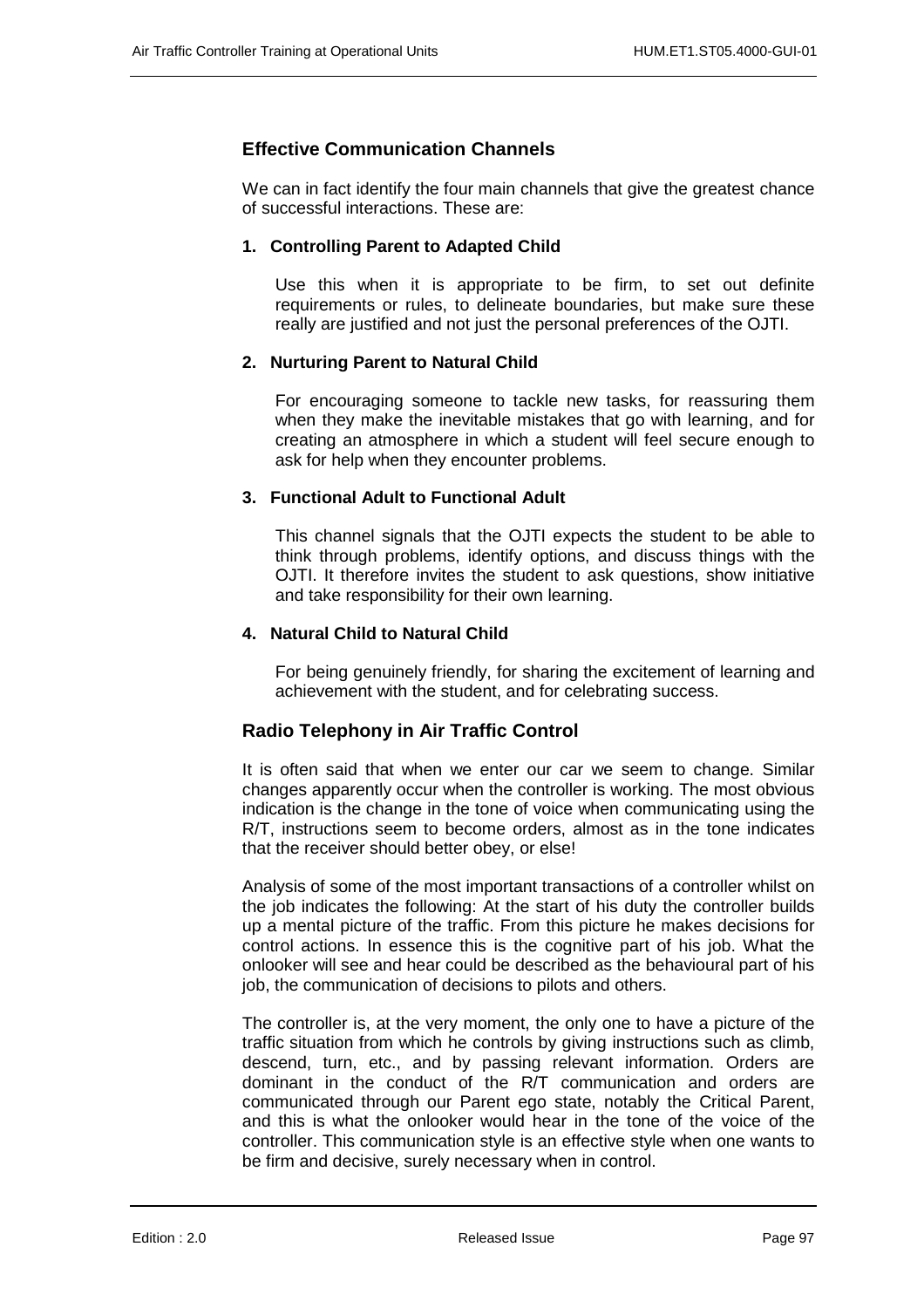Another reason for the controller to switch to Critical Parent mode lies in the concentration needed in order to maintain the mental picture. Nearly all auditive and visual channels are occupied, external interference is unwanted and this fact is communicated non-verbally, a frown, a blank gaze, controlled facial muscles and verbally with, again, a parental tone of voice. All of these signals clearly indicate 'don't disturb, I'm concentrating'.

The change in intonation is unintentional, it is an automatic switch that comes on with the dominant Critical Parent ego state. This automatic switching if often useful, because our reactions are quick. It can also have a very negative aspect because in Critical Parent we base our decisions and communications on past facts and events that may differ incidentally from present facts and events. Remember, actual information is received through our Functional Adult ego state.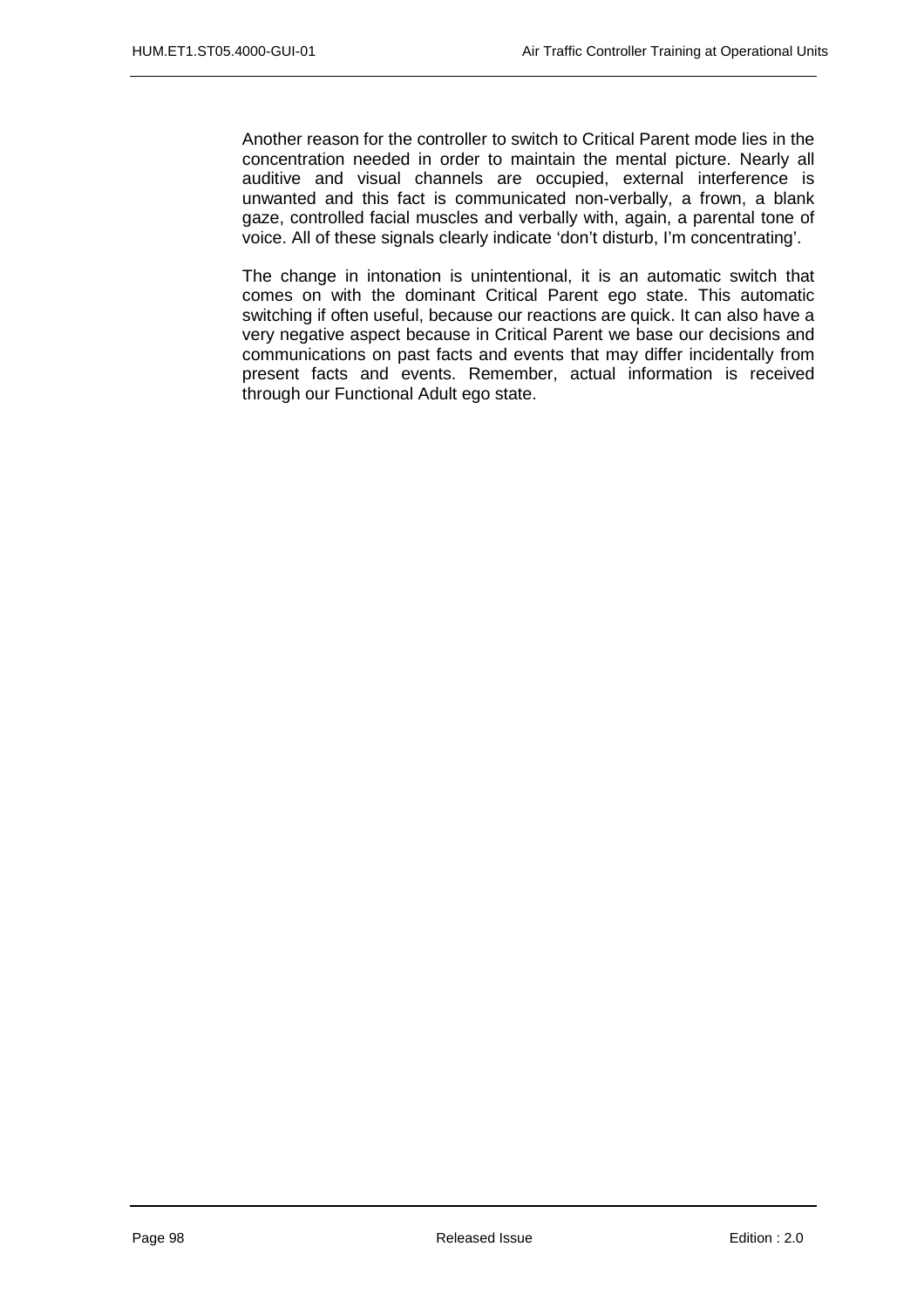# **HIERARCHIES OF EGO STATES**

When we were small children, we spent a lot of time in Child ego state while the grown-ups were in Parent mode. This pattern continued through our schooling. Now, whenever we are put into situations that have similar connotations of someone being more experienced or knowledgeable than us, we are likely to revert to Child ego state without even realising it.

Organisations therefore tend to develop hierarchies of ego states, with each senior person adopting Parent and each junior person opting for Child. If we consider the way in which organisations have layers of employees, supervisors, managers, more senior managers, and top managers, we can envisage a series of Parent to Child interactions stretching up the hierarchy. A middle manager may therefore be in Parent when communicating with their own subordinates, but in Child when interacting with their own boss.



#### Figure 9: Hierarchy

Something every similar happens with OJTIs and students. Coming back into a learning environment triggers memories of school. For some of us, this was an enriching experience where we were encouraged and stimulated. However, for others it was an uncomfortable time when we struggled with some subjects and may even have been criticised by our teachers. Without us realising what is happening, these memories replay and we feel like a child again.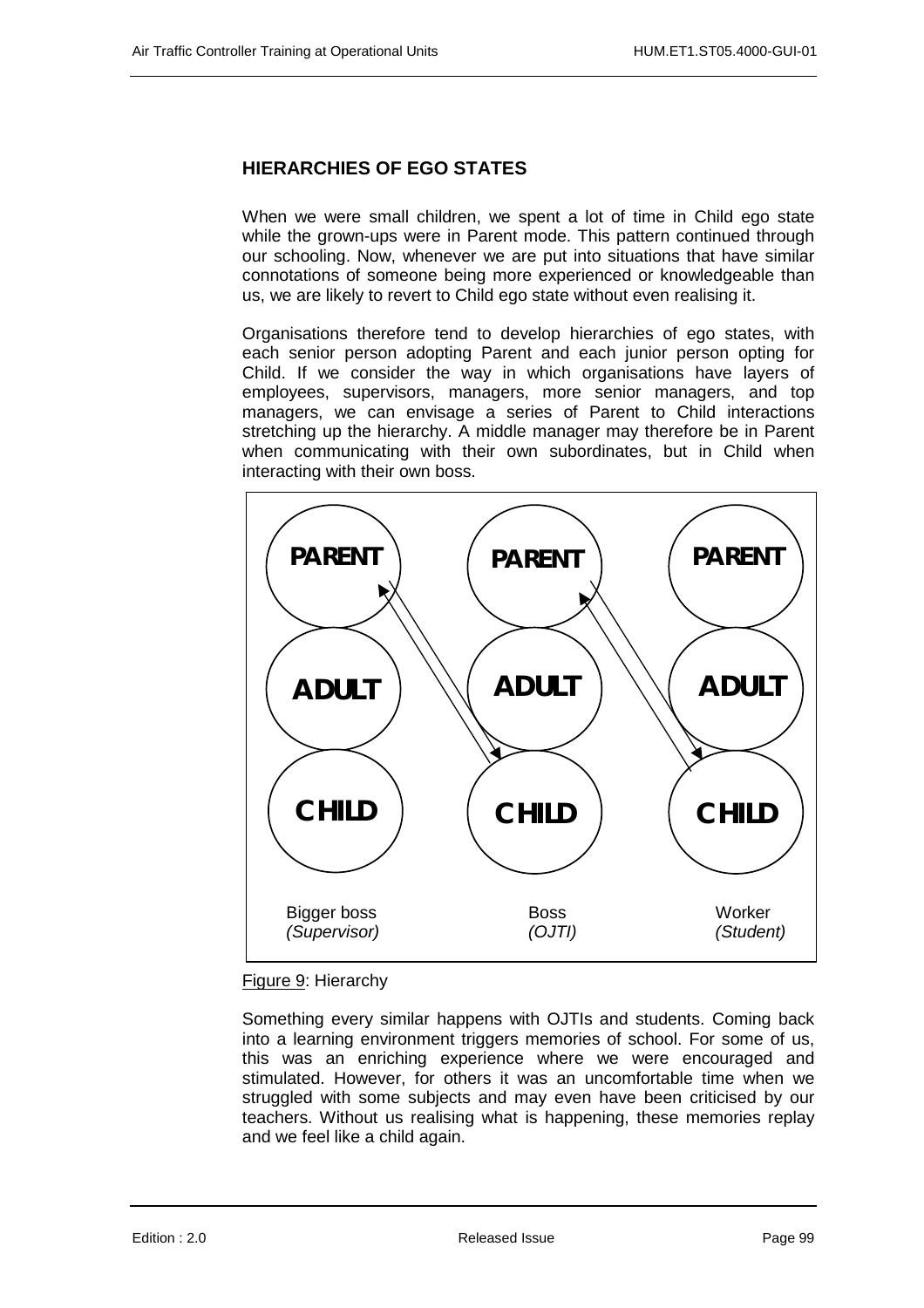This means that our behaviour is likely to come from Child ego state. We may look nervous, or rebellious, or withdrawn - whatever strategy we tended to use most when we really were at school. Our behaviour as student is quite likely to 'hook' the OJTI into Parent ego state, so that they start to respond just as our teachers used to. And so we have closed loop of Child to Parent.

To make matters worse, it is often Adapted Child to Controlling Parent. This means that the student expects to follow instructions and to be lectured to. They may be afraid to ask questions because they were ridiculed at school when they did so. At the same time, they will be completely unaware of behaving like a child.

Sometimes this dynamic begins with the OJTI instead. In these cases, the OJTI uses their own former teachers or OJTIs as role models.

They therefore adopt the same kind of parental behaviour that was shown to them when they were students. Most students will then respond from Child ego state. Often, the most parental OJTIs are the ones who complain most about their students behaving childishly!

Another variation on the Parent to Child theme is for the OJTI to adopt Nurturing Parent. While this may be appropriate at times to encourage and reassure, if it is overdone the OJTI becomes too protective. They may then insist on helping the student too much, or place so much emphasis on possible mistakes that the student becomes afraid to act.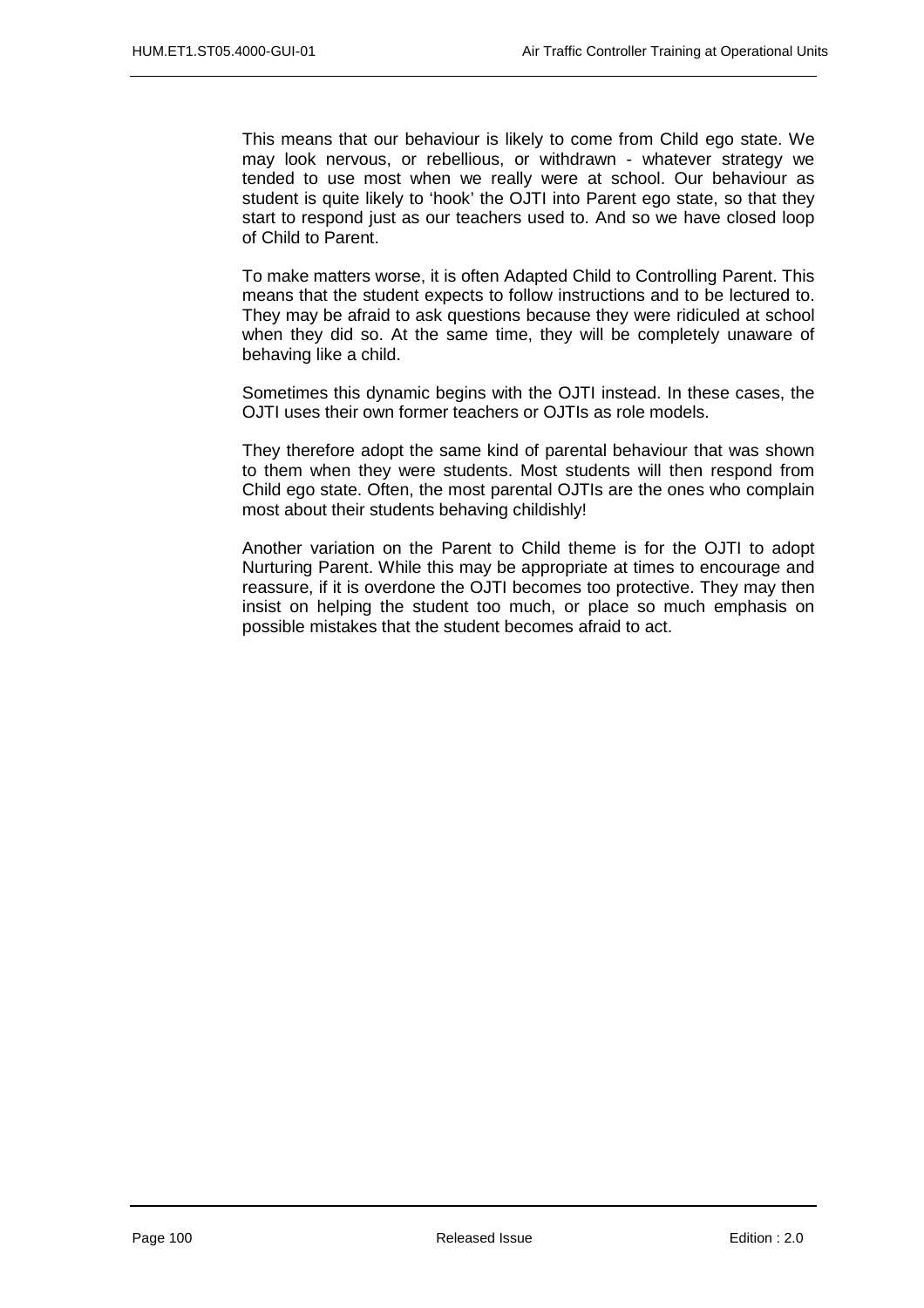## **BODY LANGUAGE AND PERSONAL STYLES**

Our personal styles, or ego states, often show up most in our body language and other non-verbal signals. Indeed, it is estimated that the words we use count for only a small proportion of the messages that we transmit to others.

The tone of voice we use can be fairly easily associated with our ego state. Nurturing Parent will speak in a caring, concerned way. Controlling Parent will sound firm, or maybe very critical. Functional Adult will sound fairly neutral but interested and responsive. Adapted Child may be very polite, or timid, or sulky, or rebellious. Natural Child is likely to sound friendly, excited or curious.

Our movements and gestures also provide ego state clues. Nurturing Parent may give encouraging nods, or pat someone on the arm or shoulder. Controlling Parent may point accusingly, or cross their arms across their chest, or tap with a finger on the table as they make a point. Functional Adult can often be distinguished by the lack of distracting movements or gestures. Adapted Child is often accompanied by a lot of fidgeting, as if the person cannot get comfortable. Natural Child will also involve movement but this is likely to look more like excitement or enthusiasm.

The position of our bodies can convey powerful ego state signals. Standing so that over people have to look up at us is likely to transmit Parent ego state even when we have no intention of doing so. This is why taller people are often responded to as if they are in charge, and why short people sometimes over-compensate by becoming extra-parental when they feel they have been overlooked.

Where and how we stand will differentiate between Nurturing and Controlling. If we are in Nurturing Parent, we are more likely to stand alongside but slightly angled towards the other person. We may also stoop slightly so that we are leaning over them. In Controlling Parent, we may face them directly; the closer we stand the more confrontational we will appear.

Sitting so that people look down at us will often signal that we are in Child ego state. Adapted Child may be associated with sitting in a very proper manner, or with slumping if we are bored. Natural Child is more likely to curl up, perhaps even raising our feet to the chair if we get really engrossed. Sitting while others stand, or using a lower chair, may inadvertently convey an invitation to others to act like a parent towards us. If we sit at a terminal while a student stands over us, we may generate stress in the student, who will be struggling with conflicting responses. Their mind will tell them we are the OJTI and therefore Parent, while their body will signal that we are Child.

The most appropriate body position for Adult is to be level with the other person. This might be facing them, when we can have level eye contact. It might be alongside them, when we can both look at the same document or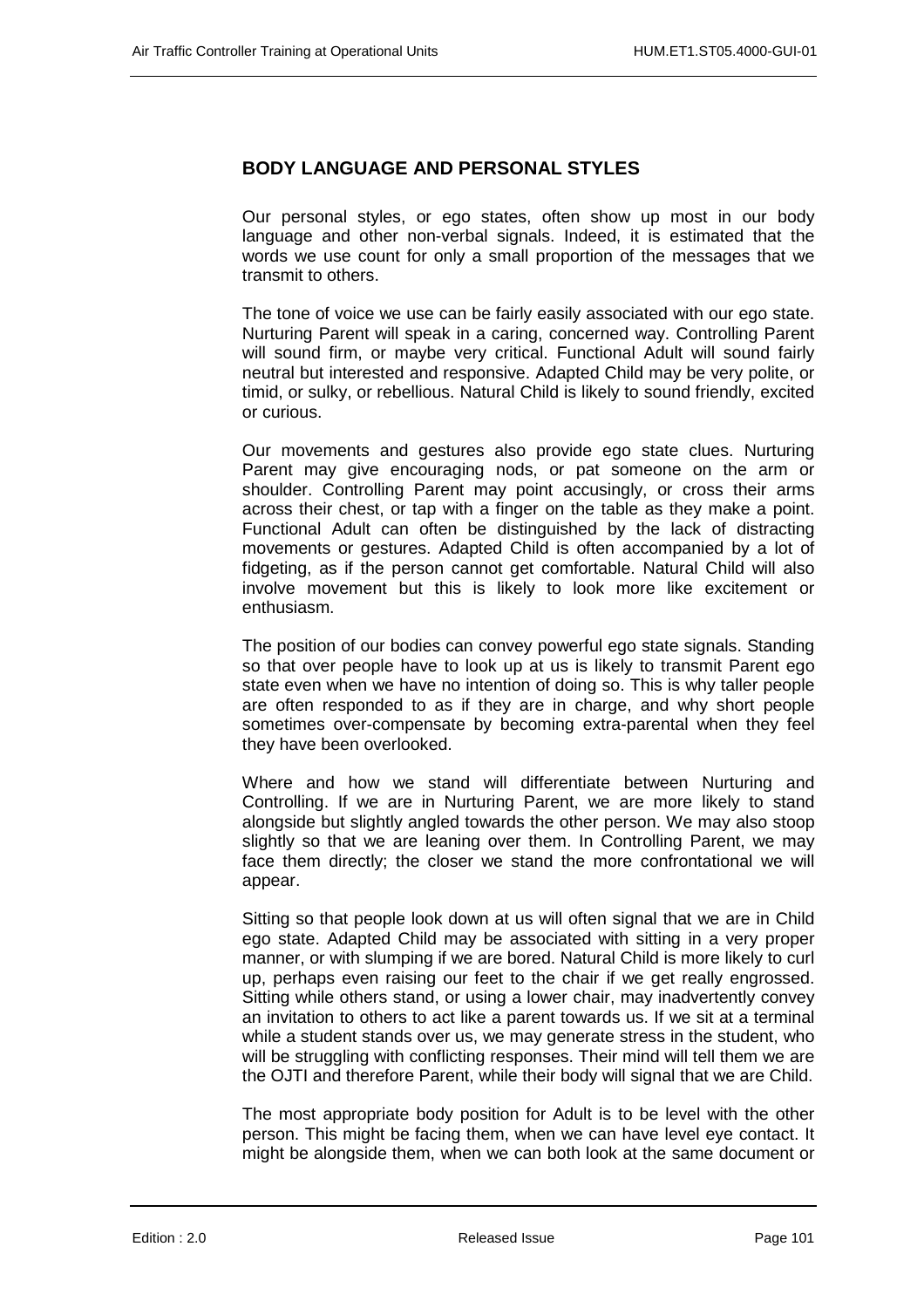screen. It may be standing or sitting, providing both of us are doing so. Sitting is often a useful technique if we are taller or shorter than they are.

Finally, muscle tone is part of the overall picture. Parent ego state tends to have a somewhat controlled muscle tone, as if we are conscious of being a big person and mindful of our physical impact on others. It may of course also come over as physically threatening. In Adult, we will appear relaxed yet alert. We will seem to be comfortable within our body. In Child we will give an impression of being ready to move at a moment's notice. We may seem like a coiled spring, or a lively child who wants to be active instead of sitting still.

# **CONFLICT RESOLUTION**

Conflict may arise because of differences in opinions, clashes between objectives, or simply from miscommunication. Opinions and objectives need discussion if they are to be reconciled, which again leads us to communication skill as a key factor in resolving conflict.

# **Channels of Communication**

We have already seen how the channels we select for our communication can effect the result. If our personal styles, or ego states, are not compatible, we may fail to connect. If we signal one ego state with our body language but another with our words, we will be incongruent and cause confusion.

The four main channels for successful communication - Controlling Parent to Adapted Child, Nurturing Parent to Natural Child, Functional Adult to Functional Adult and Natural Child to Natural Child, will minimise the amount of conflict generated. They are also useful as antidotes to conflict, as in the following examples:

- Controlling Parent to Adapted Child can be applied as a firm way of stopping an argument, e.g. 'We will solve this issue best by avoiding personal criticisms!'
- Nurturing Parent to Natural Child provides reassurance, e.g. 'I am sure we will be able to find a solution that meets your needs.'
- Functional Adult to Functional Adult engages both parties in joint problem-solving, e.g. 'Let's consider what options we have available to us.'
- Natural Child to Natural Child invites a more genuine closeness and connection, e.g. 'I'm worried about this too. Let's make sure we stay friends while we sort it out.'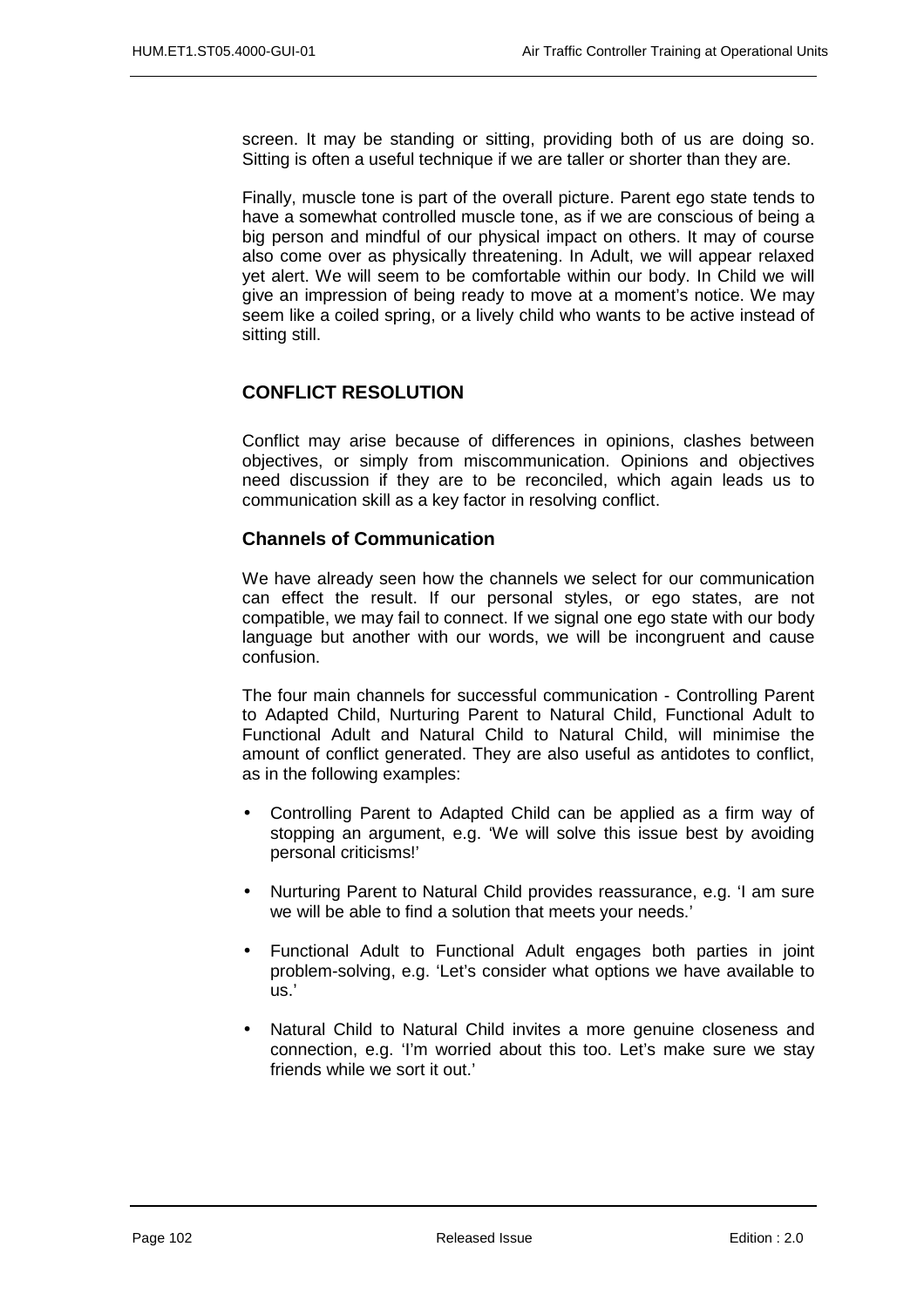# **Understanding Conflict**

We can use the Personal Styles concept to give us a model for understanding conflict. From this, we can identify alternative ways of preventing it or dealing with it once it has arisen.



Figure 10: The Stages of Conflict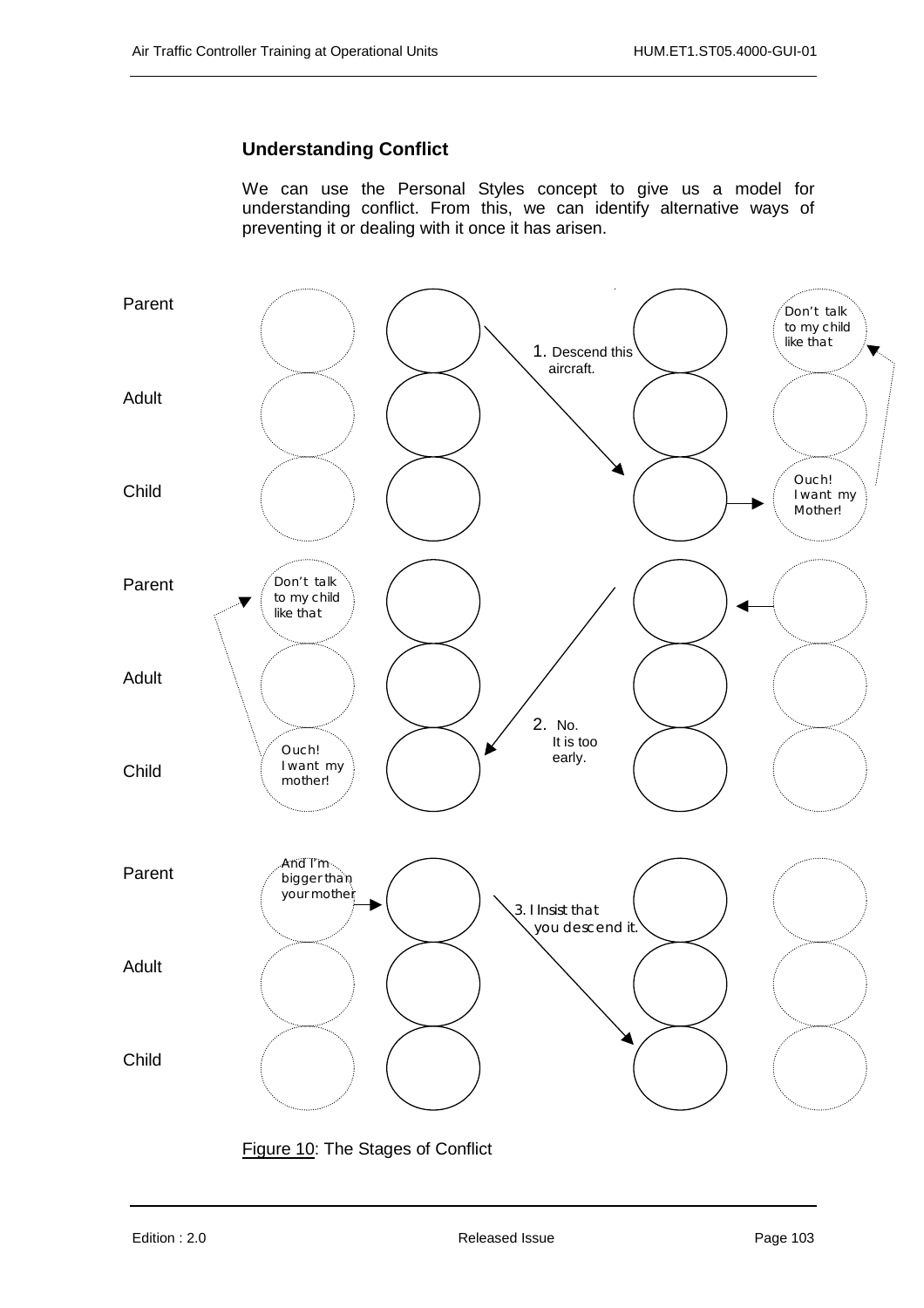So, often what leads to conflict is an inadvertent replay of Inner Parent or Child. Either the student feels as if they are back at school or the OJTI starts the process by treating the student as if they are a child. The student may then respond with a replay from their Inner Child memory bank - and becomes difficult and rebellious. At this, the OJTI searches their own Inner Parent for a copy of an even more authoritative teacher - and talks down to the student even more. So the student gets more rebellious, the OJTI gets more controlling and little learning takes place.

Alternatively, the student may do what most small children do when they feel threatened - they fetch a trusted grown-up such as mother. They cannot fetch a real mother, but then they don't need to because they have an excellent copy filed in their Inner Parent memory. So the student now speaks to the OJTI in the way that mother might have done in support of her offspring.

At this point, the OJTI feels threatened. So they too fetch a grown-up from their Inner Parent files - and before long the 'mothers' of the OJTI and the student are in conflict. They may even bring in the grandparents if the mothers are not powerful enough!

# **Handling Conflict**

The best way of handling conflicts like this is to avoid them in the first place. An awareness that students are likely to feel stressed, and may well revert to childhood memories, should alert the OJTI to provide extra reassurance and encouragement. Respecting the previous expertise of the student is also helpful, as it reminds them that they have useful past experience of learning how to do things. Finally, inviting them to play a part in designing their own learning programme will stimulate their Adult reasoning ability.

If a conflict arises, then the extended internal/behavioural model shows what is needed.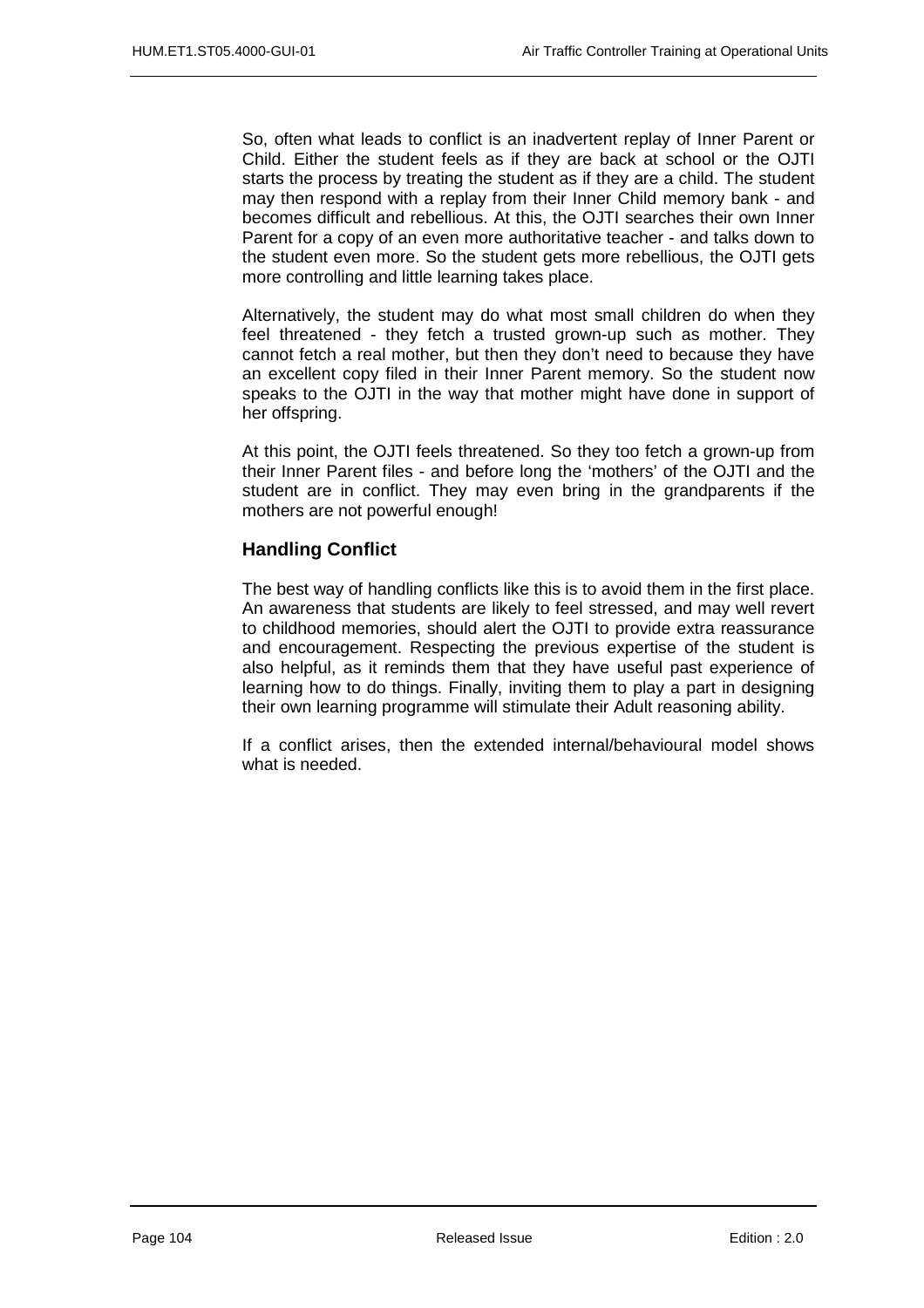

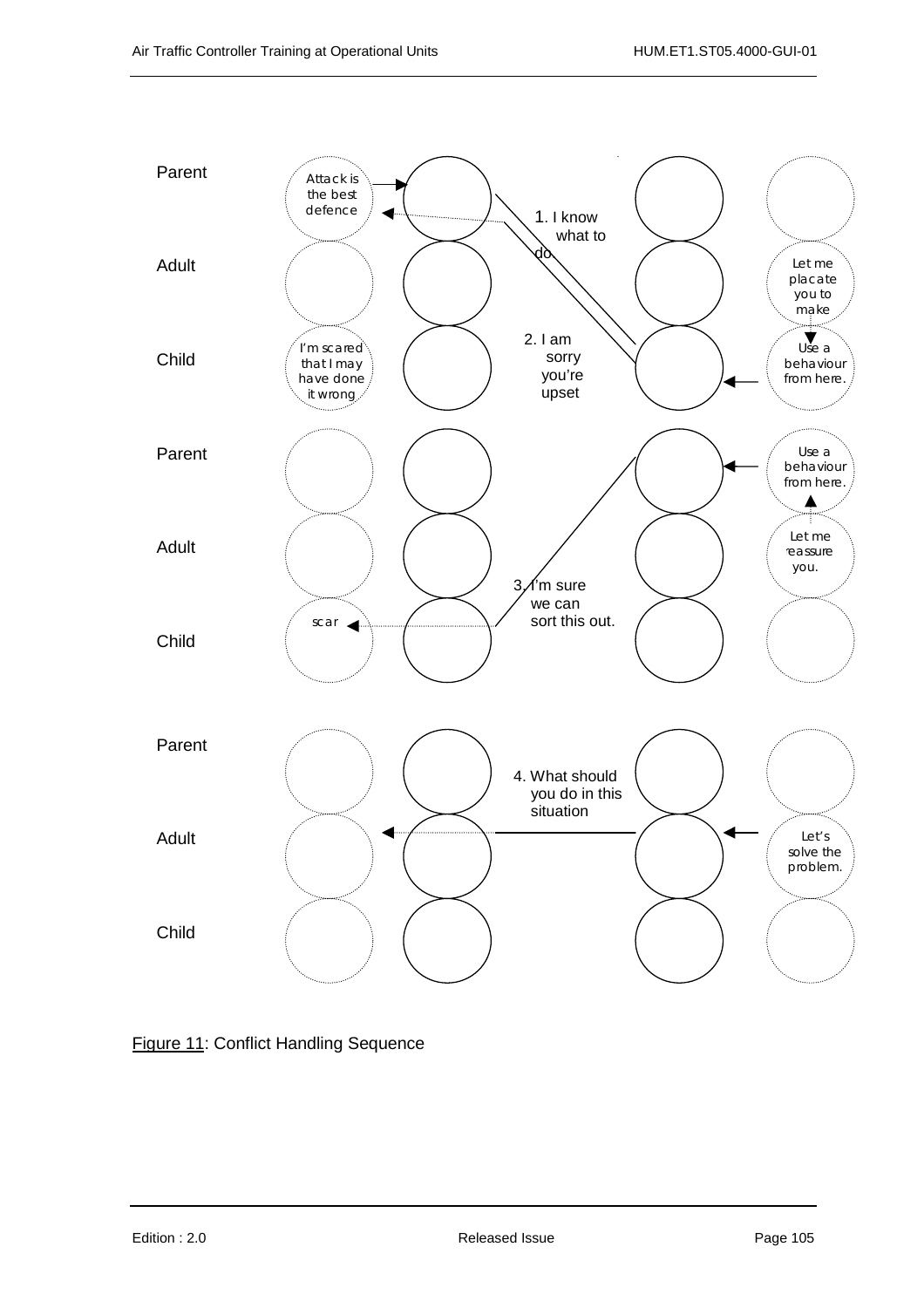We have a scared Inner Child and an angry Inner Parent to deal with. We want to connect with an Inner Adult so that the student will return to functioning in the here-and-now.

Our sequence of behaviours is therefore:

- 1. **Adapted Child** to respond apologetically to their Controlling Parent, and thus to the Inner Parent figure that has been stimulated.
- 2. **Nurturing Parent** to reassure their Inner Child and invite their Natural Child to reappear with its curiosity and desire to learn.
- 3. **Functional Adult** to invite their Inner Adult to take charge again, and their Functional Adult to join the OJTI in problem-solving.

It may be necessary to repeat the sequence if the student is very stressed. This is because we often fail to pick up unexpected signals when we are upset.

Note that the sequence needs to be just that - a sequence of one behaviour after the other, without pauses in between. It does not have the same effect if the OJTI splits them into three separate interactions.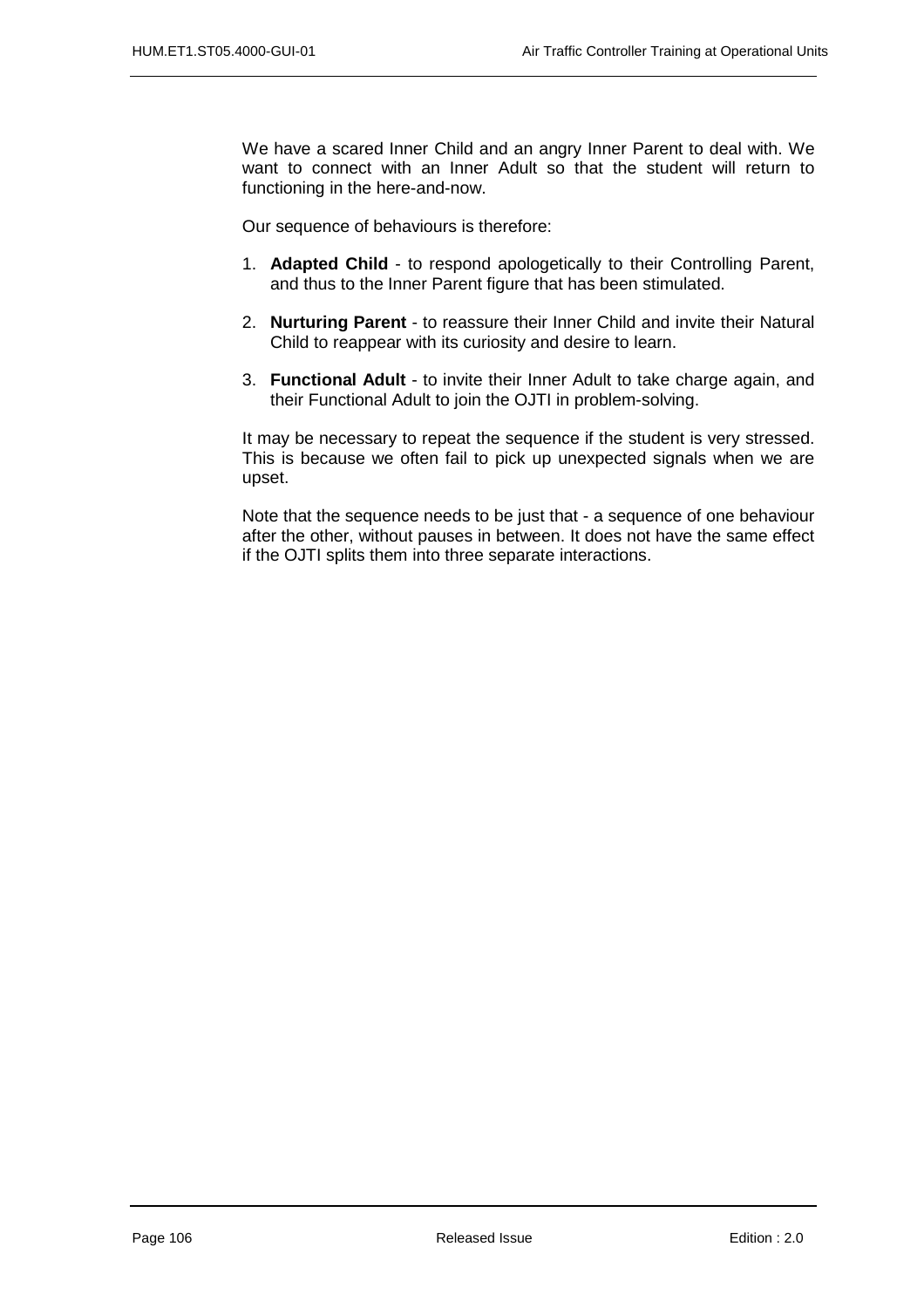### **THINKING SKILLS**

### **Discounting**

Discounting, when applied to our thinking abilities, is the process whereby we overlook or minimise some aspect of ourselves, others or the situation. The discounting process occurs outside our awareness but can often be recognised by other people through what we say and do.

It is as if we have certain closed loops, or gaps, in our mental images. These lead us to see, hear or feel what we expect to see, hear or feel. Shown common phrases with typing errors, we may automatically 'read' the correct version. This is why it is so hard to proofread our own work. When shown a picture that has been deliberately drawn to provide more than one perspective, we settle for our first interpretation unless we are prompted and sometimes even then we can't see the other version.

The same process occurs when we talk to other people. We hear what they are saying and make assumptions about what else is stored within their minds. The concept of spider maps helps us understand this. People will have their own, idiosyncratic map of a topic. Some peoples' maps will contain more information than others will. There will also be variations in the ways that connections are made within the maps.

Your map of school, for example, may be divided into subjects, teachers, sports, friends, hobbies, homework, and exams. Rather like a real spider, you are unlikely to manage more than eight legs. Each of these legs will then be further subdivided. Another person may have similar main categories but then go on to subdivide in different ways. They may also have very different experiences and emotions associated with the various elements within their map. Someone who enjoyed school will call to mind a very different 'spider' to someone who hated it. And someone who had only private tuition will find it hard to comprehend what a mental map of school might contain.

#### **Coaching with Spiders**

We can use this idea of spider maps to help us be better trainers and OJTIs. The student will probably have a far less extensive or wellstructured map than we have for the area we are teaching. If we ask them questions, we can find out what they know already. We can also check it for accuracy, and for whether they have the most efficient structure to it.

We can then provide them with a new structure if necessary. We can also guide them on how to build up a more detailed map, and give them practice at accessing it as part of the learning process. We can make a point of emphasising any aspects that are likely to conflict with what they already know, so that they update their maps. Finally, we can question them again to make sure that they now have the best possible map filed away.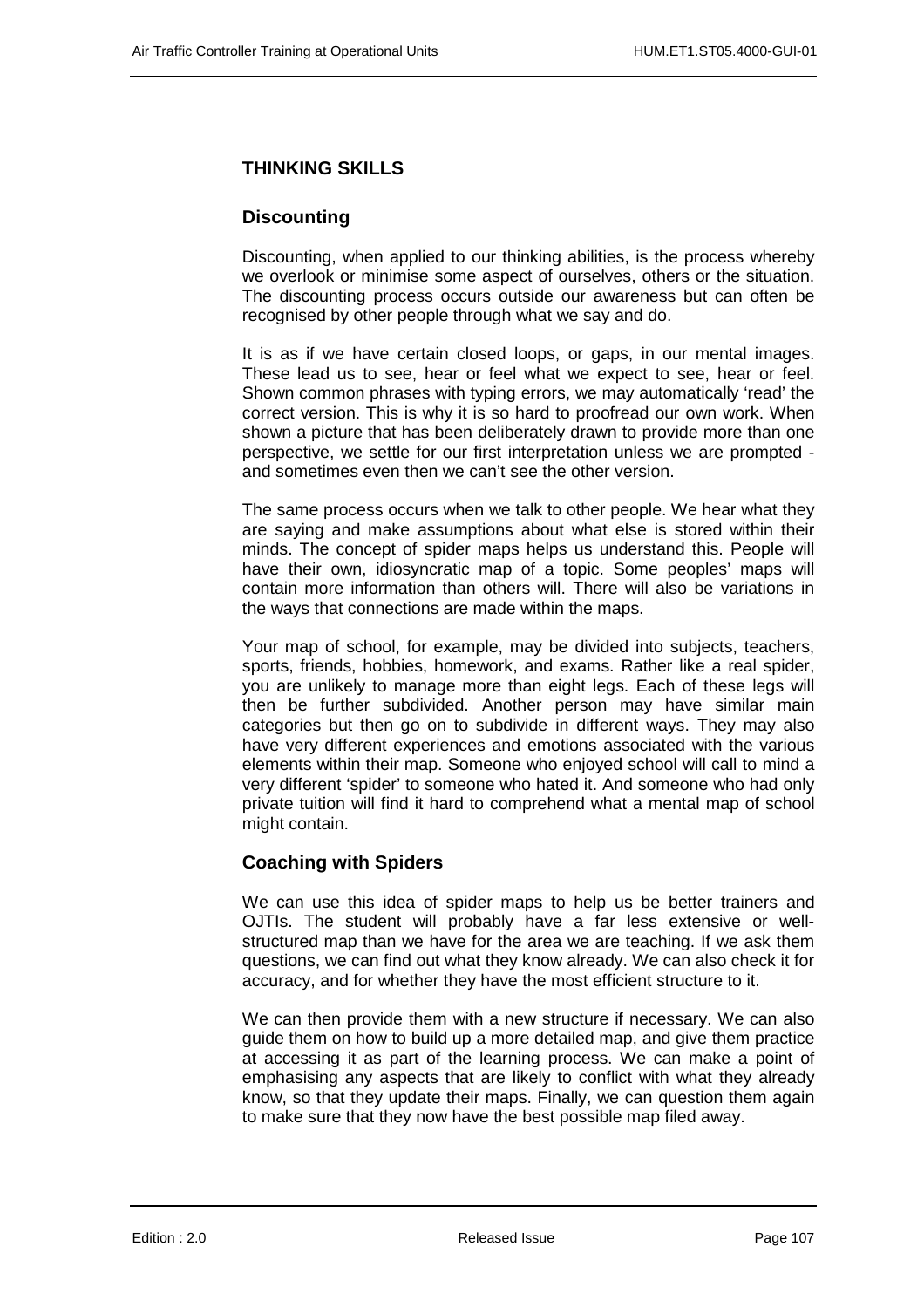## **Levels of Discounting**

Another way in which a knowledge of spider maps and the discounting process can help us be better OJTIs is to check how the student may be unwittingly sabotaging themselves. There are four levels at which people frequently discount:

**The situation** - We may overlook some aspect of the situation. Perhaps we are overloaded so we can't process all the stimuli that are coming in. Whilst we pay attention to one thing, we overlook another. Or maybe we filter out something because we are not used to paying attention to it. Situation discounting is like the way we can tune out the background conversation to stop it interfering with our concentration.

The problem is that sometimes we tune out too much. Our students may miss things because the situation is so new to them. We may fail to point things out because we are so used to them that we respond automatically.

**The significance** - We may be picking up the signals but not recognise the significance of them. If the stimulus is not connected in our mind map with something that provides meaning, we may not realise we need to take action.

A student may note an event but not realise it means something. Or they may make a mistake because they have no mental image yet that would alert them to the consequences of their action. An OJTI may identify that the student is making mistakes but fail to notice the significance of several errors arising from the same misunderstanding. The OJTI may also discount the significance of non-verbal signs of anxiety or overconfidence.

**The solutions** - sometimes we recognise something is significant, and that it represents a problem, but believe there is no solution. This is not discounting if we genuinely lack the relevant knowledge of the subject, and provided that we do believe there could be a solution that we don't yet know of. It is discounting when tell ourselves that problems are insurmountable.

Students may discount around solutions when they find it hard to learn from the OJTI. For example, they may realise that they are not learning because the OJTI is not a good teacher, yet believe there is nothing that could be done about that - instead of talking to the OJTI and maybe asking for help to be provided in a different format.

An OJTI may do the same sort of discounting when they decide that their teaching is not working but make no attempt to find out about alternative methods. Human beings have the strange habit of repeating behaviour that has already proven to be ineffective, as if it will somehow work if we do it harder.

**The skills** - we may know that solutions exist but believe that we, or others lack the necessary skills to implement these options. This is a fairly common form of discounting in learning situations.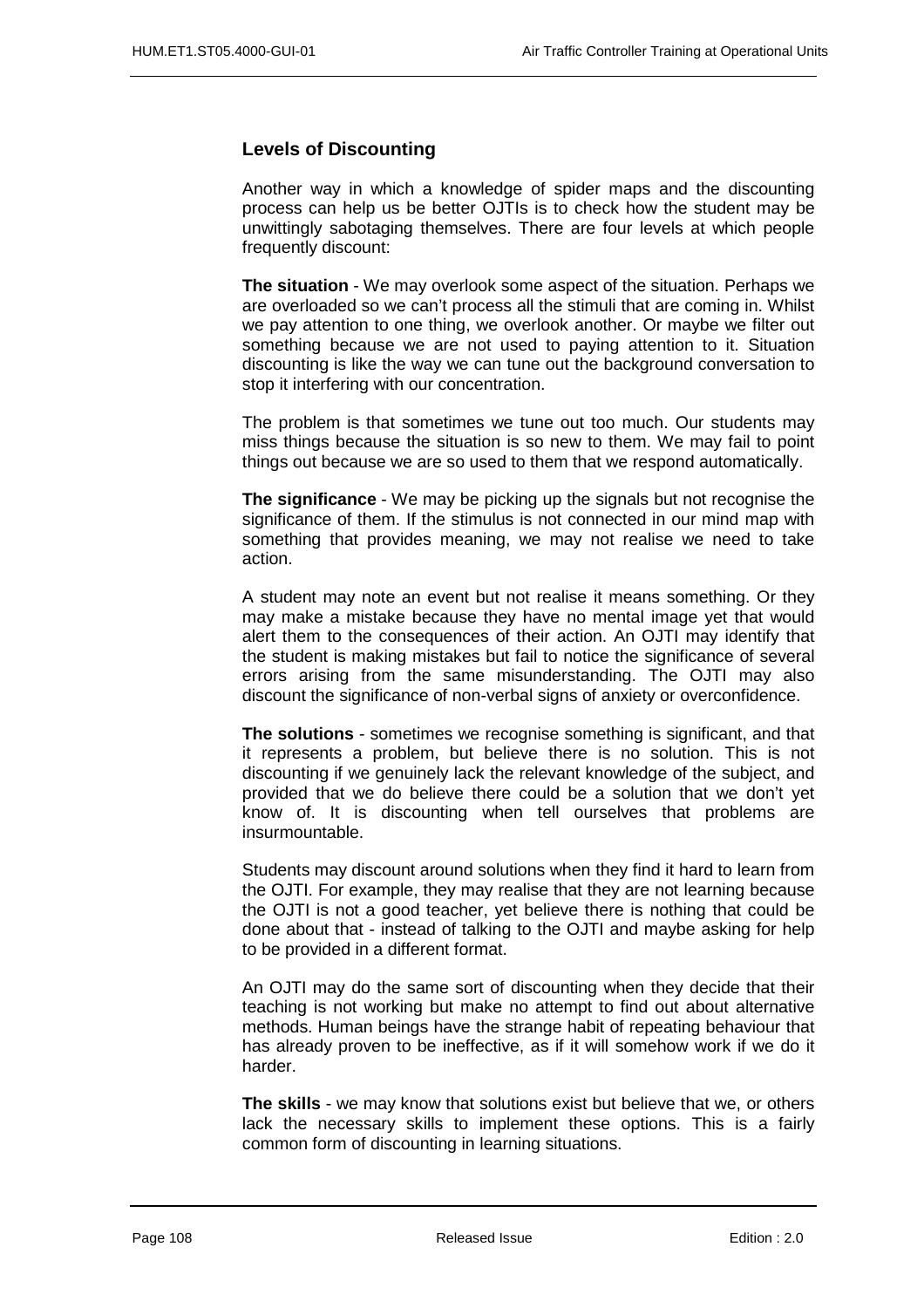Students may lack confidence in themselves even though they may have gone through a careful selection process. They may well talk about how they despair of ever getting it right. They may also behave in a confident manner but secretly doubt their own abilities. This doubt will interfere with their concentration and application, so they make mistakes, and they see this as evidence that they were right to doubt themselves!

OJTIs may have similar doubts about their own competence as OJTIs. A more serious discount occurs when the OJTI decides that the student lacks the necessary skills. A poor OJTI will blame the student rather than recognise their own lack of training skill.

Discounting is a difficult process to stop because we don't realise when we are doing it! It is a case of 'We don't know what we don't know'. We need feedback from others, who can often spot the things we overlook. We can also look for patterns in the ways we fail - if we can identify situations in which we are the common denominator we may be able to work out how we are discounting.

### **Steps to Success**

OJTIs need to assist students to overcome discounting. We can do this by starting at the same level as the student and 'walking' with them up the steps to success:

- **Situation:** Check we are both using the same information.
- **Significance:** Check we both have the same spider maps for assessing the information.
- **Solutions:** Explore the various alternatives available.
- **Skills:** Demonstrate, explain, quide and never forget that the point of coaching is to build new skills in the student.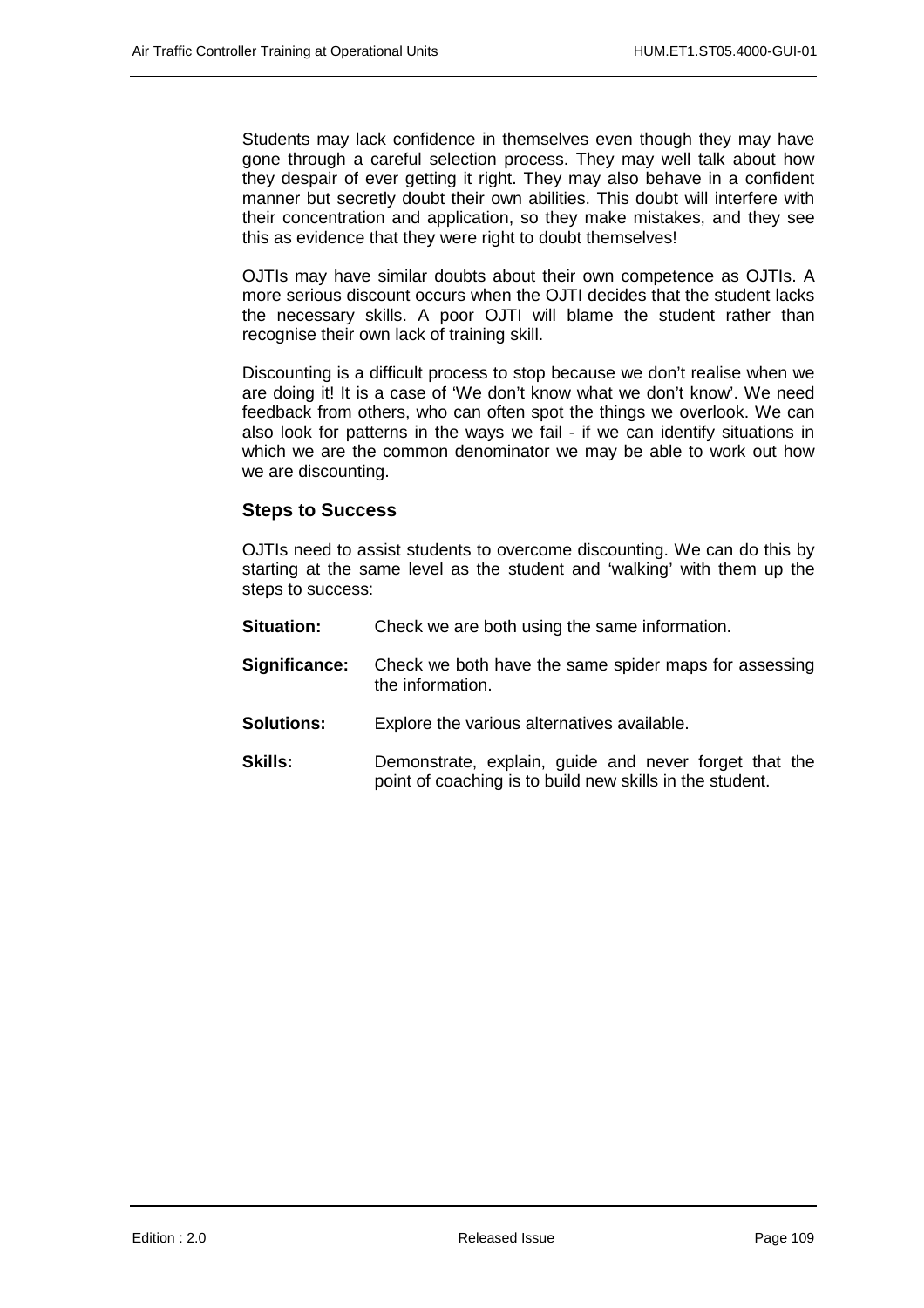# **STROKING**

# **Units of Recognition**

Stroking is jargon for giving some form of human recognition to another person. A stroke is a unit of recognition, which can be anything from a glance to a hug, with conversation coming somewhere between these two extremes.

All humans have a biological need for strokes. Without human recognition. We are like the orphans in Romania - we fail to develop properly. Solitary confinement is kept as a severe punishment as well as a method of brainwashing, because we know that few people can stand such total lack of contact for long.

Although the first strokes we receive as a baby are physical, by the time we are grown-ups we have learned to accept our strokes verbally and visually as well. At work touch strokes tend to be confined to handshakes or greeting kisses. Instead we concentrate on non-physical strokes. We see smiles and frowns; we hear praise and criticism; someone asks after our family or chats about hobbies.

There are also cultural differences in the kinds of strokes that are acceptable. It is sometimes joked that the further south you go in Europe, the warmer the strokes get. It is certainly true that there are some national variations, although it is also true that all human beings need strokes to maintain their sense of self.

Strokes have different levels of intensity. A ritual greeting is low on the scale whereas a compliment (or complaint) about our performance will be much more intense. The status of the giver may be more or less significant to us than the same comment from the managing director.

### **Positives and Negatives**

Strokes are also positive or negative. A positive stroke is one that is life enhancing, that invites us to feel that we and others are OK. A negative stroke invites a person to feel that they or others are not OK in some way that encourages a view of the world that incorporates winning and losing rather than win-win. Note that constructive criticism is a positive stroke because it signals that we can learn and improve our performance.

Destructive criticism, which attacks us as a person rather than suggesting possible behaviour changes, is a negative stroke.

All of us learn when we are young that negative strokes are better than nothing. We also learn how to stimulate others to give us negative strokes. Imagine a small child playing happily with some toys; few parents would interrupt to stroke the child positively at this point. Instead, they are likely to take the chance to have a short rest from their childcare duties.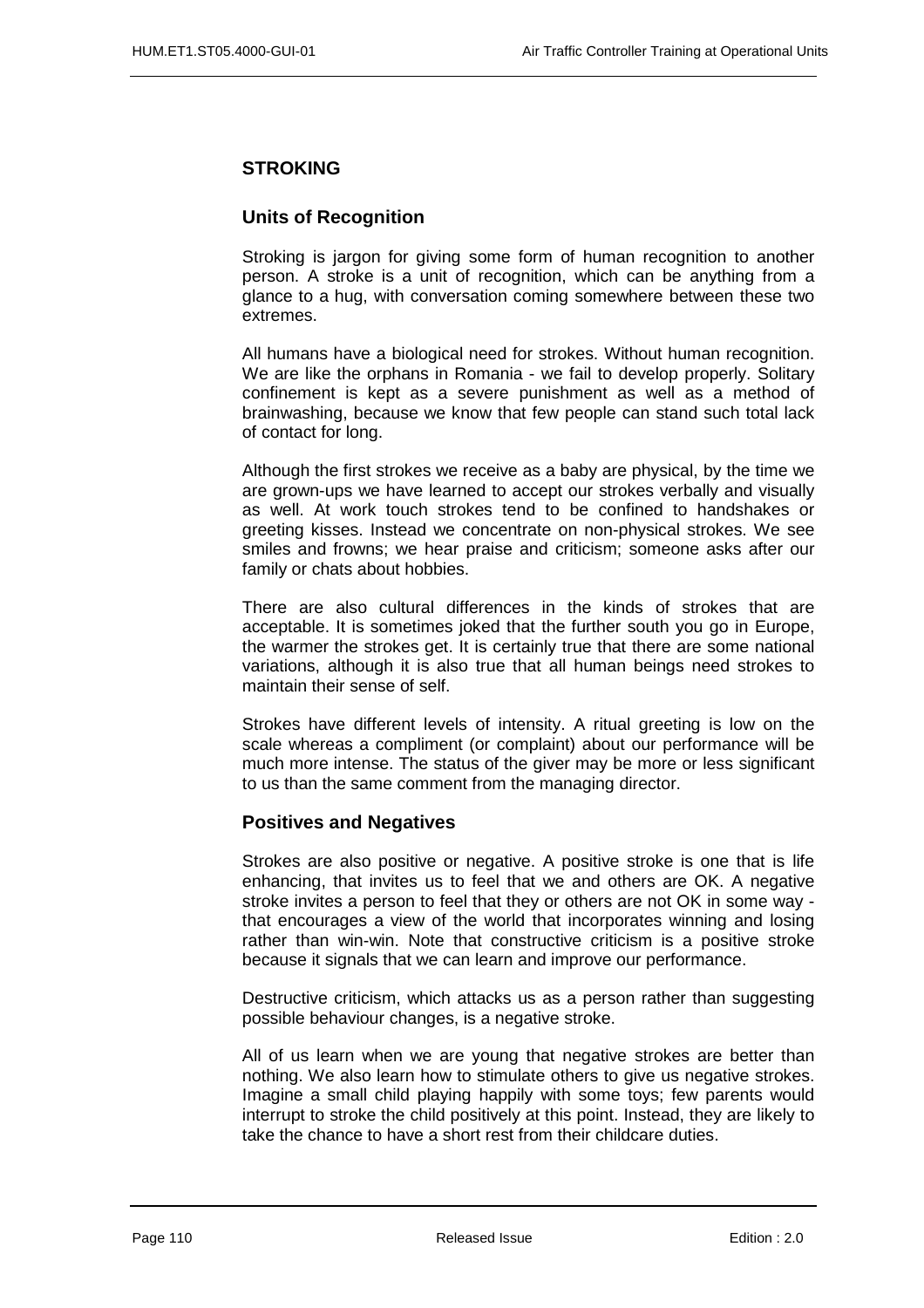On the other hand, let the same child do something naughty and the parent is likely to react instantly with a negative stroke.

Children are natural scientists, constantly testing out hypotheses about how the world operates. They experience these two reactions and come to a conclusion which is usually that you can't always stimulate positive attention when you want it but you can generally provoke negative strokes at any time. This theory will usually be confirmed at school, where teachers tend to pay most attention to the children who misbehave. Managers within organisations follow similar habits, often spending far more time with poor performers than they do with other employees.

There is a more serious drawback to negative strokes than the unpleasant atmosphere they create. Negative strokes reinforce the very behaviour that they are intended to stop, especially if the recipient is short of positive strokes. This is because strokes are biologically necessary so any stroke is better than none. People will therefore continue to act in ways that stimulate negatives if that is all they can get.

### **Stroking Patterns**

We all establish stroking patterns. These are the characteristic ways in which we give and receive strokes. The major part of our pattern will involve the people we spend most time with. We may have separate patterns for work, family and friends. In each, there will be typical strokes we exchange. The content and style will vary if we are targeting our strokes to the receiver, or will be unhelpful stereotyped if we only give out the type of strokes we prefer ourselves.

These stroking patterns make a significant contribution to our 'psychological stability'. Without them, our world seems unbalanced. If we change our jobs, we often heave behind the stroking patterns established with our former colleagues. We may then feel stressed until we can create new patterns with our new colleagues. If we are learning a new job, we may be very reliant on our OJTI for strokes.

### **Strokes as Feedback**

Good OJTIs recognise that feedback is a powerful form of stroking. They therefore make sure that they give only positive strokes, whether these consist of praise or constructive criticism. They know that negative strokes will only serve to reinforce the very behaviours that they don't want.

Wise OJTIs also realise that strokes from them will be perceived as extra powerful. This is partly because of the tendency for students to act like children and think of OJTIs as parent figures. Another factor is the dependence of the student on the opinion of the OJTI - the student may not yet understand the task well enough to judge their own performance.

In addition, the student may have changed jobs and will therefore have lost the stroking patterns associated with their former colleagues.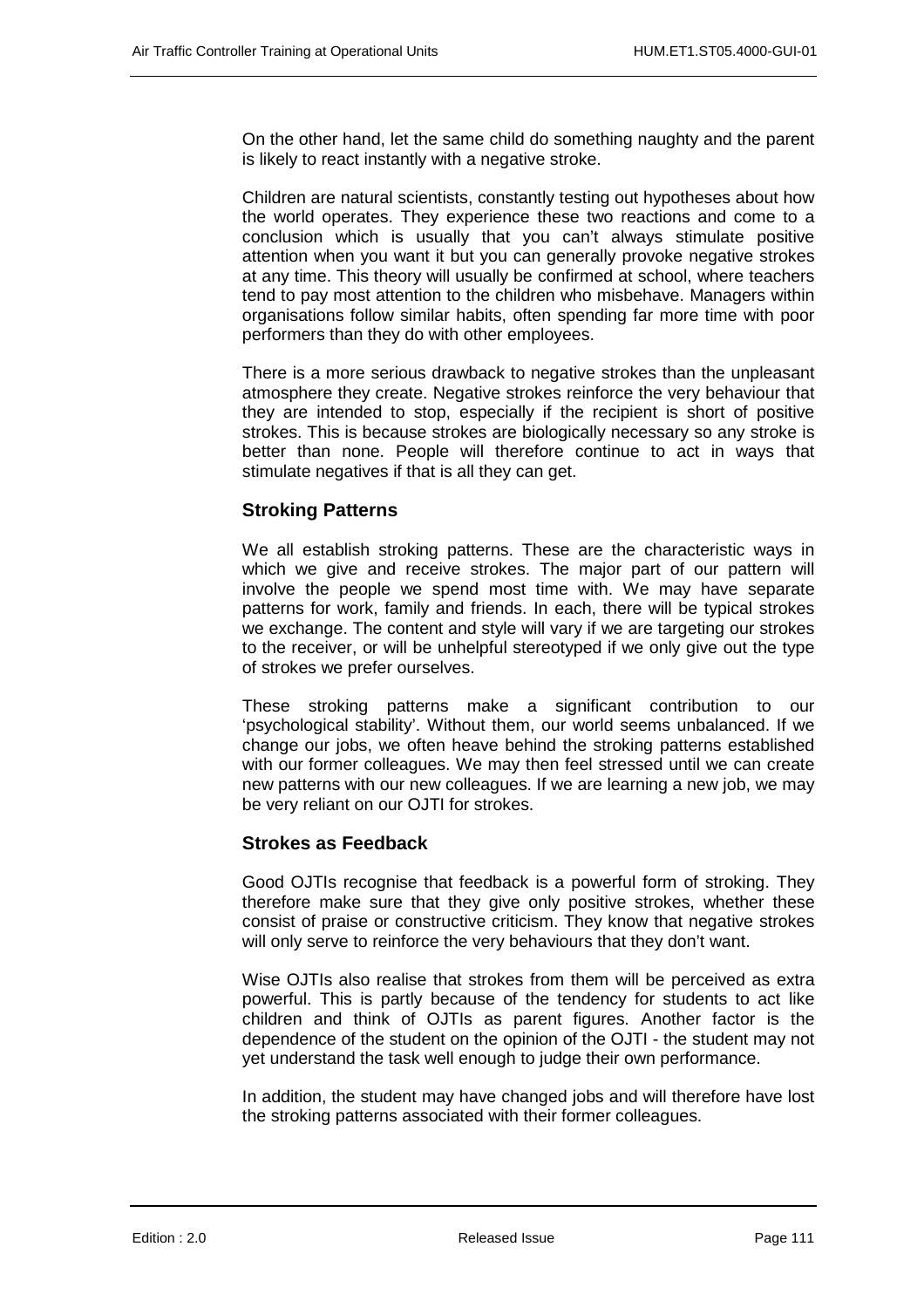Effective OJTIs are also conscious that timing of strokes is important. They give:

- − complimentary strokes immediately after the event,
- − (constructive) critical strokes immediately before the event.

To explain this apparent paradox, they praise as soon as possible but save their criticism until the student is about to try again, and can therefore apply the feedback.

Visualise an OJTI teaching a group of young people gymnastics. As each student performs a somersault the OJTI praises a specific aspect of their performance. Each student feels pleased as they rejoin the queue for the next attempt. Then, as they about to approach bar again, the OJTI provides the constructive feedback - saying, for example, 'Now this time concentrate on keeping your hands closer together.' The student hears this as helpful advice rather than criticism, and concentrates on it as they perform. The good OJTI then immediately praises them for them attempt even they have not succeeded perfectly; then offers yet more feedback as they approach the bar again; and repeats this process until the student is sufficiently skilled.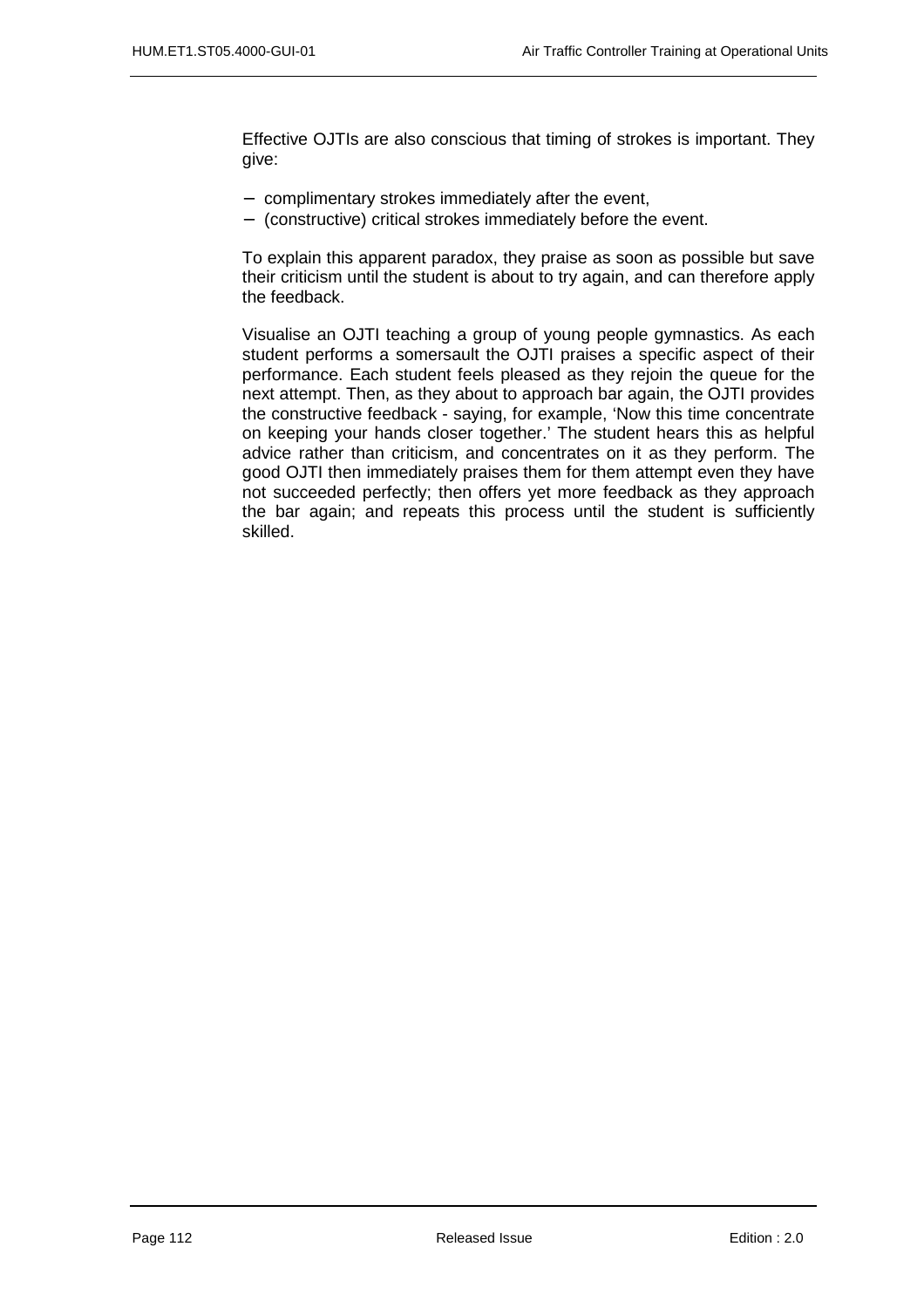# **WINDOWS ON THE WORLD**

When we are small we do our best to understand how the world functions. We devise our own theories to explain what happens to us, especially about how we relate to other people. Unfortunately we lack both knowledge of the world and the thinking ability that grown-ups have. It is not so surprising then that most of us come to incorrect conclusions.

We try out several 'theories' and then settle for one of them without realising that there is actually another point of view available to us. When we are grown-ups we are likely to retain this basis view of the world, or 'life position', and to apply it again as if looking through a distorting window. We will apply it particularly when we are under stress.

| I'm not OK    | I'm OK        |
|---------------|---------------|
| You're OK     | You're OK     |
| I'm not OK    | I'm OK        |
| You're not OK | You're not OK |

Figure 12: Windows on the World

### **I'm OK, You're OK**

The window that does not distort is the life position overlooked by us as small children. This is the healthy I'm OK, You're OK decision. In this view of the world we recognise that everyone has a right to live in the world and to seek to meet their needs. As the world has limited resources and as we each have our individual preferences, we need to respect each other and engage in joint problem-solving so that we can all get on with each other.

Instead of adopting this view of the world, when we are little we work through three other options. We generally then settle on one of these although some of us may opt for two alternatives and all of us become familiar with all three.

### **I'm not OK, You're OK**

First we experiment with I'm not OK, You're OK. This makes a lot of sense when we are small. We see others who are bigger than us and can do things we cannot do - such as using long words and tying shoelaces - all the things we will be able to do when we are older. Unfortunately we don't always realise this will be part of the normal growing up process and we assume it must be a basic fault in us.

So we decide that other people are somehow better and more capable than we are. If they take care of us and do things to help us, they may inadvertently reinforce this belief for us.

If we keep this view as we grow up, we are likely to spend time feeling inadequate and helpless, especially under stress. We may assume we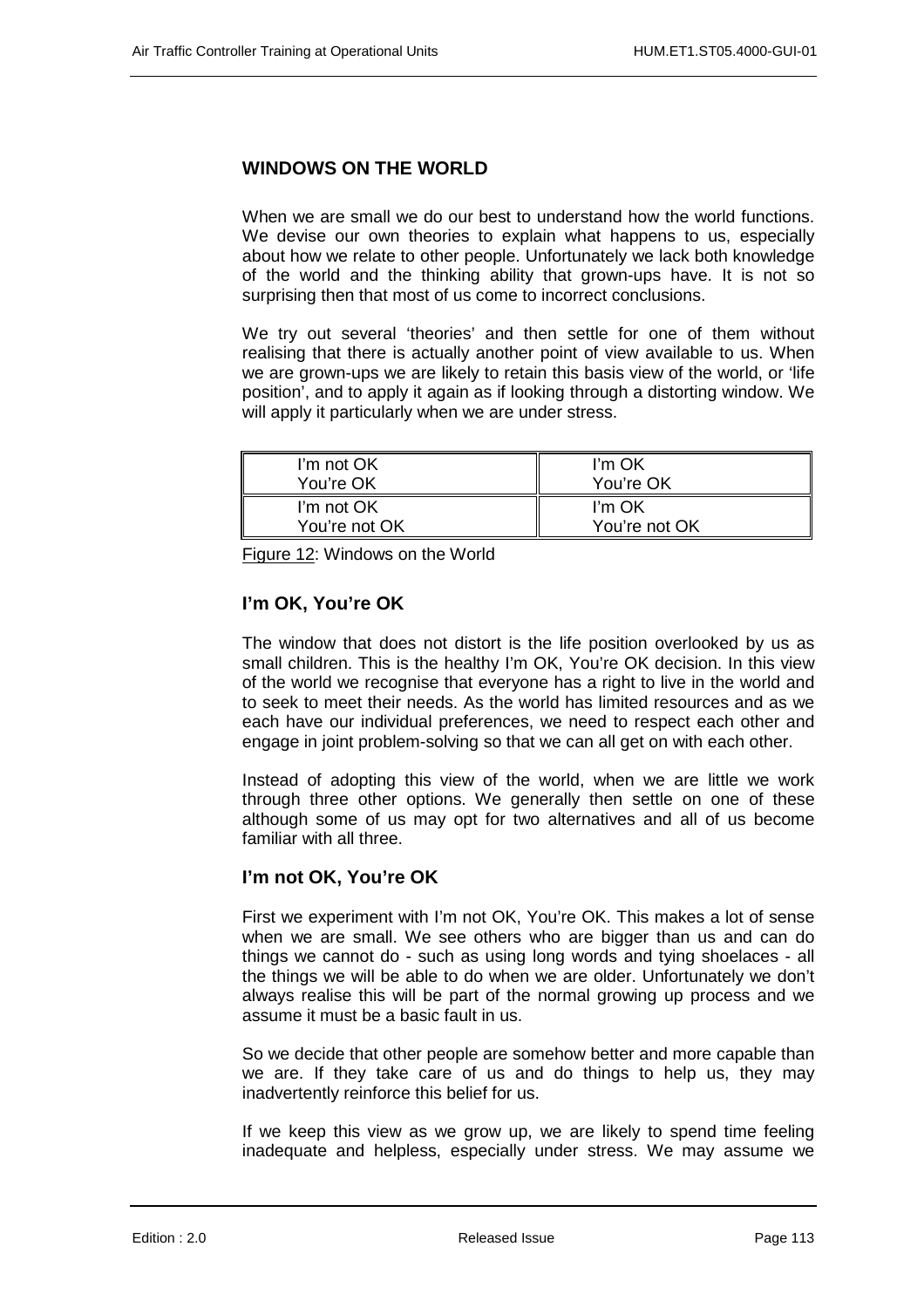cannot do things without even trying, and may tend to expect others to take care of problems for us. On our very bad days we may act like a victim in search of a rescuer. The overall effect will be to distance us from others because we will withdraw, believing that they are only being kind to us and do not really want our company.

# **I'm not OK, You're not OK**

An alternative view we explore when small is that of I'm not OK. You're not OK. With this, we accept that there are many things we cannot do - and again we fail to realise we will become more competent as we get older. We also decide that other people are no better. We notice when they make mistakes, when they fail, when they are unkind to us. We then conclude that there is something wrong with everyone. This belief may well be confirmed in our minds if our parents or other grown-ups are ill or under stress, and are unable to behave towards us in a consistently reasonable and caring manner.

As grown-ups, we may revert to this life view when under stress ourselves. We then feel that no one can be trusted, including ourselves. We expect to fail and we expect that other people will not help us. We also expect other people to fail and feel there would be no point in helping them. Generally, this window on the world leaves us feeling rather hopeless. If others are nice to us, we suspect their motives, and we may get nowhere with relationships with others because we are cynical.

# **I'm OK, You're not OK**

Finally, we consider a third option: I'm OK, You're not OK. In this position, we decide that we'll be better than everyone else. Our problems are purely temporary; as soon as we grow up a bit we'll be able to put others in their place. We reinforce this belief by being competitive. We pay attention to the times when we are best at something, whether it is winning a race, coming top of the class, or thinking that we are a better son or daughter than our siblings.

Looking through the window when we are older means that we continue to remind ourselves that other people are inadequate. We may well appear to be arrogant and hostile. We actively look for other people's failings; it is hard to find anyone else who can match our own high standards. Because of this, our relationships with others do not last - we seem to get rid of people as we get to know them better and can identify their weaknesses.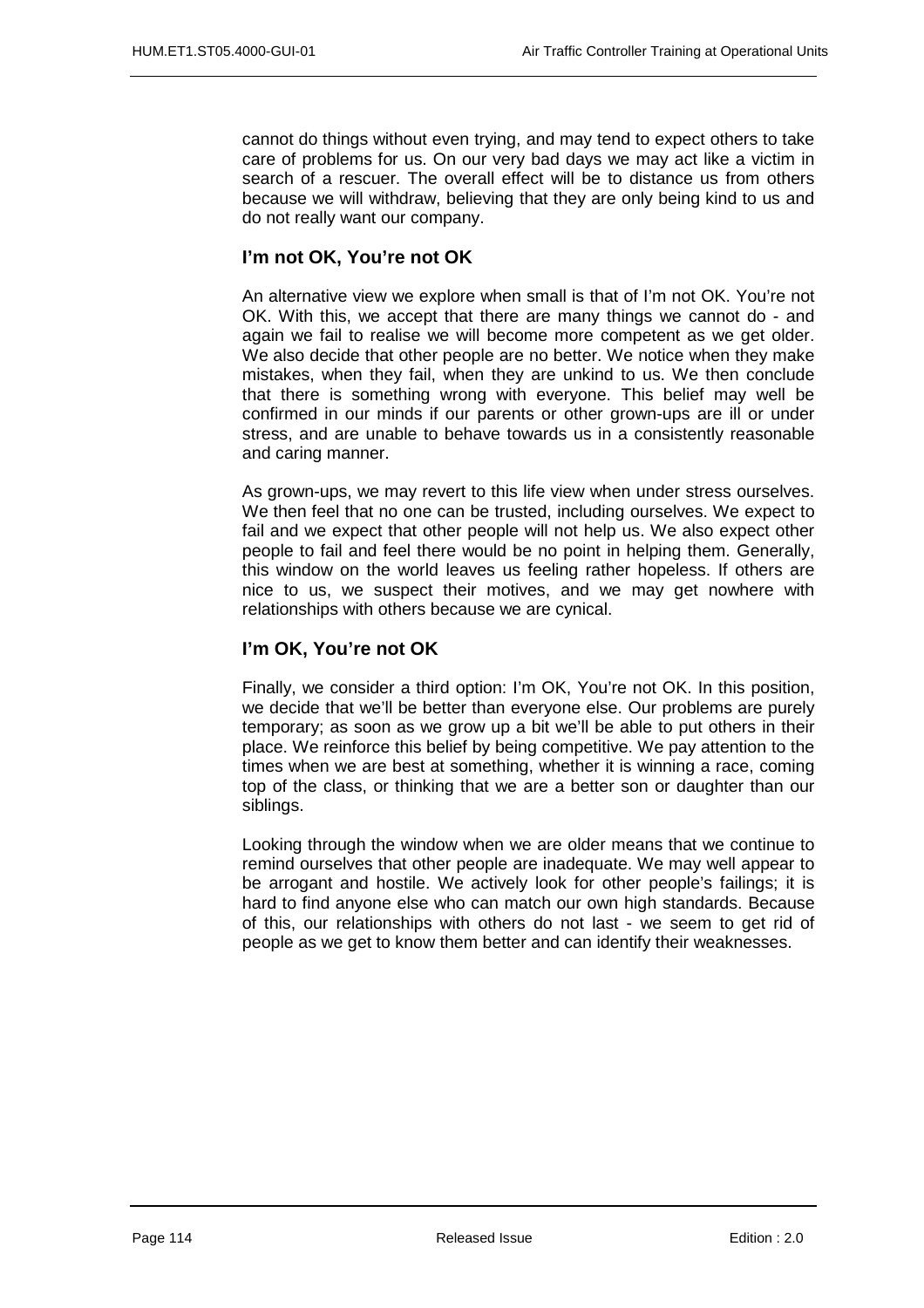### **WINDOWS AND STROKES**

Our window of perception on the world will determine which strokes we will accept.

In I'm OK, You're OK, we accept positive strokes and reject negatives. If we are offered destructive criticism, we may well ask the person to be more specific about how they want us to change our behaviour, so that we can get useful feedback from them.

In I'm not OK, You're OK, we are likely to give the stroke back. We look embarrassed and say something like 'It's nice of you to stay so, but I don't deserve it'. We operate on the assumption that they are only being kind to us. Unfortunately, this tends to confirm our view of personal inadequacy because they then withhold further strokes for fear of embarrassing us again.

If we are criticised whilst at this window, we are hurt. We 'know' we deserve the criticism but are upset that such a nice person has found us lacking. We probably decide that we have let them down and should be ashamed of ourselves.

In I'm not OK, You're not OK, we are likely to respond in a cynical way. We assume that the stroke is not deserved, and that they are only giving it in order to lull us into a false sense of security. They in turn decide that we are so suspicious that they will not bother being nice to us again.

On the other hand, if they offer a negative stroke, we accept this as evidence that no one is OK. We expect people to be negative; we usually grumble a lot and complain that we can't be expected to perform when others make life so difficult.

A person looking through the I'm OK, You're not OK window will expect positive strokes. They will respond arrogantly, so that people decide not to stroke them anymore because they are so conceited already. This person then concludes that the lack of strokes is because people are too stupid to appreciate their excellent performance.

If they are given a negative stroke, they will blame others for the problem. It will be someone else's fault, not theirs. They will also give out a lot of negative strokes as they concentrate on other people's failing.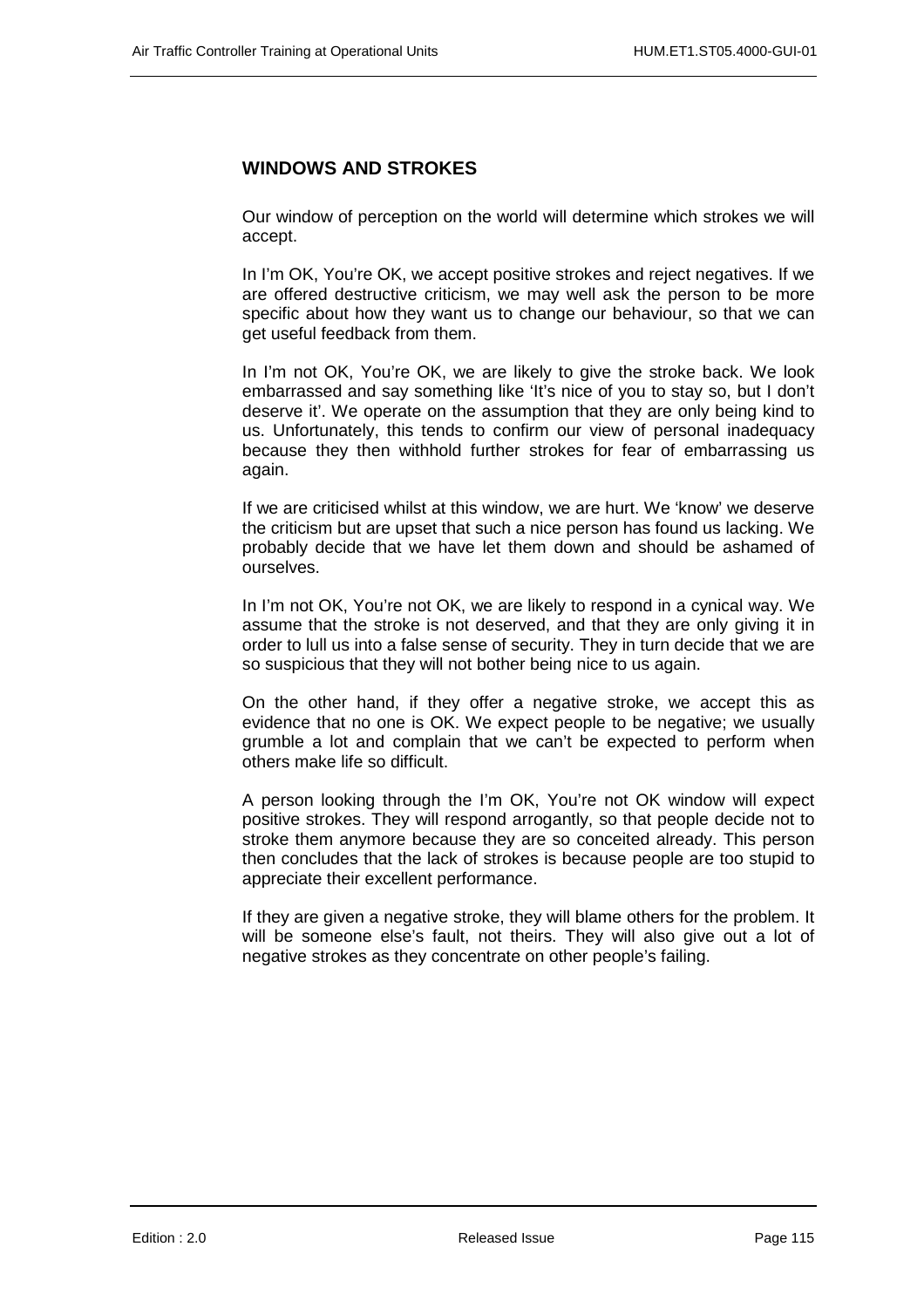# **IOKYOK or SHNOK**

Remember that we make decisions about our windows on the world, or life positions, when we are still small. As we grow up, we realise that I'm OK, You're OK is a more accurate reflection of reality. However, we continue to revert to one of the unhelpful life positions when things are not going well for us. Instead of IOKYOK we opt for SHNOK - Somebody here is NOT OK!

This makes the problem worse as we then distort what we perceive. It becomes a self-fulfilling prophecy because we are so intent on our life position that we discount any conflicting evidence.

In order to get on with others, we need to operate from the I'm OK, You're OK philosophy. We will then be better able to distinguish the person from the behaviour. We will recognise that everyone has bad days sometimes, so we will not respond too much to actions that are clearly the result of stress in the other person. Instead we will behave tolerantly and patiently, avoiding the invitation to start looking through our own distorting window. We will persevere with a problem-solving approach, even if it means coming back another time when the other person is more likely to be operating under the I'm OK, You're OK stance.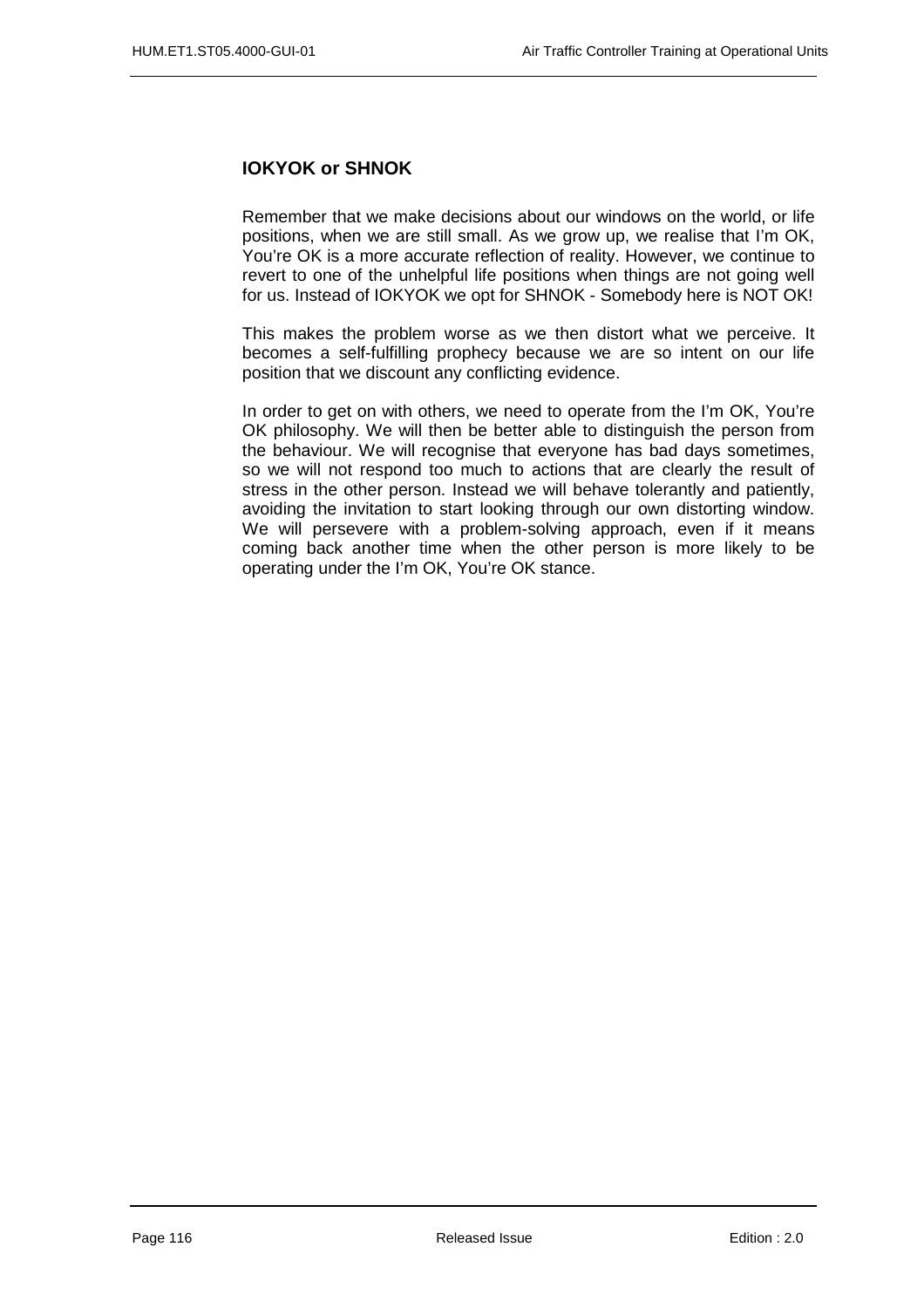# **BAR's TO SUCCESS**

### **How we Stop Ourselves Succeeding**

We often sabotage our own performance, our attempts at learning, or our relationships with others, through the process of self-fulfilling prophecy. We do this by creating a circular BAR (Beliefs, Actions, Reinforcement).

Our beliefs about ourselves, others of the situation influence our actions. These actions then trigger responses that serve to reinforce our original beliefs. We may have many of these circular BARs in our heads. They act just like prison bars, keeping us constrained within boundaries we have created for ourselves.

To take a common example, someone who believes himself to be shy and socially inept goes to a party. Because he is so busy thinking about how shy he is, he makes no attempt to talk to other people. Indeed, he probably avoids eye contact and may even seek out some task that will allow him to avoid contact. The result is that no-one bothers to talk to him - he sees this as evidence of his own lack of social skills.

We can use this notion of BARs to link some of the other concepts and frameworks, and to better understand the coaching process.

#### **Beliefs**

These consist of our core beliefs, or windows on the world, and our operational beliefs, as contained in our spider maps.

If I believe I am not OK but others are, I will expect to fail although my OJTI is very helpful. It will be my fault that I fail to learn in spite of their good teaching.

Within my mental map, I will probably have some associated but more specific beliefs, maybe based on the stated opinions of my teachers about my failings at school. I may even know how I am going to fail to learn, such as through failing to ask enough questions, or getting confused easily.

These unhelpful beliefs will come from my Inner Child, probably reinforced by messages stored in my Inner Parent. My Inner Adult will be out of commission. I will be discounting any possibility that this time might be different, that I am now a grown-up, that my OJTI is not my old teacher.

### **Actions**

My actions will now be influenced by my beliefs. They will affect me in three ways: through my observable behaviour, through how I feel, and via my fantasy of what will happen.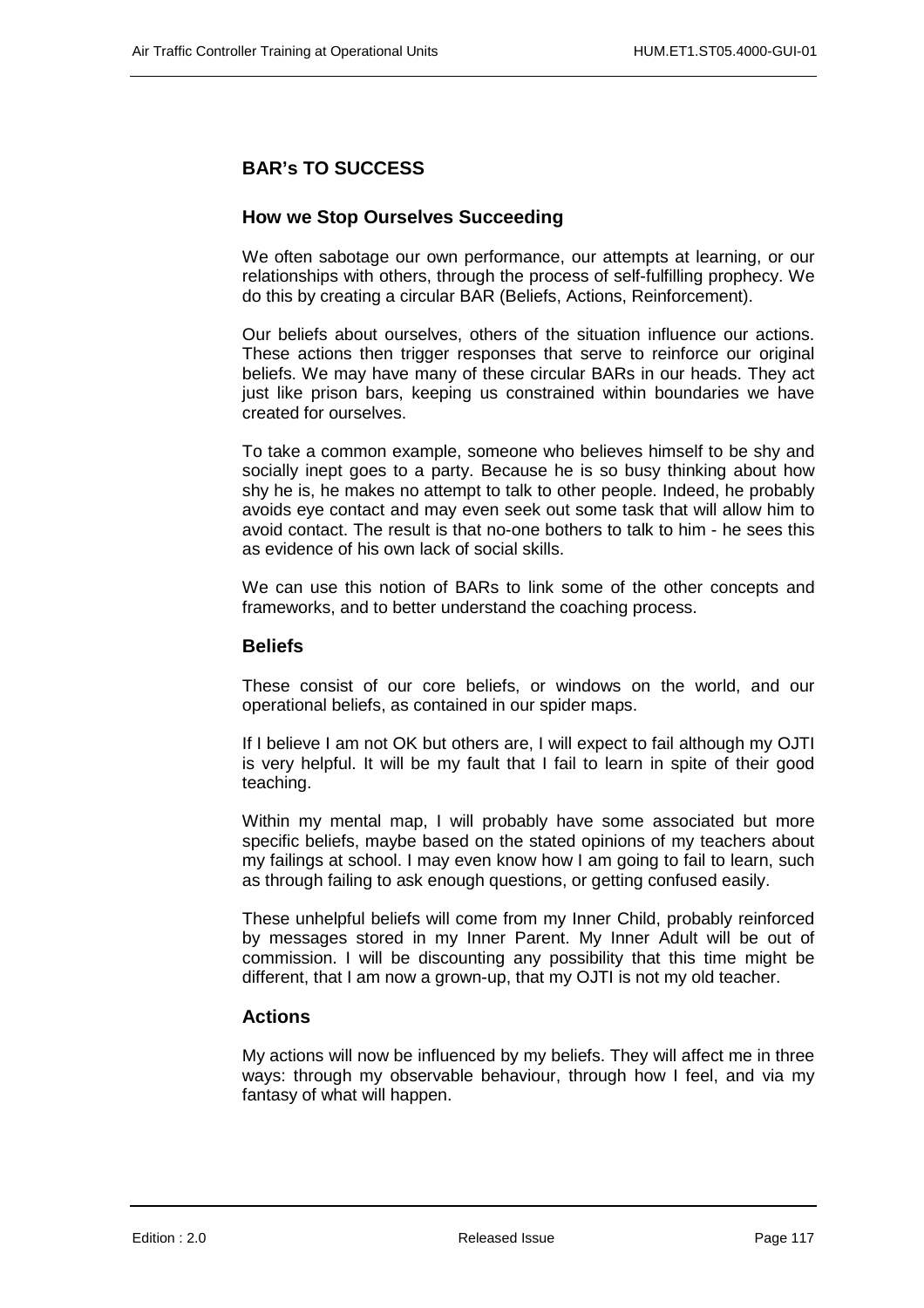My observable behaviour will show via my selection of personal style, or ego state. I may well exhibit an inept version of Adapted Child, or perhaps a rebellious or sulky variation of this style.

Inside, I will probably feel just as I used to at school. I will have reverted to an earlier 'tree ring' and feel like a child again. I may have stomach ache, or a migraine, or some other psychosomatic symptom.

Finally, I will be fantasising about the situation. I will be imagining that it is the same as I knew in the past, if not worse. I may even project my old teacher's characteristics onto my current OJTI, and expect to be treated in exactly the same way.

### **Reinforcement**

The reinforcement of my beliefs will come in three ways: through the reactions of others, through an evolution of my fantasy, and through the recollection of memories of similar events.

My selection of ego state will have influenced the way my OJTI responds to me. If I persist in behaving like confused child, the OJTI is likely to shift into Controlling or Nurturing Parent. This will 'prove' to me that I am indeed an incompetent who has to be looked after or someone who gets bullied.

As I evaluate my fantasy, I am likely to conclude that this situation is turning out just as badly as I had feared. I may even decide that it is even worse than I imagined. This will reinforce the mental map that I apply to situations like this, so I will be even more worried next time.

Finally, I will dredge up memories of other times when things have gone this badly. I may recall them in great detail, getting more depressed as I do so. This will also reinforce my mental map, as well as carving a deeper groove through my 'tree rings' to the unpleasant parts of my past.

All of this will 'prove' to me that I am right to be so concerned about my lack of learning ability. My OJTI is now likely to agree with me!

### **BARs to Coaching**

A simpler example will show how the BAR held by an OJTI may interfere.

If the OJTI has an I'm OK, You're not OK perception, they may believe that students are generally not very intelligent.

They may then behave in an impatient and derogatory manner, such as through negative Controlling Parent or cold Functional Adult. They may feel a muscle tightening associated with frustration, and fantasise that this student will be no better than previous ones.

A possible result will be that the student gets nervous at the lack of reassurance and encouragement, doesn't ask enough questions, and makes mistakes. The OJTI then remembers how this has happened before, and confirms that the fantasy has come true.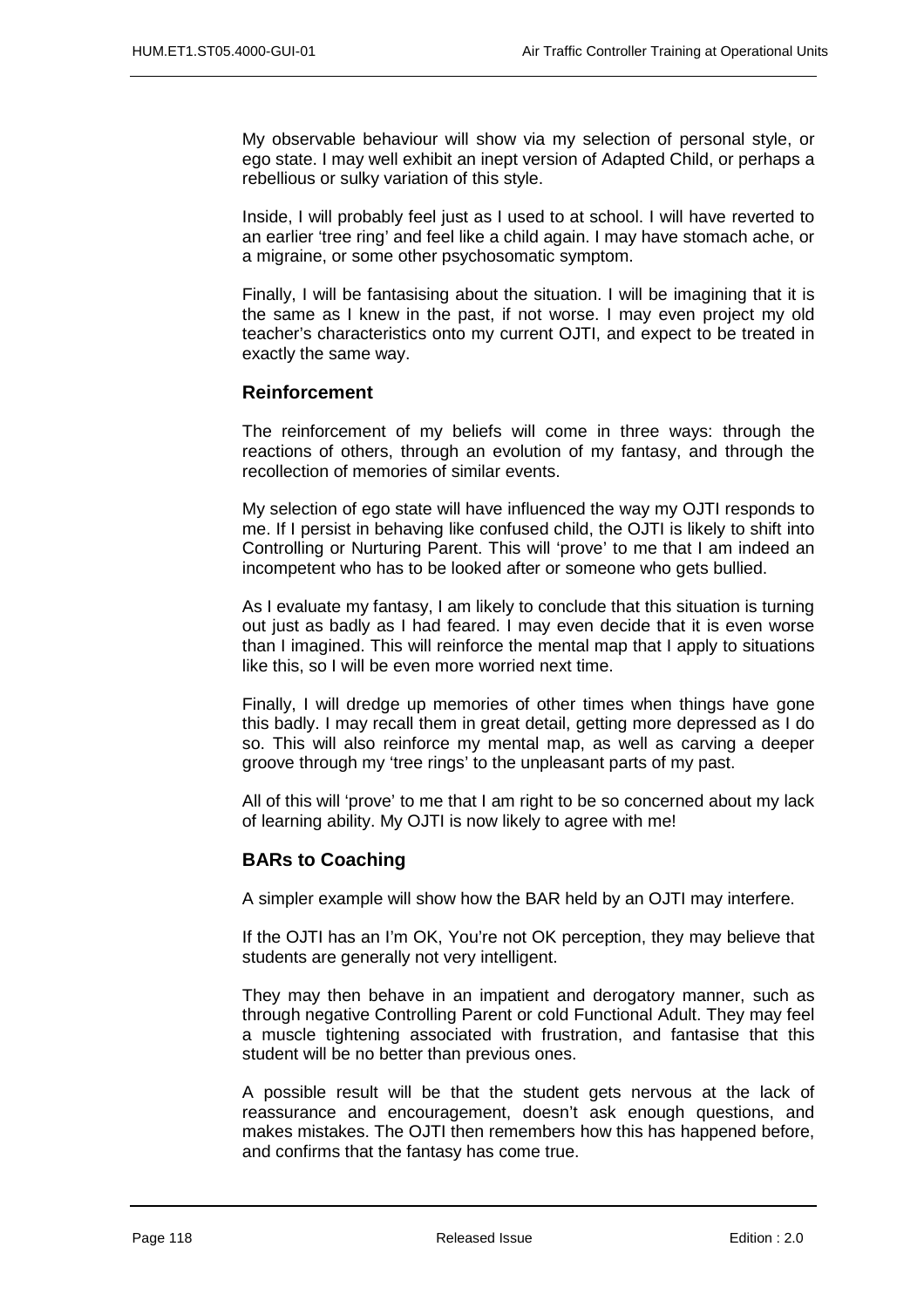An alternative result may be that the student gets annoyed with the OJTI and complains about their poor instructional skills. At this point, the OJTI simply switches to an alternative set of beliefs, such as deciding that the student is unstable or over-confident.

# **Overcoming BARs**

We have three options for breaking the BAR cycle, whether for ourselves or to help students:

#### **We can change beliefs:**

- *through examining the current relevance of our beliefs;*
- *through discussing them with other people;*
- *through checking the evidence more carefully;*
- *through asking people why they respond to us as they do;*
- *through setting out deliberately to respect and understand the beliefs of others.*

#### **We can change our actions:**

- *by watching and copying other people;*
- *by learning new techniques and approaches;*
- *by planning ahead;*
- *by rehearsing beforehand;*
- *by role-playing with friends;*
- *by practising in places where we can experiment safely.*

#### **We can change our reinforcement:**

- *through checking our assumptions when people respond to us;*
- *through building a support network of people who will treat us with respect;*
- *through learning to separate fact from fantasy;*
- *through focusing on our successes rather than our failures;*
- *through recognising that other peoples' responses arise from their own beliefs;*
- *through setting realistic targets for ourselves.*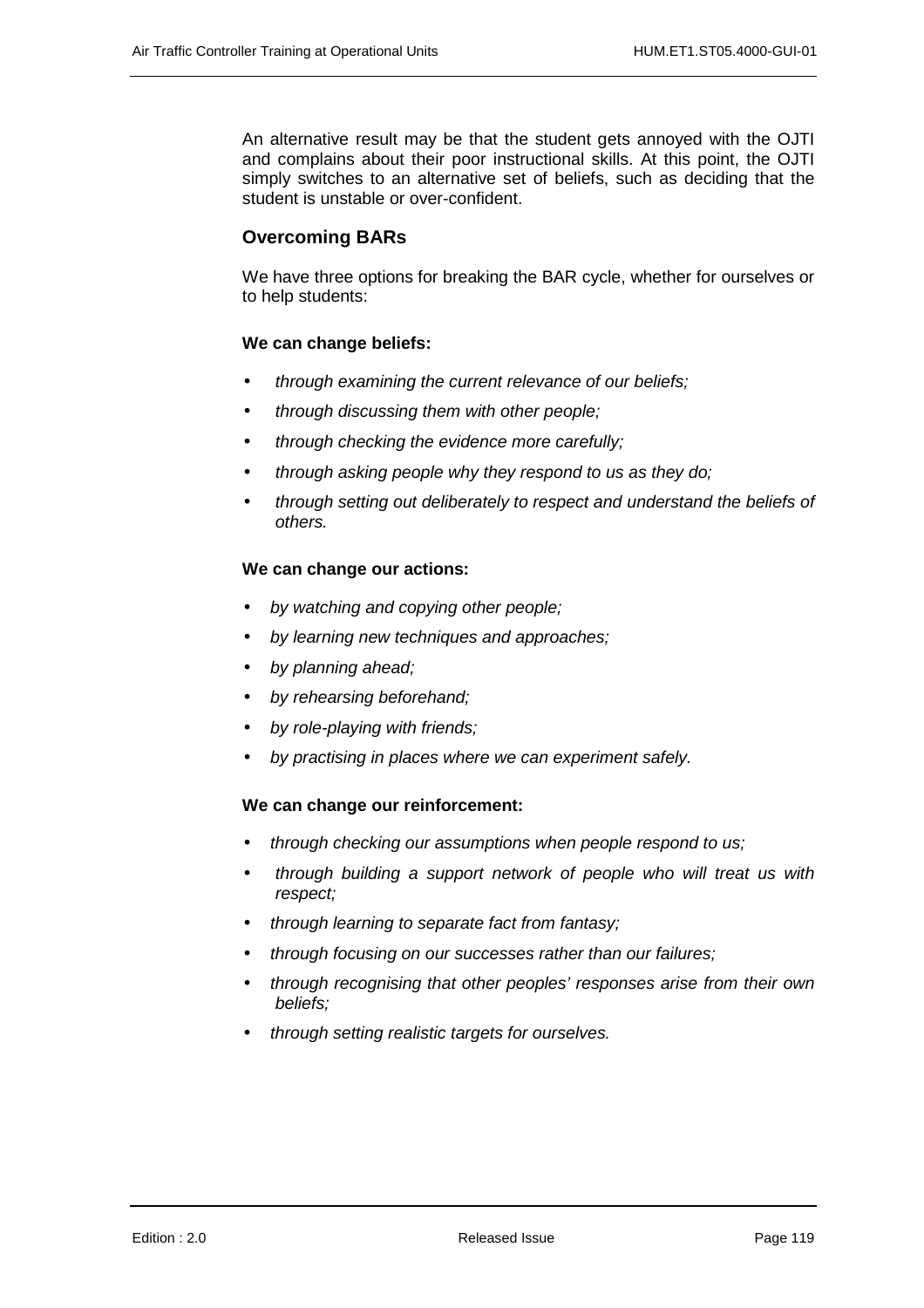Page intentionally left blank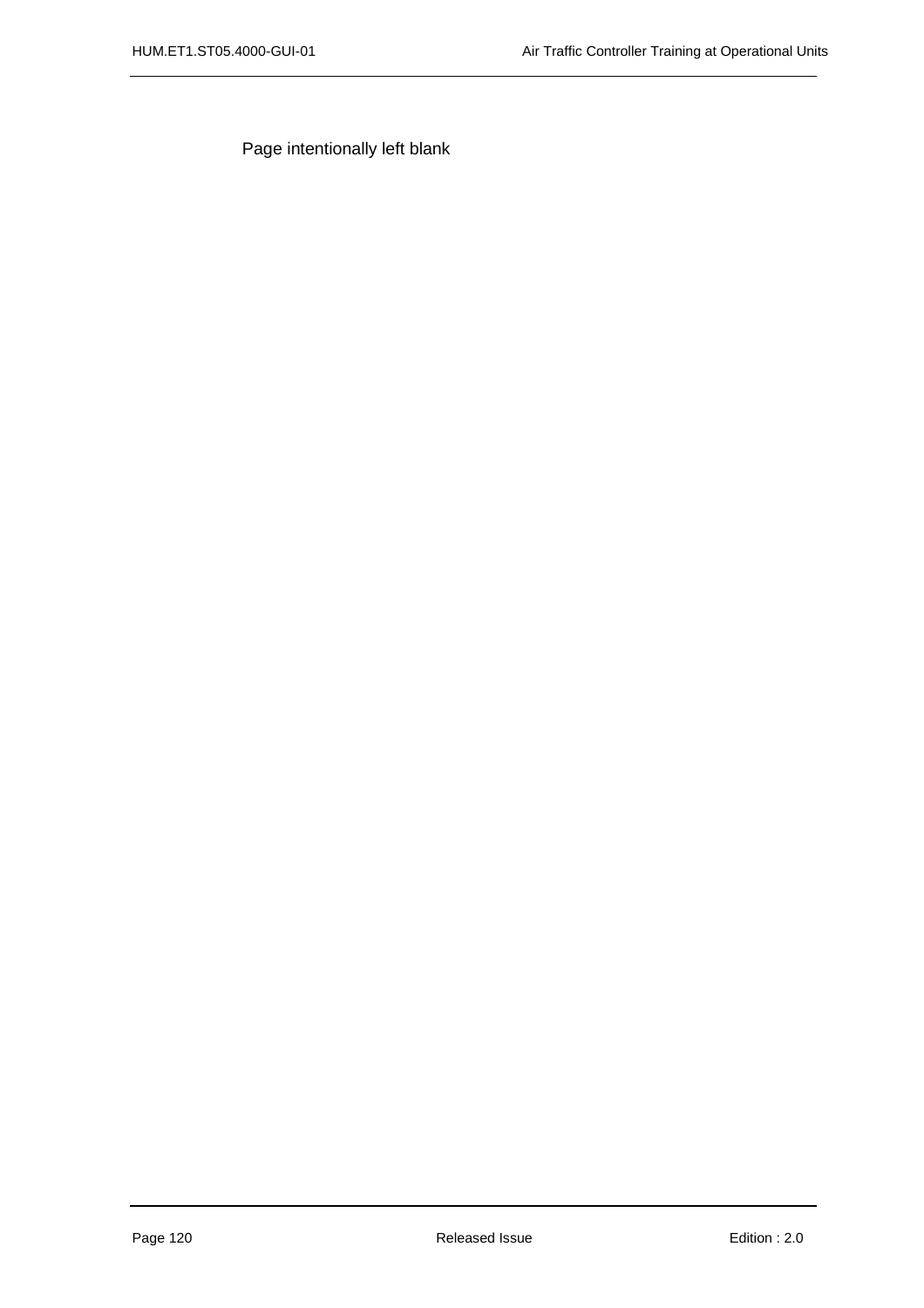# **PREPARATION AND BRIEFING TECHNIQUES**

**This section of the documentation and the associated practical exercises is designed in order that the reader shall:**

- **be aware of the value of presenting yourself, the norms of conduct and professional standards to be achieved;**
- **recognise the necessity of personal preparation for training;**
- **effectively brief the student before commencing training at an OJT position.**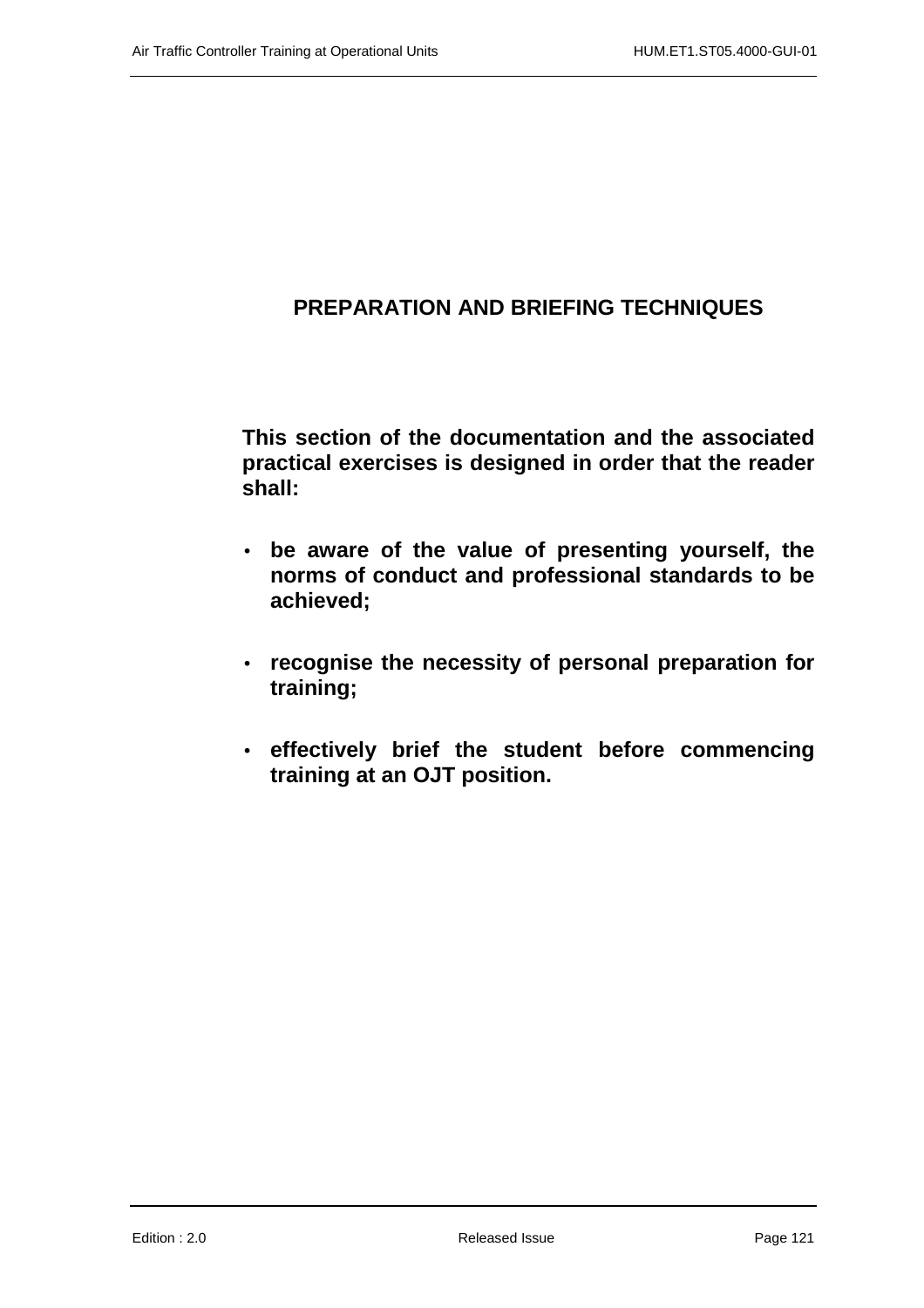Page intentionally left blank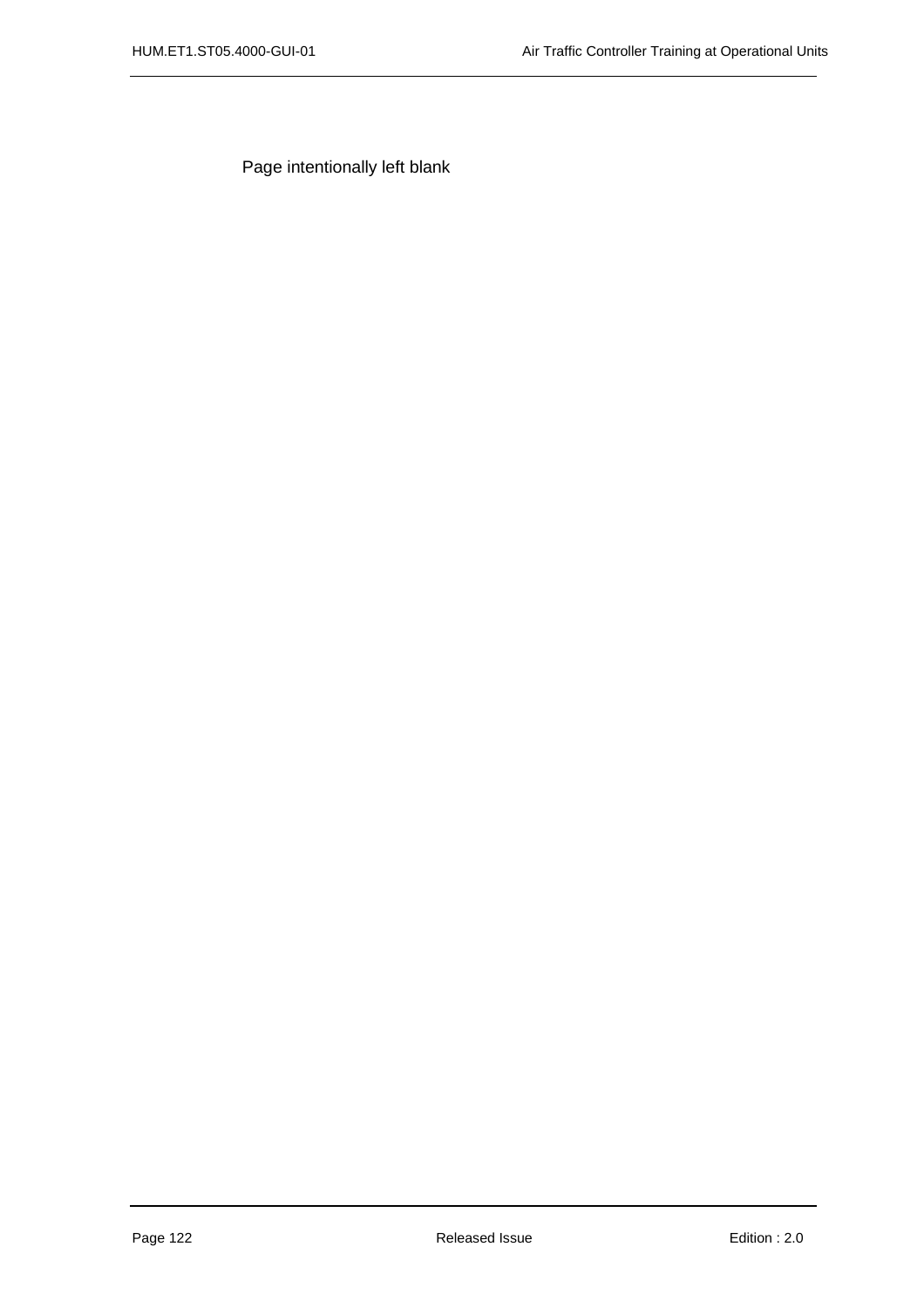#### **INTRODUCTION**

The aim of this section is to guide you through the process of your own groundwork for coaching and the simple but essential technique of preparing the student for his day-to-day training. We would like to use two expressions in the text of this section, that of 'pre-briefing' and 'briefing'. These two words may seem similar to the reader, but each technique has a distinct purpose and is addressed to different people in the training loop.

The pre-briefing covers the preparation necessary for the trainer in to have the greatest chance of success and will include a pledge towards commitment to coaching. The briefing, on the other hand, provides the student with his work requirement scenario and is considered vital to the conduct of any training session. This point is certainly strongly sanctioned in the EATMP report that forms an addition to this documentation.

#### *Pre-briefing is what I do for me.*

#### *Briefing is what I do for you.*

Many trainers have hitherto overlooked these significant steps, thinking them to be unimportant or too time consuming. Maybe the time has come to reassess some of our beliefs and to start taking a more structured approach to our training methods. A good briefing will reward you and your student with more positive results, it will assist the student in avoiding unnecessary errors and need not take up too much of your time if carry it out using our seven part sequence.

Much of the trainer's attention is focused on the technical aspects of the student's development, that is his air traffic control practices, his judgements and his ability to attain professional standards of proficiency. We should not lose sight of the fact that the content of on-the-job training often extends well beyond what is formally taught and these aspects of training are vital even though they may not appear in any training scheme. It is training in how to become an effective member of an integrated team. Perhaps that is a good starting point.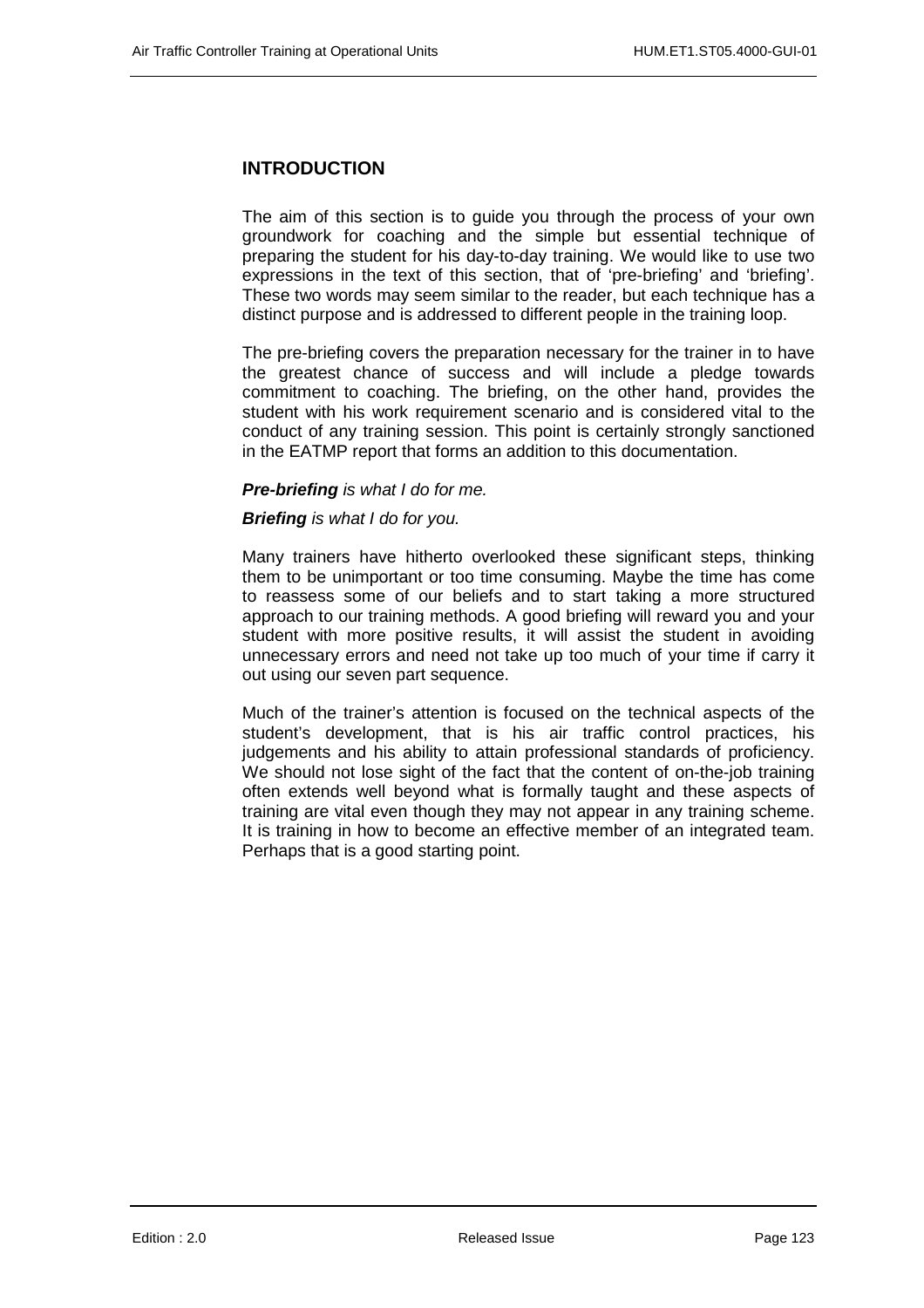### **NORMS AND HABITS, TEACHING AND LEARNING**

The air traffic controller is actively involved in the team to which he belongs and his identity as a controller is similarly closely connected to his *place* of work. There is no doubt that each unit displays a specific profile or unique culture and that team cohesion is considered crucial.

To this end there are certain rituals and practices that take place with the purpose of binding the controllers of a particular team and developing a feeling of solidarity amongst its members.

However, much of what is learned during on-the-job training is never formally taught, there are no explicit objectives for these areas of development. Much of the student's learning depends on observations and the supervision he receives and this learning is based upon knowledge that is implicit and shared *during* training. It relates to the domain of habits and will involve areas such as:

- professional norms of conduct and the social workings within the team;
- the attitudes and professional standards that must be met in order to gain the acceptance, respect and trust of the team;
- the operating norms of the group, local practices that are sanctioned and followed by members of the same team. It is the acceptable face of bending the rules.

Many, if not most new students suffer to some extent from what can only be described as self-orientation, they are preoccupied with 'What is happening to *me*, today?' This is normal behaviour when one considers the student's position and the stresses of constantly being the subject of scrutiny. Part of the training process should involve a broadening of the student's outlook to encompass the interdependency of team membership. They need to be given guidance in recognising the need for compromise and co-operation in the domain of team habits. This is also covered in the section 'The Learner'.

# **THE PSYCHOLOGICAL CONTRACT**

On-the-job training calls for a close and sustained relationship between the OJTI and the student, a relationship that places great demands upon both of you and it is the quality of this trainer/student relationship that determines, to a large extent, the overall success of the student. Certainly we can say that the responsibility for establishing a positive relationship lies with the OJTI and that thereafter each must accept mutual responsibility for its maintenance.

Through experiments carried out in various spheres of industrial and educational psychology, it has been possible to develop certain techniques that, in themselves, will facilitate the establishment of positive relationships.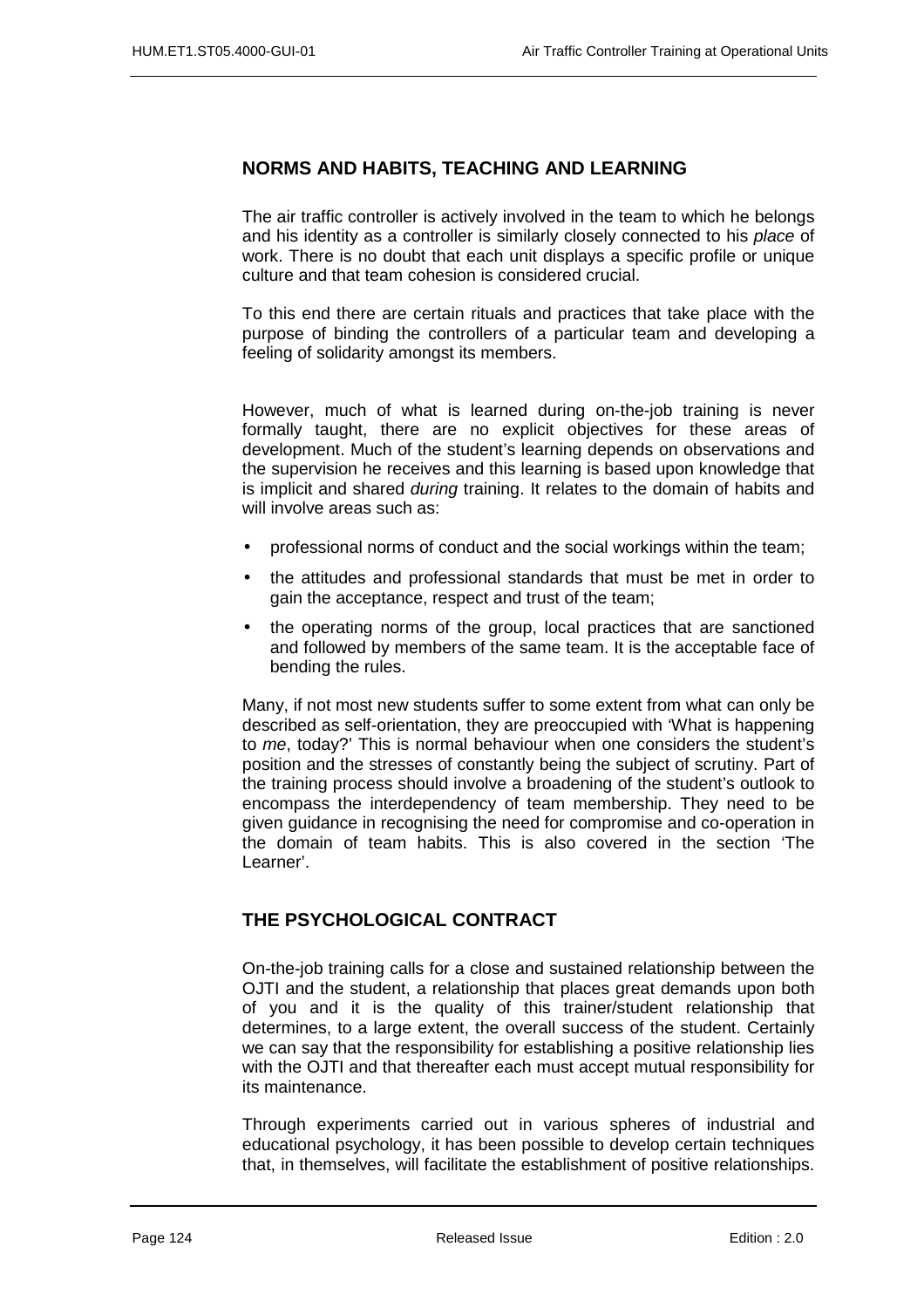Borrowed from the school of behavioural psychology, the *'psychological contract'* will prove extremely useful in coaching techniques.

Essentially the technique involves a discussion between the OJTI and the student so that they may both explain their expectations and agree on them from the outset. It is effective for two reasons:

- It ensures the establishment of a dialogue and this in turn will decrease the possibility of personal conflict;
- It enables the persons involved to know, in advance and in concrete terms, what they should or should not do from the start and for the duration of the contract in some cases.

Many conflicts between people arise as a result of one of the parties being uncertain of the expectations of the other and we may conclude that if uncertainties can be eliminated, then both parties may concentrate on what they are supposed to do. The process should be carried out informally and over a period of several days. Remember, *it takes six times to turn a bad impression into a good one.*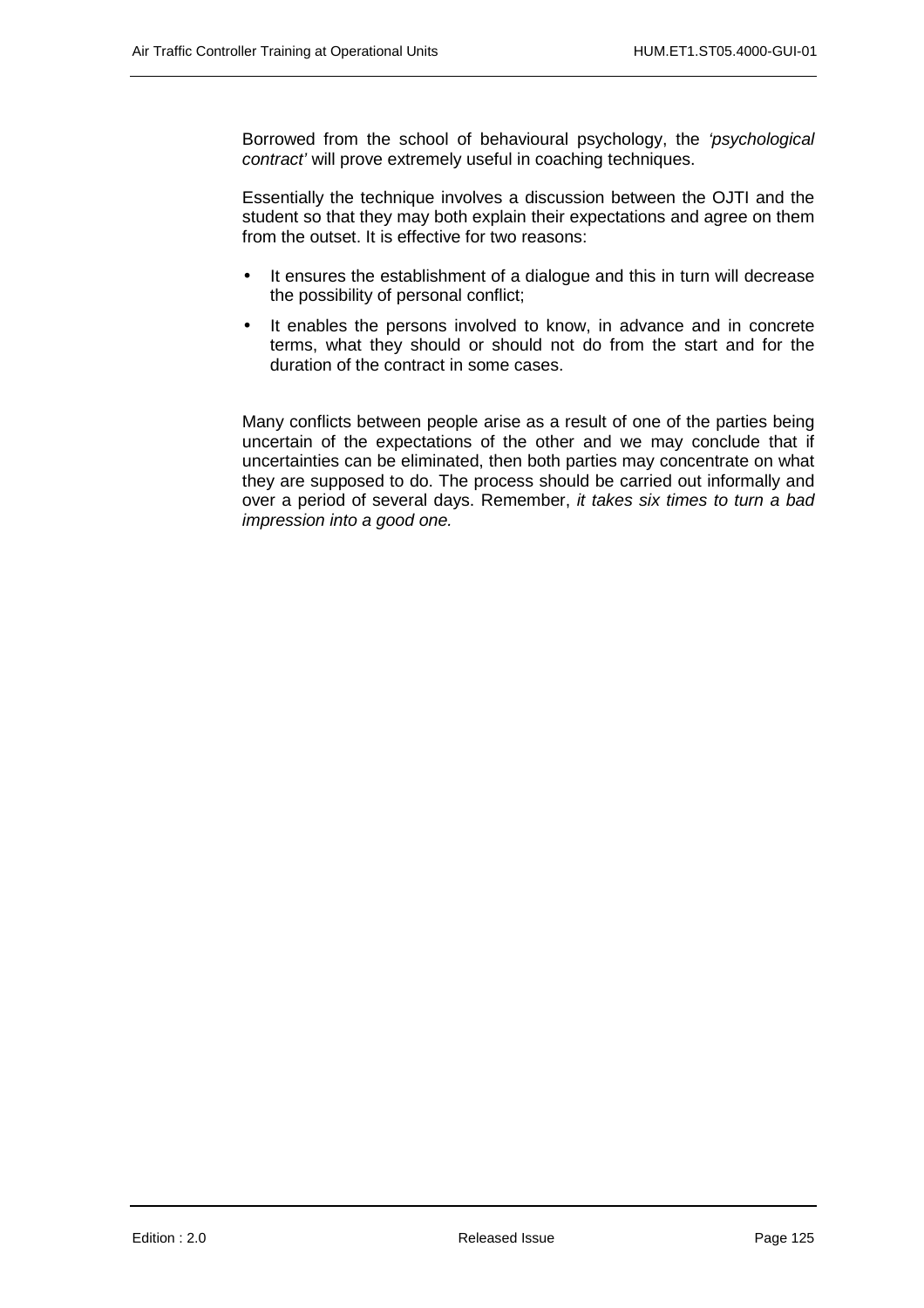# **THE TECHNIQUE OF THE PSYCHOLOGICAL CONTRACT**

- **Explain the nature of the contract** and describe what a beneficial effect it will have on the working relationship.
- **Establish contact with and become better acquainted with the student**. Find out about his past experiences, his likes and dislikes and thereby his perceived strengths and weaknesses. Do they correspond to those you are aware of? Ascertain what style of coaching he best responds to and with which he is most at ease. Are you able to accommodate his needs in this respect?
- **It is equally important for the student to become well acquainted with you**, his OJTI. Use this opportunity to make the student aware of your main personality traits, your style of controlling and your expectations about his pace of learning, attitudes and behaviour.
- **Explain the aims or goals and parameters.** Discuss all aspects of the training process, the objectives, the way in which you intend to proceed. Explain the note taking, intervention and feedback procedure.
- In order to make it easier for the student to adapt to his new environment, **describe the professional ethos and norms of conduct.** Make it known to him what earns the trust and respect of colleagues, what attitudes he is expected to hold and support. Outline the various activities where the controller can act individually and autonomously and those in which consultation and co-operation with colleagues is required.

Once each side has described his expectations, there is a commitment to respecting those of the other party. Additionally, should certain undesirable traits develop in future, reference to these conversations and this contract or agreement may be helpful as a reminder to your student.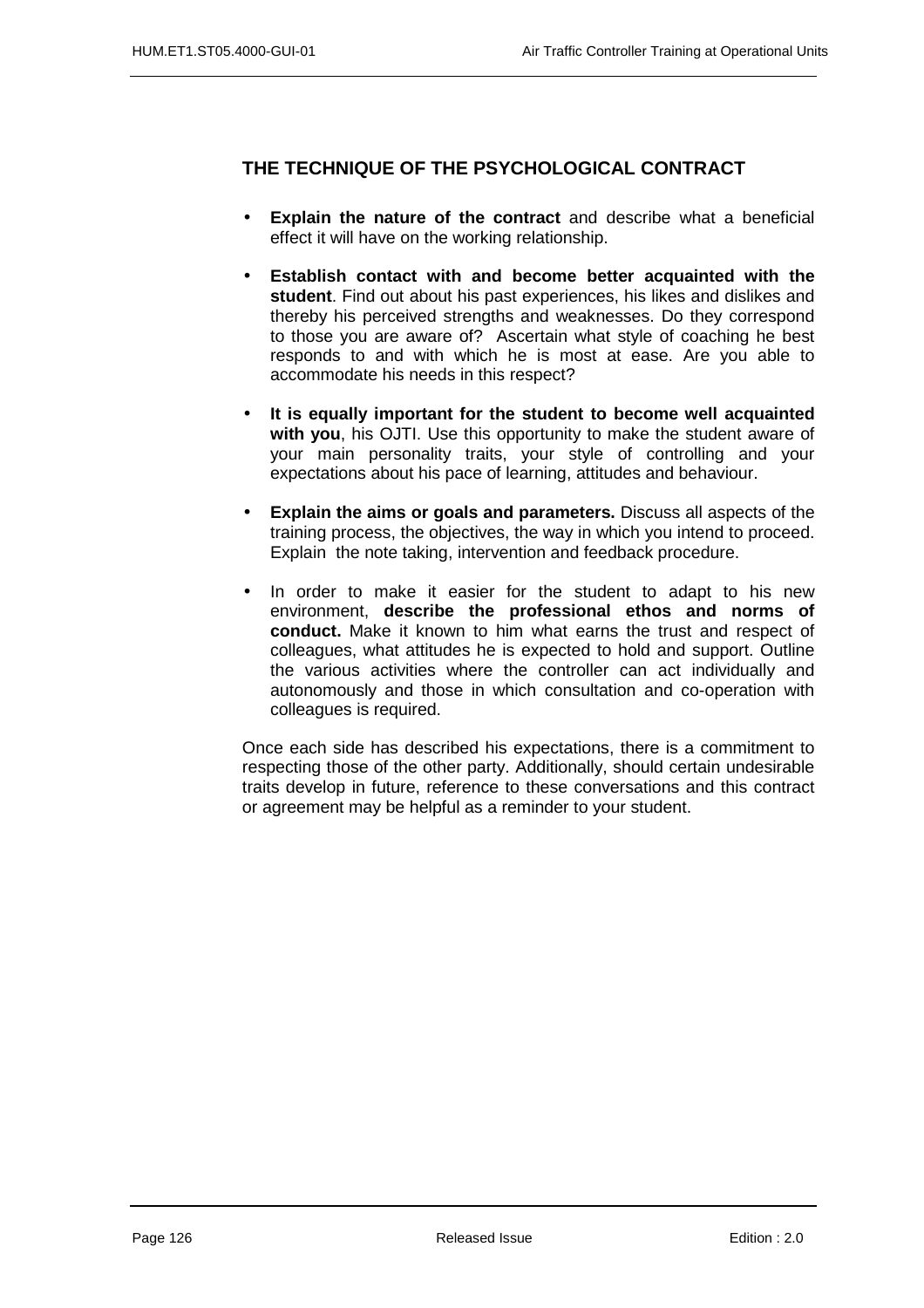# **PREPARATION TIME - PRE-BRIEFING**

'Failure to prepare is to prepare for failure' goes the old axiom in training. There is a formidable amount of truth in some of these sayings. Many OJTIs are uncertain of what needs to be done, they are rather opportunistic in their methods of coaching and sadly some have weaknesses in their knowledge of procedures and letters of agreement, etc. Being an OJTI does not, of course, imply that you have to be perfect, but students will give more respect to the trainer who has evidently taken the time to do his homework, one who is prepared to give much needed guidance from the outset.

The following five-point preparation should help you to proceed with direction and will enhance your effectiveness as a professional trainer:

- **Ascertain what has to be done**. Be clear in your mind of the objectives and priorities for this student and this phase of his training. If necessary, discuss this point with your training manager.
- **Establish the identity and background of the student.**. You know for yourself that to be anticipated, to be received by someone who knows who you are and to be greeted by name helps to eradicate some of the uncertainties we all experience when put into new surroundings.
- **Read the student's previous training reports.** This may seem to be a rather contentious point for many readers. Often people will argue that to have such knowledge is a hindrance to objectivity, that prejudgements will be formed. Certainly there remains a risk, but the danger of not going through this procedure is greater. To be aware of the student's relative strengths and shortcomings will help you to develop the strengths and work on overcoming the weaknesses from the very first minutes of training. Without this information, much training time will spent coming to conclusions that already exist.
- **Prepare to explain and overcome reported weaknesses***.* Much of this statement has been explained in the previous paragraph, however, demonstrations and explanations require planning and prioritising if they are to have any significant effect.
- Finally, **be committed to fulfilling your role as an OJTI.** Ensure you are not suffering from training fatigue, a significant possibility if you have been training consistently over a long period of time. Show your commitment by refreshing yourself on procedures and letters of agreement. Have it as your objective to develop this student to be a successful and integrated member of the team. Orientate yourself towards a successful outcome.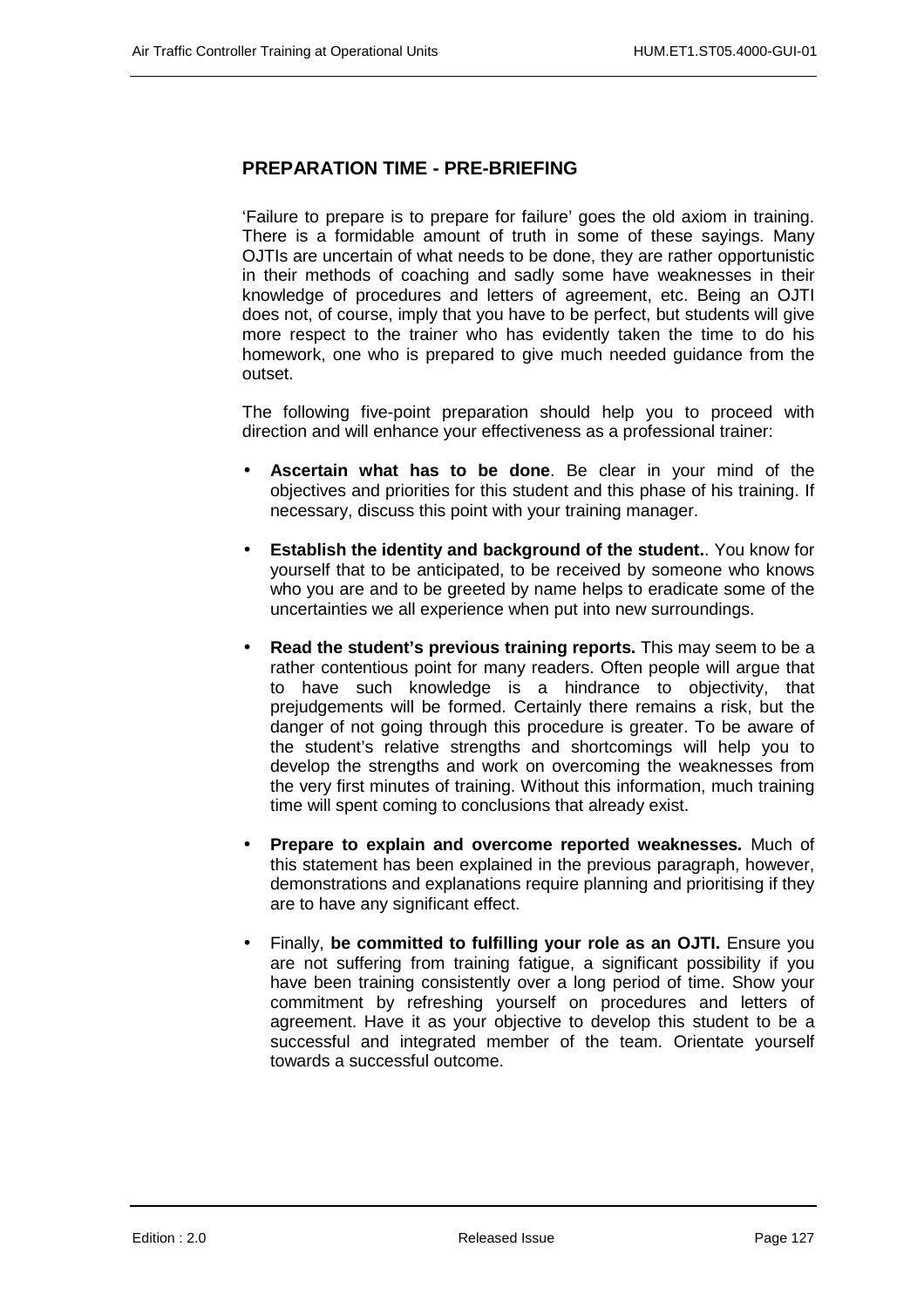### **BRIEFING YOUR STUDENT**

As has been previously mentioned in this section, many tears and frustrations can be avoided by the simple process of preparing the student, by providing him with a work requirement scenario. Often students are uncertain of where they should be focusing their effort, of what expectations the OJTI has, of what operational constraints under which he will be working.

The briefing, however, is not totally for the benefit of the student, it will give the OJTI a useful focus, assist him in the process of giving constructive and timely feedback and help him to avoid being side-tracked by inconsequential occurrences.

By adopting the following seven-point structure, you will give the student a valuable and efficient backdrop against which he will be able to work and learn more effectively.

- **Start by putting the student at ease**. Most if not all students suffer to some extent from an element of apprehension when going into any practical training where his work practices are going to be scrutinised not only by the OJTI but by other team members. The object of the scrutiny will be different, but the student is always aware that his actions are being closely observed. The depth of trepidation will depend on the student's relative successes in previous training sessions, the quality of the trainer/student relationship and the degree of trust and respect he has earned from other team members. Nonetheless, a little time spent putting the student at ease will aid the student's performance, especially in the early days of training or when the student's work has not come up to his or your expectations.
- **Determine the objectives of the day with the student.** This represents another point of strong resistance among many OJTIs who would argue that, unlike simulations, the real world of ATC cannot be slowed down for the purposes of training, and neither can situations or circumstances be predicted. Whilst this sentiment is correct in essence, the student *and* the OJTI require a point of focus for the training session.

The cognitive tasks applicable to ATC represent an extremely complex process, with the vagaries of the profession far too elaborate for a student to assimilate in one go.

No, the student requires direction, he needs to be clear in what he must concentrate on. Although he will be trying to grasp everything that is happening from the beginning, he will not be able to digest it all. A simple question remains, on what elements should he and the OJTI focus upon at this particular time in his training?

We mention that the OJTI requires a focal point because he is often in danger of looking at the student's work from a global viewpoint and not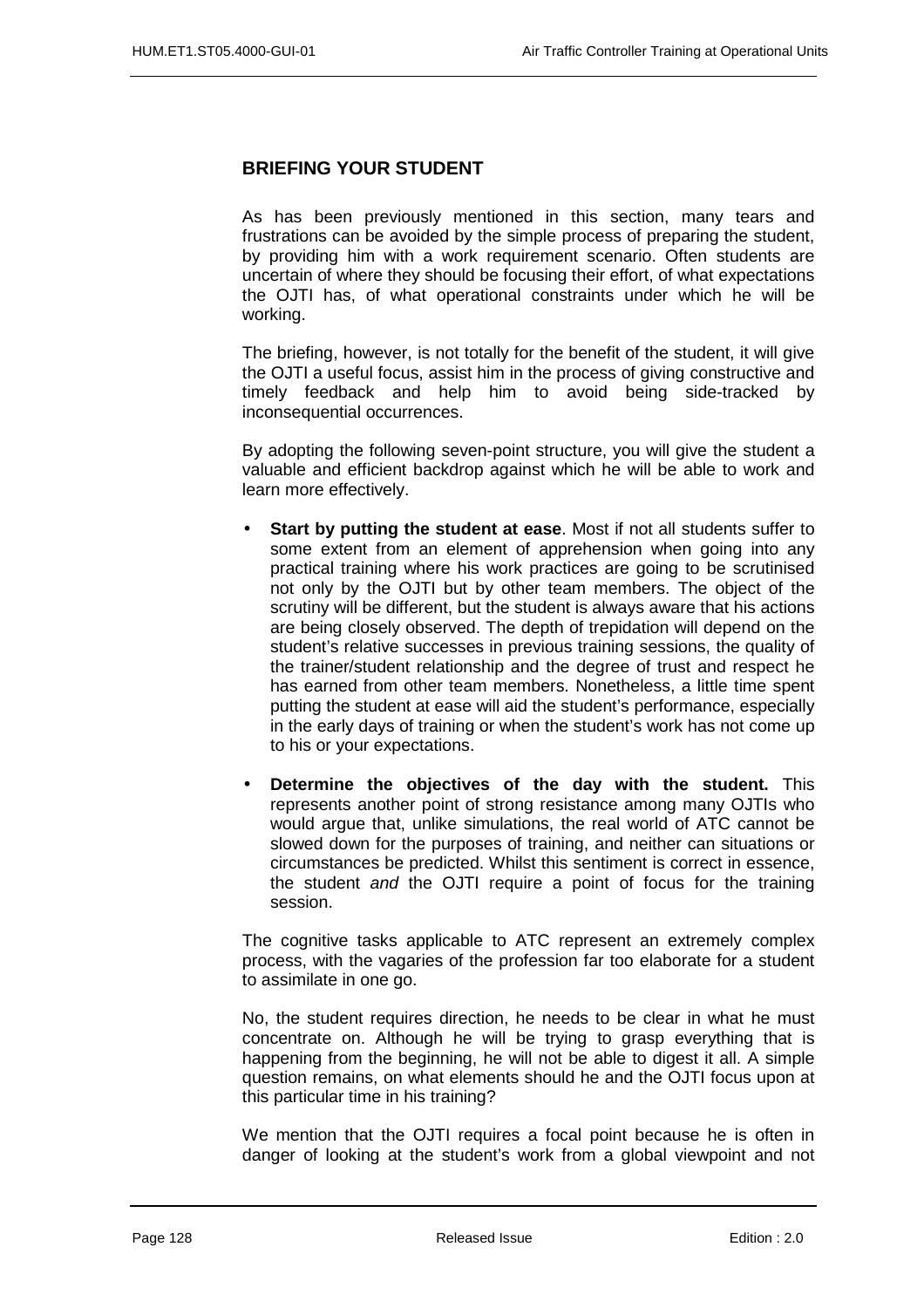from that of a learner who is struggling and what aspects of his development could usefully be improved upon at this stage, today. Hopefully these objectives or focal points are clearly delineated by training management and they will give you a general framework within which to train, the detail will result from your observations and assessment of the student in previous training sessions. Once these aspects have been successfully mastered, you and the student can move on, gradually building the pieces into a unifying structure.

As the student's capacity increases, the area(s) of focus highlighted prior to each session should be amplified or extended, thus increasing the amount of data he can usefully process. Encourage him to achieve his potential (often different from capacity).

Think of it, if you will, as rolling out a carpet for a head of state or another important person. It is unwound, leaving a trail of carpet behind. If then, by chance it becomes untidy, we go back and smooth out the ripples. Similarly with the various skills of the student, if an undesirable trait appears or starts to develop in an aspect of the student's work that was previously satisfactory, we must add it to the current objectives and deal with the problem as a matter of importance.

There are two additional points useful for consideration. Towards the later stages of training, at a time when the student is developing an appreciation of what represents good working practices and judgement, it is a useful exercise to have the student determine his own objectives, provided of course that you can agree on his picture of himself.

The second useful item to contemplate is the use of *a paper on which you commit the chosen focal point*. The benefit of this mechanism is that, during the briefing it *does* concentrate both of your minds on the commitment you have made, you may use this paper for making your notes during the time spent on the job, thereby keeping your own mind centred on the aim of the session and finally it may be brought out at the subsequent debriefing as the focal point of the ensuing discussion.

• **Explain to your student the standard you expect him to achieve**. We are all aware of the standards, after all they are contained in the procedures and letters of agreement. But we really should not expect the student to achieve that sort of standard immediately. We need to allow a certain degree if latitude, to give the student an envelope to work within, the lowest point of which will represent whatever minima are stipulated in the procedures of the particular unit. Over a period of time and as the student becomes more accomplished, we can then reduce the latitude we are prepared to give our student, we reduce our window of tolerance, but still complying with the laid down minima. Some standards do and can be usefully modified and this should be communicated to the student during the briefing.

Other standards we may decide we are unprepared to accept compromise on, such as phraseology, etc., the areas in particular where habits are being formed. Again the student should be made aware of this. In this way he is very clear of acceptable and unacceptable parameters.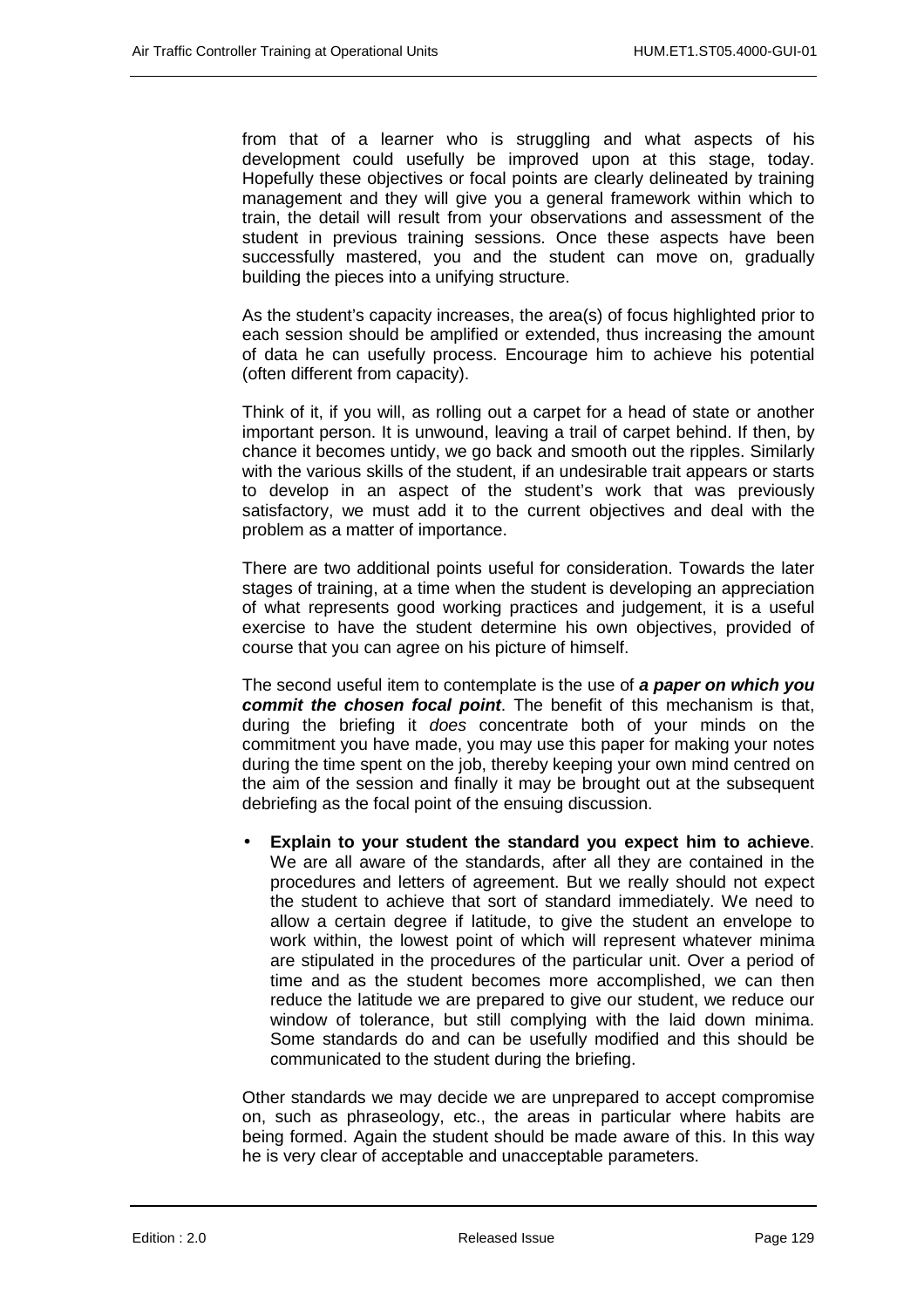A word of warning, when using supposedly encouraging expressions such as 'I am sure you are able to ... ' or 'I know you can do it', you may be imposing unrealistic expectations on your student.

- At this stage of the briefing, **outline the conditions under which the student will be trained**. Spell out to him what coaching methods or techniques you intend to apply. If you consider that the demonstration or talk-through approach is useful, tell the student so that he knows what his role will be. Explain to him your purpose in taking notes, advise him of the fact that intervention may be necessary and that you may not have the opportunity to give reasons at the time. In short, describe *your* intentions as the OJTI. Emphasise that you view asking for help as a sign of maturity. It is useful, also, to forewarn him of those areas of work where he may act autonomously and those where consolidation is wanted.
- The fifth stage of the briefing is to ensure that the student is aware of and understands the operational constraints under which he will be working, the operational conditions. This will include all the operational matters any controller would familiarise himself with prior to taking over responsibility for an operational working position. Avoid the assumption that he knows and understands, ask questions to satisfy yourself that he truly *does* comprehend the implications of these operational constraints. Be prepared to explain how and why certain elements may affect his work and his decisions, help him to put the pieces of the puzzle together.
- By this stage you may have covered a lot of ground and a summary is useful at this point. Refocus on important items with particular reference to previous shortcomings. There are two areas to be covered aside from a synopsis of the briefing to this point. Firstly, any mistakes that the student has made before in operational procedures or practices should be emphasised and, in addition, a brief reminder of previously observed failings and advice on ways of overcoming them should be given, just like the OJTI described in the section 'Personal Interactions'.
- It is important that your student is totally clear in his own mind of the content of this discussion, perhaps quite a lot of ground has been covered. It is therefore important that you give the student the opportunity to ask questions for clarification.

So, there we are. The use of this structure will provide you with the means to cover the most essential items the student requires in terms of preparation and, once practised and a routine developed, it means that all of this information can be transferred in just a few productive minutes and *that* in itself is a significant advance.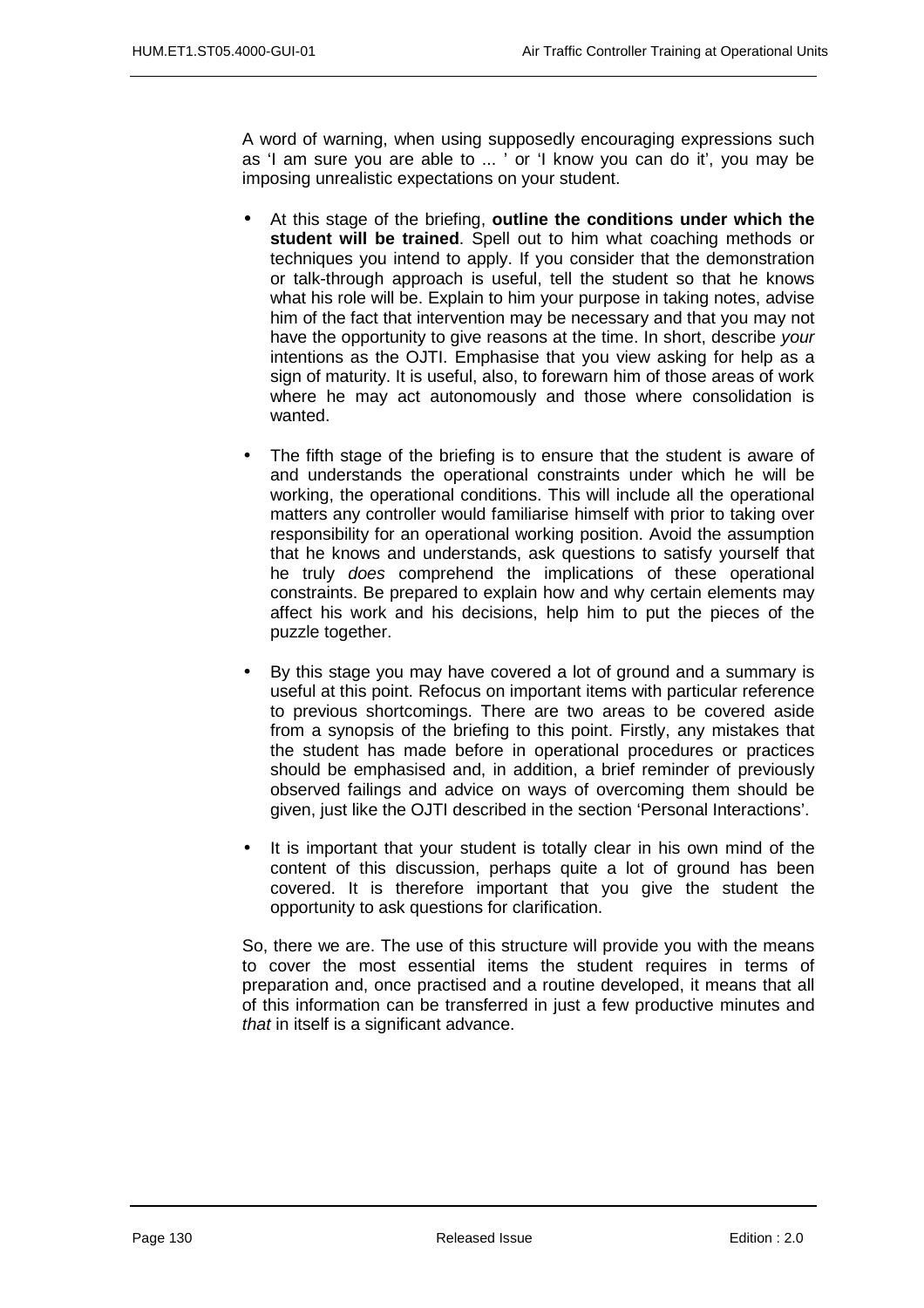# **A STRUCTURE FOR COACHING (THE DEMONSTRATION AND TALK THROUGH)**

**This section of the documentation and the associated practical exercises is designed in order that the reader shall:**

- **become aware of the beneficial effects of the 'demonstration' and 'talk through' training methods;**
- **employ these techniques in the related practical training sessions.**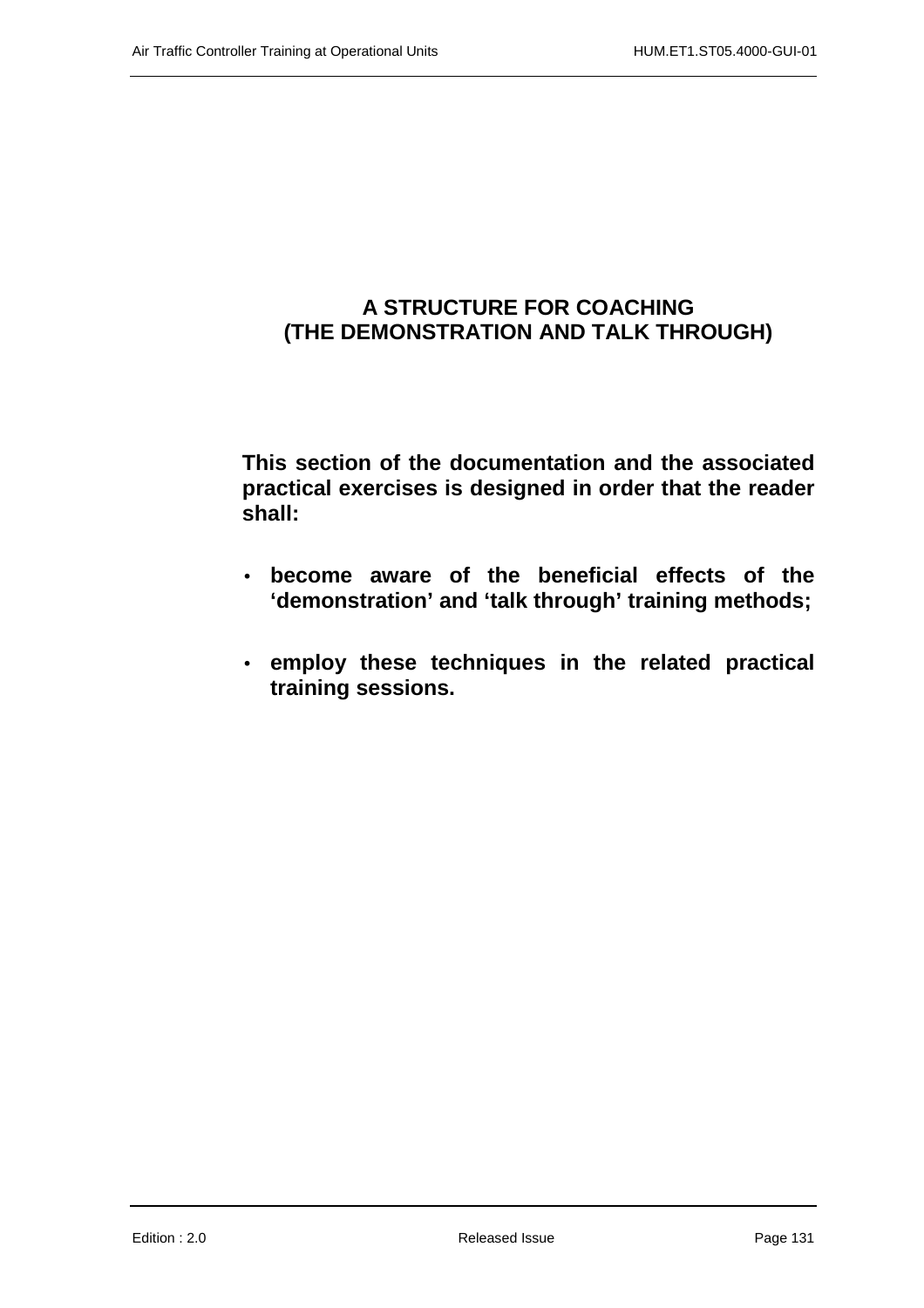Page intentionally left blank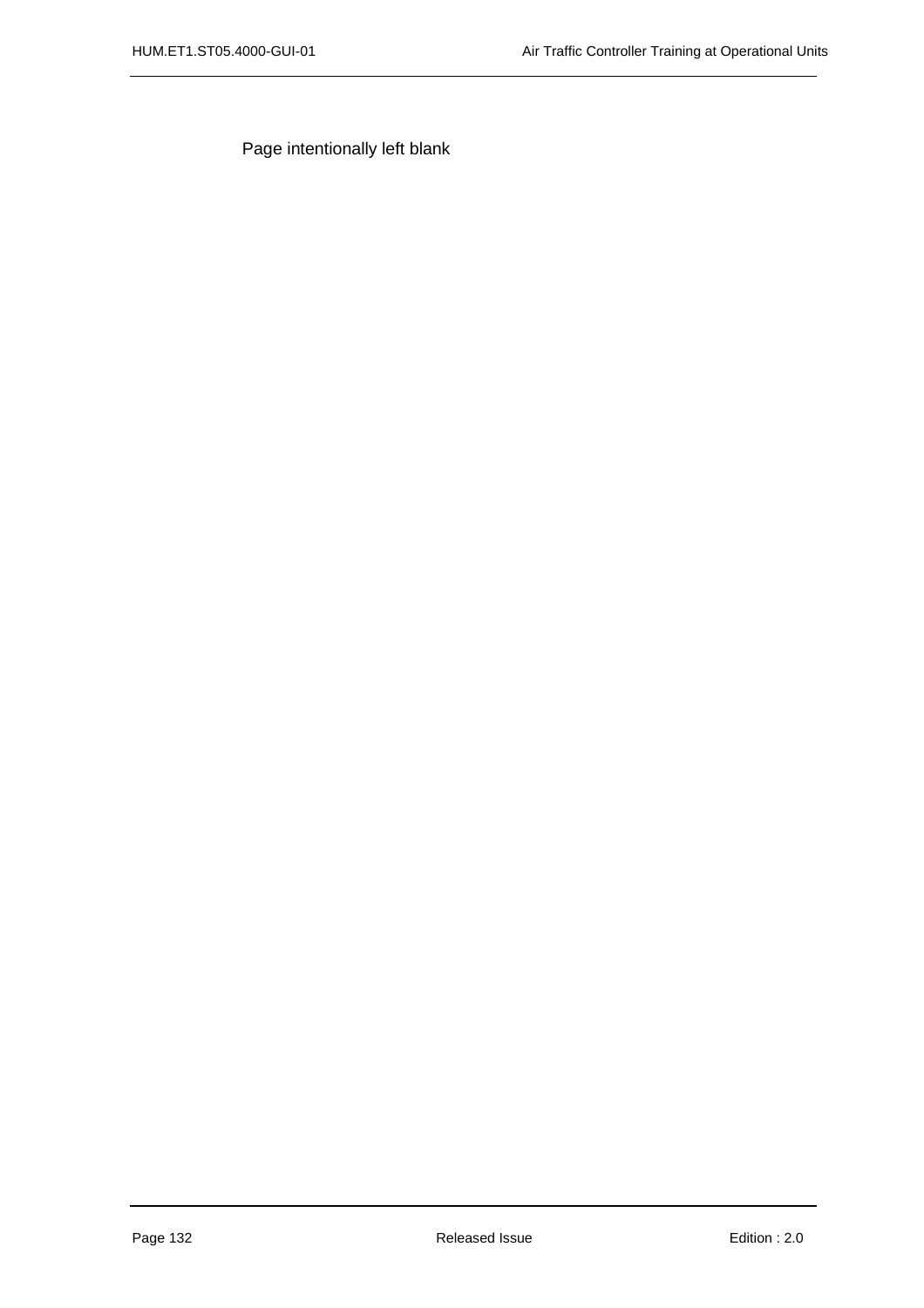# **THE PRACTICAL TRAINING SESSION**

Now we have arrived at the primary feature of on the job training, the practice itself. The structure we offer here will enable you to deal with some of the problems associated with training in a simple, safe and easy to administer way.

It must be said that the process described is very open to modification depending on several factors such as the purpose or aims of a particular training session and the background of the student including known shortcomings that would profit from the usage of these methods.

We all recognise that the student's background will have a significant bearing on the approach you take but there are several points to take into account, some of which are not always readily obvious. Before looking at the techniques themselves it is useful to explore some less evident points.

When students begin OJT they may or may not have had extensive simulation time and even if they *had*, the simulations themselves may not have been 'site-specific', that is to say using the airspace, procedures, letters of agreement or traffic samples of the area on which he is now to be trained. Under these circumstances the OJTI may be wise to adopt the 'demonstration' and 'talk through' methods until such time as he is satisfied that the student can cope with the demands being placed upon him and that he, the OJTI, may assume a monitoring role.

Presupposing that the student's simulation time had met all the criteria for quality, 'site-specific' simulations, the emotional climate of having to control real aircraft cannot have been simulated, neither can the fact that real pilots do not act like simulated ones. Since *real* problems do not fall into the neat categories under which students were taught and their solutions often make some of the previous training simplistic, we may predict some sort of regression on the part of the student when starting OJT. The methods described here will provide you with the means of reassuring yourself and your student that he is in a good position to cope with the demands of controlling.

Similarly, some practices taught in simulation may not be applicable or appropriate to the environment where the student is now being trained. We lose sight of the fact that often some of what was previously learned by the student now has to be unlearned. The methods offered here will enable you to help the student resolve the confusions created by the divergence between what has been learned and real life practices.

Finally, there may come situations further down the road when a well considered application of one or other of these processes could enhance the training and help the student overcome some of his confusions. An example of this might be where the student has, over a period of time, been working with certain procedures the application of which has changed or a new one in force. Careful use of the demonstration and talk through that we go on to describe would reassure the OJTI that the student has fully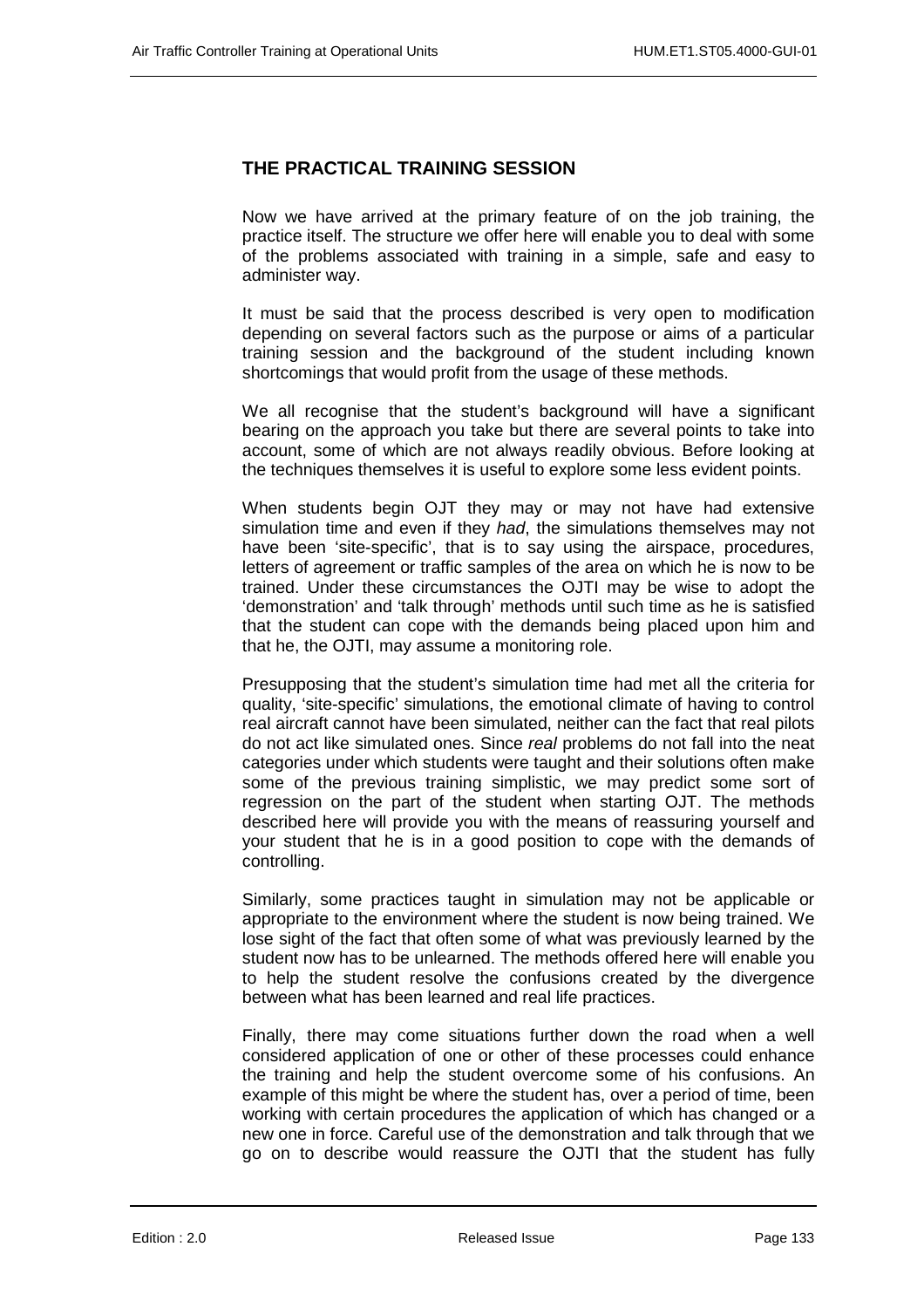understood the application of the changed procedure, thereby reducing the prospect of unnecessary intervention.

# **THE DEMONSTRATION**

The use of demonstration and explanation as a training method can be very effective in spite of it being a very demanding technique for the OJTI. Realistically, the circumstances under which it is applied need to be ideal if it is going to be convincing. The work situation should, out of necessity, be of low density and complexity. Having said that, however, the demonstration can bring together the theory and the practice and it can reveal important associations and relevant factors.

**Be very clear in your mind what you want to achieve and therefore demonstrate**. It is almost impossible to give an accomplished, wellunderstood explanation and demonstration on the spur of the moment, unless you are very well practised at the art. Even then it would need to be a routine subject that you were demonstrating. Demonstration therefore requires thinking it out in advance and *do* remember that showing and explaining once is little guarantee that your explanation will have been absorbed. Important items need to be shown repeatedly since the student will not see the problems as quickly or clearly as you can and too much information will not be digested at once.

**Explain in a way that is easily understood by the student.** By now you will have covered the section dealing with verbal communication and will understand the need to communicate in terms that your student will understand and to check his comprehension by asking him questions and allowing him the opportunity to ask questions in return. Do emphasise anything that Is done for reasons of safety or that is necessary for operating within the procedures.

By asking the student questions and inviting them in return we **involve the student actively in the demonstration.** This training method should not become a passive activity on the part of the student. Under these circumstances it is so easy for the student to become distracted with his environment, especially when it is all very new, and so his involvement is crucial to his remaining focused on what is happening.

### **Summary**

- Prepare your messages.
- Explain in language that is easily understood and be precise as you are performing the demonstration.
- Emphasise routines, procedures and safety features and point out critical aspects of the procedure before, during and after the performance.
- Similarly, emphasise cause and effect.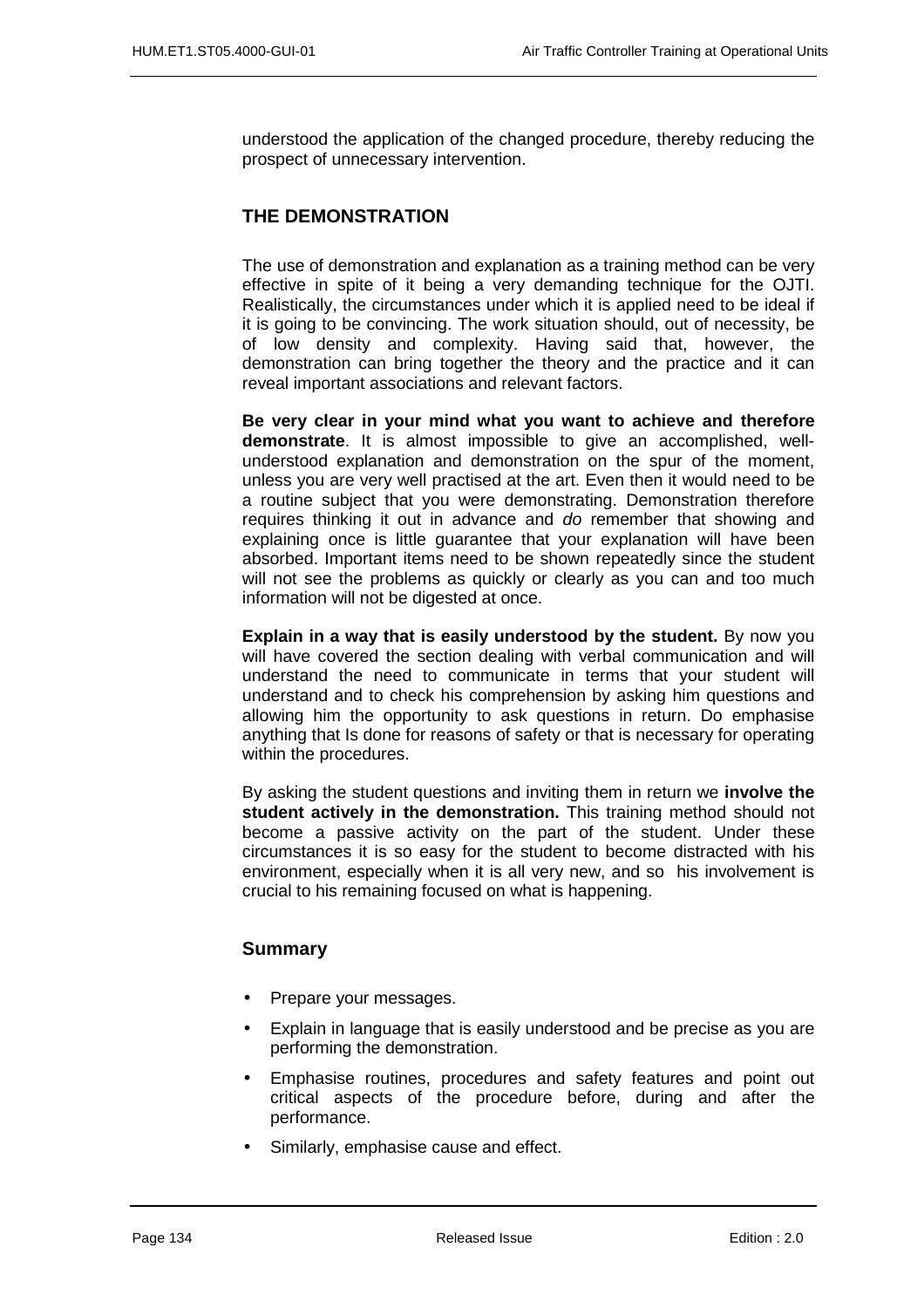- Tell the 'why' as well as 'what' is being performed.
- Repeat your messages concerning complex operations.
- Involve the student through the use of probing questions.

The demonstration therefore provides the student with the relevant background knowledge and is a move towards understanding the tasks. The next step is to increase the student involvement and confirm his grasp of the situation. We need to tap into his thought processes and this is achieved by the second technique:

# **THE TALK THROUGH**

This is the phase where you require your student to tell you exactly what to do with the aircraft under your control and when to do it. Effectively, he is making the executive decisions but *you* are the person to transmit them to the aircraft.

This is often a point of confusion because it is revolutionary to most OJTIs and it deserves a little more explanation. Ask the student to observe the air traffic situation and make executive decisions and not to concern himself with the detail such as choice of phraseology, etc. In relieving him of the detail he will see more and hopefully his decisions will be more valid. If his decision is good or sound, transmit the instruction; if not, transmit the correct instruction and then come back and discuss *his* decision.

The advantages of this procedure are:

- It taps into the student's thought processes and warns you of areas in his thinking that may be wanting.
- It confirms that the student has digested your demonstration and explanation and will give you additional feedback on his attention and absorption rates.
- Most importantly, it involves your student in the decision-making process as quickly as possible and yet does so under controlled circumstances.
- It helps to build confidence and the student knows that he is protected.

It offers you protection since it allows you to retain total control until such time as you are satisfied that you student can operate safely and reasonably efficiently.

Before finishing on this subject it is important that you make a clear distinction between the demonstration and talk-through phases by using 'key'words or phrases. When moving from the demonstration, make it perfectly clear what is expected of the student by telling him that the 'demonstration' has now finished and that you expect him to carry out the 'talk through' as explained in the briefing.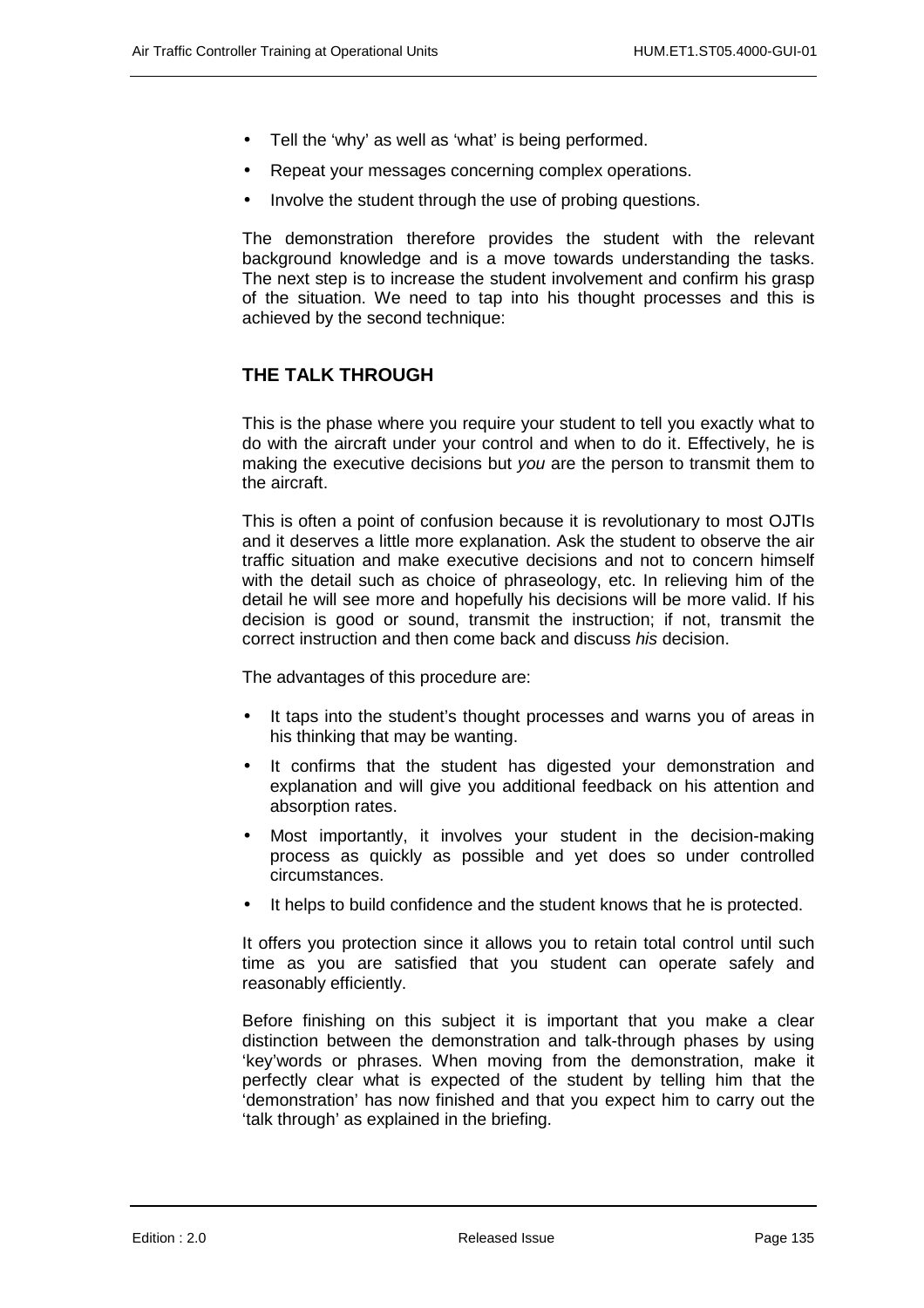### **THE TRAINING SESSION STRUCTURE**

- *Demonstrate and explain.*
- *The student then talks you through the job.*
- *Finally, the student carries out the tasks himself whilst you assume a monitoring role.*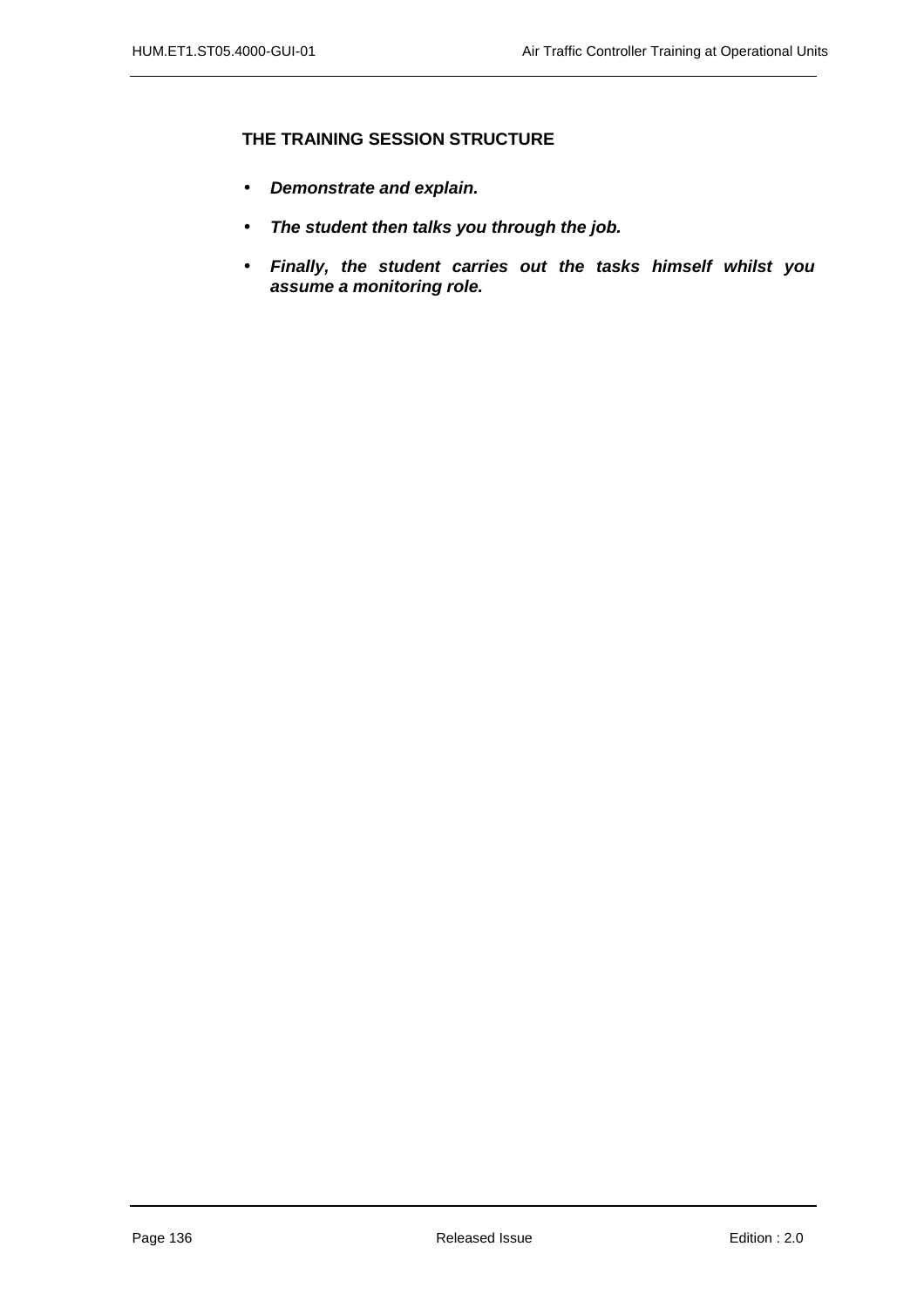# **TYPICAL OJTI-STUDENT INTERACTIONS**

The degree of interaction that could be anticipated with each of the OJT methods may be visualised in the following manner:

### **Demonstration Phase**



During a period of demonstration there should ideally be a continued exchange of ideas and information between the OJTI and the student.

# **Talk-Through Phase**



At this stage the student should be making most of the input with the OJTI only having to clarify his non-acceptance of a decision given by the student. Remember, only a brief explanation is required at this point as a more detailed discussion should take place at the subsequent debriefing.

# **Monitoring Phase**



Bear in mind not to overload the student with too much discussion or input at this stage, you'll have plenty of time to discuss training matters in the debriefing.

The final part of the coaching structure is therefore for the student to enter the application phase where you take the monitoring role, but that is the subject of the next section.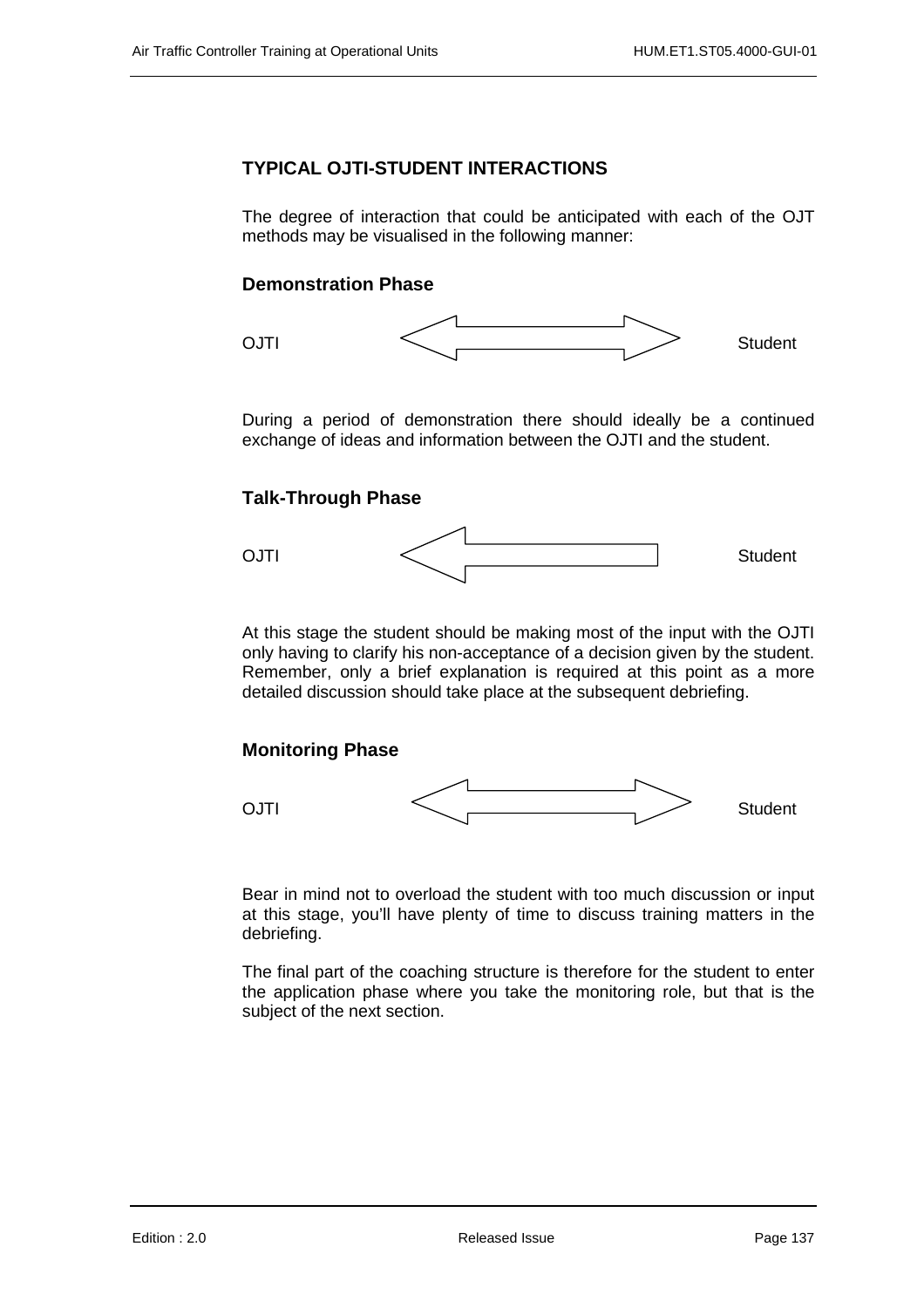Page intentionally left blank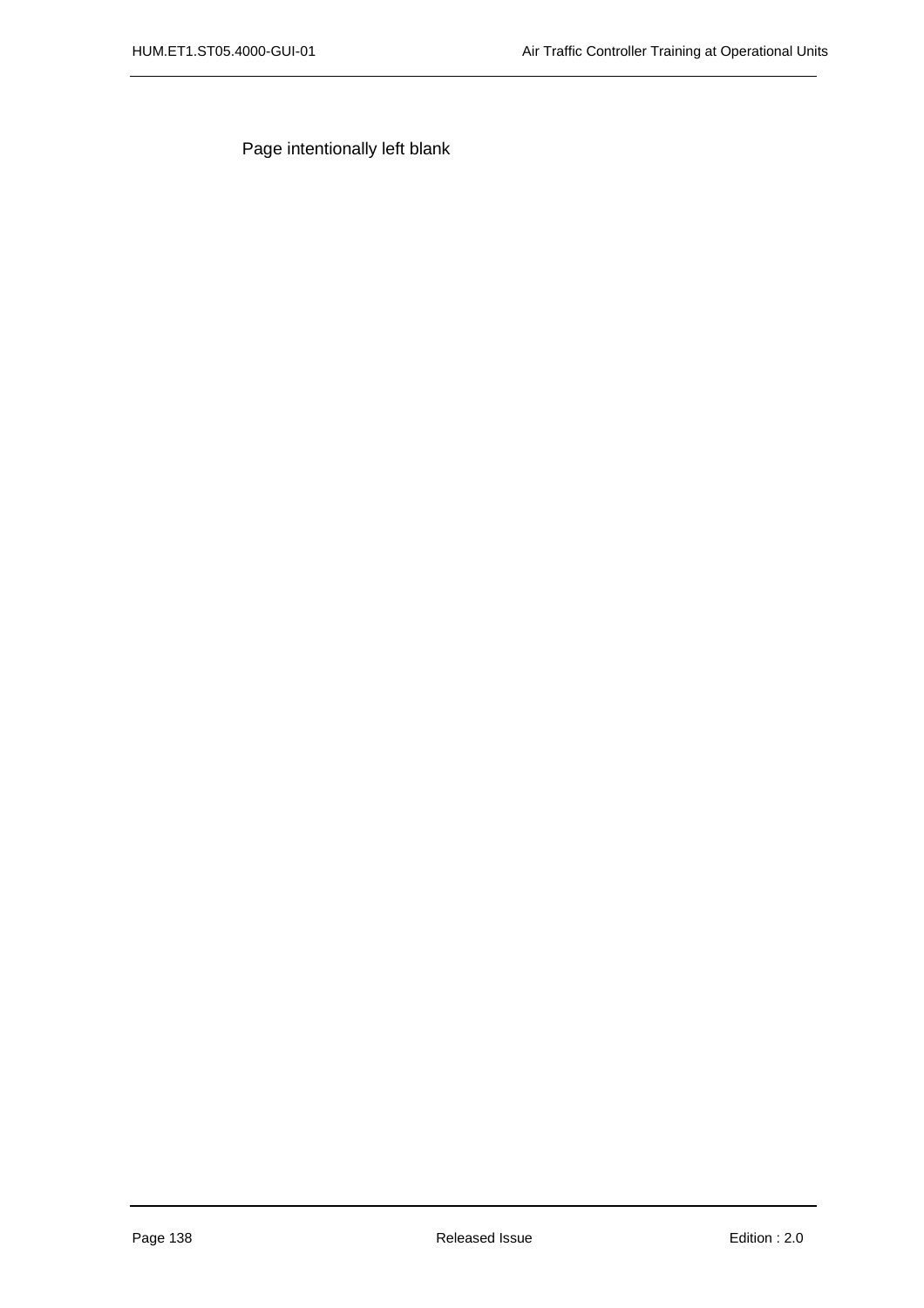# **MONITORING THE STUDENT'S THOUGHT PROCESSES AND WORKING METHODS AND PRACTICES**

**This section of the documentation and the associated practical exercises is designed in order that the reader shall:**

- **improve the quality of his questioning technique;**
- **monitor the student's thought processes and working practices with a view to giving objective and accurate feedback;**
- **use more appropriate and timely techniques to influence those practices either directly or indirectly.**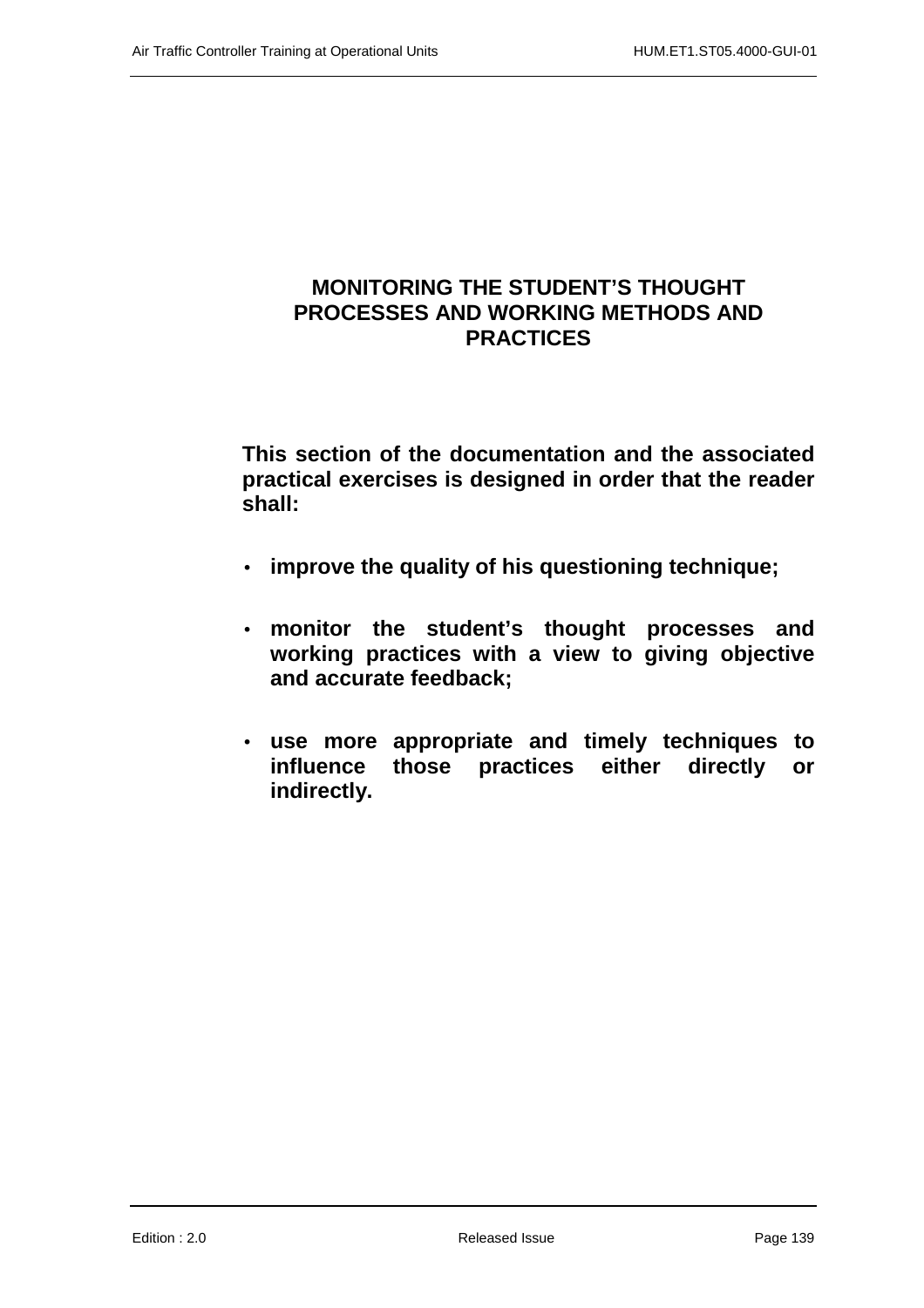Page intentionally left blank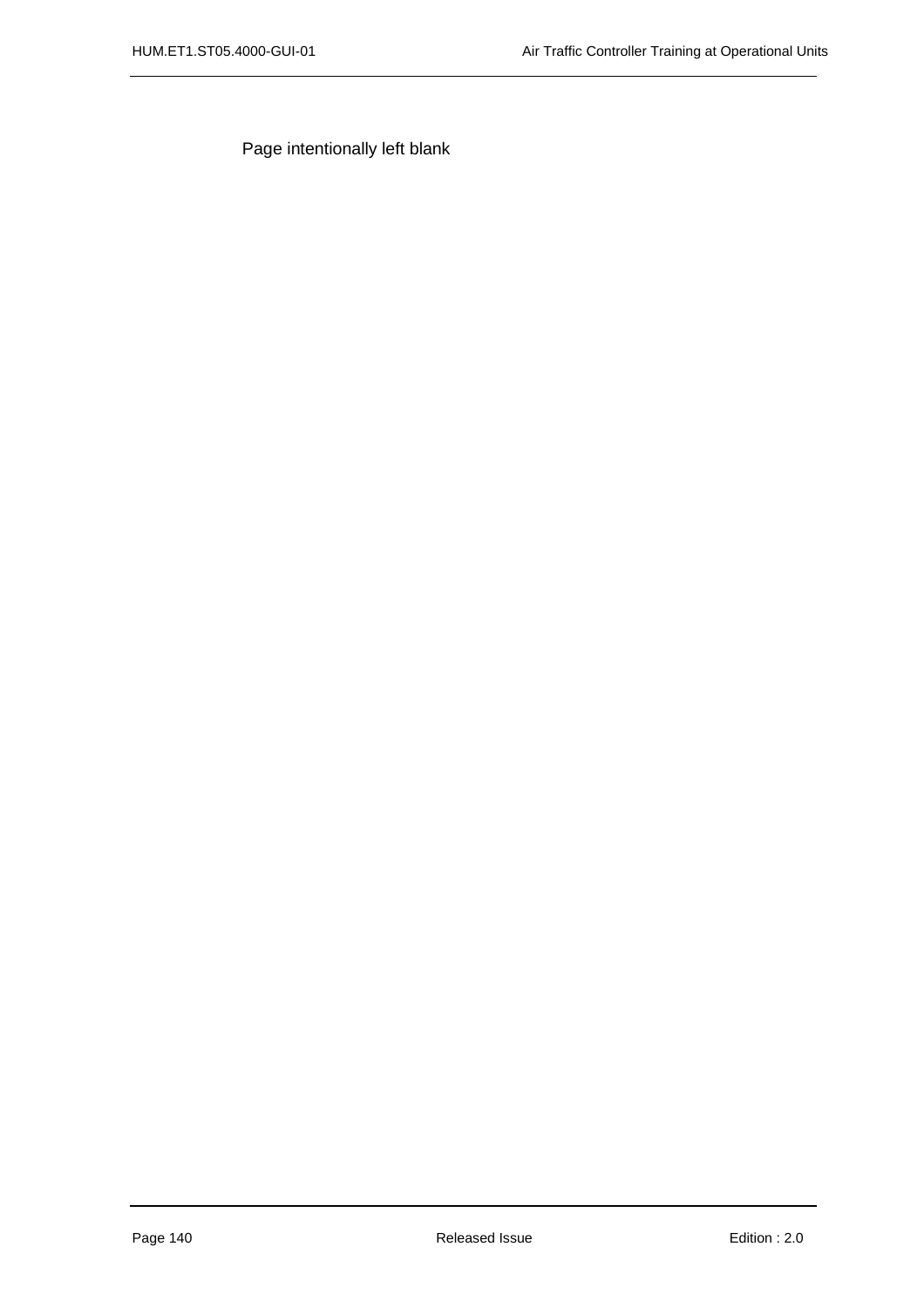# **INTRODUCTION**

The central feature of OJT is the training and practice itself. The element of monitoring the student's visible and non-visible tasks is vital and every positive asset must be brought into play. At the same time you need to shape the behaviour of your student and eradicate any negative aspects of his work that might reveal themselves.

In honesty, OJT has serious limitations and many aspects of Air Traffic Control should and could have been trained using other methods. It is in on the job training that the role and influence of the trainer can be most critical. If the student makes certain mistakes, the OJTI often has to intervene and correct matters by taking control from him without warning. *The interests of safety and efficiency must prevail over the student's ability to learn from mistakes.* In practice each decision has to be safe, effective and acceptable, the time to think through alternatives is often limited and wavering over decisions is obstructive. Often the student learns simply that the situation required outside intervention because it was intrinsically unsafe. What he is often denied, however, is the facility to learn all the consequences of the mistake and it is for this reason we suggest the debriefing period has such an important role to play.

Before starting, look first of all to yourself. Are you really playing the part of an OJTI? Are you being constructive and are you aware that you are in a position of power? Everything that you say or do will be taken on board by the student and so, do you inspire confidence? Remember too that you have to be ahead of the situation, your own quick reactions to situations will provide you with substantial credibility since your student will be looking to you as a specialist carrying an immense store of skills' data. You are a role model for your student.

# **REINFORCEMENT**

At this point let us be clear on the point of reward or positive reinforcement. Frequent reinforcement works best when students are first developing new skills. Generally, the greater the frequency, the faster the learning. A word of warning however, rewards given too freely lose their value.

Recognise also that when students are developing, reinforcement and punishment are information. They tell your student exactly what you like or dislike, and the informational content becomes more important than the reinforcement or punishment itself.

Once skills have been well developed, you will only need to reinforce them occasionally. Don't, however, make the mistake of taking your student's positive behaviours for granted, forgetting totally to reinforce them for their achievements. When students have made repeated mistakes or had an all round miserable training session, praising them for some insignificant behaviour makes them feel subtly manipulated. When they perform badly,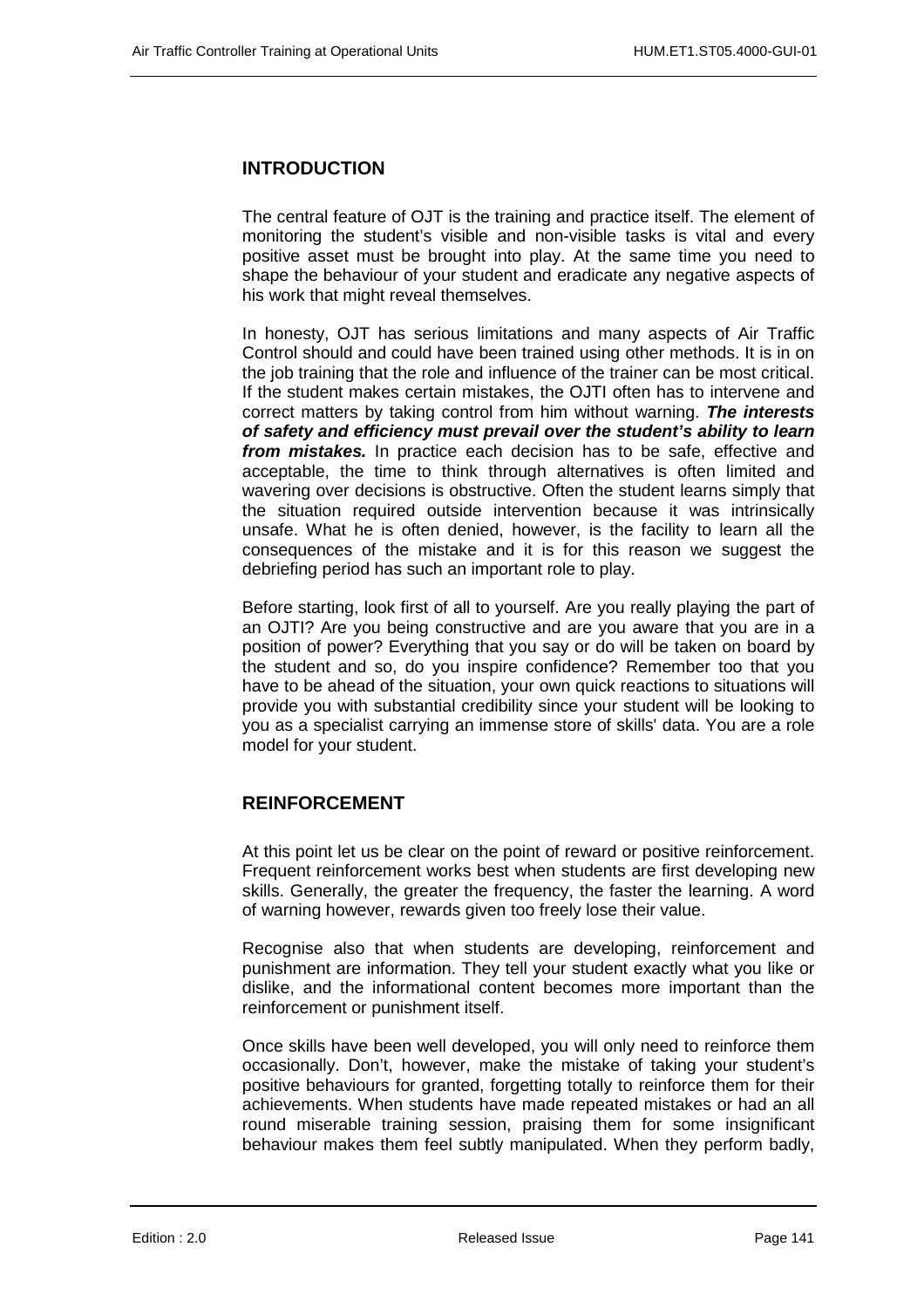communicate empathy but not sympathy, they will appreciate your understanding.

Concentrate upon probing questions, you need to know if the student really does understand and is developing reasoning based on real professional abilities. Making assumptions means that training time may be lost and that there may be confusion or damage if you do not proceed in the correct way. Now is the time to review the role of questions in coaching.

# **QUESTIONING TECHNIQUES**

Your ability to be effective in questioning your student represents a most important aspect in coaching. You really do need to know whether or not the student is developing true understanding. A simple 'yes' from the student to a statement or question does not confirm that there is an understanding. Similarly a smile, an appreciative nod of the head or some other affirming non-verbal gesture does not mean that the student understands. As an OJTI we are poorly placed to determine whether or not our student really does comprehend the situation. Of course, his actions are pointers to his understanding and the student's verbalisation during the 'talk through' will help to clarify the issue for us.

The need to please and to impress on the part of the student does not make your task any easier. Questions, properly applied as a technique, can determine the understanding level of the student at the time and expose his professional analytical processes.

Children, during their development phase, are masters of the art of asking questions, after all they are trying to piece together all the segments of the jigsaw incorporating the world and its meaning. Unfortunately, questioning is an ability we appear to have lost during the process of time. It is however an asset that we can re-acquire. The process requires attention and practice on the part of the OJTI; however, once grasped it can provide rich dividends.

There are several different types of question, but, they can be categorised into two basic divisions, questions that teach and questions that test.

# **Questions that Teach**

There is a simple rule in training and that is, never to tell your student something you believe he is capable of telling you. A teaching question encourages a process of self-learning on the part of the student, it forces him to think things out for himself. Instead of giving him the answers to his problems, encourage him to work things out for himself. Superficially this may appear a time consuming process, but the results achieved will speak for themselves. Students learn very little if they are told what they should or should not do, their solutions will have far more significance if they are the owner's of their own 'truths'. Ownership of ideas is fundamental to effective learning.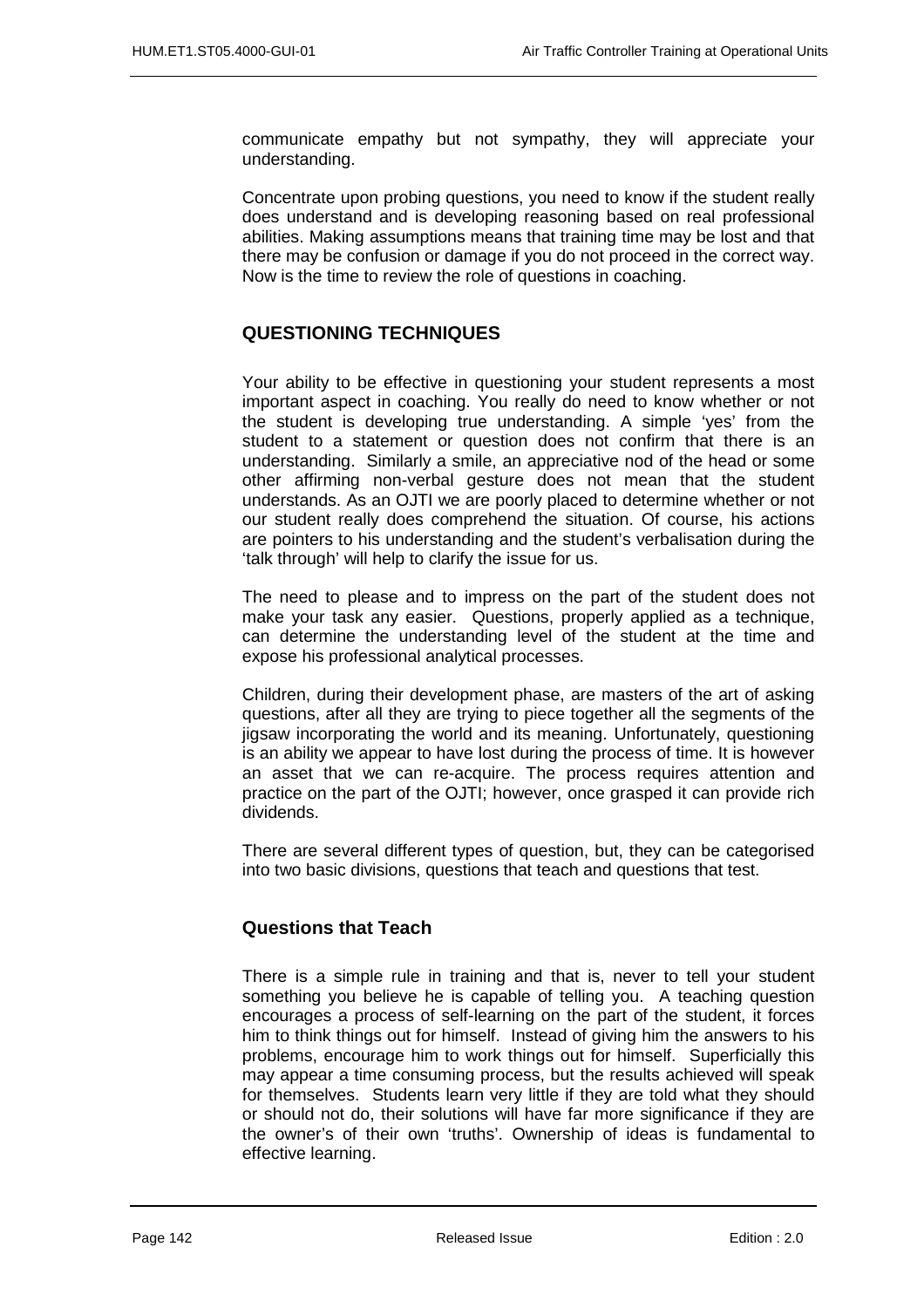A teaching type of question will encourage the student to 'think things out for himself' and will move him along the learning curve. Furthermore, the solutions reached will remain with the student for longer.

# **Questions that Test**

This sort of question is one used to reinforce something that has previously been taught, demonstrated and explained or discussed. In effect the student does not learn anything new but his knowledge, comprehension, ideas and professional database are reinforced or cemented because he is obliged to recall information from the past. It may be seen as an in-depth search aimed at finding out if he is able to apply this database in a positive and economic manner.

It is possible to further sub-divide each of these types of question into the 'open', 'closed' and 'probing' class of question.

# **Open Questions**

The 'open' questions are very generalised and, as a result, have very little application within this practical training environment. They are subjective and often call for the student to voice his opinion. The student is permitted by virtue of the question phraseology to caste around within the general terms of the subject. The questioner has not provided a sharp focus. Whatever he replies to this type of question is likely to be the right answer. The student's opinions, of course, should be seen as valuable and he should be encouraged to voice them. This type of question has little exploratory importance however.

# **Closed Questions**

These are very short questions, often offering simply a 'yes' or 'no' as a response. Their value is essentially limited for two reasons, the student could often guess at the correct response and it gives no feedback on whether or not the student was thinking along the right lines. What you should be looking for is confirmation of your student's knowledge, his appreciation of all aspects of the problem and the process whereby he reaches his conclusion. Closed questions will simply not give you any of these points. The closed question may give you the reassurance that the student will react, but it will never tell you why. This therefore leads us to the most useful type of training question, the probing question.

# **Probing Questions**

The probing question is so called because it allows you to explore the student's analytical processes, his non-visible tasks. This type of question encourages the student to think through the problem, look at it from different angles and reach conclusions based upon a sound professional analysis. As trainers we need to be certain that our students are developing sound reasoning and this is the only type of question that allows you to look inside your student's head.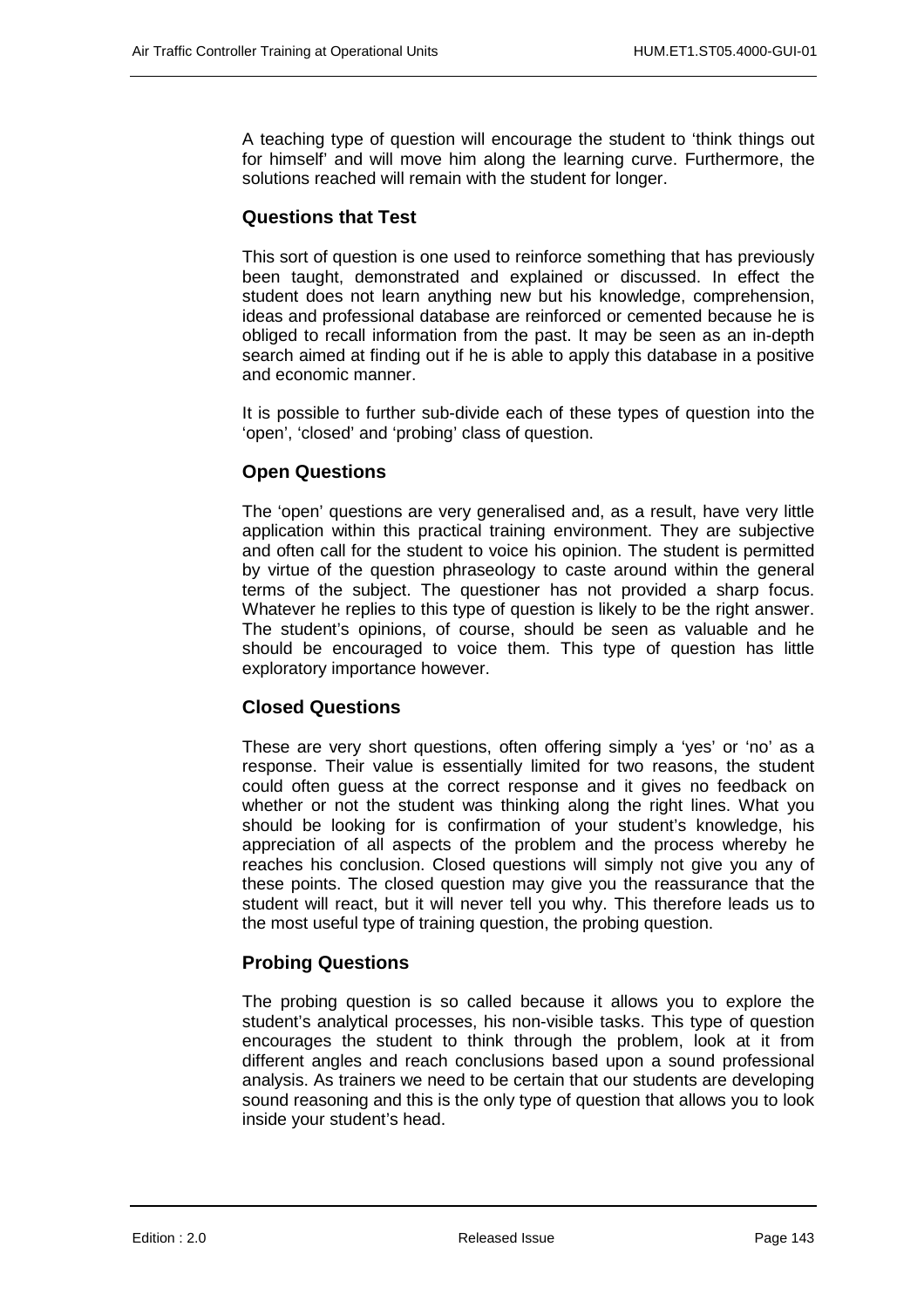As has been suggested, children are masters in the art of questioning, they are constantly asking questions like, 'Where does the sun go at night?'; 'Why is the sky blue?' Perhaps in their innocence they have taken a lesson from Rudyard Kipling who wrote:

*'I have six honest serving men,*

*They taught me all I knew. Their names are What and Why and When and How and Where and Who'.*

> Rudyard Kipling 'The Elephant Child'; 1902

Many of us involved in training are often puzzled when the response to our question is unexpected. If we were to take an example from Kipling, our student's replies would cause us less surprise. Certainly start your question with a stem that sets the scene, but ensure that the question itself starts with one of these interrogative words: What?, Why?, When?, How?, Where?, or Who?. In this way you will quickly determine whether or not the student has the answer, either totally or in part.

#### *Closed questions give results.*

#### *Probing questions search for information and give processes.*

# **PRACTICE TIME**

Now that your student has reach the stage of training where he is making and communicating executive decisions for himself, he will not be completely competent and will require your continued support, especially at the beginning. After a while you can reduce the visible support you lend, maintaining a fine balance between the right amount and the right time.

Before we look at the specifics of monitoring and intervention, it would be useful to substantiate certain ideas on this subject.

Controllers are simply satisfied if the job is done. As a trainer you need to look very carefully at how the student is developing.

A lot of bad things will go undetected by the OJTI when he joins in the thought processes of his student. An example of this could be, when an aircraft calls, the OJTI looks around, says to himself 'What's a good level?' and if the student says what the OJTI would say or does what he would do, the OJTI relaxes, not seeing some of the minor or major mistakes the student makes.

If you do use a non-standard procedure for any reason, you must reinforce the correct one in doing so. *Do* be aware, however, that you do not help students by regularly reverting to the use of non-standard procedures since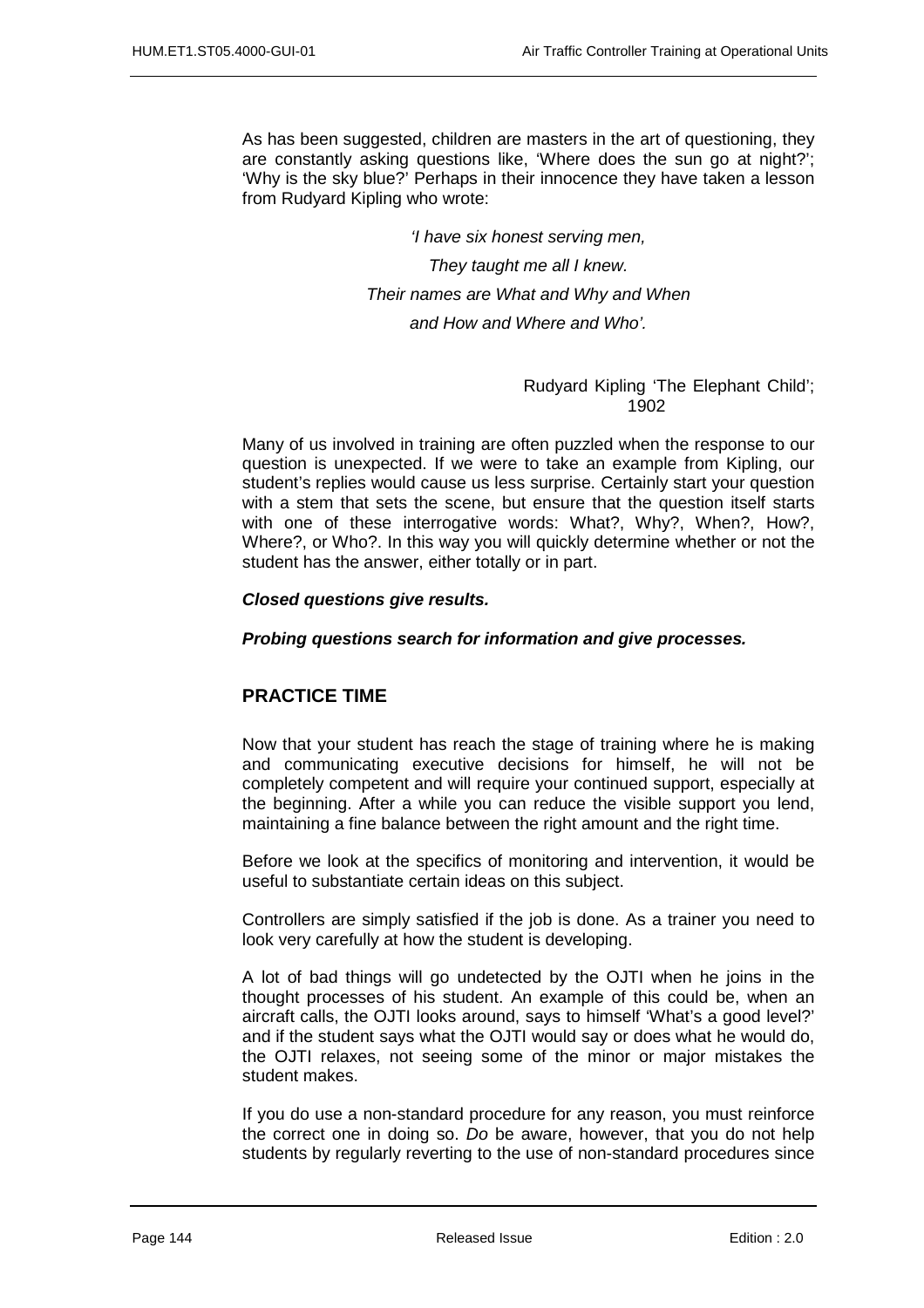other OJTIs will disagree, creating confusion in the mind of the student and perhaps creating an environment where he wastes all his energy on pleasing the individual OJTI.

When students are low in ability, monitoring is a relatively easy task because the degree of interaction is high. Monitoring when students are high in ability is very difficult, the OJTI becomes bored, pays less attention.

# **MONITORING**

Are you being positive? It is always easy to be critical but do remember that for personal growth people need to be told what they are doing right and failure to do so will bring about a sense of frustration in your student.

In order to assist you in extracting every possible value from each training session and to give your student a complete and balanced debriefing, view his work taking the following questioning approach:

- *What* is he doing well?
- *Why* is it working successfully for him?
- *How* is it possible to build on this success even more?
- *What* is not going so well, or *what* is going wrong?
- *How* could this have been avoided?
- *What* should be done in future to ensure this does not repeat itself?

# *Notes as an 'Aide-Mémoire'*

Most training periods last for more than one hour and during this time many things will occur that you feel you would like to discuss or question. At the time of the occurrence this is usually inappropriate for reasons of taking the student's attention away from the task in hand, that is to say coping with the problems imposed by doing the job and moreover many other things will subsequently take place.

How then do we remember all these situations when we hand over to another controller and find ourselves in the position of offering the student the feedback he is so looking forward to? Most trainers and students, when coming out from a busy or complex training situation, will remember perhaps the last third of the occurrences of the whole period. If our memories go beyond that point, it is often the mistakes the student has made or the weaknesses observed that remain uppermost in both our minds.

A brief jotting or note made as an 'aide-mémoire' at the time or soon after will enable us to recount situations as discussion points in the subsequent debriefing. It need only be a very brief note but it will mean that valuable training information is not lost. Why not use the sheet of paper with the aims written on, the one you used in the briefing? This would keep your mind focused on the primary purpose(s) of this training session and prevent you from being so easily 'side-tracked' by other, less significant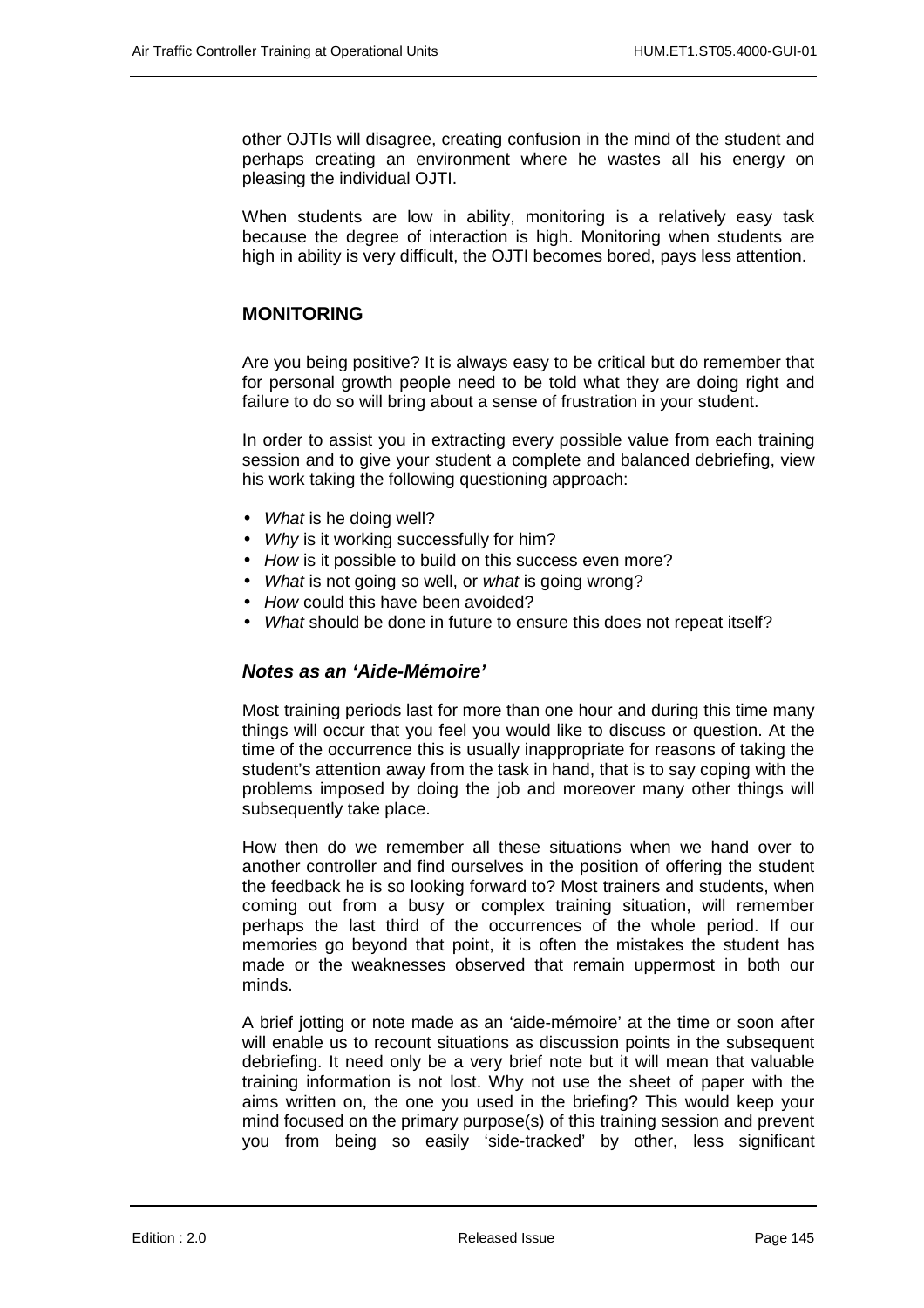occurrences. Your instructor or facilitator will provide you with an example of a monitoring sheet.

Many will argue that such note taking provides an additional distraction for the student. Agreed that in our professional training, note taking has hitherto often been associated with mistakes or weaknesses that would be painfully drawn out and expounded upon at the subsequent debriefing. *The time has come to shed the shackles of history.*

Explain to the student, when you describe your training methods, the reasons for taking notes and the benefits to be accrued. Disassociate the note from the student's action, wait a while before you make a note and in this way, even if he glimpses your note taking, he will not be able to associate your observation with an obvious act. Show him that actions *equal* words, bring your paper out into the open at the debriefing and use it as the basis for commenting on his *strengths* as well as his shortcomings and the subsequent discussion.

# **'Body Language' whilst Monitoring**

Much has already been established on this subject under the section 'Personal Interactions' but perhaps little in the way of practical advice when sitting next to the student in the highly interactive and team-oriented live training environment. Here are some suggestions.

- Out of necessity it has to be stated that, to physically leave the student unsupervised is not only negligent but, in most organisations, *illegal*, whatever the intentions of the OJTI.
- Similarly many trainers consider the notion of reading a newspaper or some other material conducive to building the confidence of the student. This presumption is strongly challenged for several reasons. Amongst these we would include the fact that an OJTI who is merely glancing at a document of any kind cannot maintain 100% awareness of his student's actions and is therefore not fulfilling his obligations to the safety of the system. In addition, the student's point of view is often the antithesis of that of the OJTI; he feels blocked from asking advice; potentially he believes his OJTI lacks sufficient interest and, for someone in an insecure state or unsteady stage of training, the coach's apparent casual manner could increase his feelings of ineptitude.
- There has to be and there is a far better way of decreasing or increasing your control over the student. By moving your chair slightly away from the student, putting yourself outside of his outer vision, you will give that sense of autonomy you want your student to experience. Similarly, by moving closer to him and placing yourself *within* his peripheral vision your presence will be felt and you will be in a far better position to exercise direct control should the need arise. Be aware, however, that the closer you sit to someone who is learning to come to terms with the job and the disparities between training and real life practices, the more stress you potentially put that person under.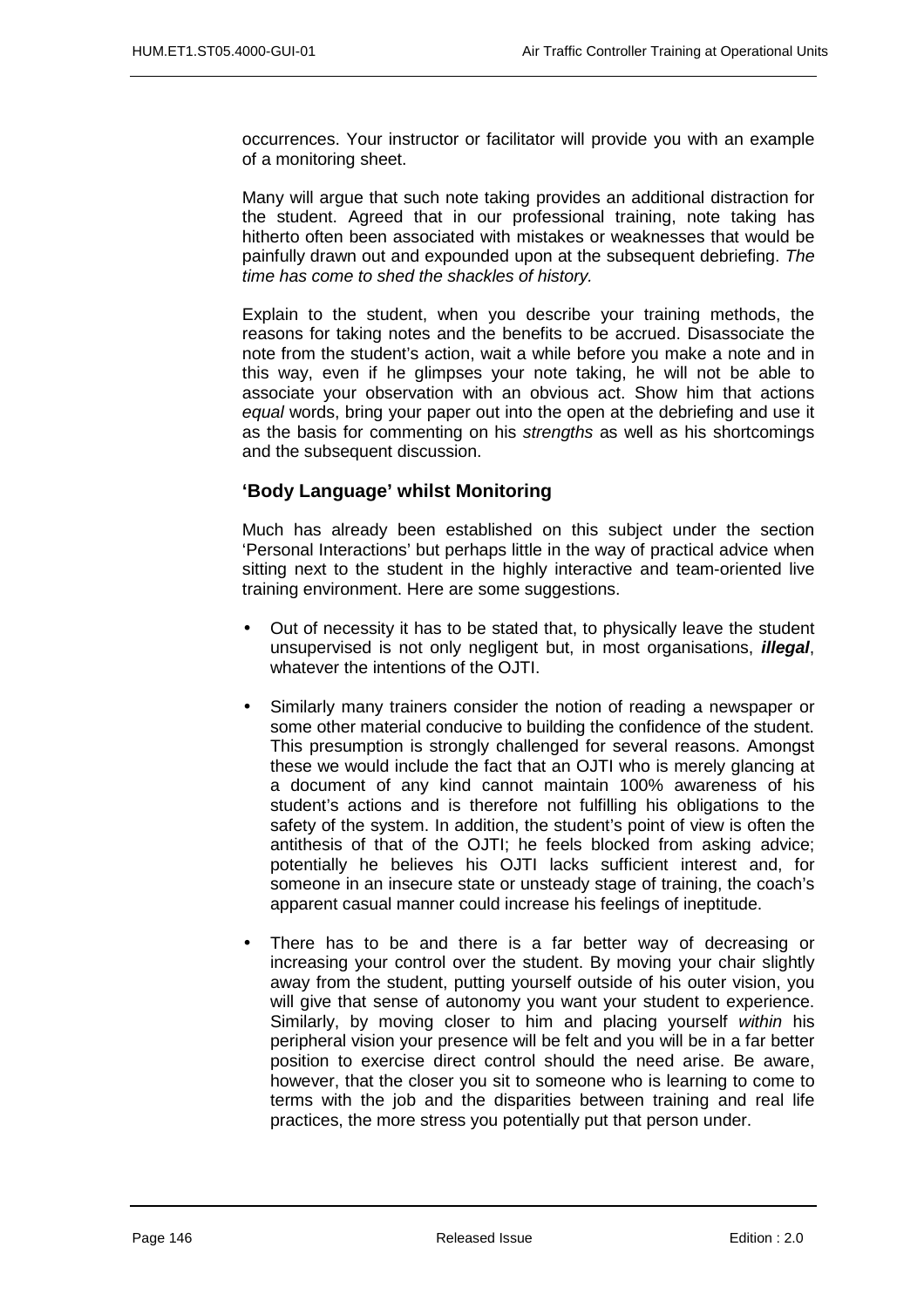• Finally, please avoid sitting with that superior examiner's air we all know so well in ATC and passing those uncalled for and potentially damaging non-verbal commentaries such as head shakes or 'Tut, tut's'. Concentrate more on the ways of giving recognition and reinforcement.

Coaching a student indeed sets extra demands on the OJTI since it requires him to create a second mental model of the student's situational awareness and his actions. This second model is necessary for assessing the student's actions and to intervene or to take over should the necessity arise. The maintenance of the two mental models has, without doubt, a direct repercussion on the OJTI's workload.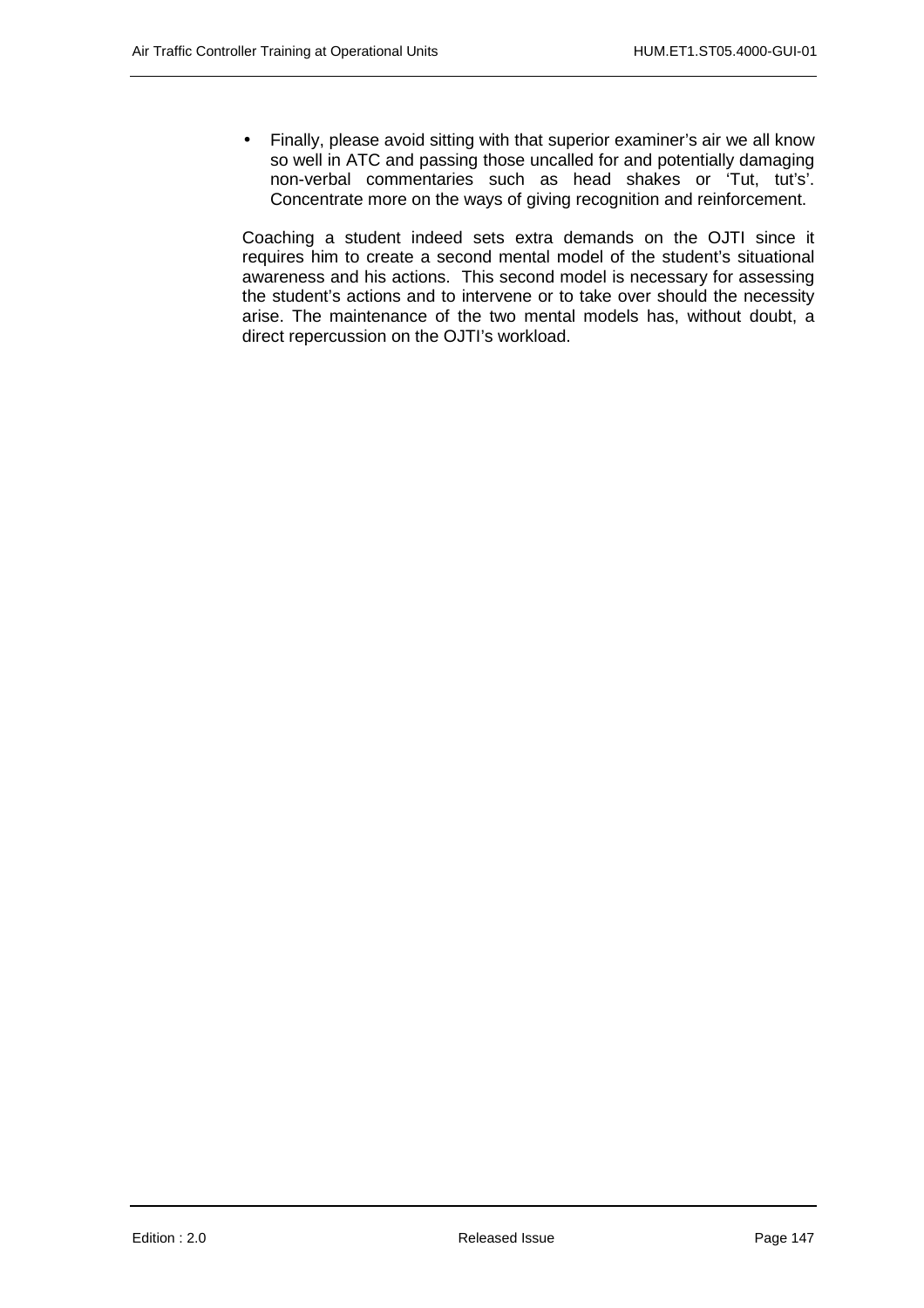# **When training, please take into account the following guidelines:**

- Remain alert to your student's effectiveness as a team member as well as the expected ATC skills.
- Remain alert, also to his self-confidence.
- Try to remain calm regardless of what happens.
- Use your questioning techniques to help the student in finding his own answers.
- *Do bear in mind that each question you ask is a potential distraction and additional workload for the student and may therefore be selfdefeating or may even lead to greater difficulties. Remember, we need to differentiate between necessary and unnecessary talk. If the student incorrectly uses a procedure or does something that impairs safety or overall efficiency, you are right to say something at the time. If, however, you wish to talk about a particular technique or method or concept, you are best to leave this until the subsequent debriefing where ideas can be discussed and expanded upon. This is Training Talk.*
- **In general people are poor at repetitive tasks such as monitoring during training; we become easily bored and distracted. Remain alert, therefore, to all of your student's actions.**
- **Similarly, avoid any tendency to follow your student's tunnel thinking process that misses keeping a broader, more complete picture. Remember, it is you who is in control and so you** *must* **retain the complete traffic picture** *at all times* **and be able to take control immediately should the need arise.**

**Maintaining the situational awareness of a student is an extremely complicated and one of the most complex and poorly appreciated activities in coaching. Obviously if the OJTI fails to recognise the loss of situational awareness in their student, several safety critical problems will arise and the confidence of the OJTI and student will be severely affected. We therefore offer the following recommendations concerning the OJTI and their position when trying to retain the situational awareness of their student:**

- Assess the student's learning strategies *before* going to the workstation.
- Give clear briefings of what is expected.
- Give clear briefings of hand-over procedures.
- Monitor the student's strategy.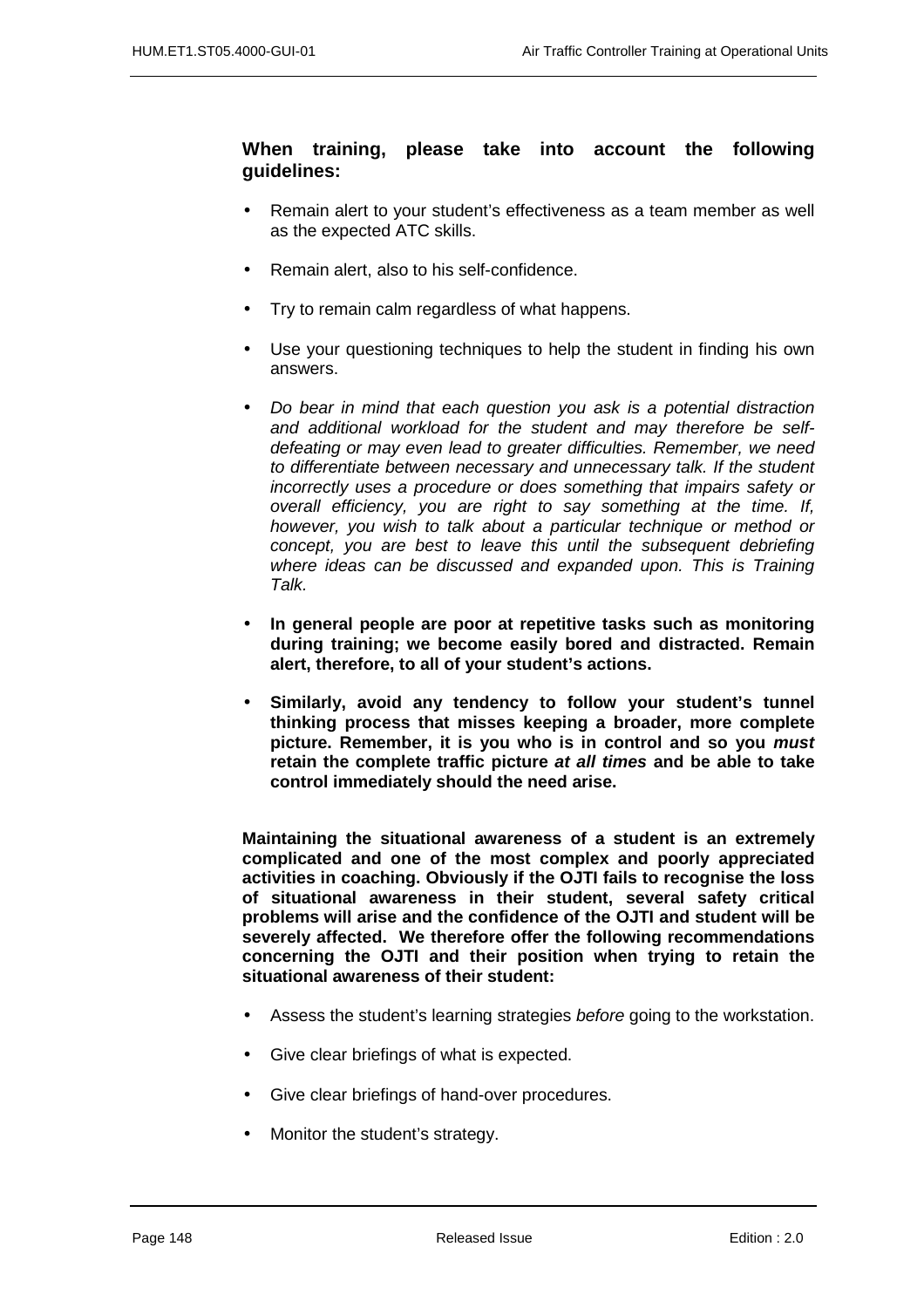- At appropriate intervals ask what they were thinking or how they resolved the conflicts.
- Give clear debriefings of what was achieved.
- Acknowledge differences in control strategy.
- All students will make some sort of error at times, and this will involve your abilities in error correction and intervention. That, however is the subject of this next section.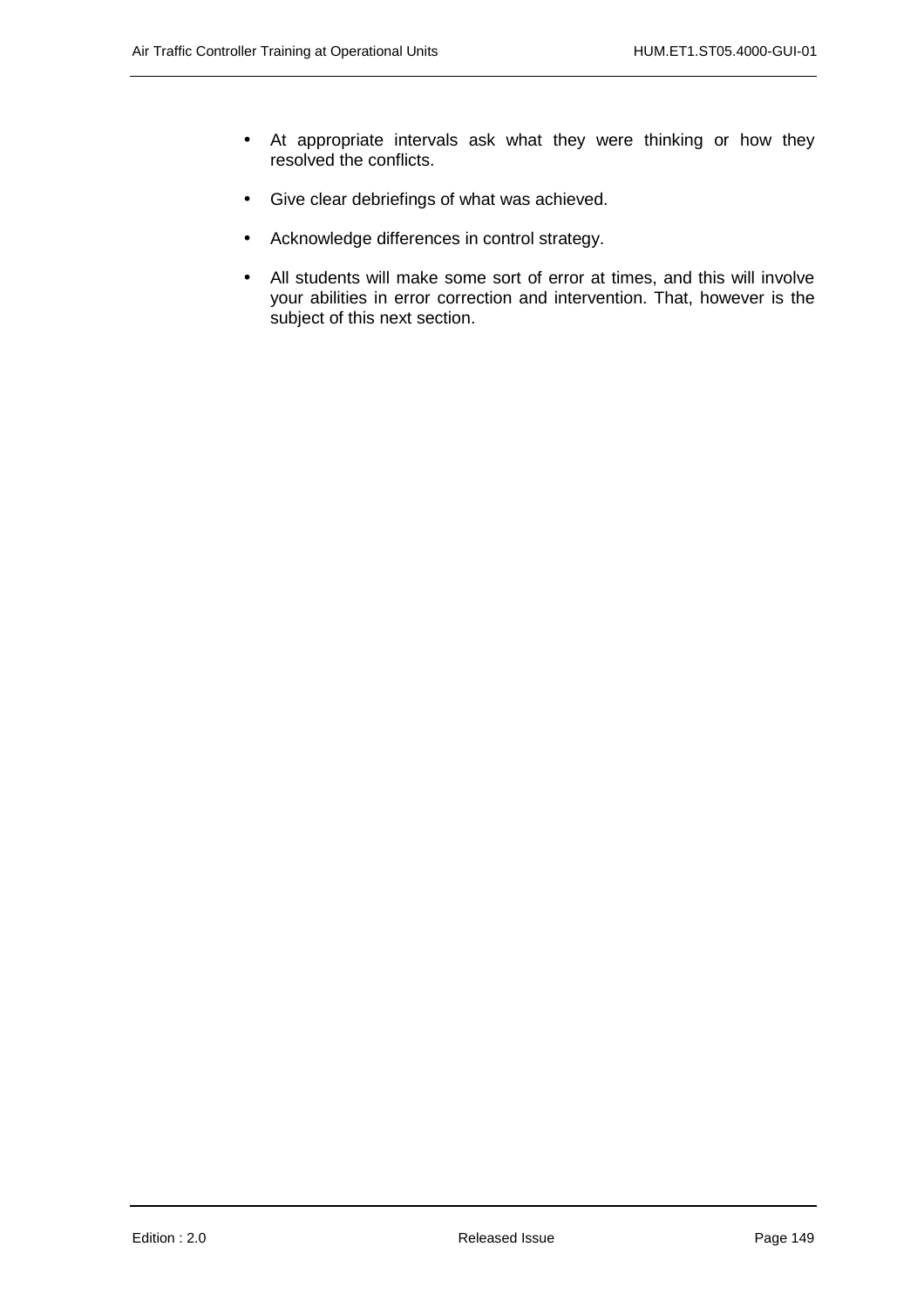# **INTERVENTION OR 'WHEN THINGS GO WRONG'**

*Intervention* is an expression we all use in ATC, but what do we mean by the term? For the purposes of this section let us consider that it could be *shaping* or even meddling in *our student's non-visual tasks* (his cognitive processes), *interfering directly with his visual tasks or finally taking the responsibility away and taking over the handling of the ATC tasks ourselves.*

In all of the other 'technical' sections we are able to offer you concrete guidelines or structures. In this particular section, however, the decisions you make are of a highly personal nature, in simple terms it is your licence or certificate and it is your decision how you protect it. Your decision will be subject to scores of influences such as your knowledge of and relationship to the student, your physical, mental and emotional wellbeing and those of the student, the abilities of the student and the workload and complexity, etc. There is, however, much general advice and guidance on offer to you in this somewhat grey area of training in ATC.

The degree of monitoring adopted by the OJTI will depend on his confidence in the student's capacity to deal with the demands of the job. Mistakes, errors or failures are fundamental in estimating the student's capacity. Too many or too few errors will lead to an under or overconfidence in the student's capabilities.

The risk allied to underconfidence in the student is that the OJTI will be excessively cautious and could intervene too soon or too often, leaving the student with little opportunity to handle dense or complex situations and thereby to acquire additional confidence himself.

The risk associated with overconfidence in the student is that the OJTI will leave the student with insufficient monitoring or none at all. Leaving the student unattended and unmonitored is, we repeat illegal and furthermore low vigilance has very serious safety repercussions since it could put both the OJTI and the student in a serious incident prone situation.

However good the preparation and briefing, your student will ultimately make mistakes of a greater or lesser importance as the training proceeds, mistakes during training are inevitable. Good coaching, however, is certainly not based upon the student making mistakes. The old maxim: let him make mistakes and he will get it right next time is not within the scheme of things for quality coaching. Mistakes will occur and need to be dealt with in a professional manner but they are not the bedrock of training. When they do happen, however, they may be used as positive training tools and you must be able to extract all of the positive aspects from the error.

#### **Remember:**

• **We do not teach by mistakes.**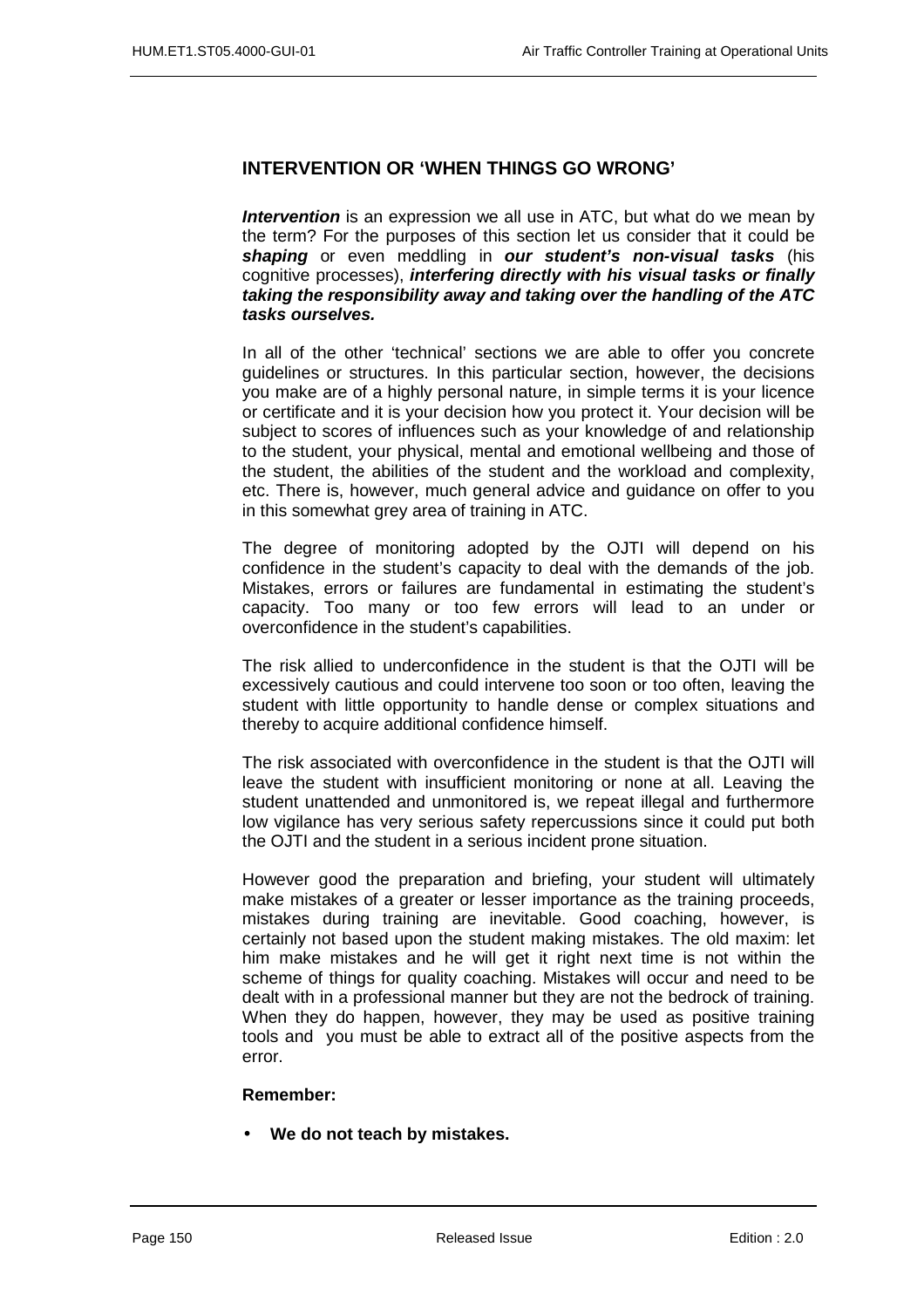- **Mistakes, however, are inevitable in learning.**
- **When they do occur, there is much to be learned from them.**

There are innumerable *reasons for intervening* in the student's thoughts or decisions and amongst those we could include:

- **When the student makes this request of his own accord**. There could be a variety of justifications in such a request, many of which are perfectly understandable and reasonable. Other reasons, such as your student's realisation that he is about to reach his limitations and that the situation is getting on top of him, should be considered laudable. *Remember, a request for help is a sign of maturity and professionalism*. At other times such a request could indicate the onset of an attitudinal problem and this, especially, will need well-considered rectification. In any case, should the student initiate a request for you to take control, you should concede to it, the reasons being explored later.
- **When there is reason to suppose that he is** *about* **to lose control of his situational awareness** *or* **when the situation is approaching safe limits with no apparent awareness on the part of the student.** There is very little explanation required for this statement other than to note the emphasis placed upon the words *'about to'.*

It may help you to consider that, *due to stress*, students may start to focus on particular things or areas, known as visual or cognitive narrowing, they may fail to take in the wider picture and thereby becoming unable to process all of the information needed to solve a problem. It is then that their decisions or solutions are not soundly based because they do not have all the information necessary. Having made a plan, they will often stick rigidly to it because it is comforting. even in the light of evidence that the plan is failing. Another indication that the student is becoming unduly stressed is the tendency for people to become engrossed in simple problems that they can cope with.

As an OJTI, therefore, you must be able to sense when the student is getting into difficulties and be prepared to intervene when his mental 'mist' becomes a mental 'fog'. Obviously asking the student a question or two for your personal reassurance will help you to monitor the student's situational awareness but will, at the same time, have a tendency to increase his mental workload and thereby bring nearer the onset of loss of mental control.

• **When the student encounters situations you feel he will be unable to control.** Again some difficult decisions need to be made. If the student encounters unpractised, unusual or emergency situations and he has the proven development and creativity to deal with them or if you believe these attributes exist, it would be better for him to continue whilst you monitor the situation and his decisions extremely closely. If this is what you decide upon in an emergency situation, you must pay close attention to the decisions being made, the communications taking place and the student's voice quality. Additionally, you must *monitor the status of the situation, ensuring that it does not deteriorate or that the*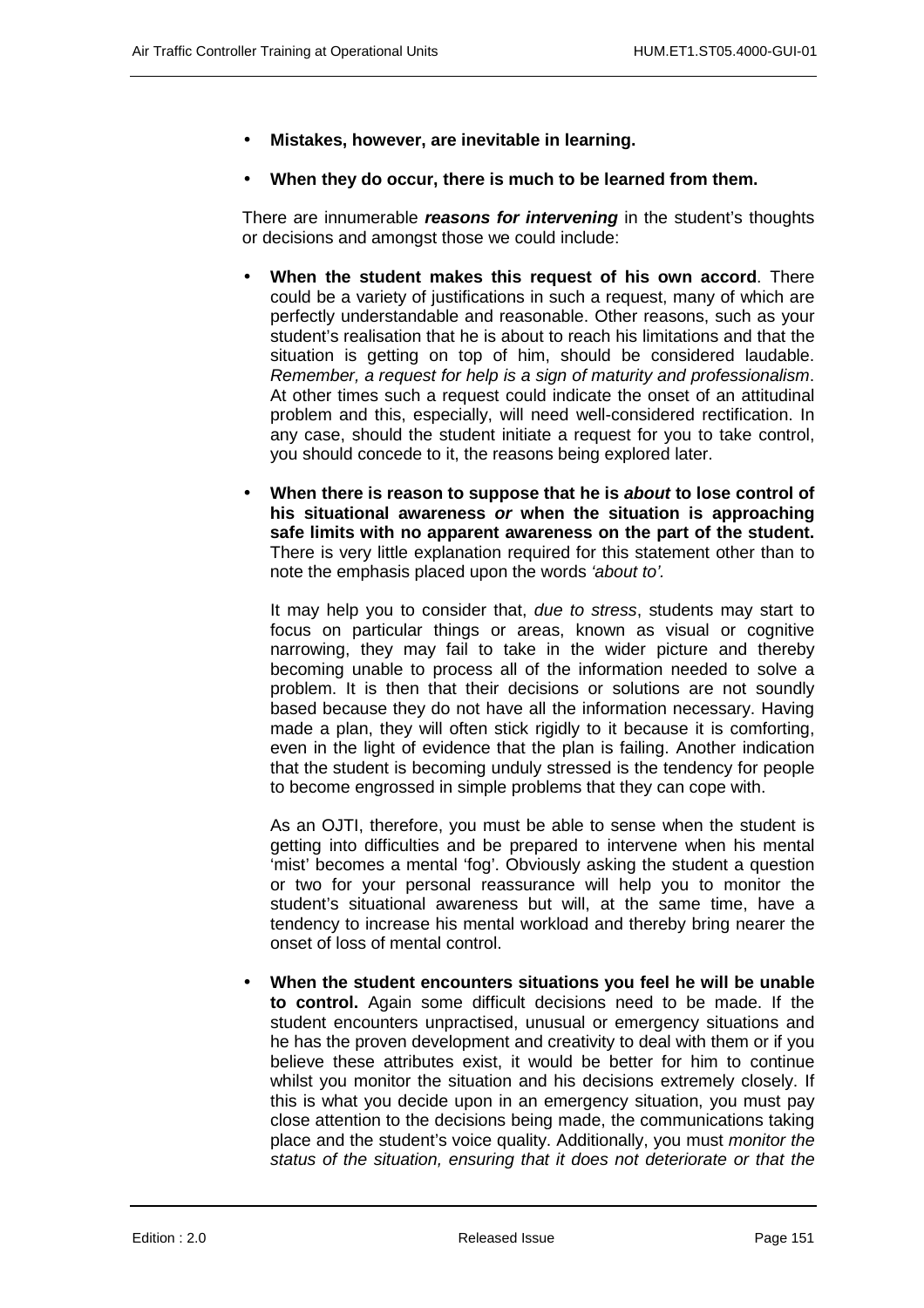*student's actions do not aggravate the problem.* If in any doubt, however, it is your responsibility to give the crew(s) the highest degree of professionalism and assistance under such circumstances. *Remember, it is the safety of the system that is of paramount importance, not your personal integrity.*

• **When the student starts to become overloaded and the value of training will become very limited should you continue?** Often your student will feel the effects of the onset of 'overload' but he may very well be reluctant to come to terms with the idea and reluctant also to admit to the fact of being unable to manage. He has, of course, to face the demands of the job, including those times when 'the going gets tough', but one of the purposes of OJT is for the student to increase the amount of data he can process and this needs to be a gradual development. Remain sensitive to the student's state of awareness and be prepared to offer the 'helping hand' when you sense that he is becoming overloaded.

Offering the 'helping hand' should not be interpreted as giving one or two directives to your student since this will often increase the very thing you are attempting to reduce, mental workload. Additionally, when you begin to offer several directives to the student, he will reach a stage at which he is no longer the master of his own thoughts and decisions, they will have become yours and the student himself will be outside of the 'picture', a spectator rather than a player. Some OJTIs would, when they sense their students are becoming overloaded, take on some of the tasks for themselves. This is not a prudent decision since he, the OJTI, will potentially be absorbed in tasks other than monitoring the student, and *to take part of the task away from the student is to take away part of the picture.*

• **When you as the OJTI consider the situation is testing your own limitations.** This is a very difficult and 'bitter pill to swallow'. There may indeed be situations when the student, for reasons of past experience or current expertise, has total command of the situation but you are beginning to feel uncomfortable, tense or stressed by reason of the fact that the circumstances are encroaching on your personal limitations.

It may often be the case that, towards the end of the training time, your student's competency on a certain position may exceed that of yours. This apparent paradox may in part be explained by the fact that often your student will be concentrating his efforts on one or two sectors, e.g. Approach and Departure control, whilst you as the OJTI will have had to spread your expertise over a much wider field of control, e.g. Approach and Departure *plus* Aerodrome and ground movements control, etc.

Similarly, in the event of the student being very much more experienced than the OJTI, the OJTI may be reluctant to intervene and could be lulled into a false sense of security because he is obsessed with the belief that the student is able to cope. Under all of these circumstances you are obliged to take control away from the student in good time, the fact of working alone without the need to monitor a student should very soon give you more working capacity.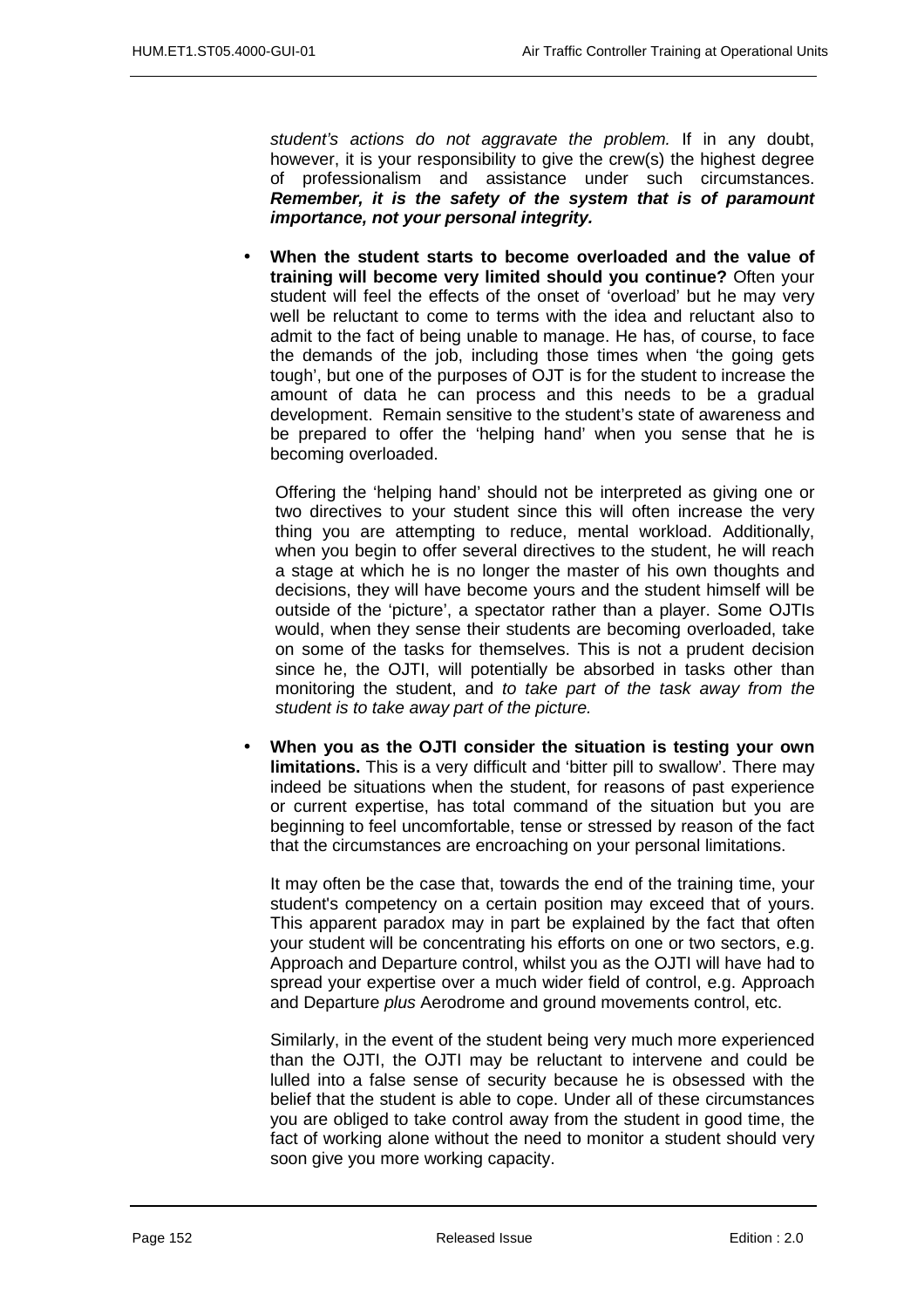# **HOW BEST TO INTERVENE**

There are of course scores of different circumstances and combinations of situations that render this particular section difficult to give hard and fast statements about. As was explained at the beginning of this training programme, our overall objective is to raise the consciousness of you, the reader. In the past, many of us have interfered with the student's actions or thought processes for a variety of reasons and in a diversity of ways: too early, too often, not often enough, too late, picking the student up over every trifling mistake, being too 'laisser faire' over certain aspects, intervening when he does not react as we would have done. The list is endless! We do not seek to blatantly defy your conventions, but we do, however, invite you to reconsider them.

In order to assist the student in improving his performance you need to use a combination of techniques so that errors are corrected for maximum effect. Some faults need to be corrected immediately whilst other errors should be allowed to run their course. Certain mistakes should be prevented rather than corrected and other shortcomings should possibly be overlooked for the present time. At the risk of repetition, we do not teach by mistakes but when they do occur, we should attempt to avoid reducing the student's confidence. If you endeavour to allocate the faults into one of the following *four* categories, you will extract the maximum value from them as an operating training tool, without reducing the student's performance. We *do* learn from mistakes, but only when they are used in a justifiable manner.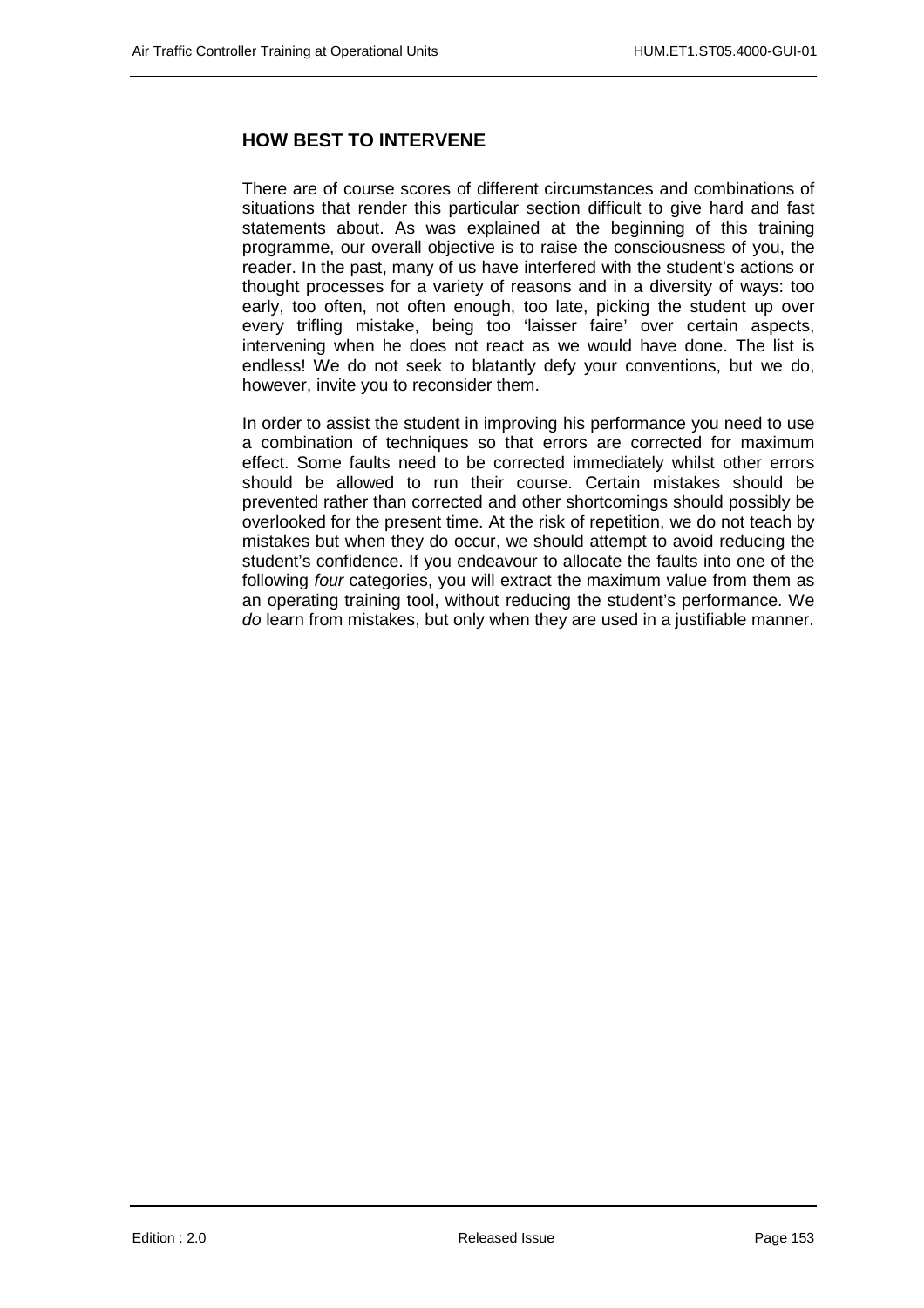# • **Category One, Errors that May be Prevented**

Many foreseeable mistakes are unlikely to occur when a thorough demonstration and talk through have been carried out for certain aspects, and if the briefing has been given with care and forethought. Discussion on items such as operational constraints, known shortcomings, awareness of expectations and parameters, etc., would focus the student's mind on these issues from the very outset, thereby offering him the opportunity to avoid unnecessary mistakes.

Certain unpredictable mistakes may occur where the trainer may be able to prevent an oversight or an inaccuracy from becoming a significant error. This requires a total awareness on the part of the OJTI since the student will not always mirror his expectations. One way of preventing mistakes is by the use of a 'demanding technique' whereby the OJTI asks a question that draws the student's attention to a problem. This will give the student the opportunity to see the problem and work things out for himself, by asking the question you give the student the chance to alter his decision and remain 'in the picture'.

A word of warning on this last item, the simple action of pointing may draw the student's attention to what you want him to consider, but it may not be what his mind is focused upon at the time. This will involve the student in breaking off his thought processes and trying to restart them from a new origin. This of course can be very distracting and may lead to further and unnecessary mistakes. Similarly, the use of too many questions diverts the attention of the student and increases his workload significantly.

# • **Category Two, Errors that Should be Corrected Immediately**

This category is mainly concerned with bad operating habits and situations you consider as being unsafe.

A bad habit refers to poor working practices or non-standard procedures which the student may have invented or copied. They are common and often come into use by students who are low in competence and who have often copied them from qualified controllers or adopted them as a result of peer pressure.

If the student starts to slip into bad habits such as incorrect phraseology or deviation from or improper use of procedures and if such occurrences are allowed to continue, then rehearsal is taking place and he is learning a trend, which is unsatisfactory.

When a bad habit action occurs it must be corrected immediately. Failure to do so on your part will reinforce the trend because you are indirectly pronouncing to your student that what he is saying or doing is acceptable by your standards, that is you are legitimising it.

The philosophy of correcting bad operating habits *immediately* requires a cautioning remark and that is, if the student is very occupied with a complex or busy situation, correcting a bad habit at that time will be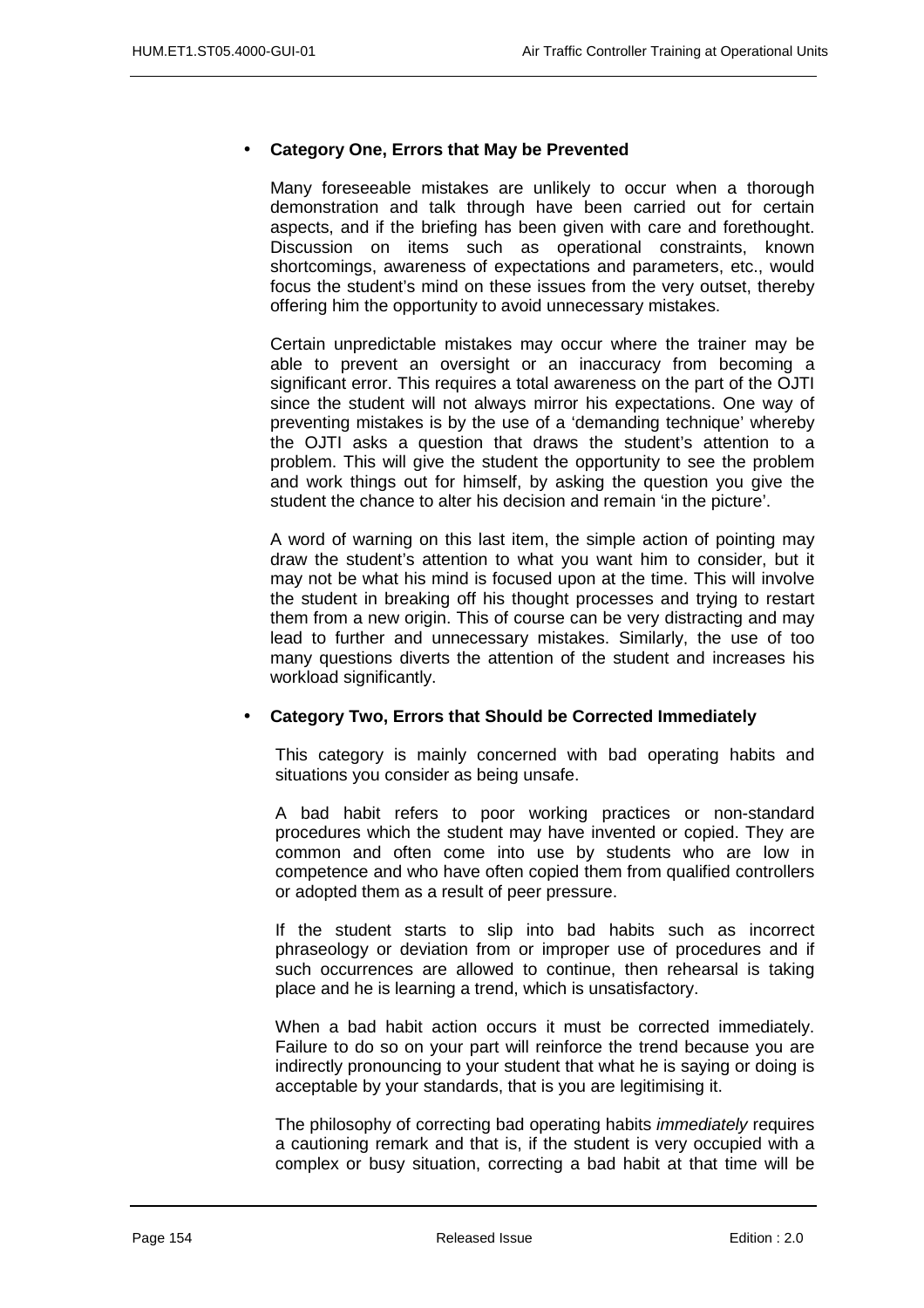counterproductive and the actual mistake should be corrected as soon as is reasonable.

It is obvious for all air traffic controllers that where a possible reduction in safety standards exists, some immediate action is required. One could argue that such occurrences should not take place if appropriate and timely preventative intervention has take place on the part of the OJTI. Realistically mistakes do occur and oversights do take place for all of us, no matter how vigilant we are. *Any mistake affecting air safety must be corrected immediately and students must be aware that you will not always be able to provide him with a suitable explanation at the time of the intervention.*

There may be times where lack of expedition is a problem*. This too should be corrected immediately when the lack of expedition compromises the rest of the operation.*

#### • **Category Three, Mistakes where the Correction is Delayed**

This is the category where the outcome of an error of judgement or unsound decision will show later and where the on-going training situation is not affected. Clearly this includes situations that do not fall into the previous categories. For example, the student has made a decision that you know requires less effort and will increase his workload slightly, one perhaps where you know from experience that there is an easier resolution or he tries to be innovative when you consider a tried method is better.

Practical training is so complex that any innovation can be expected to introduce both advantages and disadvantages and our acceptance of it will and must be dependent on a favourable balance between them. It is important to give the student, as far as the integrity of the system will allow, support in using untried methods and the fact that there will be a referral to the error at the subsequent debriefing means that the instructional process is being enhanced.

### • **Category Four: Shortcomings that Are Overlooked for the time being**

These are situations where, due to a lack of experience on the part of the student, the trainer does or says nothing at this, the early stage of the training.

Examples of this might be instances where the student is slow to respond to a request, chooses the incorrect telephone partner or frequently has to confirm his actions with the OJTI. It is easy for the trainer to make an issue of items covered by this category.

The OJTI must take enormous care neither to prop up his own ego by making an issue out of a mistake that occurred as a result of lack of experience on the part of the student nor to let his own professionalism force him into an early intervention.. For the most part these problems will fade in the course of time as the student becomes more familiar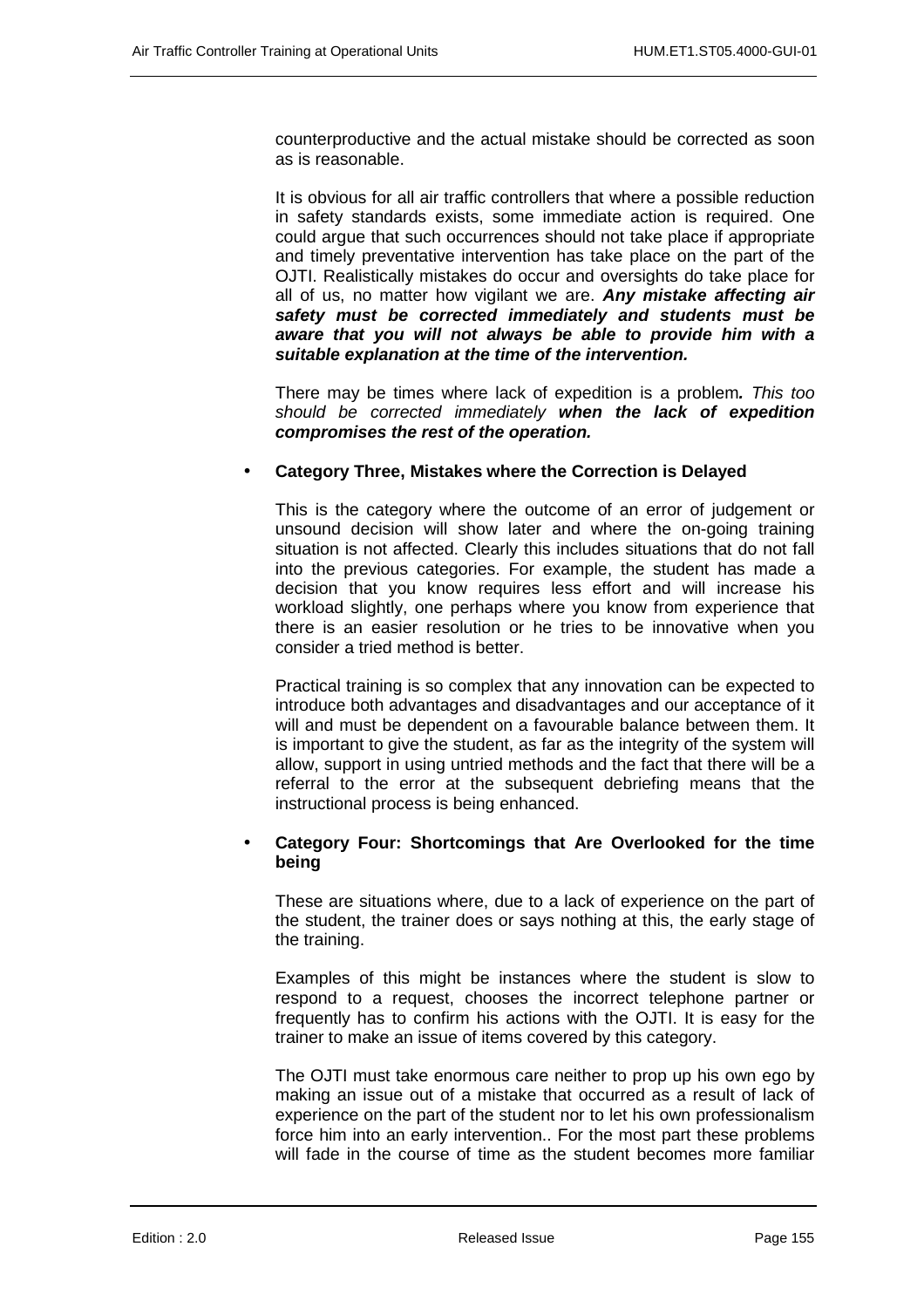with and competent at the job. If they fail to disappear, the OJTI must reassess his approach to the problem.

# **FOOD FOR THOUGHT**

In the event of the student becoming overloaded and in risk of losing his situational awareness, you, of course, must reassume *your* control of the situation. Having said that, there is a great deal of learning on the part of the student to be gained from this state of affairs and it is very important that you seize on this opportunity to help him in reliving the trauma of the onset of 'losing the picture'.

Controllers are extremely sensitive to loss of situational awareness and it is perceived as a strong sign of personal professional failure. We have all at some stage of our careers reached the point of extreme uneasiness where we are about to or, in some cases, have actually 'lost the picture'. The portrayals given by controllers are varied in their descriptiveness and range from 'I felt extremely uneasy and apprehensive' and 'It was a period of extreme focus and concentration … and I felt that I had no more anticipation left' to varied emotions such as feelings of emptiness and in some cases there is a physical reaction. What we *may* conclude from this is that such episodes *are* accompanied by some sort of mental and emotional trauma and are a very strong source of stress.

Part of the role of coaching is to assist our students in recognising their personal limitations and encouraging them at this point to seek help. As has been suggested earlier in this section, many students may well feel reluctant to admit that they are no longer able to cope since it could be felt as a strong loss of face, and for this reason it is a very useful exercise to discuss the overload or 'loss of picture' episode in the subsequent debriefing.

 In addition to the above comments, many students will not have even recognised for themselves that they were losing their situational awareness and, if confronted with it, they will often react defensively. For many of us, verbalising our feelings is contrary to our education, culture and gender. It is therefore for the OJTI to 'coax out' of the student his thoughts, feelings and emotions at the time of the occurrence, help him to relive the situation and to recognise for himself that the onset of 'losing the picture' *is* accompanied by a reaction which could serve as a warning in future.

Remember, limits are imposed not only by the traffic complexity or density but by the person himself and it is most important that the OJTI emphasises the fact that **to seek help in good time is a sign of maturity and professionalism, and that having limitations does not mean we are unable to do the job. There is no room for 'machoism' in the operational environment.**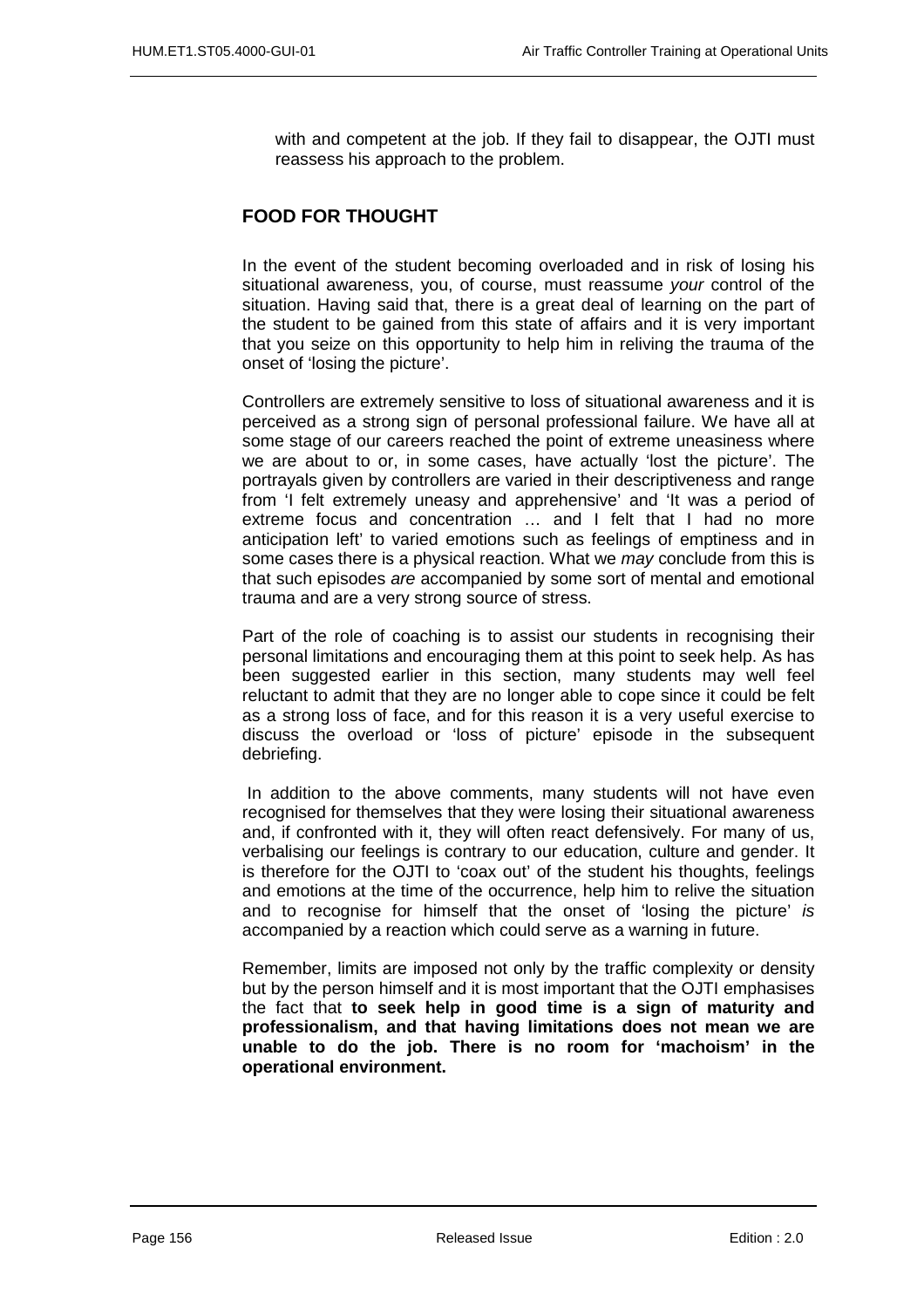# **WHEN TO RESTART TRAINING**

Depending on the nature and purpose of the intervention there will be a need for a revival time on the part of the student during which he will have to re-orientate himself and start anew his non-visual problem-solving.

Do not expect to continue training immediately following an intervention requiring you to take over directly the tasks.

Allow him time to recuperate and redesign his picture of a situation that may have radically changed as a result of your intervention.

Ensure that he is ready to take over *and* that his immediate control actions are sound by questioning him on his intentions. This would be an ideal opportunity to use the *Talk Through* technique.

### **FINAL POINTS FOR CONSIDERATION**

*Do* bear in mind that a student, even after prolonged site-specific simulations, may go through an initial phase of regression, after all, real problems do not always fall into the neat categories under which they were taught in simulation.

In addition your student's decisions and reaction times will not match those of an experienced controller and this may occasionally create frustrations for you but it is totally normal and predictable. Train yourself to exercise a greater degree of patience when training.

There will be times when your student will need encouragement, he may be reticent to act for many reasons, fear of looking foolish or being wrong, etc.

Make him aware of the fact that he can look to you for help and guidance whenever he feels it is needed. Unhelpful responses block students from asking questions and generally seeking assistance when they feel in need of it.

Much of this section has laboured on errors or shortcomings in the student's technical tasks. The content of OJT often extends far beyond what is formally taught, including the expected attitudes of air traffic controllers, to the profession, to their peers and to others they come into contact with.. Many of these aspects are vital even though we seldom see them detailed in any training content. Training content should be designed to instil desirable habits but also to break undesirable ones and the training itself should aim to coerce and inspire realistic levels of confidence.

But what happens when you suspect that your student is developing signs of *overconfidence*, surely one of the most undesirable of traits in an air traffic controller under training. This is certainly an error that needs to be corrected at the onset but it is not a *reason* for intervention . It is, however, a trait that is difficult to raise and correct. The problem seems to lie in the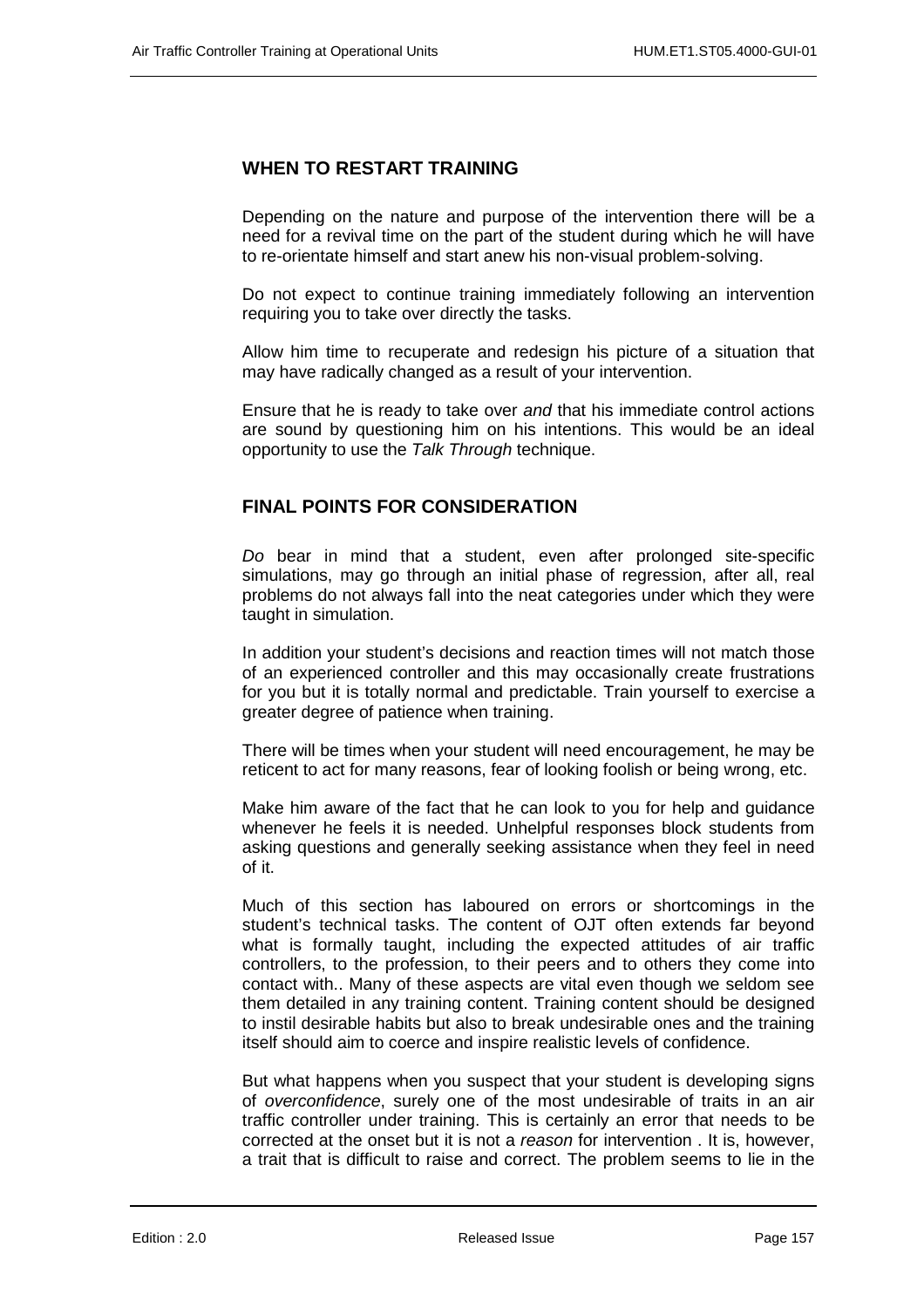fact that overconfidence usually manifests itself when things are working reasonably well for the student and yet you are left with a feeling that he has little left in the way of reserve and is leaving very little margin for error and furthermore he seems unable to recognise this for himself. Please do not allow your student to get into critical situations in an attempt to cure his overconfidence. *Remember, we do not teach by mistakes and, more importantly, training must in no way compromise air safety for this is the potential risk the OJTI runs by intentionally allowing his student to get into difficulties for the purpose of making a point.*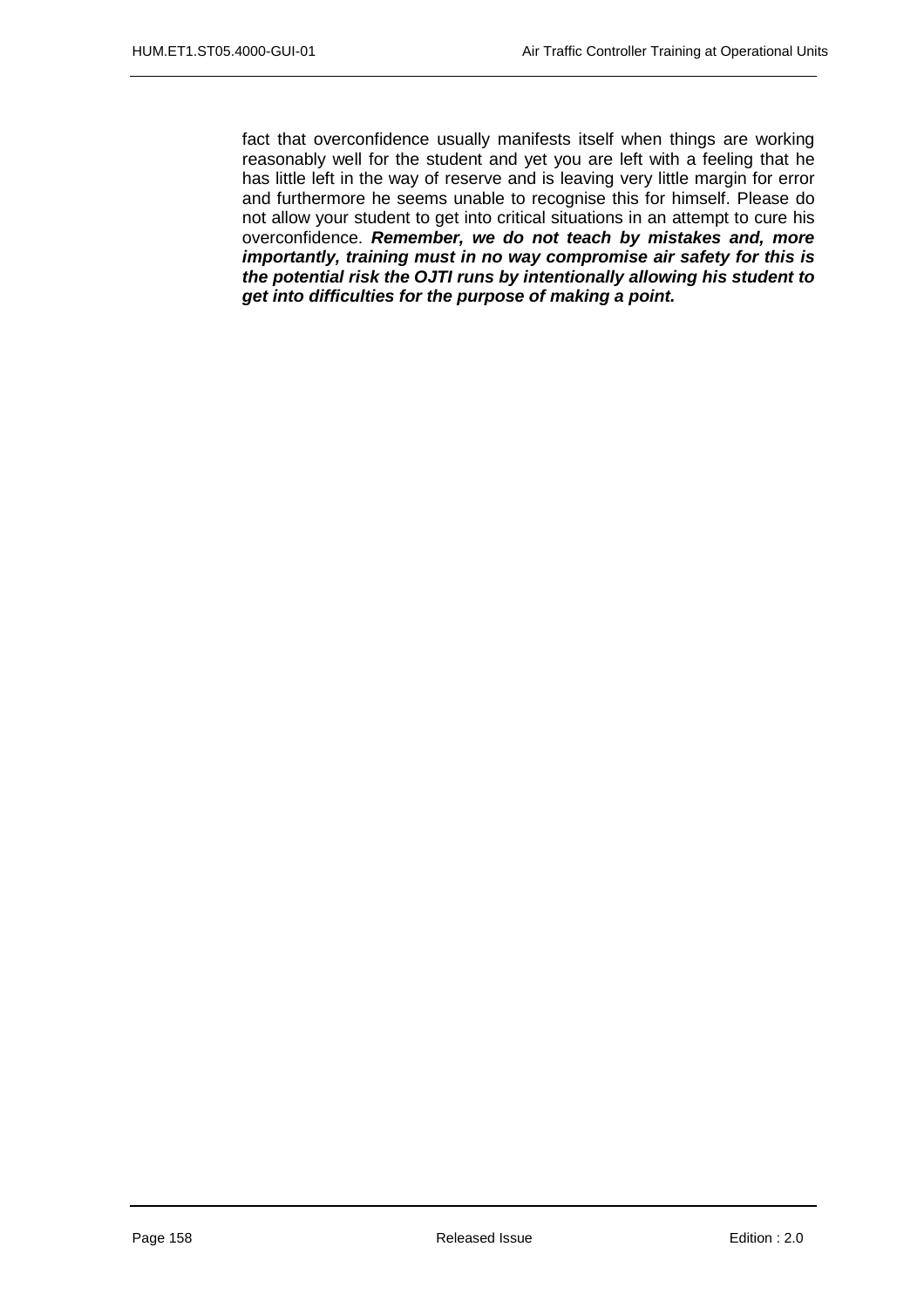# **GIVING FEEDBACK AND STUDENT DEBRIEFING TECHNIQUES**

**This section of the documentation and the associated practical exercises is designed in order that the reader shall:**

- **give feedback in the form of objective and accurate assessment;**
- **carry out a post session debriefing in a manner which is of benefit to the student.**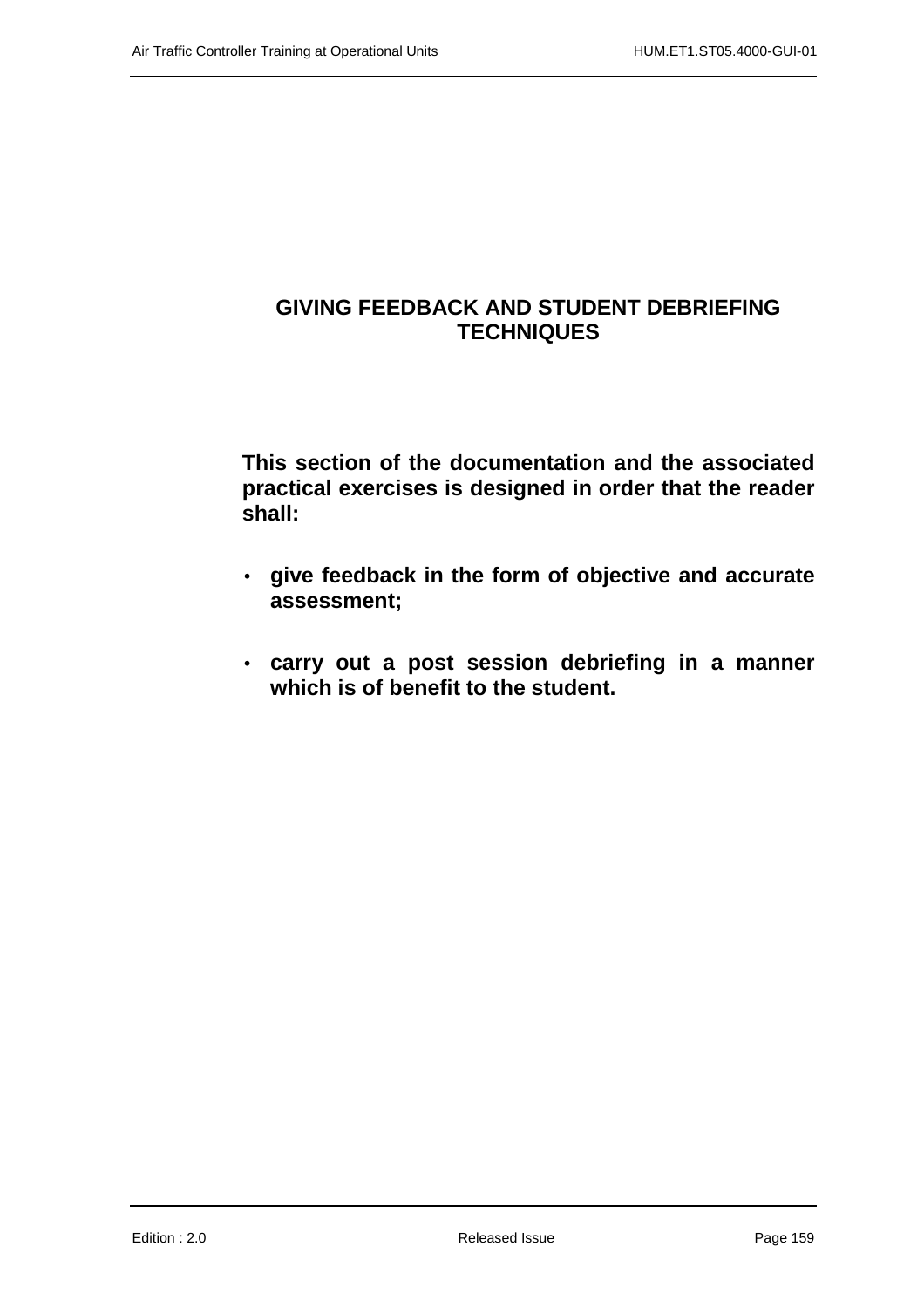Page intentionally left blank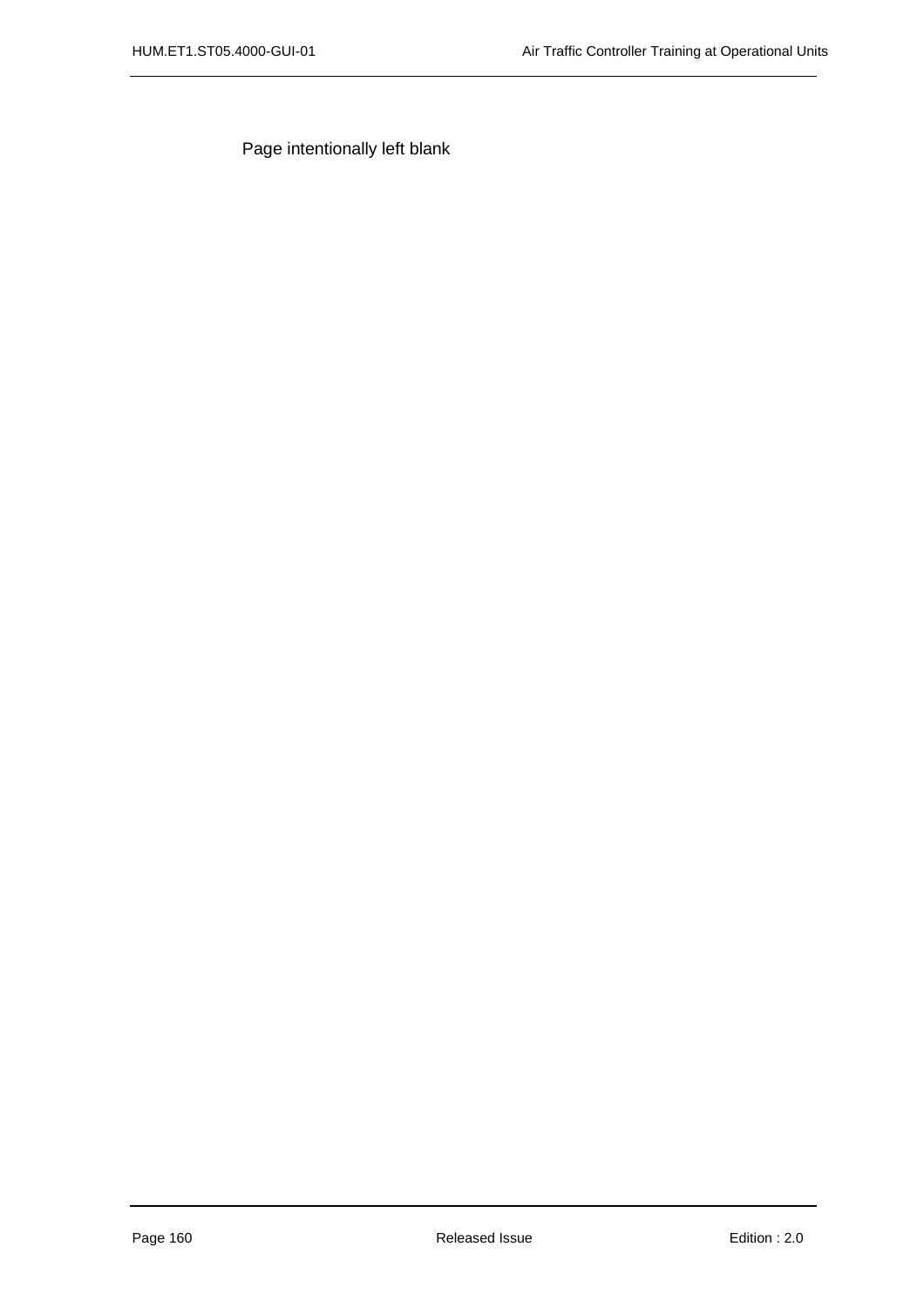# **WHAT IS FEEDBACK?**

Feedback is what you do when you give your reaction to a person's behaviour, either technical or attitudinal. It is one of the processes used by the OJTI in training students and looking at what has been achieved. It is also one of the most difficult things for the OJTI to do well since it needs to be carefully considered. Similarly, the way in which you give criticism is often a running commentary on yourself. The behaviours or attitudes you criticise, for example, are likely to be reflections of yourself that you have difficulty expressing. Feedback sometimes tells the student things he would rather not hear and so these guidelines are intended to help you to give feedback more effectively.

#### **Communicate with a Positive Approach**

One of the most important skills you can learn in coaching or in any other area of your life is to communicate with a positive approach. Such an approach will help students to value themselves as individuals, and in turn this will give you a high credibility rating. A negative approach merely helps to increase the student's fear of failure, lowers his self-esteem and destroys your credibility.

In the past, OJTIs have fallen into the habit of telling students only what they have done wrong rather than what they are doing right. Breaking habits is, of course, difficult, especially the habit of telling people what they have done wrong. If you are at all uncertain whether you use a positive or negative approach, or about the degree to which you use them, get a colleague to observe you for a constructive evaluation. If you are aware of using a negative approach, you need to do three things to effect a change:

- You must want to effect the change.
- You should practice the positive approach, not only in coaching but also in all of your communications, perhaps even with your partner since often this is the most difficult transition to make.
- You need to monitor yourself and your progress, reminding yourself when the bad habit rears its head.

Another reason OJTIs adopt a negative approach is that they hold unrealistic expectations about acceptable and unacceptable behaviours. Often we forget that our students are not competent controllers. It is important that OJTIs have realistic goals not only about their technical abilities, but also about their social and emotional behaviour as well. Be realistic in your expectations and remember that people aren't perfect. After all, if students behaved and performed perfectly they wouldn't need you to coach them.

The third reason many OJTIs use the negative approach is that they seriously believe that it gets the best results. Sometimes it does work and is necessary, but when criticism is frequent or continuous, the strong emotional impact it has over students interferes with learning and has an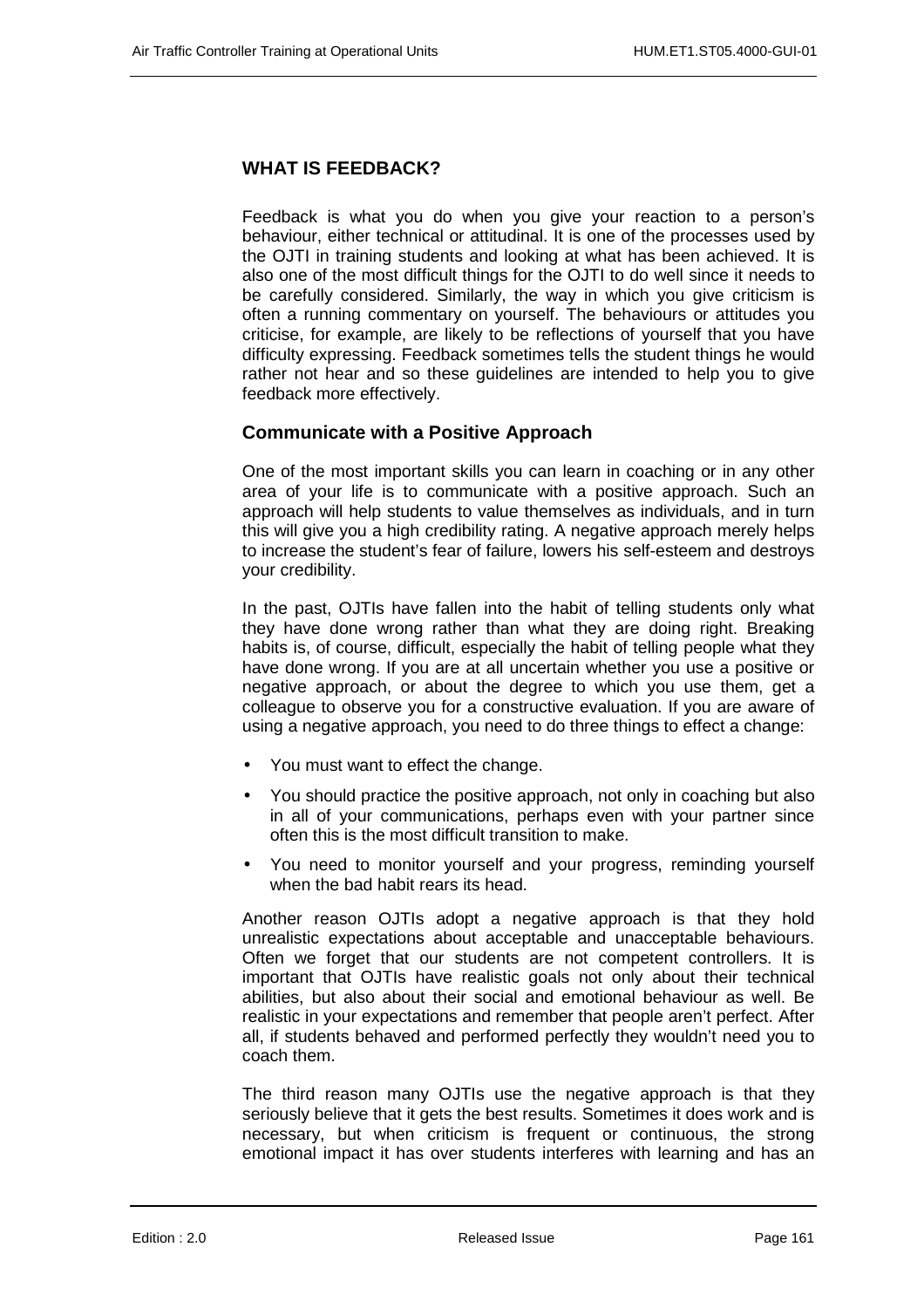adverse effect on motivation and self-confidence. Often behaviours are sent underground, students start to play it safe and they take as few 'risks' as possible lest they receive disapproval from the OJTI.

Some OJTIs constantly give verdicts to their students, constantly telling them what they have done right or what they have done wrong with the latter being the more usual. It is not enough to tell students that they have done something wrong, they need specific information on how to get it right. Being judgmental is dangerous, it assumes you always know what is right or wrong. Often we find out later that in fact it was we that were wrong. One word of caution, don't evaluate the student himself, rather evaluate his behaviour or what he has done.

# **Some Basic Concepts about Criticism**

- People grow much more as a result of being told what they are doing right. Confirmation of another's strengths goes a lot further toward building continued growth.
- A lot of 'helpful' criticism is really designed to punish, to get even or to relieve your own apprehensions.
- In general, punitive criticism is nearly always destructive and although it sometimes alters behaviour for the better or sends it underground, it does discourage seeking solutions to the problem causing the behaviour. More importantly, in an atmosphere of punitive criticism, neither creativity nor innovation can flourish. Punitive criticism, therefore, is costly, not only to the person receiving it, but to the one giving it as well.
- In order to give criticism effectively, check your current emotional state to be certain that you are giving the criticism in order to solve a problem.
- Be aware of the 'self-critic' in the student. People who have made mistakes are usually experiencing their own self-criticism. Often the student will administer to himself stronger punishment in conscious or unconscious ways than you would. Remember, the desire for perfection can be destructive. The last thing the student needs at this point is another kick. When critical of others, try to relieve the other person's inner critic and try also to deliver support along with your criticism and in that way your comments will be absorbed with a clear head. A student in the grip of a self-loathing is in no condition to learn.
- Criticism is much easier to use when the listener feels secure in his relationship with the one giving the criticism. When dealing with people who are particularly sensitive to what others think or who show selfdoubt, give lots of specific and positive information about their capabilities and their relationship to you.
- Watch your language. Avoid accusatory phrases such as 'What's wrong with you is ...'. It is better to focus the action on yourself. For example, 'I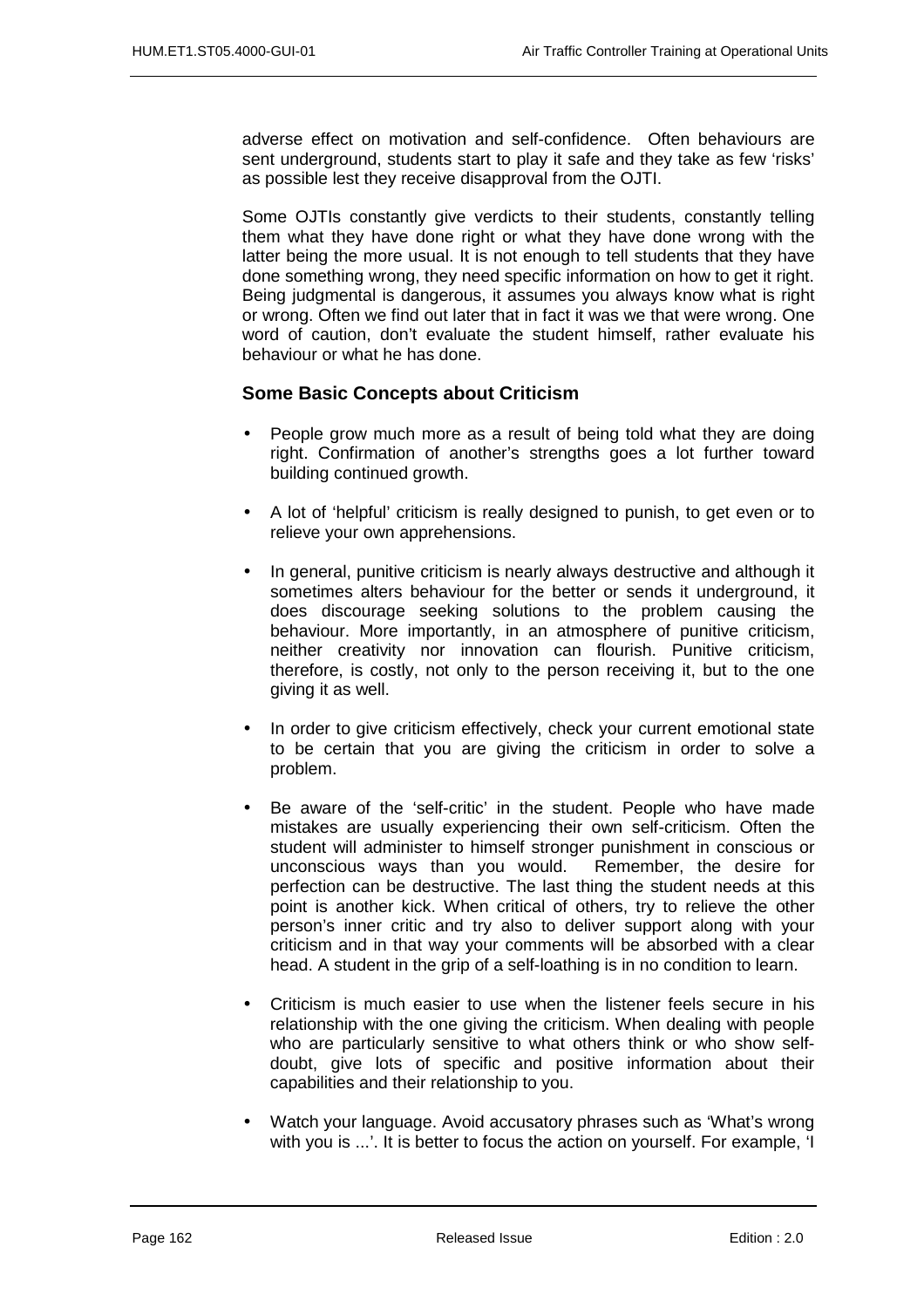feel uncomfortable when you do this ...' In this way the person receiving the criticism will not interpret it as a personal attack.

- When criticising a work performance, focus on the *problem* and not on the person. This is known as being non-judgmental. Don't be evasive. It is perfectly appropriate to be direct. Finally, avoid implying criticism in the form of a question such as, 'Why did you do it in that way?' Most people will become defensive with this form of hidden hostility.
- Counsel your student and advise him that the proper response to criticism is, firstly to listen and then, to ask himself, 'What use can I make of this information?' It is important for him to maintain a sense that he has options, that criticism is a lesson in what to *consider* doing next time, and that some mistakes are valuable. There is an enormous amount of information that cannot be obtained in any other way than by making mistakes.
- Receiving feedback is often as difficult as it is to give it. But remember, it is from feedback that we learn how to improve ourselves and our performance. It has been said that the capacity to hear and respond to feedback is the most critical factor in becoming a trainer. Here are some guidelines in receiving feedback from another person:
	- $\Rightarrow$  Avoid defensiveness and don't immediately jump to give excuses for why you did or did not do what the subject of the feedback was about.
	- $\Rightarrow$  Listen carefully to the other person's description of your behaviour and their reaction to it.
	- $\Rightarrow$  Consider seriously what the other person says. Try to see the situation from their point of view.
	- $\Rightarrow$  Weigh up the consequences of not changing your behaviour.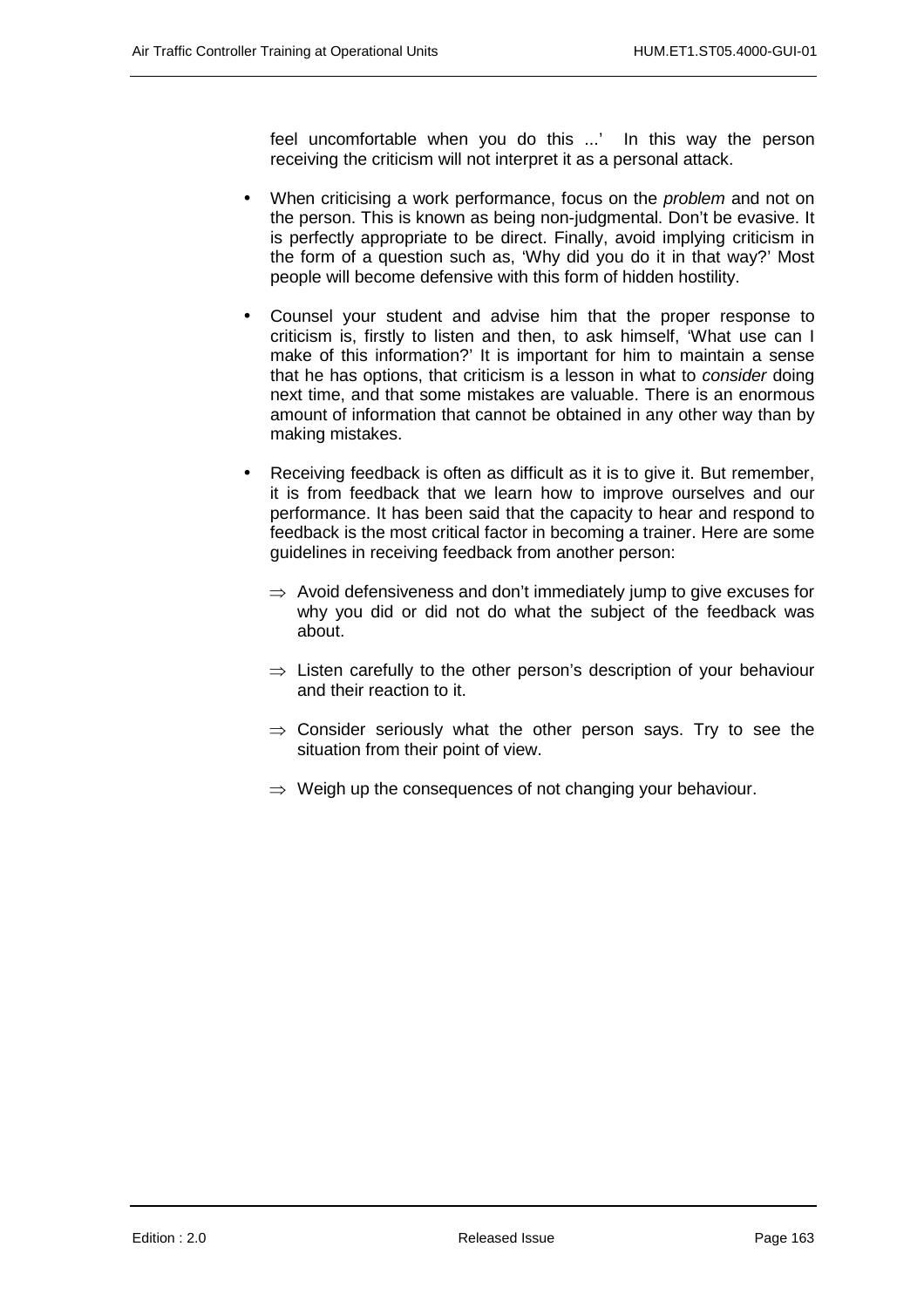# **GUIDELINES ON GIVING FEEDBACK**

The central problem with giving feedback is that, in order for it to be helpful, it needs to be given in a considered manner. On the one hand you should avoid piling misery upon misery with negative reactions, and on the other hand avoid smothering the student with flattery or positive feedback. Feedback needs to be a well thought out balance of positive attributes and constructive criticism. The following is intended to give you guidance:

- Ask yourself why you are giving feedback. If the reason is that you are really trying to be helpful, then go ahead. If there is an element of point scoring, flattery, revenge or the like in your motive then the feedback you give will be unhelpful.
- Give the feedback as soon as possible after the behaviour on which you are commenting occurs. The longer you wait, the less helpful will be the feedback.
- Do not give feedback when the student is not ready for it. Formal coaching sessions or where the student expects feedback are the times when you can be sure that the student is likely to be receptive. At other times you need to be very much more sensitive to the student's mood.
- When giving feedback, stick to describing a specific piece of behaviour, and your reaction to it. Be precise, be factual, be authentic (open and straight) and be non-evaluative (non-judgemental). *Do not judge the person, judge the action.*
- **Focus on the causes rather than the solutions**.
- Give feedback in small amounts. Do not save it up because you will run the risk of over loading the student with your comments.
- Pay attention to your body language, tone of voice, gestures, posture and facial muscles. Maintain eye contact and be sincere. Don't use 'couldn't care less' mannerism or unprofessional and distracting gestures.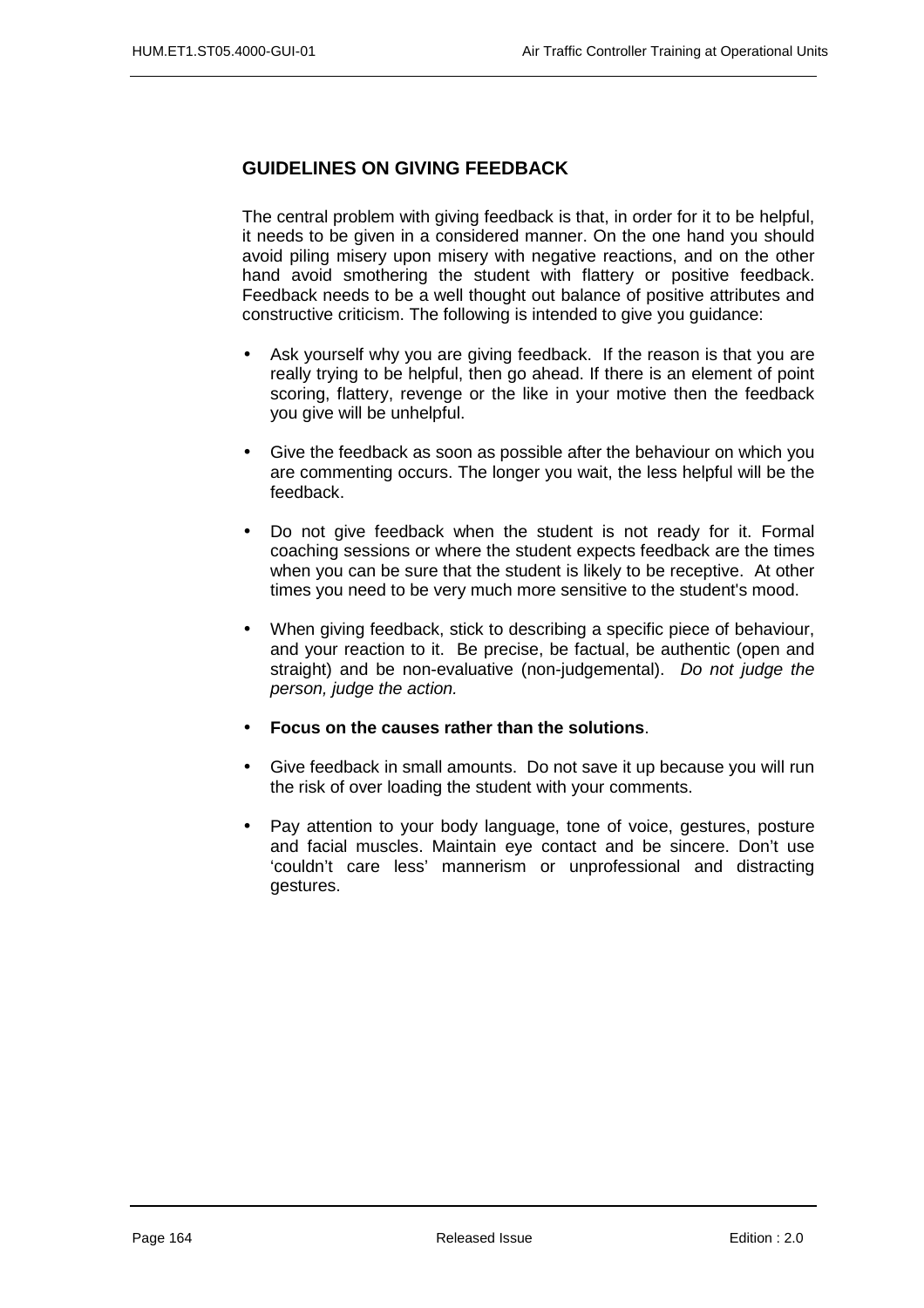# **DEBRIEFING YOUR STUDENT**

The debriefing sector is all-important; the training is still proceeding during this time. Students need a clear and honest appraisal of their situation and of course they require new orientation if necessary. The debriefing is a multi-storey clearinghouse which is vacated on an encouraging note and unless the debrief is dealt with correctly, most of the work already carried out during the 'live' training will be wasted. Debriefing is the point at which you review what has been achieved, you look to how far the student has moved along the correct path towards the goal(s) you have discussed and agreed in the briefing. Because you are still involved in training, there will certainly be a need for correction, redirection and encouragement. The debriefing will only come to a conclusion when the student fully understands what has been achieved, what needs to be corrected, the location of any shortfall and how that should be overcome. Therefore, a good debriefing will enhance the training and increase its overall effectiveness.

# **The Significance of a Well-thought-out Debriefing**

- **To identify the student's strengths and shortcomings**. As an OJTI you need to be more conscious of your student's strengths, they will not be as readily visible as his weaknesses. In many ways our minds are 'make wrong' machines, often focusing in on other peoples' shortcomings. An accent on strengths will confirm in the student's mind as well as your own on what positive accomplishments have been made. Remember, good work that goes unrecognised over a period of time will lead to frustration and resentment on the part of the student. Weaknesses, of course, need to be discussed and the causes analysed. Bear in mind to relate your criticism in a positive way and to look at the development of your student's professional attitude as well as his technical abilities.
- **It is an act of reinforcement.** Discussing important aspects of technique in a relaxed atmosphere, away from the operational environment, will help to strengthen and consolidate these and other aspects in the student's mind.
- **It encourages the student to analyse his achievements.** As has been mentioned students will initially be very dependent on your opinion; they will need your help in forming conclusions. After a while, however, they will have more insight and be able to make personal judgements but will still require your guidance for these conclusions to be accurate. Let us restate the concept that students don't learn if the OJTI says 'right' or 'wrong', students learn best when, under the guidance of the OJTI, they are allowed to be the owners of their own truths.
- **Personal commitment to improvement is encouraged.** Students must be made aware of their problems and if remedial actions are given as constructive advice, they will focus on improvement and be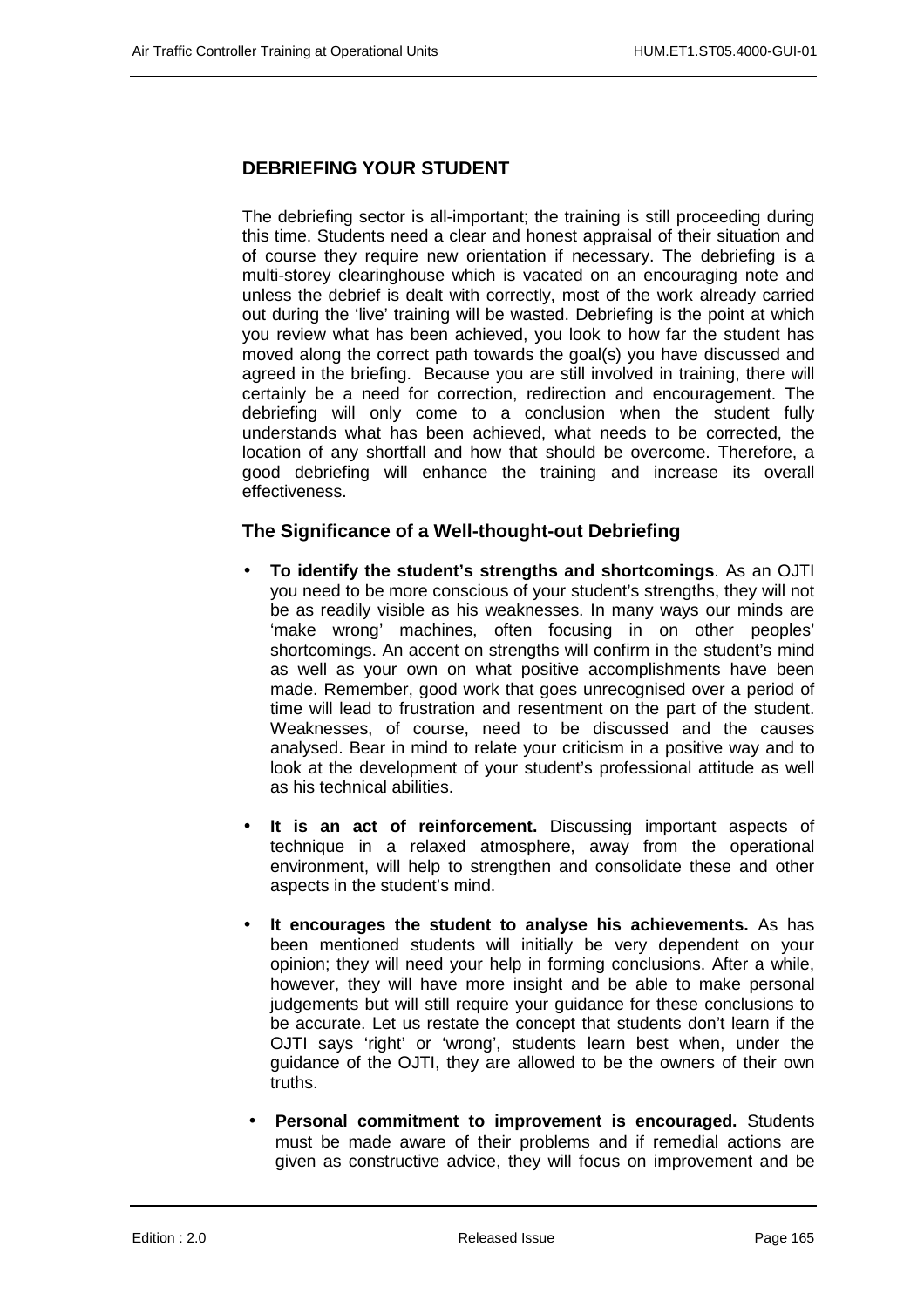personally committed to making that improvement. Your 'bottom line' must be one of honesty, your students will respect you for your professionalism in this respect.

How then do you go about debriefing your student? It is essential that you extract every item of value from the practical work he has done. Unless therefore the debriefing is carried out in a positive and organised way, there will be a training loss, time will have been wasted and the student himself will sense that the session has ended in obscurity. The debriefing environment will not have lent itself to open discussion, students will not have been able to voice their opinions and explain why they carried out certain actions. They will not have had the opportunity to ask questions or to ease any uncertainties revealed during the practical work. The student is waiting for a review and is looking forward to receiving guidance and pointers for the future. He could be left with a feeling of discouragement and uncertainty. The signposts would have been removed and the direction forward made unclear.

It should be evident by now, that the debriefing should be an adult to adult discussion and that, of course, is a skill in its own right. So how do you go about a debriefing in a way that will be viewed as positive? Although there are a few pitfalls for the unwary or inexperienced, and we will work through these as we proceed, the following structure should ensure success every time.

Firstly, it is necessary for you to realise that, after a busy or complex training period your student may not be receptive to discussion or to your advice, especially if things have not gone as well as he would have liked. It will take time for him to come to terms with what has happened and to be a willing partner in discussion. People do not often talk sense when they are tired and emotional and generally speaking, both the OJTI and the student are often in this mood immediately following the training session. For your part, you too will need time to gather your thoughts and to structure your feedback. You may therefore feel that a short break will achieve these ends but don't leave it too long before you give your feedback, you will start to overlook important information.

Whatever the situation, try to avoid debriefing your student in the training position or even in the operational environment since these places are a source of constant distraction and will not give you the privacy needed. Having found a suitable location you will find it easier to keep your conversations at an adult to adult level if you sit with the student, perhaps at a table with each of you occupying an adjacent side. This will enable you to share information visually and allow you to maintain the desired eye contact.

• At the start of the debriefing, **put your student at ease**. How you achieve this will in many ways depend on your personality. Often an inconsequential reference to a controlling situation will ease the two of you into the ensuing discussion. Do be careful with your references at this point since an insensitive casual remark may be taken very seriously by the student who is impressionable and receptive to everything you have to say, so don't ever let the subject of your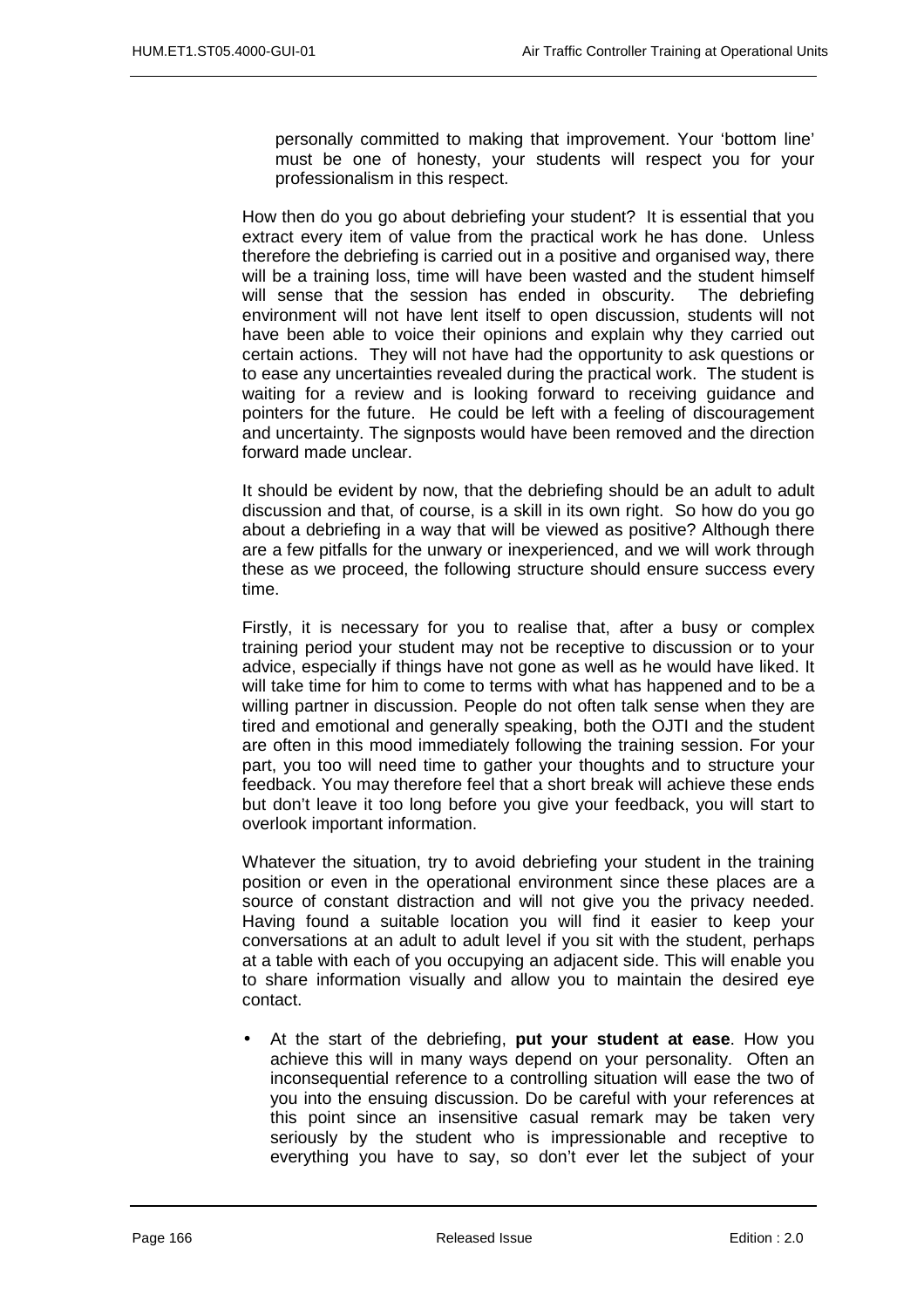humour, for example, be something your student has *done*. Similarly, a blanket statement such as 'That was a good session' or 'That wasn't so good' will detract from the effectiveness of your debriefing and should therefore be avoided. A positive comment at this stage will remain uppermost in the student's mind and much of what you have to say will go unheeded, small weaknesses will go unheard. A negative comment will undermine his confidence and may make him very defensive from the outset. Remember you are about to balance strengths and weaknesses in a way the student can relate to.

- To start with, always **ask your student for an opinion on what has taken place and how he feels about his accomplishments**. A question such as this helps you to establish a discussion start point. It also helps the student to relax because although you will choose the start point, he has already broached the subject. If the student's overall opinion mirrors yours, it will make the task of debriefing that much easier. If, however, it differs considerably, then at least you are aware of it from the outset and your next task will be to modify your student's opinion. The use of probing questions will be a valuable aid in achieving this. If your student has performed really badly but is unable to appreciate that his performance really was not that good you must start to question him about the particular aspects in which he felt he was successful. At this point the student has to think very hard and by continuing the use of probing questions about various aspects of his work you will need to bring the student's opinion down to a level that is coincident with yours. The reverse will apply if the student did quite well but is overly self-critical.
- We now enter the debrief development phase. The order to proceed is most important; the students has given an opinion and so is attentive and relaxed as you open the discussion on this debrief phase of the training. You need to **first look at the main strengths revealed** during the training session, and then in what may be seen as a descending order, to review the remainder of the student's efforts. By starting with the positive the student will be built up to a point where he will be better able to accept the revelation of his weaknesses. Start with the main strengths first of all and then lead on to discussing other strong positive points that were displayed. In order to determine the student's strengths, we must compare his performance with the objectives set out and accepted in the briefing. What if the student has made repeated errors or had an all round miserable time? Praising him for some insignificant behaviour will make him feel subtly manipulated. When he has had a poor performance, communicate empathy (understanding) but not sympathy (feeling sorry for him). All students have bad days now and then, and they will appreciate that you understand that.
- Often other things will have occurred that you feel you should mention. Mention them by all means but don't fall into the trap of allowing them to sidetrack you from the main issues. It is so easy for these side topics to become the main discussion points of the debriefing.
- Now is the time to **review the main weaknesses** that emerged and thereafter to discuss whatever weaknesses of a less important nature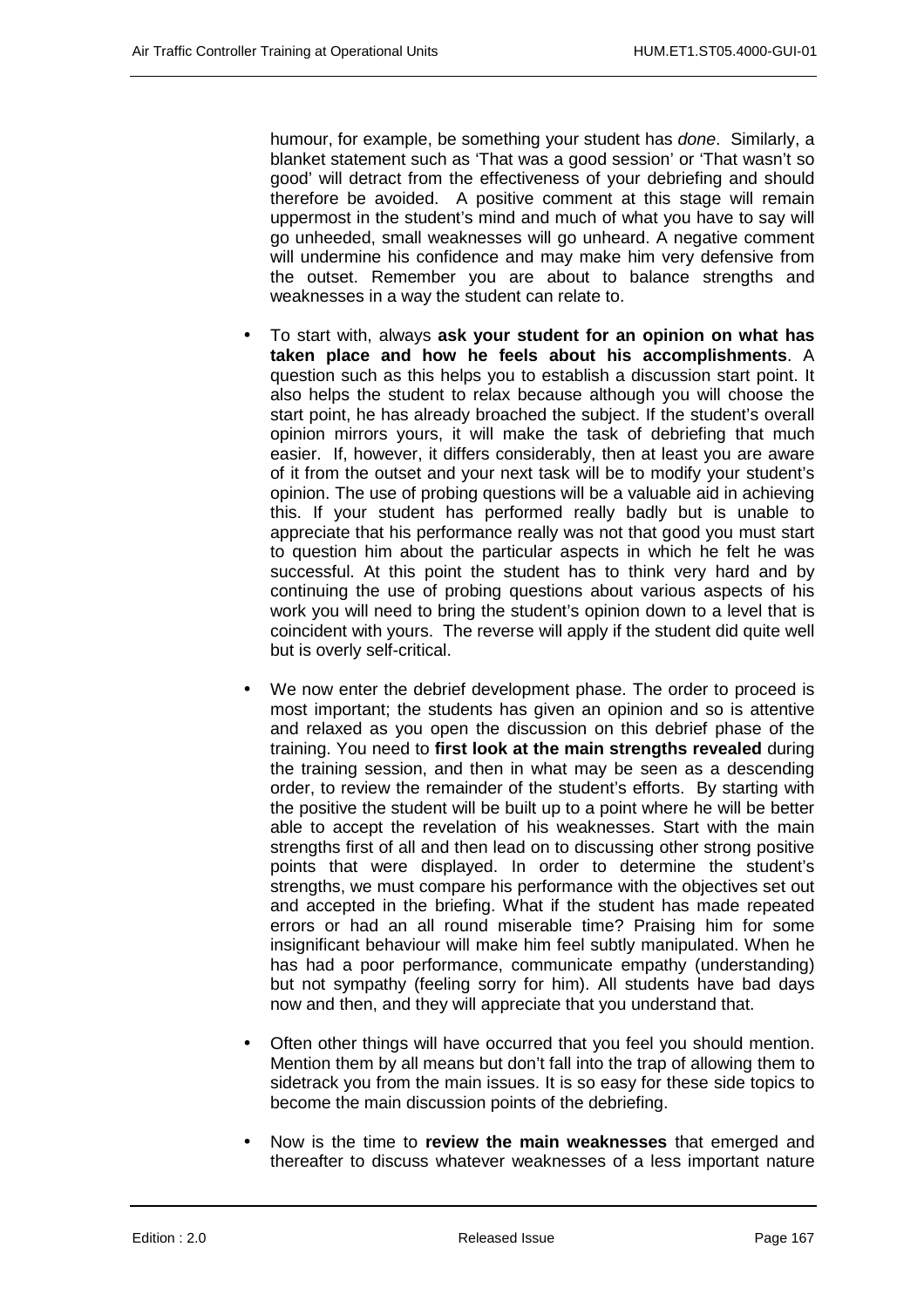appeared during the training session. Do remember to analyse the problem in order to reveal the true source and thereafter to agree on what should be done in future to ensure that these weaknesses do not repeat themselves. Again your reference for this part of the discussion should be the aims and standards you both agreed on in the briefing. It may well be that the student has many weaknesses and realises it for himself. Don't make his life a total misery by heaping one problem on top of another until he loses all understanding. Discuss only the major weaknesses, solving one or two important problems will often lead to the correction of many smaller ones.

At this point the debriefing can be brought to a positive and clear conclusion by:

- **Reviewing the main points again.** This is where you balance the student's strengths and weaknesses in his mind, re-emphasising the ideas and advise you have given in order to correct the weaknesses. The accent here is on the word *balance* and this review is merely a summary of the discussion you have had.
- **Give the student a clear and acceptable overall assessment of his level of achievement.** By this stage the student should recognise his level of achievement. It is important that he does not misjudge his performance, either too highly or too lowly. This, therefore, is a point at which you must be totally honest with him. Being honest seems to frighten many of us, we feel perhaps that we will discourage the student or alienate him. Remember two things, it is not what you say but the way in which you say it and, **to deny a problem is to deny the person the opportunity to overcome the problem.**
- **Give the student the occasion to ask questions.** It may very well be that some part of the debriefing was not well understood or maybe the student would like to run over one or two of the points again. Invite him, therefore, ask questions.
- Finally, **always finish on a friendly and encouraging note.** By finishing in this way, your student's future co-operation is secured. Of course, if he has had a good training session and he is progressing well, it should be relatively easy to end positively. If, however, things did not work out so well or his progress is erratic or stationary, you should reassure him of the fact that your number one priority will be to help him through these difficult times. This should ensure that he will play his part in overcoming his difficulties.
- **Remember:** Criticise only after having listened to the student's explanations.

Highlight problems in real terms.

Always agree on a positive solution.

Finally, direct your student towards the next step in his training.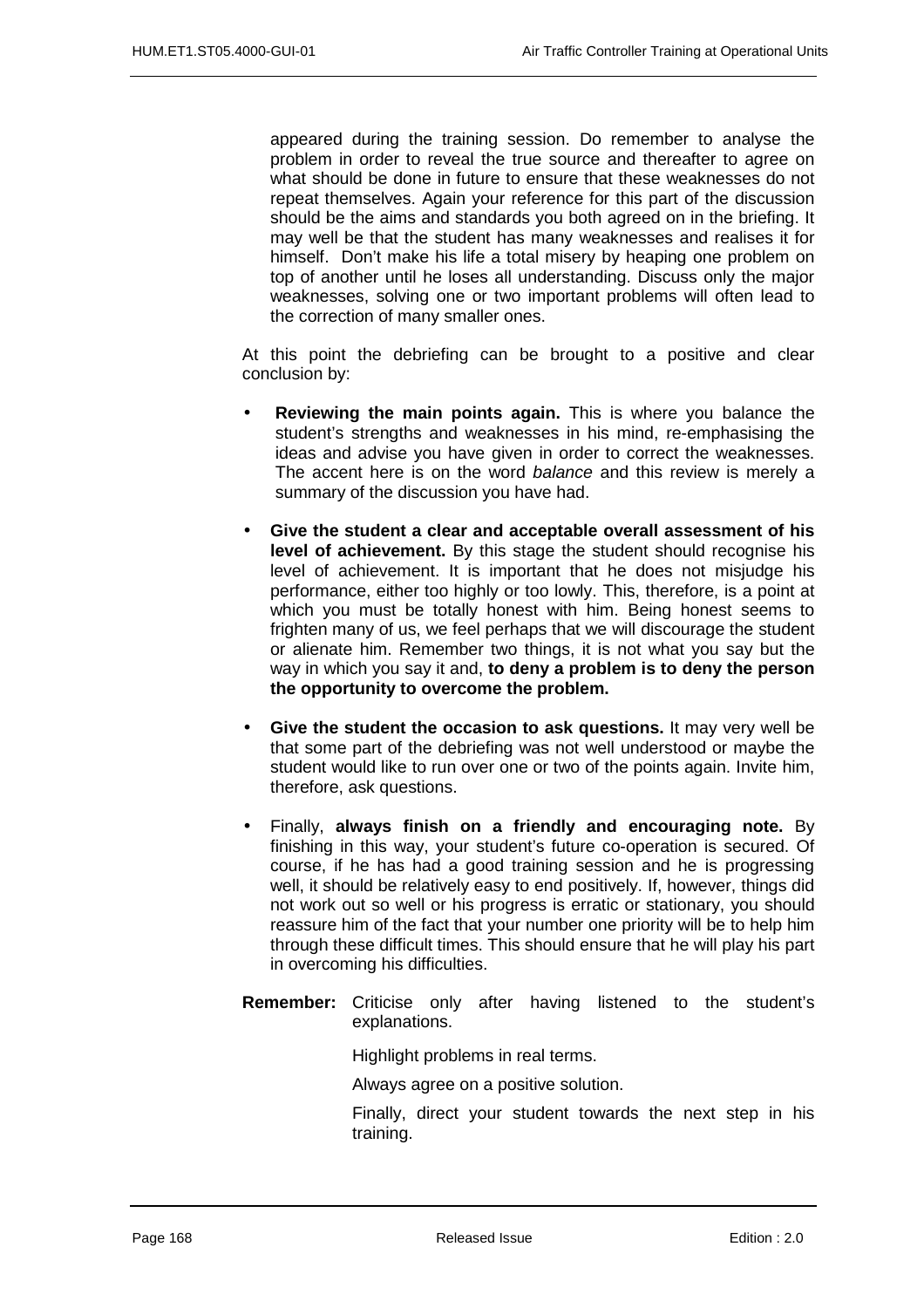# **FEEDBACK APPROACHES\***

# **Corrective Feedback Approaches1**

- Immediately describe the event in behavioural terms and explain the effect. Alternatively, ask the student to describe the event.
- Ask what happened. Spend some time at this point in using your questioning skills to gather more information. Don't assume the student is at fault or use blaming.
- Help to be accountable for his actions. He should see himself as someone who is willing to correct himself, not as a victim.
- Develop a plan of action to deal with the problem, help to correct the situation and reduce the chances that it will re-occur in the future.
- State your confidence in the student's ability to handle the situation.

# **Supportive Feedback Steps**

- Describe the specific action and result you are supporting.
- Explain the positive results of the accomplishment and your appreciation.
- Help the student to take accountability for the success.
- Link to other possible success areas.
- Thank and compliment the student on a job well done.

# **The Ten Principles of Feedback**

- 1. Give feedback on the behaviour rather than the person.
- 2. Give feedback on observations rather than perceptions.
- 3. Give feedback on description rather than judgement.
- 4. Give feedback on specifics rather than generalities.
- 5. Give feedback on sharing information rather than on giving advice.
- 6. Give feedback on exploring alternatives rather than on having the right answer.
- 7. Give feedback on the value to the recipient, not to the giver.
- 8. Give feedback in an amount the recipient can use.

 $\overline{\phantom{a}}$ 1 Supplied by RANA Process Technologies Limited (Canada)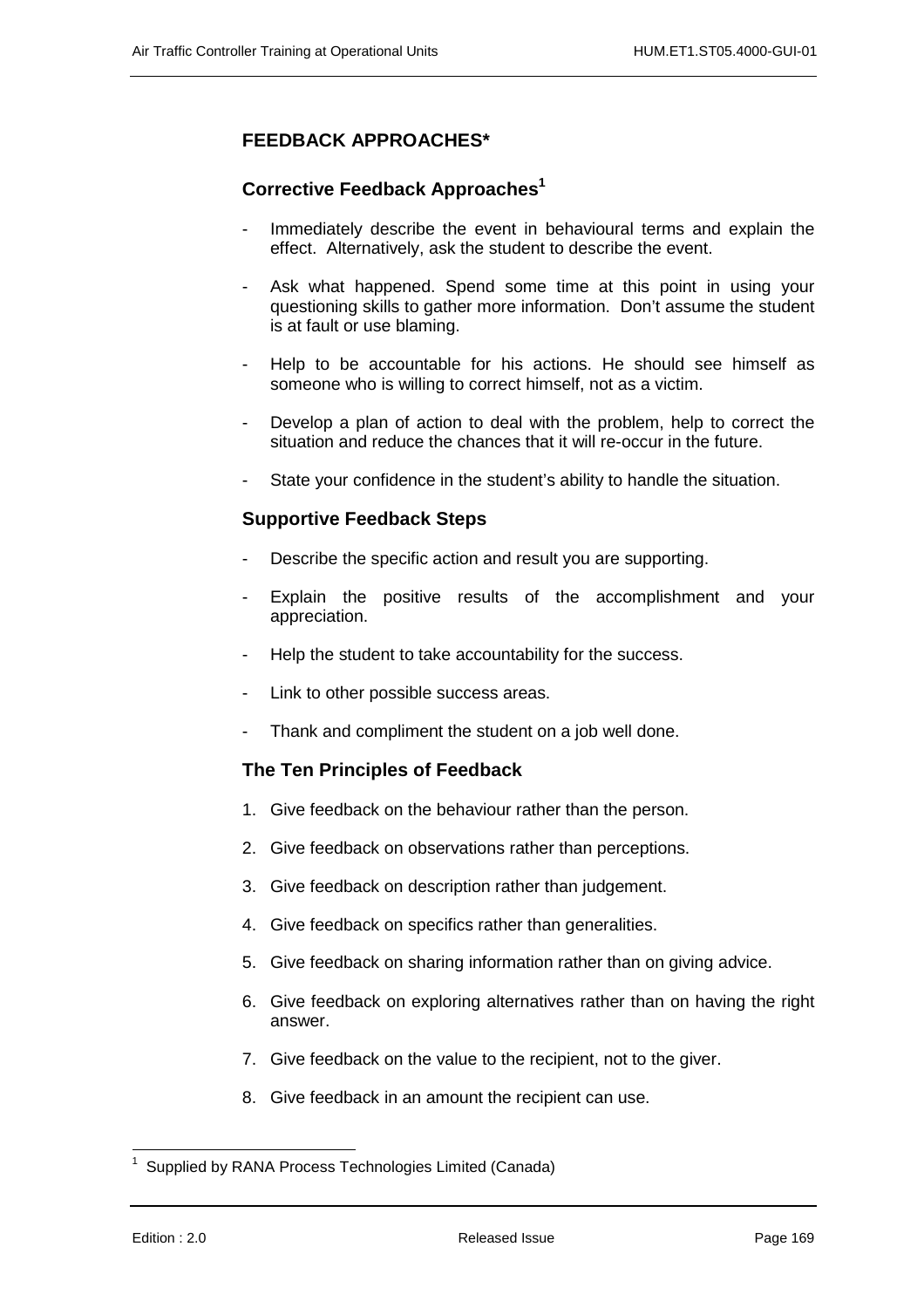- 9. Give feedback in the appropriate time and place.
- 10. Give feedback on what is said rather than why.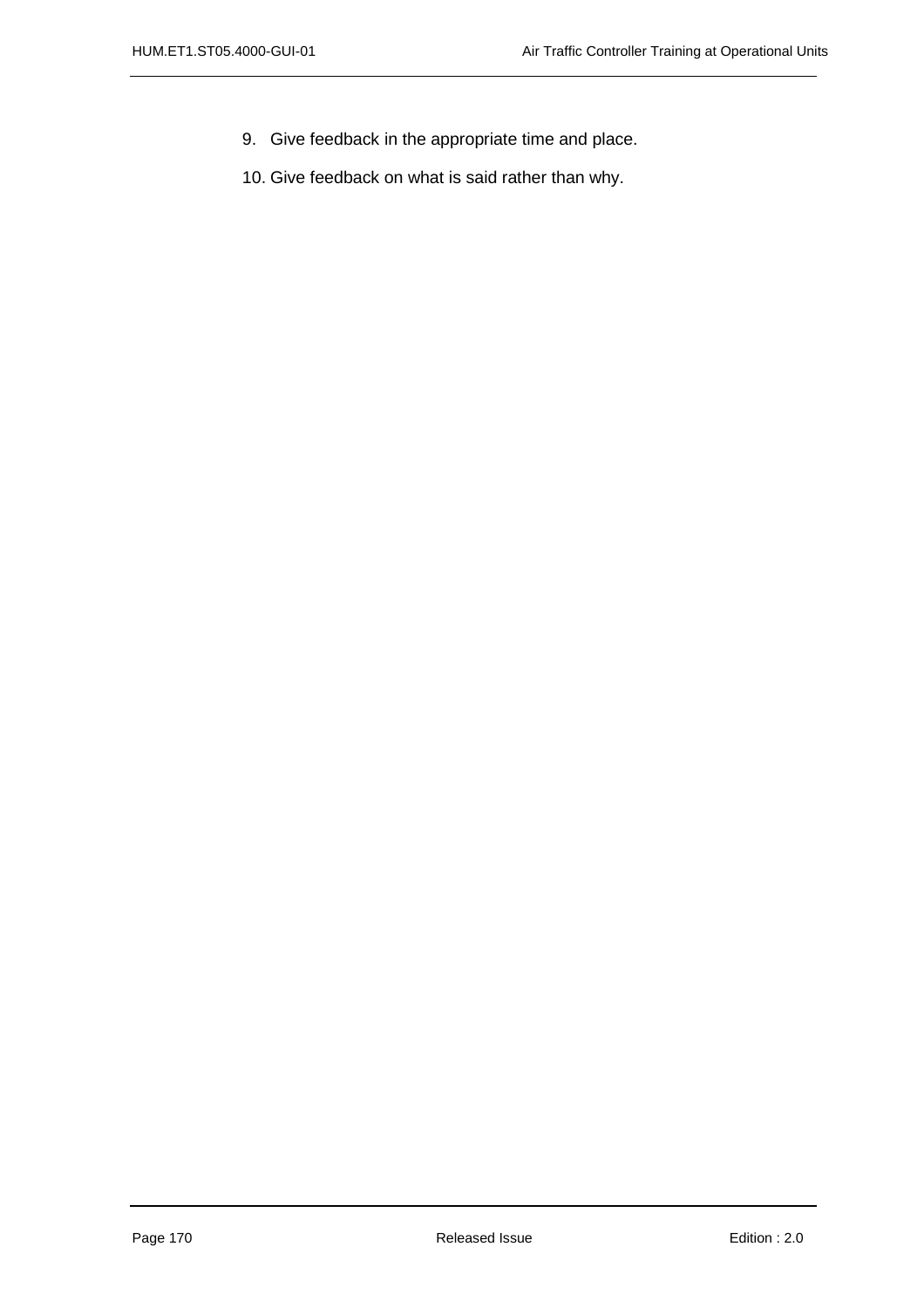### **ASSERTIVENESS**

Assertive behaviour is an adult-to-adult behaviour. (See the section 'Personal Interactions') It is essential if people are to work cohesively and effectively in teams or with individual students.

Assertiveness is a necessary substitute for the typical autocratic or aggressive behaviours some people adopt when confronted with a difficult person or situation. It is a means of gaining the attention and respect of others whilst encouraging *them* to respond in an adult-to-adult way.

Sometimes in coaching we are confronted with students who will not respond to the choices offered or who exhibit behaviours that cause disquiet and who, in spite of being advised that their behaviour causes concern, continue with similar displays.

As is explained in various sections, an aggressive, controlling parent or oppressive response may alter the behaviour temporarily or send it underground but such an approach will not bring about any long-term change. An assertive appeal to such a person is far more likely to bring about a modification in the student's behaviour.

The first and most important component of assertiveness is honesty that is being honest with the other person and ourselves. The second component is relevancy. In using assertive behaviour it is important to separate emotions from the facts of the situation and to deal with only the relevant facts. The final part is the consequences of the behaviour continuing, that is 'the bottom line'.

In order to provide you with direction, the following *mnemonic* may help.

- **Describe the situation or behaviour that needs to change and how you** feel about it.\*
- **Examples.** Describe one or two situations where the behaviour was shown.\*\*
- **Specify the change you wish the other person to make.**
- **C**onsequences. Describe the positive consequences of the change *and* the possible negative consequences should the change not occur.
- \*Note 1*:* By focusing the action on yourself, the person receiving the criticism will not interpret it as a personal attack.
- \*\*Note 2: Deal only with observed occurrences, that is facts. By giving only one or two examples you will avoid putting yourself in a controlling position. The more examples you give, the more defensive the other person will become.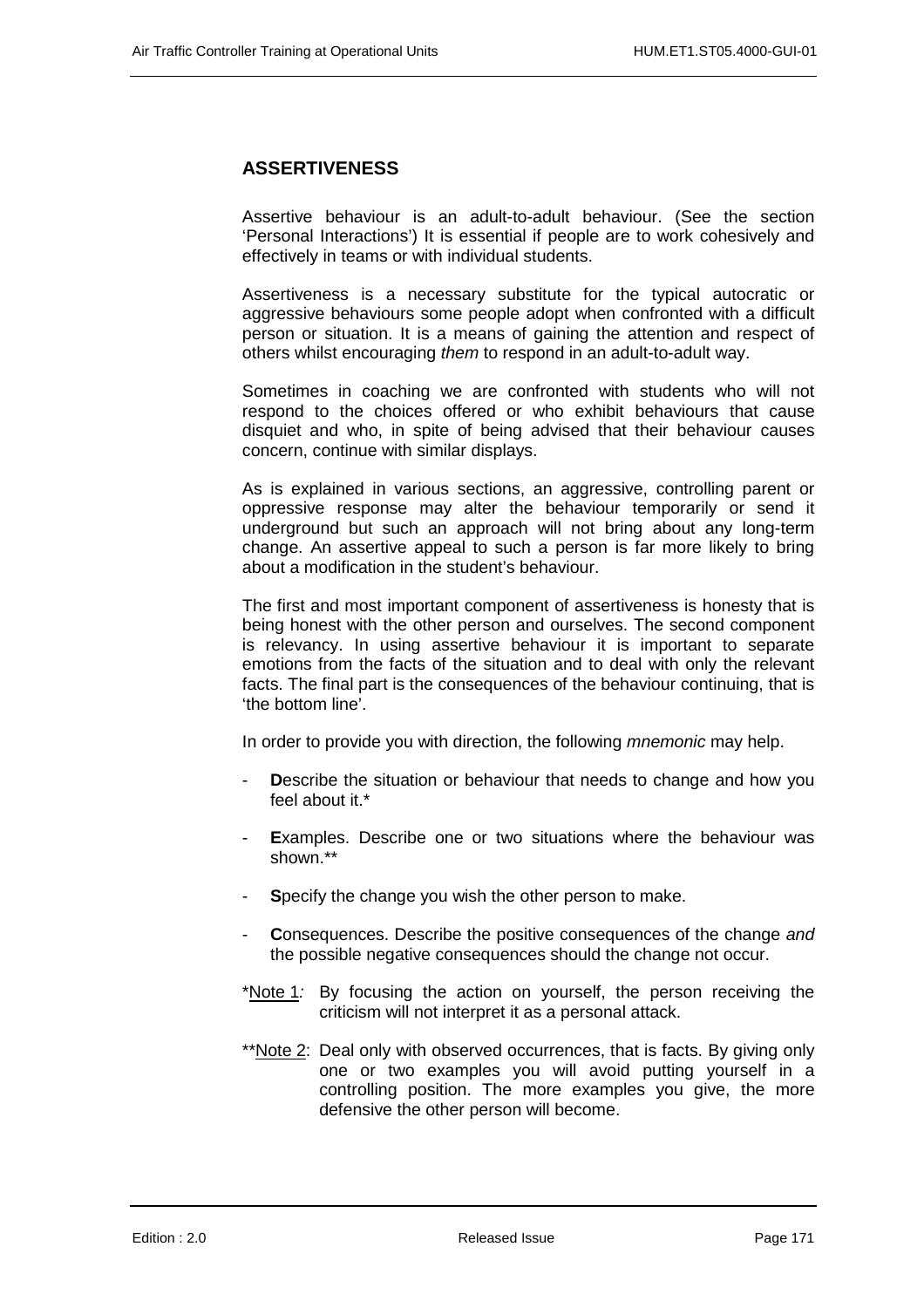You must give the person receiving the criticism time to respond and you may have to remind him of this conversation from time to time until he responds completely. Ultimately, you must, however, 'stick to your bottom line' should no change occur.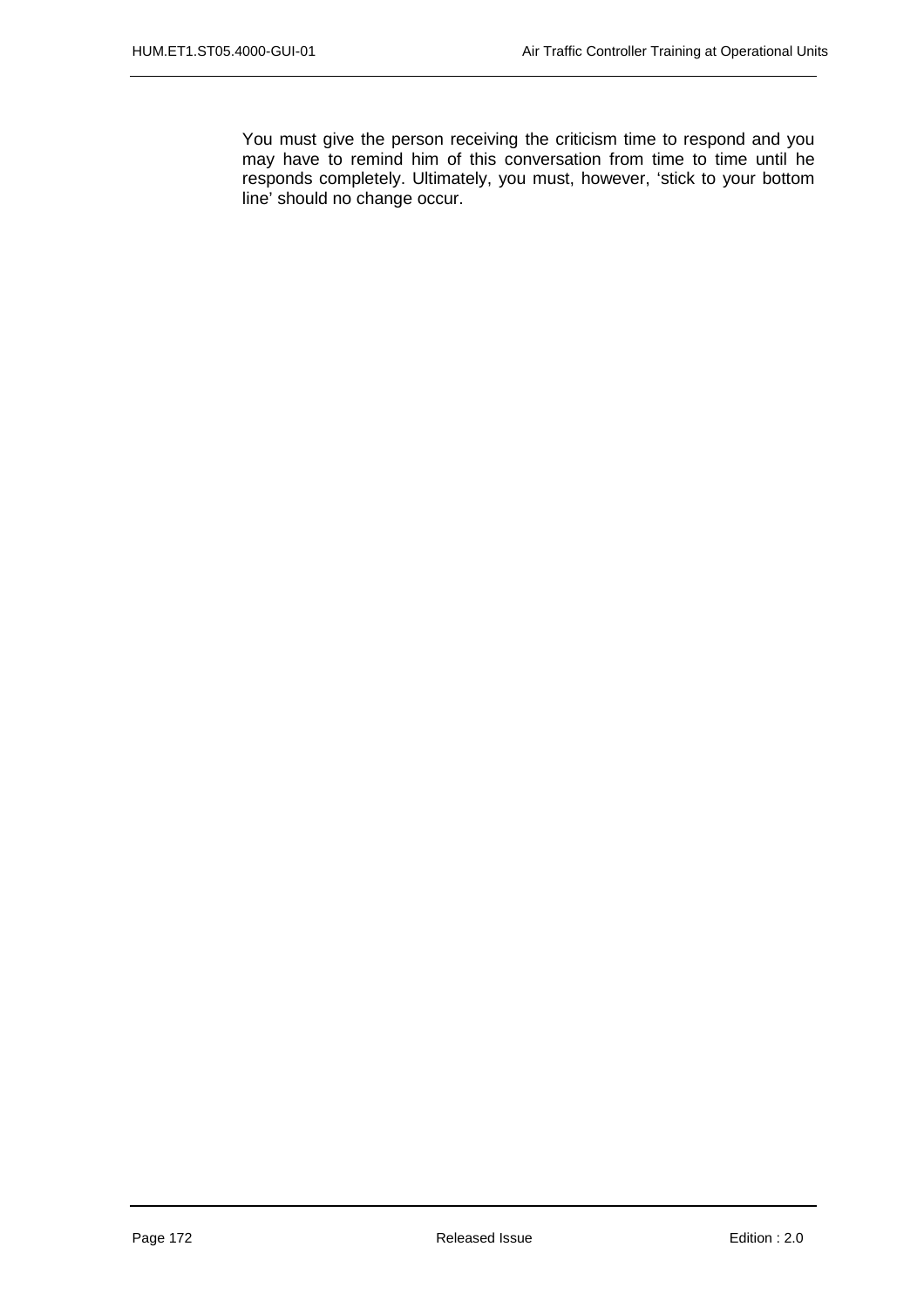# **SUMMATIVE ASSESSMENT AND WRITING THE REPORT**

**This section of the documentation and the associated practical exercises is designed in order that the reader shall:**

- **understand the role of regular summative assessments in the student's development;**
- **write clear and factual training reports;**
- **be aware of the potential pitfalls to maintaining objectivity when assessing student performance.**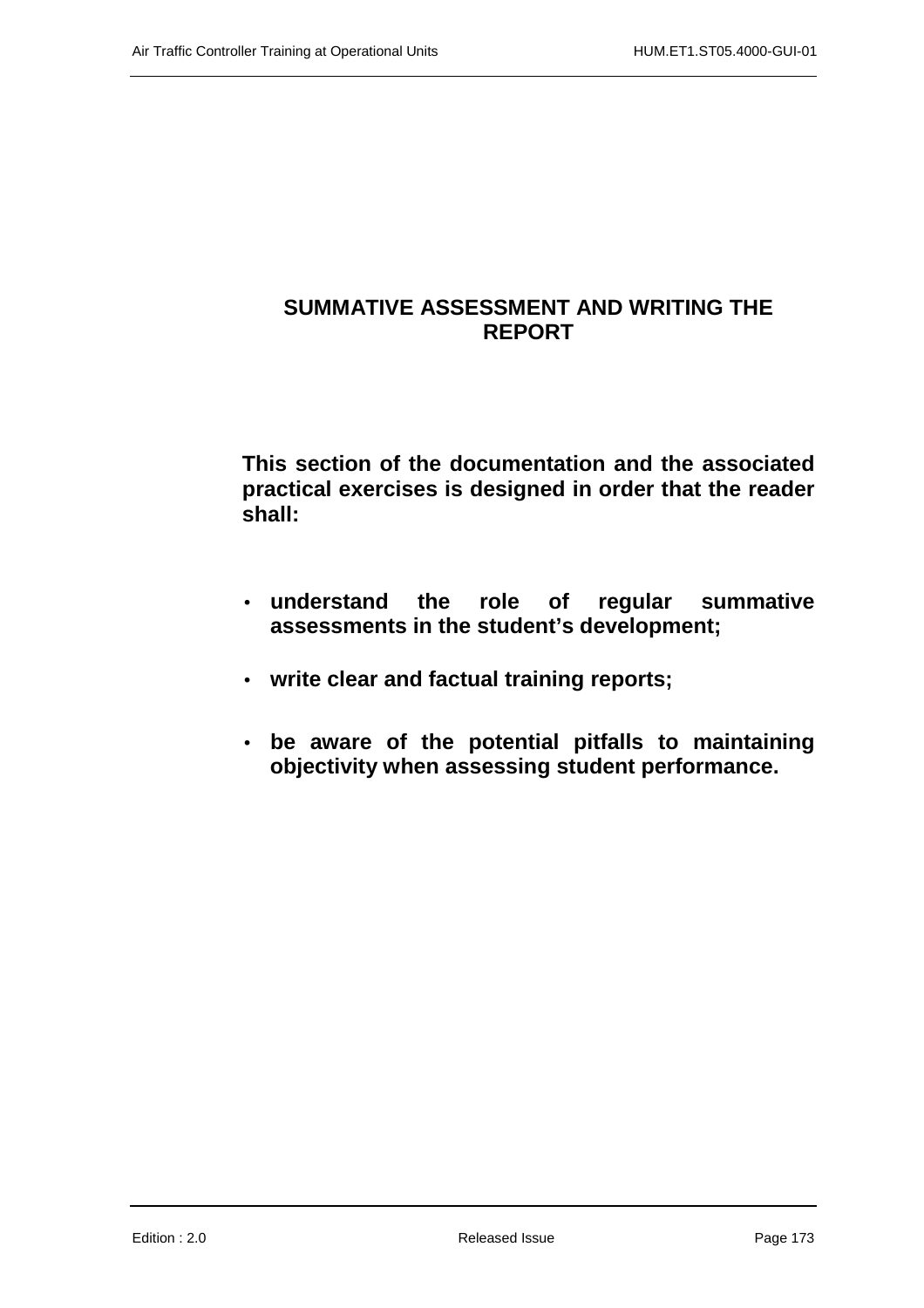Page intentionally left blank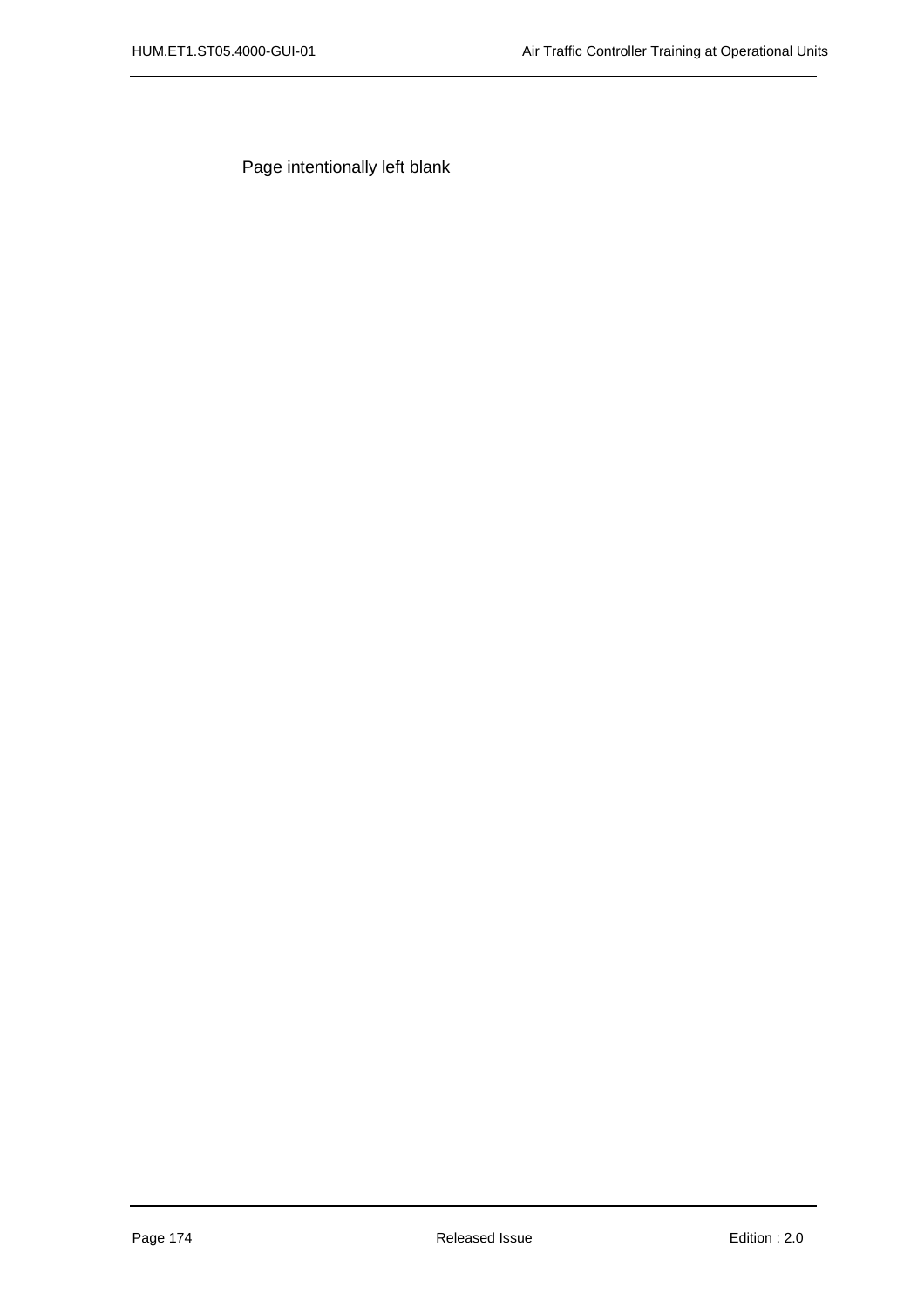#### **INTRODUCTION**

The training report is important, it links the student and the trainer to the work carried out over several training sessions. It is a vital link in the training chain and unless it is completed in a way, which conveys useful information for perusal and action, it has failed. In the case of writing a training report it is essential that we give all our attention to the clear, concise, complete and correct completion of the report, otherwise all our efforts will have been wasted.

For any particular stage of training we need to make a record of whether or not the objectives set for the designated time period have been achieved and if not, why not? We should write down what has actually been achieved and make our report in a manner, which will provide a useful link to the next training period.

The ideas contained in this section are equally applicable to formative and summative written assessments. In the case of formative assessment, the students should hold the day-to-day summaries so that they can review their own progress, look at their personal shortcomings and prepare themselves to carry out the necessary adjustments. A good report will provide valuable and permanent feedback on performance. OJTIs will be able to keep each other informed about a particular student's progress and any problems will be common knowledge to the trainers involved, in order that student weaknesses may receive concentrated attention at the right time. The formative summaries will be the basis of the summative reports which, in turn, should be an independent appraisal, as recommended in Chapter 8 'Coaching Practices' which presents part of your course introduction.

As an OJTI or as an assessor, you will be required to assess the performance of a student and to commit that assessment to paper. Training managers will require this knowledge for reasons that will be given. In general the assessor should confine his comments to the student and refrain from evaluating the system. The main function of a training report is to provide information about a student to the training manager amongst others. He in turn may, as a result of what has been written, sense that there are certain inadequacies within the training system. Let us emphasise at this point that the principle reason for summative assessment is to monitor a particular student's progress by assessing his performance.

Assessing a student's progress or performance means measuring how well he is able to undertake the tasks. The critical word here is 'measuring'. Making a measurement means comparing your students performance with a fixed standard.

Without a well defined standard the OJTI or assessor can be misdirected into comparing the student's performance against widely differing objects of comparison. Within the realm of OJT there is only one basic question which the assessor should ask and that is 'can the student do the job to the required standard'?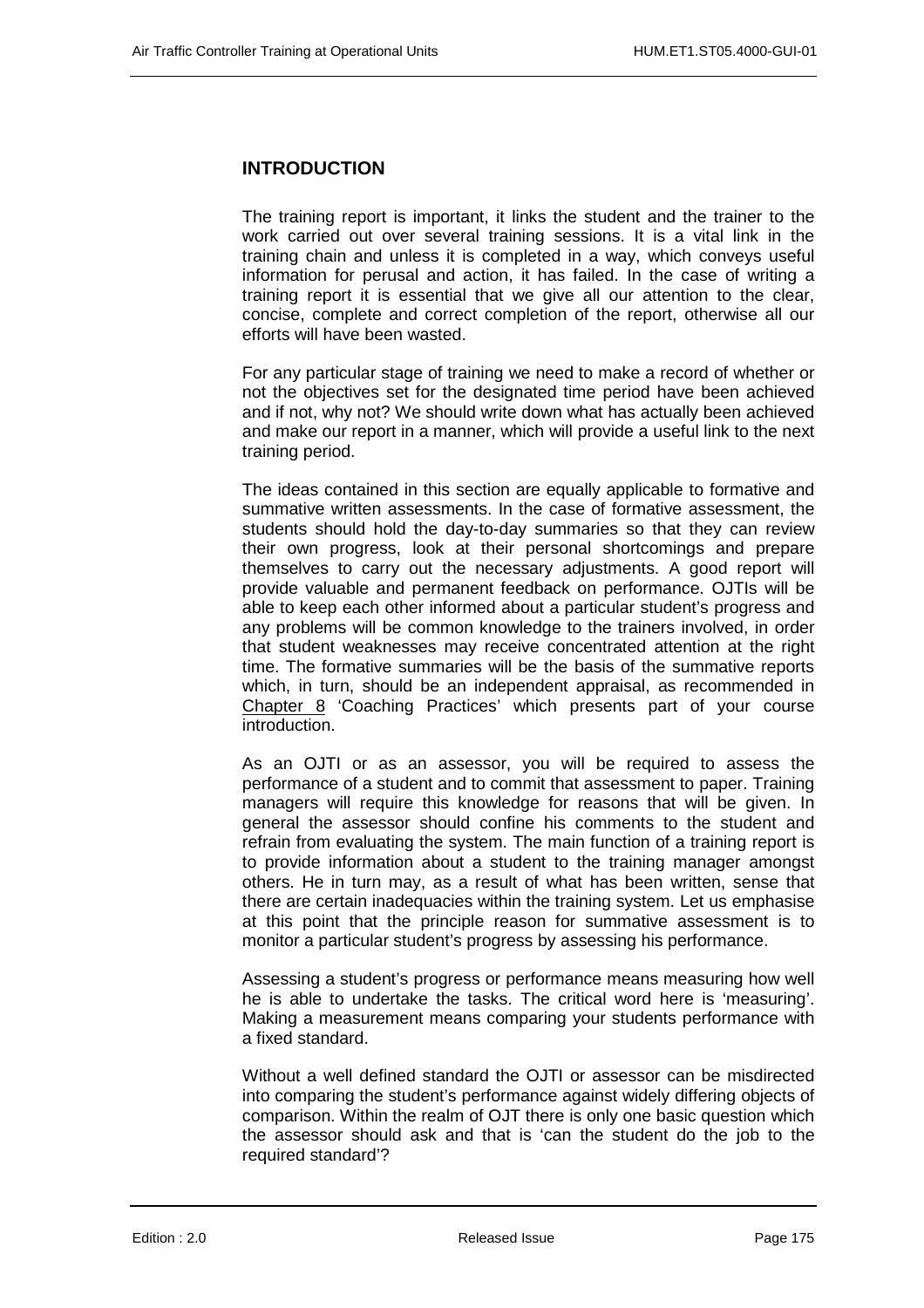# **POINTERS FOR BETTER SUMMATIVE REPORT WRITING**

A training report communicates a great deal of information, which may be in the form of fact, opinion or recommendation. One of the most common failings in report writing is the confusion between fact and opinion. A good report will therefore focus on observable occurrences or fact and leave considered opinion to those areas where an opinion is sought for a specific purpose. Don't give unsolicited opinion and keep your opinion under check until either your training management asks you for it, or the training report specifically requests it.

Unsolicited and vague opinion is of little value in a training report because training management wants to deal with, first and foremost, facts (what the student has done and not what he is).

#### • **Write down what the student is and not what he is not**

Expressions such as, 'not bad at ...' or 'not very good at ...' can often leave considerable doubt as to what the student really is. It is far better to use more helpful expressions that express what the student actually is. Expressions such as 'His phraseology is standard. He does, however, speak very quickly and pilots often have to ask for the instructions to be repeated' or 'He is unwilling to take decisions' are very much more helpful than expressing what he 'is not'.

#### • **Do not be imprecise as to the nature of a problem**

Often statements used are so vague as to be decidedly unhelpful. Use positive expressions like 'He often uses an incorrect identification procedure' or 'He has difficulties in selecting suitable radar headings' or 'He understands and uses the correct procedures but he is slow in making the appropriate decision'.

#### • **Specify as exactly as possible the observed problem and only give a recommendation when you are certain that you have been able to correctly identify the genuine cause.**

Any difficulties you observe the student having are the result of a problem, the observable trip of the iceberg. The causes or the real problems are not always readily clear.

The behaviour of the student, either technical or attitudinal, is like a beacon sending out signals and is therefore easily observable. The reasons the behaviour took place, the student's thoughts, his feelings, motives and attitudes are not always so obvious. Be certain to specify what you have observed as accurately as possible and only suggest remedial action when you are very certain that will stand a good chance of overcoming the problem.

#### **Make statements of fact about which you can be certain and which you can justify**

Remember that you know your student, you know his strengths and his weaknesses better than the person who will be reading the training report does. You have all the background information behind your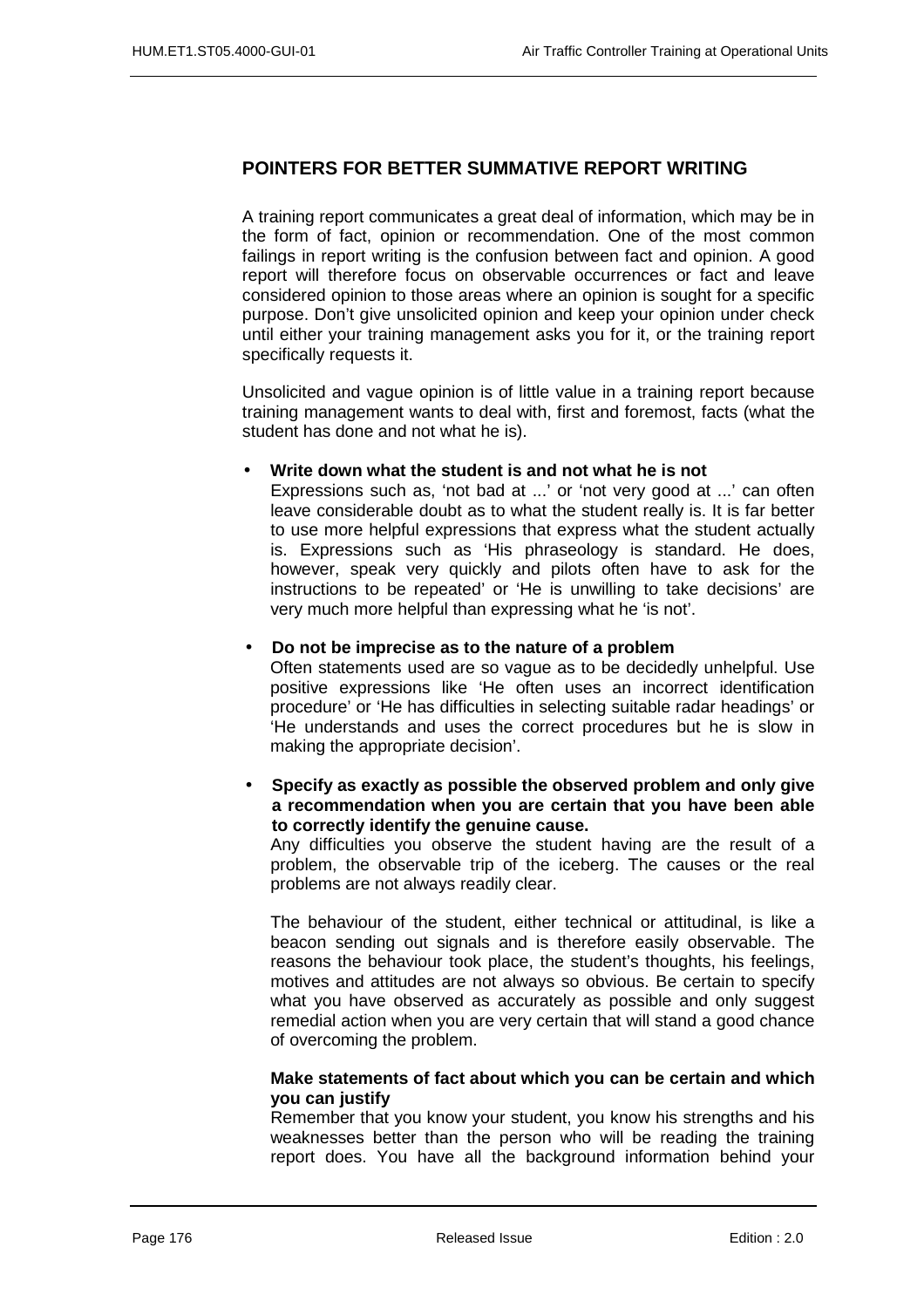statements. Remember, the reader does not and that person may ask you to justify your comments. If you only mention what you can be sure about, you will never be confronted with the embarrassment of being unable to justify your comments. If you offer vague opinion it is quite likely that your opinion may be wrongly accepted as fact. People can, and often do, state an opinion as if it were a truth and that opinion is often accepted by others as being factually correct, especially if it is written down, and in the course of time can actually become a reality because everybody expects it to happen.

#### • **In order to receive valuable feedback, involve your student in the summative assessment**

There are several methods of involving your student actively in the process of completing a summative assessment. One useful technique is to firstly discuss your assessment with him and then to ask him to summarise your discussion in his own words. If you are satisfied with the accuracy of his statements, it will be a clear indication to you that he has fully understood the content of your discussion. Additionally, he will better understand these comments when he next reads them because it was he that wrote them. Another technique would be to ask your student to note his own ideas separately and to take them into account when you write the report. This will give you valuable feedback on the student's capability to recognise good work and his ability to judge his own progress. The method used by most OJTIs is to write the report for himself and then to discuss the findings and statements with the student. Do, however, consider the alternative methods mentioned.

#### • **Write your report in a way that everyone can read it**

Most of us seem to have been trained as pharmacists or doctors! We are able to decipher our own handwriting, but remember you are not the final destination of your report. It is essential that the person on whose desk it arrives is able to clearly read and understand your statements. Finally, being brief and clear does not mean using pages to write a report when a few paragraphs would surface. As long as you are clear, concise and cover all the essential points in a correct and factual way, that is enough.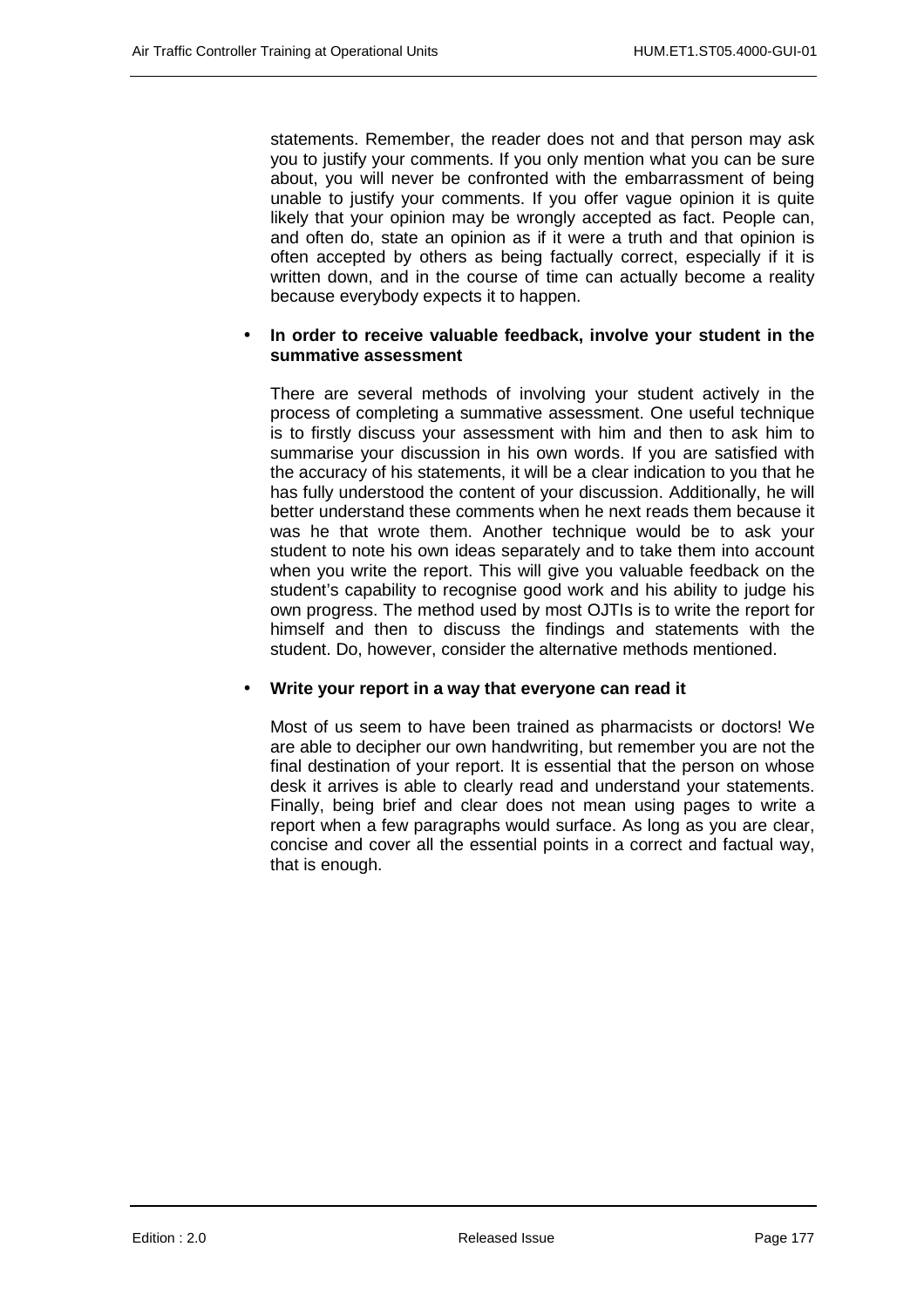# **POTENTIAL PITFALLS TO MAINTAINING OBJECTIVITY IN SUMMATIVE ASSESSMENT**

The assessment of another person, of his attitudes, abilities and on the job behaviour represents a very complex psychological process which has received a great deal of attention. Most of this work has been directed at ways of reducing subjectivism by the introduction of standardised assessment forms. To be fair, considerable progress has been made in this respect.

Despite the introduction of such forms, the main source of error, distortion and bias lies with the person carrying out the assessment. During a training programme such as this, it is impossible to train you out of these pitfalls. However, by becoming more aware, you will be more conscious of the quality of statements you are making about your student.

What follows is simply some of the possible causes of distortion during assessment.

#### • **The halo effect**

This is an error that occurs when the OJTI or the person carrying out the assessment bases all of his assessment of the student's abilities on one or two areas that he, the OJTI or assessor, considers to be essential to be an air traffic controller. Each aspect of the student's work must therefore be considered as being distinct and independent of one another.

#### • **The error of Leniency or severity**

Although on opposite ends of the scale the error of leniency and that of severity are very similar in nature. The problem arises from the feelings the OJTI or assessor forms about the student's strong or weak potential with respect to becoming a controller. The OJTI will thereafter choose those aspects either favourable or unfavourable that justify his general impression.

#### • **The consistent error**

This error refers to the tendency to be systematically severe or lenient in one's assessment. Therefore, some OJTIs or assessors may rate a student's performance poorly whilst others will be more inclined to consider that everything is 'Good, there are no real problems'. The coach's personality and his expectations with respect to the student's performance will largely explain the emergence of this error.

#### • **The error of contrast or similarity**

The problem here arises when the OJTI or assessor compares the student's abilities, attitudes and behaviour to his own.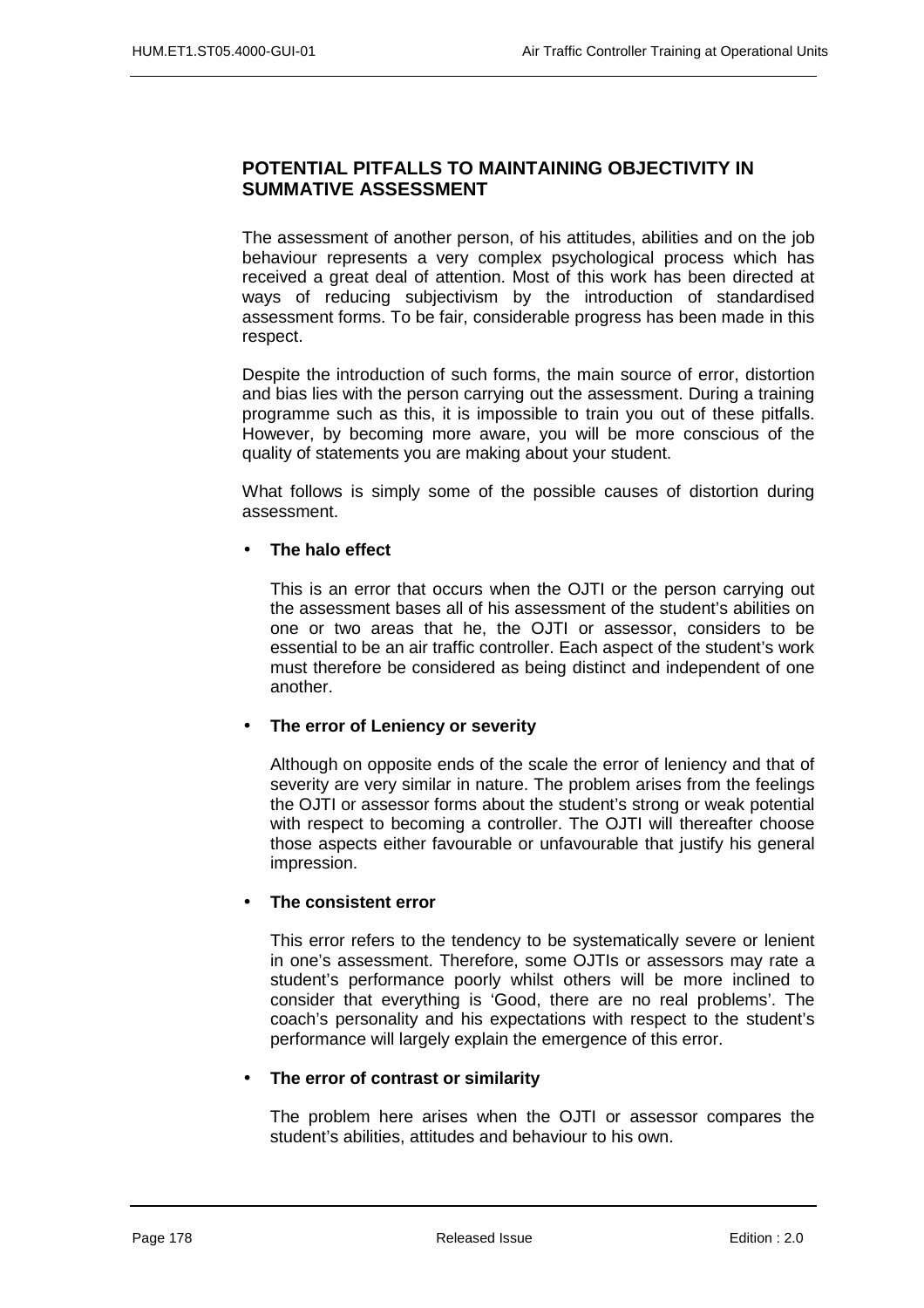#### • **The error of central tendency**

This is an error that involves a refusal to give a very high or low assessment to the various aspects even if the student deserves such a rating. The result, therefore, is a series of assessments which consistently meet the minimum performance required. One major source of this error could be the assessor's uncertainty or insecurity with respect to assessing the student's on-the-job behaviour.

### • **Selective perception**

A human being sees reality in terms of his own personality, e.g. in terms of his values interests and attitudes. The process of selective perception clearly shows the importance of the role played by the coach's personality in assessing the student's on-the-job behaviour. In simple terms, according to the psychological process, the assessor perceives and evaluates the student's behaviour in terms of his own characteristics such as abilities, professional competency, attitudes and views to ATC.

If we look closely at the process of social perception, we will see that if someone takes a positive or negative attitude towards another person, this will determine whether he observes positive or negative aspects in that other person's behaviour.

Thus, from the moment the OJTI or assessor forms an opinion (often based on very little) of the student's potential, he will tend to perceive only those aspects of the student's behaviour that conform to this judgement. What follows then, is a process whereby he applies this opinion to all aspects of the student's behaviour and in doing so his initial opinion becomes confirmed.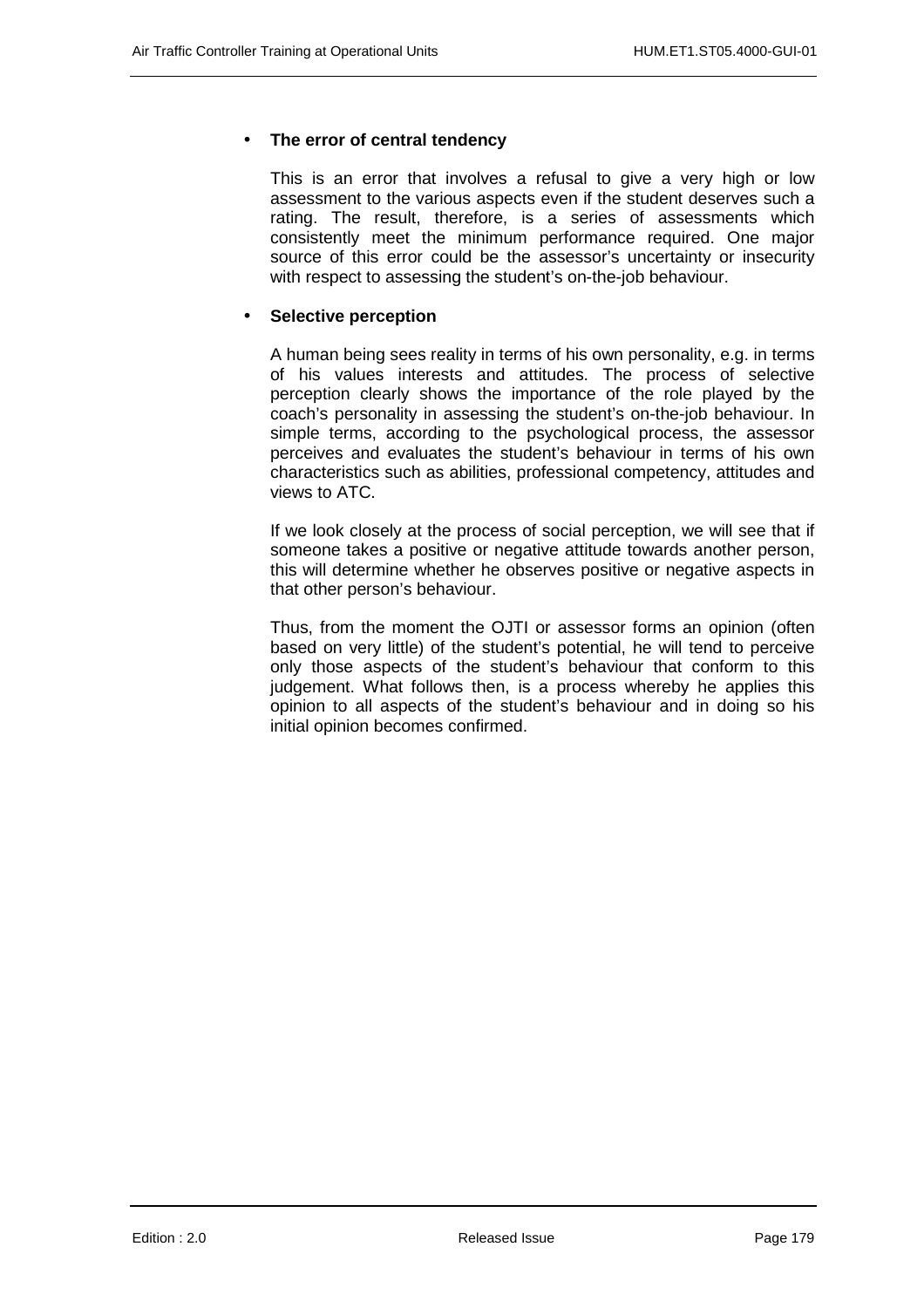Page intentionally left blank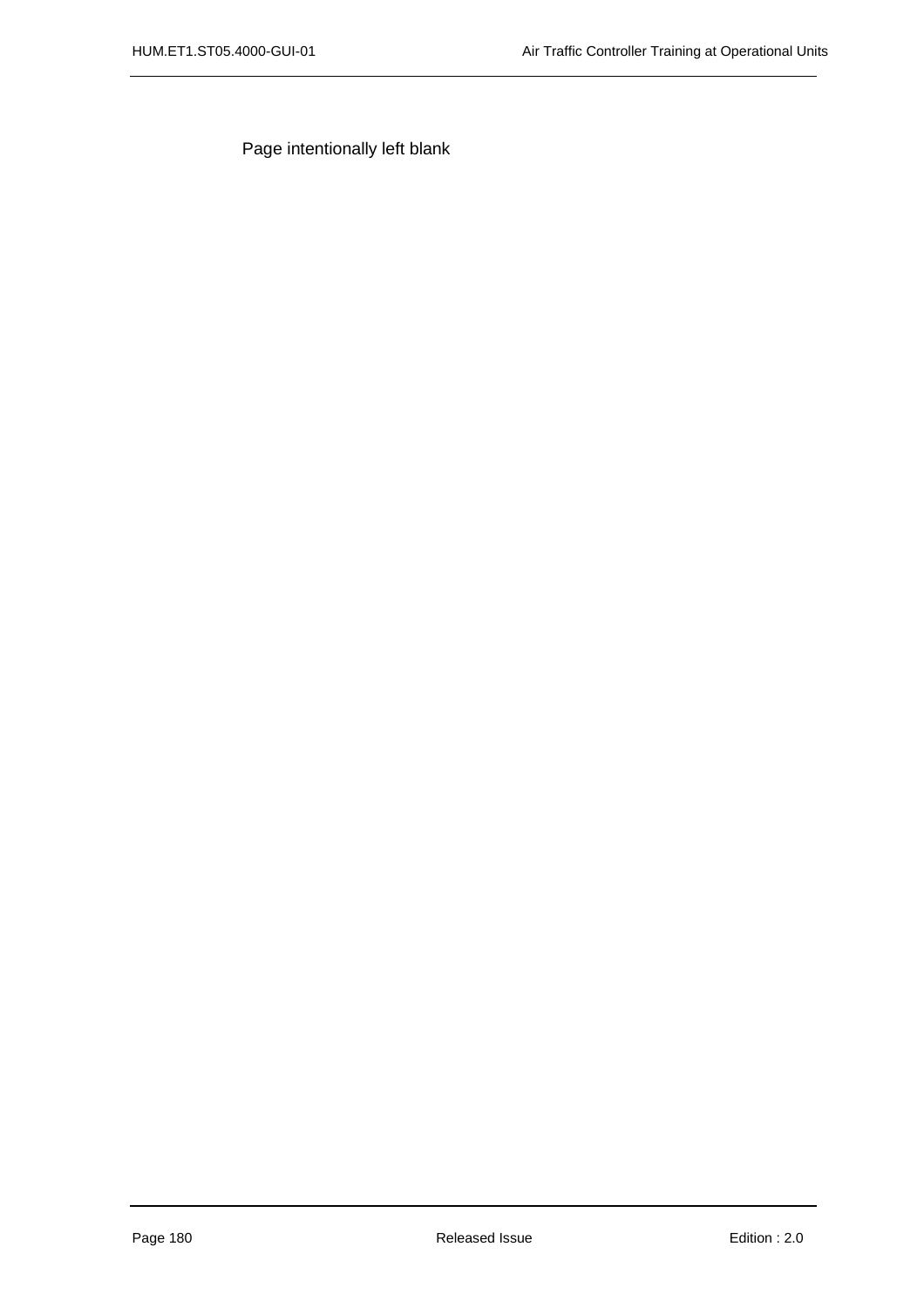# **STRESS**

**This section of the documentation is designed in order that the reader shall:**

- **recognise the symptoms and effects of stress in training;**
- **be aware of appropriate actions to manage stress.**

*This section was written from an original contributed by the Deutsche Flugsicherung Academy, Langen, Germany.*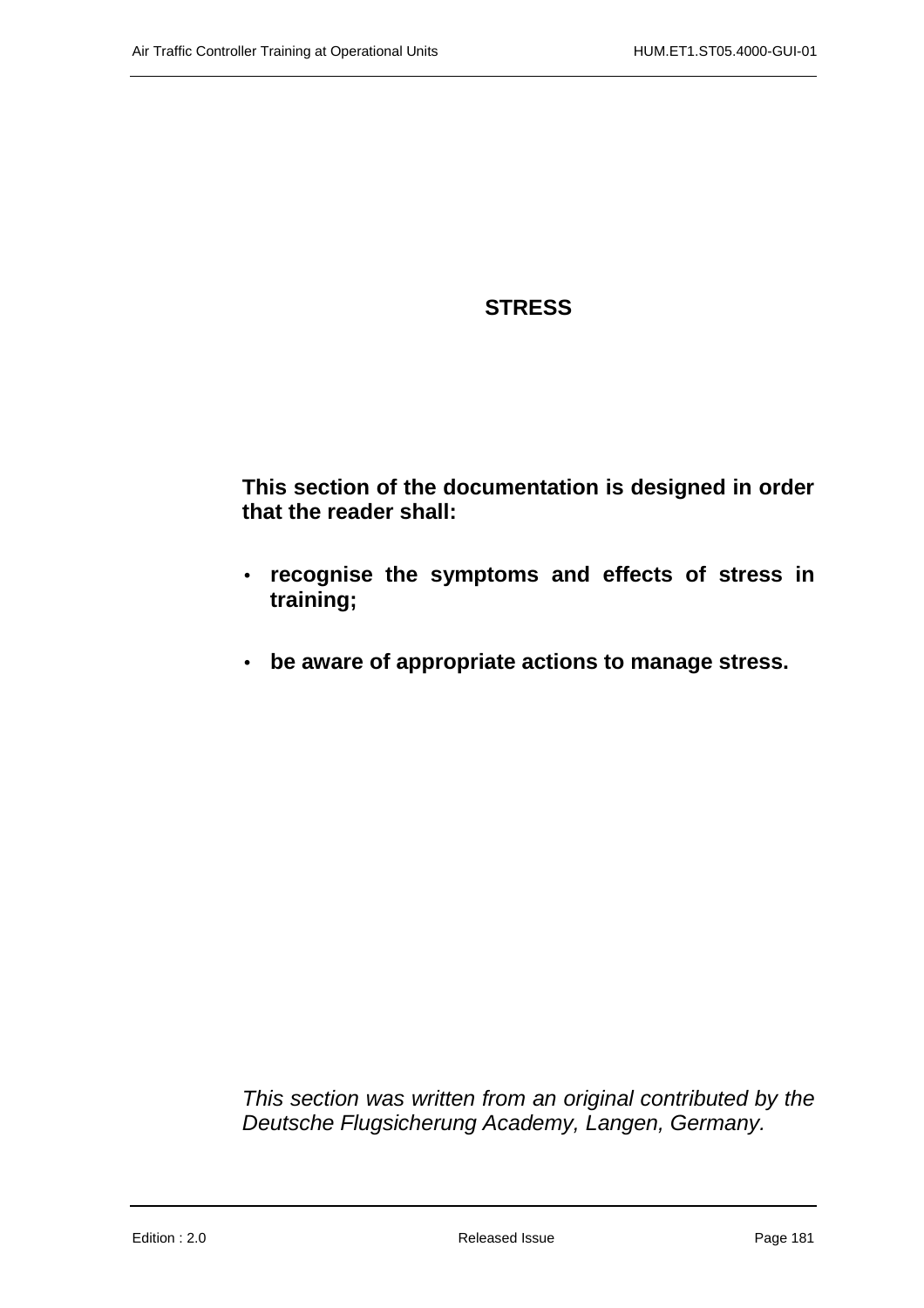Page intentionally left blank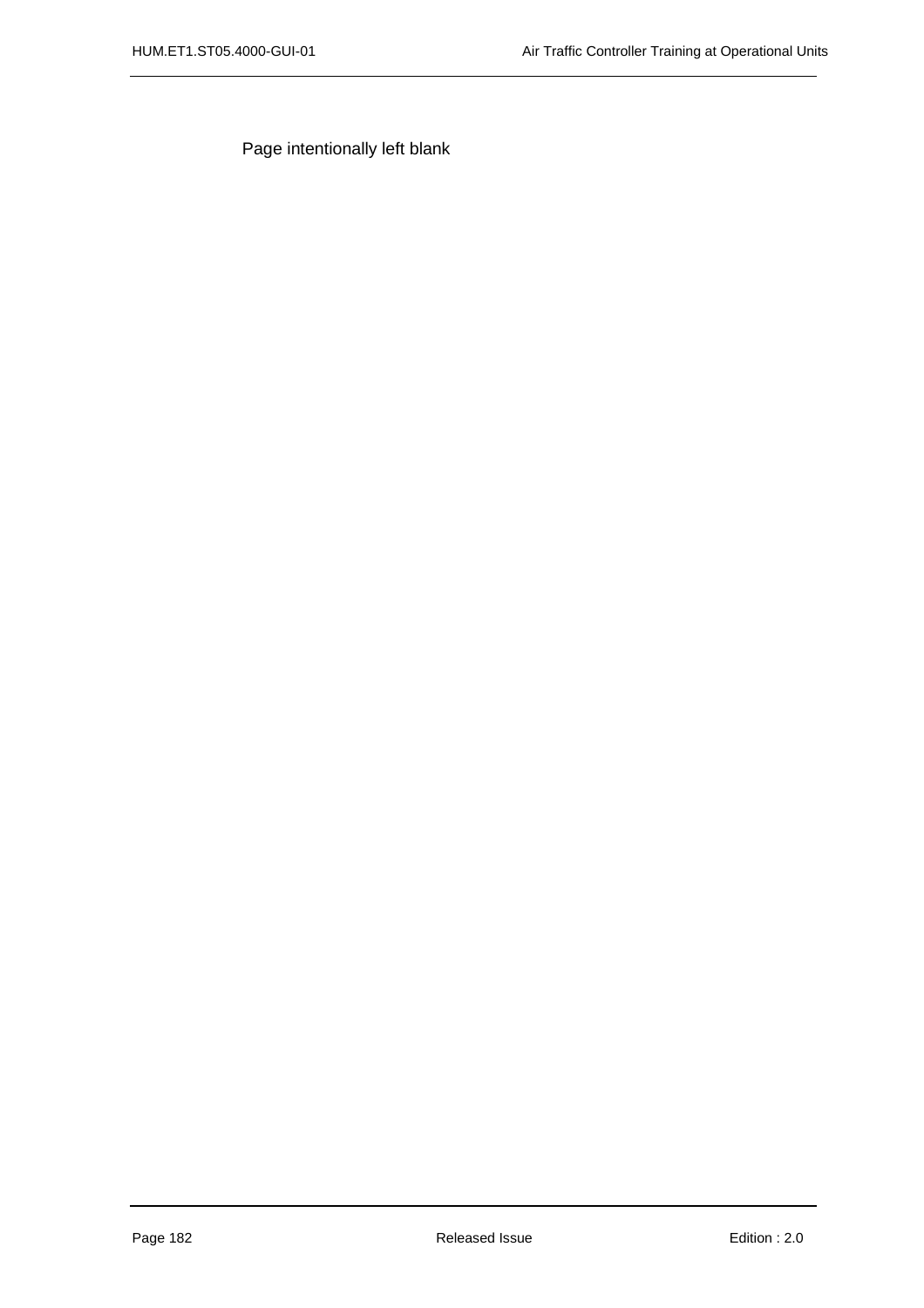#### **INTRODUCTION TO STRESS**

The aim of this brief introduction to the subject of stress is to provide you with an overview, which will better enable you to recognise and understand stress and to better cope with stress in your professional lives, specifically when dealing with students.

# **THE MEANING OF STRESS AND YOUR REACTION TO IT**

Most people know the feeling of having a good day and the times when nothing will go right. It is often said that a certain amount of stress is good for us and is even needed to do a good job. Whilst this is undoubtedly true, how do we quantify 'a certain amount'? To experience stress in our daily lives is normal, it is an everyday fact of life and you cannot avoid it. You only have to look around you to see people in various states of tension. Our natural and social environments impose so many exigencies upon us, to which we have to adjust. Additionally, we sometimes impose demands upon ourselves in trying to achieve our everyday and long-term aims and then our attitudes, values and belief systems impose yet more demands upon us.

It is important to realise at this point that not every demand upon us causes stress, neither does stress always take a negative or harmful form.

To be stressed means that there is a heavy demand upon us which requires considerable physical and/or mental energy to cope with it or which even exceeds our powers of coping from time to time. We feel a tension or a mismatch between the demand placed upon us and our own abilities and/or our wants. Such a demand is known as a stress agent, and our complex of experiences and coping activities is called the stress reaction.

There are multitudes of different sources of stress in our life, some of which we will go on to mention.

We are constantly bombarded with physical or environmental demands such as noise, heat, pollution, time pressures and unpredictable traffic levels.

Similarly work produces increasing demands upon us such as busy control positions, examinations or assessments or the performance of student, especially if that student is having problems. Indeed, the reality of long-term involvement in training or training fatigue can be seen to be a stress-agent.

Then of course, there are the social or interpersonal demands that we have to contend with: A nerve-racking colleague, conflict with a supervisor or peer and even isolation from the team or professional or social group.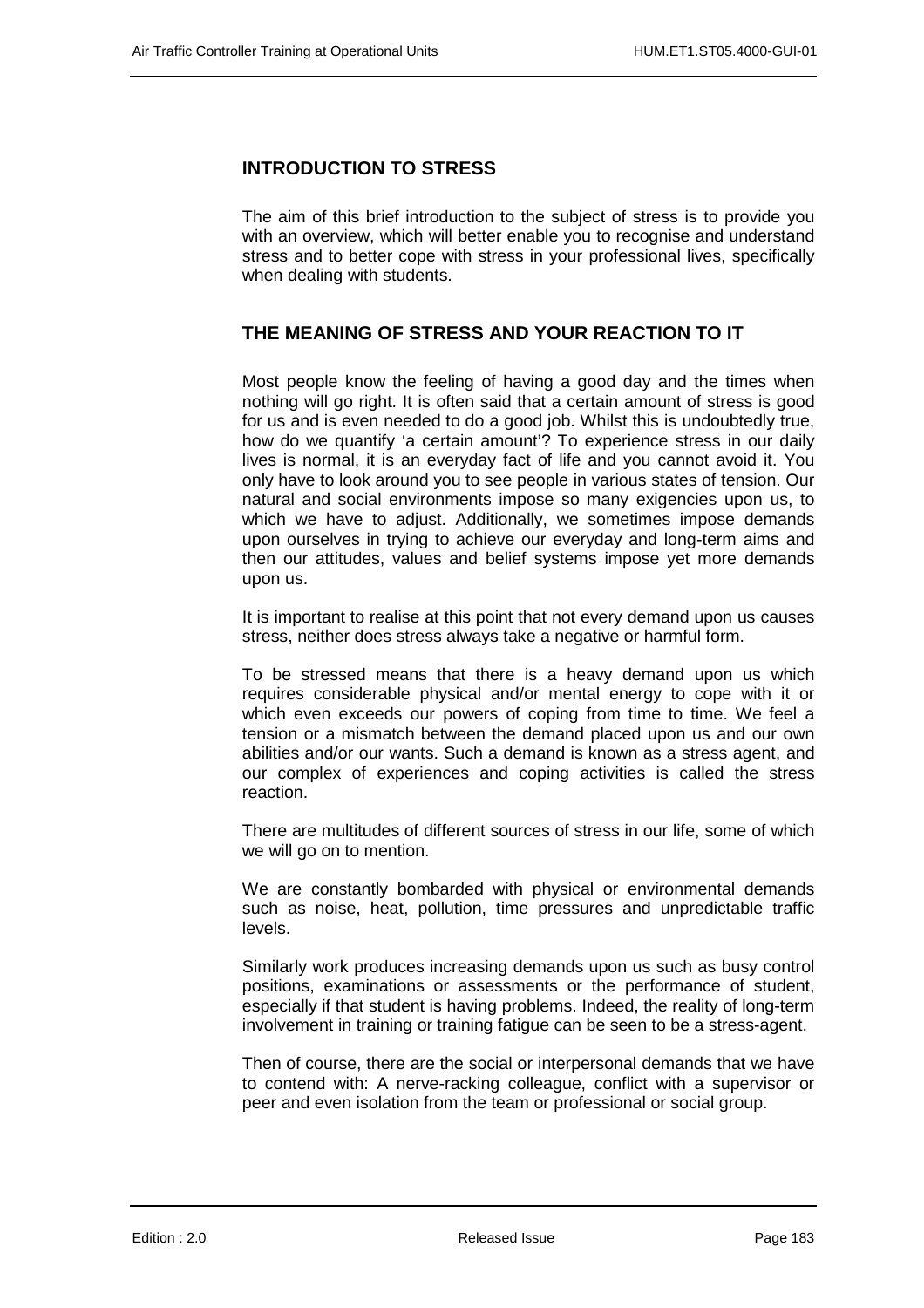Finally, we impose personal demands upon ourselves, sometimes severe, such as the ambition to be an excellent controller or the best OJTI. Occasionally our self-esteem is at a low ebb and we decide to push the panic button. And then there is simply the physiological stress of just having aches and pains in the neck and shoulders, illness or even the problems that shift-work brings with it.

Let us reiterate that short-term stress is useful and it gives us the impetus to respond to problems. When our stress system is 'on', chemical changes occur in the body, which prepare us to deal with complex and sometimes troublesome events. When the activity is over the short-term symptoms return to normal again and no harm will have been done; the body adapts and we remain healthy. However, when this level of stress continues over longer periods, harm may be done since the body is only designed to cope with a limited amount of short-term stress.

# **STRESS REACTIONS**

Whenever we perceive something as being a stress agent we carry out an appraisal. For example, if a student perceives a significant increase in the level of traffic, then *he appraises* this as something that demands competent controlling ability otherwise it will become a threatening situation. This we may refer to as the *primary appraisal.*

Immediately following this, the student will carry out a *secondary appraisal* where he estimates his own abilities, his knowledge, his experience with traffic of that kind and his actual physical and mental circumstances. He will also assess what possibilities are available to help him cope with this traffic level and whether or not social support is available, e.g. whether the OJTI is available to take over in time should he, the student, fall short of managing this amount of traffic.

These appraisal processes may happen quickly and automatically or may involve a level of conscious thinking. In the course of coping there is a continuous and on-going re-appraisal of the stress agent and one's coping efforts, coping abilities and any available support.

#### *Example*

A student in approach control is busy with traffic that he is coping with adequately, but it is forecast to increase. The OJTI that he has at the moment is content to sit back and let him control the current traffic, offering little in the way of advice, suggestions or help.

The student has just been told that a runway change is imminent but he has never been in position when a runway change has taken place, *he makes an initial appraisal of the situation.* The student assesses matters by saying to himself 'traffic is increasing and a runway-change is necessary. I have not encountered this situation before, I believe that I can cope with the traffic increase but l am not exactly sure about how to manage the runway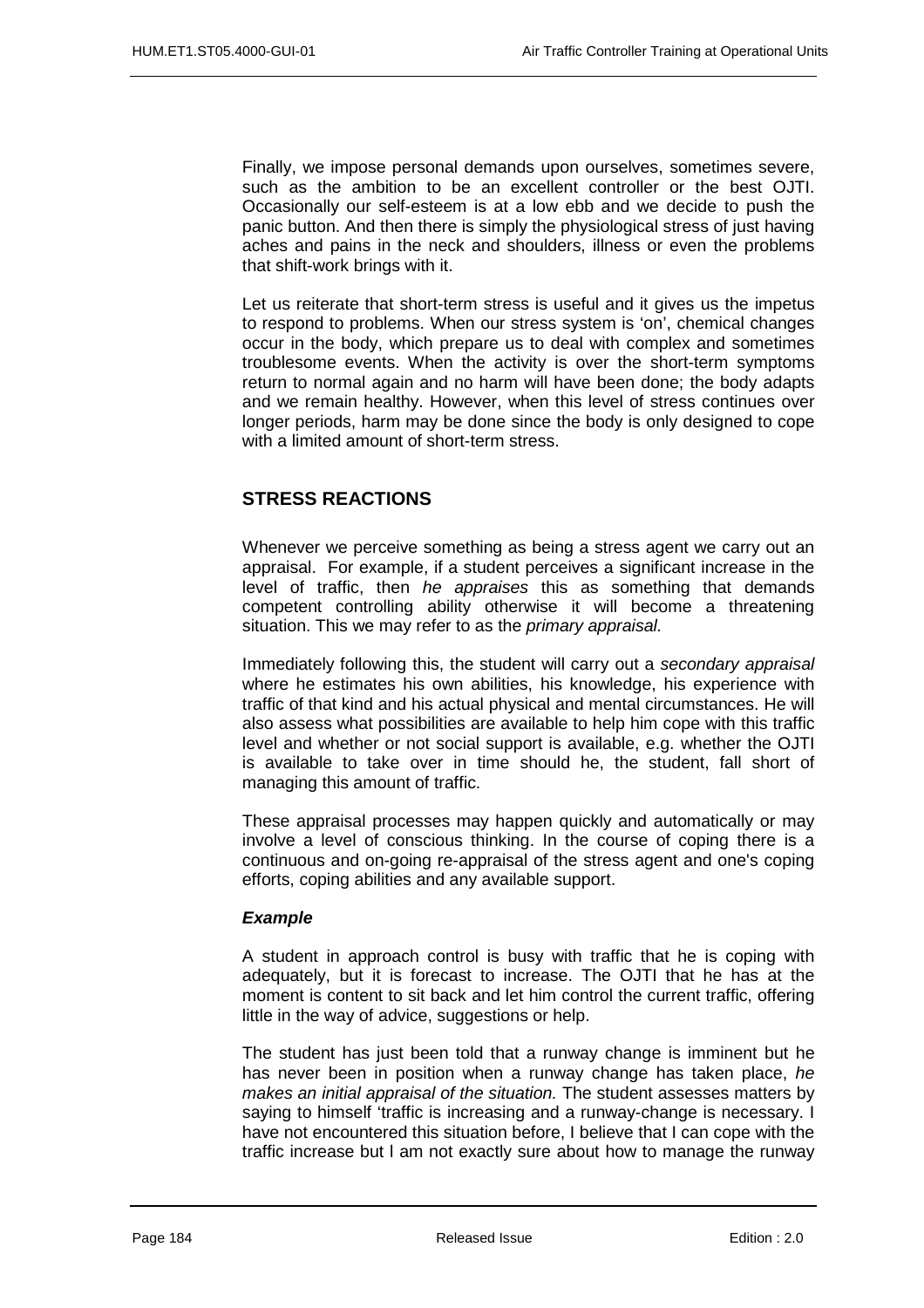change. My break is not due yet, my OJTI is unlikely to help me unless I tell him I am in trouble and even then he may make a fuss and criticise me. What shall I do?'

To the student this situation is seen as a considerable threat. This stressor starts a stress reaction with certain thoughts and negative emotions. The student may think something like 'I pray that I am able to manage', he will feel anxious and he may have to fight back panic. In this tense mental state, which probably prevents him from performing to the best of his ability, he tries to struggle with the traffic and the runway change.

The stress reaction always contains thoughts, emotions, other physical reactions and coping behaviour. The high degree of physical and/or mental energy required is mobilised by special physiological processes. If coping is successful, contentment, delight and release follows. If, on the other hand the coping is unsuccessful, then the stress characteristically worsens and the situation may lead to overloading.

In general, stress weighs us down if there is:

- an extreme stress agent, e.g. you are exposed to a misfortune and left with feelings of helplessness:
- a heavy stress agent which requires too much energy to cope with e.g. a long-term working project that exceeds your capabilities;
- too high a frequency of minor stresses, e.g. a lot of daily problems.

An overload of stress has several negative short-term effects, which are mentioned below. It also has harmful long-term consequences that increase the risk of several classes of disease and deficiencies. It should be realised, however, that there are huge individual variances as to how much stress somebody is capable of managing.

The whole process from the perception of a state of affairs to the long-term consequences of stress on one's health is called stress dynamics.

It is not every type of stress that creates a risk to the health, only stresses that contain certain negative emotions such as hostility, rage, fear, panic, anxiety, frustration, distress, despondency, guilt, etc. When talking of stress in general we normally only refer to these negative types.

There are, however, classes of stress that are primarily associated with positive emotions. The positive feelings concerned are interest, involvement, ambition, pleasure and exhilaration, etc. Whether stress is of a pleasant or unpleasant nature depends upon the outcome of the primary and secondary appraisal.

Looking at the entire field of different types of stress, i.e. of stress agents and stress reactions, we can classify them into three fundamental types.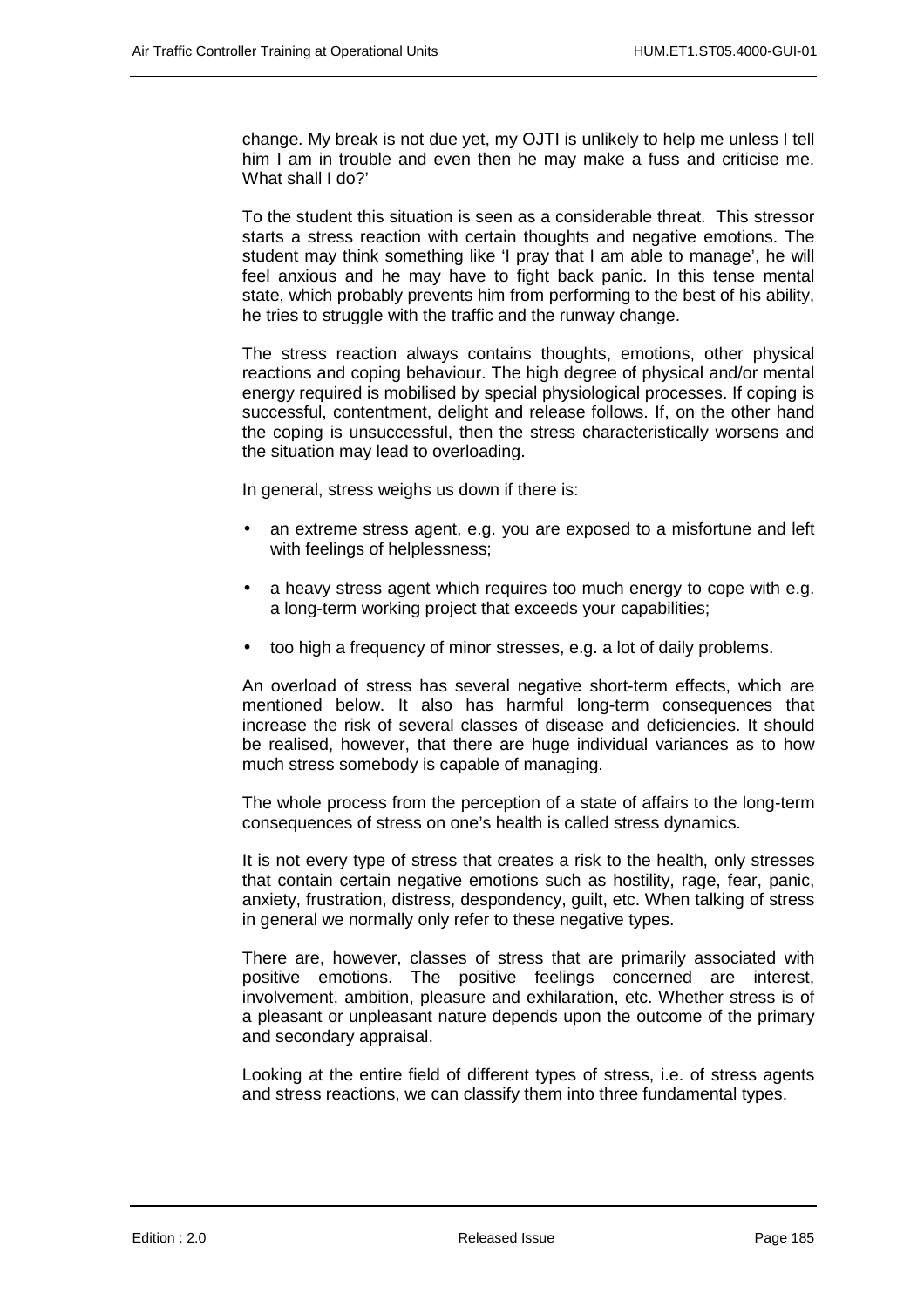| <b>Stress Agent</b> | <b>Stress Reaction</b>                            |
|---------------------|---------------------------------------------------|
| <b>Challenge</b>    | Effort with (mainly) associated positive feelings |
| <b>Threat</b>       | Effort allied with negative feelings              |
| Harm/Loss           | Negative feelings with related passive effort     |

# **STRESS AGENTS**

*Challenge* is a demand that stimulates you but is difficult to cope with. It even has the added risk of failure subject to the circumstances and your present abilities. If you are both self-confident and optimistic enough to think that you are able to master it, it is an attractive demand. It is an opportunity to apply certain of your abilities at the highest level and, perhaps, even to develop them further, e.g. taking on a new and interesting task containing some uncertainties. The task may be coaching a student who has potential, but whose performance is, at the moment, erratic and occasionally so unreliable that it is possible that he may not validate. If you are motivated to help him and have sufficient confidence in your coaching abilities, then you will approach this new task with interest, energy and a desire to be successful. It may be that in doing so you sometimes feel a little uncertain or even frustrated, but you continue to make an effort with positive feelings as long as you remain confident.

A *threat* is a demand made upon you that you are not looking forward to or are afraid of. Similarly, it could be a task requiring an effort that you do not wish to make. You have to cope with the demand in order to prevent some harm or loss. A threat can manifest itself in one of three forms:

- Something happens that you do not like or are afraid of that will cause some harm/loss if you don't intervene. If the imminent harm or loss is simply an inconvenience, the typical feeling is anger. For example, by mistake you have been scheduled for duty at a time you asked to be free and you have to have the schedule changed.
- If, however, the imminent harm or loss is potentially serious and you are, at the same time, uncertain as to whether or not you can cope, the typical feeling is anxiety or dismay. An example of this is when you return to work after a prolonged absence due to illness or an extended period of leave and the supervisor allocates you to a position where the traffic loading is traditionally high. In both the inconvenience case and the serious-threat case you make an effort but your feelings are negative.
- You have to do something that you normally enjoy, or can do with neutral feelings, but this time there are conditions under which the affair becomes an ordeal for you and you do it only because not doing it would produce some harm or loss. For example, you feel unwell and would like to go home to rest. However, you force yourself to continue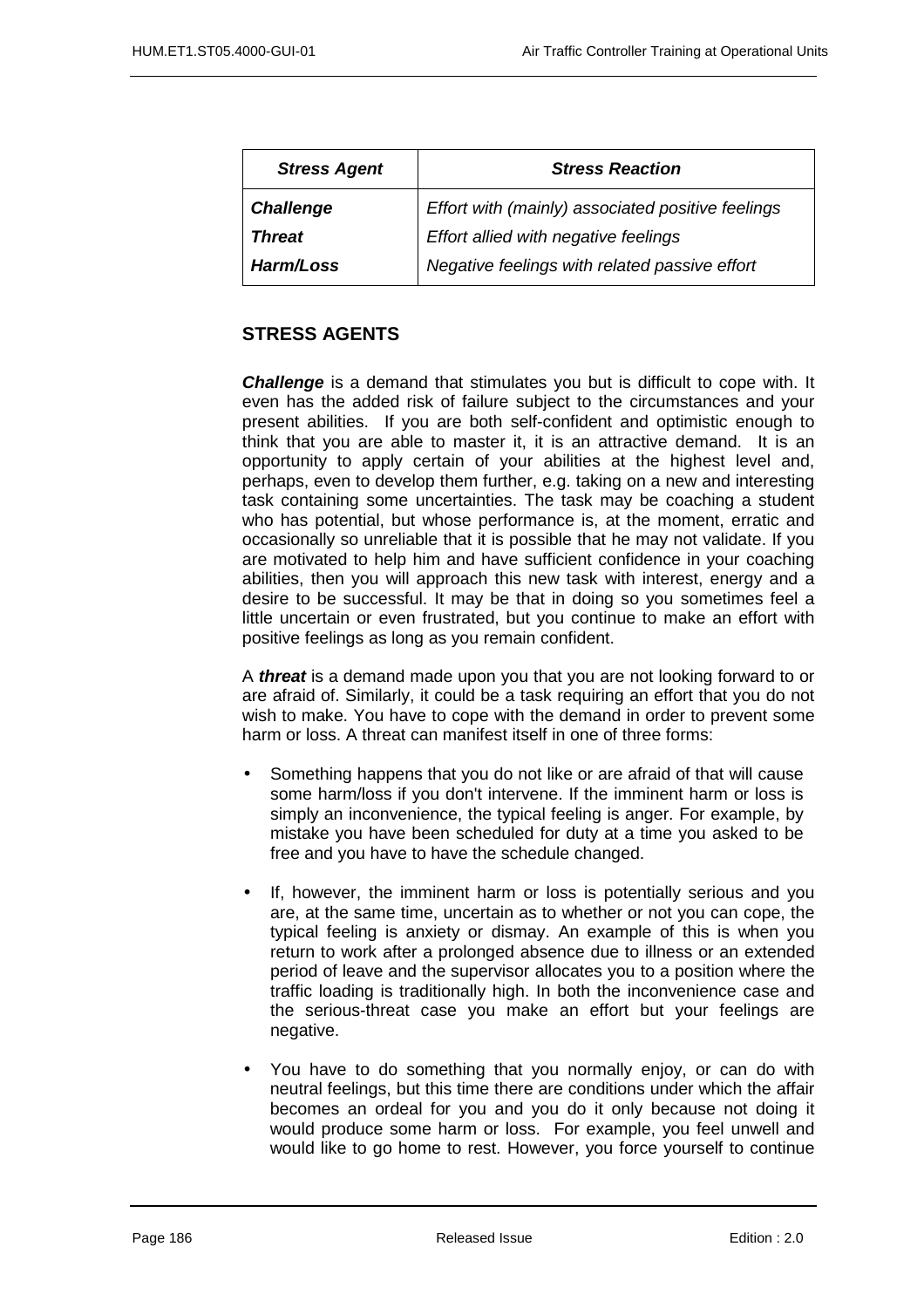because you know that the workload of your colleagues will increase and they may have problems. Here also you make the effort albeit with negative feelings.

- It often happens that the involvement in *a challenge* changes into a fight against a threat when success is becoming doubtful. It may be that there is a mixture of challenge and threat from the very beginning.
- In such cases, except for the desire to cope with the challenge, there is a compulsion or a need to reach the goal. The compulsion is often an inner one-one needs success for self-esteem. It is at times like these that you make an effort with negative feelings or an effort with a high proportion of negative feelings.

*A harm or loss* is a very peculiar kind of demand. In the first place it is not a demand to do anything, but to endure something that has happened or cannot be changed and to put up with it. For example, you have to fulfil continuous duties as an OJTI, so much so, that you don't look forward to coaching any more. You are frustrated by your present predicament because there is little or no possibility of changing it in the foreseeable future. In very serious cases of harm or loss there is not only frustration and despondency, but also an associated depression and resignation. In the face of harm or loss, there is no chance of an active stress reaction. The necessary coping consists of a passive stress reaction. It is a passive mental effort that can cost a lot in terms of energy to endure the harm or loss and to tolerate it. You experience negative feelings with a passive effort.

#### **MAIN SYMPTOMS AND EFFECTS OF STRESS IN TRAINING**

In spite of any preventative measures you might take, stress with negative short-term effects on training will unavoidably arise, both on the side of the student and the OJTI. Such a stress is the target of many of the methods of stress management.

In order to employ these methods it is necessary to recognise the symptoms of such a stress and the way in which they interfere in training. Symptoms are most conspicuous when the stress is heavy or even overloading. The symptoms of these degrees of stress lie both in the physical and emotional area. We go on to outline some of the main symptoms and indicators in both of these areas.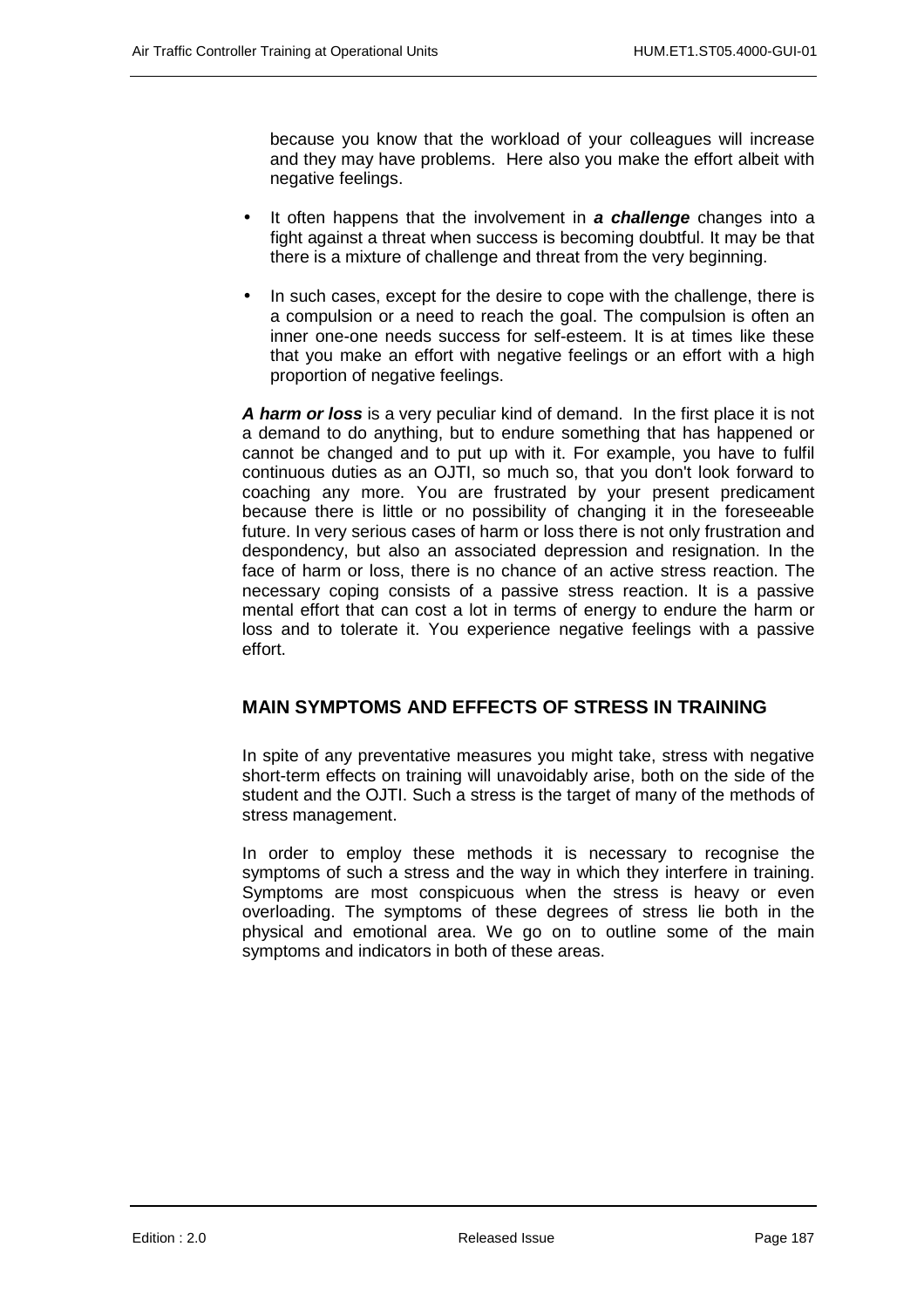### **SOME MAIN SYMPTOMS OF CONSEQUENTIAL OR OVERLOADING STRESS**

| <b>Physical Reactions</b>                         | <b>Emotional Reactions</b>          |
|---------------------------------------------------|-------------------------------------|
| strained facial<br>expressions,<br>distorted face | marked anger, rage                  |
| nervous movements with fingers<br>or feet         | <i>irritation, aggressiveness</i>   |
| faster breathing, faster heartbeat                | anxiety, panic                      |
| Stuttering                                        | hyper-vigilance, apprehension       |
| tense muscles and trembling                       | insecurity                          |
| pale face or blushing                             | discontentment                      |
| Hyperactivity                                     | mood swings                         |
| sleeping problems                                 | sadness, worry                      |
| Weariness                                         | withdrawal, resignation, depression |
| Backaches, tension, headaches                     | apathy, boredom                     |

These symptoms do not necessarily appear simultaneously and some physical symptoms may have causes other than stress. Furthermore, stress is frequently not so discernible as to display such obvious clues. Some forms of stress, even of a major degree, may be hidden by conscious activities.

With regard to training, however, any stress that interferes with the quality of training must be considered to be relevant. Interfering consequences are at the same time reliable indications of stress. The main possible short-term consequences that interfere with the student's learning and the OJTI's doing a good and effective job are as follows: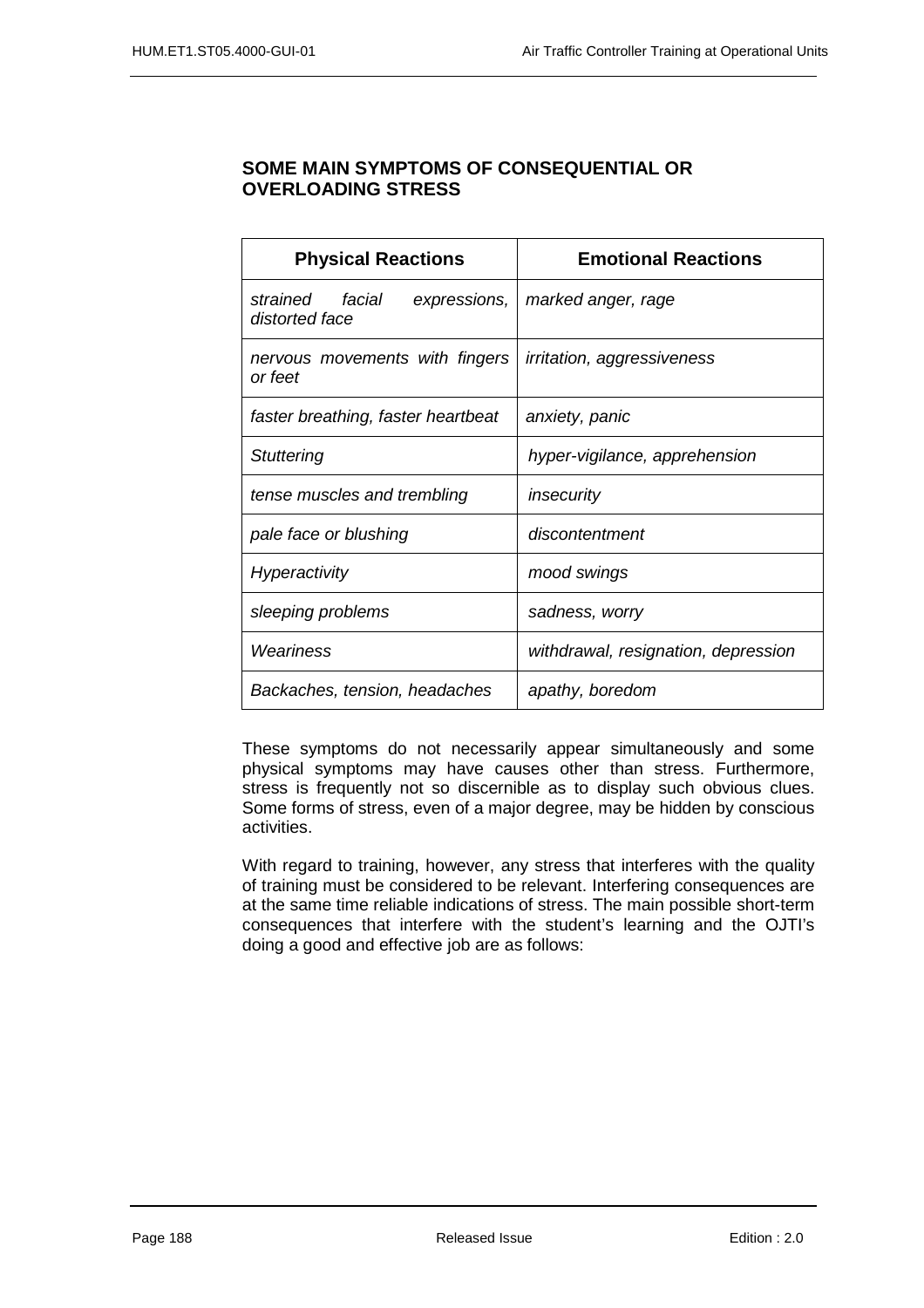# **MAIN EFFECTS OF STRESS INTERFERING WITH TRAINING PERFORMANCE**

| impaired concentration                               | absent-mindedness, day-dreaming |
|------------------------------------------------------|---------------------------------|
| impaired memory                                      | Forgetfulness                   |
| constricted<br>perception,<br>visual<br>narrowing    | Diffusion of attention          |
| situational stereotyping or cognitive<br>channelling | poor judgement                  |
| simple habits of problem-solving                     | simple or impulsive decisions   |
| circling, repetitive thinking                        | Thinking blockages              |
| slowed-down performance                              | task-irrelevant behaviour       |

There are other symptoms such as *limited information intake, premature hypothesis, over-adherence to a plan, failure to monitor the plan and solving easy problems*.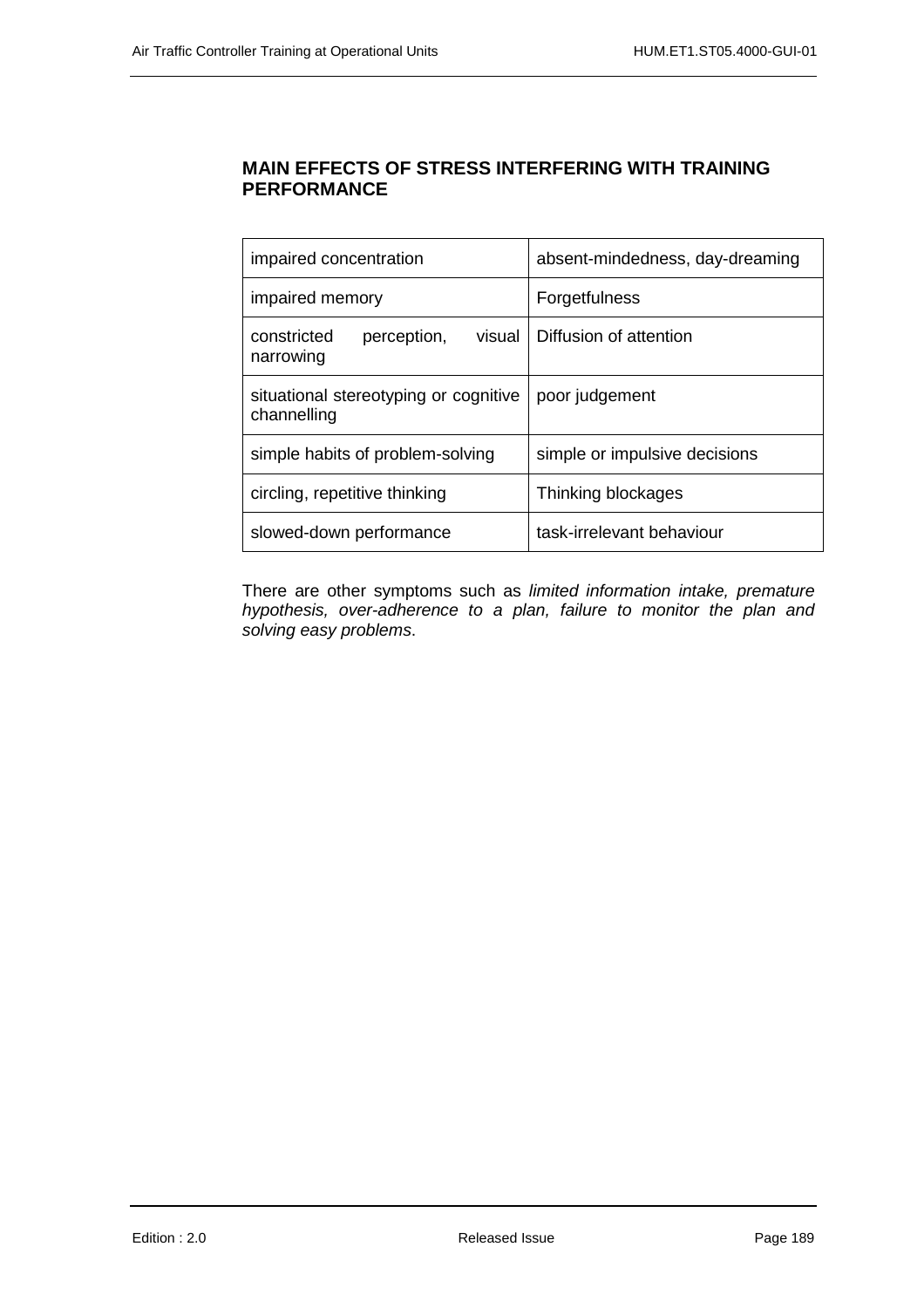# **WAYS OF PREVENTING OR REDUCING STRESS IN TRAINING**

Stress of the 'threat' type and of the 'harm/loss' type is capable of interfering significantly with training. Both types may arise as a result of the training activity or originate from events outside training. If stress from these sources is of a major degree or overloading, it will have counterproductive short-term effects that unquestionably interfere with training. The best method of coping with the stress that interferes with the student's learning and your doing a good job, is to prevent it happening in the first place. After all, *'prevention is better than cure!".* There are several possibilities at your disposal to avoid stress for both the student and yourself. Here we focus simply on stress that arises from the training activities.

As far as the student is concerned, there are four essential conditions for being equipped to cope with demands of OJT without unnecessary stress:

- A high, but *realistic* self-confidence concerning one's learning abilities. Feeling unsure or uncertain generates pessimistic thoughts and feelings that interfere with learning.
- To have a good learning environment, especially to have assured and reliable support from the OJTI. Not having the necessary social and professional assistance will contribute to feelings of insecurity and vulnerability in learning.
- Knowledge of the training requirements and what is involved in the actual task. To know that a demand exists yet to be unaware exactly what it is and not know how significant it is generates stress per se.
- A self-assurance in controlling or accomplishment in the actual task. Performance successes are an essential facilitator of belief in one's learning ability, as well as being a principal motivator.

As an OJTI you should attempt to satisfy most if not all of these guidelines and conditions and, in doing so, you will help prevent unnecessary stress in the student in the following ways:

- In training, the student should feel entitled to receive good training and must not feel like a petitioner to whom training is given as a favour. Under different conditions he will be left with an unsettled feeling that he is unable to rely completely on the support of his OJTI.
- Offer yourself as a role model and trainer who the student can approach with whatever professional problem he has. This does not mean that the OJTI has to deal with every problem the student may have, you need not and indeed should not overload yourself. It is invaluable for the student if you have an open mind concerning his problems.
- The student must feel like an accepted member of the team. Diversity in professional competencies should not exclude the student nor should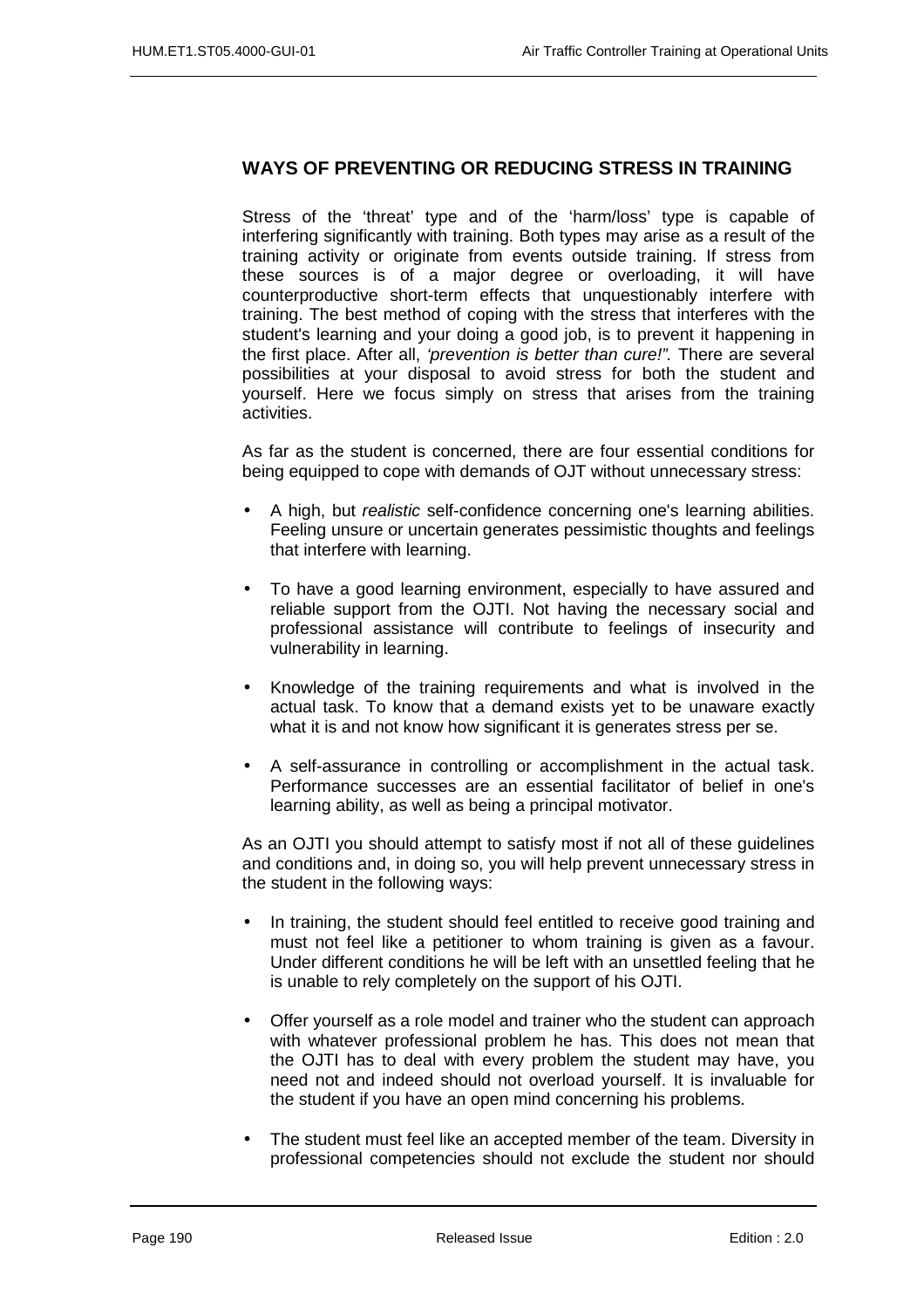he be looked upon as a second class citizen. Such distinctions generate unnecessary impressions of 'being on trial' all of the time.

- Always make known to the student what objectives you wish him to achieve.
- The student should achieve an adequate amount of success and recognition of achievement, especially during the early stages of training when self-confidence naturally tends to be unstable.
- Acknowledge the accomplishments of the student and deal with his errors as opportunities to learn.
- Address any recurring 'controlling' problems as soon as possible. Failure to do so will have a negative and therefore undesirable effect on the student's self-confidence.
- The student should feel protected at all times, regardless of the type of error he makes. If there is an incident whilst under instruction, the OJTI must not place the blame squarely on the shoulders of the student. The student should rely on the overall responsibility lying with the OJTI. Under different circumstances he will be left feeling very insecure and subject to a high degree of stress.
- Inform the student regularly about his progress, his strengths as well as his weaknesses. The criteria used for assessment should be made clear and the information given should be absolutely correct. Otherwise there will be a acute uncertainty, insecurity and stress will result.
- When a student is being trained by different OJTIs, these OJTIs should make sure they impose the same task demands on the student and use the same criteria for assessing performance.

A further general form of unnecessary stress is *overload*. Be careful not to overcharge the student relative to his energy. For example, at the start of training, you might overload him by making him work for long periods without a break, especially when traffic levels increase significantly near the end of a long training session.

Apart from avoiding unnecessary negative stress on the part of student, you should attempt to contribute to the *positive* stress of the challenge-type. If you manage to contrive to coach in a way that takes into account the self-confidence and actual strengths and weaknesses of the student, and yet remains challenging, you will go a long way to becoming more effective and efficient in training.

In preventing stress in the student you will indirectly prevent stress in yourself. Furthermore, there are several ways in which you can avoid stress in yourself, stress that could arise unnecessarily during coaching. Some of the main techniques are:

• Co-ordinate with training management and supervisors, and provide well-organised and well-structured conditions for training.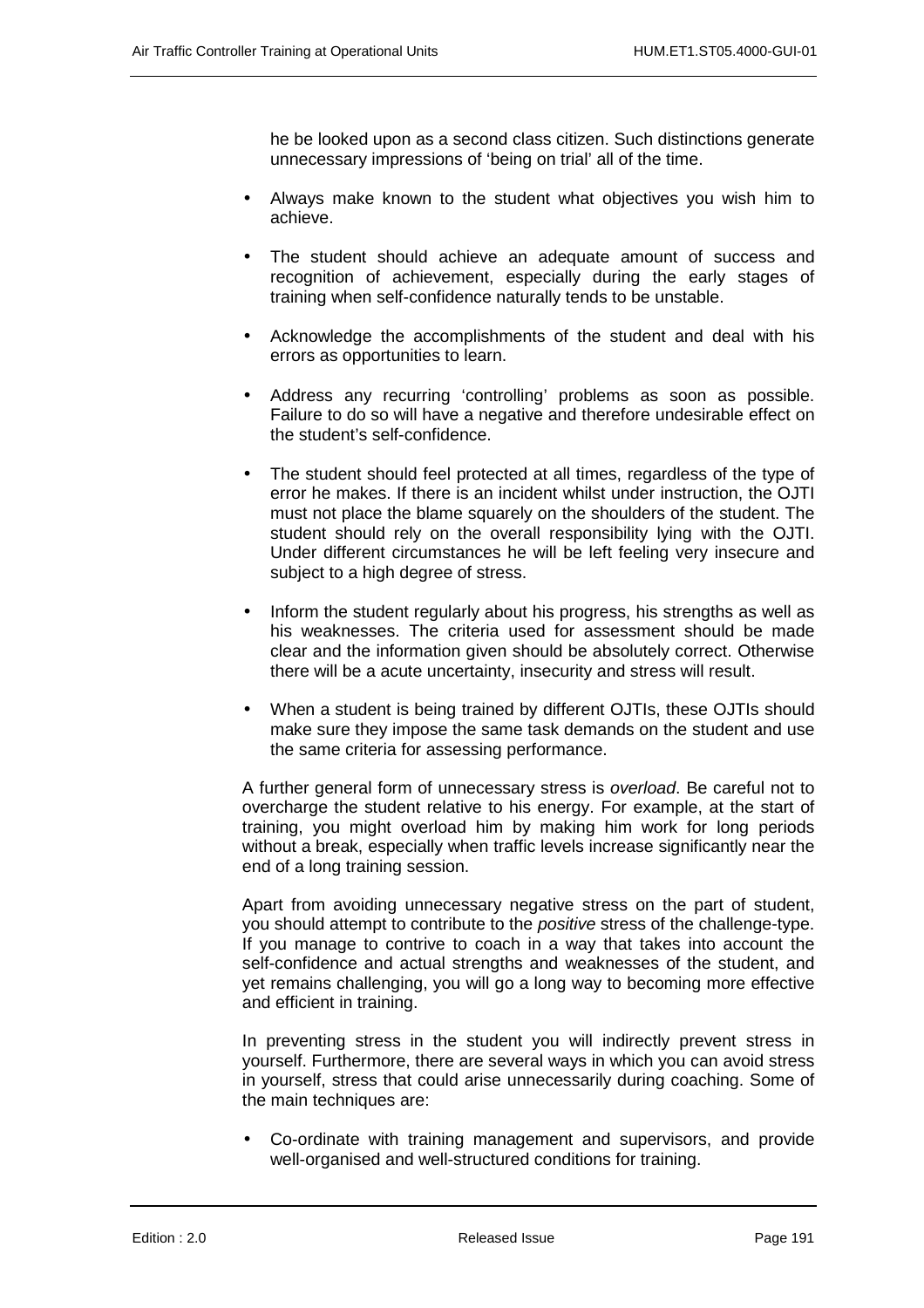- Prepare the training well. There should be an comprehensive training plan that supports you in the course of training. Every coaching session should be subject to sufficient and adequate preparation.
- You must have sufficient time for preparation and not be under undue time pressure when undertaking training activities. Try to ensure that there is little time pressure, certainly not to such a degree that it leads to a hectic mode of working. You should also be in a mental state that facilitates continued monitoring of the student's performance.
- You perform best as an OJTI if training is something you both enjoy and find challenging. Giving too much training can lead to training fatigue.

# **ACT NOW TO HELP YOURSELF**

There is a lot you can do about stress. You are capable of doing far more than you ever thought. Decide what is really important for you. Overcoming stress is something we all should learn to do, but it does not 'just happen', although it comes easily enough with practice. Here are two basic approaches to doing something positive about it. The first is prevention, designing the stress out of your life, and then there is coping, finding ways to deal with or control stress.

#### *Prevention*

- *Job training*, the better a person is prepared for the job, the better he or she performs. Think of this training programme and how it is designed to better prepare you for coaching.
- *Job (re)design*, state your objectives clearly, define your autonomy, be active in giving and receiving feedback and participate actively in the things that affect you.
- Annual medical checks.
- Open, supportive attitude and behaviour.

# *Coping*

- Recognise stress symptoms in yourself and others.
- Spend time on your communications and relationships. Stress at work is often the result of misunderstandings and personality clashes. Take these in your stride and develop a confidence in yourself and your own abilities. Be assertive and not aggressive when dealing with others.
- At the beginning of each day prioritise your programme and reduce stress by managing your time wisely. A busy person is not necessarily under stress and getting rid of stress does not mean doing everything slowly. Spend time to make time and that includes time for yourself.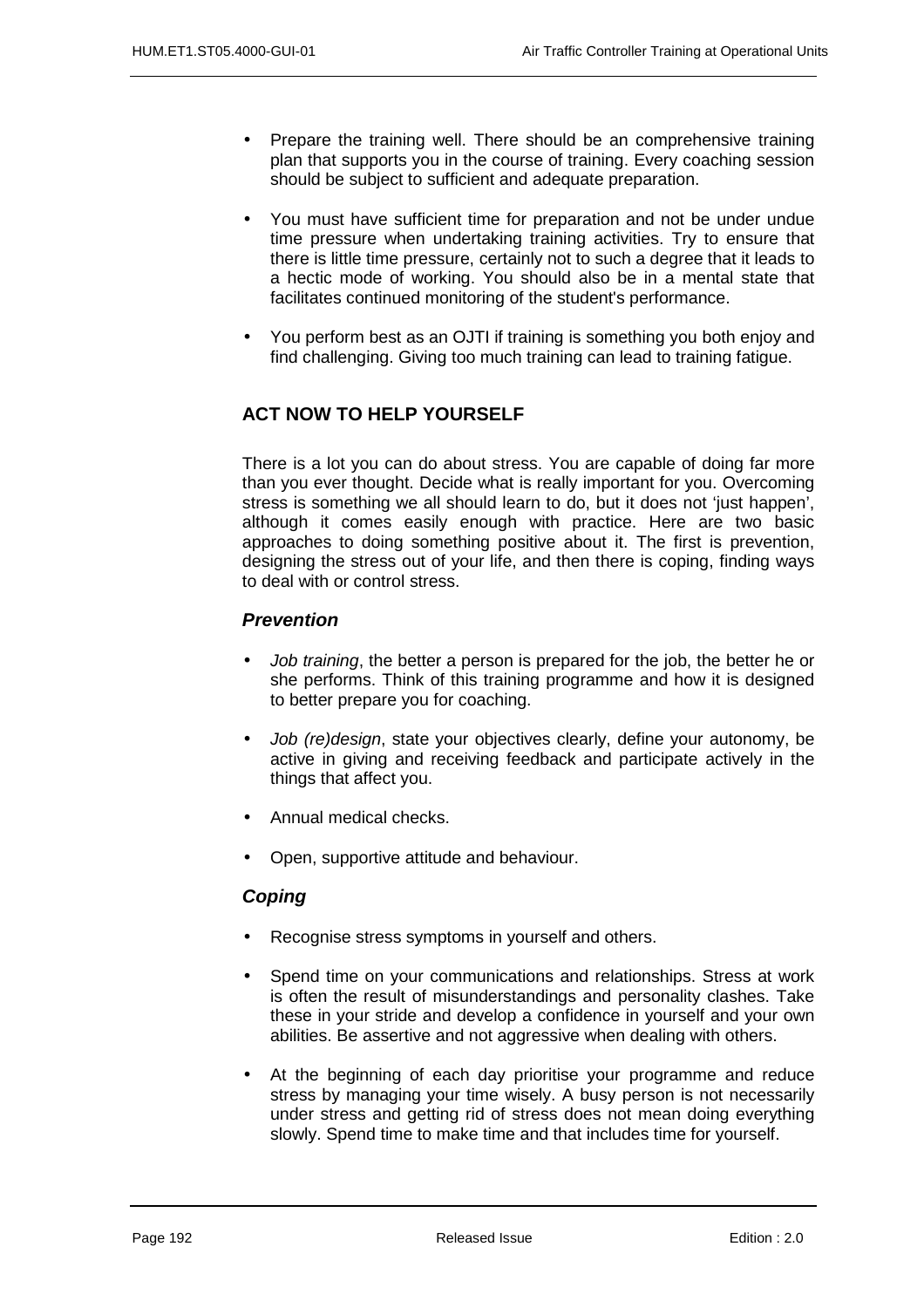- Do one thing at a time and deal with everything only once.
- Eat fewer calories, less fat and less sugar, live wisely. Take regular exercise, swim, walk, cycle or jog.
- Relax. Use the relaxation exercises and breathing techniques and make time for yourself.
- Develop support systems. Perhaps your family, friends or support groups.

What now follows are two simple techniques for dealing with the tensions and stresses that are an inevitable part of our daily lives. The ways in which stress, anxiety and tension affect us are in no way an indication of our worth and quality. There is therefore room for all of us to develop a routine of relaxation which is the body's natural remedy to stress. Similarly, the way in which we breathe has a dramatic effect on our well-being. The following will include both relaxation and relaxed breathing techniques.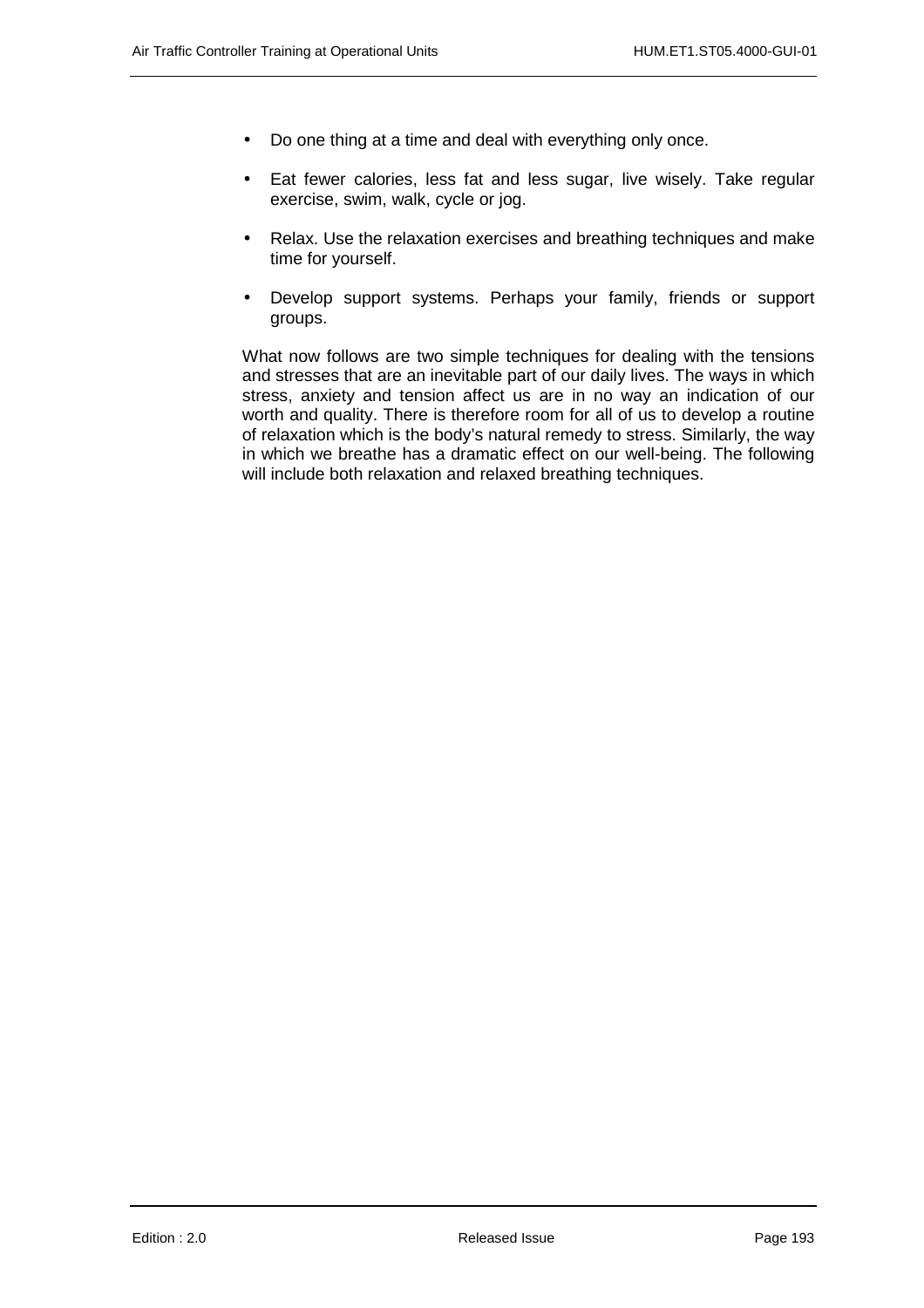## **RELAXATION AND BREATHING TECHNIQUES**

There is a great need for all of us to become used to relaxing, slowing down and calmly becoming aware of how we are and what our priorities are. This will avoid our getting caught up in the confusion of events around us and our own over-active minds. Relaxation is switching off and physically and mentally letting go. Relaxation is not difficult, all we need to do is to focus on the act of relaxing and ignore all other distractions. The important matters that occupy our minds can be attended to after we have given ourselves a precious 'time out' session.

In order for relaxation to work, we need to create the right setting. Somewhere quiet, without disturbance and where we can sit down comfortably in a chair with our back supported or lie down would be ideal. If the room can be darkened, then so much the better.

Mental and bodily awareness are crucial to relaxation, we can only change if we know how we feel, so check how your body feels. Are you comfortably positioned? Relax your body until it feels limp, notice your mental state, are you tense or nervous? Is your head full of thoughts? Don't worry, all of this is quite normal. Whilst practising relaxation you will learn to turn your attention away from all of this and just focus on relaxing. Become aware of your breathing, its rhythm and depth and its speed.

The main ingredient of relaxation is breathing slowly and deeply from the abdomen. As you commence breathing, place one hand on the upper chest and the other on the stomach, just below the ribcage. First let your breath sigh out slowly. Then breathe in very gently, feeling your abdomen rise a little under your lower hand. Concentrate on the breath filling your lungs from the abdomen upward, there should be as much movement there as there is from the chest. Getting into the habit of this style of breathing is quite important as, when we breathe slowly, using only the upper chest, this can actually add to our feelings of anxiety.

Let the breath out again, feeling your abdomen drop back, letting the breathing out take a little longer than breathing in. As you settle into this vital aspect of the relaxing process, imagine, that when you breath out, you are letting go all your worries and tensions. Continue with this style of breathing for about three to four minutes and whenever you find your attention wandering, gently bring it back. You will notice that the distractions of thoughts and anxieties will gradually lessen.

Emphasise those aspects of your personality, which fall into the 'Type B personality' category. This would include characteristics such as being easygoing, patient and calm, being in control, flexible and co-operative, being able to accept criticism and willing to take a rest break without feelings of guilt.

Sometimes it is not a bad idea to sit back and examine just what it might be that is causing the stress. Control any anger and calm down, life at work and at home will flourish if you are able to relax.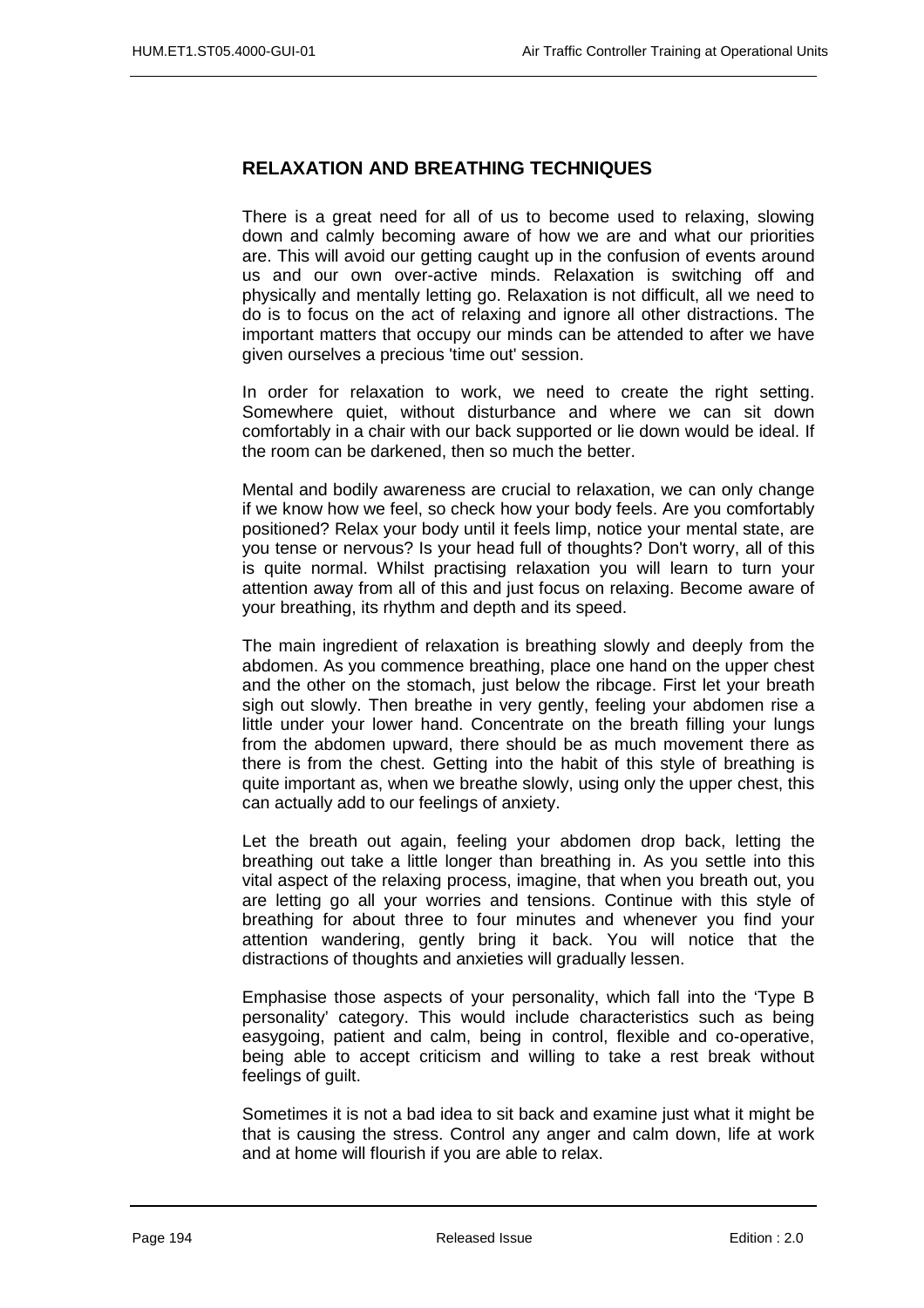# **TAKING THE TENSION OUT OF RELATIONSHIPS**

In the following, we are simply listing methods for being more effective and confident in our relationships with others both at work and at home. Choose some of them and try to practice them as a part of a daily routine. They will not be new to you, the ideas are to be found in the various sections of this documentation.

| Develop an awareness about your<br>own feelings, e.g. happiness,<br>sadness, anger, pleasure, etc.,<br>and tell others. | Be realistic about perfection<br>and what is achievable.                                                               |
|-------------------------------------------------------------------------------------------------------------------------|------------------------------------------------------------------------------------------------------------------------|
| Don't explode or brood.                                                                                                 | Switch off' after work and<br>before walking into the house.                                                           |
| Use 'I' statements rather than<br>accusatory or blaming 'you'<br>statements.                                            | 'Allow yourself at least a ten-<br>minute rest period when you<br>get home before erupting in<br>relation to your day. |
| Agree with someone for a change.                                                                                        | Learn to like yourself and<br>emphasise your good points.                                                              |
| Be aware of what others are trying<br>to communicate, be a good<br>listener.                                            | Don't take yourself too<br>seriously.                                                                                  |
| Avoid making assumptions about<br>others.                                                                               | Make a healthy balance<br>$\bullet$<br>between your professional<br>family and social life.                            |
| Give people your time and<br>respect.                                                                                   | Don't be afraid to say 'no'.                                                                                           |
| Co-operate with others and be a<br>good team member both at work<br>and at home.                                        | Practice relaxed and friendly<br>body language.                                                                        |
| Ask for help and support when you<br>feel the need.                                                                     | Accept what cannot be<br>changed.                                                                                      |
| Talk to someone you trust.                                                                                              | Be committed to what you are<br>doing in all aspects of your<br>life.                                                  |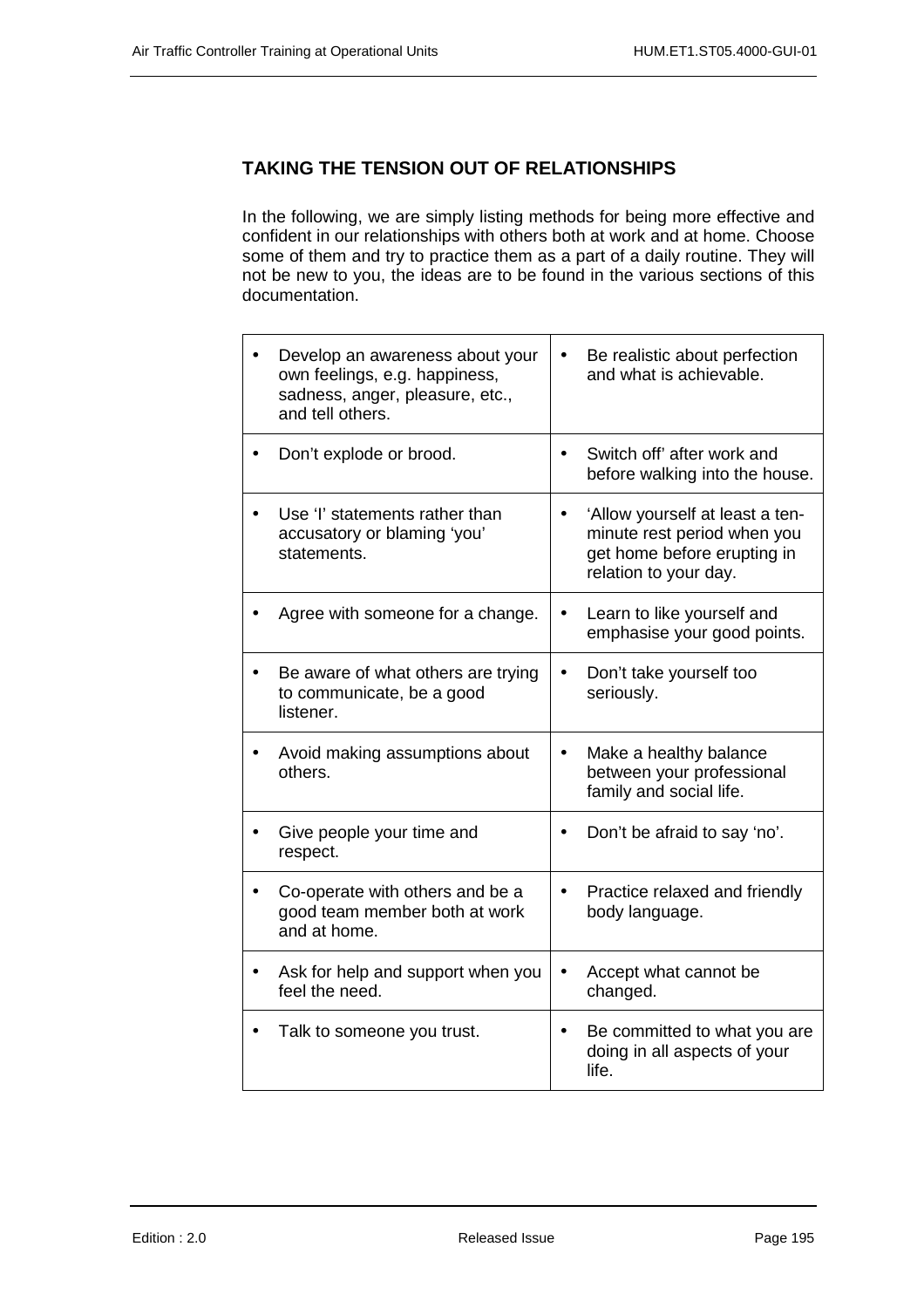#### **THE SUMMARY**

The essentials of OJT have now been covered, and we hope it has become clear to you that the role of the OJTI is a very complex affair. It is demanding and requires a lot of care and dedication. By now you should be conscious of the fact that to train someone without a real comprehension of the topics contained in this training programme and to attempt to proceed without a strategy or direction is wasteful in terms of time, financial costs, energy and student failures.

An overall training plan detailing the specific objectives that need to be achieved is essential to the efficiency of training, as are the procedures and practices that are encouraged throughout the programme you have just completed.

For your part, you are now aware of the necessity to adhere to the framework of the training plan. You will also appreciate that your own personal style is additional to, but should in no way replace, the training procedures we have given to you over the past two weeks. So let us summarise the process:

The training organisation and plan will have been made clear to you, permitting you to review the objectives and the task at hand. For your part you will have ascertained certain details in training terms. Who is the student, what in his previous training reports needs our immediate attention, what weaknesses need to be corrected in order to move ahead? You should be well prepared and ready for the forthcoming training task.

The day-to-day training begins with providing an environment within which the student feels at ease and is aware that you will provide total support. The briefing will set out the aims and standards anticipated for that particular training session. Don't harbour unrealistic expectations. You will have discussed the coaching practices you will use so that the student will know what he can or cannot do and what form your monitoring will take. It is important that he is well aware of these issues because they will give him additional confidence during the practical training and within the working environment. Freedom to ask questions is vital at this stage.

The central feature of OJT is the practical training itself. Depending on the previous training received, the initial procedure is very simple and can be adjusted to suit the stage of training and student abilities. The demonstration and talk-through phases need to be emphasised by the use of keywords in order that the student knows what is about to happen and just what stage we are at.

To be successful you must be able to assess when the student requires you to coach-to-learn or coach-to-perform. In the early stages of training you will usually coach-to-learn but not always. When the student's skills have progressed, most often you will coach-to-perform but that is not absolute either. Deciding which to use requires good judgement and a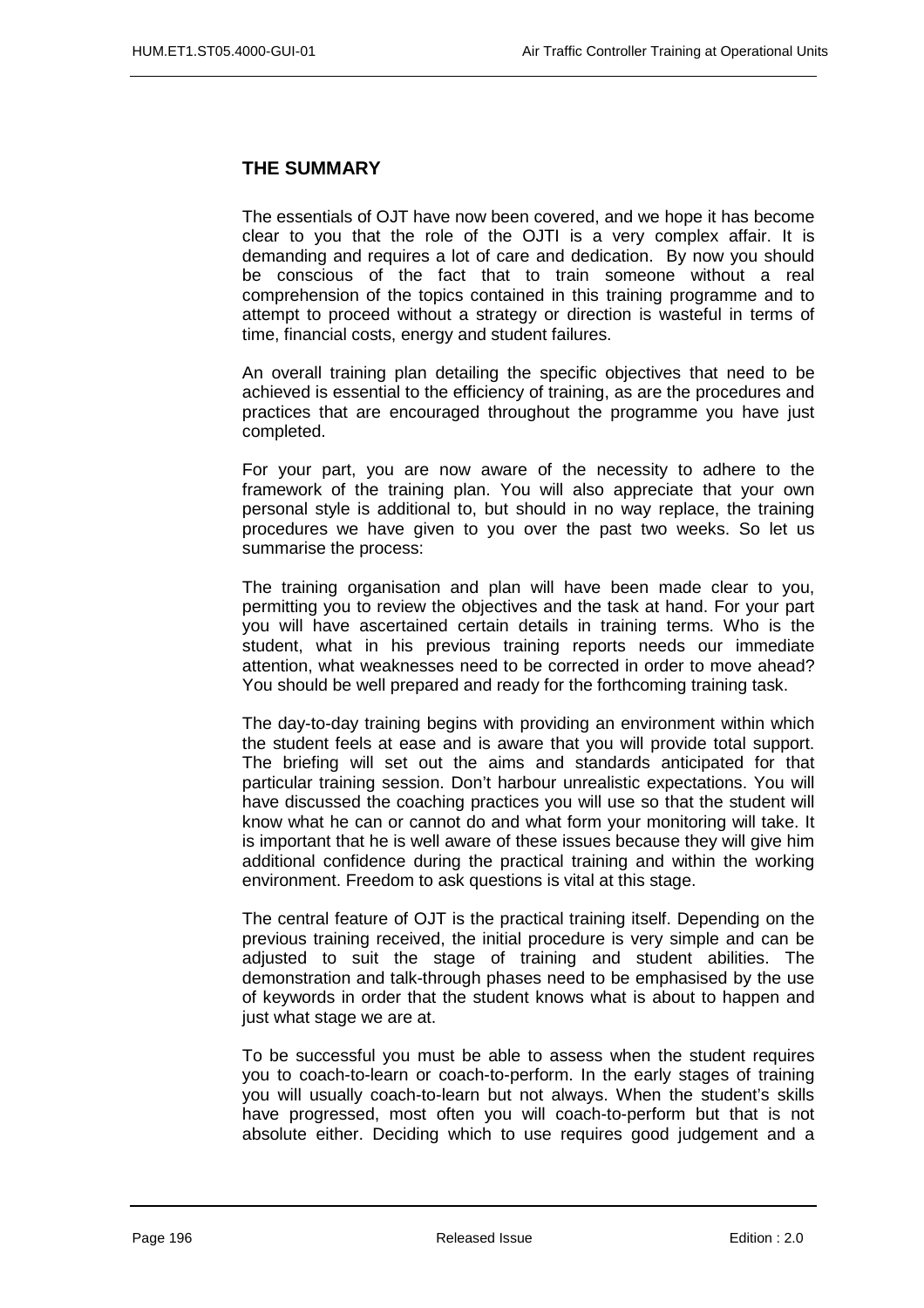co-operative relationship with the student so that he can tell you the type of help he needs.

The monitoring task is vital. You need to control and eradicate any negative traits that may manifest themselves. At the same time you need to be constructive and well aware that everything you say or do will be taken on board by your student, you are, after all, in a position of power and a role model for the student. Your own professionalism will provide you with a high credibility rating. Do not forget to offer recognition at the appropriate times and use probing questions in a thoughtful way.

Remember, we do not teach by mistakes but from time to time errors of a varying order of importance will occur. When they do happen you will need to make quick decisions on how you will deal with the fault. Be more conscious of the type of mistake being made and your available options in order that you extract the maximum benefit from it as a training tool, without lessening the student's performance. Students do learn from mistakes, but only when they are used in a justifiable manner.

Each training session must end with a comprehensive debriefing. During the debriefing phase training is continuing. This is a stage where strengths and weaknesses are discussed and brought into balance and where your student as well as yourself has a say in the proceedings. It is a confidencebuilding time and a clean up opportunity. If needed, you should criticise in a constructive manner only after listening to what the student has to say. Remember you are still within the coaching environment so there needs to be a review and agreement on future actions in the training.

At regular intervals a summative training report will be required which will provide primarily the student and training management with much needed information on the amount of progress that has been made. This should not be your task but that of an appointed, independent and suitably trained assessor. Should you have to write the training report for your student, remain objective and focus on facts, what has happened and under what circumstances, and do not offer unsolicited opinion.

Our aim was to raise your level of consciousness in the turbulent waters of coaching. Our success, yours and ours, will be determined in the weeks and months to come. We wish you every success as you enter a new and more enlightened phase of training.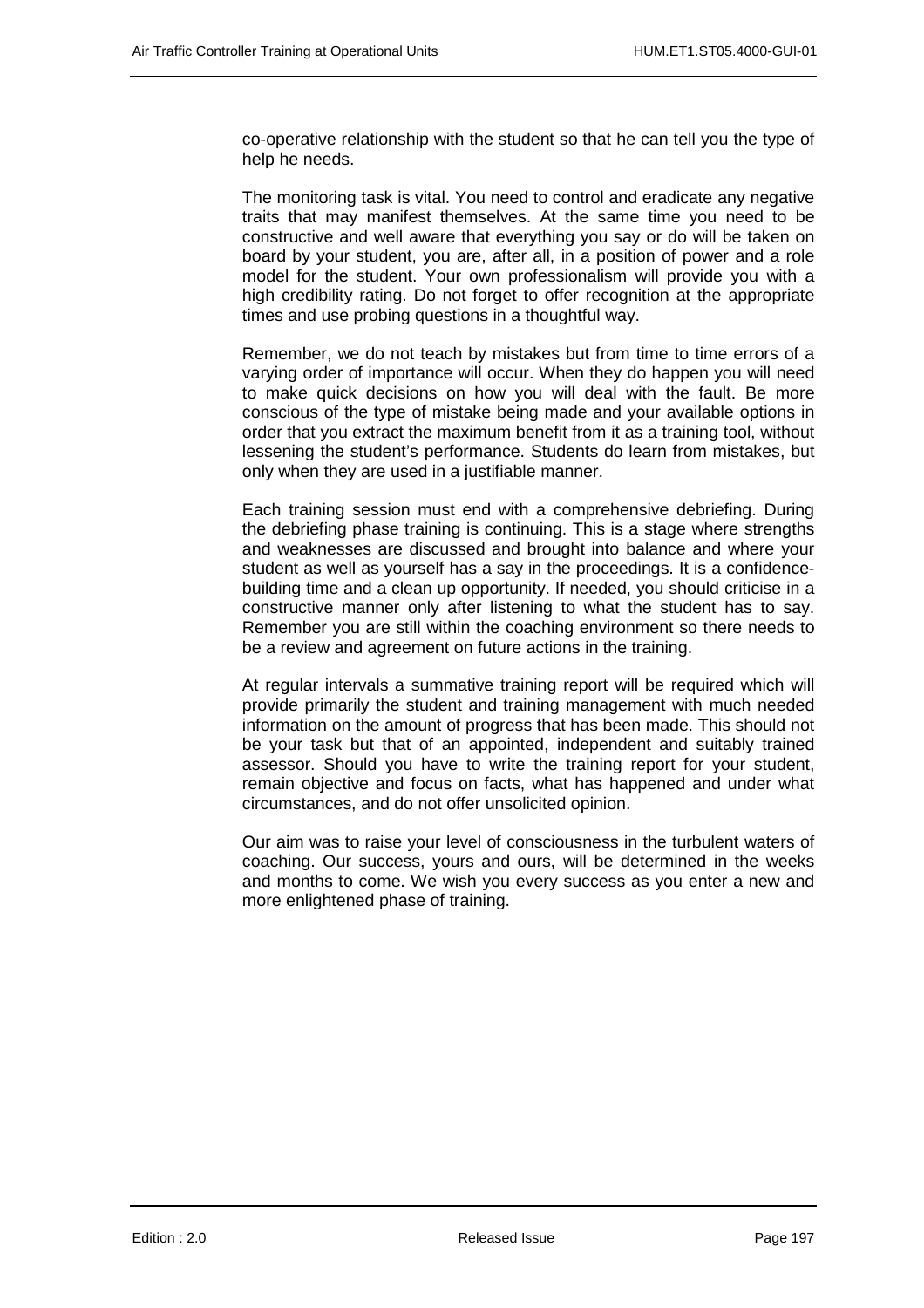Page intentionally left blank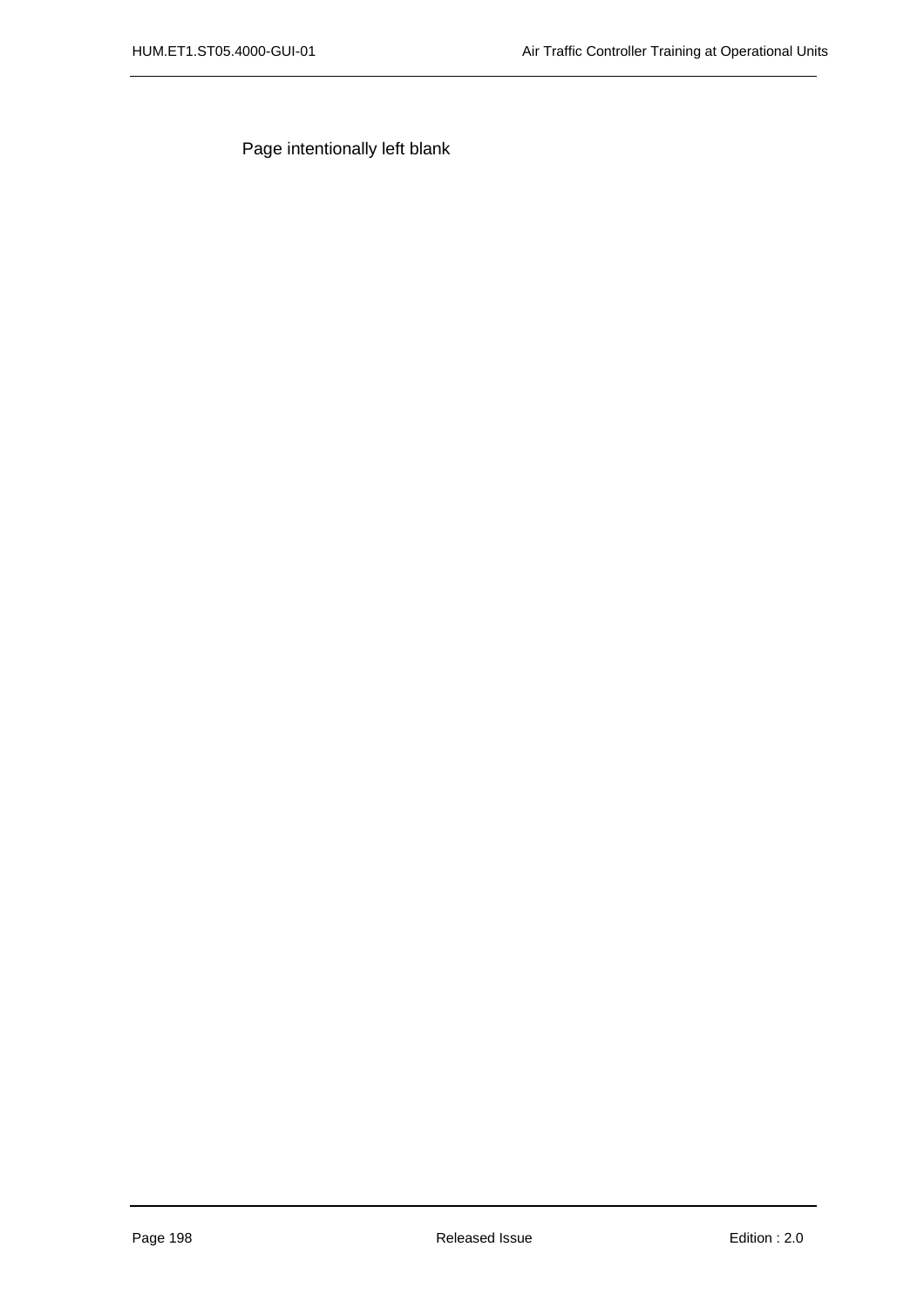# **ANNEX B: TRAINING PROGRAMME FOR THE OJTI**



# *TRAINING PROGRAMME*

# *FOR THE OJTI*

**HUM.ET1.ST05.4000-GUI-01. Edition 2.0**

# *Procedures, objectives and assessment forms for your personal practical exercises*

*This document contains the material necessary for the practical exercises associated with the Training Programme for the OJTI; it will give you an outline of your development during the course.*

*Please keep this document as your personal record. Give it to your observer or facilitator for him/her to complete each exercise's assessment.*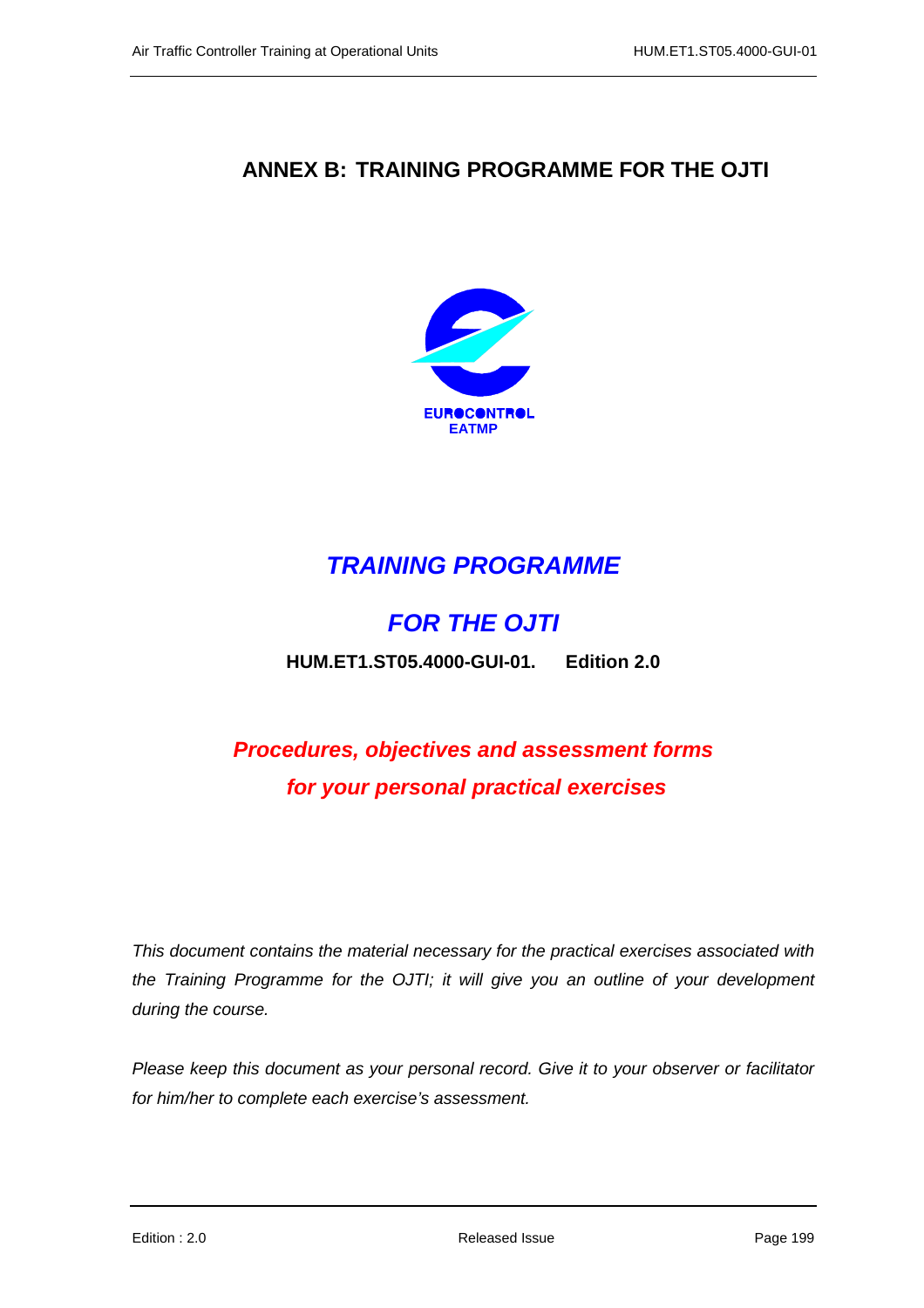Page intentionally left blank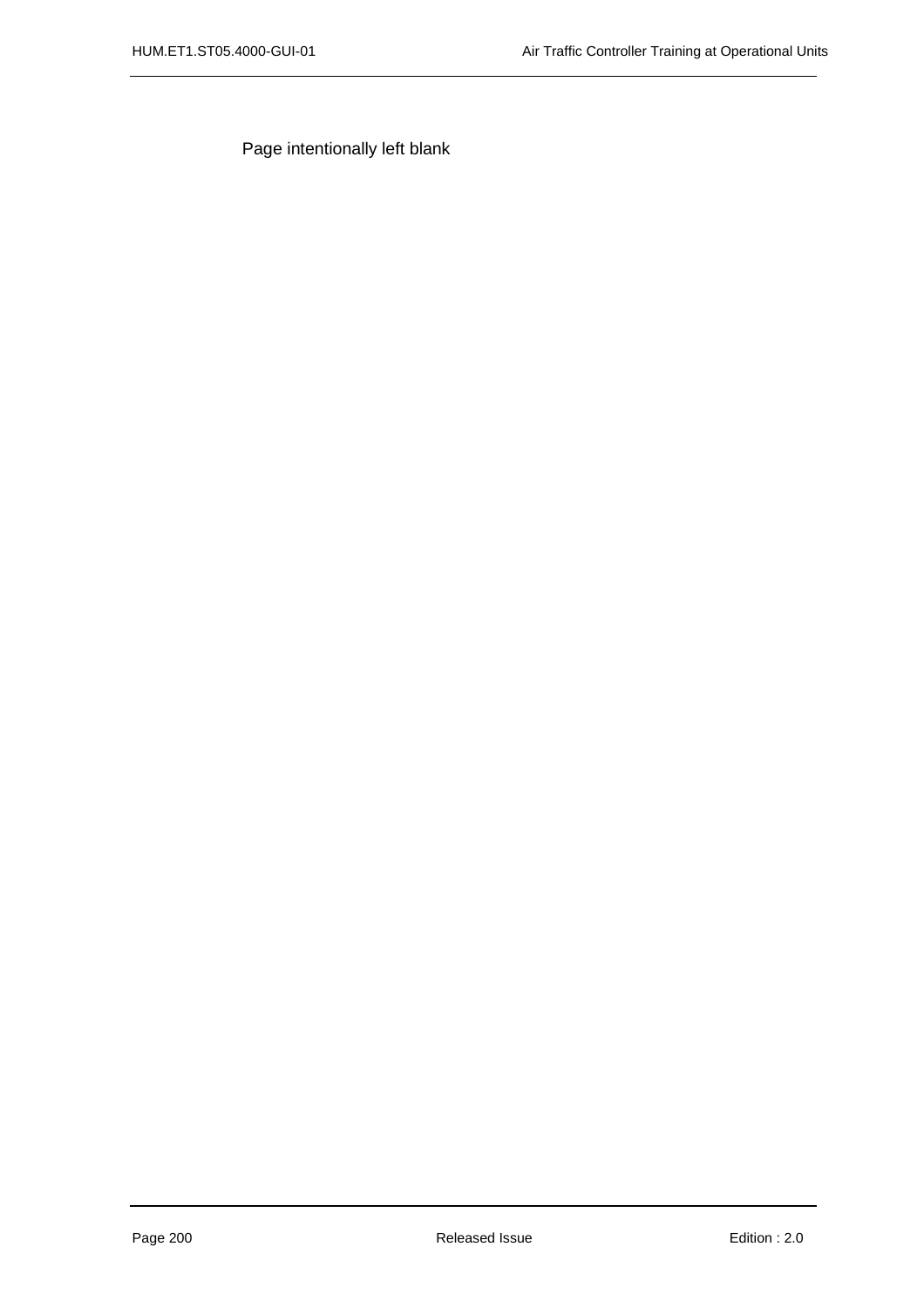# **TRAINING PROGRAMME FOR THE OJTI - PRACTICAL TRAINING**

# **Procedures to be Followed during the Practical Training Exercises**

The practical coaching exercises are a vital factor in assimilating the methods, structures and procedures promoted in the theoretical sections of this training programme. They are constructed to give each participant adequate opportunity for practice in each of the domains of coaching techniques.

You, the participant, will be working in a small team where each of you will have a designated role to play. The team will consist of one participant practising as an *OJTI*, one playing the role of the *STUDENT* and the third participant *observing* the OJTI's techniques and thereafter giving him feedback on his efforts. Depending on the make up and numbers of course participants, there may be a requirement for a fourth participant to act as pilot to the exercise.

The observer has a vital role to play in the proceedings since it is he who will *observe closely the OJTI's practices* and will be asked to *give feedback* to him at the conclusion of the exercise, using the forms provided by the instructor. By watching and giving feedback, the observer will himself absorb a lot of information which he will consciously or unwittingly put into practice when the time comes round for him to take the role of the OJTI.

**Many of the techniques the OJTI will be practising will be new to him and he will be trying in earnest to be successful. As part of the team, your collaboration is essential to the success of the exercises and to that end we sincerely request that each team member plays** *no other role* **than that requested by your instructor or facilitator.**

You will feel slightly uncomfortable at the beginning since everything will be new, the airspace, the procedures, the content and the techniques. This is a process that is unfortunately unavoidable. Your instructor(s)/facilitator(s), however, will make every effort to reduce these feelings of discomfort or uncertainty. There is always something positive to be gained from experiences such as these. One clear example of this is that you will be reminded of your own experiences when everything was new to you and, therefore, the discomfort felt by students when they commence OJT. In other words, you will learn to empathise with your student.

Enjoy the process and hopefully you will take these learnings with you into your coaching in the future.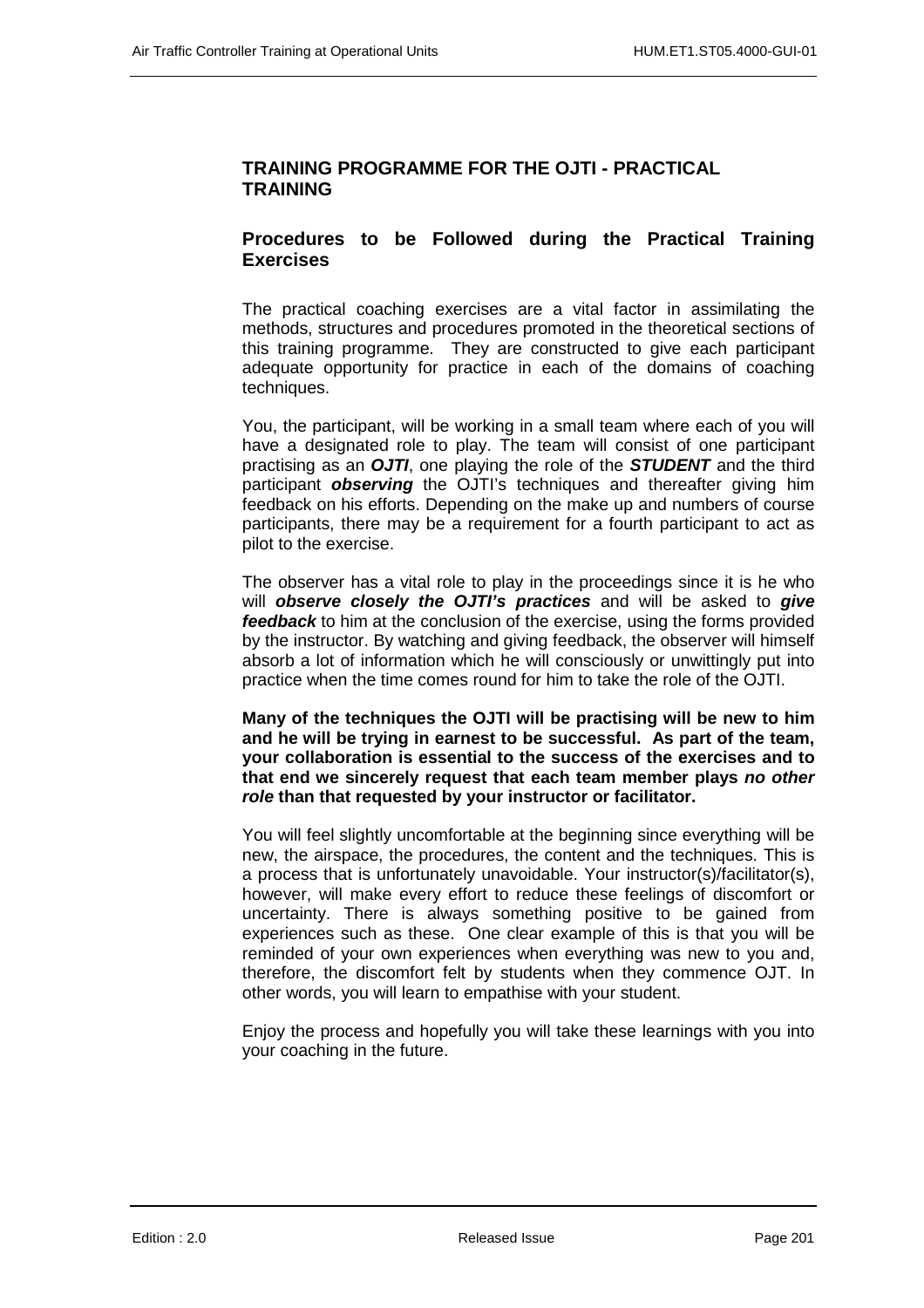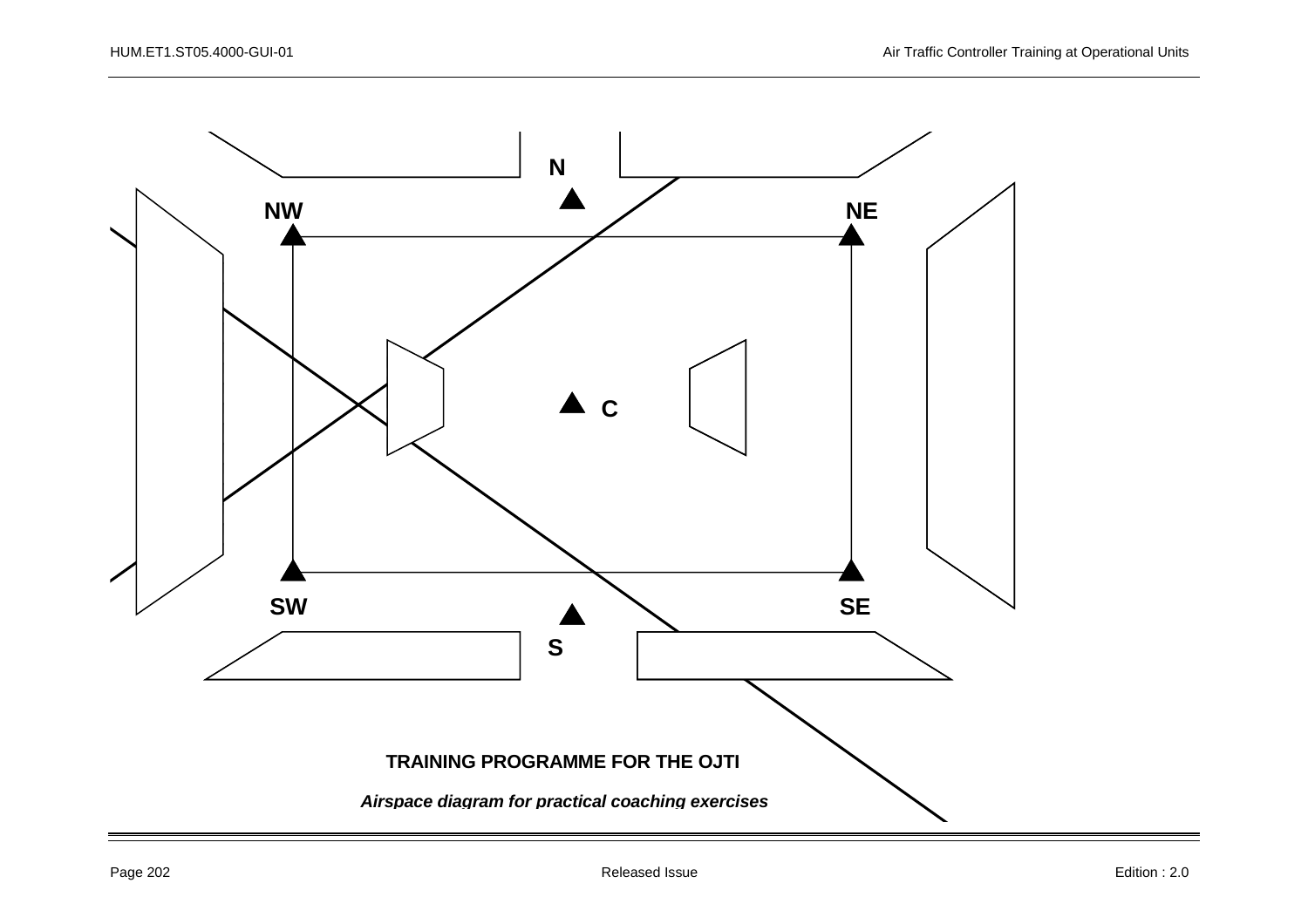# **Local Operating Procedures for the Practical Coaching Exercises**

- The radio telephony identification for the sector is **'Coach Radar'**.
- Aircraft will enter the sector airspace either in level flight *or* climbing/descending to a level that may be considered safe at the point of entry.
- Identification of the aircraft must be established by using a primary or secondary radar identification procedure. *Automatic correlation is not considered suitable for the purposes of the exercises.*
- After completing the identification procedure, the radar controller will assume navigational responsibility for the aircraft until it leaves the sector airspace.

Note: There is no navigational facility incorporated in the software.

• The aircraft should be *vectored* to the exit point by the shortest possible route unless additional routing is required to enable the aircraft to achieve the requested exit level.

Note: All aircraft performances such as climb/descent or turn rates are pre-set and cannot be altered by the pilot.

- The requested flight levels will be displayed in the end box of the associated flight progress strip.
- Aircraft must exit the sector airspace at the requested flight level and the radar controller may carry out no re-co-ordination.
- Although aircraft may be *turned* for identification purposes and therefore routing *before* the first waypoint, *no climb/descent clearance may be issued until the aircraft has passed over or abeam of the first waypoint.*
- A vertical separation of 1000 ft or 2000 ft or a minimum radar separation of 5 nm must be respected at all times and the Radar Position Indicators (RPIs) must not touch the airspace boundaries, including those of the danger areas.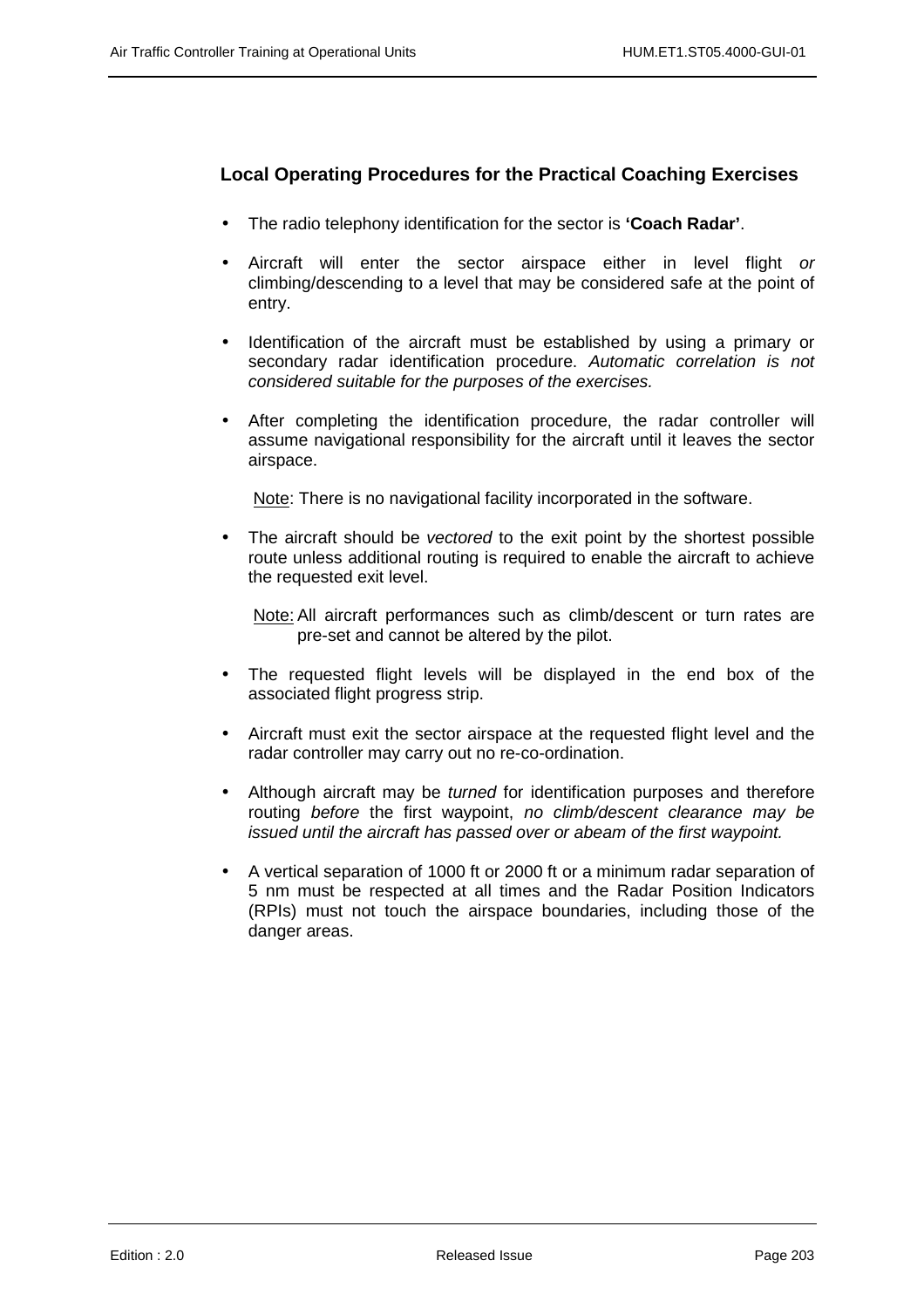Page intentionally left blank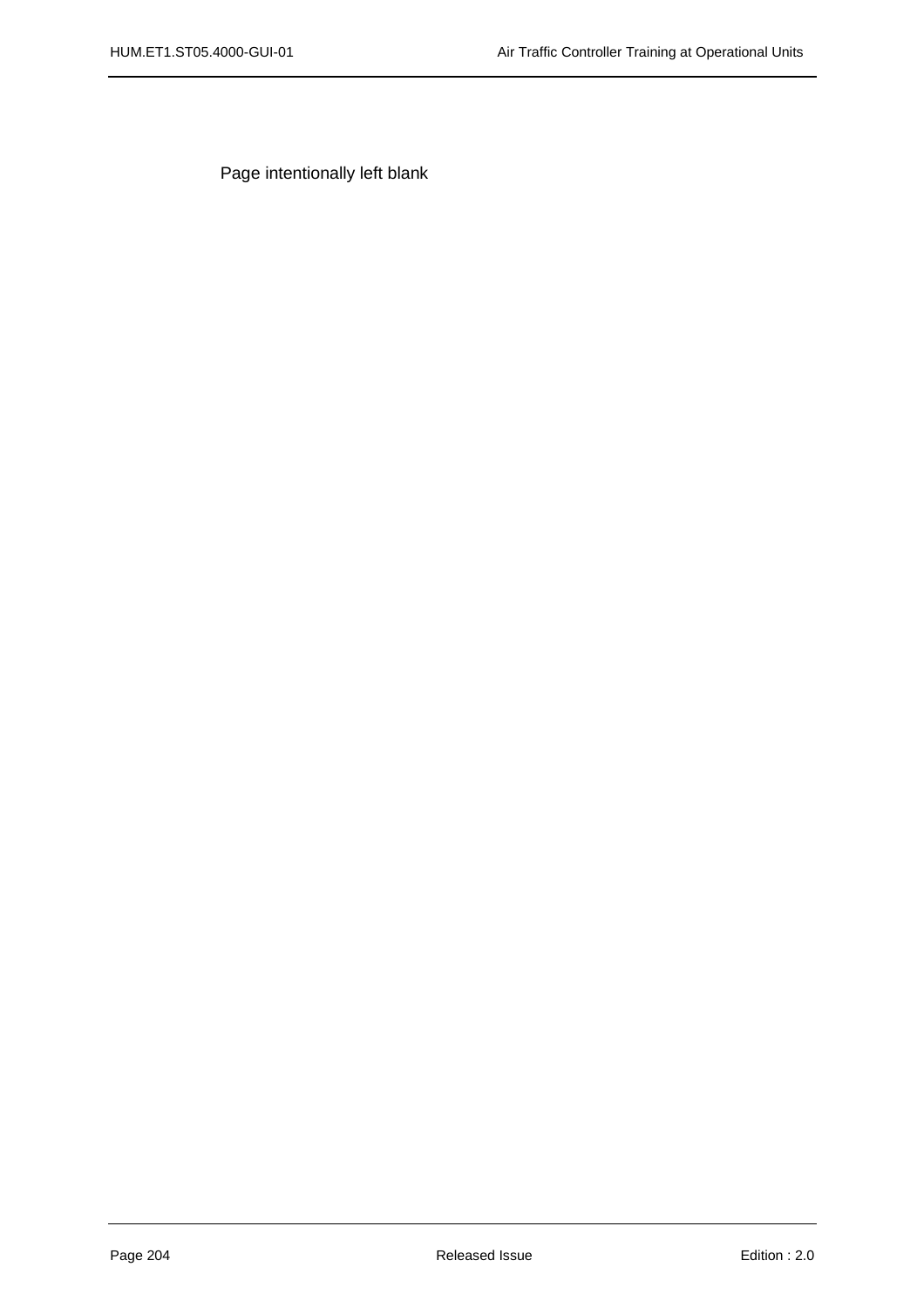# **TRAINING PROGRAMME FOR THE OJTI (Exercises 1, 2 and 3)**

## **Objectives for the Role Playing OJTI**

The course participant will be able to:

- apply the techniques of **Demonstration and Talk Through** as explained in the theoretical section so entitled.
- **Note: The role playing OJTI is not required during this exercise to carry out a briefing, intervene neither in the student's work nor to give a subsequent debriefing.**

## **Objectives for the Role Playing Student**

Under light traffic conditions the student will be able to provide an area radar service and in so doing shall:

- correctly identify aircraft using an appropriate radar identification method;
- issue accurate and appropriate vectoring instructions to aircraft under his control and, using the correct phraseology, inform aircraft when radar vectoring has been terminated;
- recognise promptly when two or more flights are in potential conflict and apply standard radar or vertical separation in order to prevent potential conflictions.

The student will also use standard RTF phraseology as applied to Area Radar Control in a clear and unambiguous manner. In this context he must demonstrate the ability to:

- formulate and issue clear instructions as necessary;
- obtain and verify acknowledgements when required;
- transfer the aircraft to the adjacent sector in accordance with agreed procedures.

Additionally, the student will be able to maintain and update flight data information in accordance with agreed procedures so that the flight progress strips reflect the actual situation correctly and at all times. The student should therefore demonstrate the ability to:

• ensure that heading and flight level data is correctly amended as soon as possible;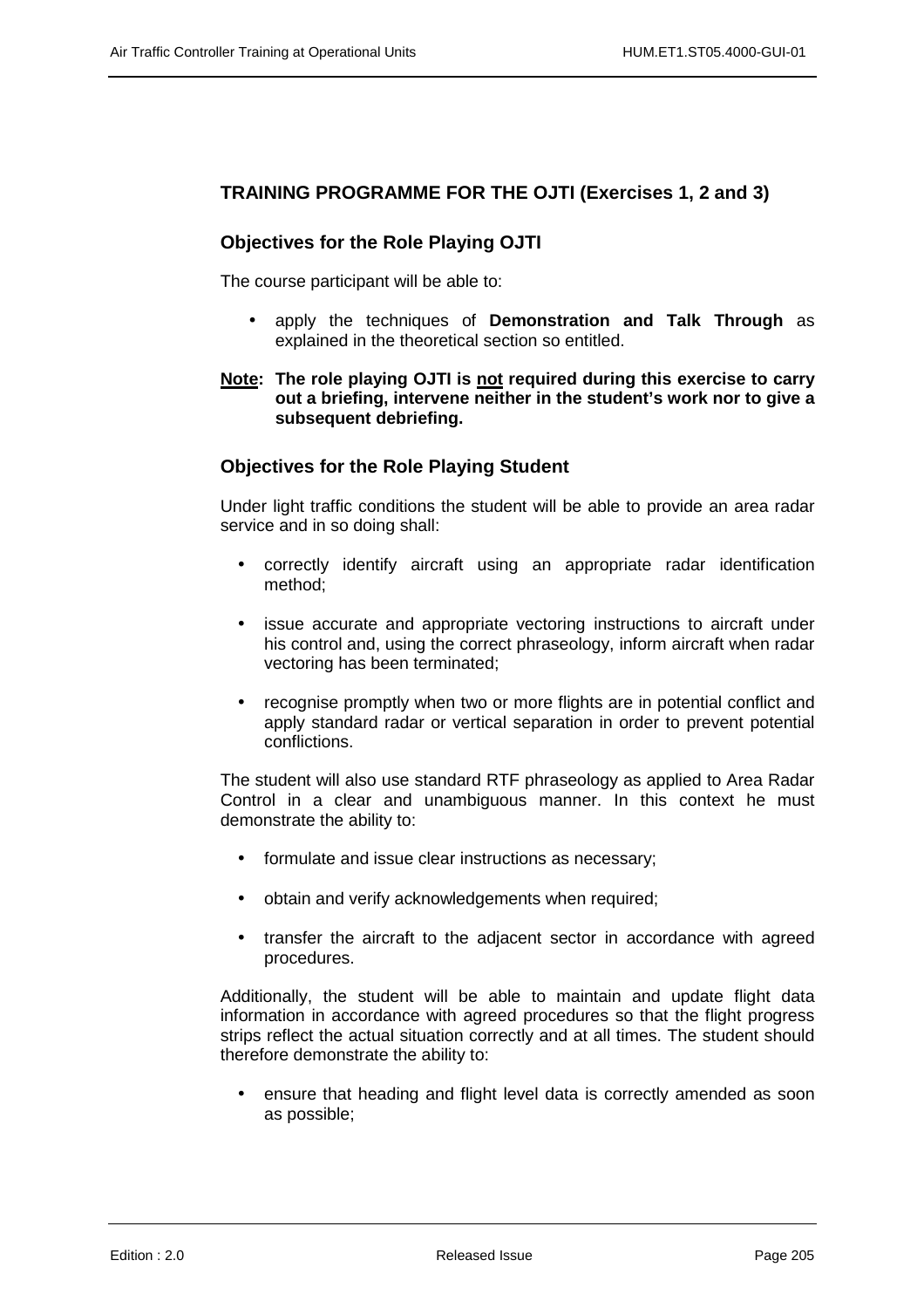- use pilot's reports and radar data to update the flight progress strips;
- use standard symbols and update the strip in a neat and legible manner.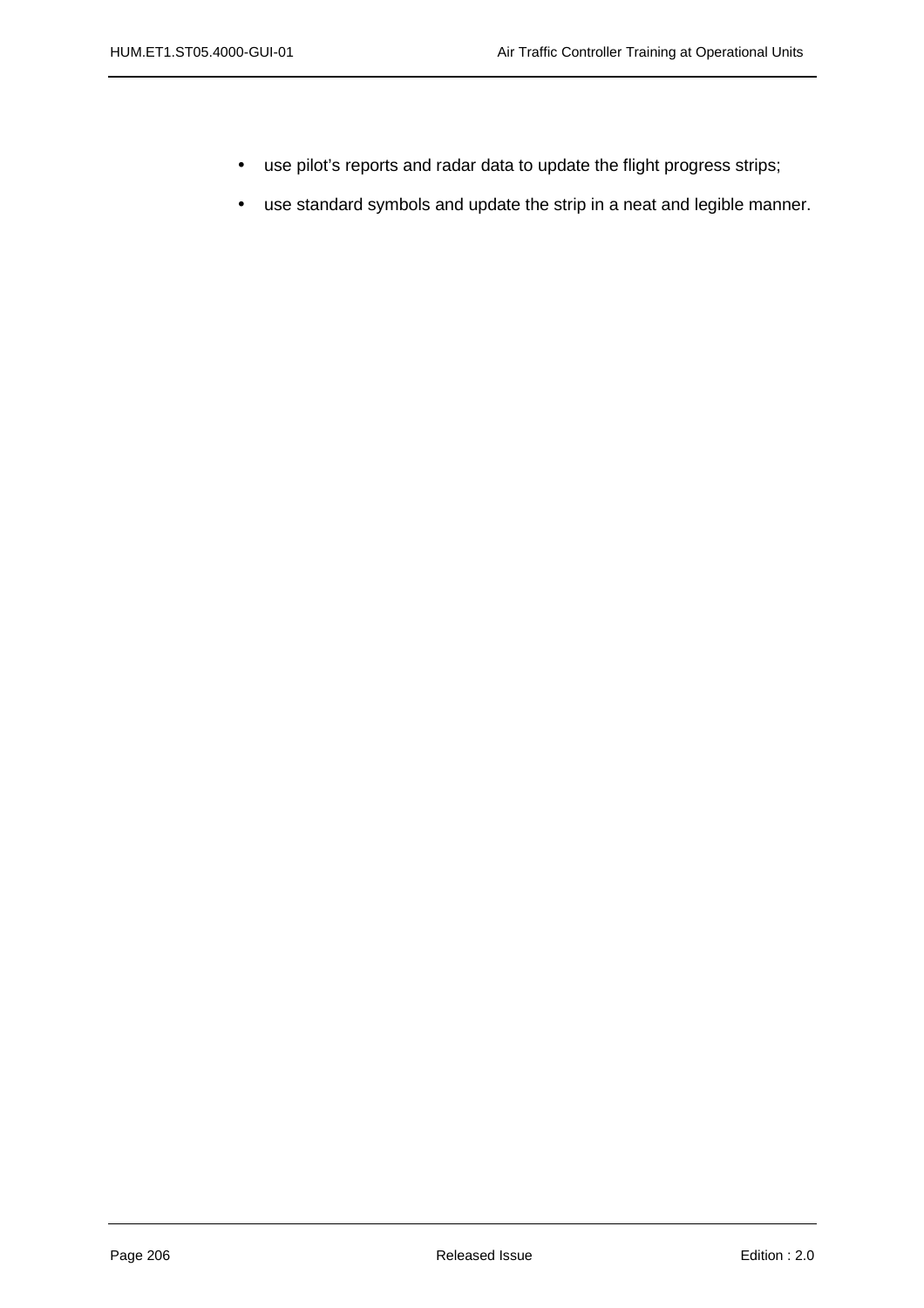# **TRAINING PROGRAMME FOR THE OJTI - PRACTICAL COACHING EXERCISE ASSESSMENT**

Name: …………… Instructor: ……………… Exercise: ………... Date:……...…..

## **Overall assessment**

#### *Preparation*

Establish contact and exchange names.

Establish student's background and previous experience.

Ascertain current level of ability.

Determine previous training difficulties.

| S |
|---|
|   |
|   |
|   |
|   |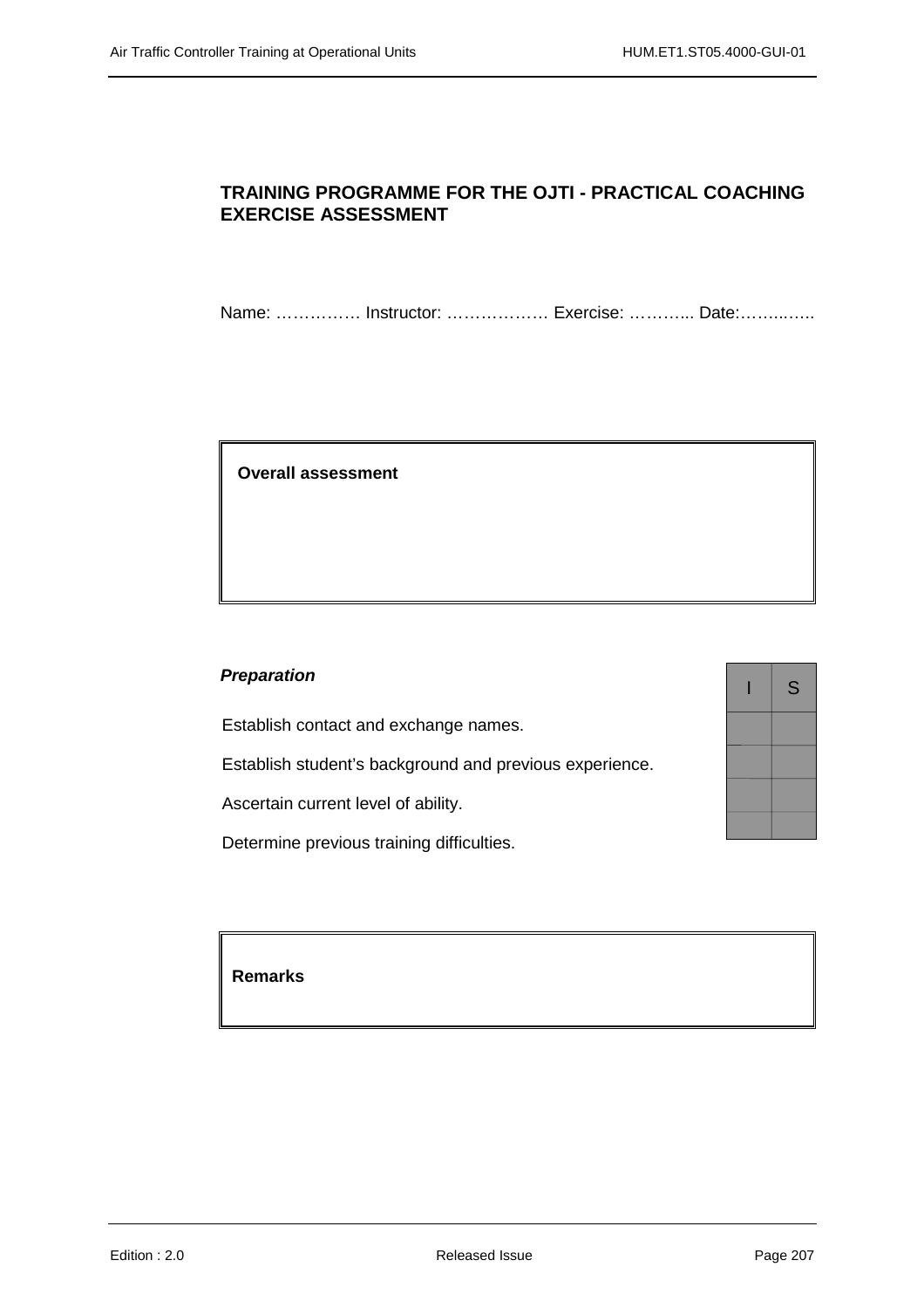#### *Briefing*

Put the student at ease.

Establish main training session aim(s).

State standards of performance expected.

Explain working conditions.

Detail operating procedures.

Outline and discuss previous weaknesses.

Invite student to ask questions.

| S |
|---|
|   |
|   |
|   |
|   |
|   |
|   |
|   |

#### **Remarks**

#### *Demonstration*

Give clear explanations.

Demonstrate clearly and thoroughly.

Make student feel involved in demonstration.

| S |
|---|
|   |
|   |
|   |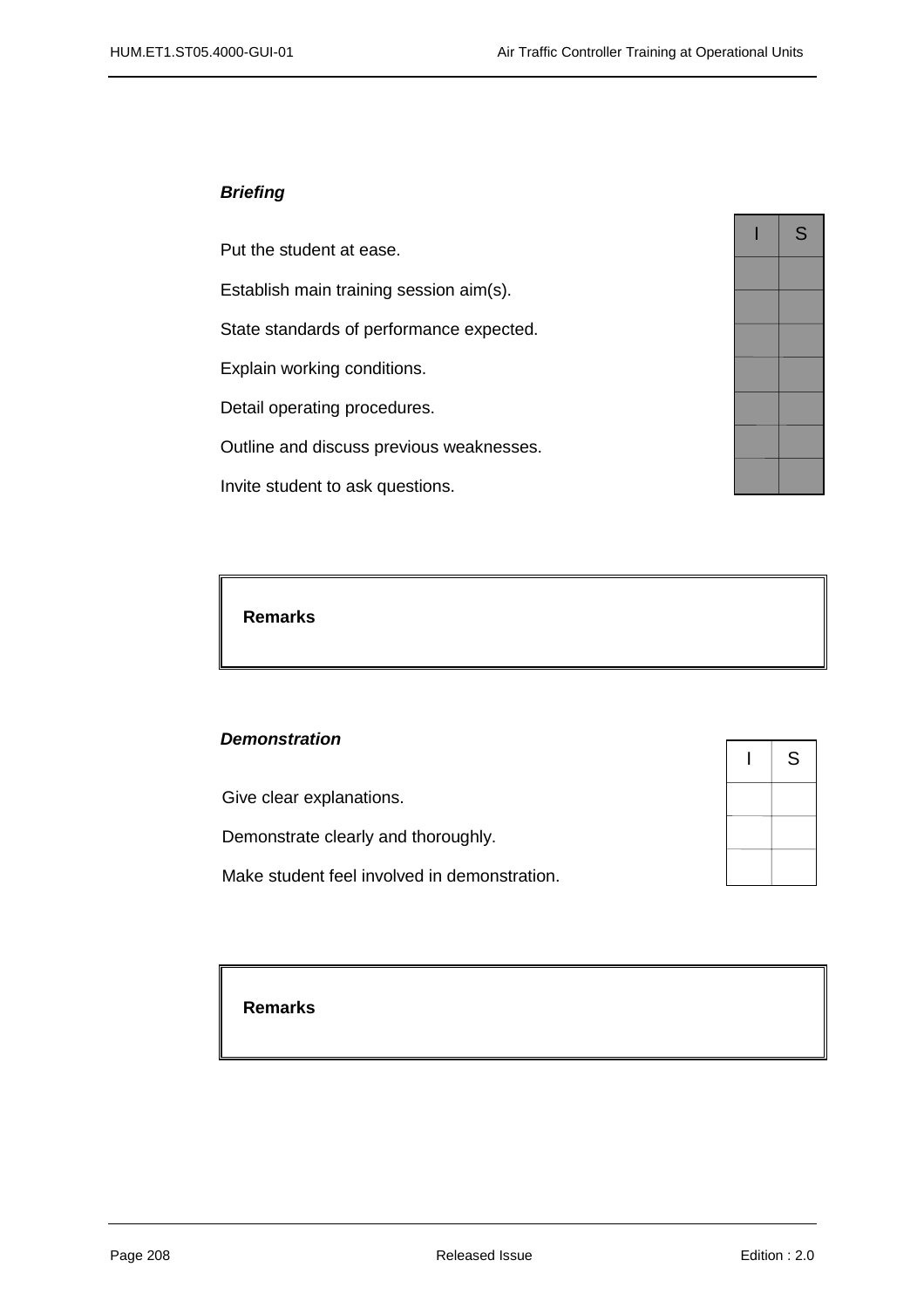#### *Talk Through*

Retain control at all times.

Encourage student to discuss important points.

Identify failure in understanding.

Give extra guidance when needed.

| S |
|---|
|   |
|   |
|   |
|   |

**Remarks**

#### *Monitoring*

Provide support when needed.

Continuously monitor the student's performance.

Avoid overloading the student.

Correctly retake control when necessary.

Ensure that the student learned from these situations.

Listen and then react.

| S |
|---|
|   |
|   |
|   |
|   |
|   |
|   |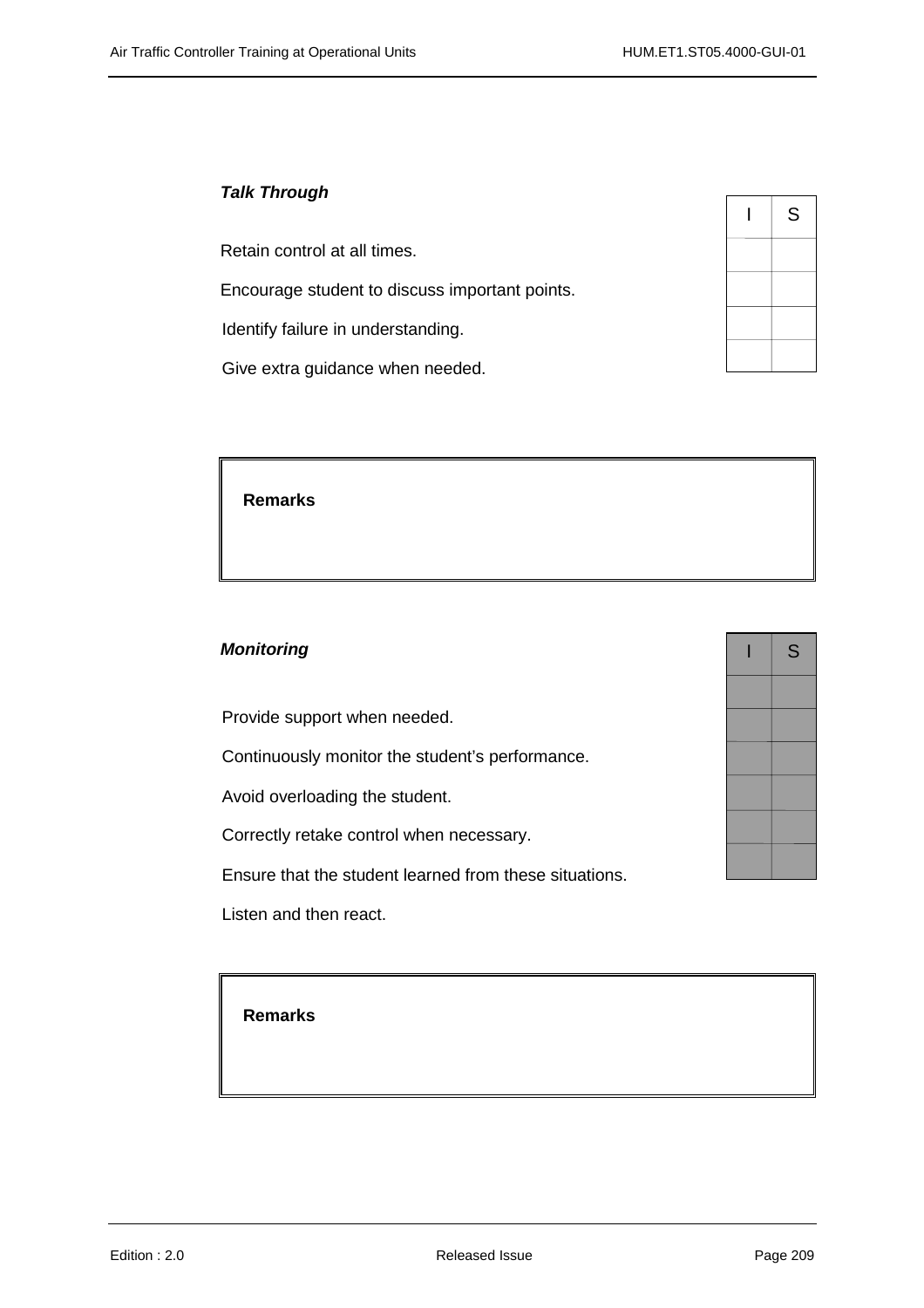#### *Questioning Techniques*

Phrase probing questions correctly. Apply good questioning technique.

Ask questions in time.

| S |
|---|
|   |
|   |
|   |

 $I \mid S$ 

#### **Remarks**

#### *Correcting Mistakes (Intervention)*

Prevent dangerous errors.

Correct bad habits.

Allow the effect of certain errors to emerge.

Place less emphasis on errors due to lack of experience.

When correcting errors be positive and constructive.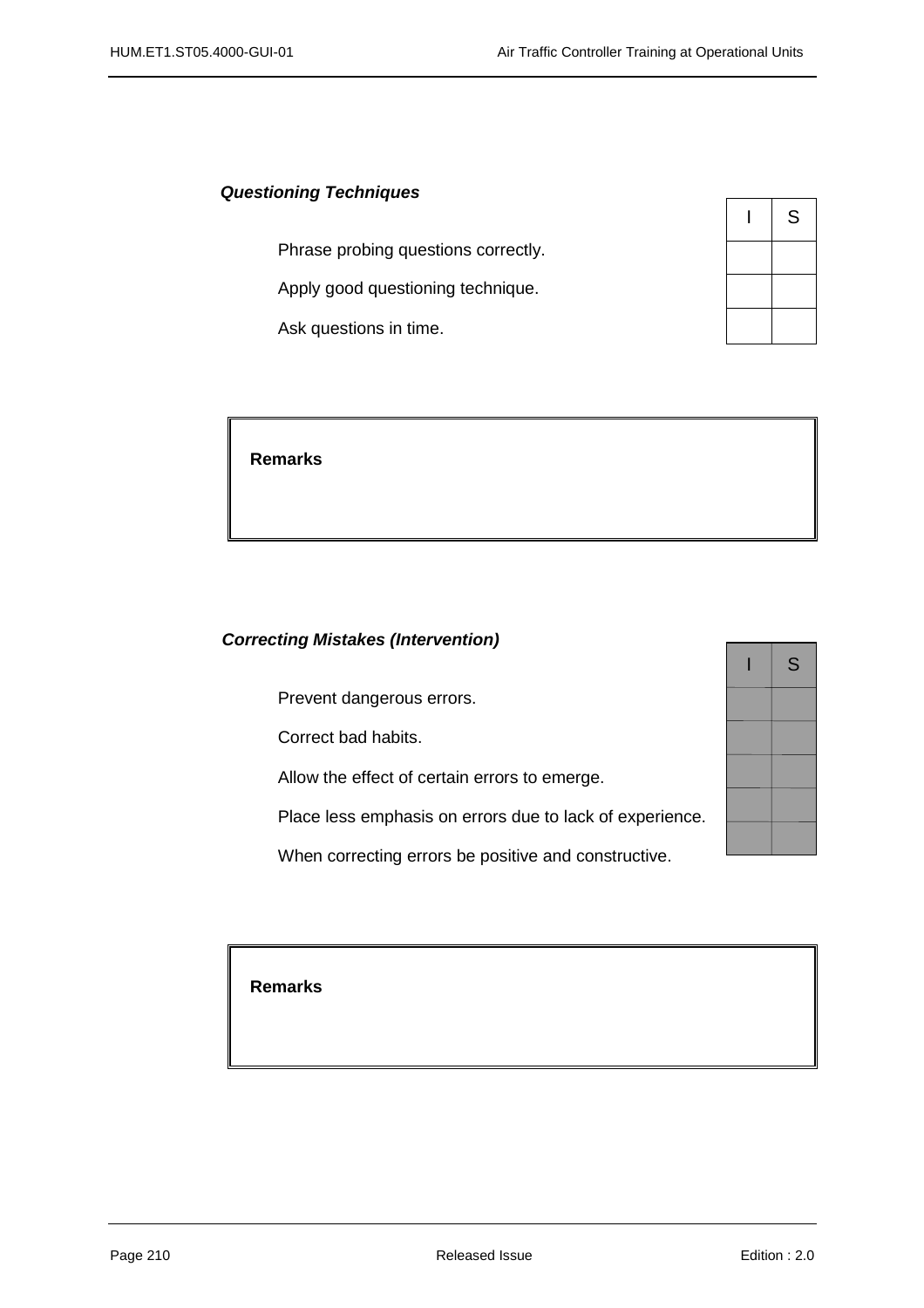### *Debriefing*

Allow student to recover.

Ask student his opinion of the training session.

Identify the student's strengths.

Identify and deal with student's weaknesses.

Listen before giving criticism.

Summarise.

| S |
|---|
|   |
|   |
|   |
|   |
|   |
|   |

### **Remarks**

### *Attitude*

Establish rapport with the student.

Be calm, friendly and professional.

Give adequate recognition.

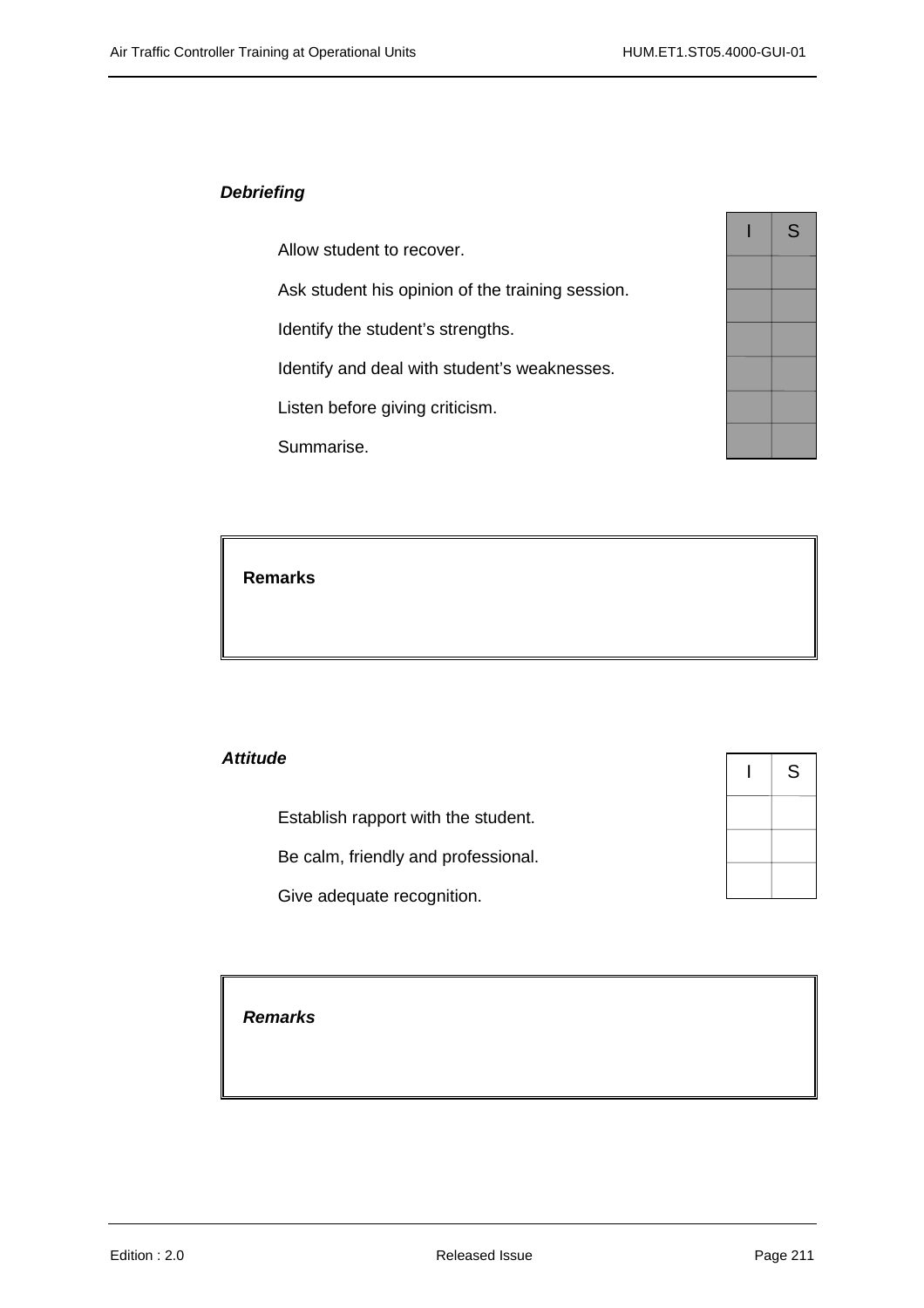### *Report Writing*

Write report clearly.

Be succinct.

Cover all relevant facts.

Be accurate.

Avoid opinion unless asked.

| S |
|---|
|   |
|   |
|   |
|   |
|   |

| Definitions      |                                                                                        |
|------------------|----------------------------------------------------------------------------------------|
|                  | <b>S</b> – Satisfactory Participant has achieved the requirements of this<br>exercise. |
| l – Insufficient | Not yet at an acceptable standard, additional<br>development is required.              |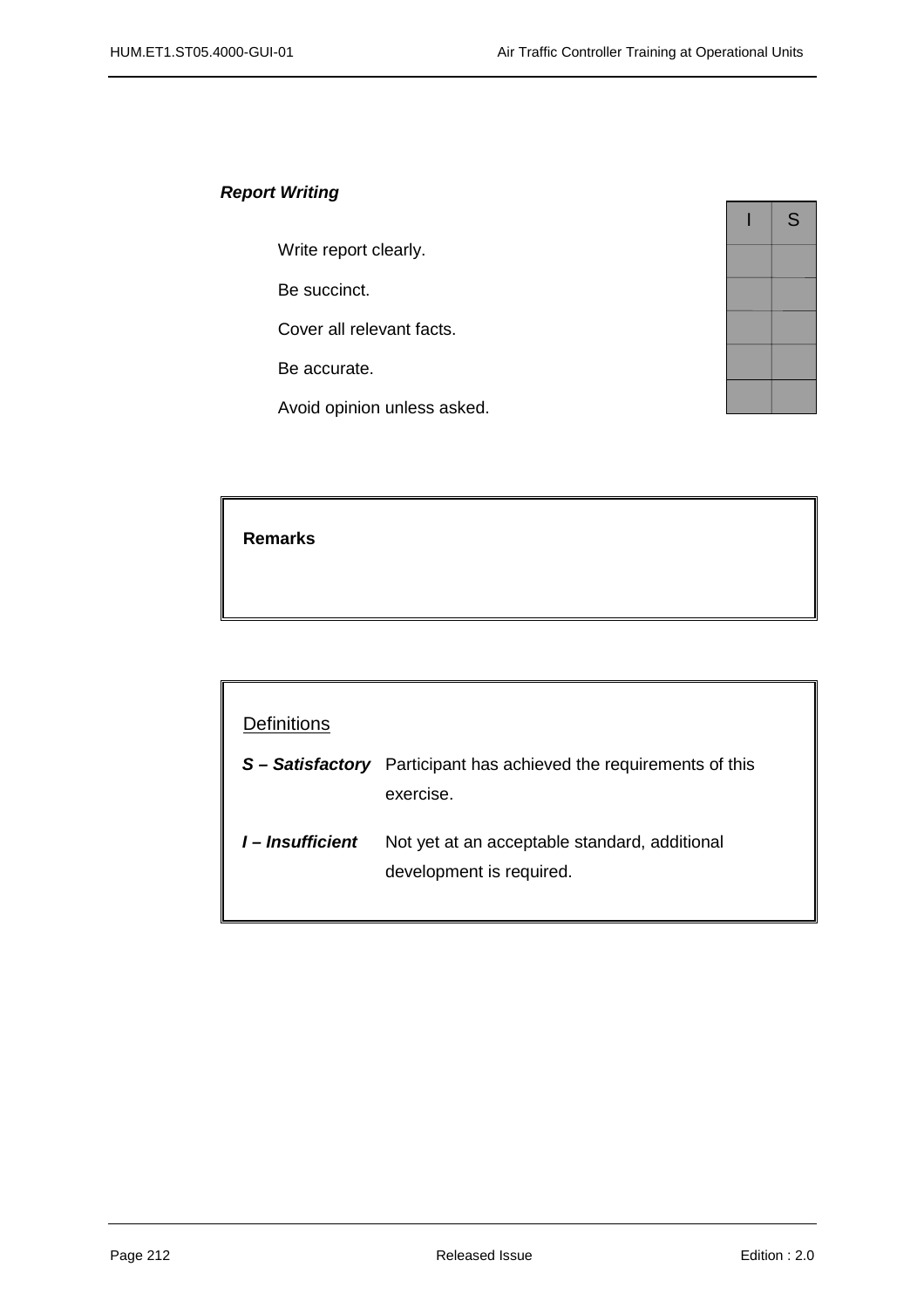### **TRAINING PROGRAMME FOR THE OJTI (Exercises 4, 5 and 6)**

### **Objectives for the Role Playing OJTI**

The course participant will be able to:

- apply the techniques prescribed in the section '**Preparation and Briefing Techniques**';
- similarly apply the techniques of '**Demonstration and Talk Through**' as explained in the appropriate theoretical section.
- **Note: The role playing OJTI is** *not* **required during this exercise neither to intervene in the student's work nor to give a subsequent debriefing.**

### **Objectives for the Role Playing Student**

Under light traffic conditions the student will be able to provide an area radar service and in so doing shall:

- correctly identify aircraft using an appropriate radar identification method;
- issue accurate and appropriate vectoring instructions to aircraft under his control and, using the correct phraseology, inform aircraft when radar vectoring has been terminated;
- recognise promptly when two or more flights are in potential conflict and apply standard radar or vertical separation in order to prevent potential conflictions.

The student will also use standard RTF phraseology as applied to Area Radar Control in a clear and unambiguous manner. In this context he must demonstrate the ability to:

- formulate and issue clear instructions as necessary;
- obtain and verify acknowledgements when required;
- transfer the aircraft to the adjacent sector in accordance with agreed procedures.

Additionally, the student will be able to maintain and update flight data information in accordance with agreed procedures so that the flight progress strips reflect the actual situation correctly and at all times. The student should therefore demonstrate the ability to: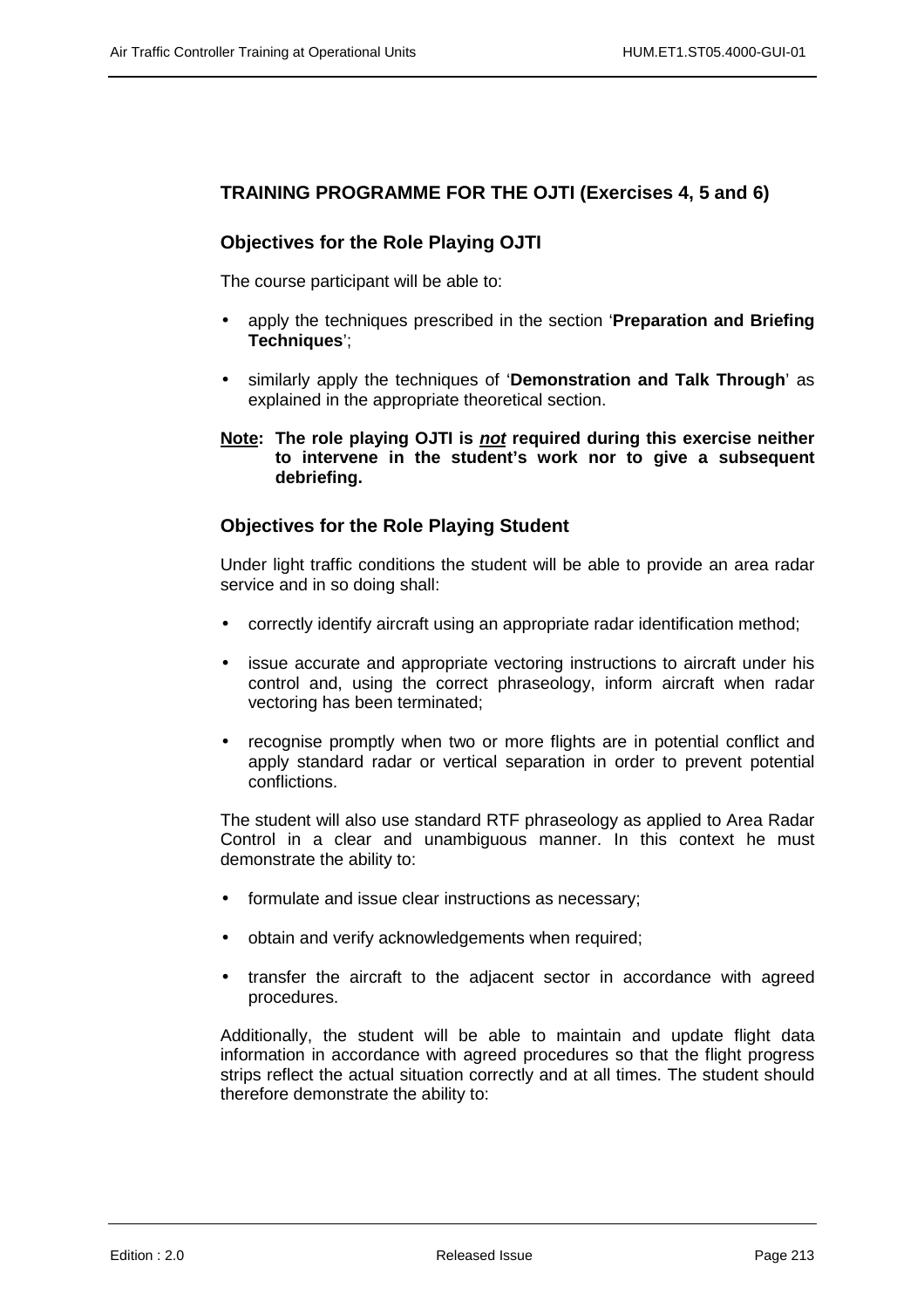- ensure that heading and flight level data is correctly amended as soon as possible;
- use pilot's reports and radar data to update the flight progress strips;
- use standard symbols and update the strip in a neat and legible manner.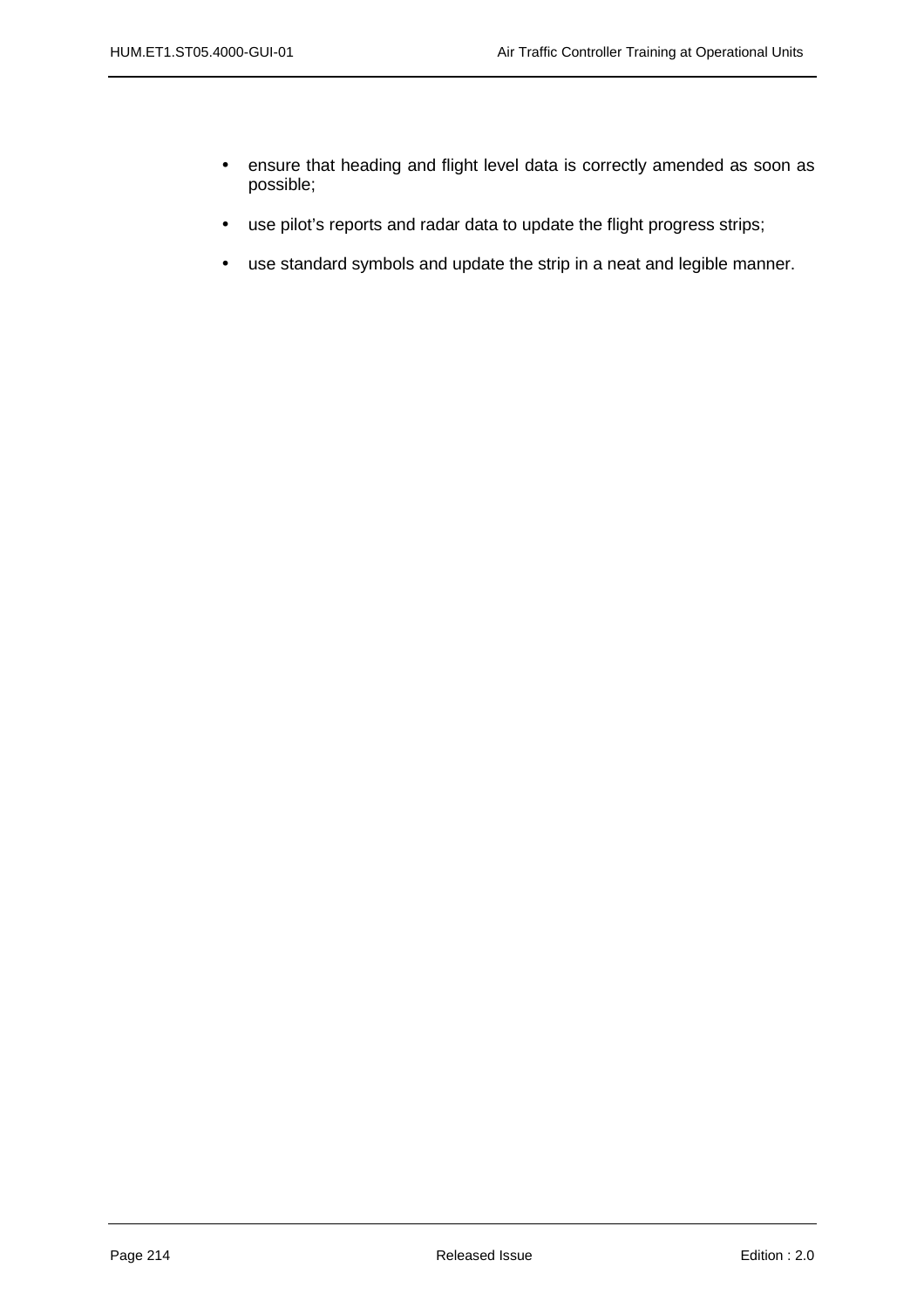### **TRAINING PROGRAMME FOR THE OJTI - PRACTICAL COACHING EXERCISE ASSESSMENT**

Name: …………… Instructor: ……………… Exercise: ………... Date:……...…..

### **Overall assessment**

### *Preparation*

Establish contact and exchange names.

Establish student's background and previous experience.

Ascertain current level of ability.

Determine previous training difficulties.

### **Remarks**

 $I \mid S$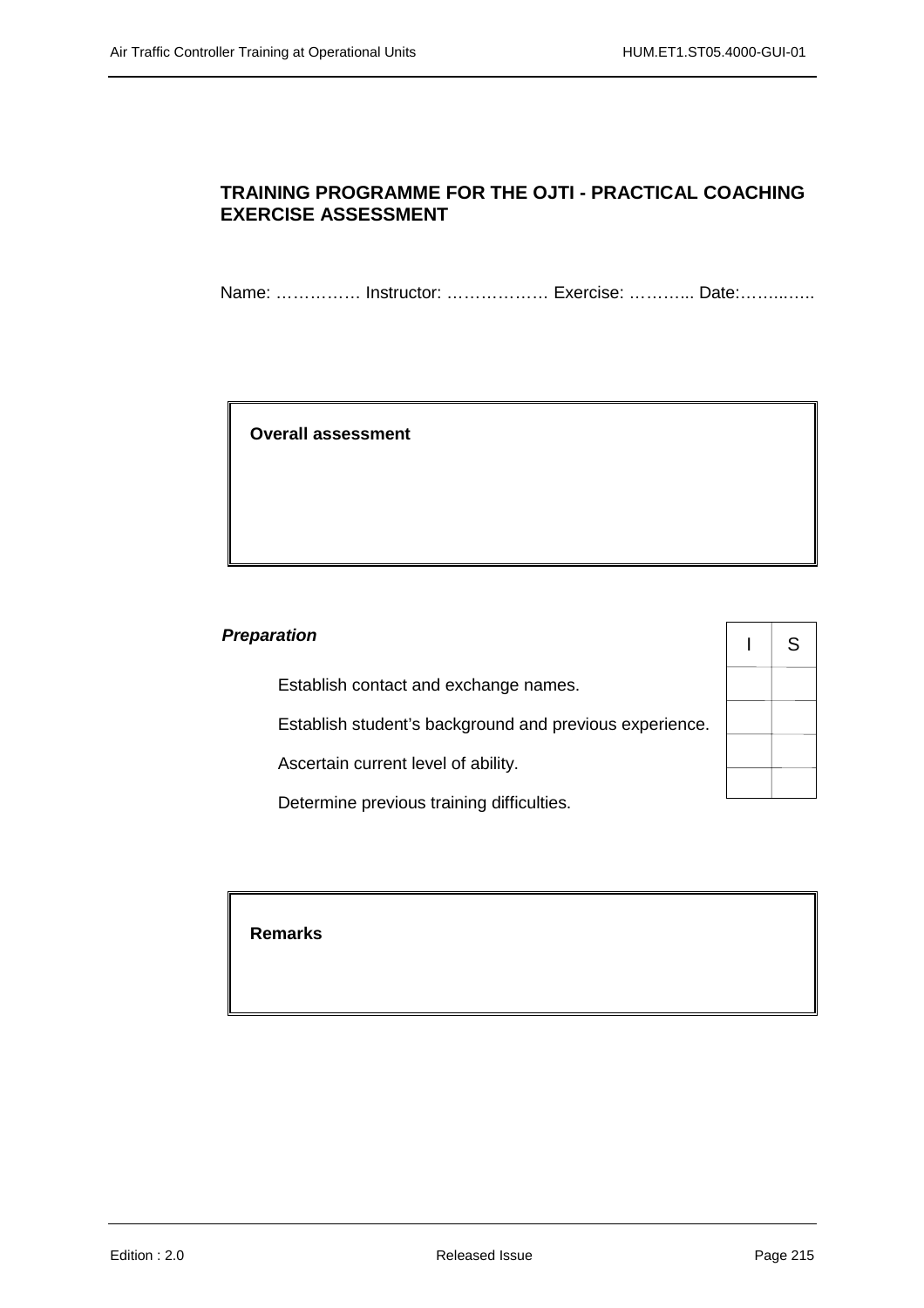### *Briefing*

Put the student at ease. Establish main training session aim(s). State standards of performance expected. Explain working conditions. Detail operating procedures. Outline and discuss previous weaknesses. Invite student to ask questions.

| I | S |
|---|---|
|   |   |
|   |   |
|   |   |
|   |   |
|   |   |
|   |   |
|   |   |

### **Remarks**

### *Demonstration*

Give clear explanations.

Demonstrate clearly and thoroughly.

Make student feel involved in demonstration.

| S |
|---|
|   |
|   |
|   |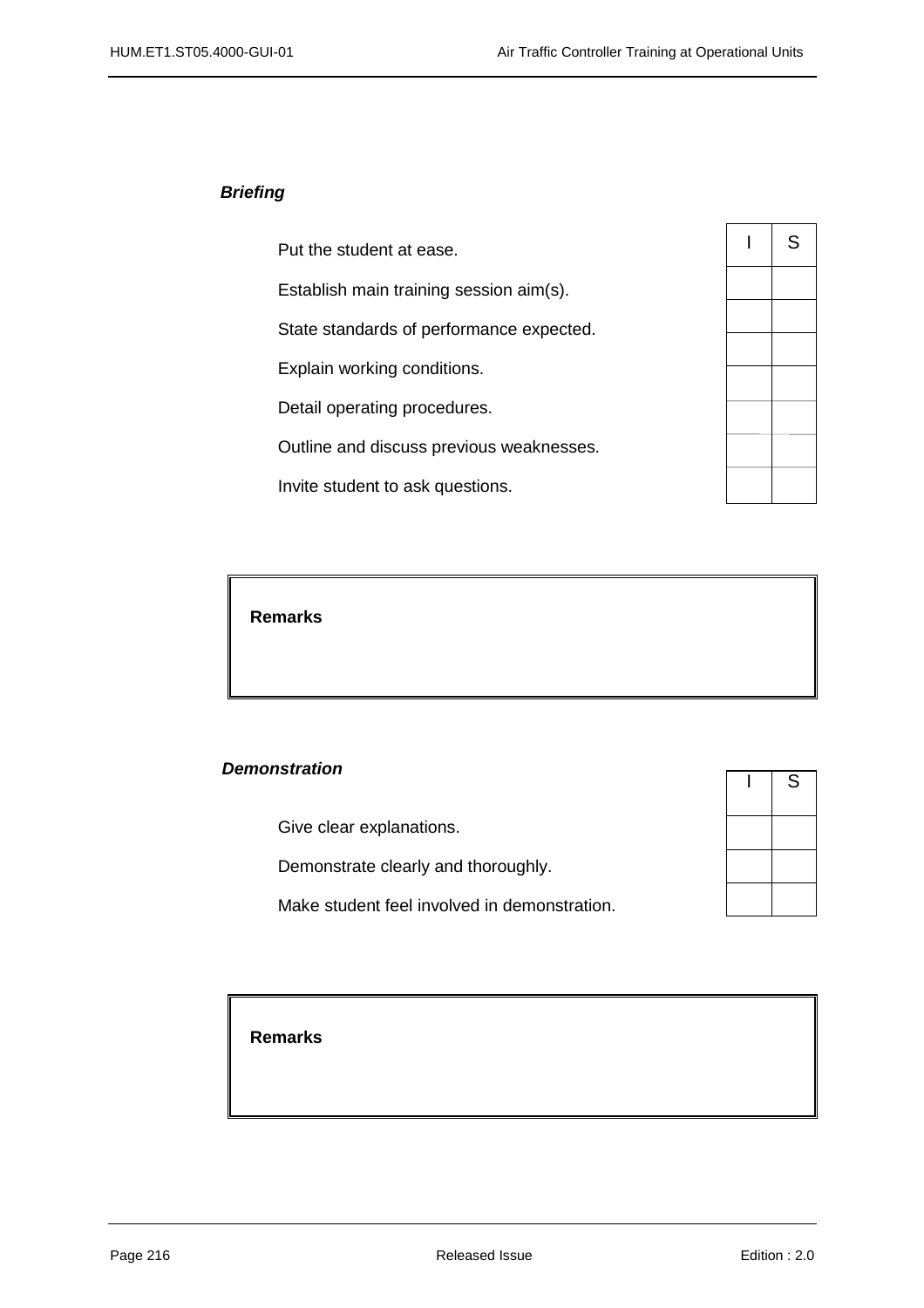# *Talk Through*

Retain control at all times.

Encourage student to discuss important points.

Identify failure in understanding.

Give extra guidance when needed.

| S |
|---|
|   |
|   |
|   |
|   |

**Remarks**

### *Monitoring*

Provide support when needed. Continuously monitor the student's performance. Avoid overloading the student. Correctly retake control when necessary. Ensure that the student learned from these situations. Listen and then react.

| S |
|---|
|   |
|   |
|   |
|   |
|   |
|   |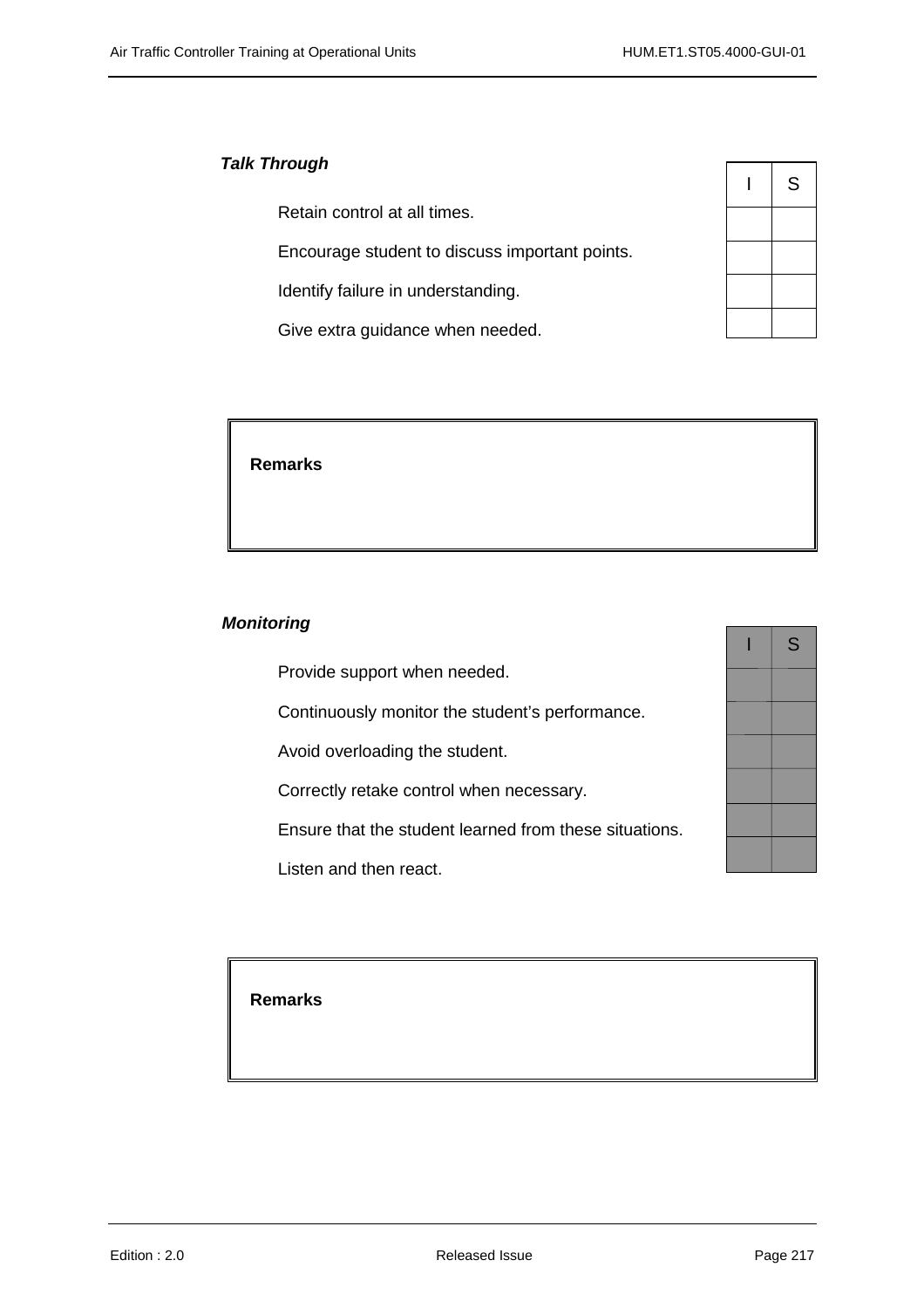### *Questioning Techniques*

Phrase probing questions correctly. Apply good questioning technique. Ask questions in time.

| S |
|---|
|   |
|   |
|   |

### **Remarks**

### *Correcting Mistakes (Intervention)*

Prevent dangerous errors.

Correct bad habits.

Allow the effect of certain errors to emerge.

Place less emphasis on errors due to lack of experience.

When correcting errors be positive and constructive.

| S |
|---|
|   |
|   |
|   |
|   |
|   |

المنازل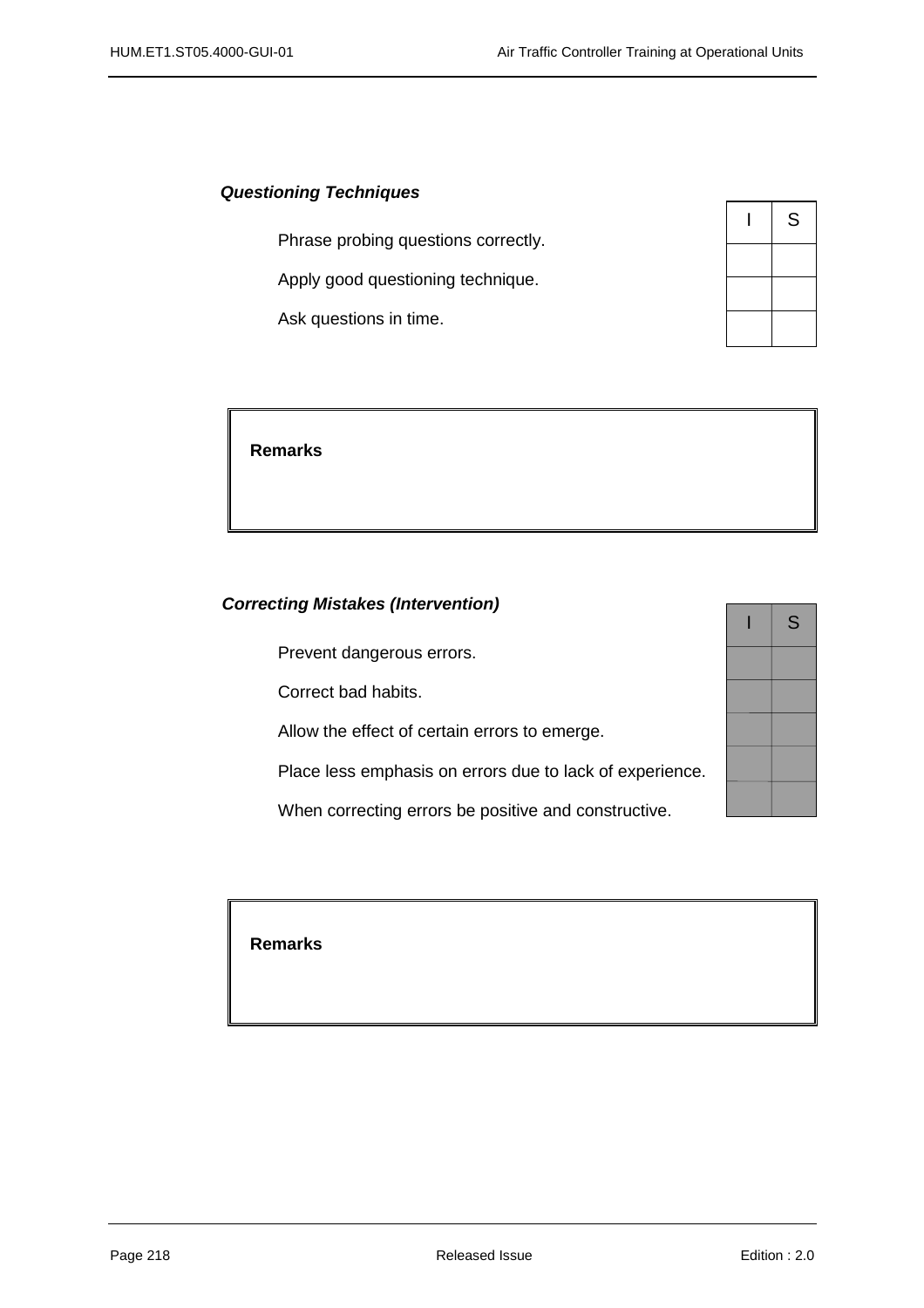### *Debriefing*

Allow student to recover.

Ask student his opinion of the training session.

Identify the student's strengths.

Identify and deal with student's weaknesses.

Listen before giving criticism.

Summarise.

| ۱ | S |
|---|---|
|   |   |
|   |   |
|   |   |
|   |   |
|   |   |
|   |   |

### **Remarks**

### *Attitude*

Establish rapport with the student.

Be calm, friendly and professional.

Give adequate recognition.

| S |
|---|
|   |
|   |
|   |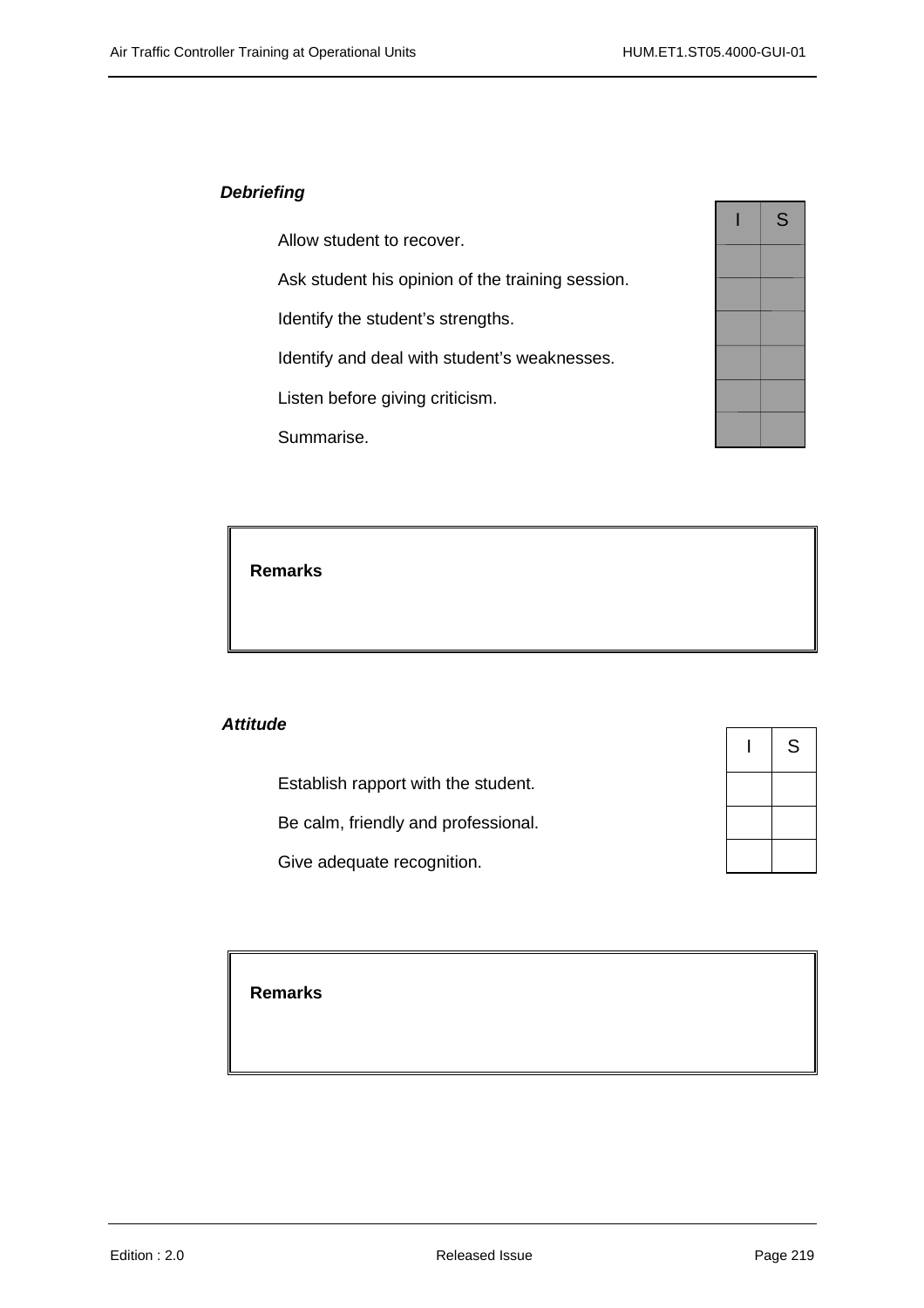# *Report Writing*

Write report clearly.

Be succinct.

Cover all relevant facts.

Be accurate.

Avoid opinion unless asked.

| S |
|---|
|   |
|   |
|   |
|   |
|   |

| <b>Definitions</b> |                                                                           |
|--------------------|---------------------------------------------------------------------------|
| S-Satisfactory     | Participant has achieved the requirements of this<br>exercise.            |
| I – Insufficient   | Not yet at an acceptable standard, additional<br>development is required. |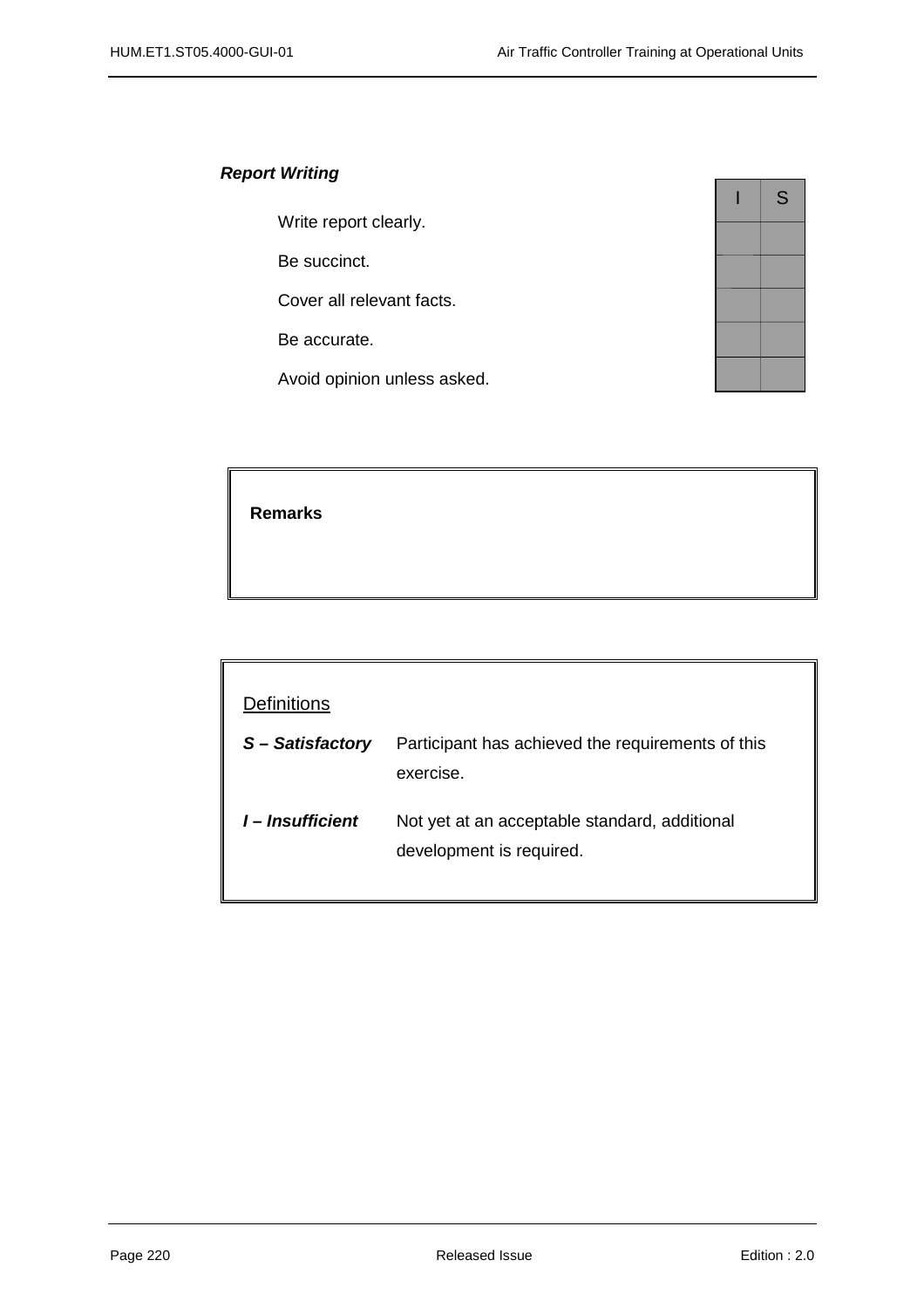### **TRAINING PROGRAMME FOR THE OJTI (Exercises 7, 8 and 9)**

### **Objectives for the Role Playing OJTI**

The course participant will be able to:

- *monitor the student's working methods and apply*, if considered necessary, *appropriate and timely intervention techniques* as explained in the section entitled 'Monitoring the Student's Thought Processes and Working Methods et Practices';
- similarly apply the techniques prescribed in the section *'Preparation and Briefing Techniques'.*
- **Note: The role playing OJTI is** *not* **required during this exercise to carry out a demonstration or talk through,** *neither* **will he be asked to give a subsequent debriefing.**

### **Objectives for the Role Playing Student**

Under medium traffic conditions the student will be able to provide an area radar service and in so doing shall:

- correctly identify aircraft using an appropriate radar identification method;
- issue accurate and appropriate vectoring instructions to aircraft under his control and, using the correct phraseology, inform aircraft when radar vectoring has been terminated;
- recognise promptly when two or more flights are in potential conflict and apply standard radar or vertical separation in order to prevent potential conflictions;
- give appropriate climb or descent clearance as expeditiously as possible.

The student will also use standard RTF phraseology as applied to Area Radar Control in a clear and unambiguous manner. In this context he must demonstrate the ability to:

- formulate and issue clear instructions as necessary;
- obtain and verify acknowledgements when required;
- transfer the aircraft to the adjacent sector in accordance with agreed procedures.

Additionally, the student will be able to maintain and update flight data information in accordance with agreed procedures so that the flight progress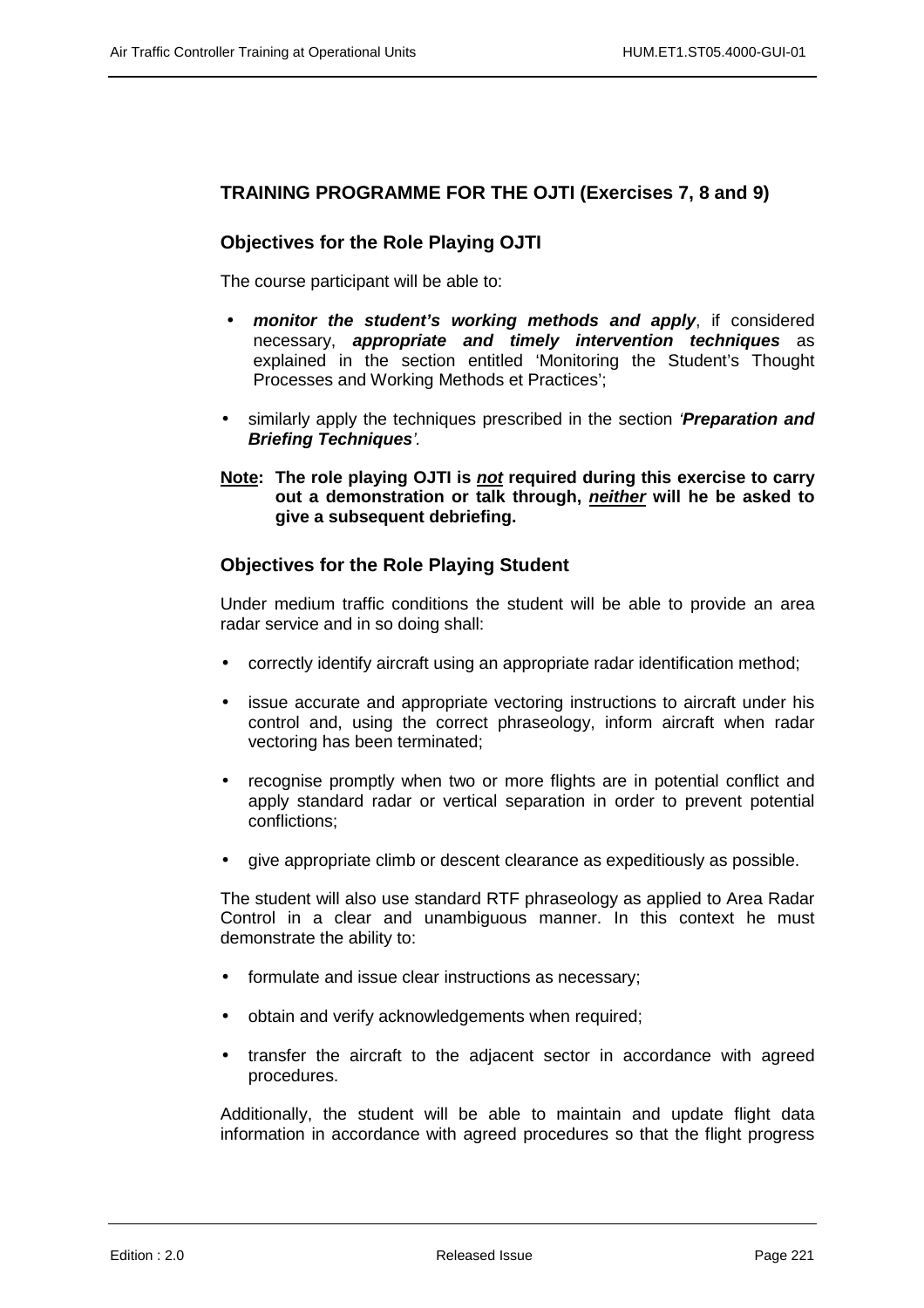strips reflect the actual situation correctly and at all times. The student should therefore demonstrate the ability to:

- ensure that heading and flight level data is correctly amended as soon as possible;
- use pilot's reports and radar data to update the flight progress strips;
- use standard symbols and update the strip in a neat and legible manner.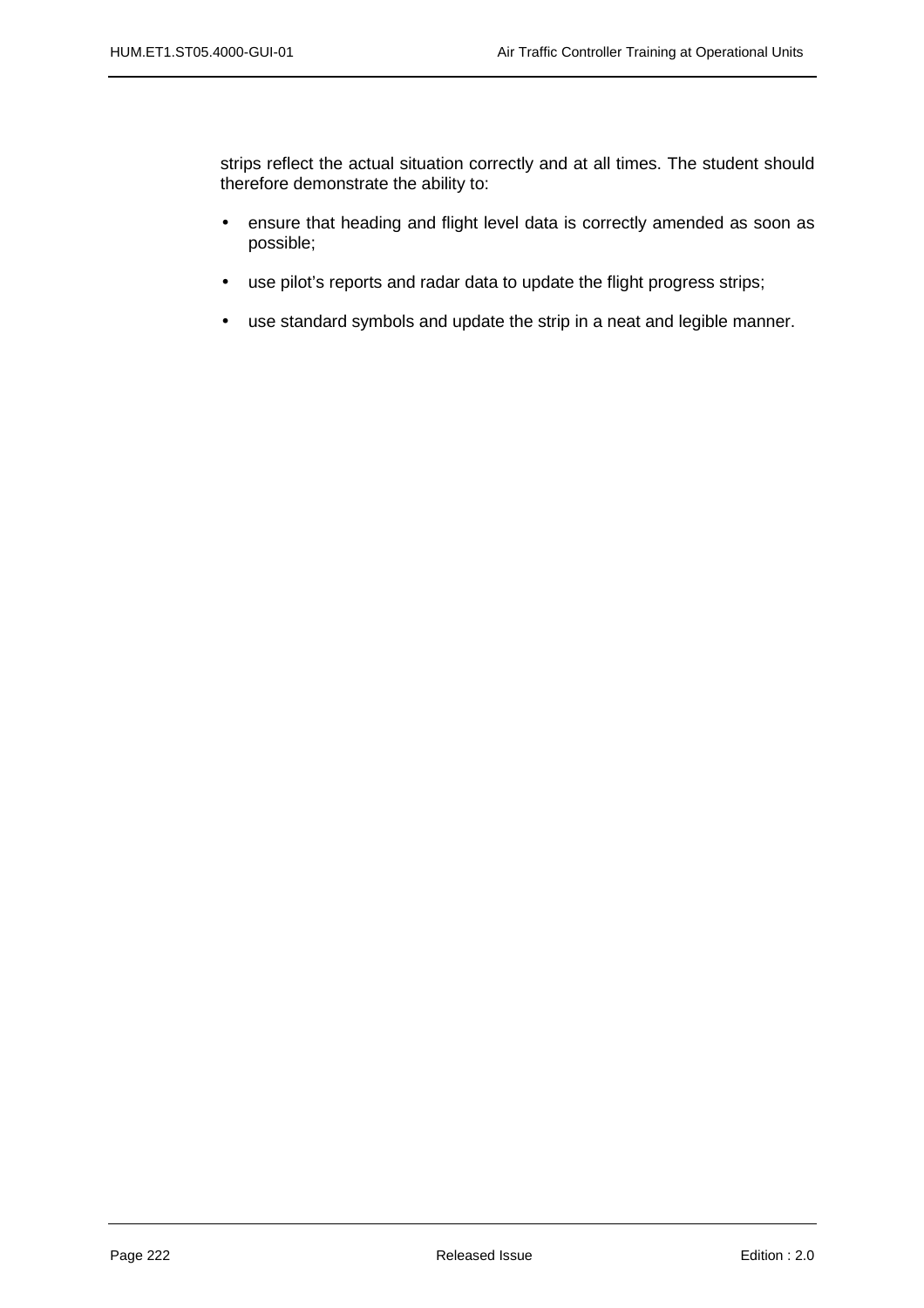### **TRAINING PROGRAMME FOR THE OJTI - PRACTICAL COACHING EXERCISE ASSESSMENT**

Name: …………… Instructor: ……………… Exercise: ………... Date:……...…..

### **Overall assessment**

# *Preparation*

Establish contact and exchange names.

Establish student's background and previous experience.

Ascertain current level of ability.

Determine previous training difficulties.

### **Remarks**

 $I \mid S$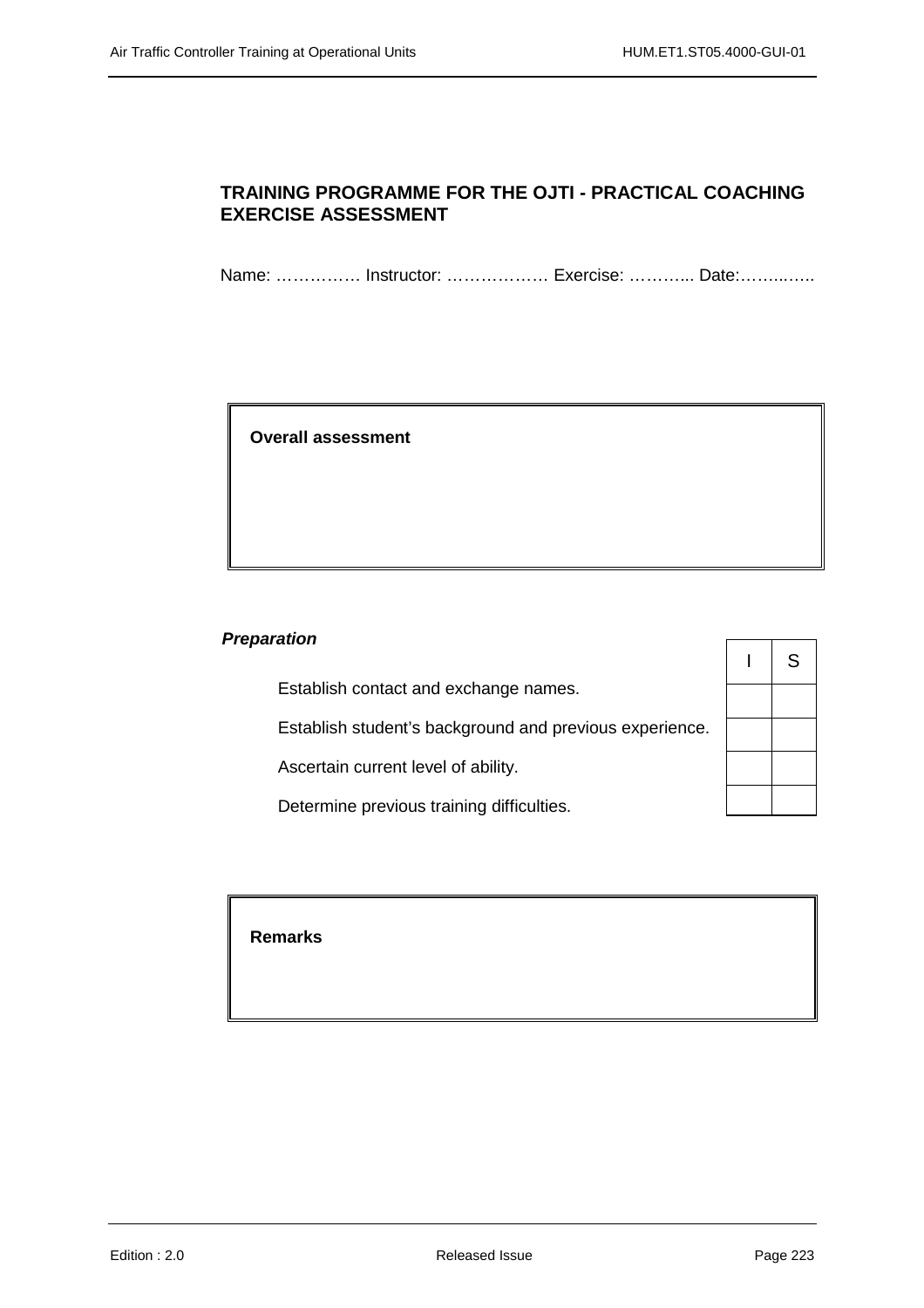### *Briefing*

Put the student at ease. Establish main training session aim(s). State standards of performance expected. Explain working conditions. Detail operating procedures. Outline and discuss previous weaknesses. Invite student to ask questions.

| S |
|---|
|   |
|   |
|   |
|   |
|   |
|   |
|   |

### **Remarks**

### *Demonstration*

Give clear explanations.

Demonstrate clearly and thoroughly.

Make student feel involved in demonstration.

| S |
|---|
|   |
|   |
|   |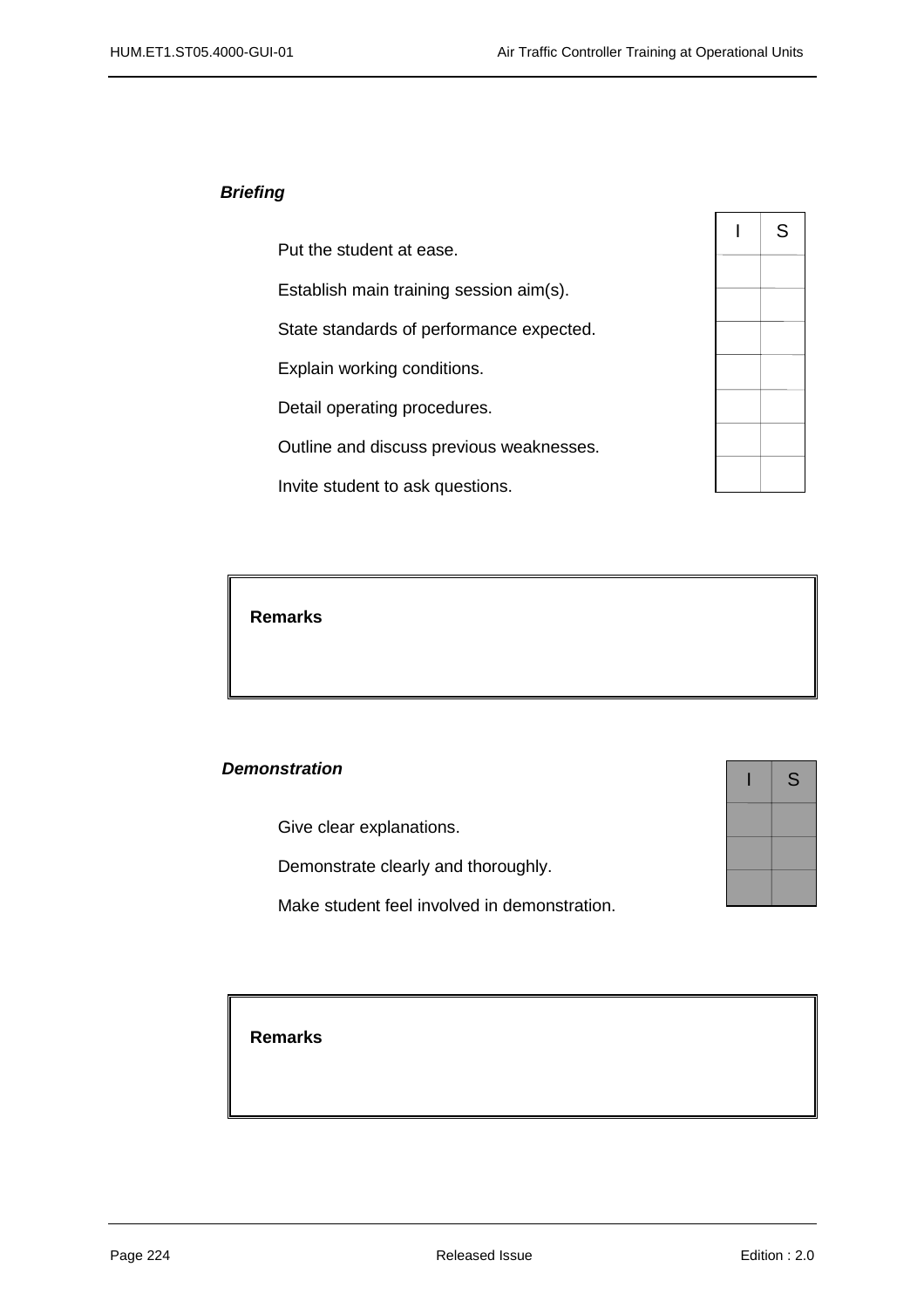### *Talk Through*

Retain control at all times.

Encourage student to discuss important points.

Identify failure in understanding.

Give extra guidance when needed.

 $I \mid S$ 

### **Remarks**

### *Monitoring*

Provide support when needed.

Continuously monitor the student's performance.

Avoid overloading the student.

Correctly retake control when necessary.

Ensure that the student learned from these situations.

Listen and then react.

# $I \mid S$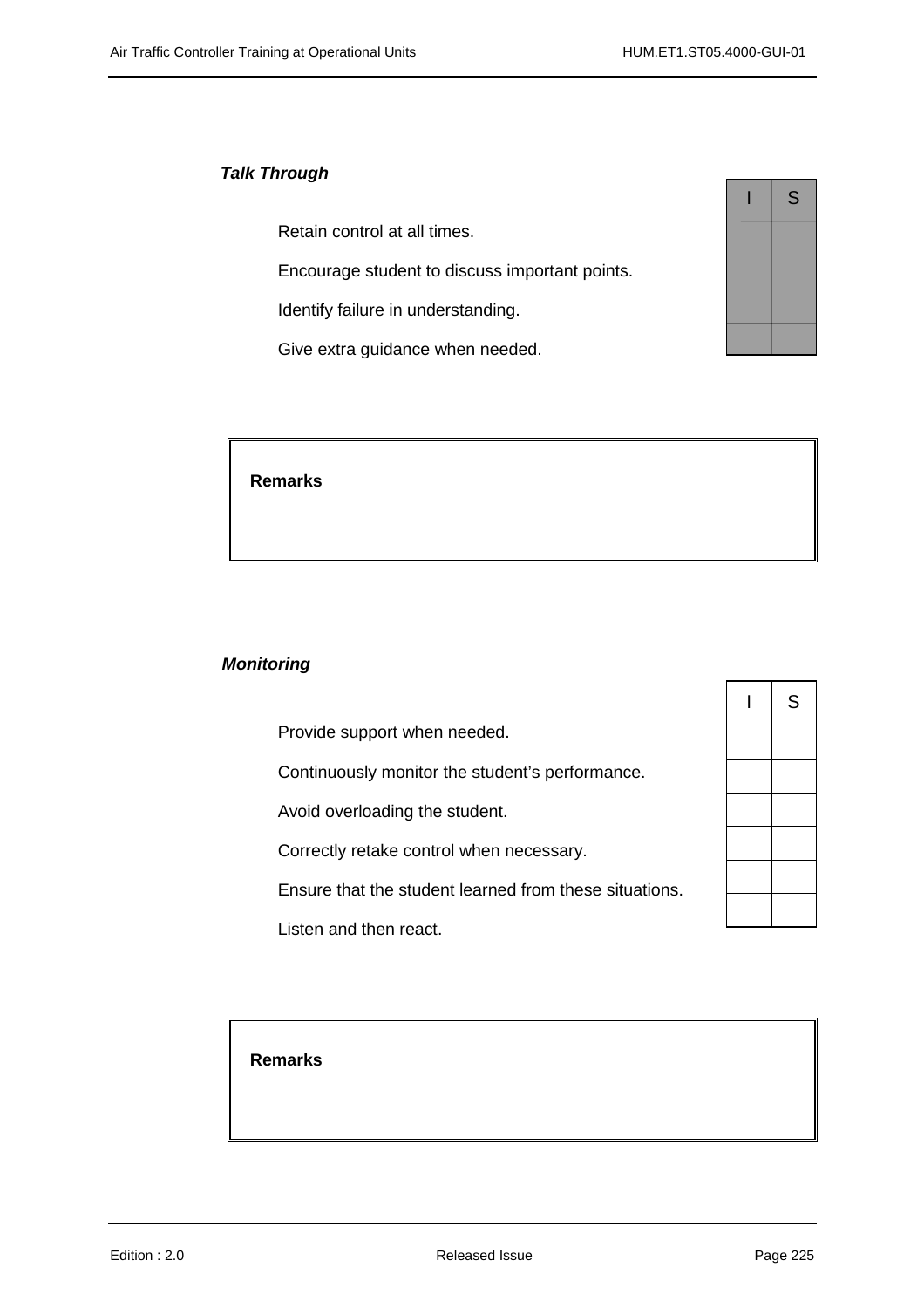### *Questioning Techniques*

Phrase probing questions correctly. Apply good questioning technique.

Ask questions in time.

| S |
|---|
|   |
|   |
|   |

 $I \mid S$ 

### **Remarks**

### *Correcting Mistakes (Intervention)*

Prevent dangerous errors.

Correct bad habits.

Allow the effect of certain errors to emerge.

Place less emphasis on errors due to lack of experience.

When correcting errors be positive and constructive.

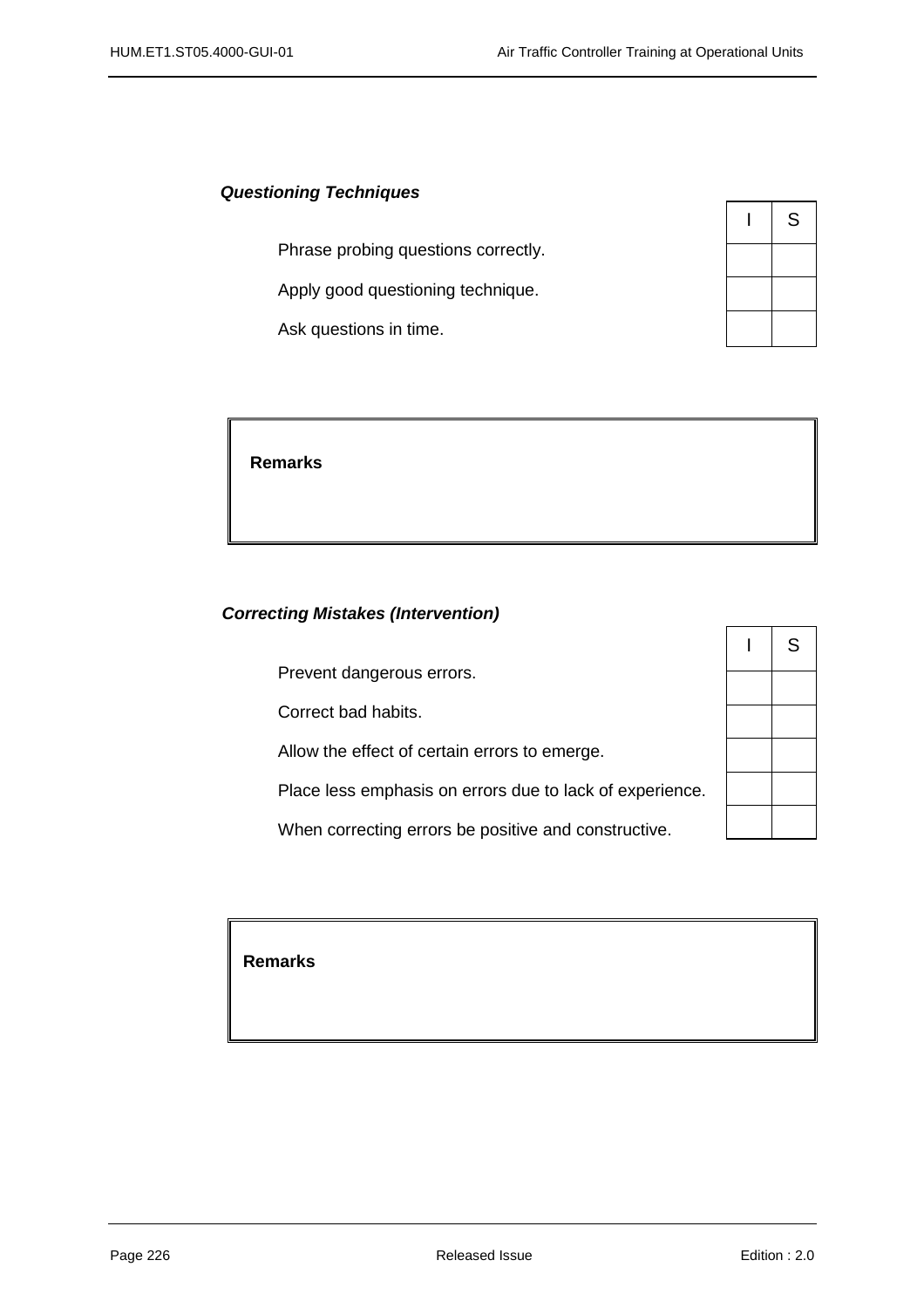### *Debriefing*

Allow student to recover.

Ask student his opinion of the training session.

Identify the student's strengths.

Identify and deal with student's weaknesses.

Listen before giving criticism.

Summarise.

| S |
|---|
|   |
|   |
|   |
|   |
|   |
|   |

### **Remarks**

### *Attitude*

| Establish rapport with the student. |
|-------------------------------------|
| Be calm, friendly and professional. |
| Give adequate recognition.          |

| S |
|---|
|   |
|   |
|   |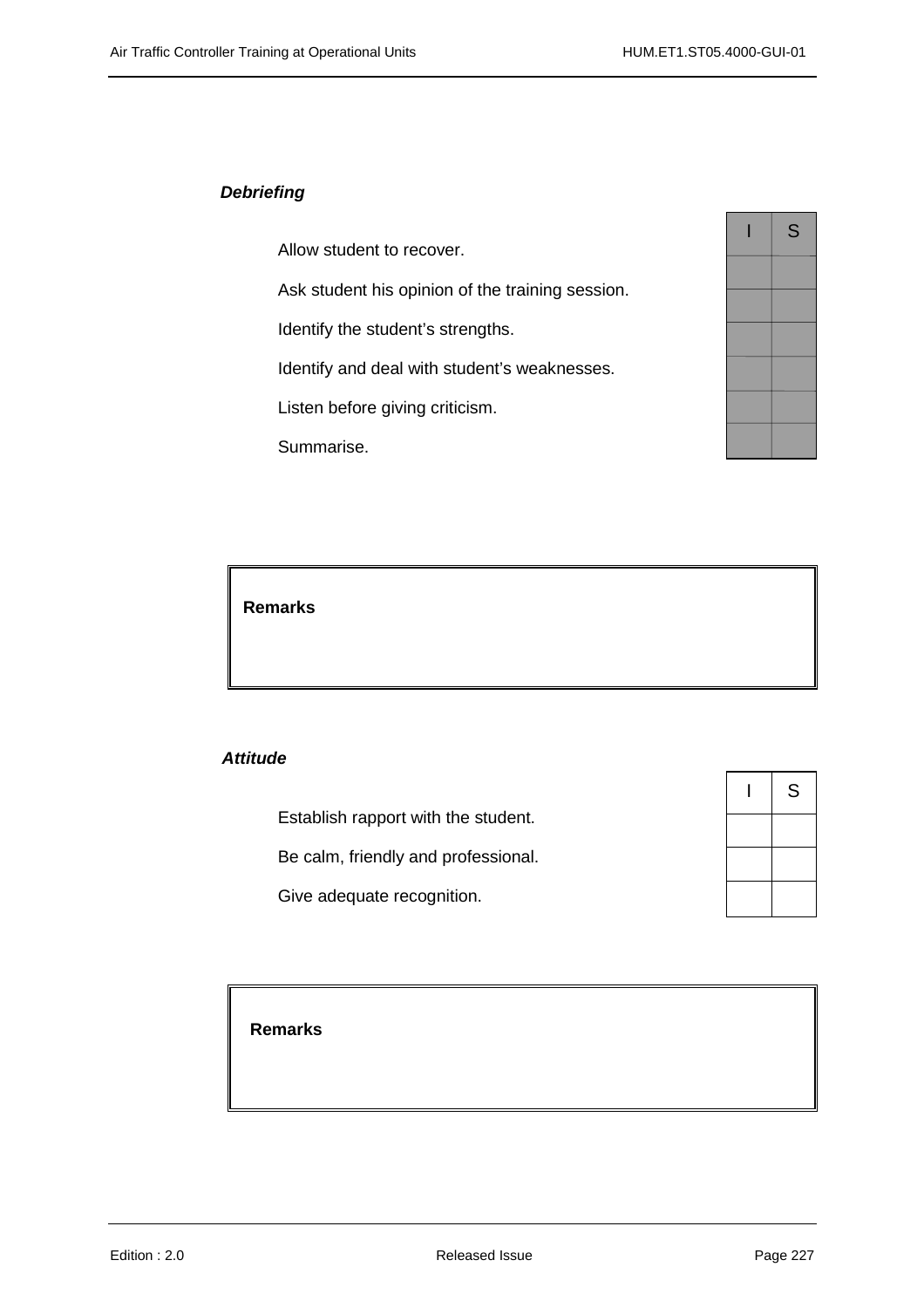### *Report Writing*

Write report clearly.

Be succinct.

Cover all relevant facts.

Be accurate.

Avoid opinion unless asked.

| S |
|---|
|   |
|   |
|   |
|   |
|   |

| <b>Definitions</b>      |                                                                           |
|-------------------------|---------------------------------------------------------------------------|
| S - Satisfactory        | Participant has achieved the requirements of this<br>exercise.            |
| <i>I - Insufficient</i> | Not yet at an acceptable standard, additional<br>development is required. |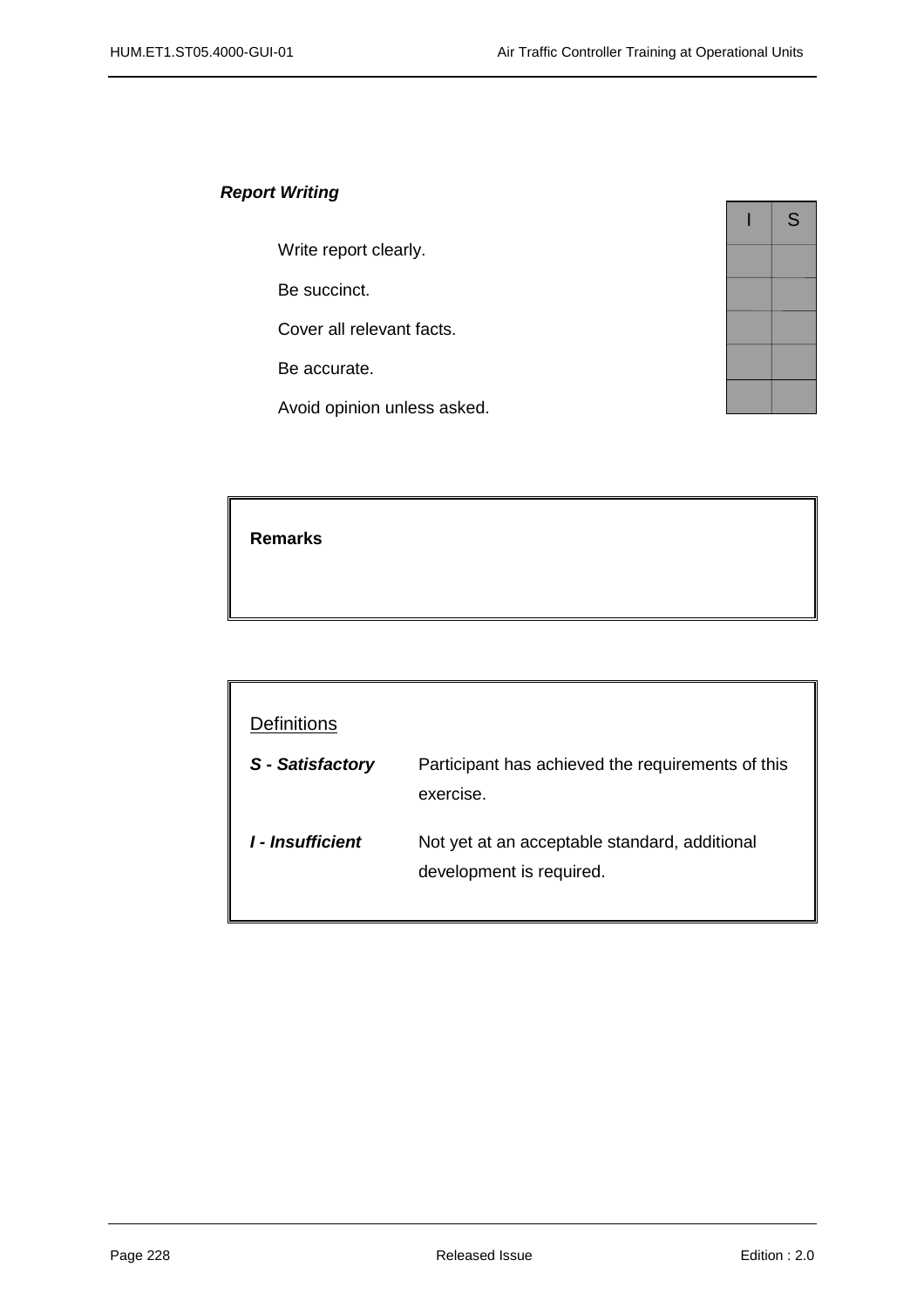### **TRAINING PROGRAMME FOR THE OJTI (Exercises 10, 11 and 12)**

### **Objectives for the Role Playing OJTI**

The course participant will be able to:

- *give a formative verbal debriefing* applying the principles described in the section 'Giving Feedback and Student Debriefing Techniques';
- *monitor the student's working methods and apply*, if considered necessary, *appropriate and timely intervention techniques* as explained in the section entitled 'Monitoring the Student's Thought Processes and Working Methods and Practices';
- similarly apply the techniques prescribed in the section '**Preparation and Briefing Techniques**'*.*

### **Note: The role playing OJTI will** *not* **be required during this exercise to give a demonstration or talk through.**

### **Objectives for the Role Playing Student**

Under medium traffic conditions the student will be able to provide an area radar service and in so doing shall:

- correctly identify aircraft using an appropriate radar identification method;
- issue accurate and appropriate vectoring instructions to aircraft under his control and, using the correct phraseology, inform aircraft when radar vectoring has been terminated;
- recognise promptly when two or more flights are in potential conflict and apply standard radar or vertical separation in order to prevent potential conflictions;
- give appropriate climb or descent clearance as expeditiously as possible.

The student will also use standard RTF phraseology as applied to Area Radar Control in a clear and unambiguous manner. In this context he must demonstrate the ability to:

- formulate and issue clear instructions as necessary;
- obtain and verify acknowledgements when required;
- transfer the aircraft to the adjacent sector in accordance with agreed procedures.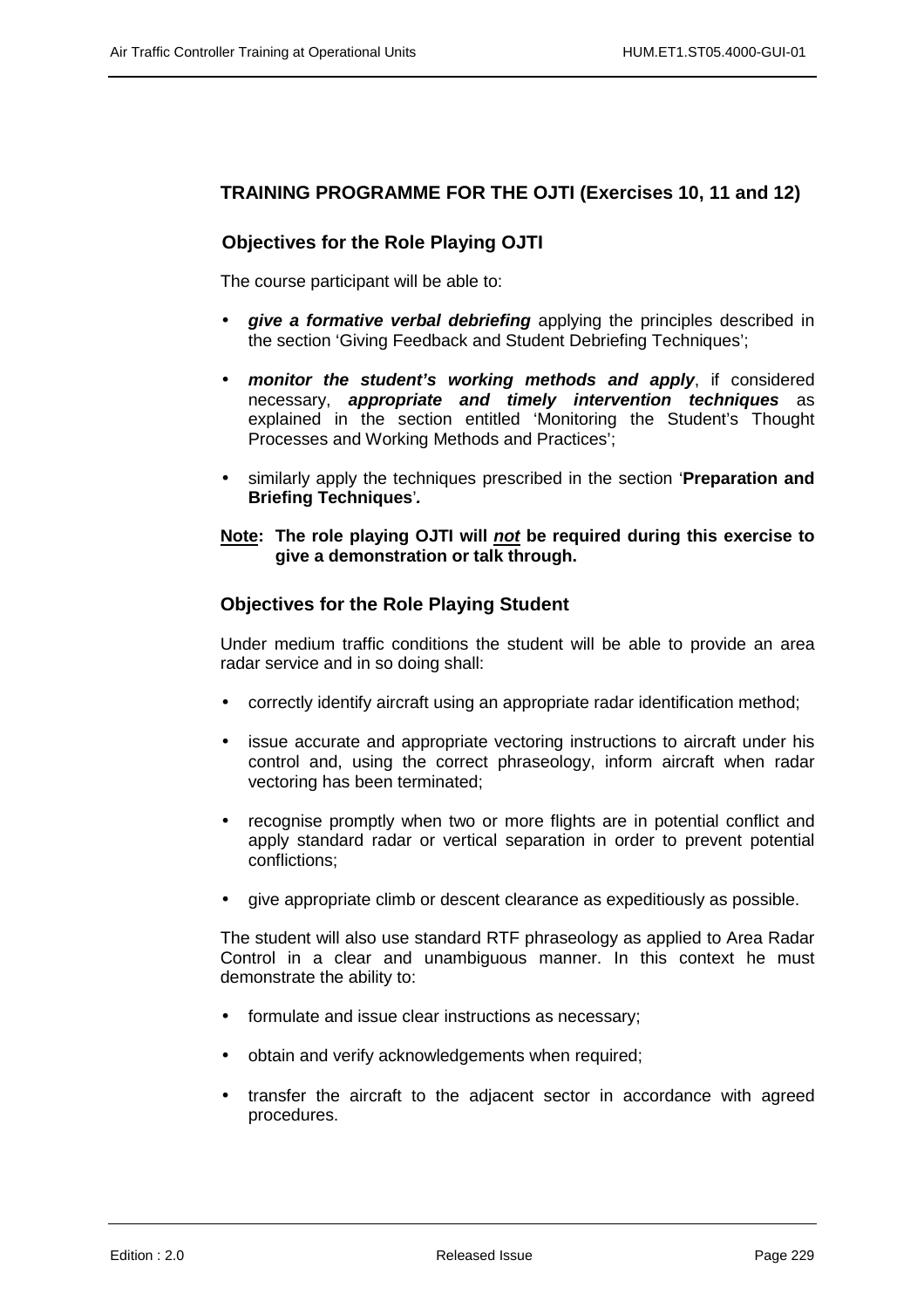Additionally, the student will be able to maintain and update flight data information in accordance with agreed procedures so that the flight progress strips reflect the actual situation correctly and at all times. The student should therefore demonstrate the ability to:

- ensure that heading and flight level data is correctly amended as soon as possible;
- use pilot's reports and radar data to update the flight progress strips;
- use standard symbols and update the strip in a neat and legible manner.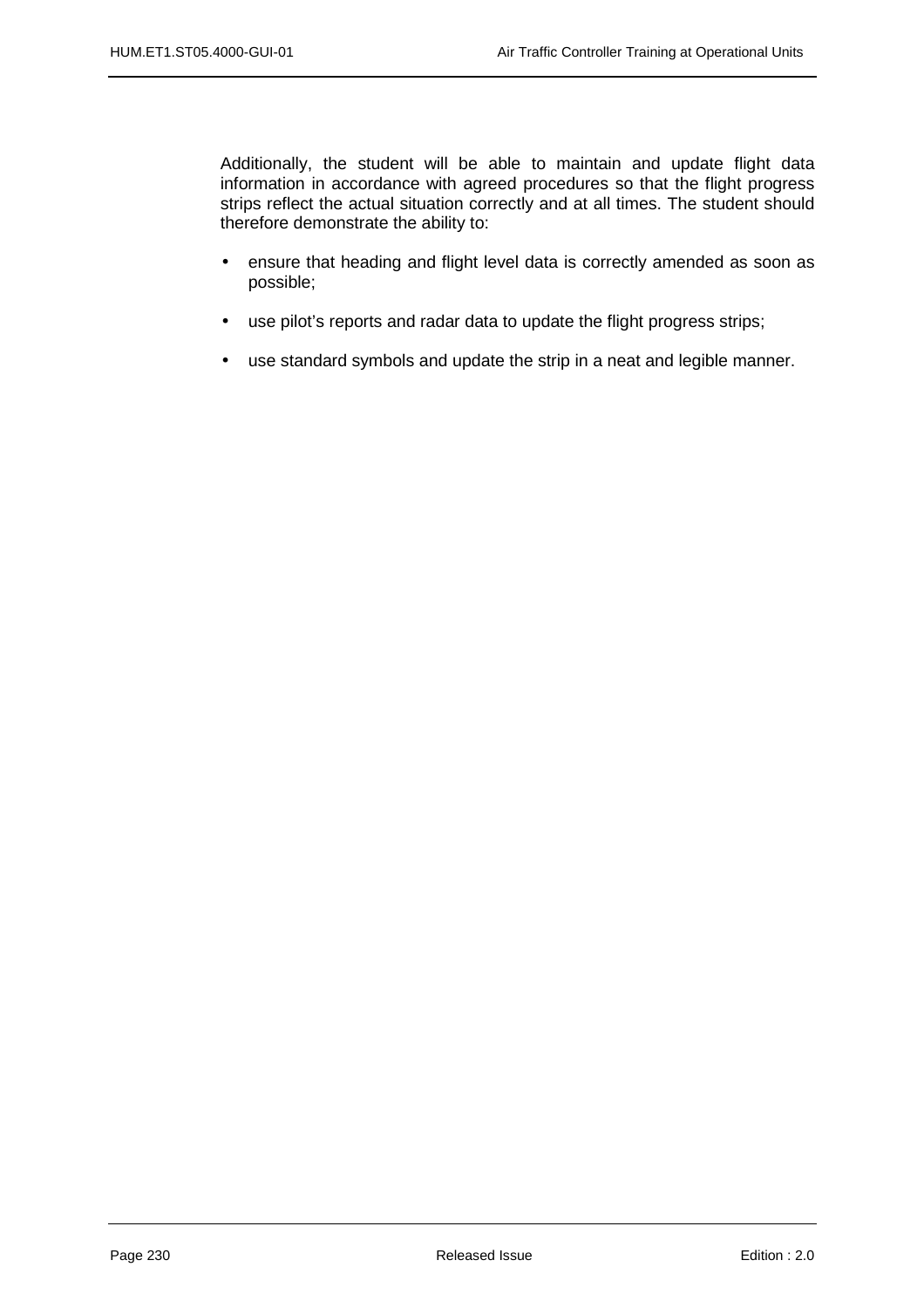### **TRAINING PROGRAMME FOR THE OJTI - PRACTICAL COACHING EXERCISE ASSESSMENT**

Name: …………… Instructor: ……………… Exercise: ………... Date:……...…..

### **Overall assessment**

### *Preparation*

Establish contact and exchange names.

Establish student's background and previous experience.

Ascertain current level of ability.

Determine previous training difficulties.

| S |
|---|
|   |
|   |
|   |
|   |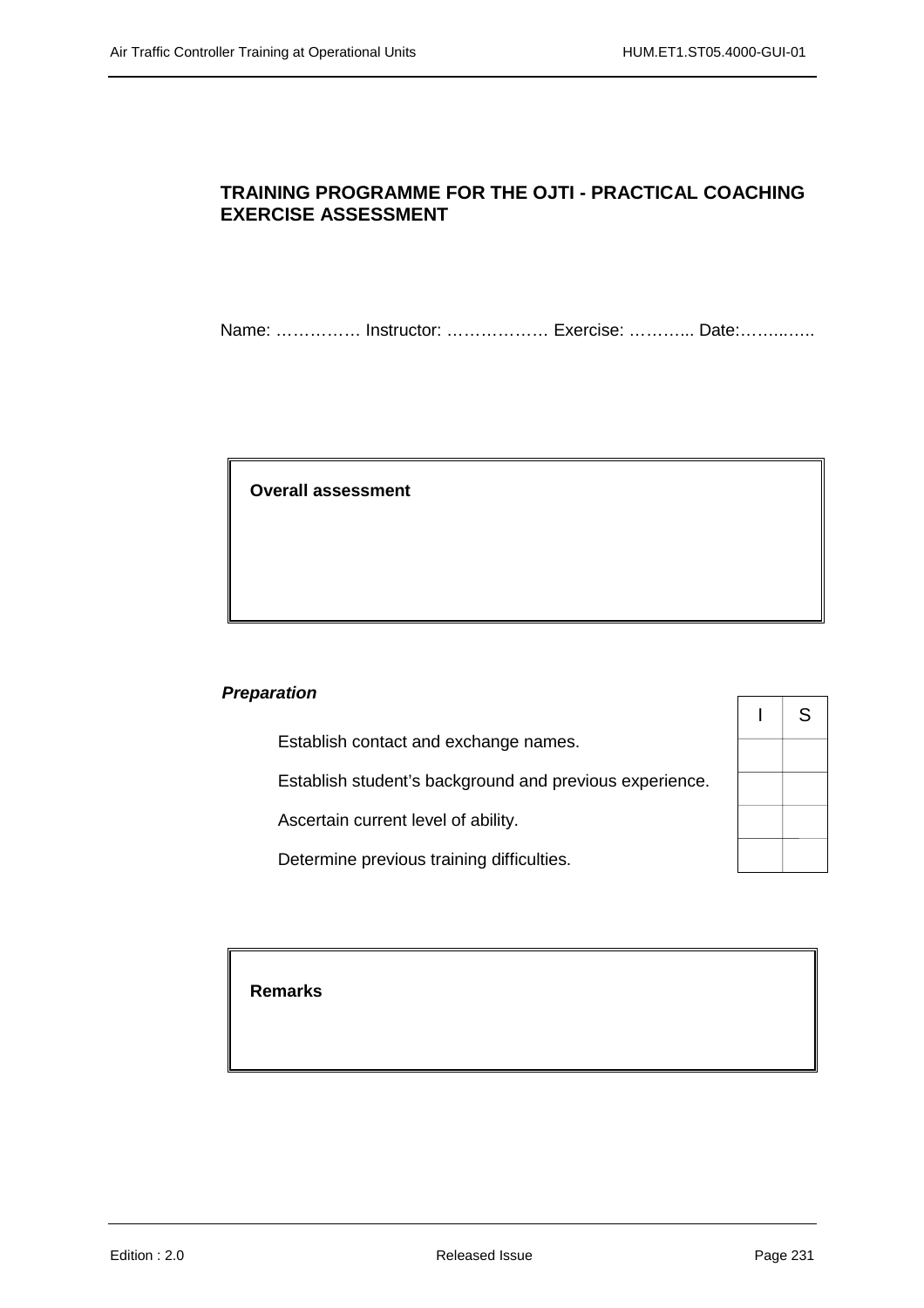### *Briefing*

Put the student at ease. Establish main training session aim(s). State standards of performance expected. Explain working conditions. Detail operating procedures. Outline and discuss previous weaknesses. Invite student to ask questions.

| S |
|---|
|   |
|   |
|   |
|   |
|   |
|   |
|   |

### **Remarks**

### *Demonstration*

Give clear explanations.

Demonstrate clearly and thoroughly.

Make student feel involved in demonstration.

| S |
|---|
|   |
|   |
|   |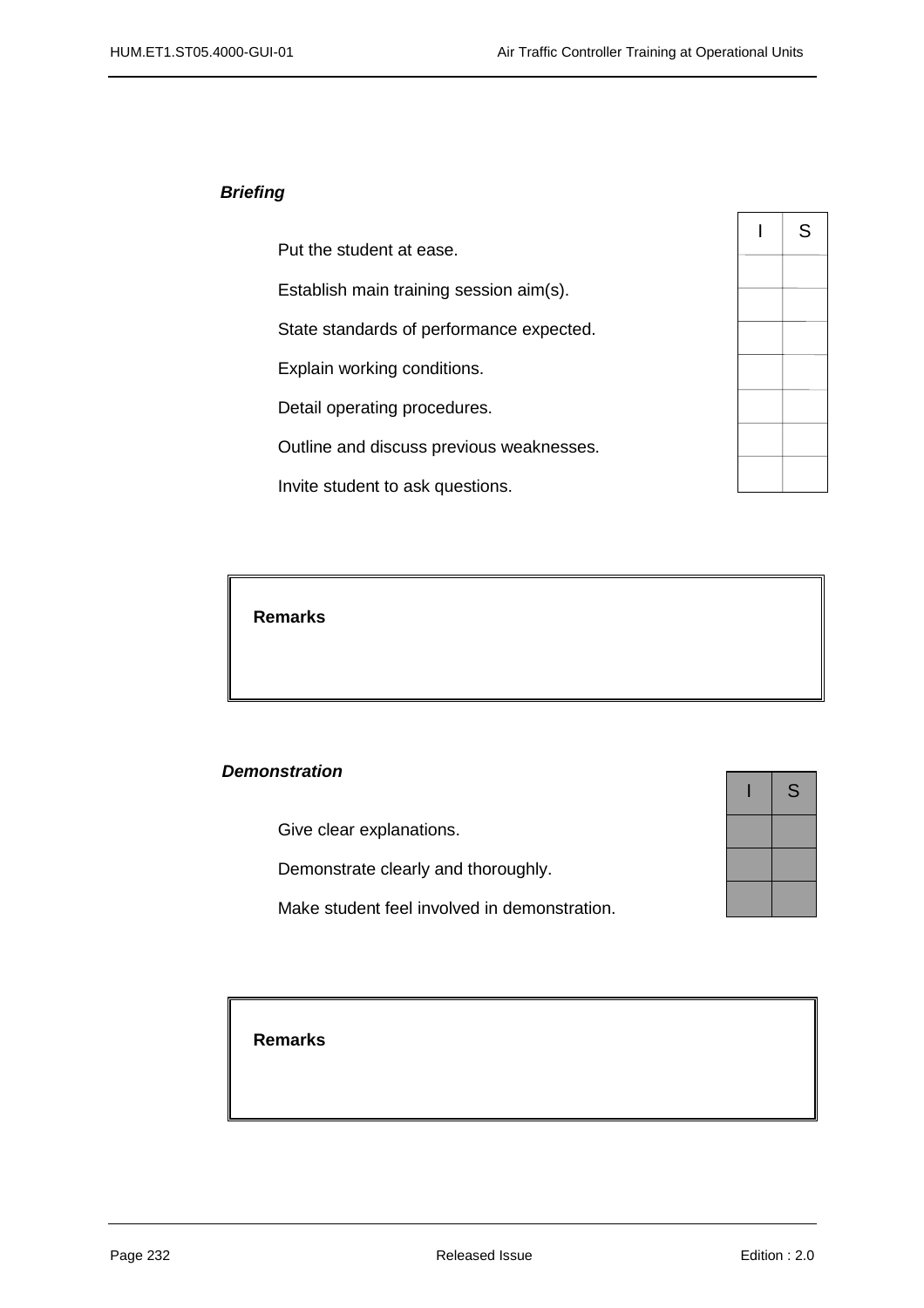### *Talk Through*

Retain control at all times.

Encourage student to discuss important points.

Identify failure in understanding.

Give extra guidance when needed.

| S |
|---|
|   |
|   |
|   |
|   |

### **Remarks**

### *Monitoring*

Provide support when needed.

Continuously monitor the student's performance.

Avoid overloading the student.

Correctly retake control when necessary.

Ensure that the student learned from these situations.

Listen and then react.

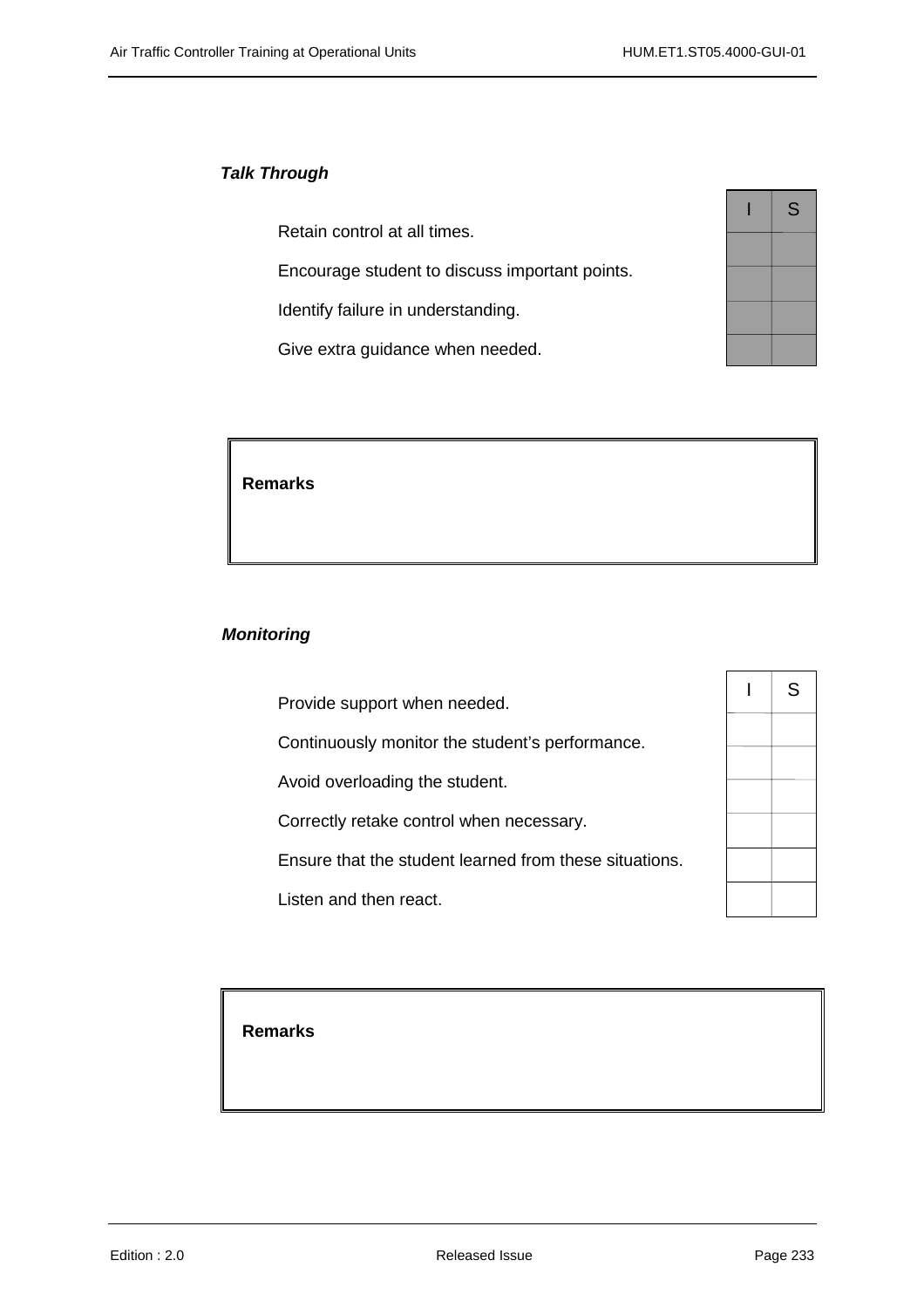### *Questioning Techniques*

Phrase probing questions correctly. Apply good questioning technique.

Ask questions in time.

| S |
|---|
|   |
|   |
|   |

### **Remarks**

# *Correcting Mistakes (Intervention)* Prevent dangerous errors. Correct bad habits. Allow the effect of certain errors to emerge. Place less emphasis on errors due to lack of experience. When correcting errors be positive and constructive.  $I \mid S$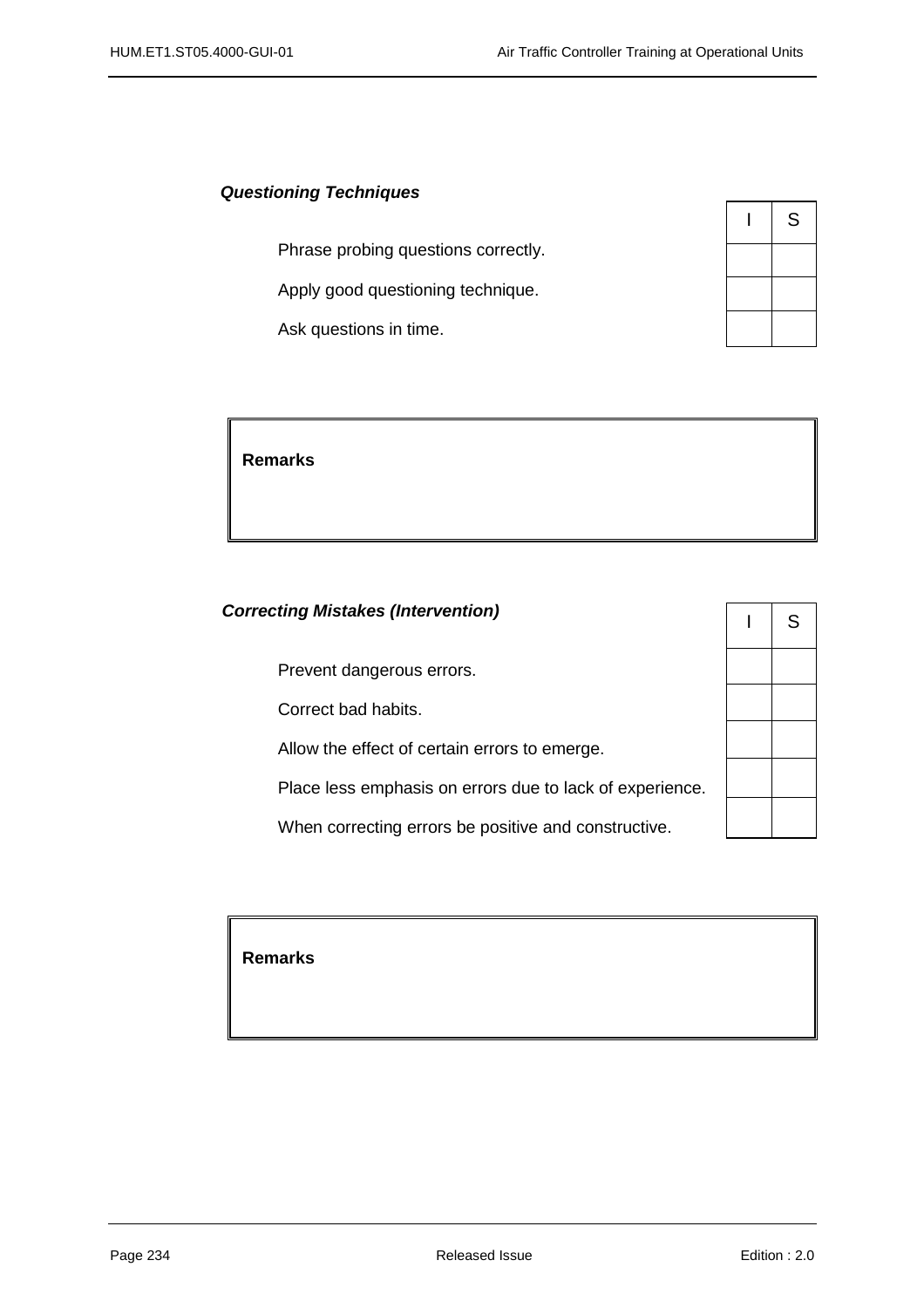### *Debriefing*

Allow student to recover. Ask student his opinion of the training session. Identify the student's strengths. Identify and deal with student's weaknesses. Listen before giving criticism. Summarise.

| I | S |
|---|---|
|   |   |
|   |   |
|   |   |
|   |   |
|   |   |
|   |   |

**Remarks**

### *Attitude*

Establish rapport with the student.

Be calm, friendly and professional.

Give adequate recognition.

| S |
|---|
|   |
|   |
|   |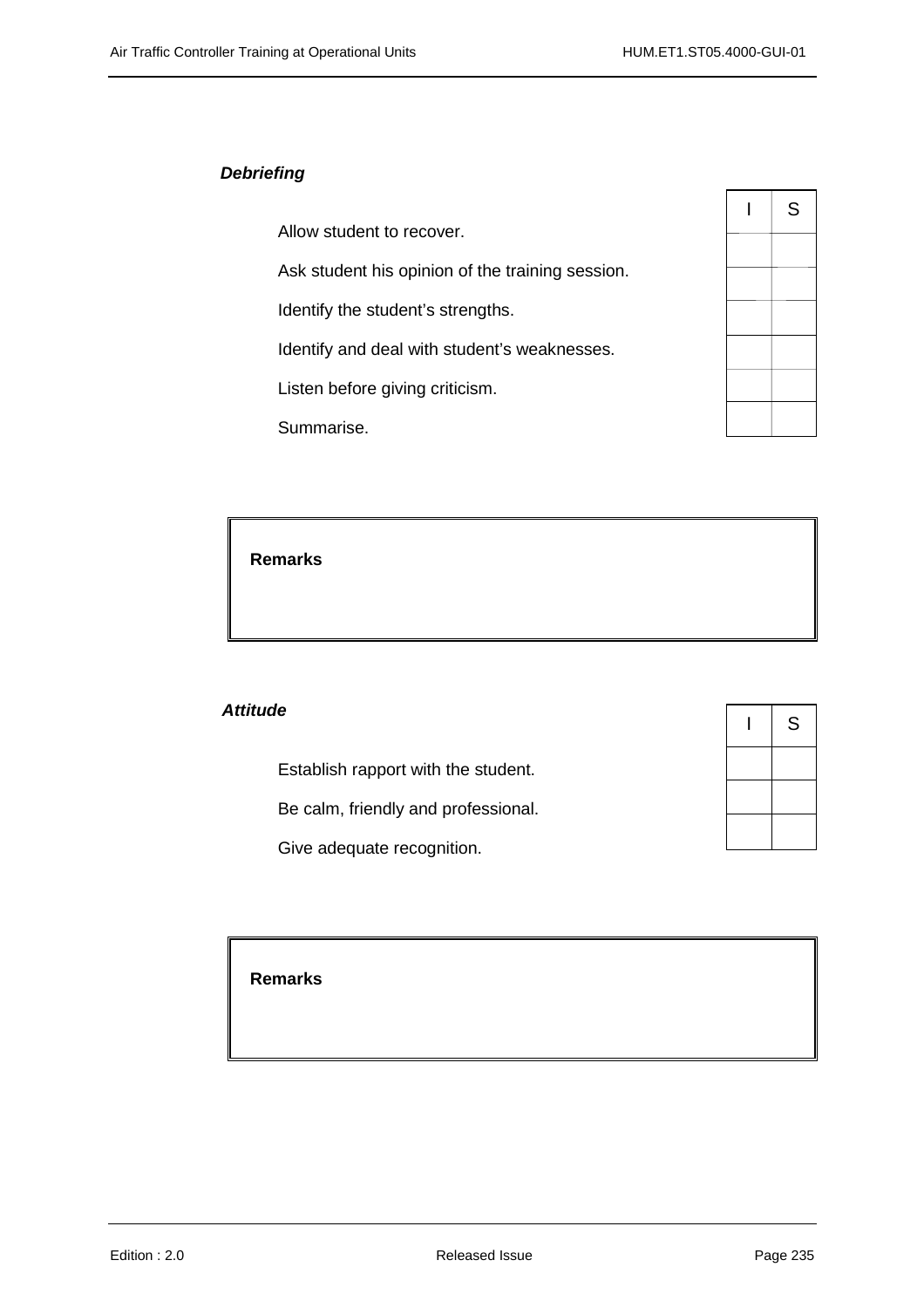# *Report Writing*

Write report clearly.

Be succinct.

Cover all relevant facts.

Be accurate.

Avoid opinion unless asked.

| S |
|---|
|   |
|   |
|   |
|   |
|   |

| <b>Definitions</b>         |                                                                           |
|----------------------------|---------------------------------------------------------------------------|
| <b>Satisfactory</b>        | Participant has achieved the requirements of this<br>exercise.            |
| <i><b>Insufficient</b></i> | Not yet at an acceptable standard, additional<br>development is required. |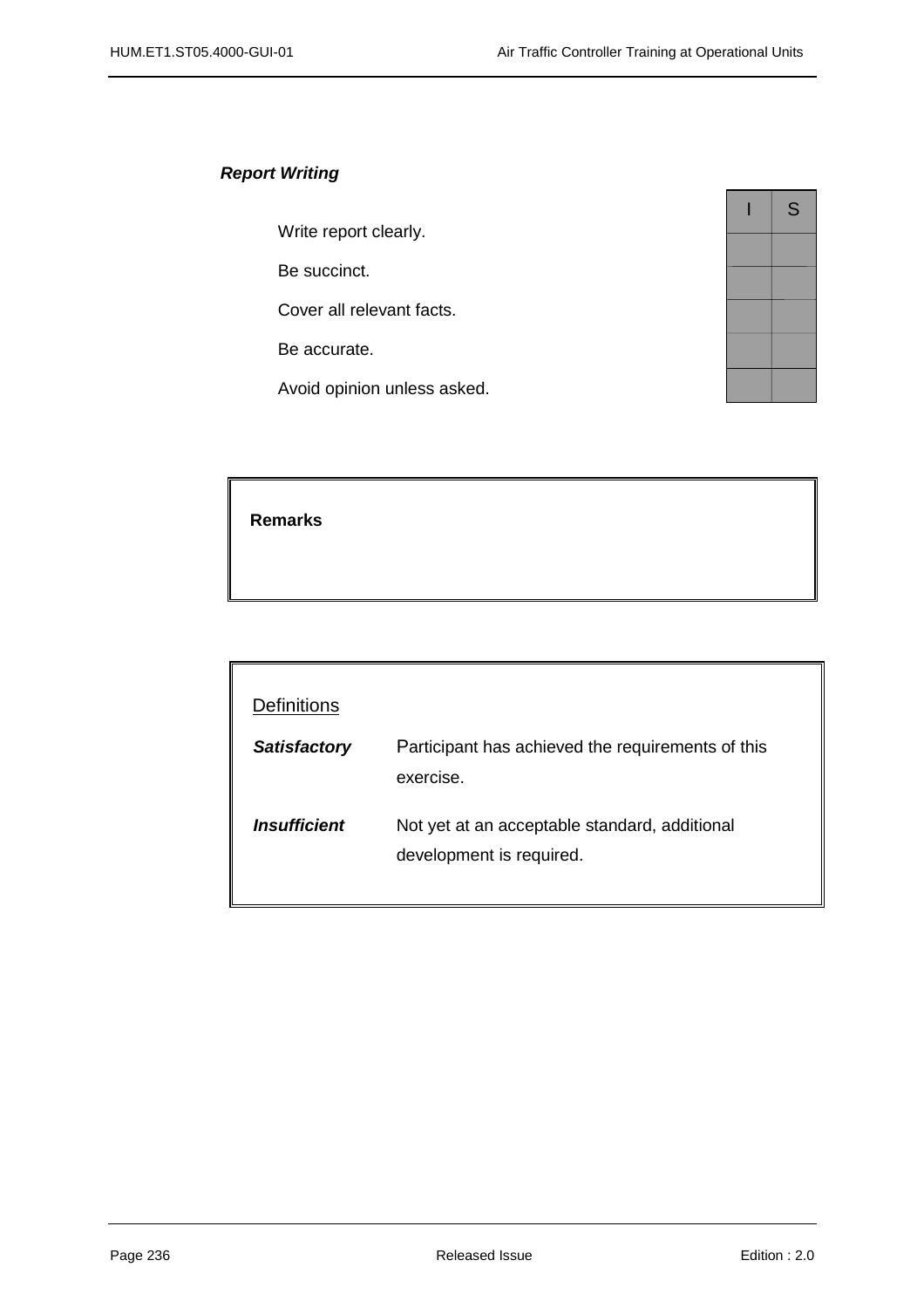### **TRAINING PROGRAMME FOR THE OJTI - (Exercises 13, 14 and 15)**

### **Objectives for the Role Playing OJTI**

The course participant will be able to:

- *summarise the debriefing in writing* and in doing so, apply the techniques outlined in the section 'Summative Assessment and Writing the Report';
- *give a formative verbal debriefing* applying the principles described in the section 'Giving Feedback and Student Debriefing Techniques';
- *monitor the student's working methods and apply*, if considered necessary, *appropriate and timely intervention techniques* as explained in the section entitled 'Monitoring the Student's Thought Processes and Working Methods and Practices';
- similarly apply the techniques prescribed in the section '*Preparation and Briefing Techniques*'*.*

### **Note: The role playing OJTI will** *not* **be asked to carry out a demonstration or talk through during this exercise.**

### **Objectives for the Role Playing Student**

Under medium to high traffic conditions the student will be able to provide an area radar service and in so doing shall:

- correctly identify aircraft using an appropriate radar identification method;
- issue accurate and appropriate vectoring instructions to aircraft under his control and, using the correct phraseology, inform aircraft when radar vectoring has been terminated;
- recognise promptly when two or more flights are in potential conflict and apply standard radar or vertical separation in order to prevent potential conflictions;
- give appropriate climb or descent clearance as expeditiously as possible.

The student will also use standard RTF phraseology as applied to Area Radar Control in a clear and unambiguous manner. In this context he must demonstrate the ability to:

• formulate and issue clear instructions as necessary;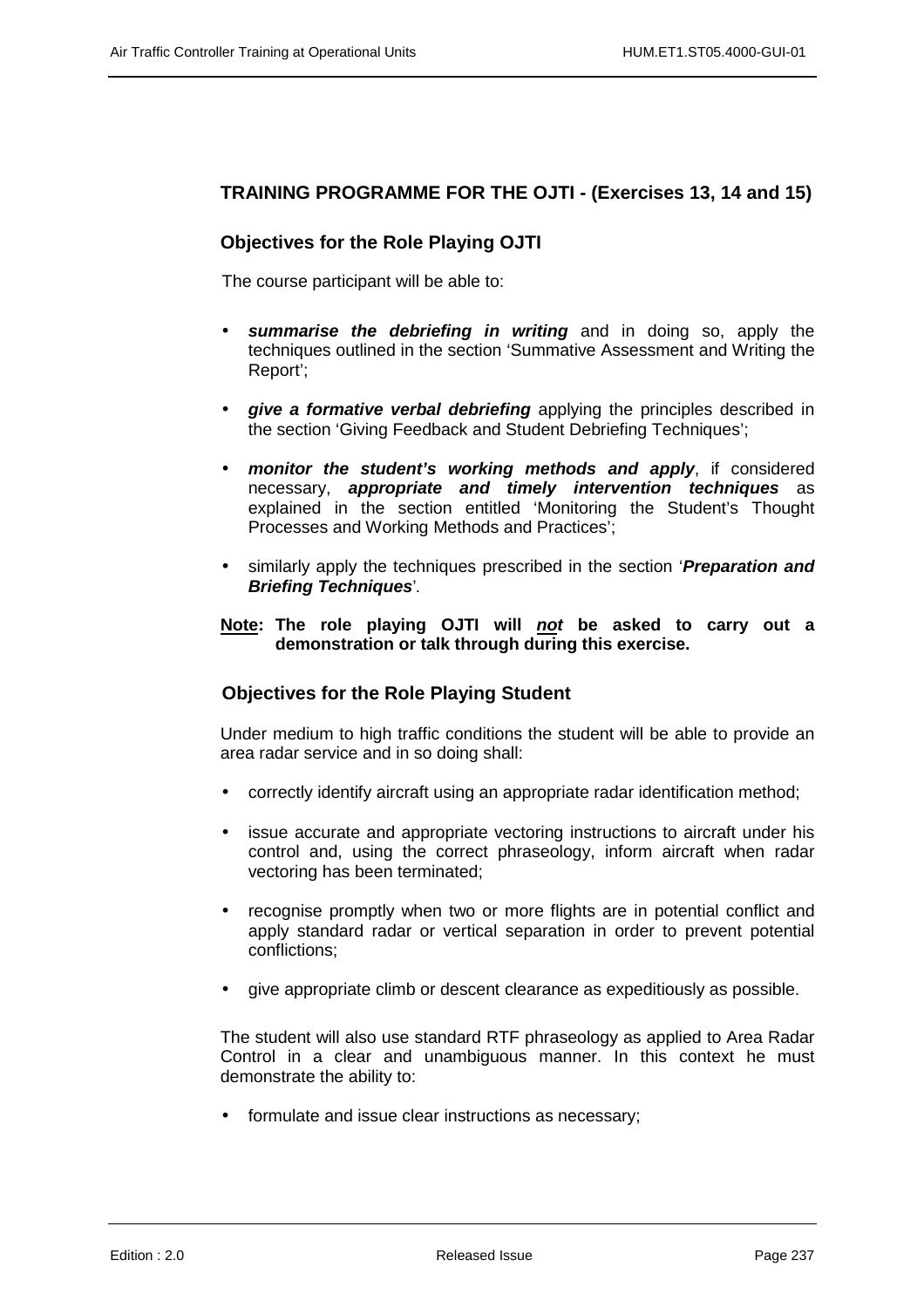- obtain and verify acknowledgements when required;
- transfer the aircraft to the adjacent sector in accordance with agreed procedures.

Additionally, the student will be able to maintain and update flight data information in accordance with agreed procedures so that the flight progress strips reflect the actual situation correctly and at all times. The student should therefore demonstrate the ability to:

- ensure that heading and flight level data is correctly amended as soon as possible;
- use pilot's reports and radar data to update the flight progress strips;
- use standard symbols and update the strip in a neat and legible manner.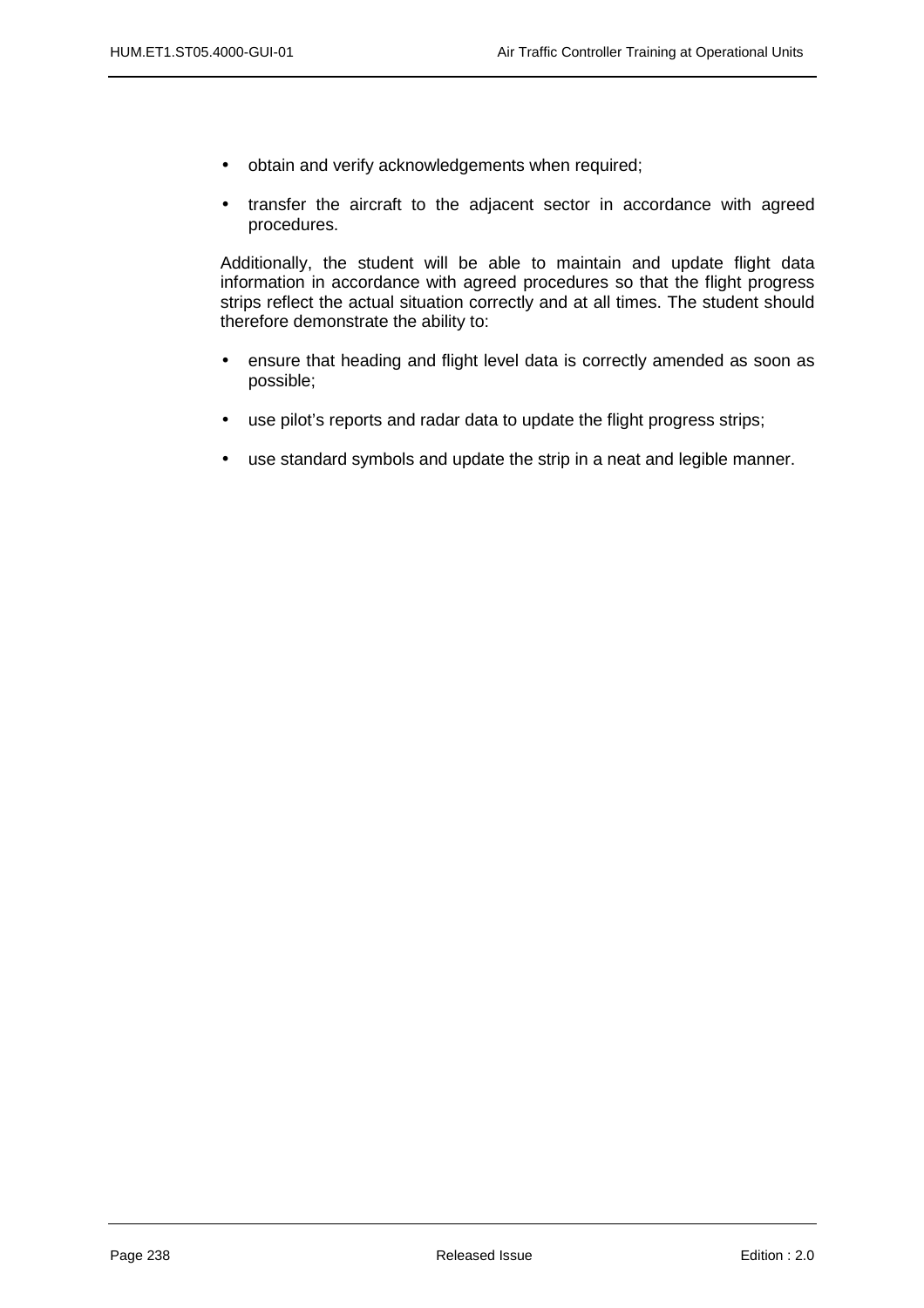### **TRAINING PROGRAMME FOR THE OJTI - PRACTICAL COACHING EXERCISE ASSESSMENT**

Name: …………… Instructor: ……………… Exercise: ………... Date:……...…..

### **Overall assessment**

### *Preparation*

Establish contact and exchange names.

Establish student's background and previous experience.

Ascertain current level of ability.

Determine previous training difficulties.

| <b>Remarks</b> |  |
|----------------|--|

 $I \mid S$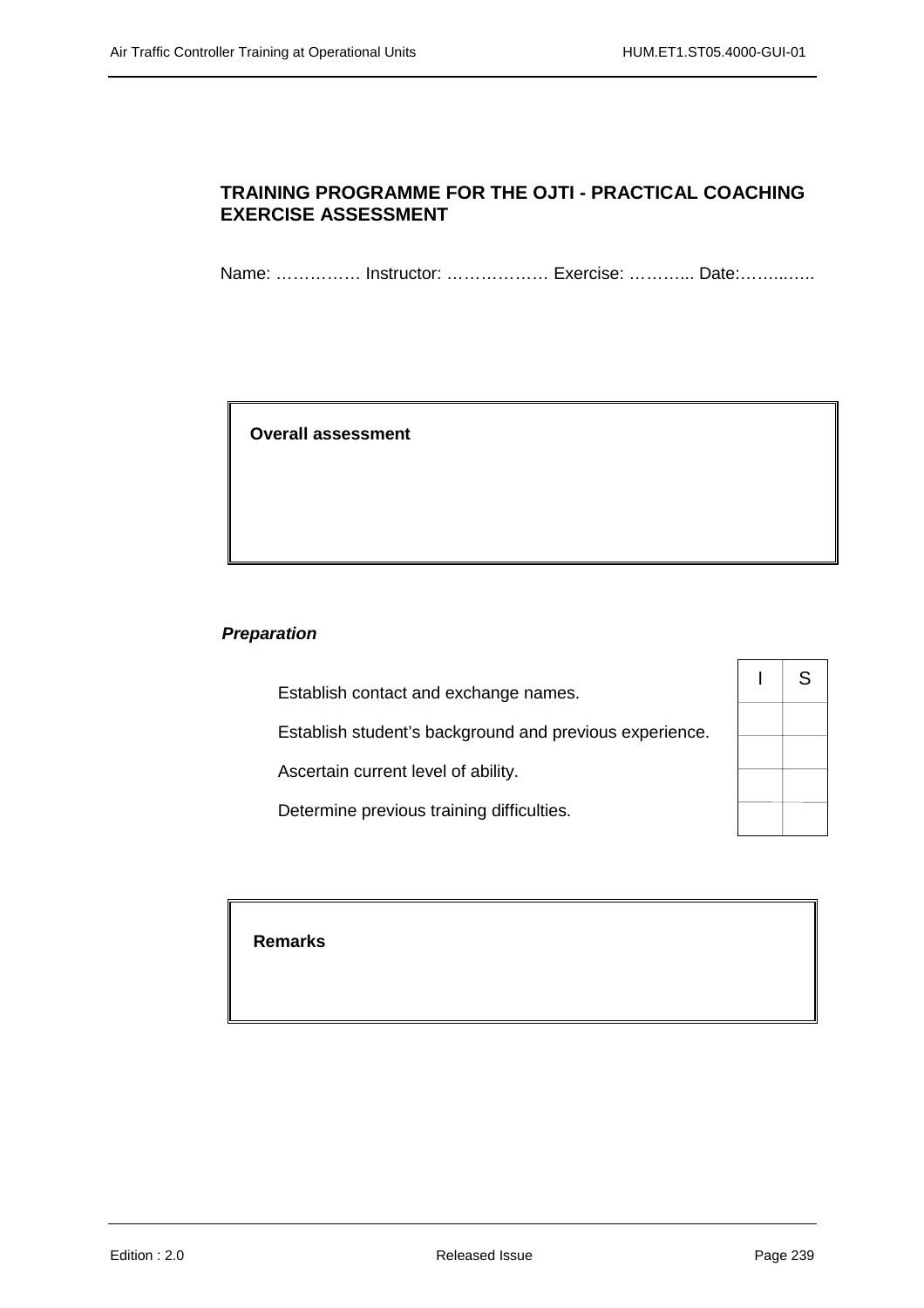### *Briefing*

Put the student at ease. Establish main training session aim(s). State standards of performance expected. Explain working conditions. Detail operating procedures. Outline and discuss previous weaknesses. Invite student to ask questions.

| S |
|---|
|   |
|   |
|   |
|   |
|   |
|   |
|   |

### **Remarks**

### *Demonstration*

Give clear explanations.

Demonstrate clearly and thoroughly.

Make student feel involved in demonstration.

| S |
|---|
|   |
|   |
|   |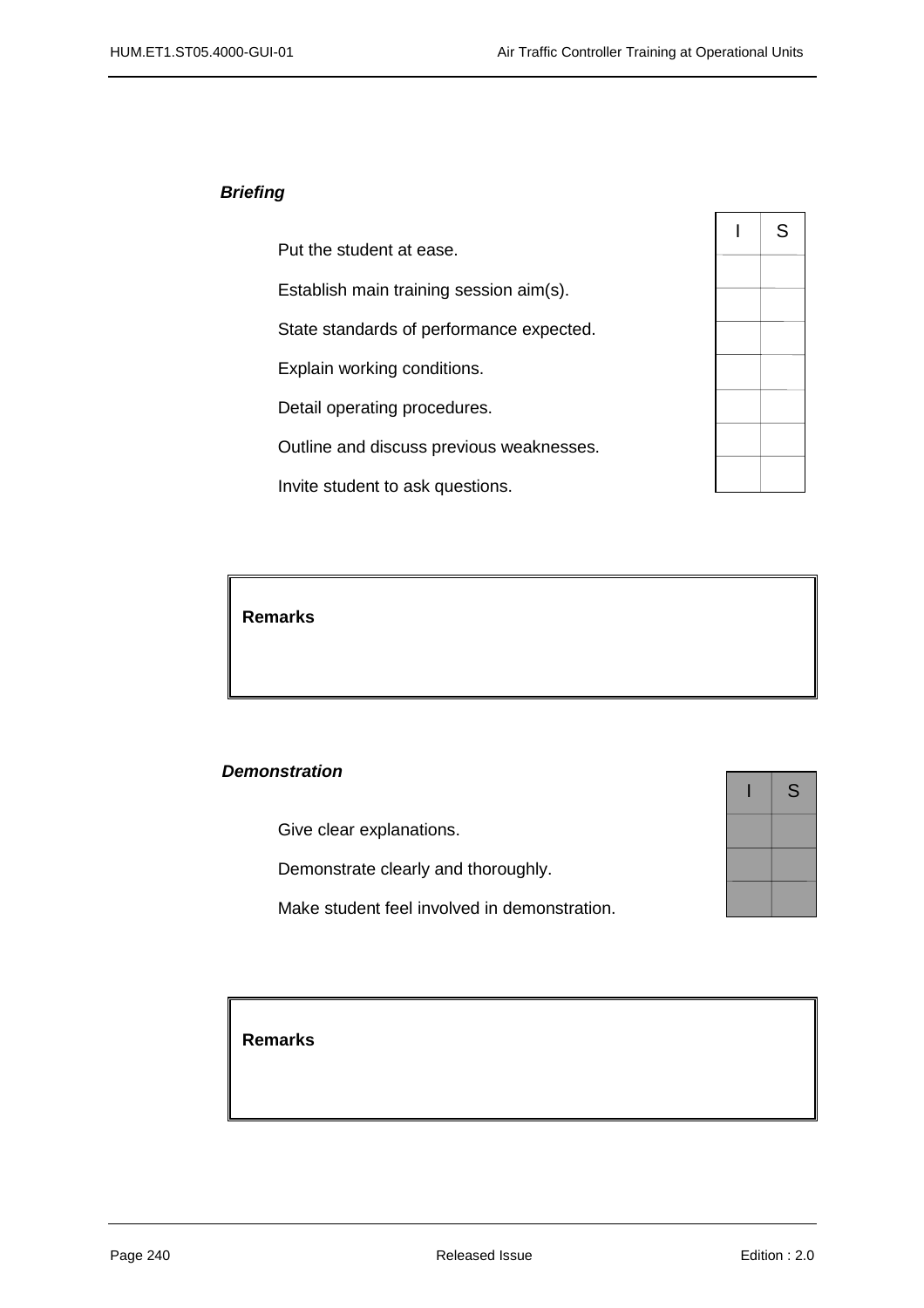### *Talk Through*

Retain control at all times.

Encourage student to discuss important points.

Identify failure in understanding.

Give extra guidance when needed.



### **Remarks**

### *Monitoring*

Provide support when needed. Continuously monitor the student's performance.

Avoid overloading the student.

Correctly retake control when necessary.

Ensure that the student learned from these situations.

Listen and then react.

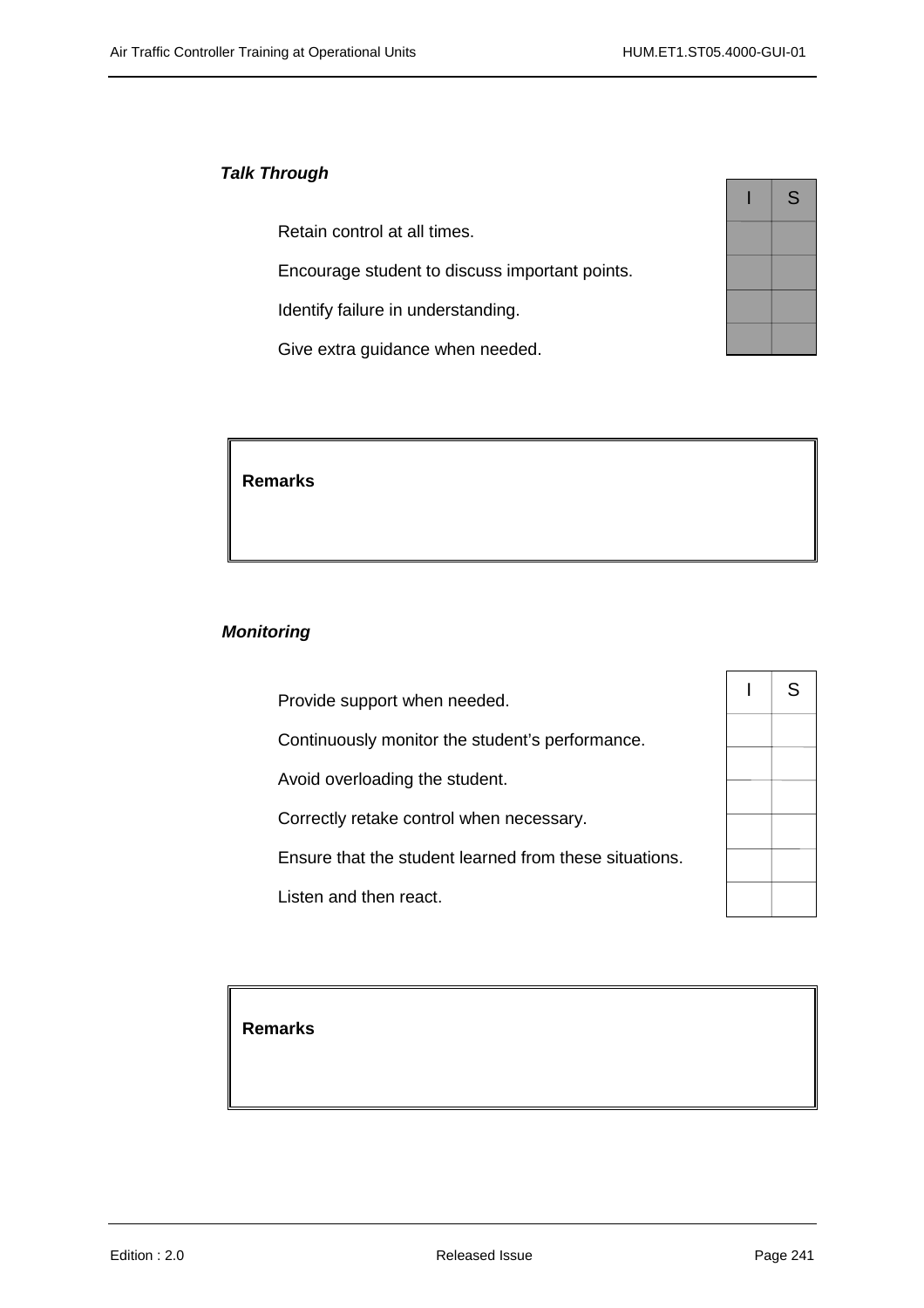### *Questioning Techniques*

Phrase probing questions correctly.

Apply good questioning technique.

Ask questions in time.

| S |
|---|
|   |
|   |
|   |

### **Remarks**

# *Correcting Mistakes (Intervention)*

| Prevent dangerous errors.                                   |  |
|-------------------------------------------------------------|--|
| Correct bad habits.                                         |  |
| Allow the effect of certain errors to emerge.               |  |
| Place less emphasis on errors due to lack<br>of experience. |  |
| When correcting errors be positive and constructive.        |  |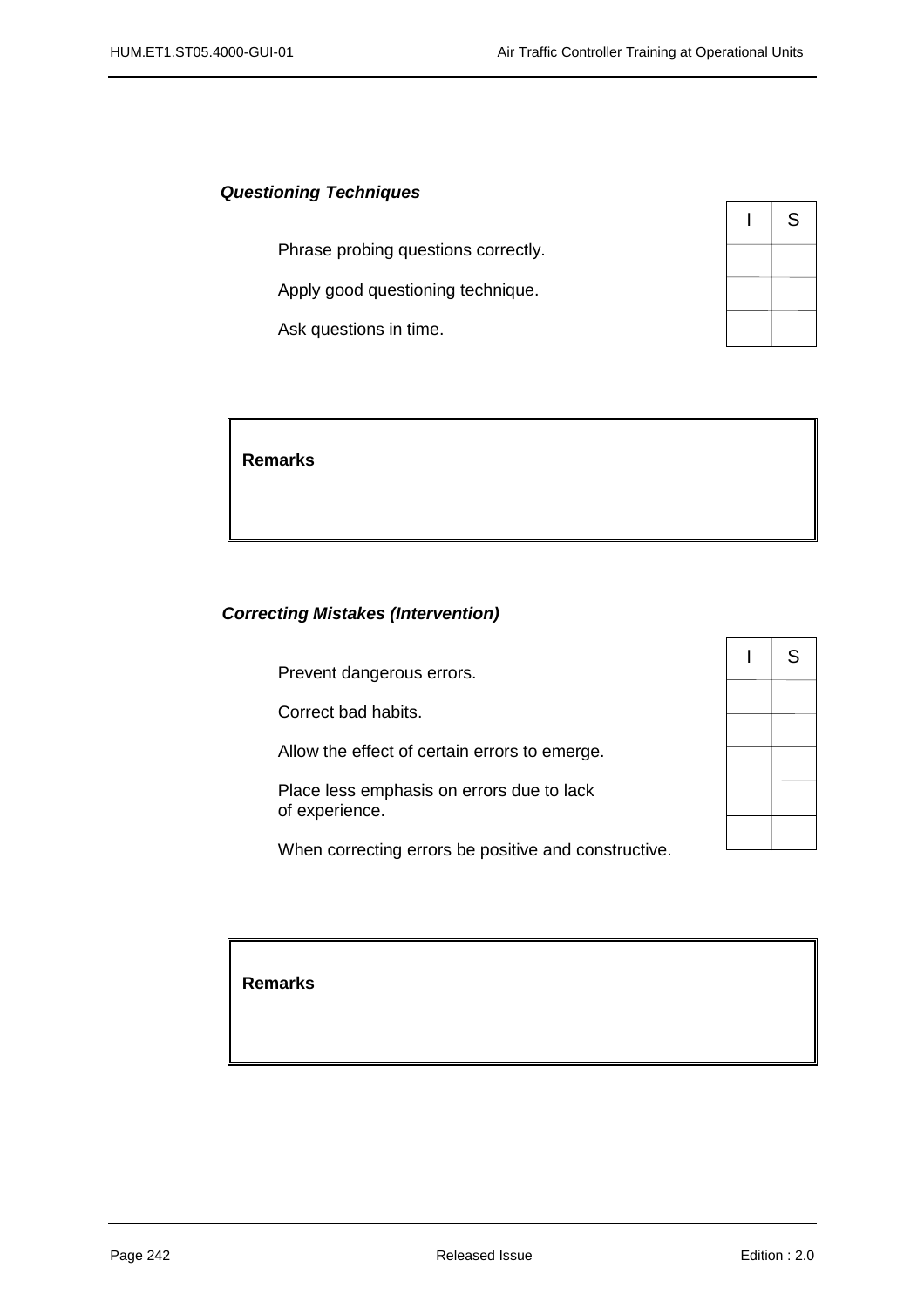### *Debriefing*

Allow student to recover. Ask student his opinion of the training session. Identify the student's strengths. Identify and deal with student's weaknesses. Listen before giving criticism.

| I | S |
|---|---|
|   |   |
|   |   |
|   |   |
|   |   |
|   |   |
|   |   |

**Remarks**

Summarise.

### *Attitude*

Establish rapport with the student. Be calm, friendly and professional. Give adequate recognition.

| S |
|---|
|   |
|   |
|   |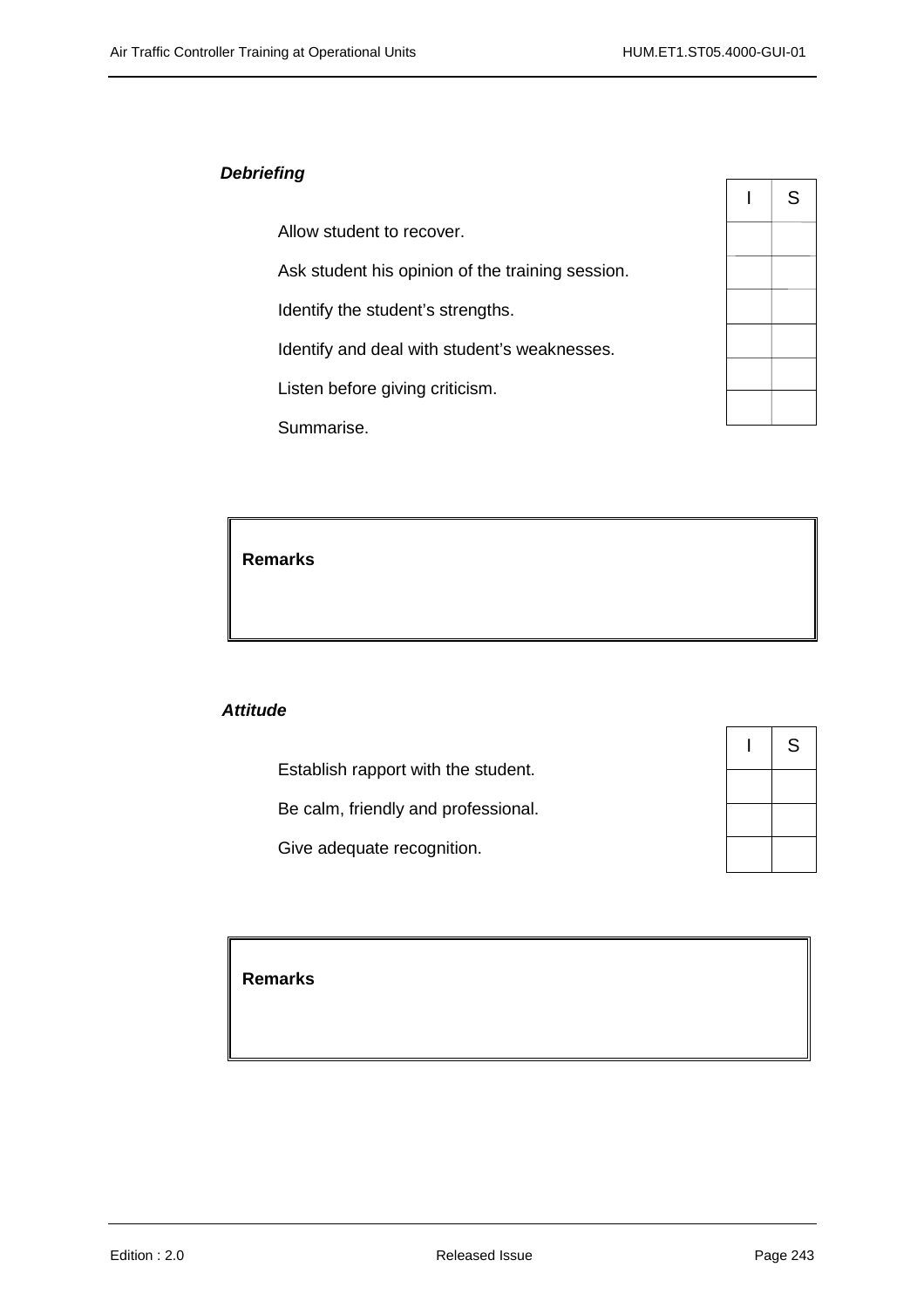# *Report Writing*

Write report clearly.

Be succinct.

Cover all relevant facts.

Be accurate.

Avoid opinion unless asked.

| S |
|---|
|   |
|   |
|   |
|   |
|   |

| <b>Definitions</b>      |                                                                           |
|-------------------------|---------------------------------------------------------------------------|
| S-Satisfactory          | Participant has achieved the requirements of this<br>exercise.            |
| <i>I – Insufficient</i> | Not yet at an acceptable standard, additional<br>development is required. |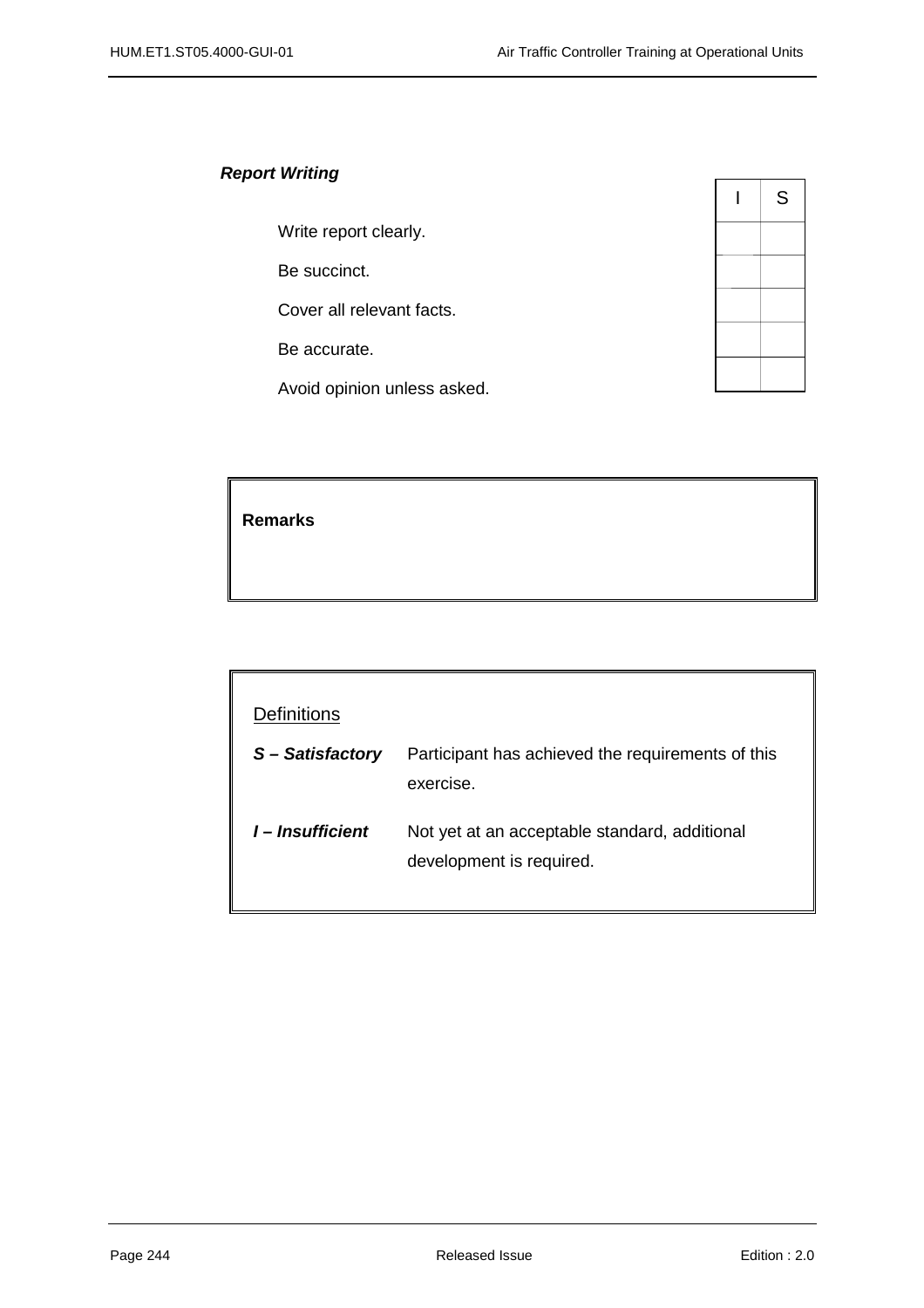### **TRAINING PROGRAMME FOR THE OJTI - (Exercises 16, 17 and 18) Consolidation Exercises**

### **Objectives for the Role Playing OJTI**

The course participant will be able to:

- apply the techniques prescribed in the section *'Preparation and Briefing Techniques';*
- show the **demonstration and talk through** techniques as explained in the section so entitled;
- **monitor the student's working methods and apply**, if considered necessary, **appropriate and timely intervention techniques** as explained in the section entitled 'Monitoring the Student's Thought Processes and Working Methods and Practices';
- *give a formative verbal debriefing* applying the principles described in the section 'Giving Feedback and Student Debriefing Techniques';
- *summarise the debriefing in writing* and in doing so, apply the techniques outlined in the section 'Summative Assessment and Writing the Report'.

### **Objectives for the Role Playing Student**

Under low to medium traffic conditions the student will be able to provide an area radar service and in so doing shall:

- correctly identify aircraft using an appropriate radar identification method;
- issue accurate and appropriate vectoring instructions to aircraft under his control and, using the correct phraseology, inform aircraft when radar vectoring has been terminated;
- radar or vertical separation in order to prevent potential conflictions;
- give appropriate climb or descent clearance as expeditiously as possible.

The student will also use standard RTF phraseology as applied to Area Radar Control in a clear and unambiguous manner. In this context he must demonstrate the ability to:

- formulate and issue clear instructions as necessary;
- obtain and verify acknowledgements when required;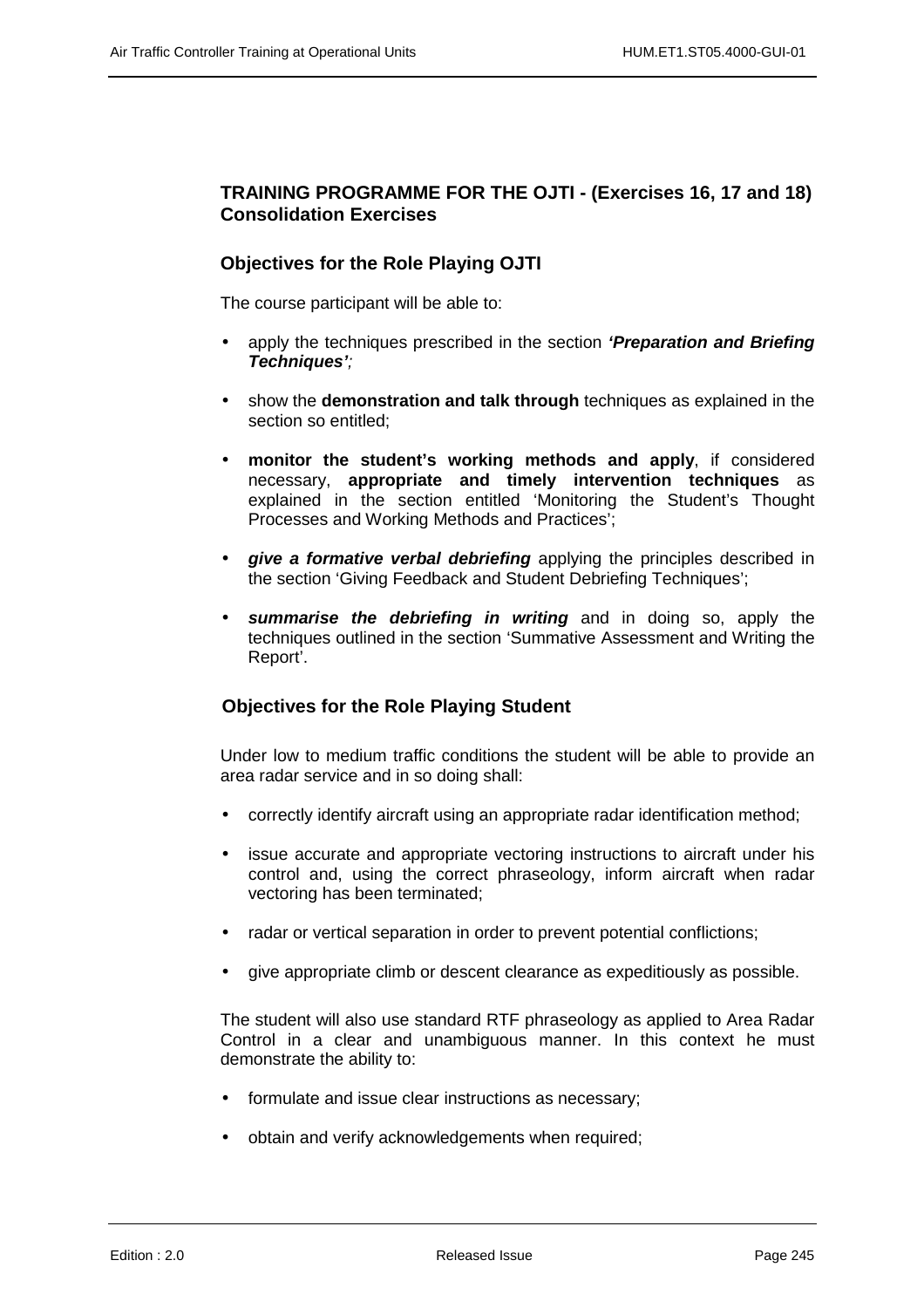• transfer the aircraft to the adjacent sector in accordance with agreed procedures.

Additionally, the student will be able to maintain and update flight data information in accordance with agreed procedures so that the flight progress strips reflect the actual situation correctly and at all times. The student should therefore demonstrate the ability to:

- ensure that heading and flight level data is correctly amended as soon as possible;
- use pilot's reports and radar data to update the flight progress strips;
- use standard symbols and update the strip in a neat and legible manner.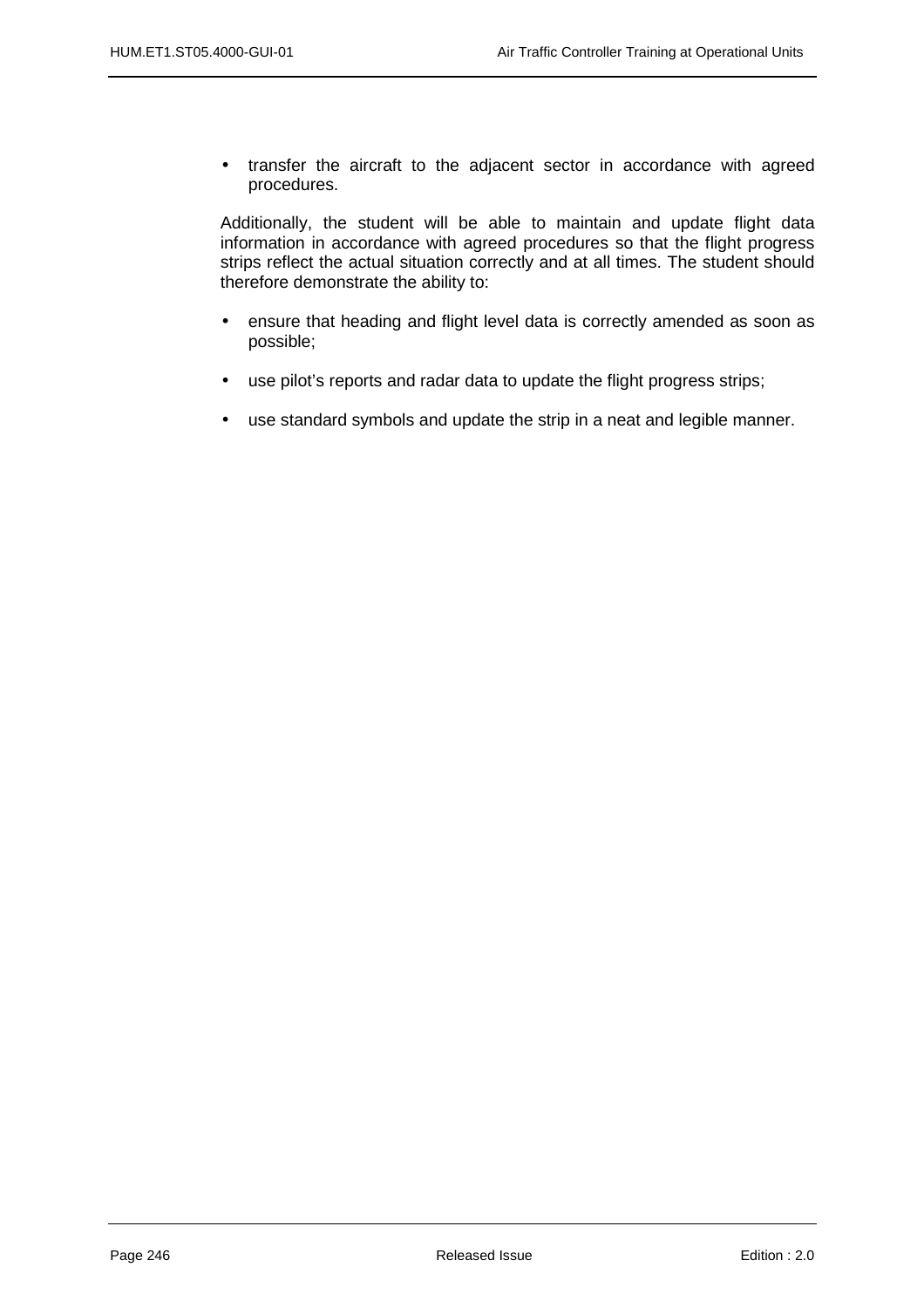## **TRAINING PROGRAMME FOR THE OJTI - PRACTICAL COACHING EXERCISE ASSESSMENT**

Name: …………… Instructor: ……………… Exercise: ………... Date:……...…..

**Overall assessment**

#### *Preparation*

Establish contact and exchange names.

Establish student's background and previous experience.

Ascertain current level of ability.

Determine previous training difficulties.

# **Remarks**

 $I \mid S$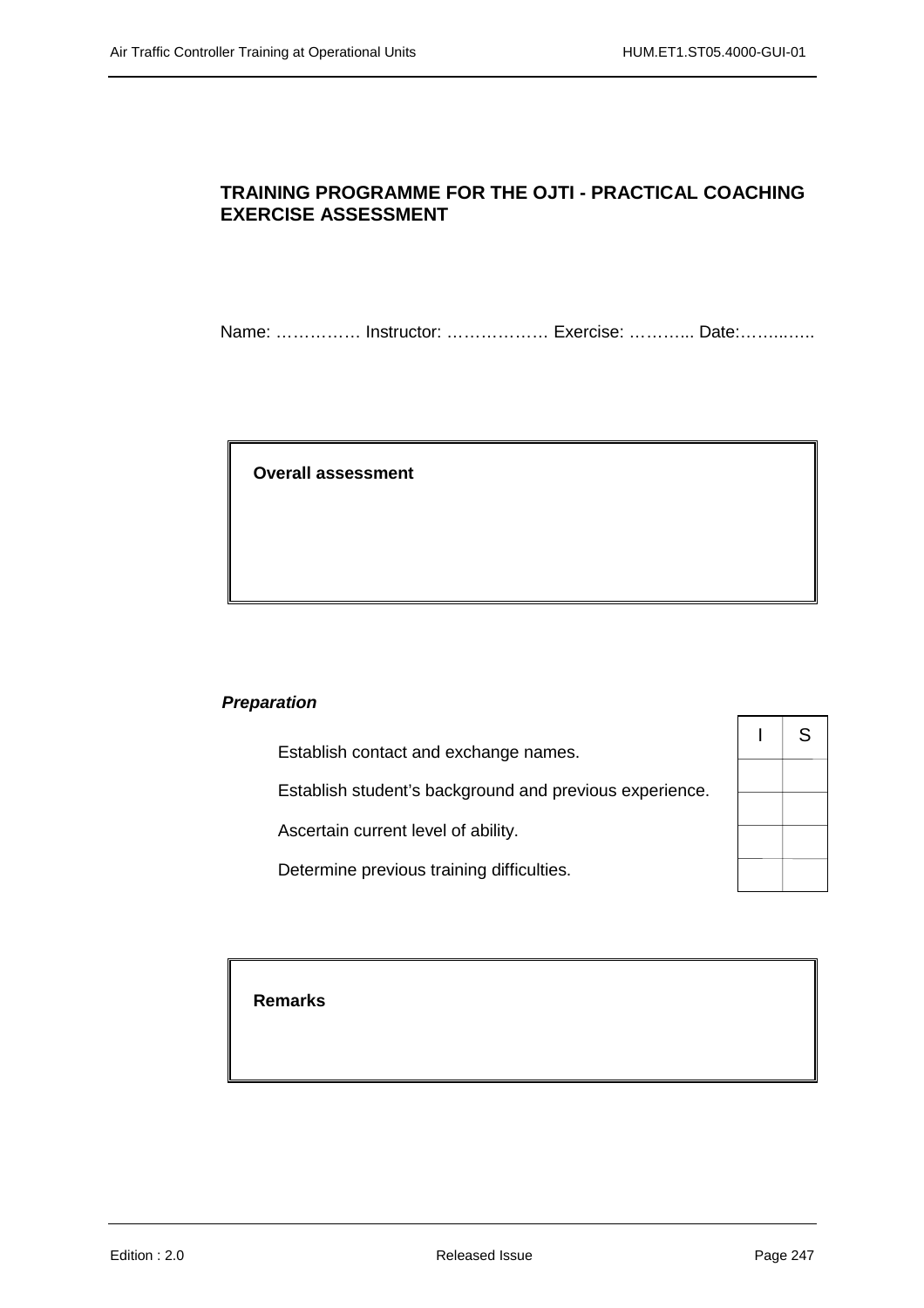#### *Briefing*

Put the student at ease. Establish main training session aim(s). State standards of performance expected. Explain working conditions. Detail operating procedures. Outline and discuss previous weaknesses. Invite student to ask questions.

| I | S |
|---|---|
|   |   |
|   |   |
|   |   |
|   |   |
|   |   |
|   |   |
|   |   |

## **Remarks**

#### *Demonstration*

| Give clear explanations. |  |
|--------------------------|--|
|                          |  |

Demonstrate clearly and thoroughly.

Make student feel involved in demonstration.

| S |
|---|
|   |
|   |
|   |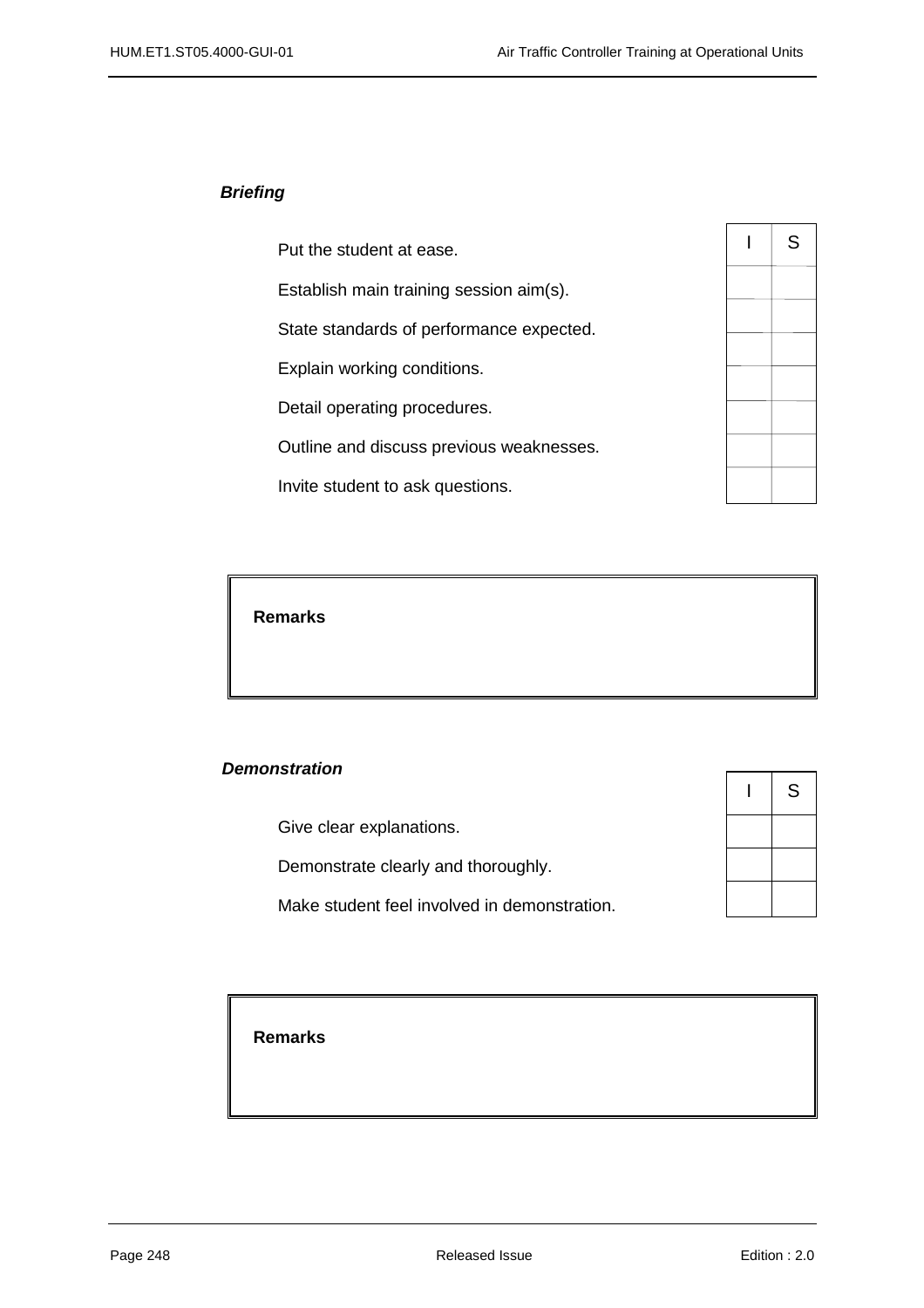### *Talk Through*

Retain control at all times.

Encourage student to discuss important points.

Identify failure in understanding.

Give extra guidance when needed.

| S |
|---|
|   |
|   |
|   |
|   |

 $|$   $|$  S

#### **Remarks**

#### *Monitoring*

Provide support when needed.

Continuously monitor the student's performance.

Avoid overloading the student.

Correctly retake control when necessary.

Ensure that the student learned from these situations.

Listen and then react.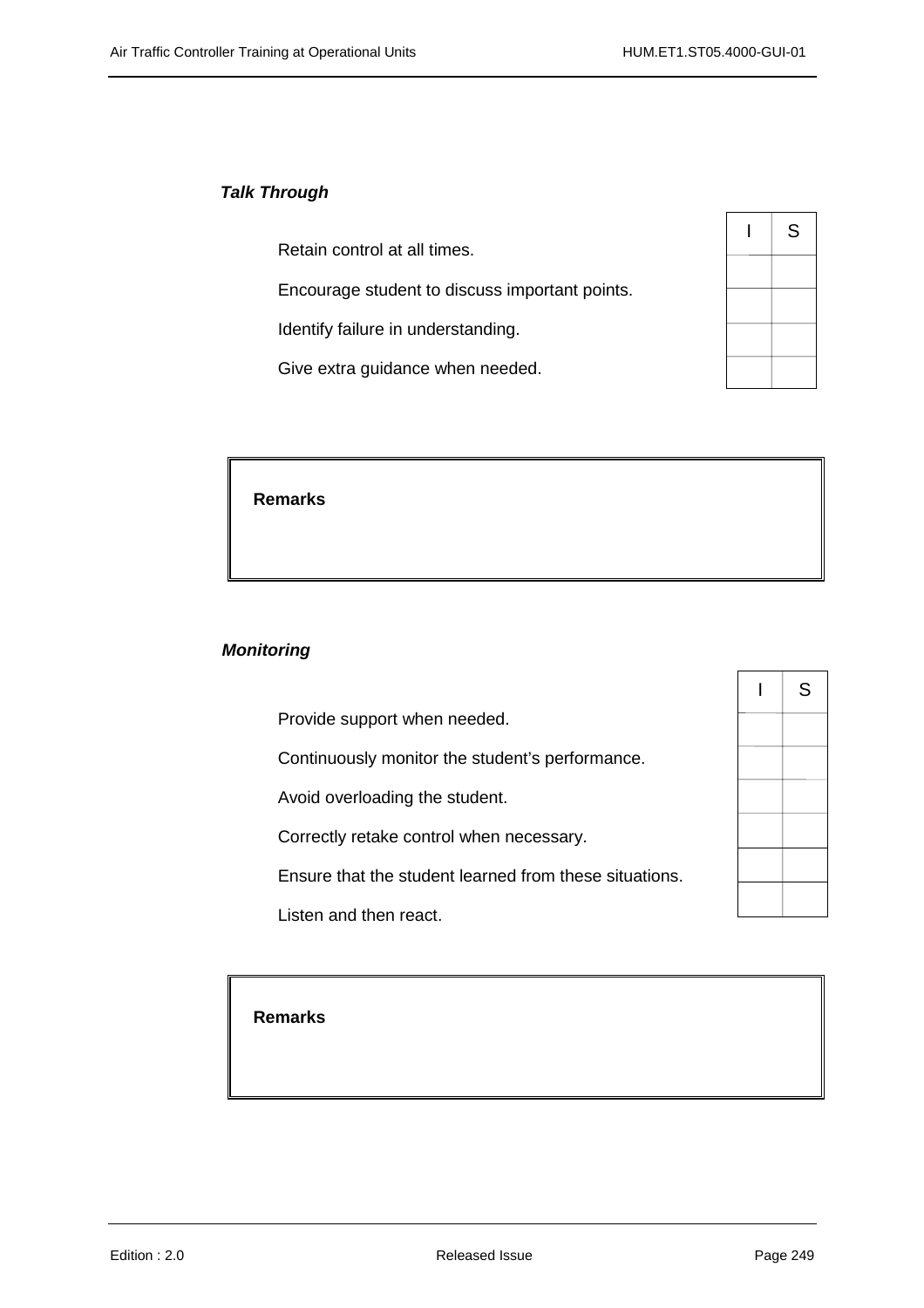#### *Questioning Techniques*

Phrase probing questions correctly.

Apply good questioning technique.

Ask questions in time.

| S |
|---|
|   |
|   |
|   |

#### **Remarks**

#### *Correcting Mistakes (Intervention)*

Prevent dangerous errors.

Correct bad habits.

Allow the effect of certain errors to emerge.

Place less emphasis on errors due to lack of experience.

When correcting errors be positive and constructive.

| S |
|---|
|   |
|   |
|   |
|   |
|   |

Г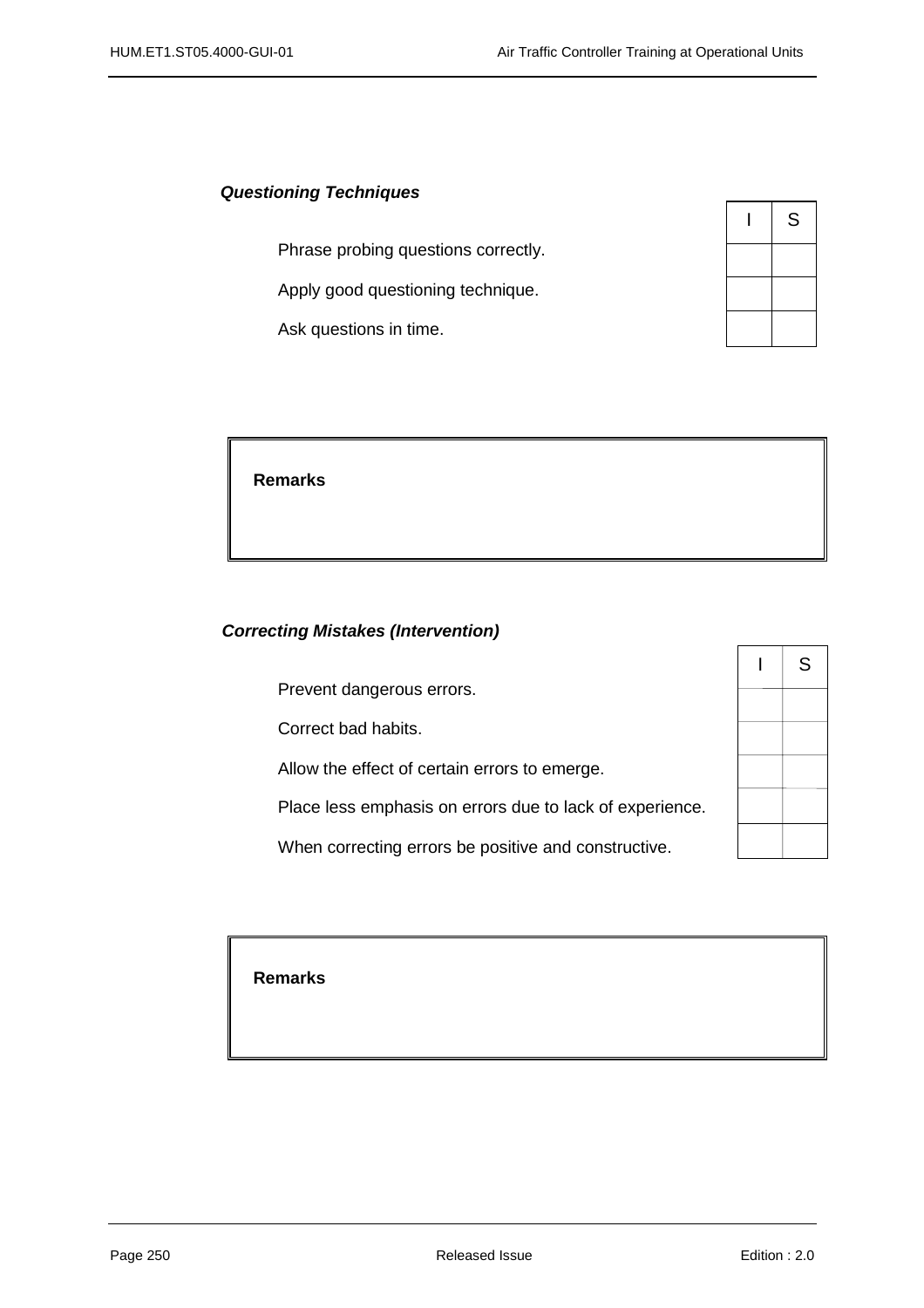### *Debriefing*

Allow student to recover. Ask student his opinion of the training session. Identify the student's strengths. Identify and deal with student's weaknesses. Listen before giving criticism. Summarise.

| ı | S |
|---|---|
|   |   |
|   |   |
|   |   |
|   |   |
|   |   |
|   |   |

**Remarks**

# *Attitude*

Establish rapport with the student.

Be calm, friendly and professional.

Give adequate recognition.

| S |
|---|
|   |
|   |
|   |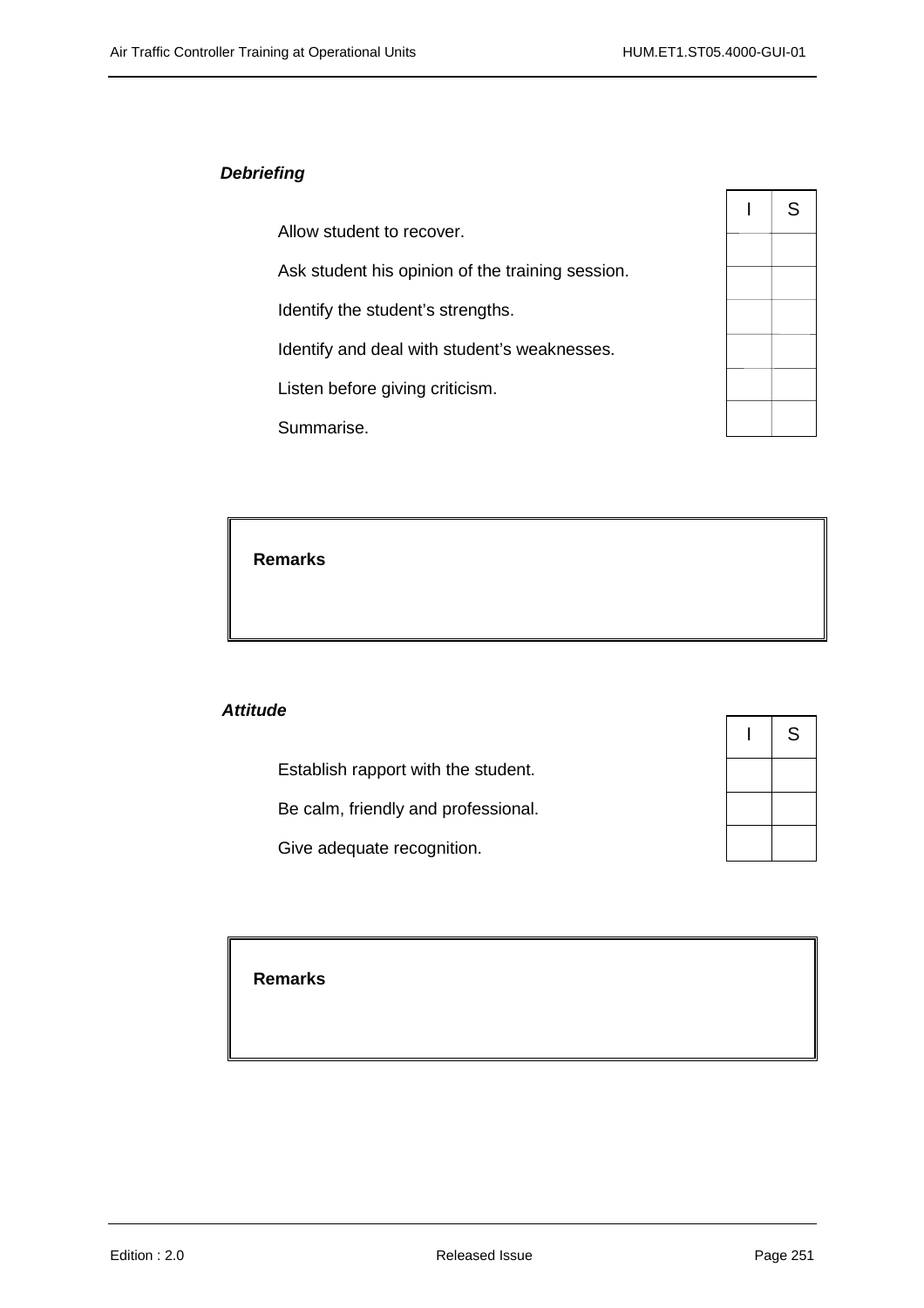# *Report Writing*

Write report clearly.

Be succinct.

Cover all relevant facts.

Be accurate.

Avoid opinion unless asked.

| S |
|---|
|   |
|   |
|   |
|   |
|   |

| Definitions      |                                                                           |
|------------------|---------------------------------------------------------------------------|
| S-Satisfactory   | Participant has achieved the requirements of this<br>exercise.            |
| I – Insufficient | Not yet at an acceptable standard, additional<br>development is required. |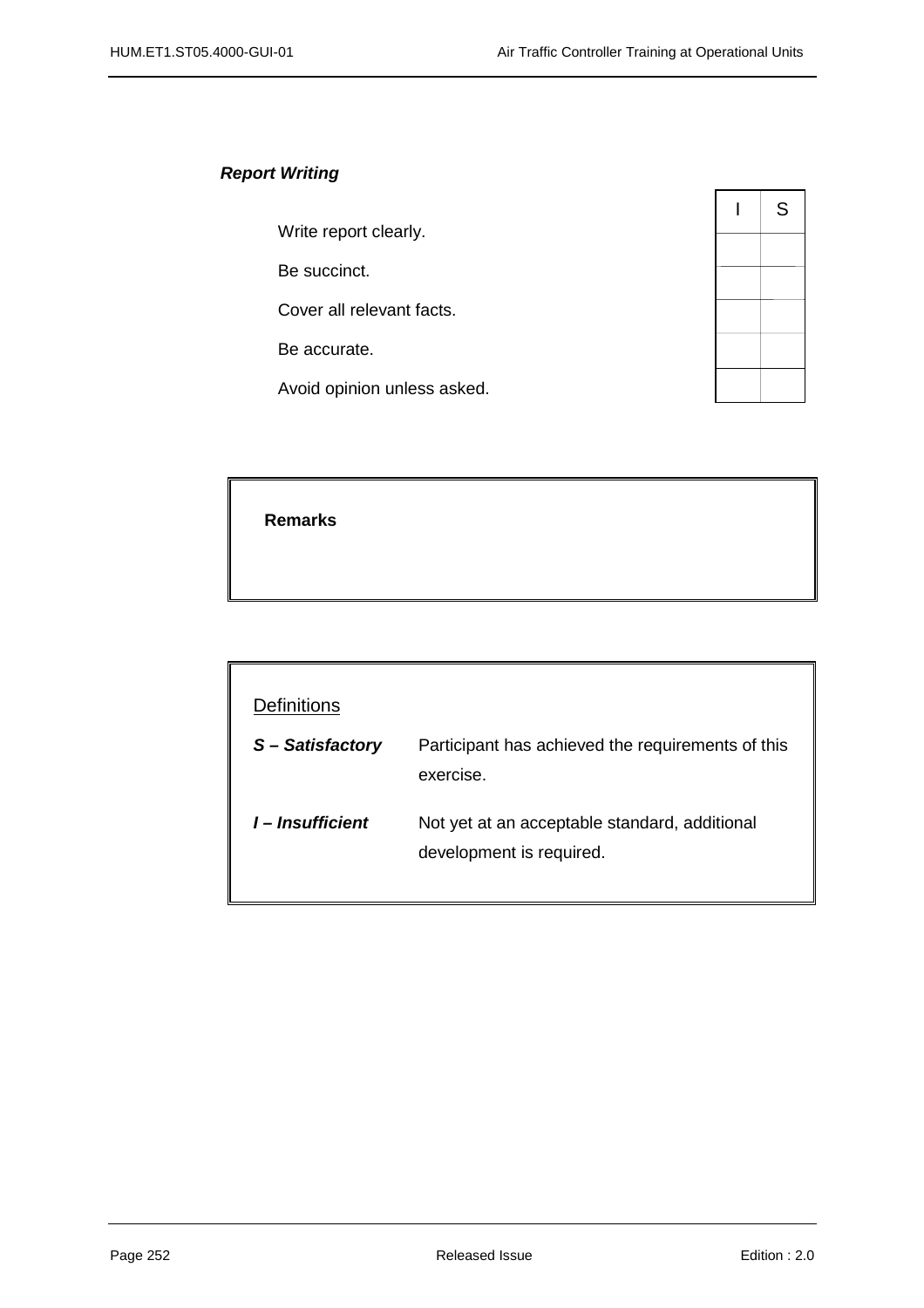| <b>FOCAL POINTS:</b> |                  |
|----------------------|------------------|
|                      |                  |
| What do I support    | What concerns me |
|                      |                  |
|                      |                  |
|                      |                  |
|                      |                  |
|                      |                  |
|                      |                  |
|                      |                  |
|                      |                  |
|                      |                  |
|                      |                  |
|                      |                  |
|                      |                  |
|                      |                  |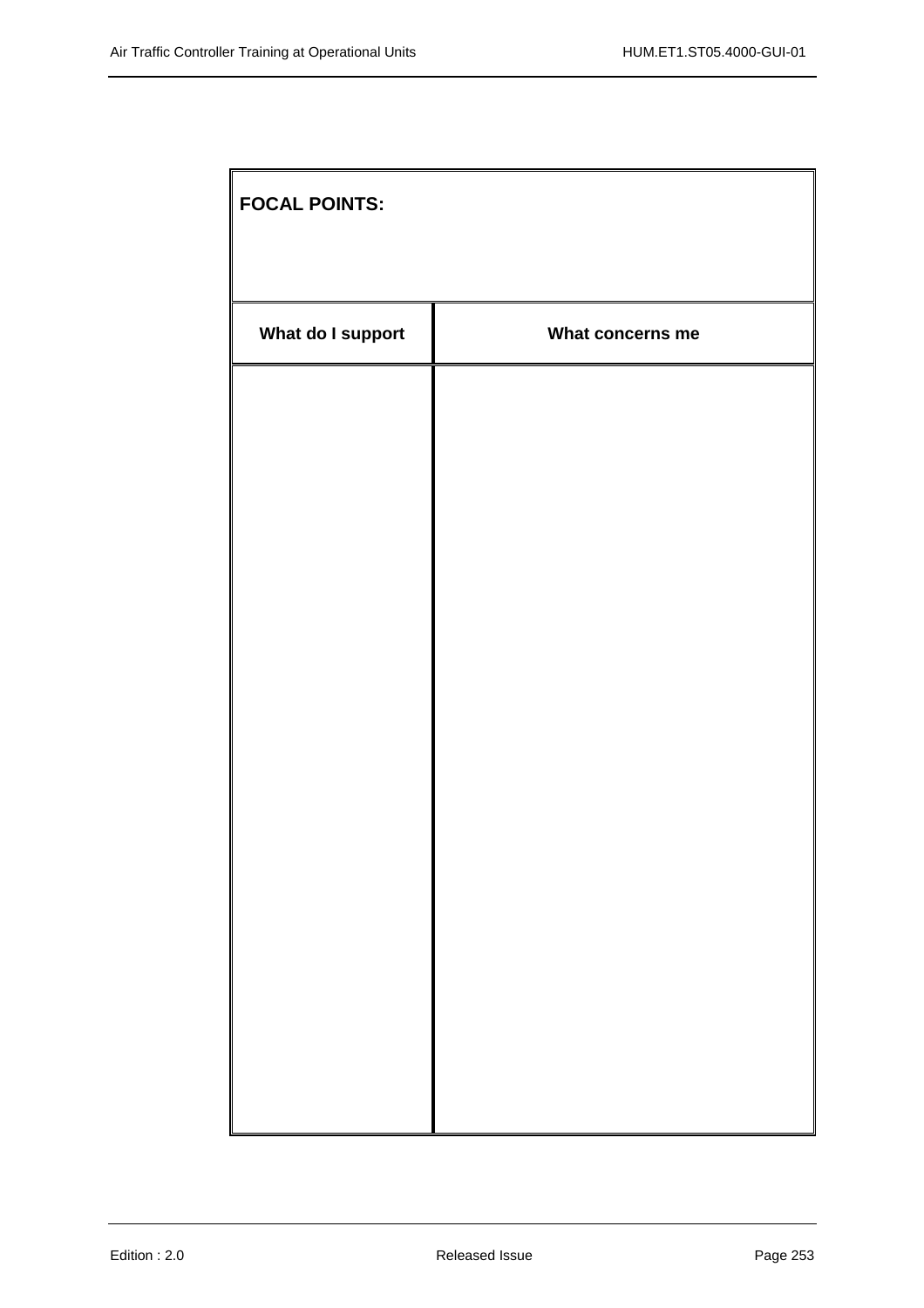| <b>FOCAL POINTS:</b> |                  |
|----------------------|------------------|
|                      |                  |
| What do I support    | What concerns me |
|                      |                  |
|                      |                  |
|                      |                  |
|                      |                  |
|                      |                  |
|                      |                  |
|                      |                  |
|                      |                  |
|                      |                  |
|                      |                  |
|                      |                  |
|                      |                  |
|                      |                  |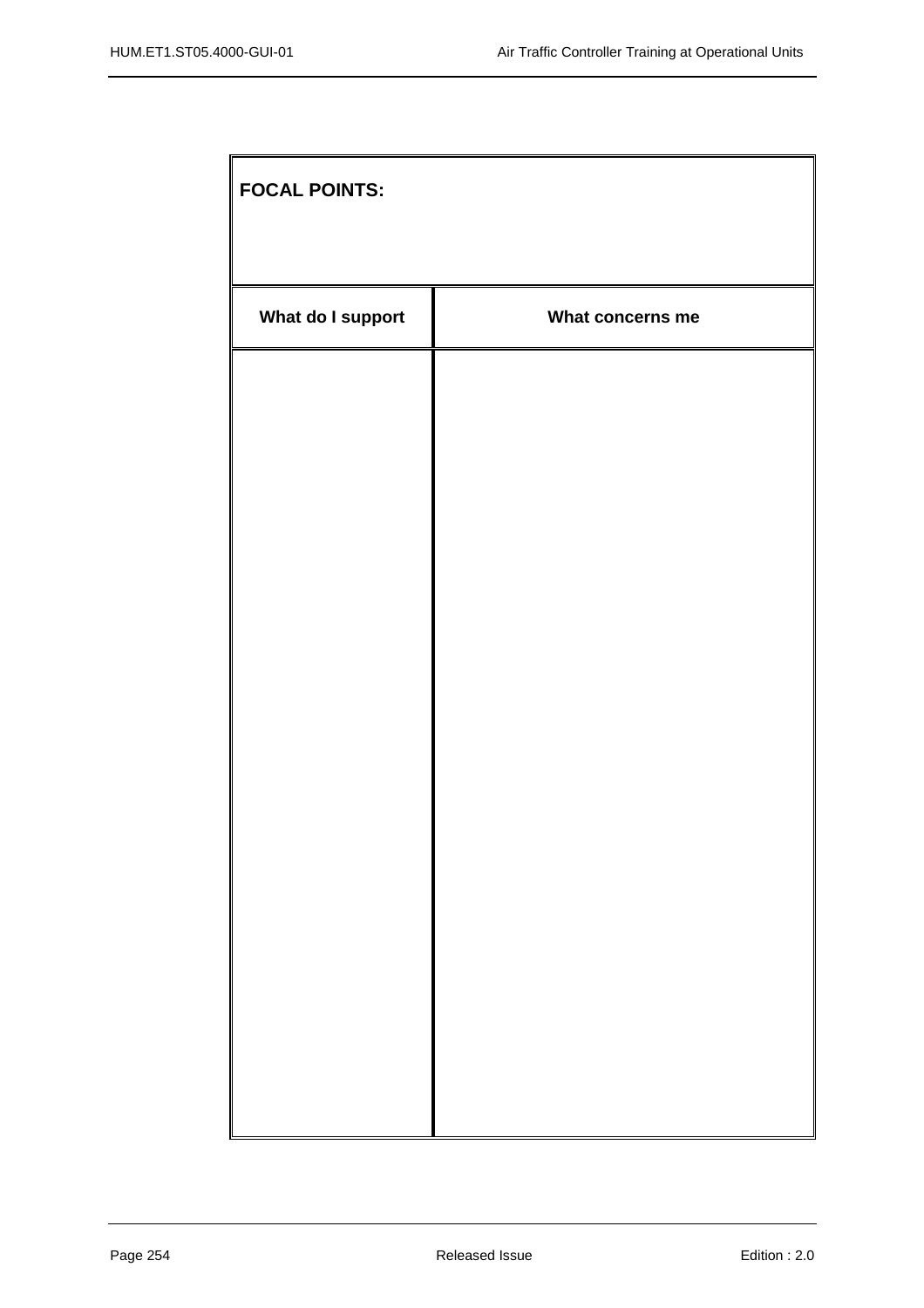| <b>FOCAL POINTS:</b> |                  |
|----------------------|------------------|
|                      |                  |
| What do I support    | What concerns me |
|                      |                  |
|                      |                  |
|                      |                  |
|                      |                  |
|                      |                  |
|                      |                  |
|                      |                  |
|                      |                  |
|                      |                  |
|                      |                  |
|                      |                  |
|                      |                  |
|                      |                  |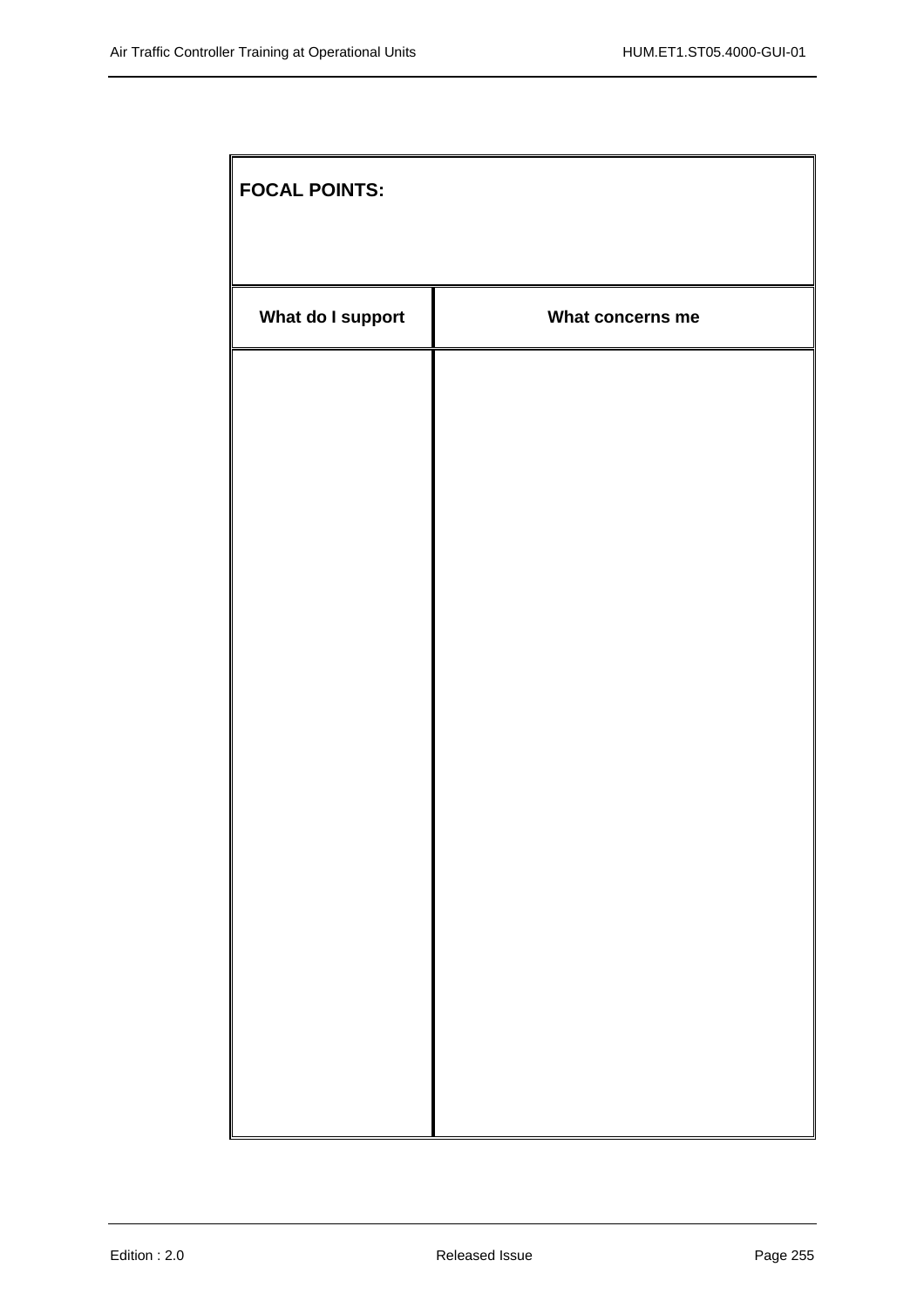| <b>FOCAL POINTS:</b> |                  |
|----------------------|------------------|
|                      |                  |
| What do I support    | What concerns me |
|                      |                  |
|                      |                  |
|                      |                  |
|                      |                  |
|                      |                  |
|                      |                  |
|                      |                  |
|                      |                  |
|                      |                  |
|                      |                  |
|                      |                  |
|                      |                  |
|                      |                  |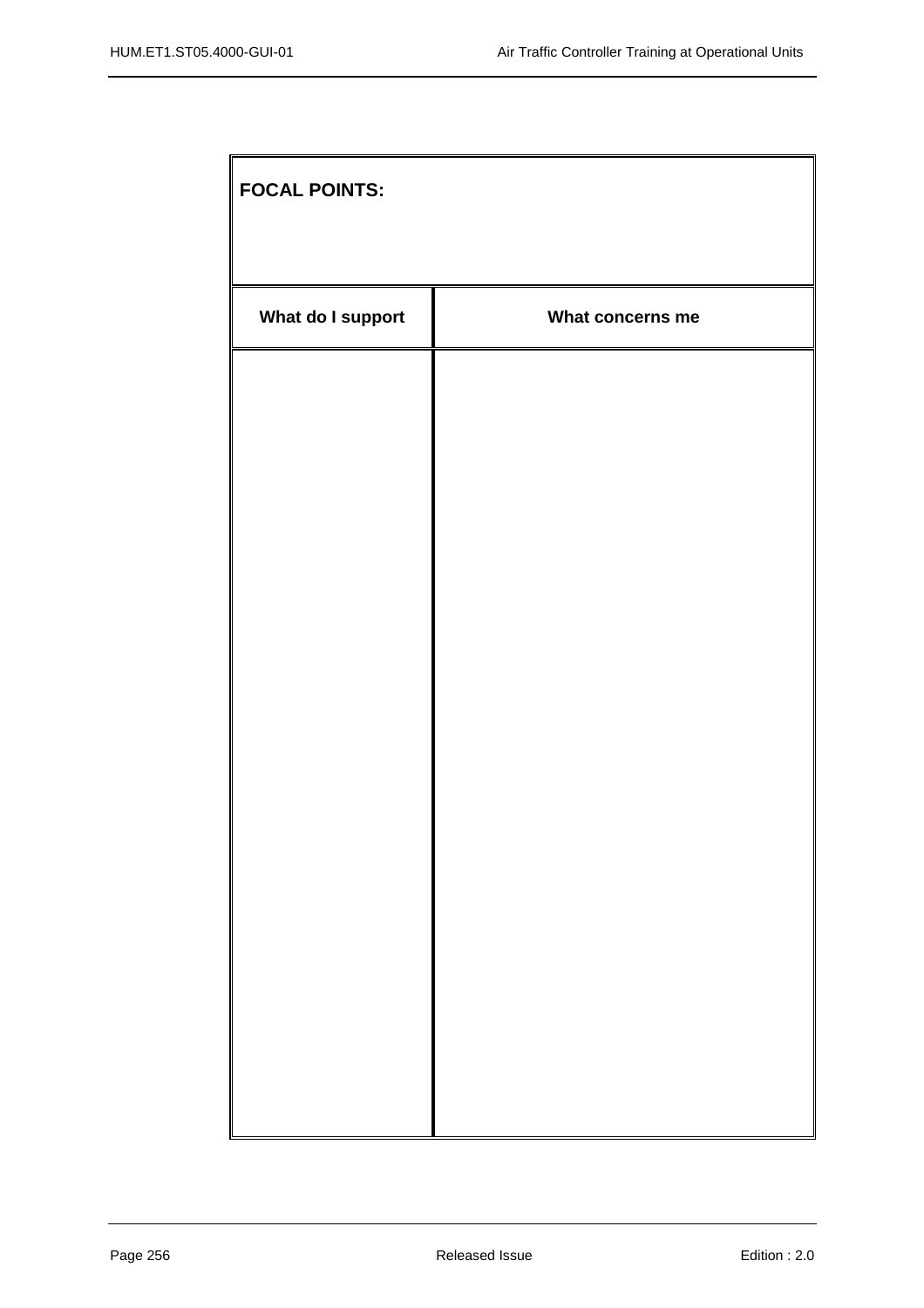| <b>FOCAL POINTS:</b> |                  |
|----------------------|------------------|
|                      |                  |
| What do I support    | What concerns me |
|                      |                  |
|                      |                  |
|                      |                  |
|                      |                  |
|                      |                  |
|                      |                  |
|                      |                  |
|                      |                  |
|                      |                  |
|                      |                  |
|                      |                  |
|                      |                  |
|                      |                  |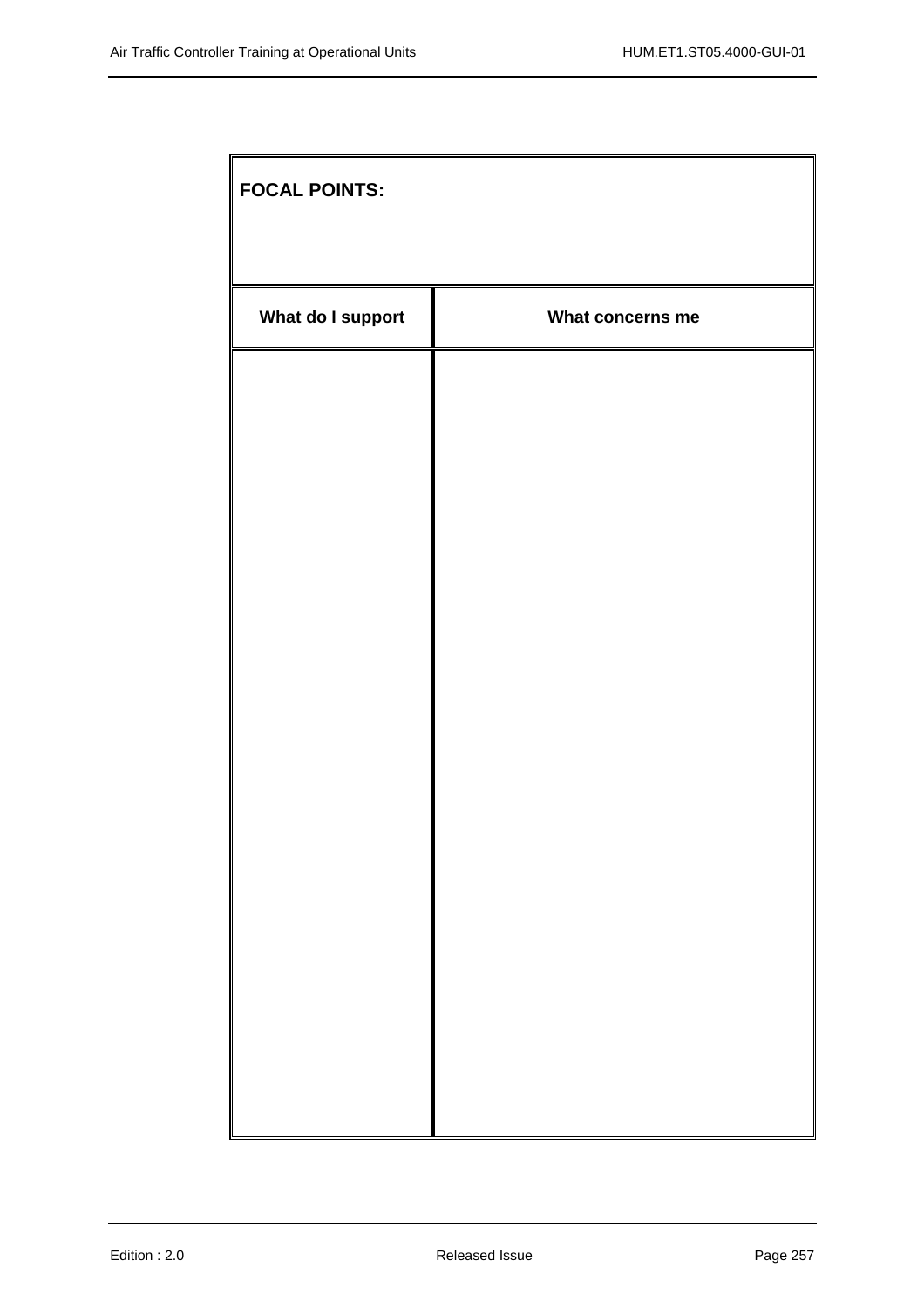| <b>FOCAL POINTS:</b> |                  |
|----------------------|------------------|
|                      |                  |
| What do I support    | What concerns me |
|                      |                  |
|                      |                  |
|                      |                  |
|                      |                  |
|                      |                  |
|                      |                  |
|                      |                  |
|                      |                  |
|                      |                  |
|                      |                  |
|                      |                  |
|                      |                  |
|                      |                  |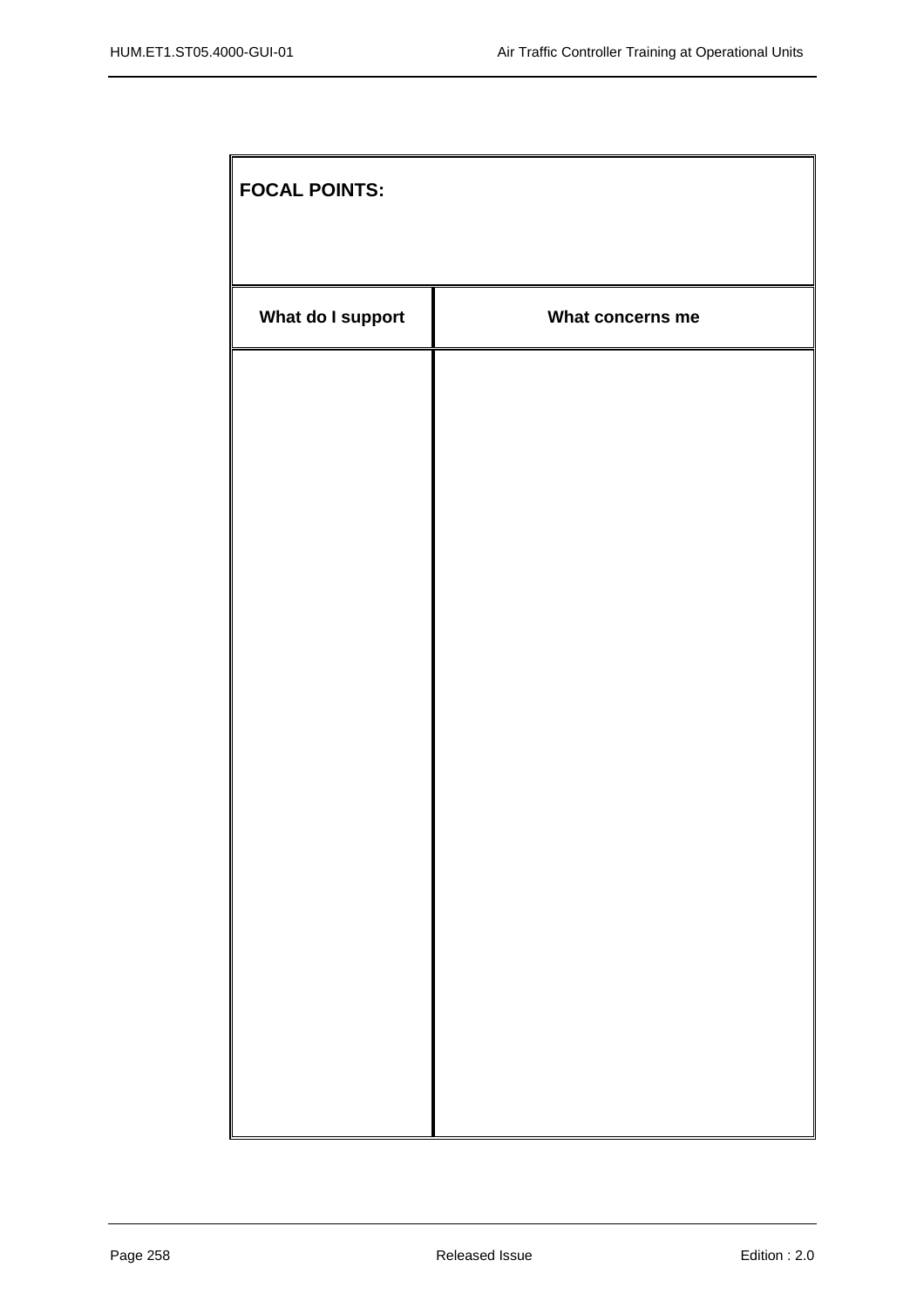# **ANNEX C: TRAINING PROGRAMME FOR THE OJTI - POCKET CHECKLIST**

# *HINTS ON GIVING FEEDBACK*

- 1. Ask yourself are you trying to be helpful Yes? Then go ahead.
- 2. Give feedback when you and your student are ready to give and receive.
- 3. Stick to specific behaviour, be authentic and factual.
- 4. State the problem in terms of what the student actually did and not what he/she did not do.
- 5. Give feedback in small amounts.
- 6. Check the student has understood the content.

# *HINTS ON QUESTIONING*

- • Teaching questions encourage the student to think ahead into uncharted territory.
- • Testing questions reinforce something previously learned.
- • Open questions are useful as general introduction.
- • Closed questions do not indicate whether or not the student is thinking along the right lines and should be avoided.
- • Use probing questions which make the student think and probes his or her mental processes.
- • Start with an interrogative 'What?, Why?, When?, How?, Where or Who?'

### *FIRST TIME STUDENT?*

#### *TRAINING SESSION STRUCTURE*

- 1. Demonstrate and explain.
- 2. Student talks you through the job.
- 3. Student does the job him or herself.

### *THE DEMONSTRATION*

- 1. Give clear explanations.
- 2. Demonstrate clearly and thoroughly.
- 3. Involve the student in the demonstration.

### *THE TALK THROUGH*

- 1. Retain control at all times.
- 2. Discuss important points.
- 3. Get feedback on student's thinking processes.
- 4. Give additional guidance if needed.



# *TRAININGPROGRAMMEFORTHE OJTI*

# *POCKETCHECKLIST*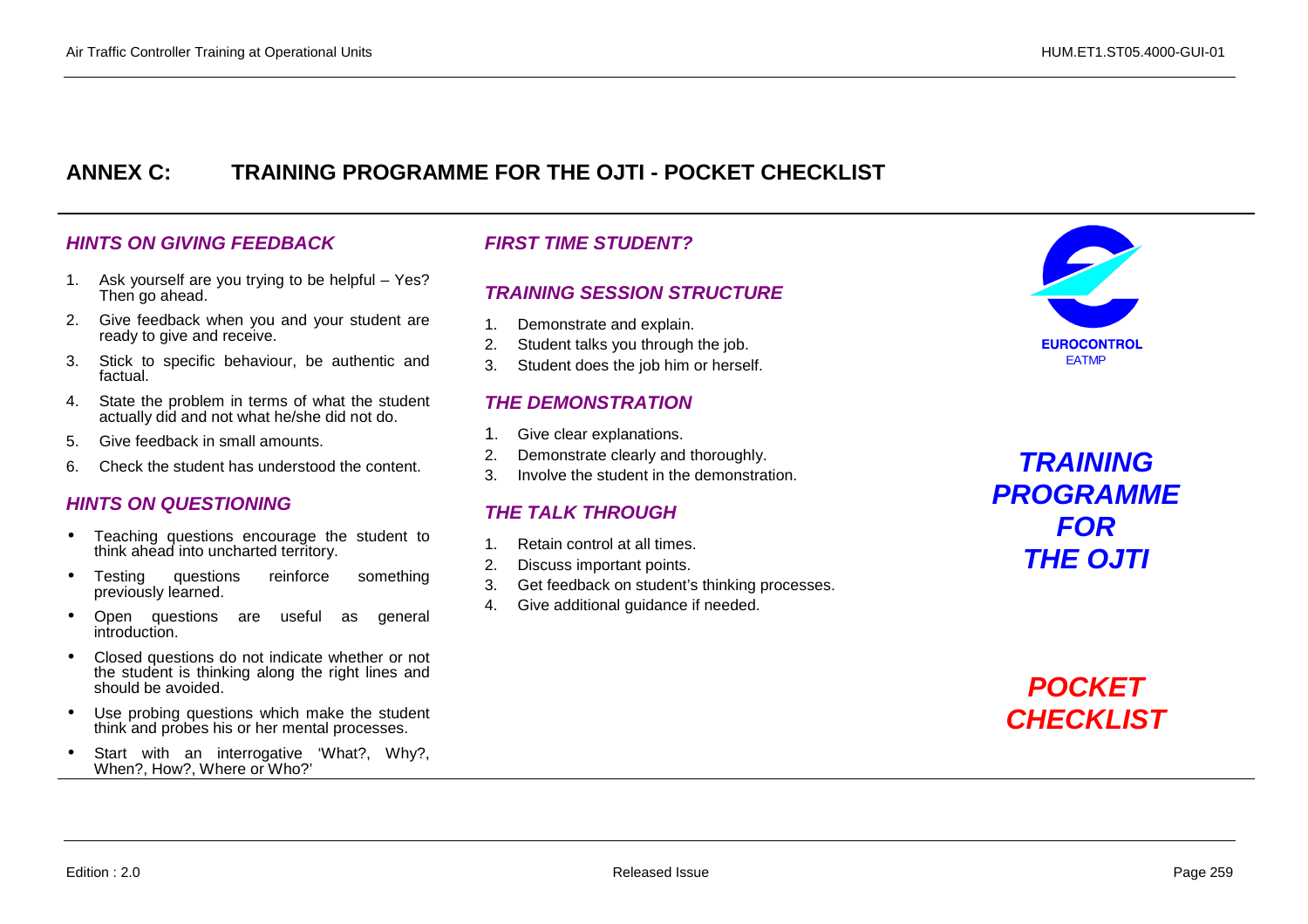#### *PREPARE YOURSELF*

- 1. What is to be done?
- 2. Who is the student?
- 3. Read the student's report.
- 4. Prepare to explain and overcome reported weaknesses.
- 5. Be committed to fulfilling your coaching role.

### *BRIEF THE STUDENT*

- 1.Put student at ease.
- 2. State main session aim(s).
- 3. Explain the standards you expect from student.
- *Note: Items 2 and 3 will be your reference for the debriefing, i.e. to what extent was the aim achieved and was the standardreached.*
- 4. Clarify the working (coaching) conditions.
- 5. Detail the operational conditions.
- 6. Focus on important points with particular reference to previous weaknesses.
- 7. Does student have any questions?

#### *MONITOR THE STUDENT*

- 1. Support him/her at all times.
- 2. Continually monitor the student.<br>3. Avoid overloading student
- Avoid overloading student.
- 4. Take notes in order to provide quality feedback.

#### *USE A QUESTIONING APPROACH*

- 1. What is he/she doing well?
- 2. Why is it working successfully?
- 3. How is it possible to build on this success?
- 4. What is going wrong?
- 5. How could this have been avoided?
- 6. What should be done in future so that thesemistakes are not repeated?

#### *CORRECT ERRORS*

- 1. Retake control if necessary taking into account the following:
	- a. Prevent dangerous errors;
	- b. Correct immediately bad habits;
	- c. Allow certain (non-safety-related) errors to 'run their course';
	- d. Do not emphasise errors arising due to lack of experience;
- 2. Be positive and constructive.

#### *DEBRIEF THE STUDENT*

- 1. Set the student at ease.
- 2. Always ask student for his/her opinion (this is your starting point for the following discussion).
- 3. Discuss main strengths.
- 4. Discuss other strengths.
- 5. Discuss main weaknesses.
- 6. Discuss less consequential weaknesses.
- 7. Draw session to a conclusion by reviewing main points.
- 8. Agreeing on remedial actions.
- 9. Giving a clear overall assessment.
- 10. Finish in a positive and encouraging way.
- *Note: Criticise only after listening to the student. Highlight problems in real terms.*

### *WRITE YOUR REPORT*

- 1. Distinguish between fact and opinion. Stick to the facts unless asked for opinion.
- 2. Be clear, make your report easily understood.
- 3. Be concise, avoid unnecessary words.
- 4. Be complete, include all necessary details.
- 5. Be accurate, be factual and correct in your assessment.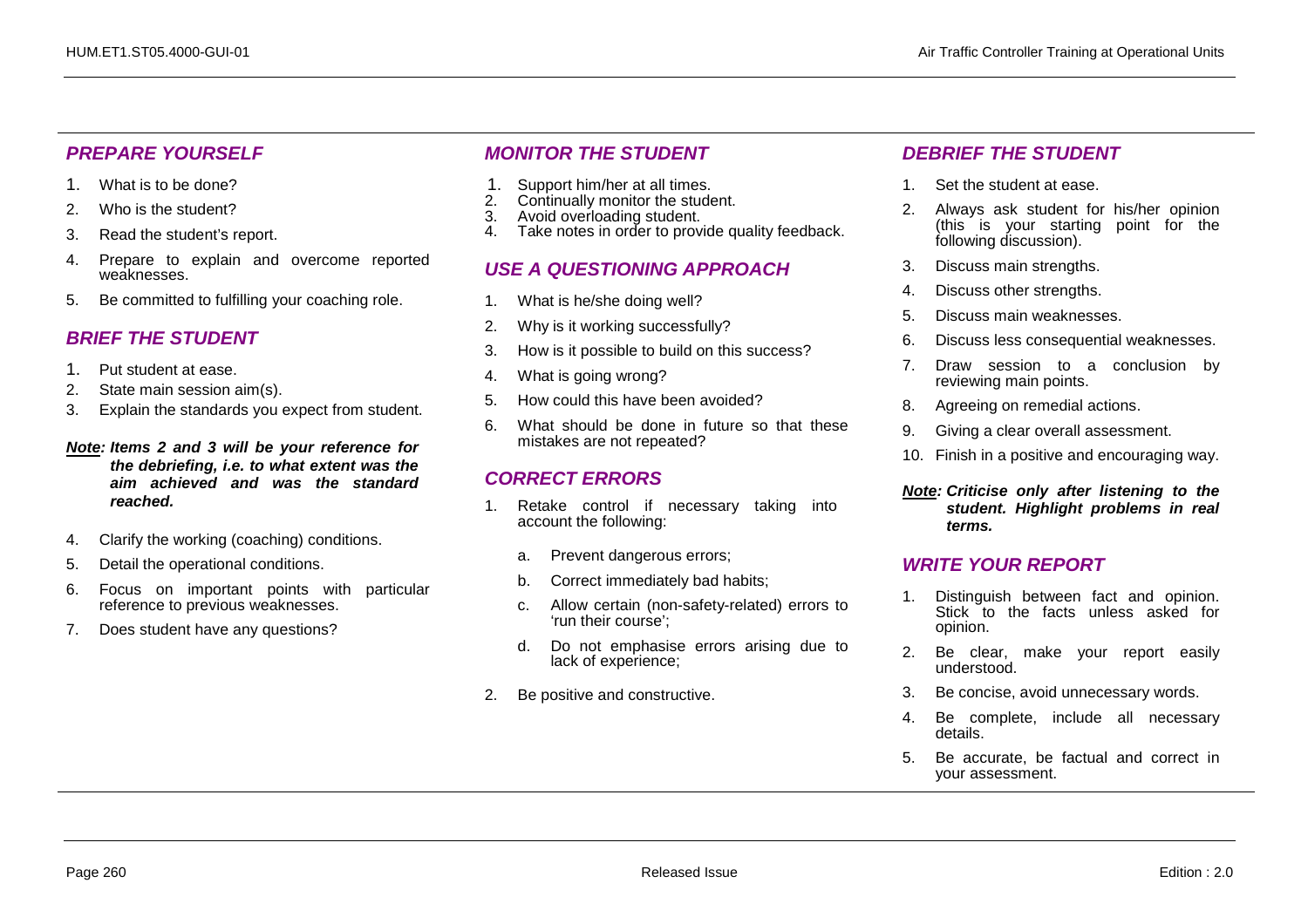# **REFERENCES**

- EATCHIP Human Resources Team (1995). *Air Traffic Controller Training at Operational Units.* HUM.ET1.ST05.4000-GUI-01. Ed. 1.0. Brussels: EUROCONTROL.
- EATCHIP Human Resources Team (1997). *Guidelines for Common Core Content and Training Objectives for Air Traffic Controller Training – Phase 1*. HUM.ET1.ST05.1000-GUI-01. Ed. 1.0. Brussels: EUROCONTROL.
- EATCHIP Human Resources Team (1998) *First Report on Air Traffic Controller Manpower Quantitative Requirements in ECAC States.* HUM.ET1.ST02.1000-REP-01-01. EUROCONTROL.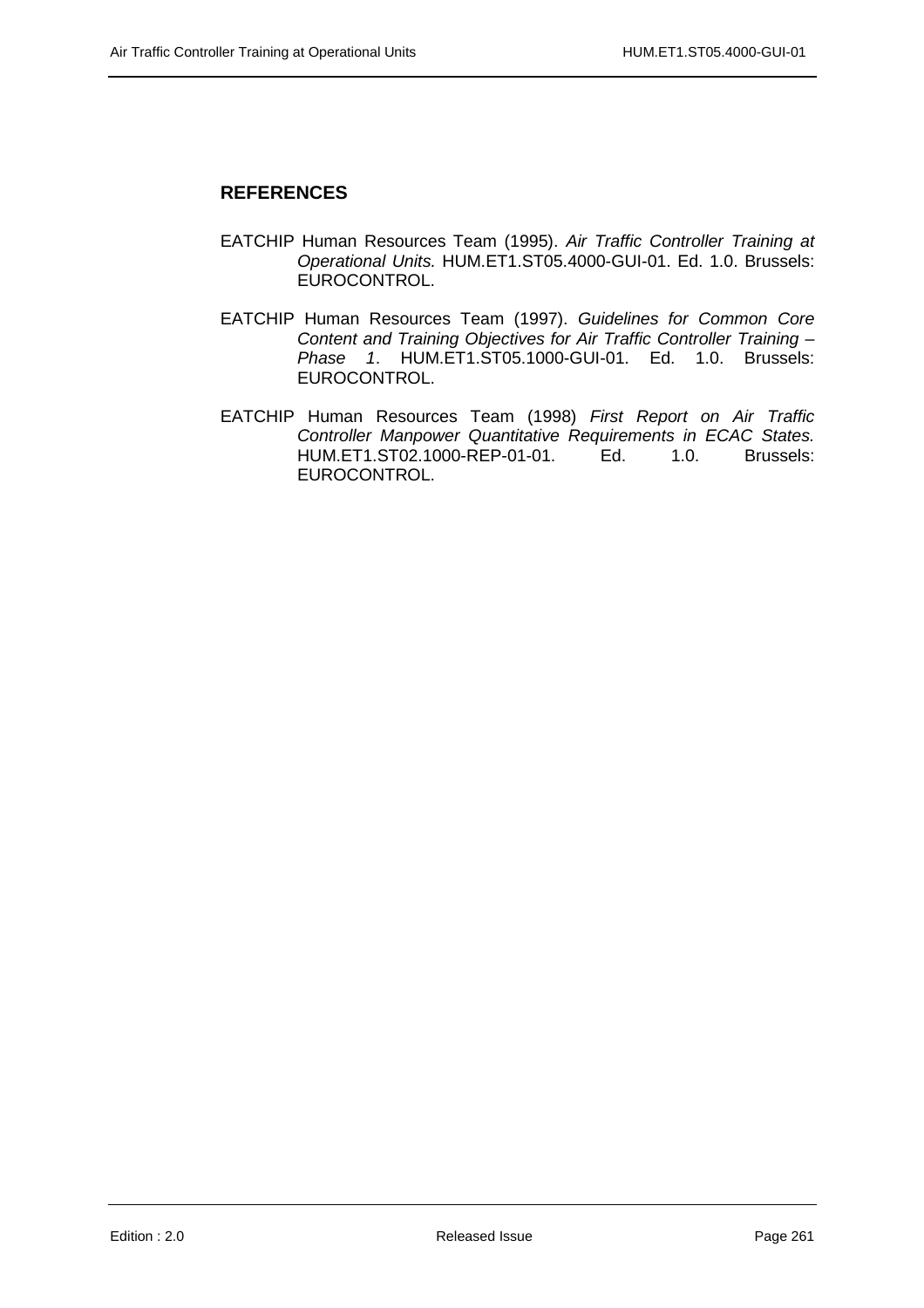Page intentionally left blank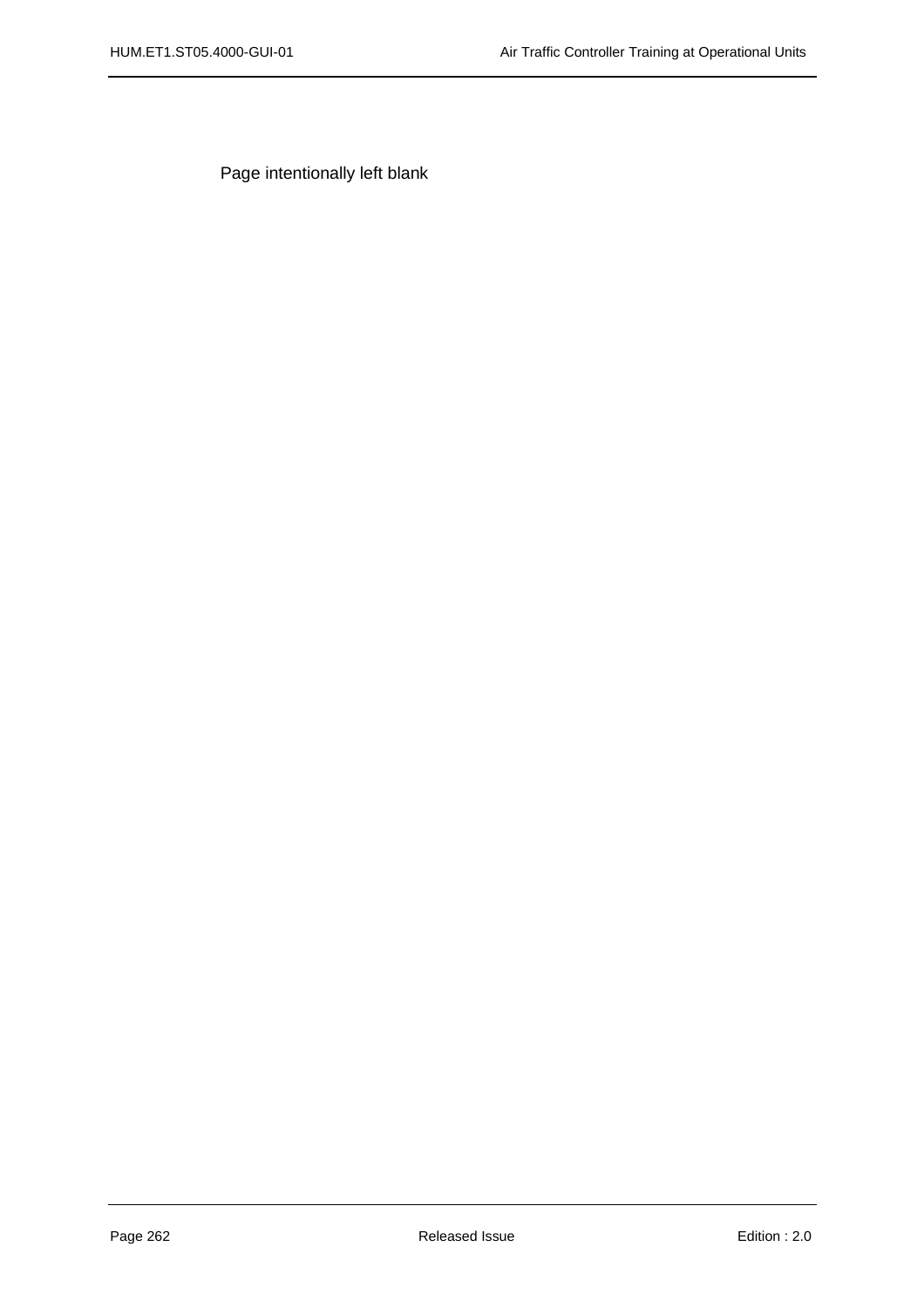# **ABBREVIATIONS & ACRONYMS**

For the purposes of this document, the following abbreviations and acronyms shall apply:

| <b>ATAA</b>        | Air Traffic and Airport Administration (Hungary)                                    |
|--------------------|-------------------------------------------------------------------------------------|
| ATC                | Air Traffic Control (ICAO)                                                          |
| <b>ATCS</b>        | <b>Air Traffic Control Services</b>                                                 |
| ATS                | Air Traffic Services (ICAO)                                                         |
| CAA                | Civil Aviation Administration/Authority                                             |
| <b>CBT</b>         | <b>Computer-Based Training</b>                                                      |
| <b>CMTP</b>        | Common Medium-Term Plan                                                             |
| <b>DCM</b>         | Document Configuration<br>Management (EATCHIP/EATMP)                                |
| DEL                | Deliverable (EATCHIP/EATMP)                                                         |
| <b>DFS</b>         | Deutsche Flugsicherung (Germany)                                                    |
| DIS                | Directorate Infrastructure, ATC, Systems & Support<br>(EATMP)                       |
| DNA                | Direction de la navigation aérienne (France)                                        |
| <b>EATCHIP</b>     | European Air Traffic Control Harmonisation and<br>Integration Programme (now EATMP) |
| <b>EATMP</b>       | European Air Traffic Management Programme<br>(formerly EATCHIP)                     |
| <b>ECAC</b>        | <b>European Civil Aviation Conference</b>                                           |
| EТ                 | Executive Task (EATCHIP/EATMP)                                                      |
| <b>EUROCONTROL</b> | European Organisation for the Safety of Air<br>Navigation                           |
| <b>EWPD</b>        | EATCHIP/EATMP Work Programme Document                                               |
| <b>GUI</b>         | Guidelines (EATCHIP/EATMP)                                                          |
| HRT                | Human Resources Team (EATCHIP/EATMP)                                                |
| <b>HUM</b>         | Human Resources (Domain/Unit)<br>(EATCHIP/EATMP)                                    |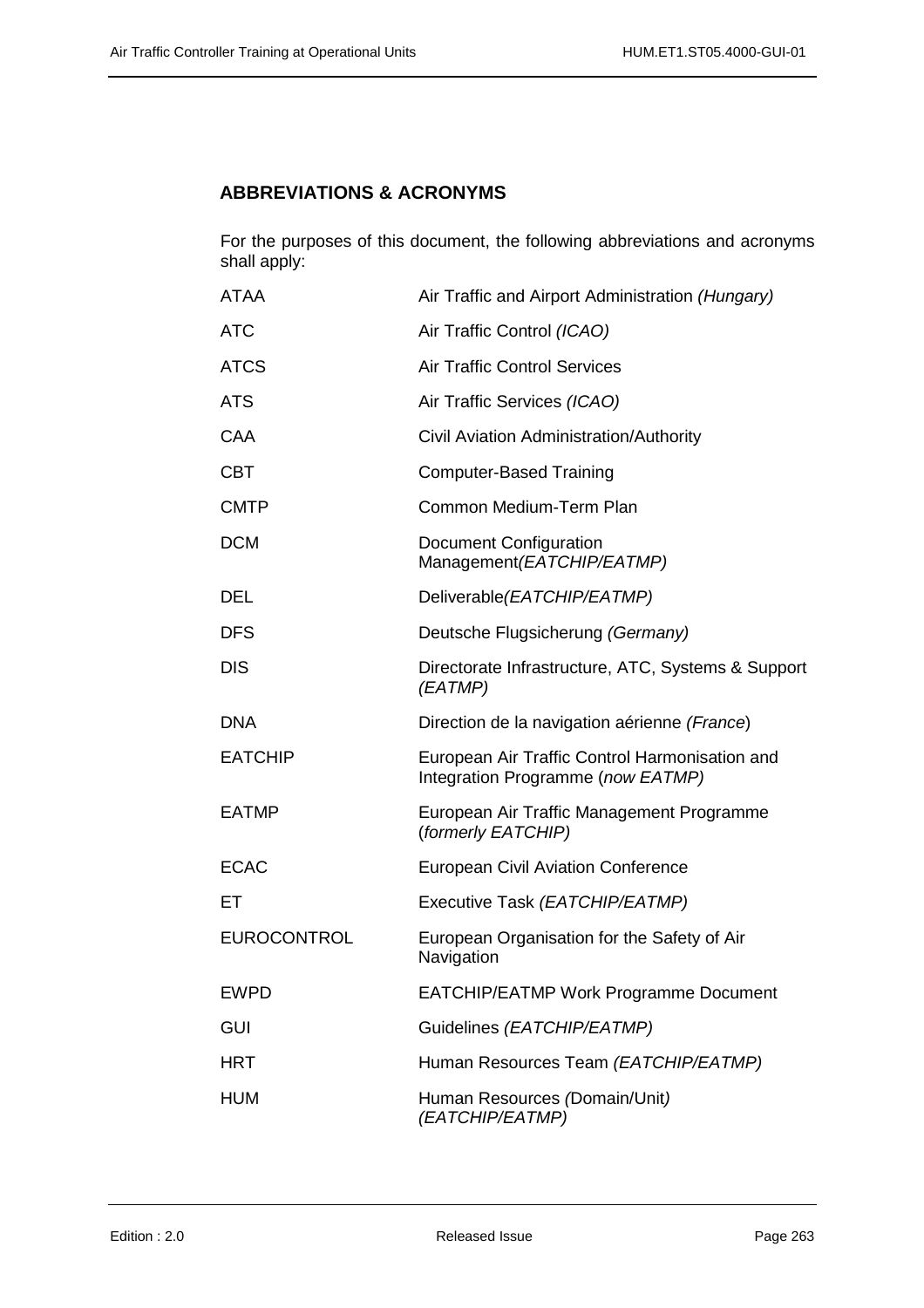| <b>IAA</b>      | Irish Aviation Authority (Ireland)                                |
|-----------------|-------------------------------------------------------------------|
| <b>IANS</b>     | (EUROCONTROL) Institute of Air Navigation<br><b>Services</b>      |
| <b>ICAO</b>     | International Civil Aviation Organization                         |
| <b>LVB</b>      | Luchtverkeersbeveiliging (The Netherlands)                        |
| <b>MUAC</b>     | Maastricht (EUROCONTROL) Upper Area Control<br>Centre             |
| <b>NATS</b>     | National Air Traffic Services (UK)                                |
| <b>OJT</b>      | On-the-Job Training                                               |
| <b>OJTI</b>     | On-the-Job Training Instructor                                    |
| <b>PHARE</b>    | Poland-Hungary: Aid for Restructuring the Economy                 |
| <b>REP</b>      | Report (EATCHIP/EATMP)                                            |
| <b>RPIs</b>     | <b>Radar Position Indicators</b>                                  |
| R/T             | Radio Telephony                                                   |
| <b>RTF</b>      | Radio Telephony (ICAO)                                            |
| <b>SDE</b>      | <b>Senior Director EATMP</b>                                      |
| <b>ST</b>       | Specialist Task (EATCHIP/EATMP)                                   |
| <b>TDH Unit</b> | Training Development and Harmonisation Unit<br>(EUROCONTROL IANS) |
| <b>TOR</b>      | <b>Terms Of Reference</b>                                         |
| <b>TSG</b>      | Training Sub-Group (EATCHIP/EATMP, HRT)                           |
| <b>WGTS</b>     | <b>Working Group of Training Specialists</b><br>(EUROCONTROL)     |
| <b>WP</b>       | Work Package (EATCHIP/EATMP)                                      |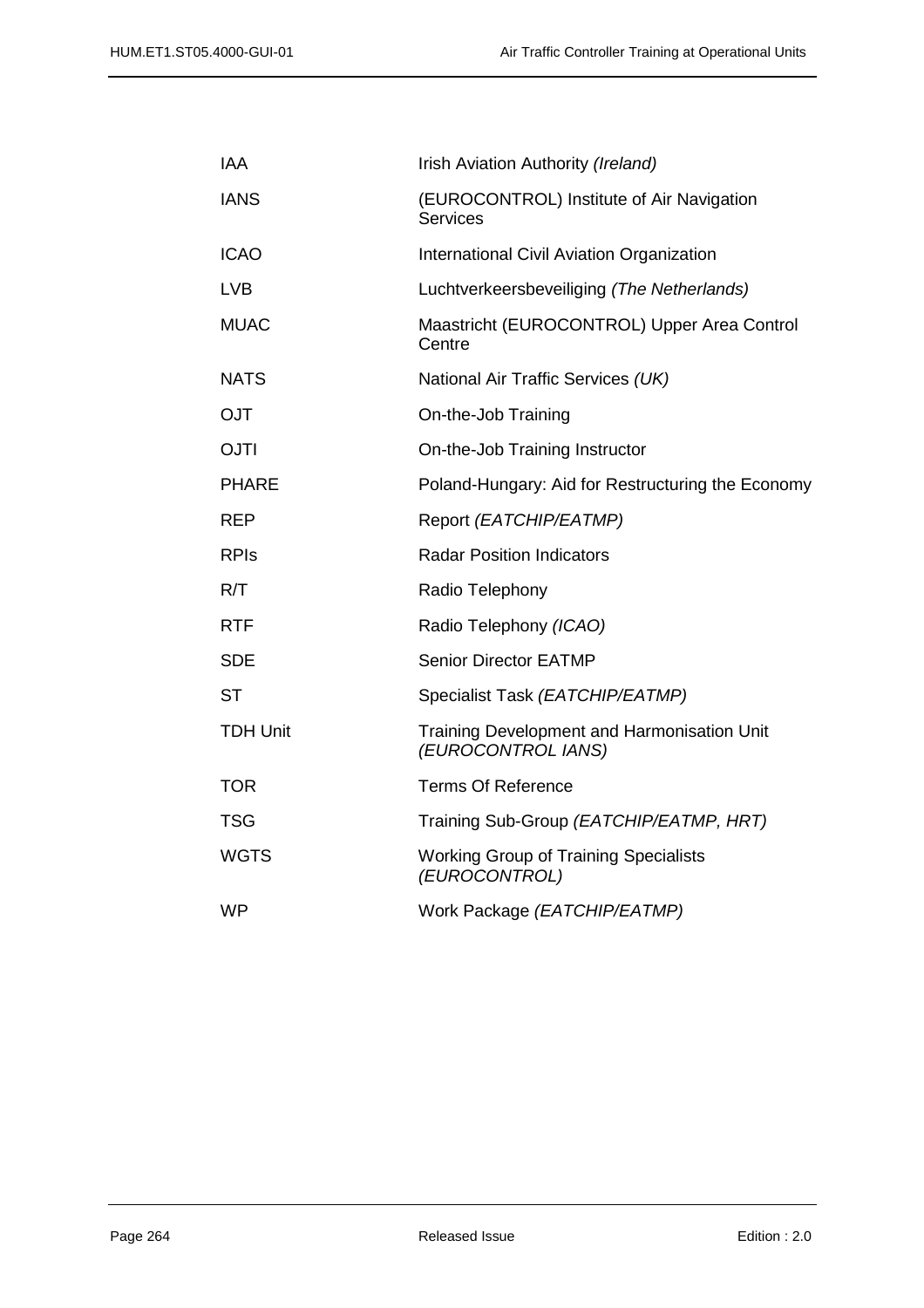# **LIST OF CONTRIBUTORS TASK FORCE ST05.4000**

#### NAME NAME ORGANISATION / COUNTRY

## **Chairman**

Gerard van der Valk (1991-1992)

Patrick O'Doherty (1993-1995) EUROCONTROL IANS

Royal Netherlands Air Force<br>Liaison to EUROCONTROL

#### **Secretary**

Philip Wildey **EUROCONTROL IANS** 

#### **Members**

| David Coxon                   | CAA, United Kingdom |
|-------------------------------|---------------------|
| <b>Andre Davister</b>         | EUROCONTROL MUAC    |
| Bernard Lucat (1991-1992)     | DNA, France         |
| Bernard Vigne (1992-1995)     | DNA, France         |
| Patrick O'Doherty (1991-1993) | IAA, Ireland        |
| Gunter Wendel (1991-1993) *   | DFS, Germany        |
| Alex Skoniezki (1993-1995)    | DFS, Germany        |

#### **Sub-Group on Coaching Course Content**

| Per Inge Hoffman              | Lufva       |
|-------------------------------|-------------|
| Peter Sommer                  | Swiss       |
| David Hough                   | <b>NATS</b> |
| <b>Gerard Zapata</b>          | DNA.        |
| Gunter Wendel (1991-1993)     | DFS.        |
| Patrick O'Doherty (1993-1995) | <b>EUR</b>  |
| <b>Philip Wildey</b>          | EUR(        |

artsverket, Sweden scontrol, Switzerland S, United Kingdom France Germany **OCONTROL IANS OCONTROL IANS**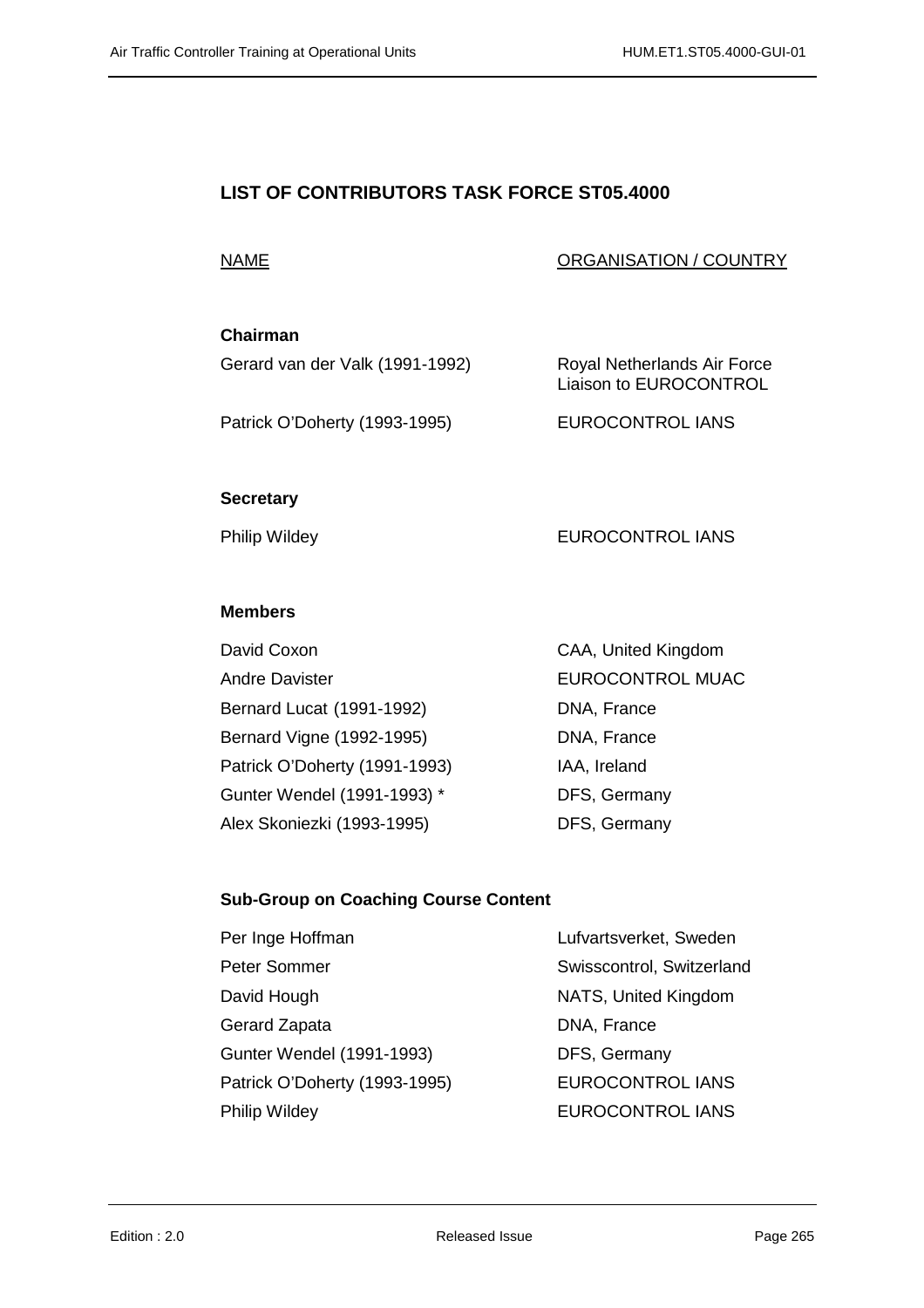Page intentionally left blank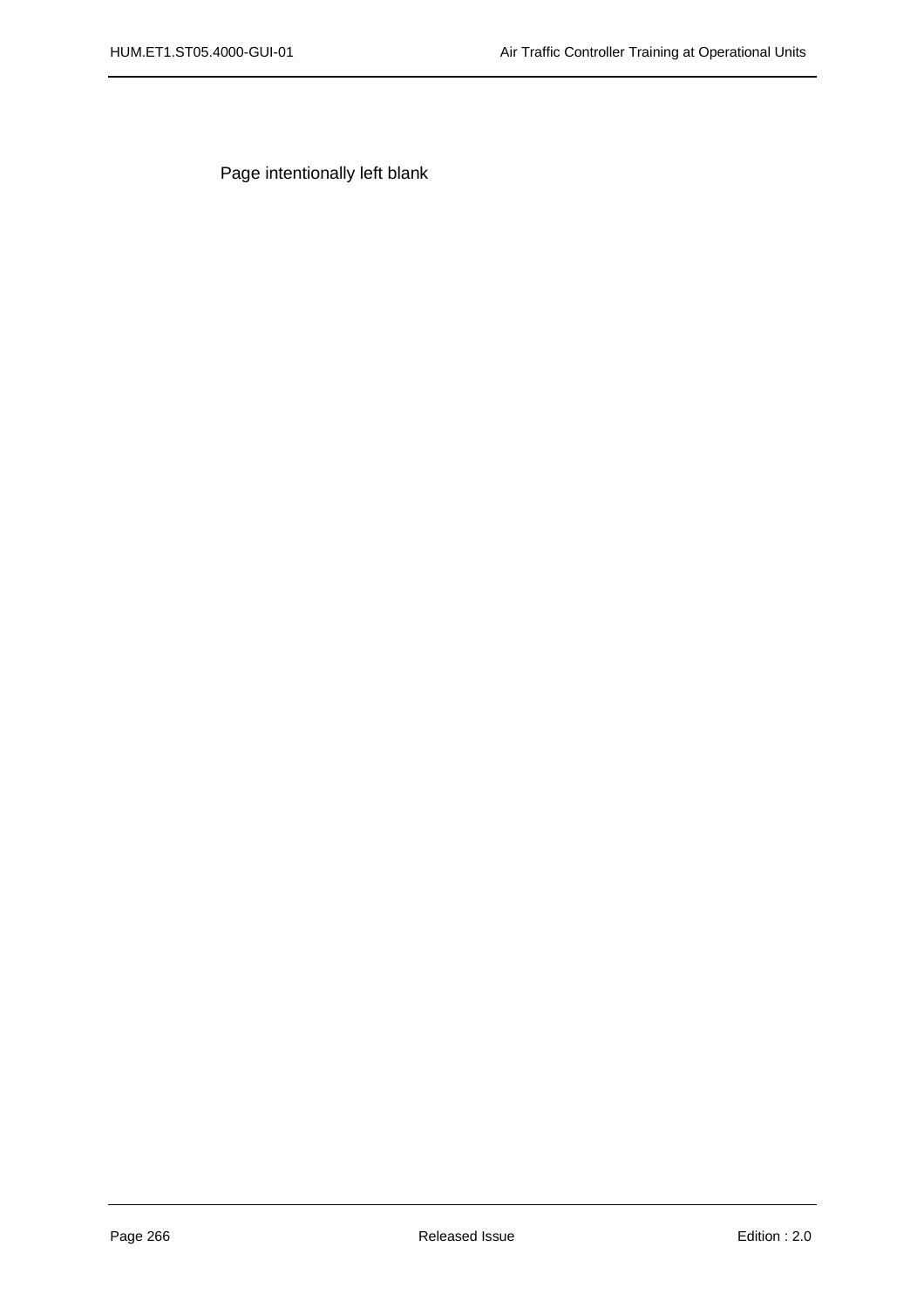# **LIST OF CONTRIBUTORS 1998**

NAME ORGANISATION / COUNTRY

#### **Chairman Review Group**

Patrick O'Doherty **EUROCONTROL IANS** 

#### **Secretary**

Philip Wildey **EUROCONTROL IANS** 

#### **Members**

David Coxon CAA, United Kingdom Andre Davister **EUROCONTROL MUAC** 

#### **Course Content Review Group July 1998**

| Per Henriksen      |
|--------------------|
| Vic Steele         |
| Adolf Zech         |
| Andras Stojanov    |
| Ragnar Bjorkhaug   |
| Hans Van Tiel      |
| Jan Blyckert       |
| <b>Mike Grimes</b> |
| Tom Brennan        |

CAA, Denmark DFS, Germany GAF, Germany ATAA, Hungary Luftvartsverket, Norway LVB, The Netherlands Luftvartsverket, Sweden NATS, United Kingdom **EUROCONTROL IANS** 

### **Document Configuration Management (DCM) Assistance**

| Carine Hellinckx     | <b>EUROCONTROL Headquarters</b> |
|----------------------|---------------------------------|
| Véronique Van Poppel | EUROCONTROL IANS                |
| Joanna Wohlschlegel  | <b>EUROCONTROL Headquarters</b> |